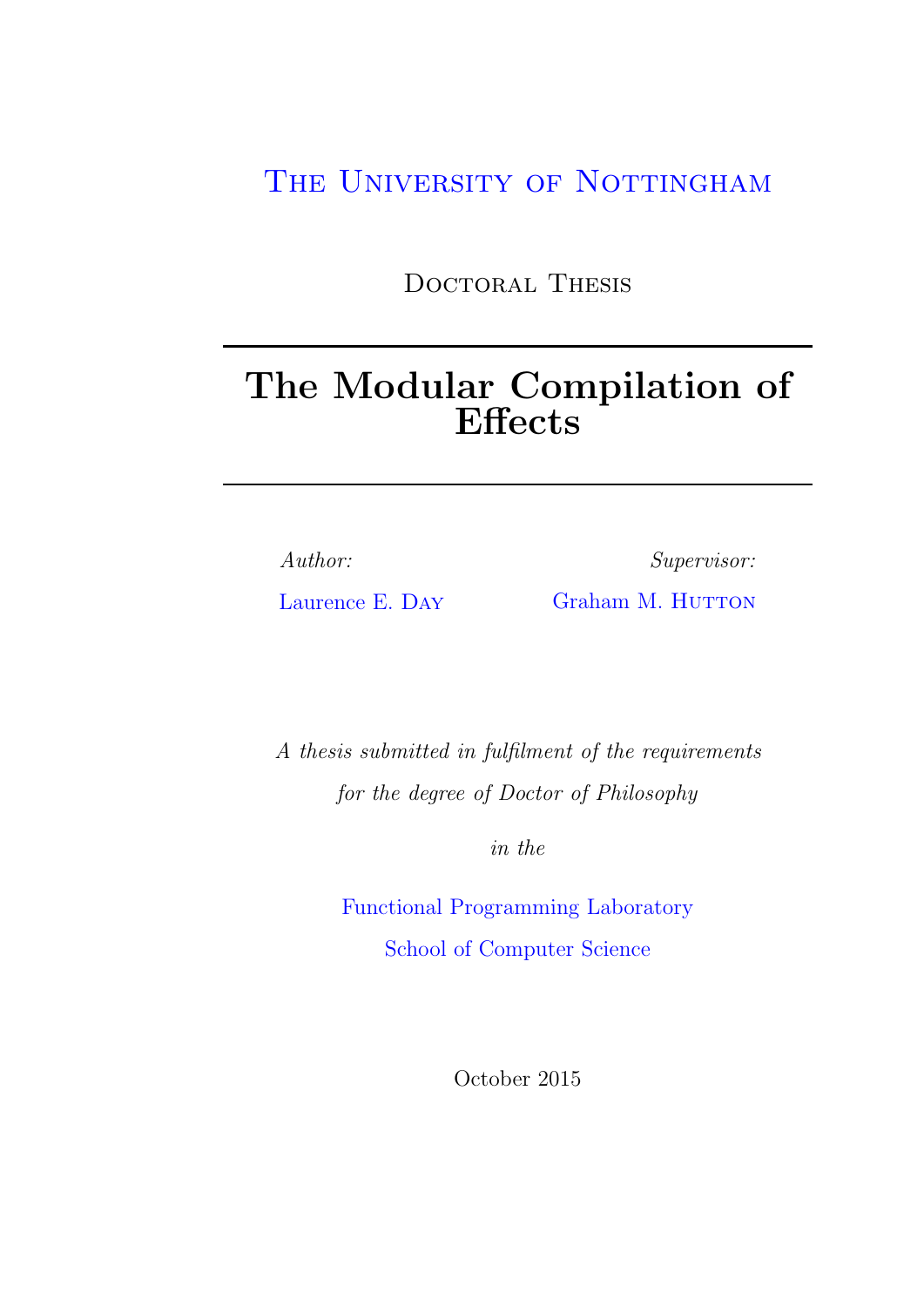#### <span id="page-1-0"></span>[THE UNIVERSITY OF NOTTINGHAM](http://www.cs.nott.ac.uk)

# Abstract

#### The Modular Compilation of Effects

by Laurence E. Day

The introduction of new features to a programming language often requires that its compiler goes to the effort of ensuring they are introduced in a manner that does not interfere with the existing code base. Engineers frequently find themselves changing code that has already been designed, implemented and (ideally) proved correct, which is bad practice from a software engineering point of view.

This thesis addresses the issue of constructing a compiler for a source language that is modular in the computational features that it supports. Utilising a minimal language that allows us to demonstrate the underlying techniques, we go on to introduce a significant range of effectful features in a modular manner, showing that their syntax can be compiled independently, and that source languages containing multiple features can be compiled by making use of a fold.

In the event that new features necessitate changes in the underlying representation of either the source language or that of the compiler, we show that our framework is capable of incorporating these changes with minimal disruption. Finally, we show how the framework we have developed can be used to define both modular evaluators and modular virtual machines.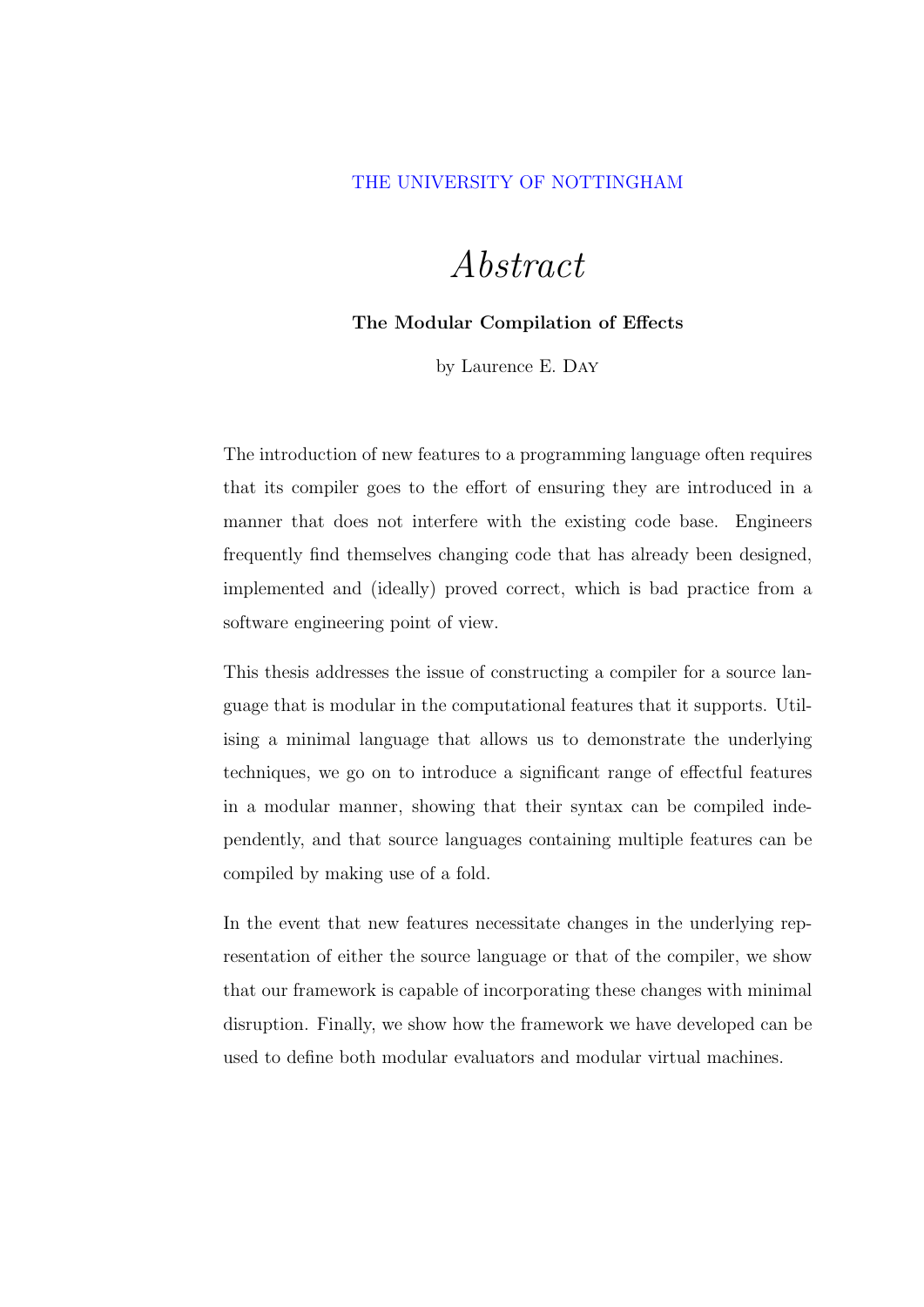## Acknowledgements

<span id="page-2-0"></span>First and foremost, I would like to thank my supervisor, Professor Graham Hutton, for both agreeing to supervise me in the first place and then putting up with me for the subsequent four years. I am not a model student, and his patience and shared knowledge has made me both a better scientist and a better person. Thank you, Graham.

Secondly, I would like to thank the members of the Functional Programming Laboratory – in particular those in Room  $A04$  – for making it a particularly exciting and entertaining place in which to study. My particular thanks go to Thorsten Altenkirch, Henrik Nilsson, Venanzio Capretta, Neil Sculthorpe, Joey Capper, Jennifer Hackett, Ambrus Kaposi, Bas van Gijzel and Nicolai Kraus. I'm sorry that I will no longer be around to distract you, and wish you every success.

I had the pleasure of meeting Patrick Bahr whilst I was in the first year of my PhD, and the good fortune to have him join the laboratory in Nottingham on a research grant for six months in 2013. Patrick, you probably taught me more about how Haskell works than any other source, and as a co-author you're a genuine godsend. My doctorate is largely indebted to you, and I owe you drinks from now until the end of time.

Outside of the laboratory, there are a number of people – both academic colleagues and friends – who have been significant players in the time that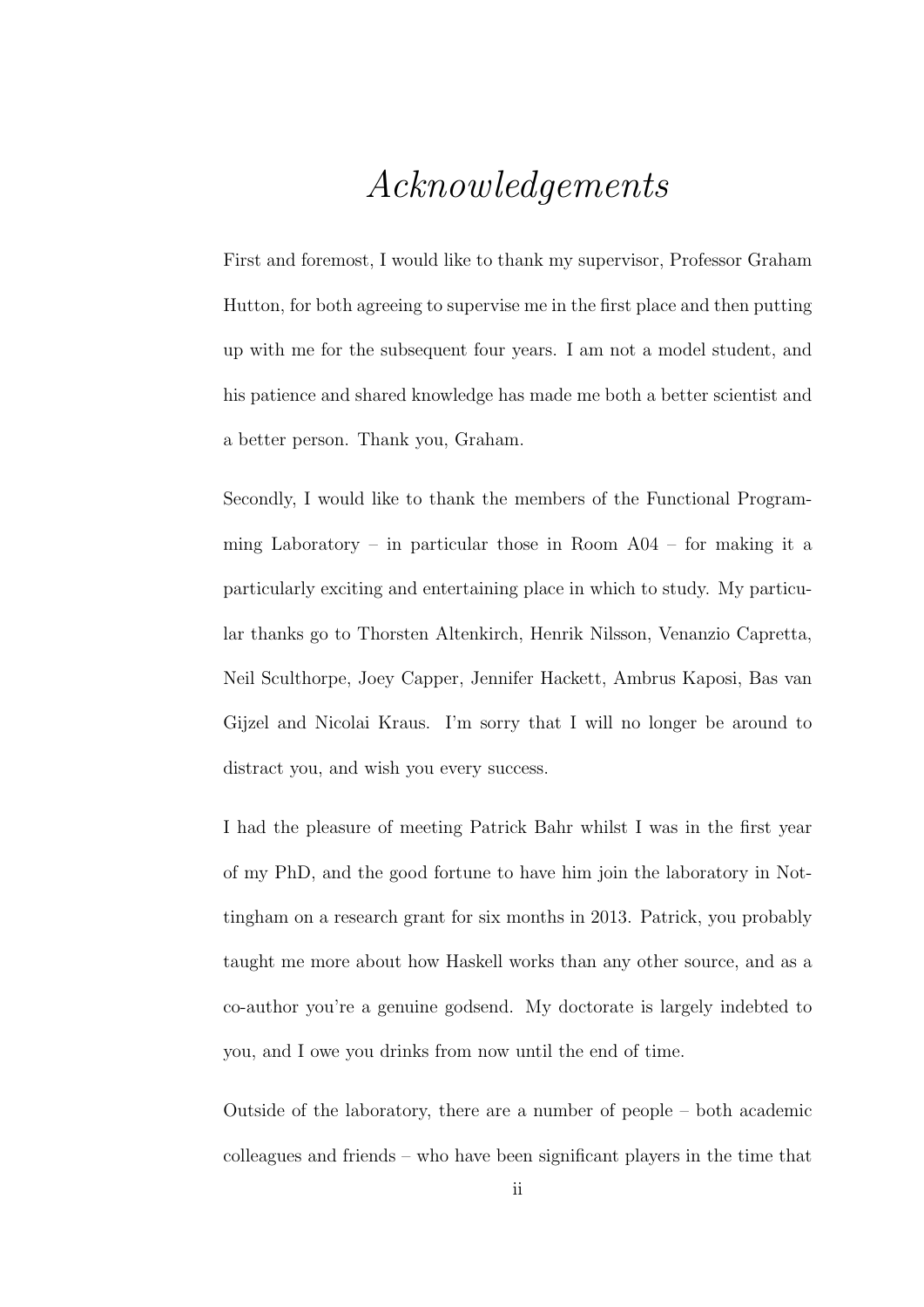has lead up to the conclusion of my doctorate. In particular, I would like to thank Michael Hoy, Joe Nash, Paula Besson, Alex Pinkney, and Michael Gale. You're all life-savers.

It is appropriate for me to pay homage to the person who first set me on my path as a scientist. To this end, my high school mathematics teacher, Karen Hulme, is in no small part responsible for my decision to both study mathematics at University and undertake graduate study. May you continue to inspire the South African youth, Karen.

Of course, my parents, Edward and Noeleen Day, are the ones who raised me and educated me such that I was in a position to undertake tertiary study in the first place. I appreciate everything you have done for me more than you can know, Mum and Dad, and I promise I'll get a real job now.

Finally, I would like to thank my fiancee, Dr Nichola Eales, for her unwavering support throughout the entirety of my time at Nottingham. More than anyone else, you are the one most responsible for my successes, both as an academic and otherwise. I love you.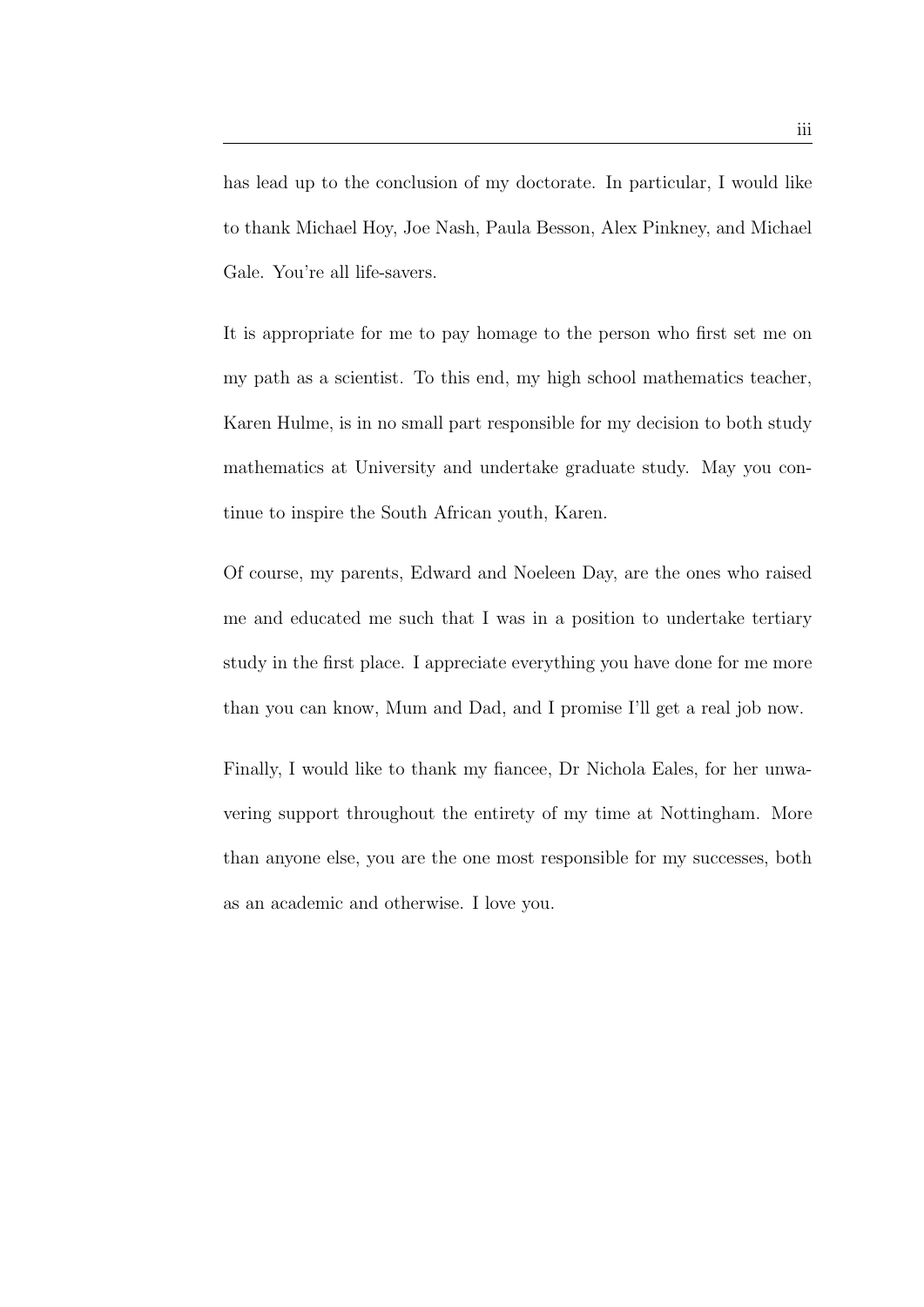# <span id="page-4-0"></span>**Contents**

| $\mathbf{i}$<br><b>Abstract</b> |                                          |                                                       |                |  |  |  |  |  |
|---------------------------------|------------------------------------------|-------------------------------------------------------|----------------|--|--|--|--|--|
|                                 | <sub>ii</sub><br><b>Acknowledgements</b> |                                                       |                |  |  |  |  |  |
|                                 | <b>Contents</b><br>iv                    |                                                       |                |  |  |  |  |  |
| $\mathbf 1$                     |                                          | <b>Introduction</b>                                   | $\mathbf 1$    |  |  |  |  |  |
|                                 | 1.1                                      | An Aside: What Are Compilers?                         | $\overline{2}$ |  |  |  |  |  |
|                                 | 1.2                                      | An Aside: How Are Compilers Constructed?              | 3              |  |  |  |  |  |
|                                 | 1.3                                      | Re-Envisioning Intermediate                           |                |  |  |  |  |  |
|                                 |                                          |                                                       | 5              |  |  |  |  |  |
|                                 | 1.4                                      | What Does This Thesis Present?                        | 6              |  |  |  |  |  |
|                                 |                                          | Contributions & Thesis Structure<br>1.4.1             | $\overline{7}$ |  |  |  |  |  |
| $\overline{2}$                  |                                          | <b>Setting the Scene</b>                              | 12             |  |  |  |  |  |
|                                 | $2.1\,$                                  | Building From The Ground Up                           | 13             |  |  |  |  |  |
|                                 | 2.2                                      |                                                       | 15             |  |  |  |  |  |
|                                 | 2.3                                      |                                                       | 19             |  |  |  |  |  |
| 3                               |                                          | <b>Background Knowledge</b>                           | 22             |  |  |  |  |  |
|                                 | 3.1                                      | <b>Semantics</b>                                      | 23             |  |  |  |  |  |
|                                 |                                          | 3.1.1                                                 | 23             |  |  |  |  |  |
|                                 |                                          | Operational Semantics<br>3.1.2                        | 25             |  |  |  |  |  |
|                                 | 3.2                                      |                                                       | 27             |  |  |  |  |  |
|                                 | 3.3                                      | Computational Effects Using Monads                    | 30             |  |  |  |  |  |
|                                 |                                          | Monads in Category Theory<br>3.3.1                    | 30             |  |  |  |  |  |
|                                 |                                          | Implementing Monads in Haskell<br>3.3.2               | 31             |  |  |  |  |  |
|                                 | 3.4                                      |                                                       | 36             |  |  |  |  |  |
|                                 |                                          | 3.4.1<br>Monads As Computation                        | 37             |  |  |  |  |  |
|                                 |                                          | Alternative Characterisations Of Computation<br>3.4.2 | 41             |  |  |  |  |  |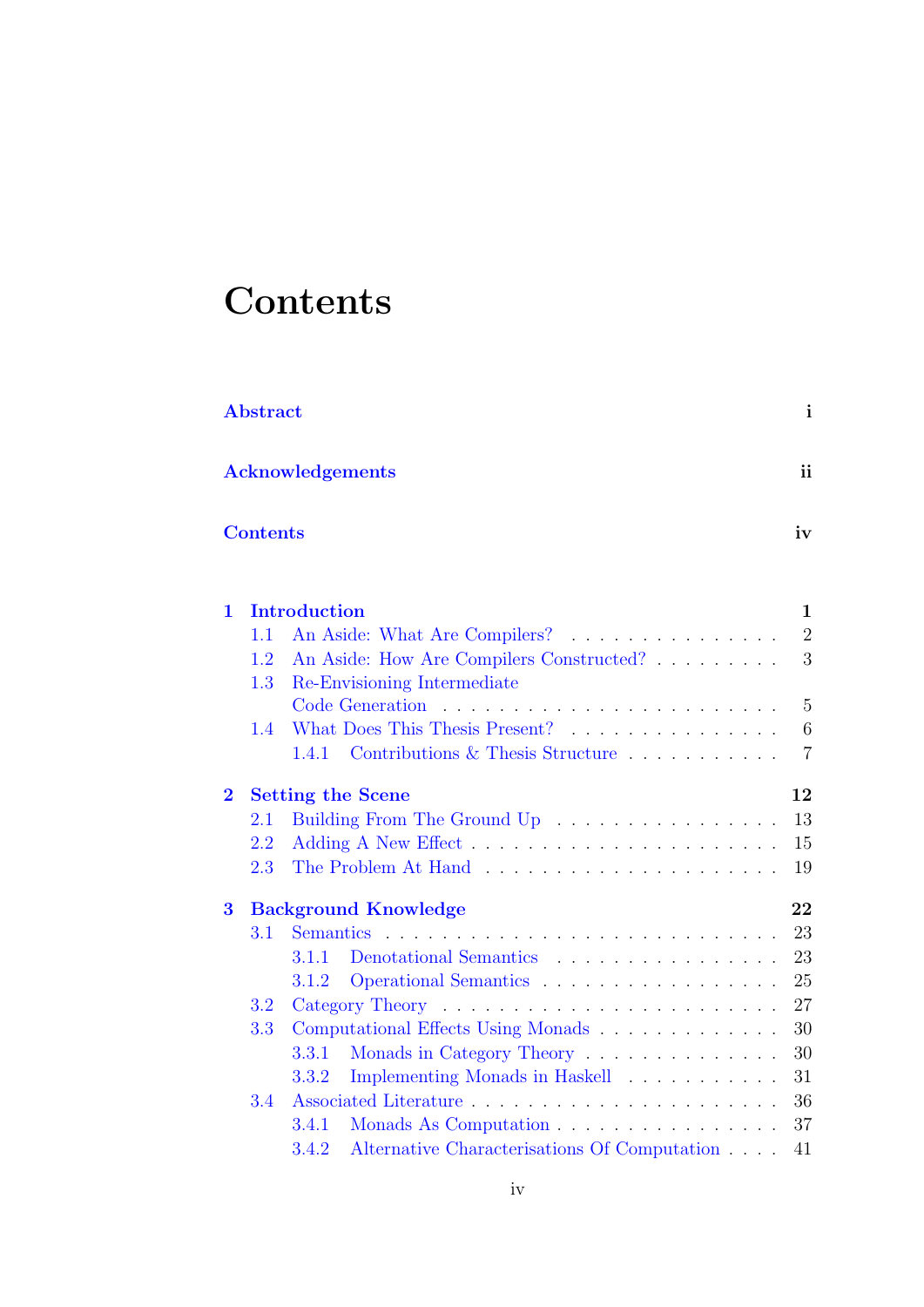|                |                           | 3.4.3                | 43<br>Compilation & Correctness                                          |    |  |  |  |  |  |
|----------------|---------------------------|----------------------|--------------------------------------------------------------------------|----|--|--|--|--|--|
|                |                           | 3.4.4                | 55                                                                       |    |  |  |  |  |  |
|                |                           | 3.4.5                |                                                                          | 59 |  |  |  |  |  |
|                | 3.5                       |                      |                                                                          | 65 |  |  |  |  |  |
| $\overline{4}$ | <b>Modular Compilers:</b> |                      |                                                                          |    |  |  |  |  |  |
|                |                           | <b>Initial Steps</b> | 67                                                                       |    |  |  |  |  |  |
|                | 4.1                       |                      |                                                                          | 68 |  |  |  |  |  |
|                |                           | 4.1.1                | Monad Transformers in Haskell                                            | 68 |  |  |  |  |  |
|                | 4.2                       |                      | Modular Syntax & Semantics                                               | 72 |  |  |  |  |  |
|                |                           | 4.2.1                | Datatypes $\dot{A}$ La Carte $\ldots \ldots \ldots \ldots \ldots \ldots$ | 73 |  |  |  |  |  |
|                |                           | 4.2.2                | Smart Constructors                                                       | 78 |  |  |  |  |  |
|                |                           | 4.2.3                | Putting It All Together                                                  | 80 |  |  |  |  |  |
|                | 4.3                       |                      | Modular Compilation Algebras                                             | 82 |  |  |  |  |  |
|                | 4.4                       |                      | Towards Modular Machines                                                 | 85 |  |  |  |  |  |
|                | 4.5                       |                      |                                                                          | 86 |  |  |  |  |  |
| $\overline{5}$ |                           |                      | 88<br><b>Modular Compilers: Further Refinements</b>                      |    |  |  |  |  |  |
|                | 5.1                       |                      | 89                                                                       |    |  |  |  |  |  |
|                | 5.2                       |                      | 91<br>Generalised Algebraic Datatypes                                    |    |  |  |  |  |  |
|                | 5.3                       |                      | 94                                                                       |    |  |  |  |  |  |
|                |                           | 5.3.1                | A Formal Treatment Of The $\lambda$ -Calculus<br>95                      |    |  |  |  |  |  |
|                |                           | 5.3.2                | A Modular $\lambda$ -Calculus 100                                        |    |  |  |  |  |  |
|                |                           | 5.3.3                | Compiling $\lambda$ -Calculi 107                                         |    |  |  |  |  |  |
|                | 5.4                       |                      | Introducing Modular Mutable State 109                                    |    |  |  |  |  |  |
|                |                           | 5.4.1                | The Noncommutativity Of Effects 113                                      |    |  |  |  |  |  |
|                |                           | 5.4.2                | Monadic Parameterisation 117                                             |    |  |  |  |  |  |
|                | 5.5                       |                      |                                                                          |    |  |  |  |  |  |
| 6              |                           |                      | <b>Modular Control Structures</b><br>126                                 |    |  |  |  |  |  |
|                | 6.1                       |                      |                                                                          |    |  |  |  |  |  |
|                | 6.2                       |                      | Re-representing the Source Language 128                                  |    |  |  |  |  |  |
|                |                           | 6.2.1                | Splitting the Source Language 130                                        |    |  |  |  |  |  |
|                |                           | 6.2.2                | Higher-Order Folds & Smart Constructors 134                              |    |  |  |  |  |  |
|                |                           | 6.2.3                | Well-Kinded Signature Indices 137                                        |    |  |  |  |  |  |
|                | 6.3                       |                      | Semantics of Higher-Order                                                |    |  |  |  |  |  |
|                |                           |                      |                                                                          |    |  |  |  |  |  |
|                |                           | 6.3.1                | Revisiting The State Monad 140                                           |    |  |  |  |  |  |
|                |                           | 6.3.2                | Higher-Order Modular Semantics 142                                       |    |  |  |  |  |  |
|                |                           | 6.3.3                | Modular Semantics: An Example 148                                        |    |  |  |  |  |  |
|                | 6.4                       |                      | Further Refining Modular Compilers 151                                   |    |  |  |  |  |  |
|                |                           | 6.4.1                | From Fixpoints To Graphs 152                                             |    |  |  |  |  |  |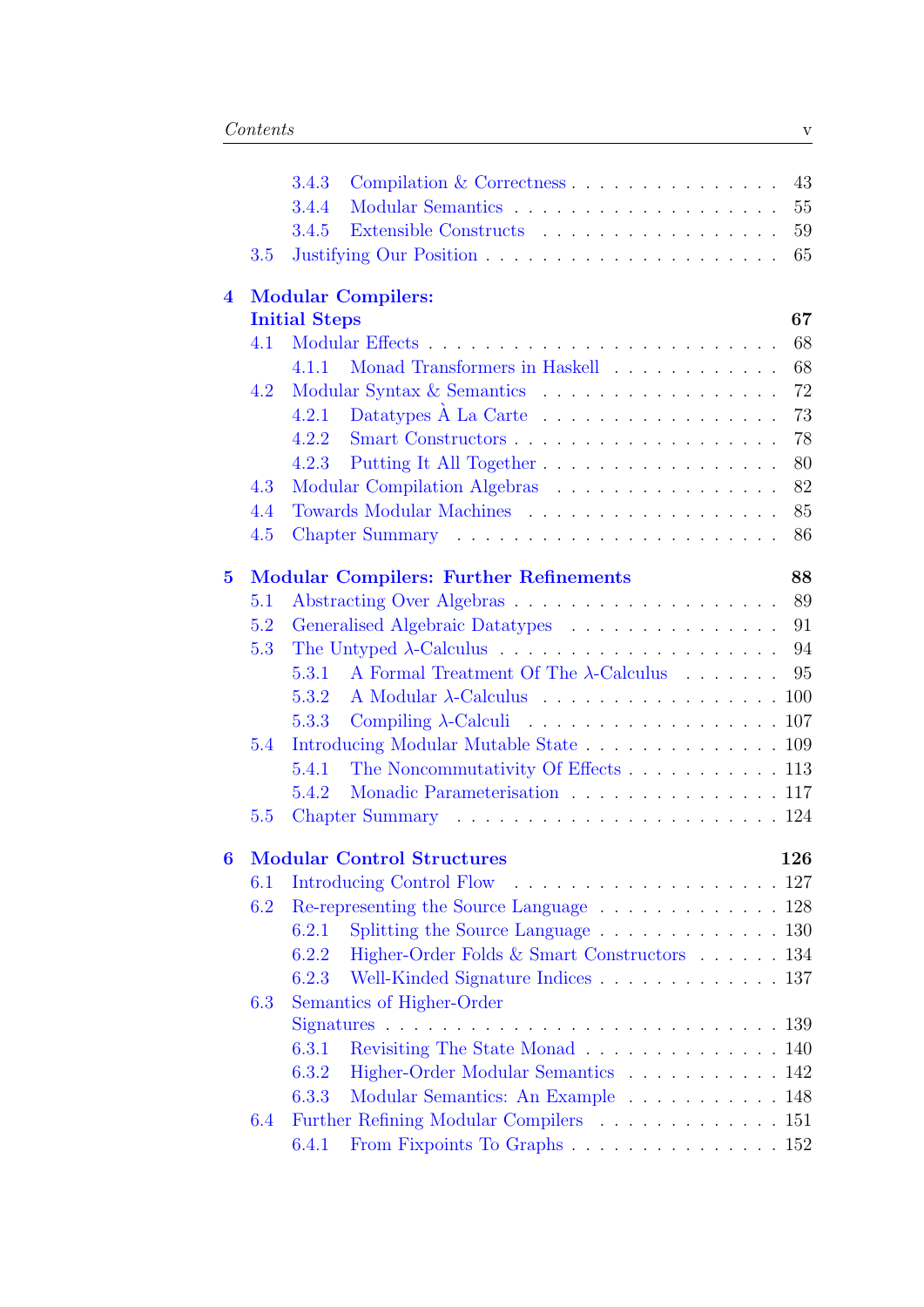|   |                                        | 6.4.2 Compiling To Structured Graphs 156                 |  |  |  |  |  |  |  |
|---|----------------------------------------|----------------------------------------------------------|--|--|--|--|--|--|--|
|   | 6.5                                    | Modifying Existing Language Features 163                 |  |  |  |  |  |  |  |
|   | 6.6                                    |                                                          |  |  |  |  |  |  |  |
|   | <b>Modular Virtual Machines</b><br>167 |                                                          |  |  |  |  |  |  |  |
|   | 7.1                                    |                                                          |  |  |  |  |  |  |  |
|   |                                        | 7.1.1 In Defence of Non-Modular Stacks 168               |  |  |  |  |  |  |  |
|   | 7.2                                    | Executing Structured Graphs 171                          |  |  |  |  |  |  |  |
|   | 7.3                                    | Modifying Language Features 175                          |  |  |  |  |  |  |  |
|   | 7.4                                    | The Operational Semantics of the $\lambda$ -Calculi  178 |  |  |  |  |  |  |  |
|   | 7.5                                    |                                                          |  |  |  |  |  |  |  |
| 8 | Discussion & Conclusion<br>184         |                                                          |  |  |  |  |  |  |  |
|   | 8.1                                    |                                                          |  |  |  |  |  |  |  |
|   |                                        | 8.2 Potential Future Research Directions 188             |  |  |  |  |  |  |  |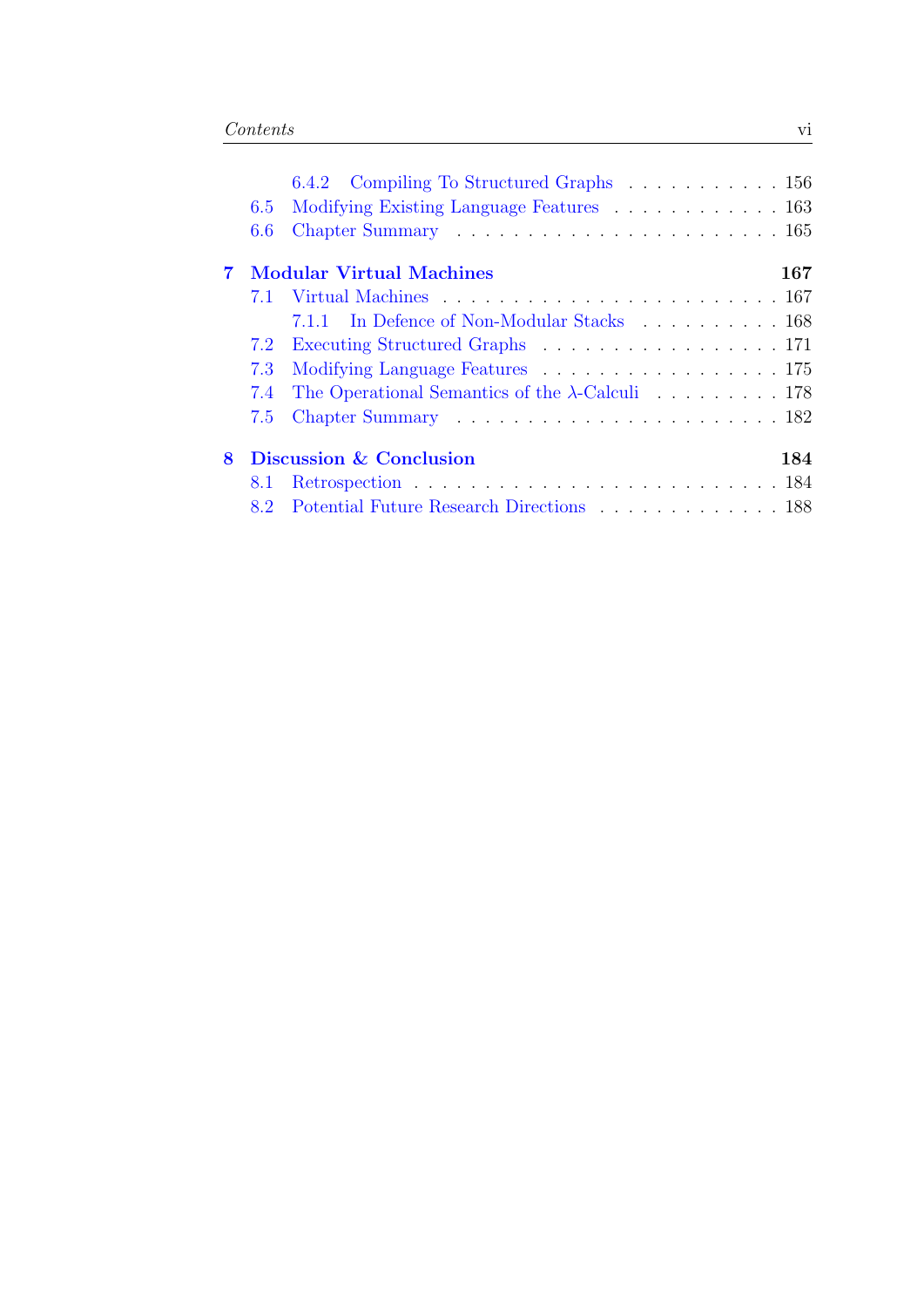For Nichola.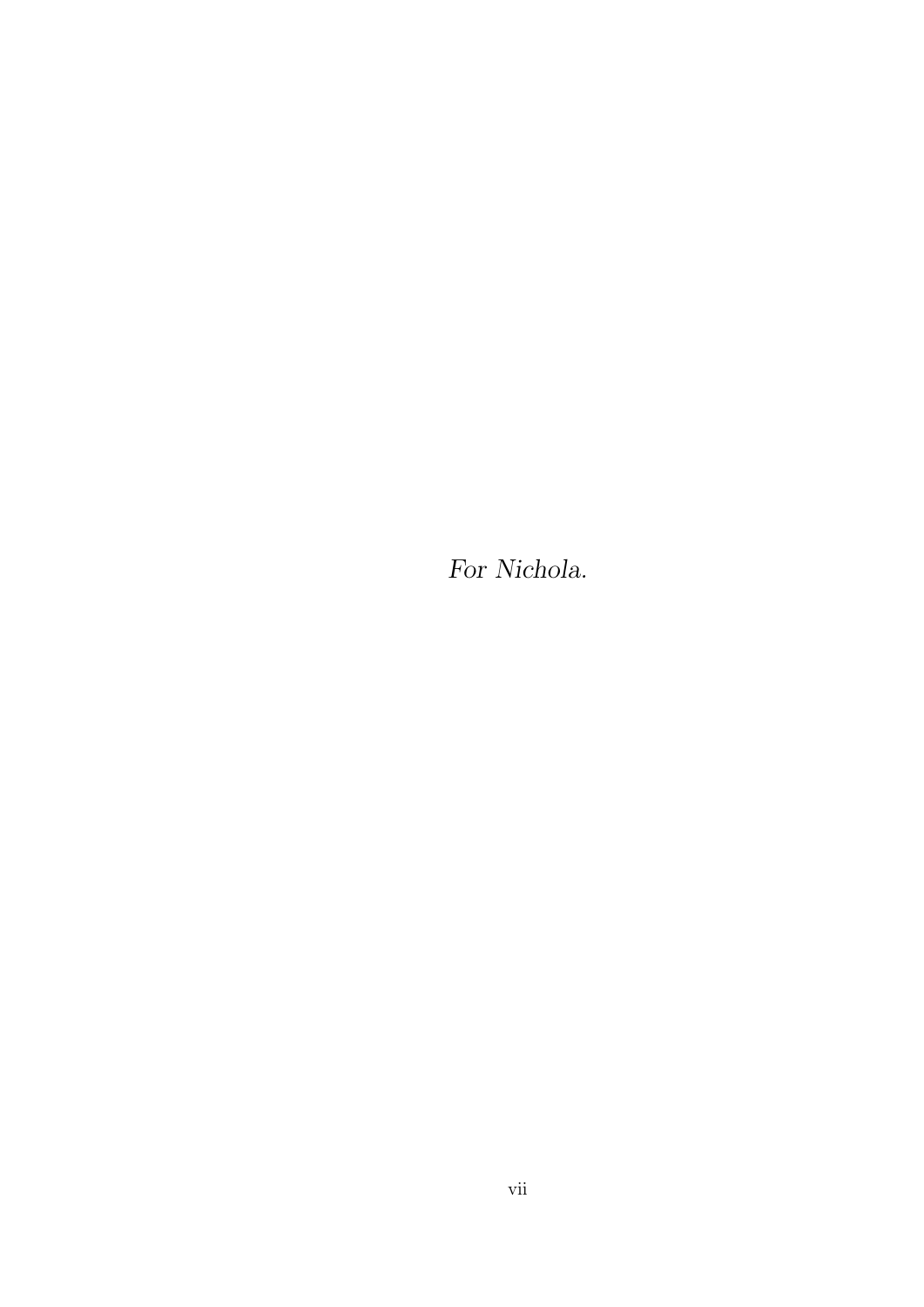## <span id="page-8-0"></span>Chapter 1

# Introduction

For as long as programs have been written, significant effort has gone into the process of making it easier to do. Whilst the first programs were written in machine code and executed directly by a processor, the evolution of programming languages has both significantly increased the productivity of programmers and the readability of their programs. One consequence of this is the existence of an ever-widening semantic gap between the language that a program is written in and its realisation in machine code. The tools used in order to close this gap represent an important branch of software engineering. We call such tools compilers, and the topics involved in their development represent a microcosm of modern computer science.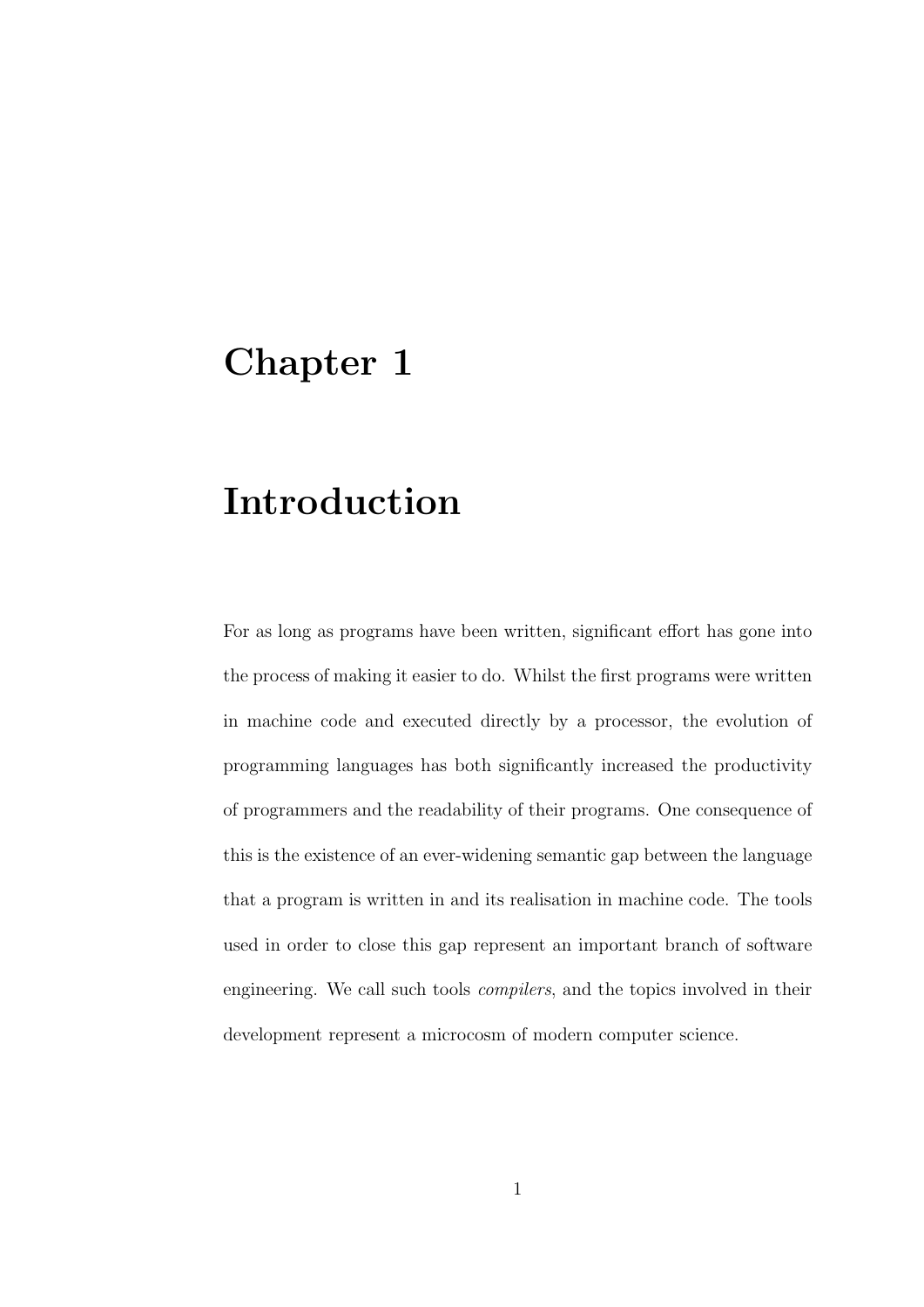### <span id="page-9-0"></span>1.1 An Aside: What Are Compilers?

Put simply, compilers translate programming languages. The general case is that the source language – the language we compile  $from -$  is at a higher level of abstraction than the target language we compile into (although decompilers – which perform the reverse operation of 'abstracting' lowlevel code into a more human-readable form – are also common). With this said, compilers that translate between high-level source languages do exist, and are known as source-to-source compilers, or transpilers for short.

Whilst the history of compilation theory and implementation is a substantial topic on its own, credit is generally given to Grace Hopper for creating the first compiler in 1952 whilst working on the UNIVAC project at Remington Rand [\[Hop87\]](#page-207-0). However, the FORTRAN compiler of IBM – released five years later by Backus et al  $[BBB+57]$  $[BBB+57]$  – is considered the first compiler designed for a standalone source language. The motivation for these projects was more pragmatic than anything else - machine code was tedious to write by hand, and had to be rewritten for each new architecture.

Whilst the introduction of the first generation of compilers undoubtedly spared software writers from significant effort by way of code maintenance, the code that they produced was often slower than manually-written, handoptimised machine code. To this end, the work of Frances Allen and John Cocke [\[All70,](#page-201-0) [AC76,](#page-201-1) [AC71\]](#page-201-2) introduces some of the first optimising code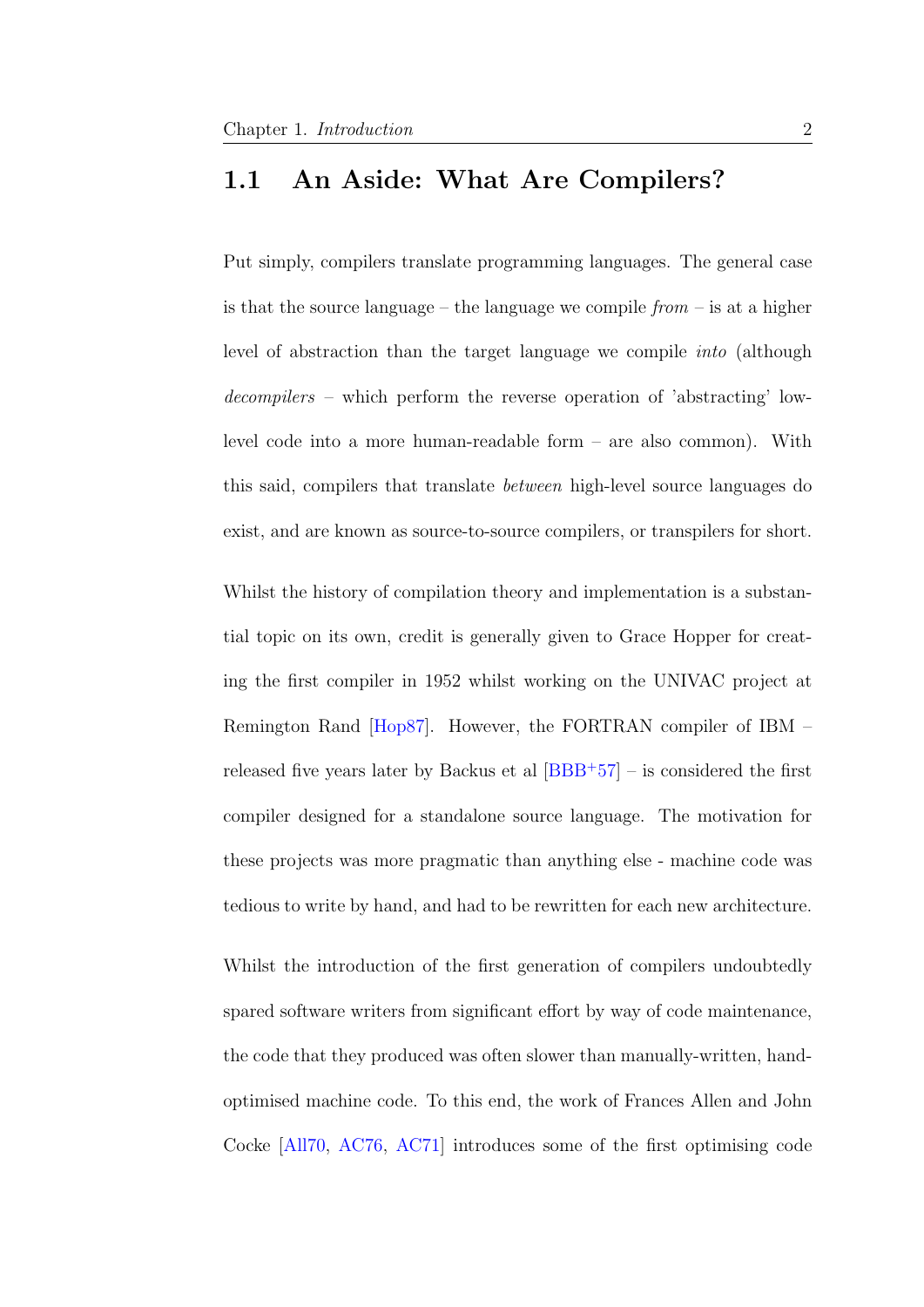transformations such as common subexpression elimination and operator strength reduction. Today, modern compilers can produce better quality code than expert human programmers.

### <span id="page-10-0"></span>1.2 An Aside: How Are Compilers Constructed?

A typical compiler consists of multiple distinct phases. Whilst individual compilers can vary greatly in their internal workings, the overarching themes of these phases – and their relationships – are given below:



It is not the purpose of this section to explain the complexities involved in the manipulations and transformations that comprise an industrial strength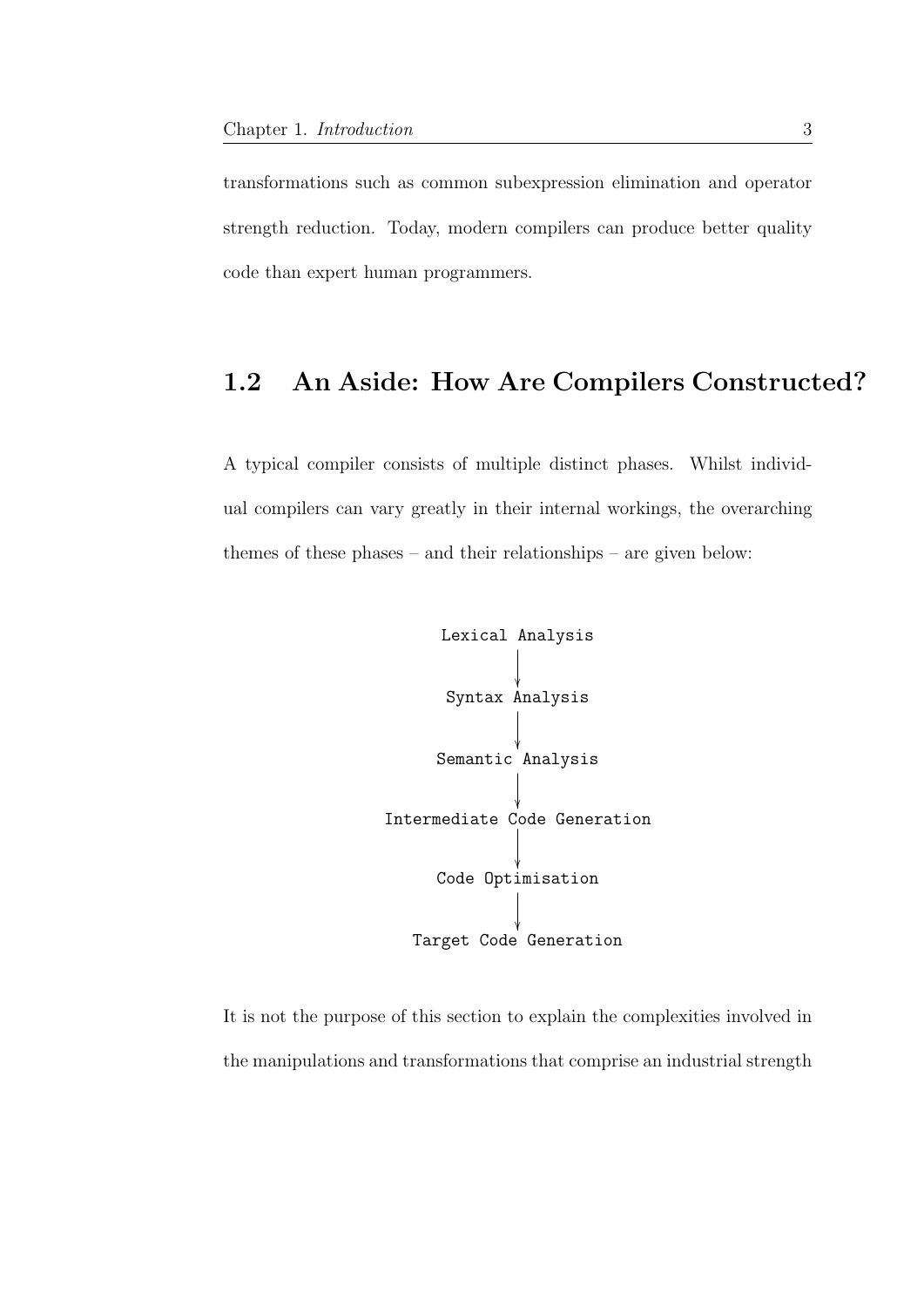compiler. For this, a number of seminal, comprehensive works are available [\[ASU86,](#page-202-1) [App97,](#page-201-3) [PJ87\]](#page-213-0). However, we briefly sketch out the primary purpose of each phase below:

- Lexical Analysis: the *lexer* of a compiler steps through the textual representation of a source program and produces a sequence of tokens, or lexemes, which comprise the individual syntactic components of a program. For example, for C-like languages the lexer produces a token corresponding to a separator when it encounters a plaintext semicolon, and distinguishes between the reserved words of the language and other strings used as variable identifiers when it encounters alphabetic strings.
- Syntax Analysis: the *parser* of a compiler works in conjunction with the lexer to produce the *abstract syntax tree* of the source program.
- Semantic Analysis: the typechecker performs static checks on operands and variables within the program to avoid errors such as trying to add a string to an integer. This phase also performs any syntactic checks that do not fall within the remit of a parser, such as ensuring that any occurrences of break occur within conditional blocks.
- Intermediate Code Generation: generates an intermediate representation (IR) of the source program that is suitable for further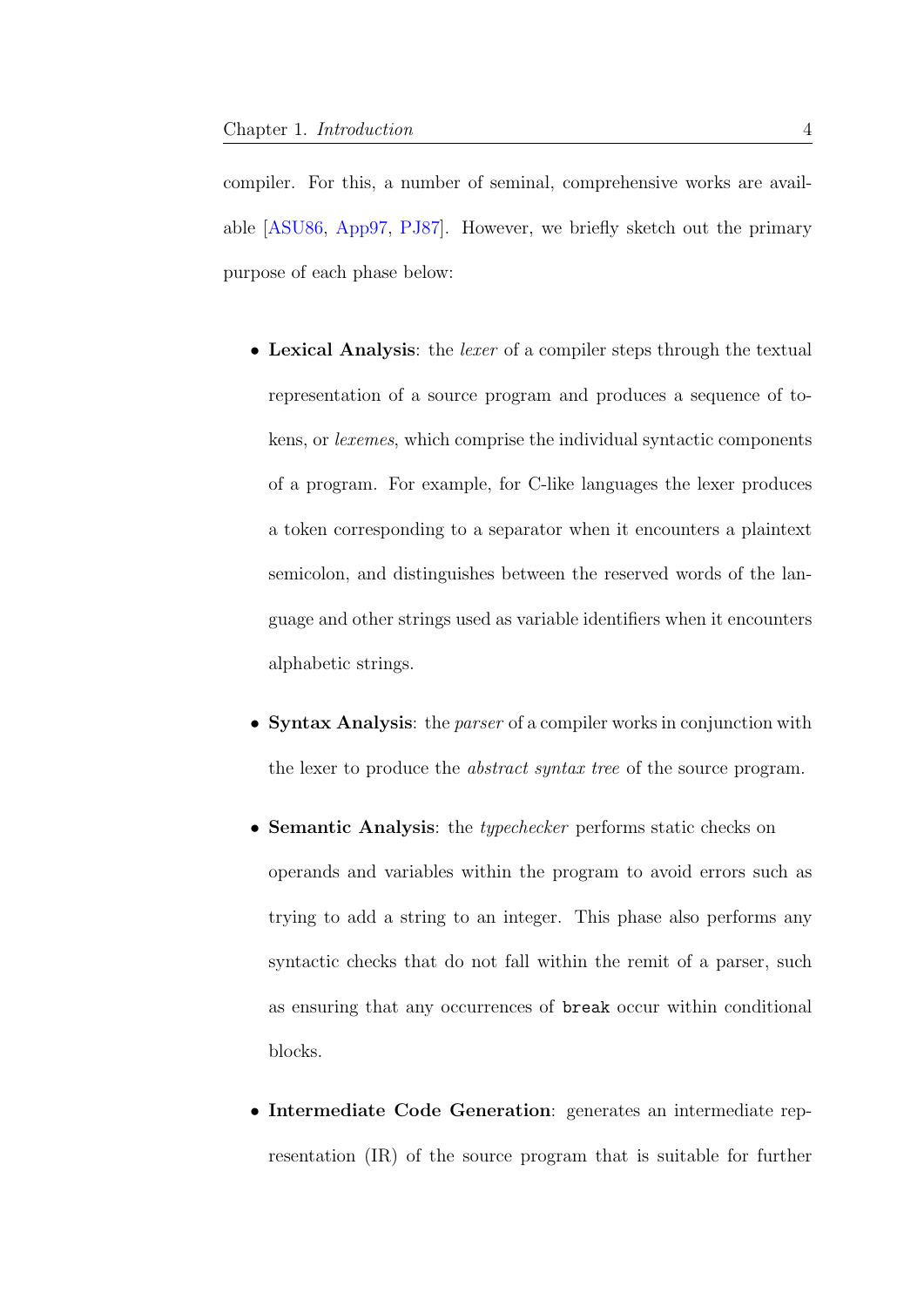manipulation. The exact structure of an IR varies depending on the language in question, but in general IRs need to be rich enough to successfully capture the semantics of the source language whilst simultaneously being close enough to the target language so as to simplify the final code generation phase.

- Code Optimisation: the *optimiser* of a compiler applies a series of transformations to the IR in order to produce better target code. The optimisation phase can run as a fixed-point computation: optimisations are repeatedly applied until no change is detected in the resulting code. As a result, optimisation can be the most time-consuming task of a compiler.
- Target Code Generation: the final phase of a compiler produces target code from the optimised IR. This phase deals with low-level issues, such as register allocation and assignment of explicit jump addresses.

## <span id="page-12-0"></span>1.3 Re-Envisioning Intermediate

## Code Generation

The intermediate code generation phase can be viewed as the 'middle-end' of a compiler, with the collection of all phases occurring before it referred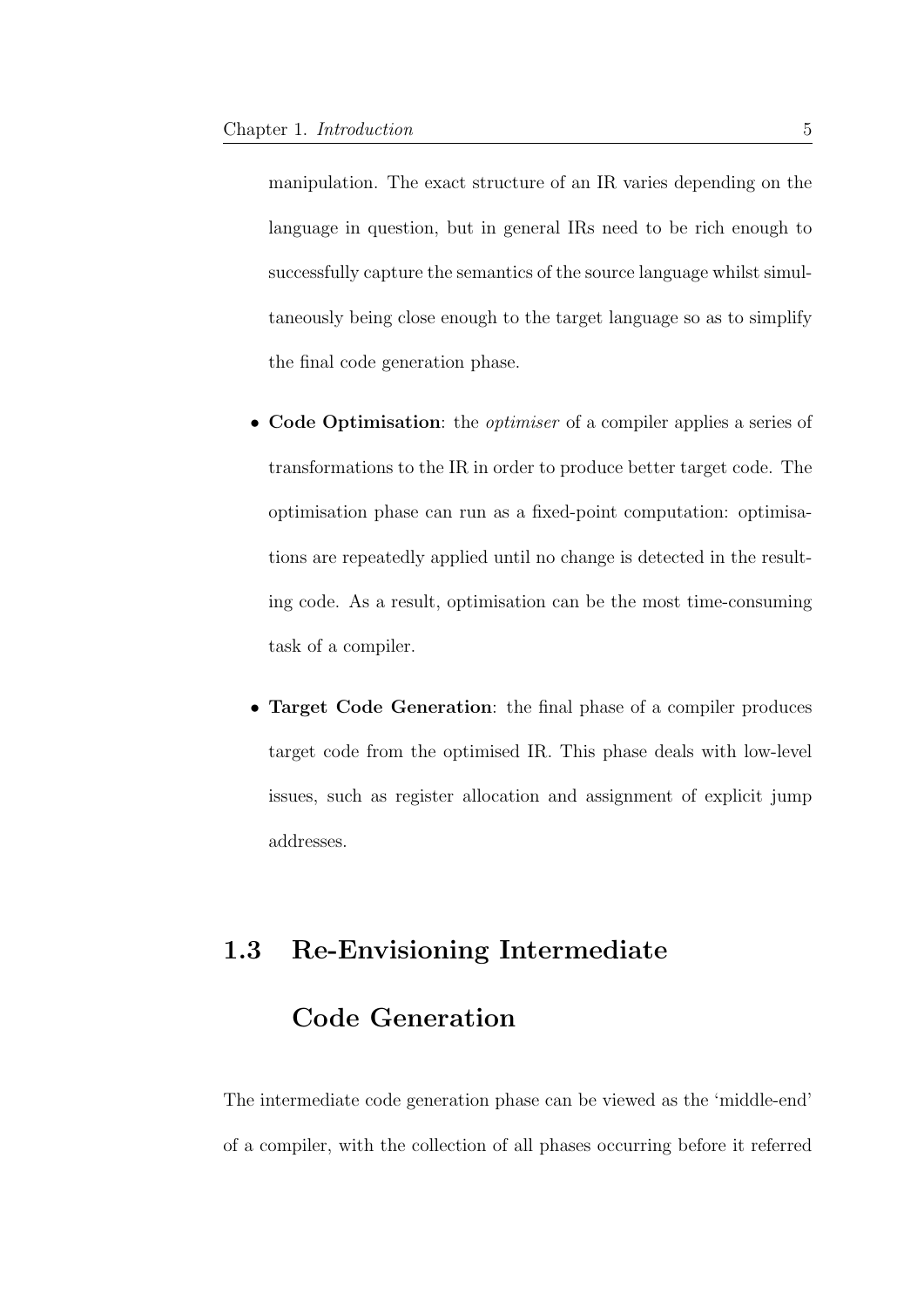to as the front-end, and everything after as the back-end. If we assume that the IR being used is universal these collections are composable, with the existence of m front-ends and n back-ends giving rise to  $(m \times n)$ distinct compilers. In practice, however, this is not the case, with the internal structure of various classes of IR differing greatly between compilers (representative instances include RTL [\[DF80\]](#page-205-0), SSA [\[CFR](#page-203-0)<sup>+</sup>91] and CIL [\[NMRW02\]](#page-212-0)).

We note that the analyses performed in the front-end generally exist to guarantee the sound and well-formed nature of the syntax of a source program. Further, they happen at a fairly high level, with the deepest analysis taking place typically being static type inference.

### <span id="page-13-0"></span>1.4 What Does This Thesis Present?

This thesis presents a unique re-factorisation of the intermediate code generation phase of a compiler with a particular style of IR representation at the middle-end, namely a stack-based sequence of low-level instructions. We explore the idea that the intermediate code generation phase can be constructed in a manner wherein said IR is modular in the features of the source language: in particular, we will see that the necessary IR can be derived for a given source language, and the amount of work required to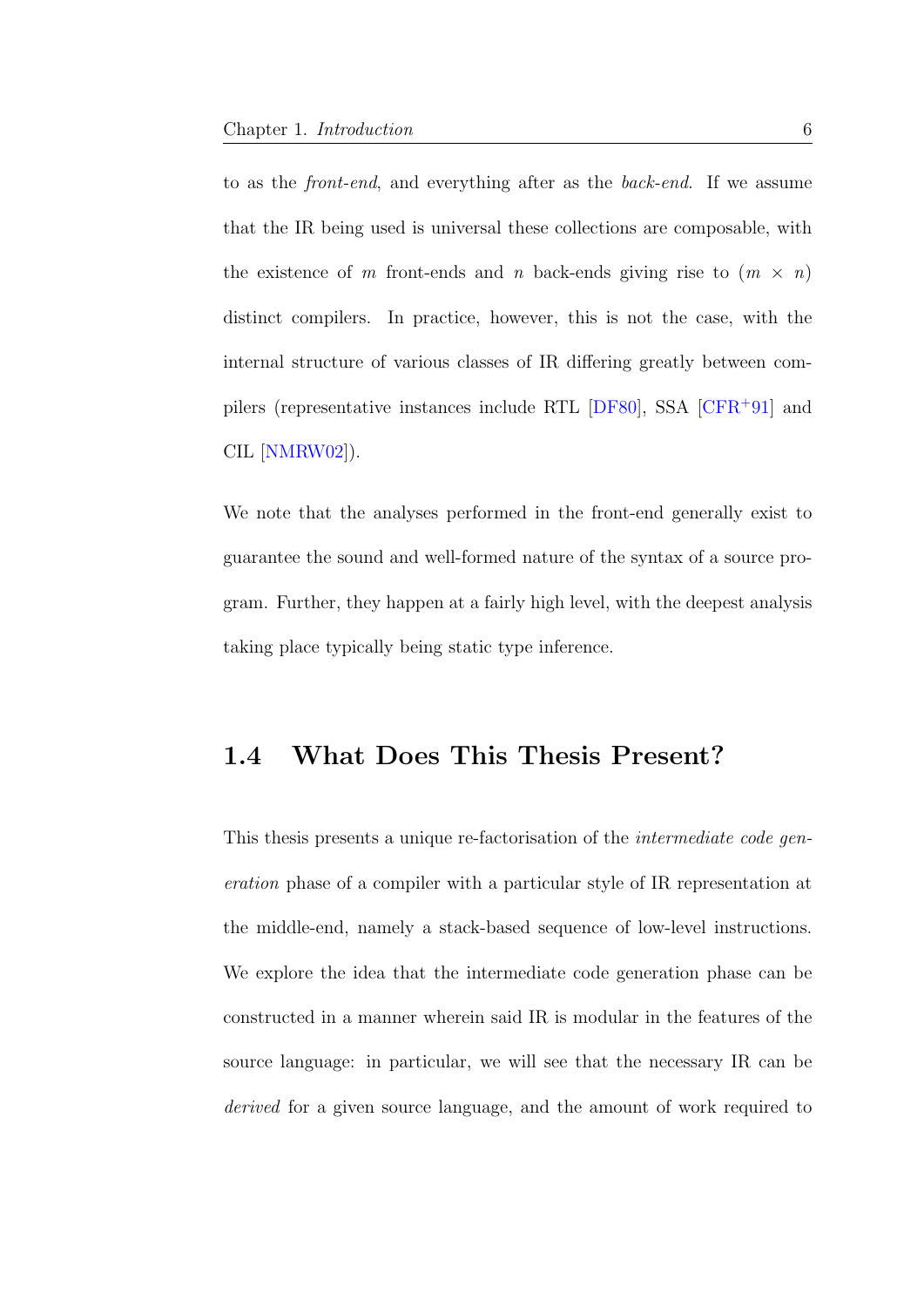implement the entire phase is reduced to defining the 'compilation semantics' for each feature in isolation.

We present our implementation of this concept within the pure, staticallytyped functional language Haskell [\[HHPJW07\]](#page-207-1). More precisely, we present an embedded compiler (i.e. the compiler is written in Haskell as a function) that operates over domain-specific languages (DSLs) also defined within Haskell, with an online code repository available [here](https://www.fpcomplete.com/user/laurence.e.day/phd-thesis-code) <sup>[1](#page-14-1)</sup>. The word compiler is overloaded here; from this point onwards, when we say 'compiler' we refer to the function performing the intermediate code generation, 'source language' refers to the domain-specific language representing the abstract syntax tree of a source program, and 'target language' refers to the IR we are compiling into.

### <span id="page-14-0"></span>1.4.1 Contributions & Thesis Structure

The main contributions of this thesis are as follows:

• Chapter [5.2](#page-98-0) shows how the usage of generalised algebraic datatypes to model particular syntactic constructs permits the capture of existential type constraints in a clean and modular manner.

<span id="page-14-1"></span><sup>1</sup>https://www.fpcomplete.com/user/laurence.e.day/phd-thesis-code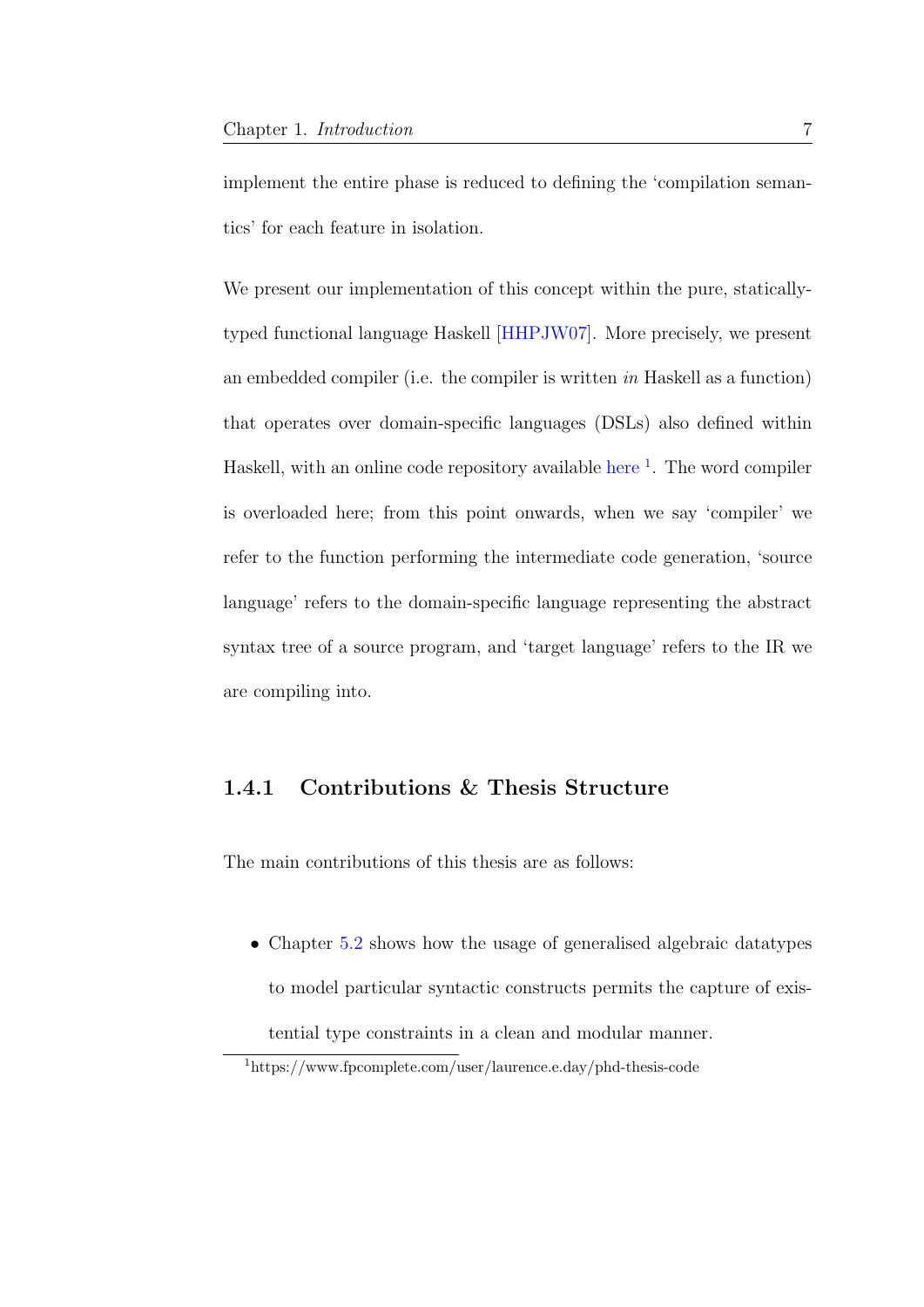- Chapter [5.3](#page-101-0) extends our compilation framework with syntactic support for both mutable state and variable binding via the lambdacalculus, with support for two distinct evaluation schemes.
- Chapter [5.4.1](#page-120-0) examines the issue of effects that do not commute (e.g. exceptions and mutable state), which may require a source program to be compiled in different ways depending on the order in which effects are manifested. We present three distinct techniques that can be used to solve this concern, operating over both the type and function level.
- Chapter [6.1](#page-134-0) gives our source language further expressive power by introducing syntax supporting for-loops, while-loops, conditionals and sequencing. As a consequence of this, we identify a potential class of ill-formed program that can arise when programming imperatively without sufficient safeguards. We eliminate this concern by refactoring the source language as a typed variant of Johann and Ghani's fixpoint representation of generalised algebraic datatypes [\[JG08\]](#page-208-0).
- Chapter [6.4.1](#page-159-0) demonstrates the usage of Oliveira and Cook's structured graphs [\[OC12\]](#page-213-1) as the underpinning of a refined representation of the target language, and show how the additional structure that they provide allows the compilation of non-cyclic control structures in a modular manner without code duplication. More importantly, this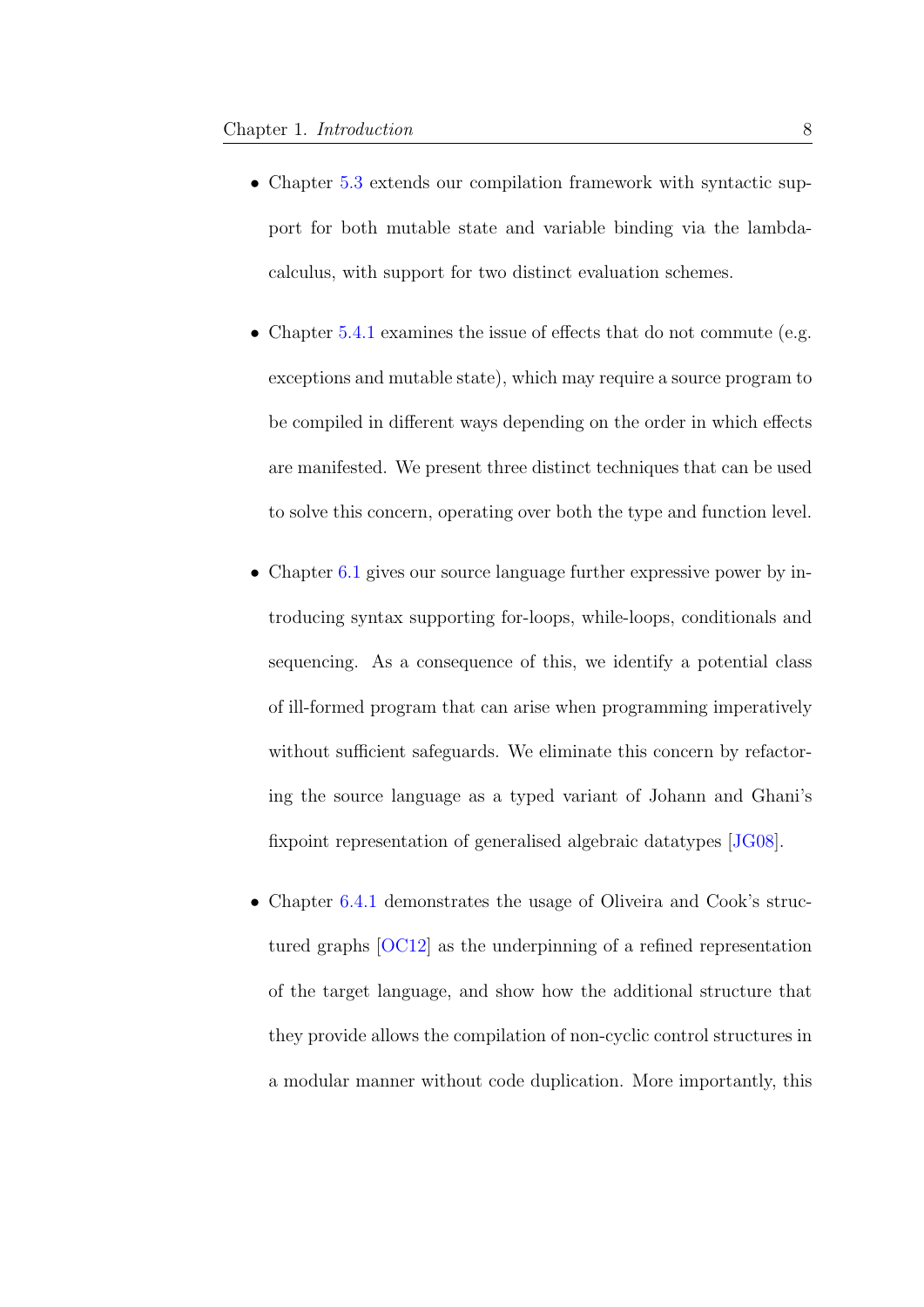new representation permits the modular compilation of cyclic control structures, which we demonstrate by way of an extended example.

The ideas that we present first appeared in the following series of papers, with the author of this thesis serving as the lead author for each paper:

- 1. Laurence E. Day and Graham Hutton [\[DH11\]](#page-205-1), "Towards Modular Compilers for Effects", in the Proceedings of the 12th International Symposium on Trends in Functional Programming.
- 2. Laurence E. Day and Graham Hutton [\[DH13\]](#page-205-2), "Compilation à la Carte", in the Proceedings of the 25th International Symposium on the Implementation and Application of Functional Languages.
- 3. Laurence E. Day and Patrick Bahr [\[DB14\]](#page-205-3), "Pick'n'Fix: Capturing Control Flow in Modular Compilers", in the Proceedings of the 15th International Symposium on Trends in Functional Programming.

We highlight at this point that the initial idea to use structured graphs when treating cyclic control structures is credited to Dr. Patrick Bahr, and thank him for this substantial contribution. The remainder of the ideas presented are those of the author himself.

The thesis is hereafter structured in the following way.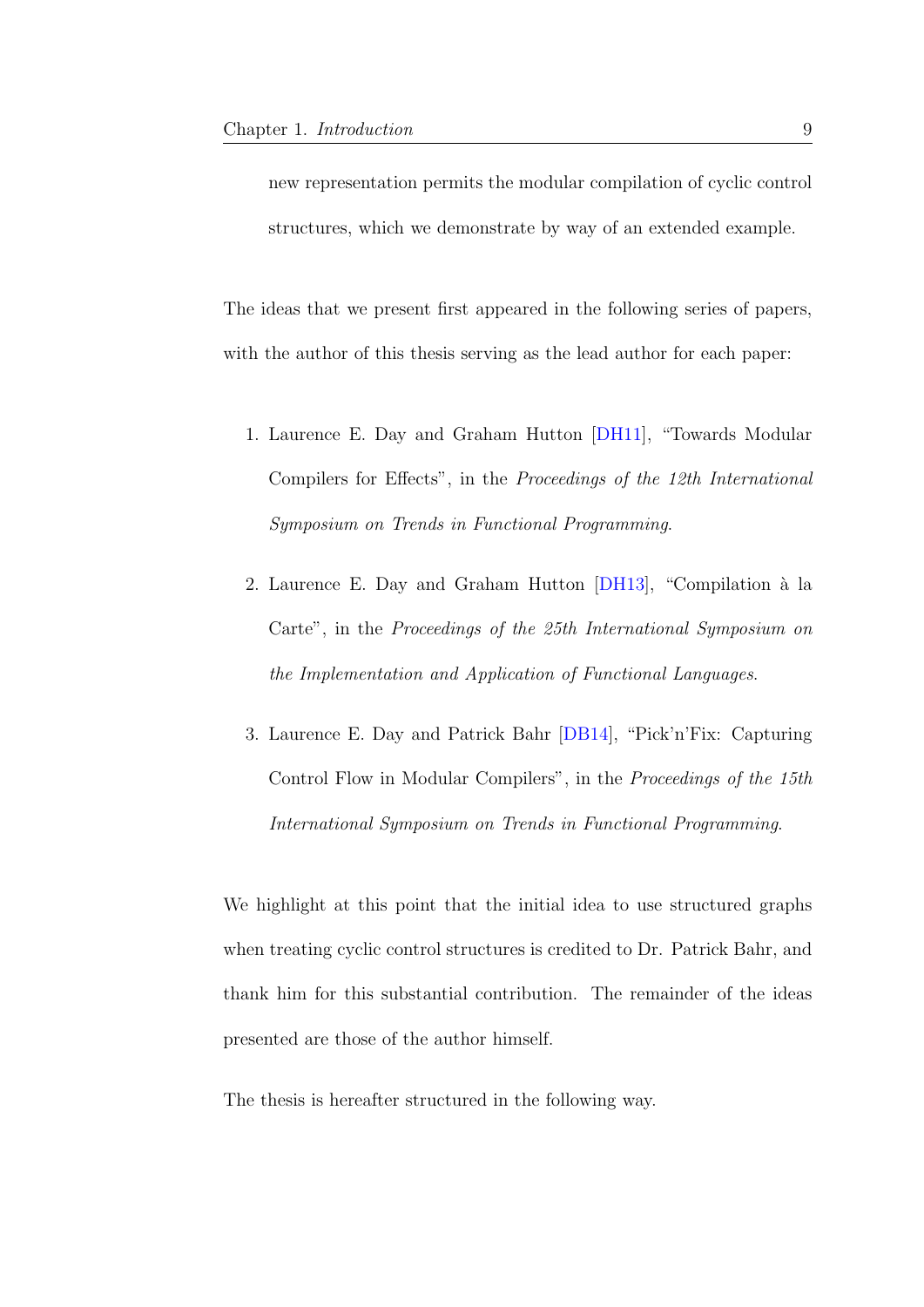Chapter [2](#page-19-0) frames the problem this thesis aims to solve by way of an extended example involving the extension of a minimal example with additional syntax implementing a new effect.

Chapter [3](#page-29-0) provides a primer in the background theory required, together with a review of existing literature on topics related to language semantics and modelling computation.

In Chapter [4,](#page-74-0) we lay the groundwork for our modular compilation framework, introducing the notions of modular syntax for a small language, its modular semantics, and a first attempt at a modular compilation function.

We extend this framework in Chapter [5,](#page-95-0) adding further expressive power by way of new syntax supporting mutable state and the lambda calculus, and refine the representation of the source language in order to better enforce constraints upon individual syntax fragments. Furthermore, we present a number of novel solution to the issues that arise when the modular syntax of different effects interacts in unexpected ways.

In Chapter [6](#page-133-0) we introduce the notions of control flow and conditionals, and further refine the source language with a surface-level type system in the presence of the various syntactic categories needed to eliminate a particular class of ill-formed program that result. Following this, we turn our attention to the representation of the target language, opting for a more flexible approach better suited to cyclic programs.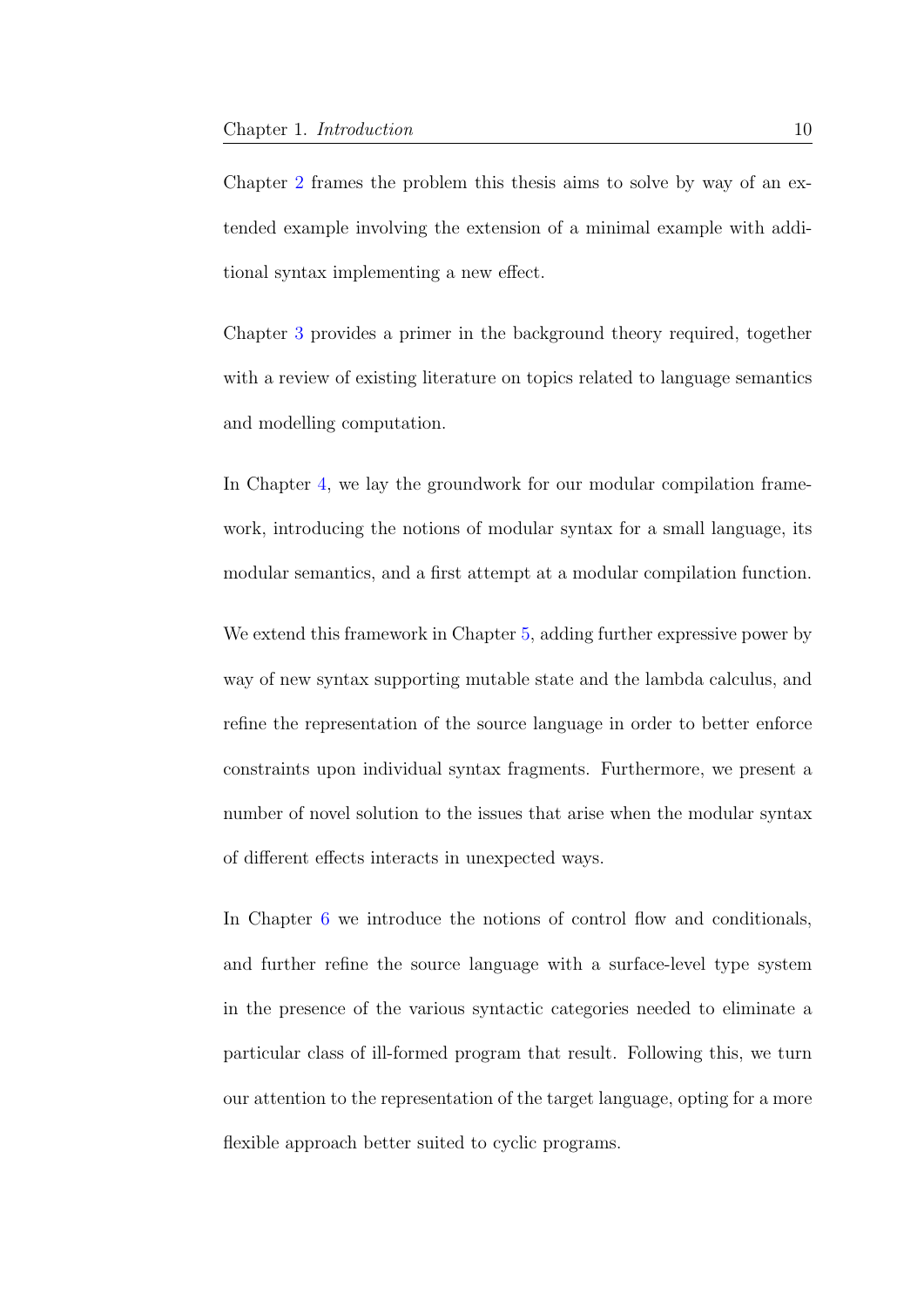Chapter [7](#page-174-0) provides a thorough treatment of a modular implementation of the semantics of the refined target language, by way of a virtual machine.

Finally Chapter [8](#page-191-0) concludes the thesis by reflecting upon the overall work, and by discussing several potential research avenues aimed at extending the topics that have been presented throughout.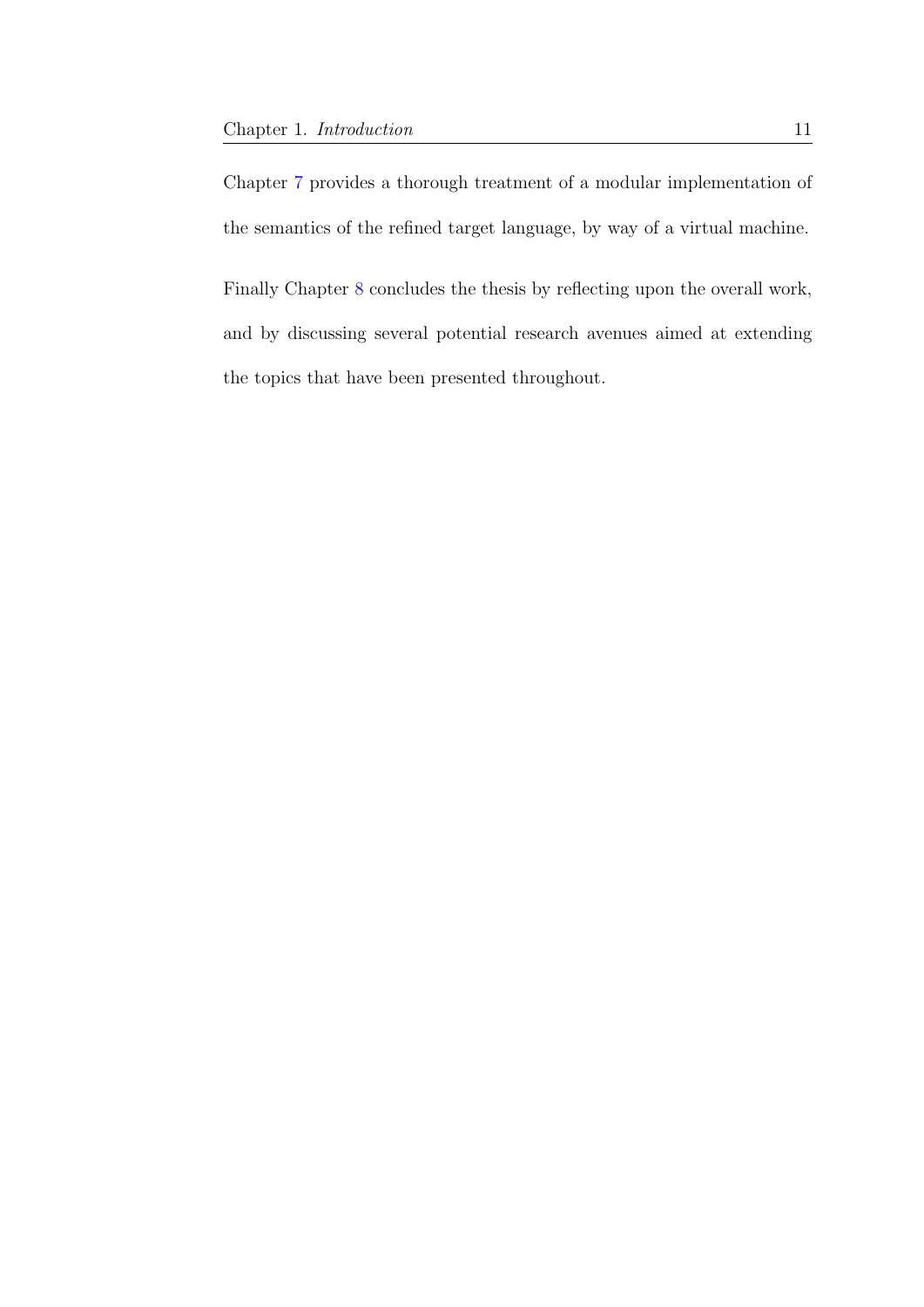## <span id="page-19-0"></span>Chapter 2

# Setting the Scene

In this chapter, we introduce the problem domain that we address in this thesis by way of an extended example. Specifically, we detail the issues that arise when we extend a domain-specific language (DSL) embedded in Haskell with syntax associated with a new computational effect. We note that a number of existing datatypes and functions associated with the DSL require extension in order to accommodate the extension, either by altering their type signatures or by introducing new constructors and definitions. We recognise that this scenario is a classic example of the Expression Problem [\[Wad98\]](#page-217-0), and position ourselves to present the fundamentals of our solution framework in the next chapter.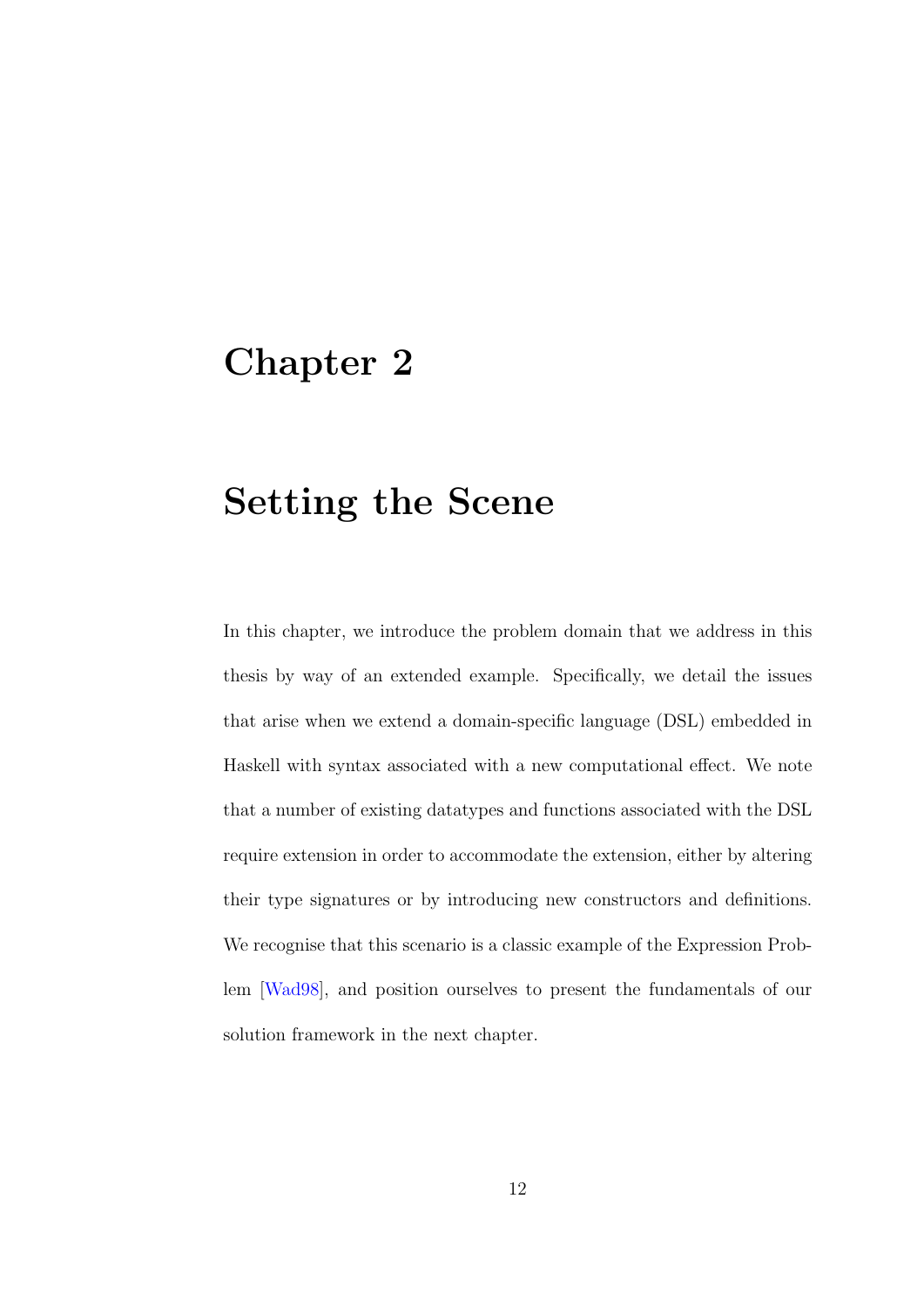### <span id="page-20-0"></span>2.1 Building From The Ground Up

Consider a simple language Expr comprising integer values and binary addition, for which we can give a denotational semantics by means of a function that evaluates an expression to an integer value (we make the assumption here that expressions are both finite and everywhere well-defined):

data Expr = Val Int | Add Expr Expr

```
eval :: Expr -> Int
eval (Va1 n) = neval (Add x y) = eval x + eval y
```
Alternatively, expressions can be compiled into a sequence of low-level instructions to be operated upon by a virtual machine, whose behaviour is defined as a (small-step) operational semantics. We can compile an expression to a list of operations as follows:

```
type Code = [Op]
data Op = PUSH Int | ADD
comp :: Expr -> Code
comp c = comp' c []
```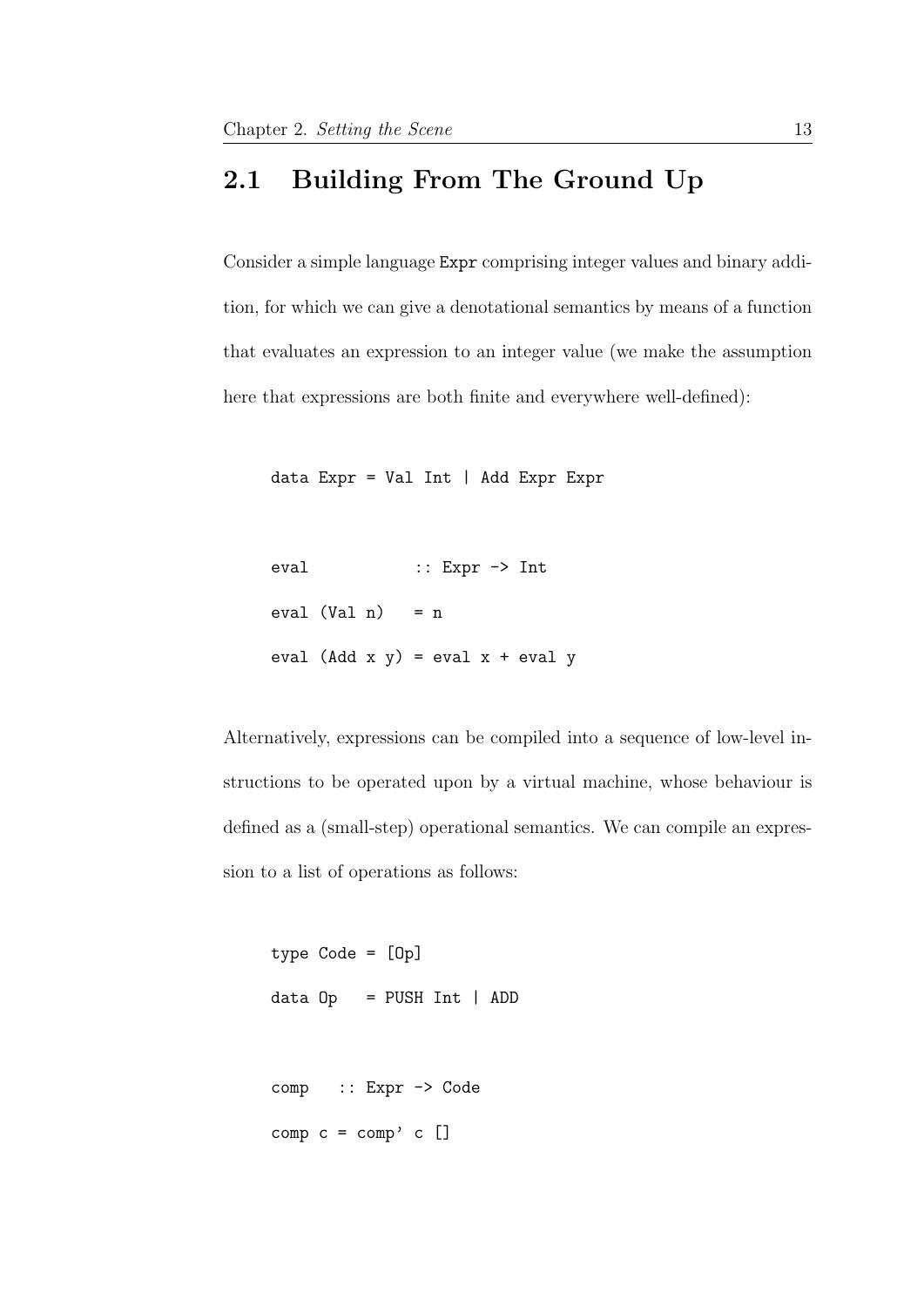```
comp' :: Expr -> Code -> Code
comp' (Val n) c = PUSH n : c
comp' (Add x y) c = comp' x (comp' y (ADD : c))
```
Note that the above compiler is defined in terms of an auxiliary function comp' which accepts an additional Code argument playing the role of a continuation, thereby avoiding the use of the append operator  $(++)$  and enabling simpler proofs as in Chapter 13 of [\[Hut07\]](#page-207-2). We execute the resulting Code on a (partial) virtual machine operating over a Stack:

type Stack = [Item] data Item = INT Int

exec :: Code -> Stack exec  $c = exec$ ,  $c$  []

```
exec' :: Code -> Stack -> Stack
exec' \Box s = sexec' (PUSH n : c) s = exec' c (INT n : s)
exec' (ADD : c) s = \text{let (INT } y : \text{INT } x : s') = s \text{ in}exec' c (INT (x + y) : s')
```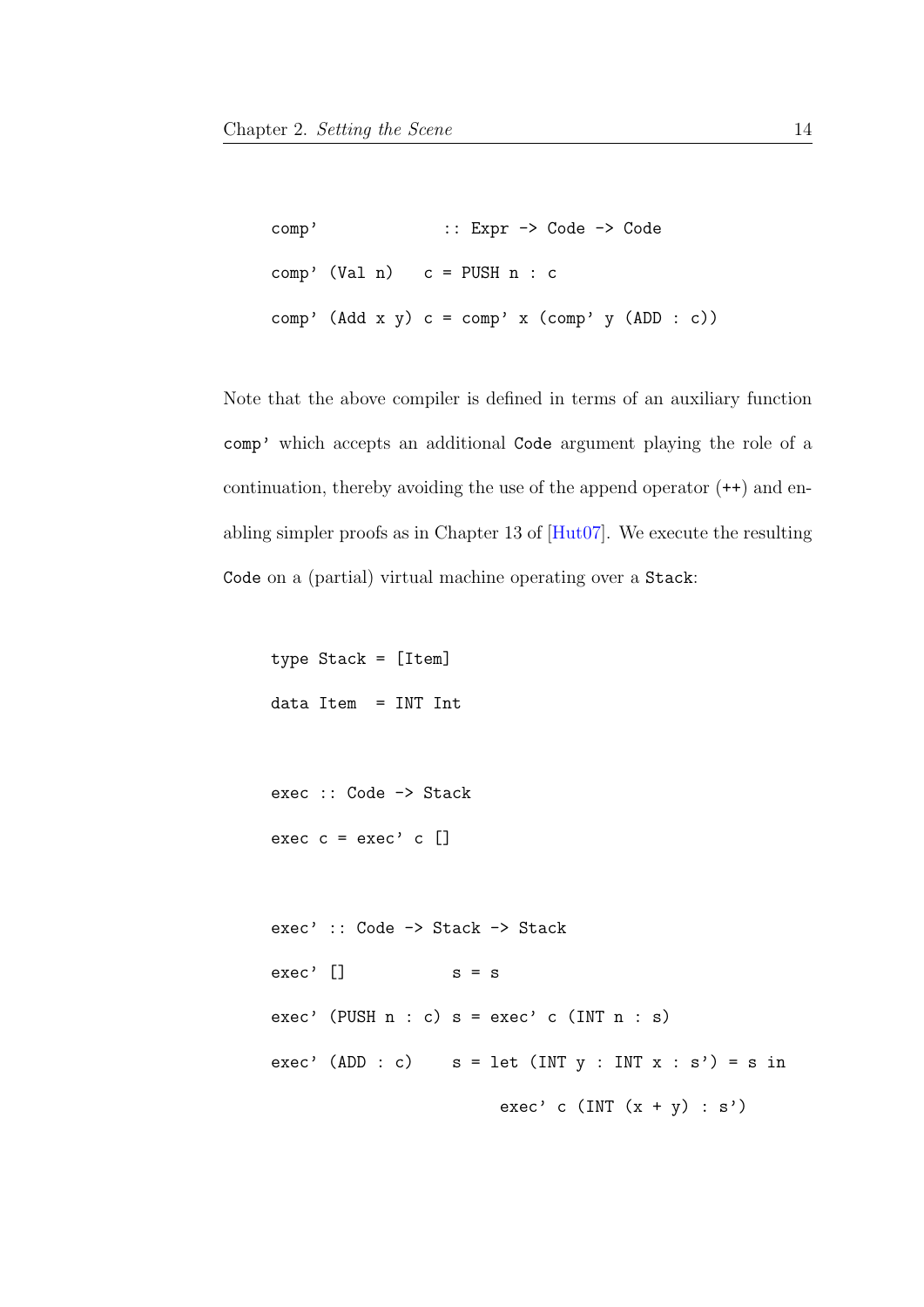The correctness of the abovementioned compiler can now be captured by stating that the result of evaluating a *finite* expression is equivalent to first compiling and then executing it, and then selecting the topmost value on the stack. This can be expressed in diagrammatic form as follows:



We make explicit at this point that we do not consider infinite source expressions to be well-typed for the purposes of this thesis.

## <span id="page-22-0"></span>2.2 Adding A New Effect

Suppose now that we wish to extend our language with a new effect, in the form of exceptions. We consider what changes will need to be made to the language syntax, semantics, compiler and virtual machine as a result of this extension. First of all, we extend Expr with two new constructors:

```
data Expr = Value Int | Add Expr Expr
          | Throw | Catch Expr Expr
```
The newly introduced Throw constructor corresponds to an uncaught exception, while Catch is a handler construct that returns the value of its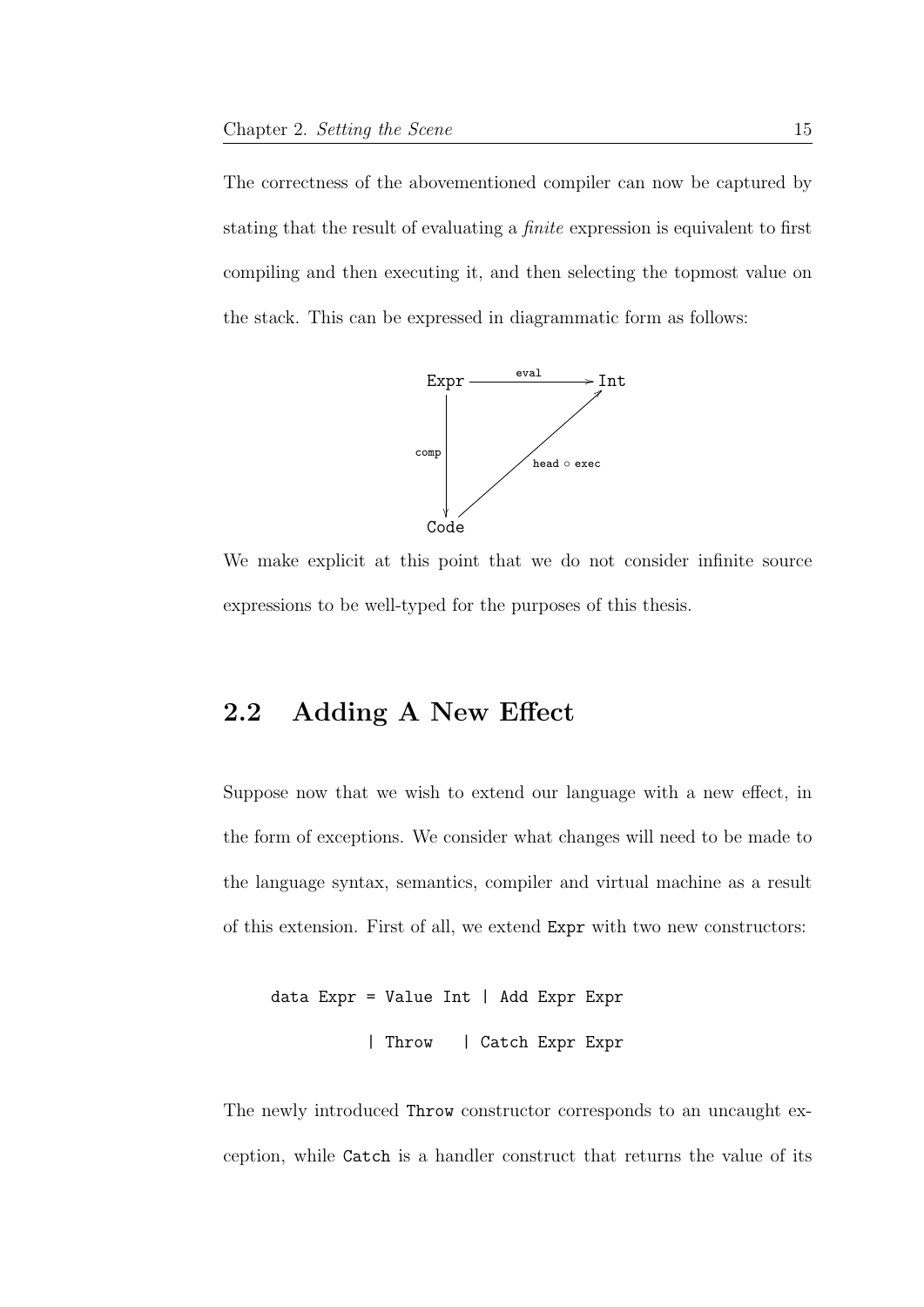first argument unless it is an uncaught exception, in which case it returns the value of its second argument instead.

From a semantic point of view, adding exceptions to the language requires changing the result type of the evaluation function from Value to Maybe Value in order to accommodate potential failure when evaluating expressions, noting that whilst the original eval function has result type Int, it can implicitly be seen as being wrapped in an Identity monad: an idea that we shalll explore in later chapters. In turn, we must rewrite the semantics of values and addition accordingly, and define an appropriate semantics for throwing and catching (once again abusing Haskell syntax for the purposes of defining our denotational semantics):

```
eval :: Expr -> Maybe Value
eval (Val n) = return neval (Add x y) = eval x >>= \n\alpha ->
                    eval y \gg = \mtext{m} \rightarrowreturn (n + m)
eval (Throw) = mzero
eval (Catch x h) = eval x 'mplus' eval h
```
In the above code, we exploit the fact that Maybe is monadic, as we will see in Chapter [3.3.2.](#page-39-0) In particular, because Maybe is also a *monoid* — a structure with an associative binary operation and an identity element —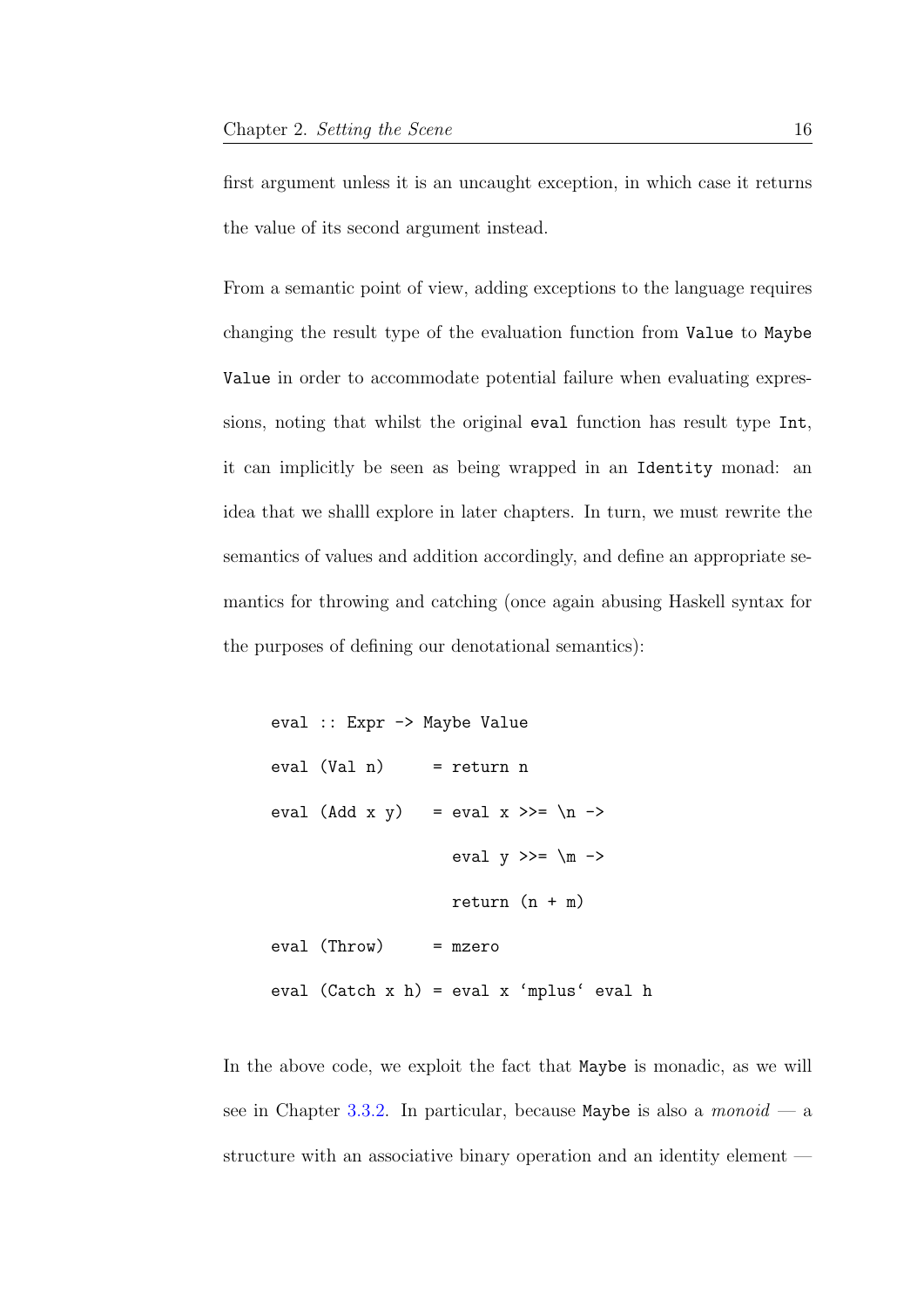we make use of the monoidal methods mzero, corresponding to failure, and mplus, for sequential choice. Finally, in order to compile exceptions we must introduce new stack instructions to the virtual machine, and extend the compiler accordingly:

```
data Op = PUSH Int | ADD | THEOW| MARK Code | UNMARK
```

```
comp' :: Expr -> Code -> Code
comp' (Val n) c = PUSH n : ccomp' (Add x y) c = comp' x (comp' y (ADD : c))
comp' (Throw) c = THROW : c
comp' (Catch x h) c = MARK (comp' h c)
                   : comp' x (UNMARK : c)
```
Intuitively, THROW is an operation that throws an exception, MARK makes a record on the stack of the handler code to be executed should the first argument of a Catch expression fail, and UNMARK indicates that no uncaught exceptions were encountered in the most recent Catch-block and that the topmost handler code on the stack can be removed. Note that the accumulator c plays a key role in the compilation of Catch, being used in two places to represent the code to be executed after the current compilation. Also note, however, that this leads to explicit code duplication!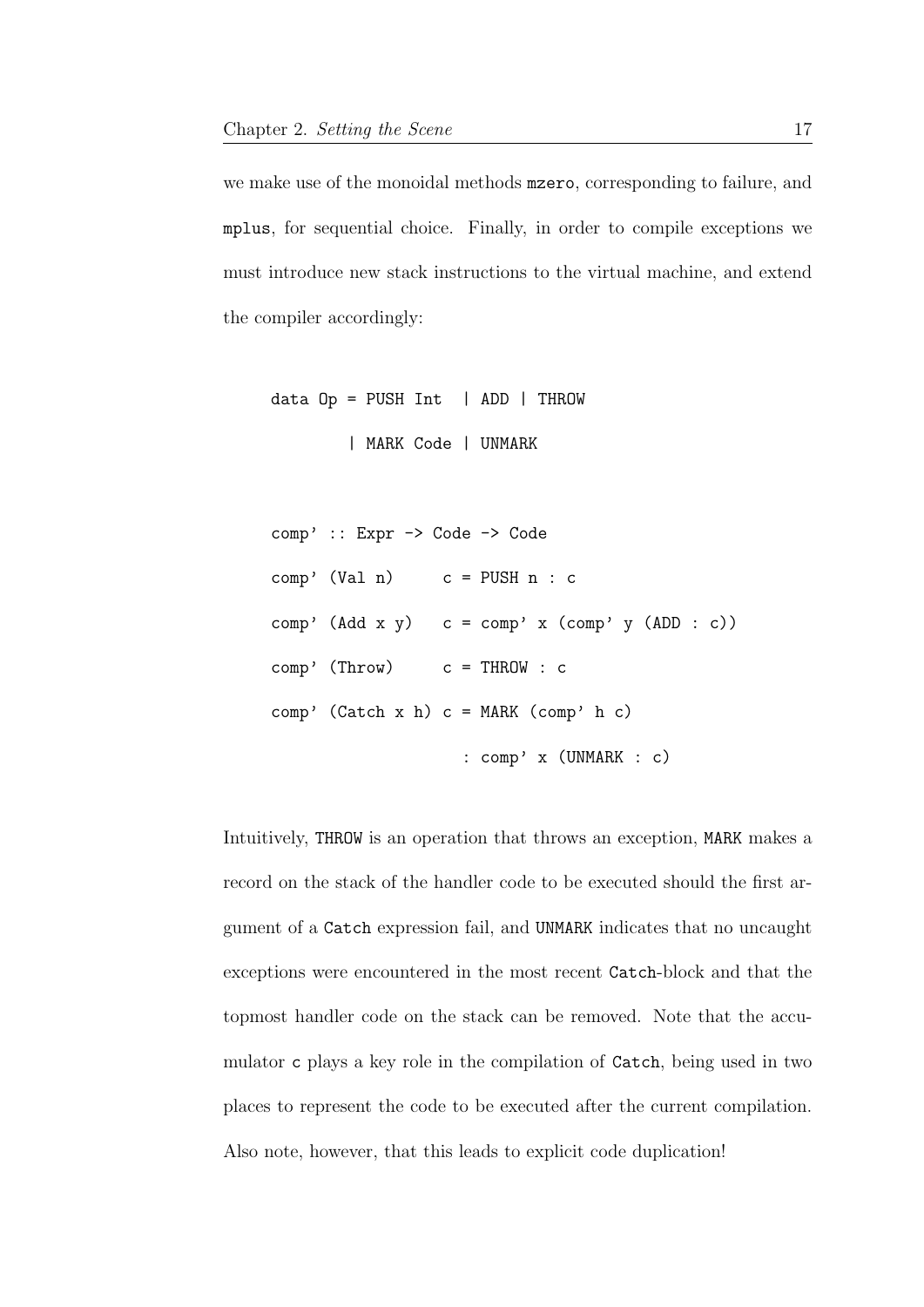Because we now need to keep track of handler code on the stack as well as integer values, we must also extend the Item datatype and the virtual machine to cope with both the new operations and the potential for failure:

```
data Item = INT Int | HAN Code
exec :: Code -> Maybe Stack
exec c = exec' c []
```

```
exec' :: Code -> Stack -> Maybe Stack
exec' [] s = return sexec' (PUSH n : c) s = exec c (INT n : s)
exec' (ADD : c) s = \text{let (INT } y : \text{INT } x : s') = s \text{ in}exec' c (INT (x + y) : s')exec' (THROW : _) s = unwind s
exec' (MARK h : c) s = exec c (HAN h : s)
exec' (UNMARK : c) s = \text{let} (v : \text{HAN} \_, s') = s in
                         exec' c (v : s')
```
The auxiliary unwind function used in the above implements the process of invoking handler code in the case of a caught exception, by executing the topmost Code record on the stack, and failing if no such record exists: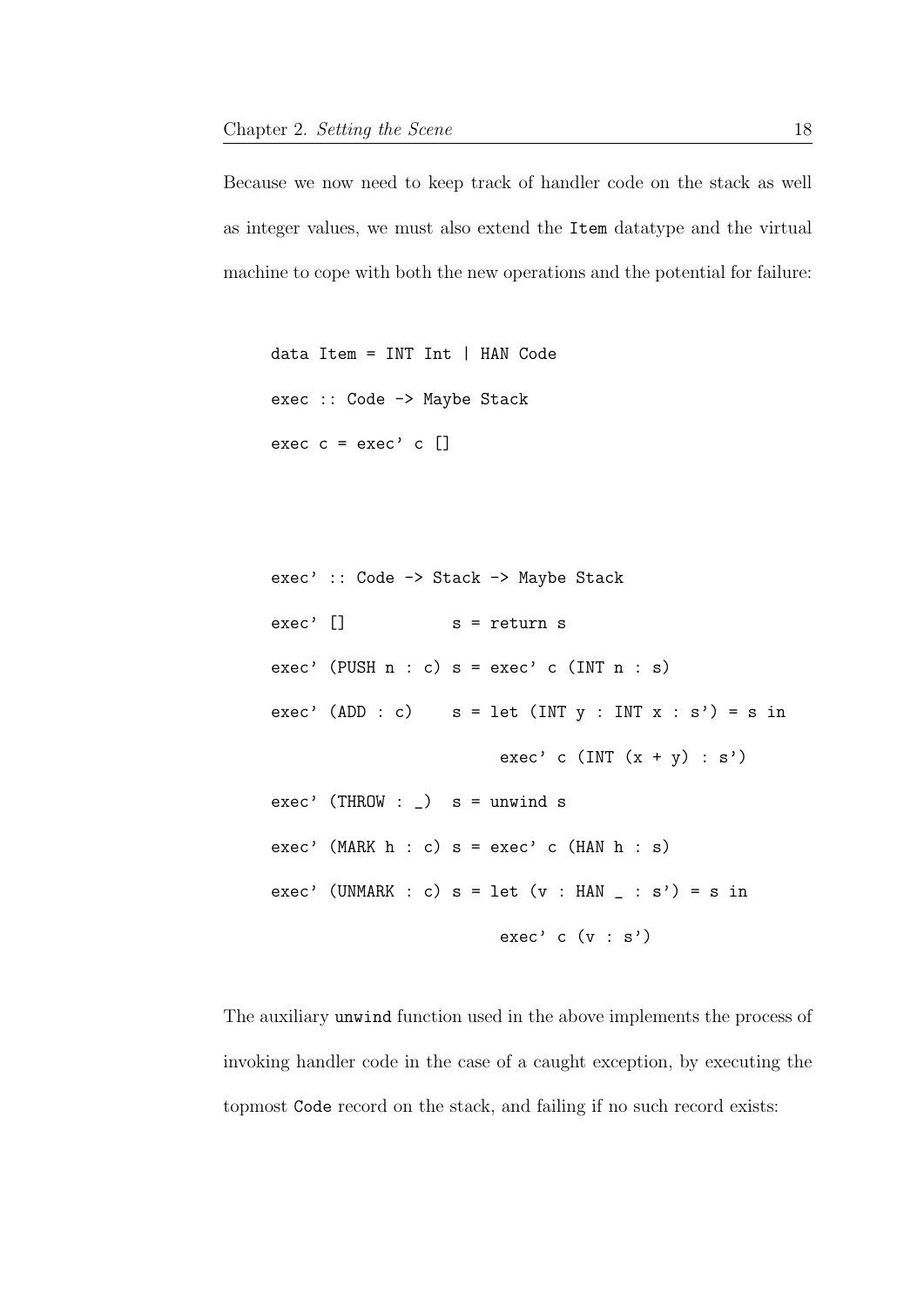unwind :: Stack -> Maybe Stack unwind  $[] = mzero$ unwind  $(INT \_ : s) =$  unwind s unwind  $(HAN h : s) = exec' h s$ 

### <span id="page-26-0"></span>2.3 The Problem At Hand

As the reader can appreciate, extending such a simple source language with constructors which enable additional expressive power (which we will refer to as an 'effect' from this point onwards) can result in multiple changes to existing code being required. For our example in particular, we needed to extend three datatypes (Expr, Op and Item), change the return type and existing definition of three functions (eval, exec and exec'), and extend the definition of all functions involved.

The need to modify and extend existing code for each new effect we wish to introduce to our language is clearly at odds with the desire to structure a compiler in a modular manner, and raises a number of problems. Importantly, unless there is familiarity with the workings of all aspects of the language rather than just the feature being added, changing existing code that has already been designed, implemented and (ideally) proved correct is bad practice from a software engineering point of view.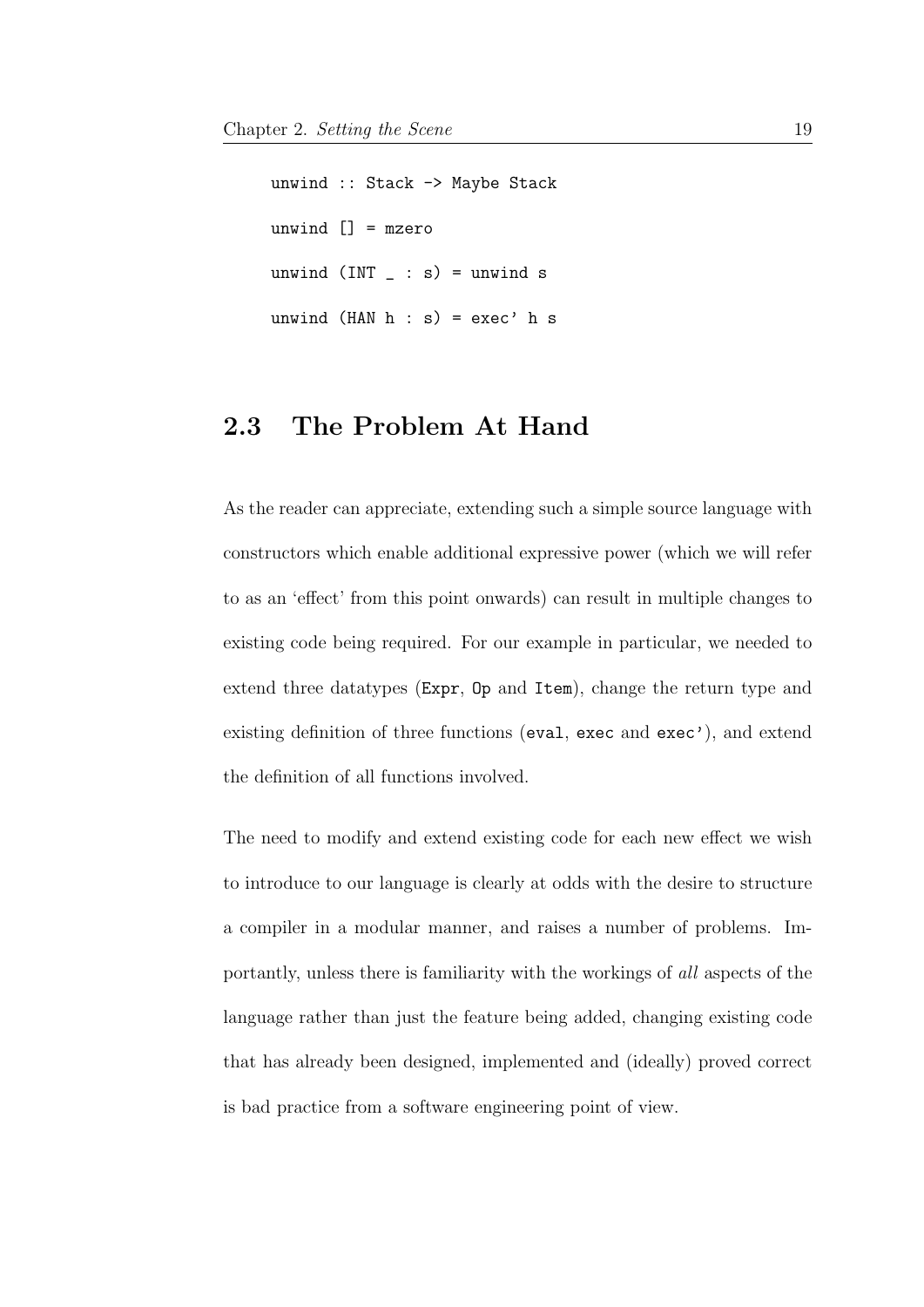At this point, however, we should clarify our intentions towards the usage of the word 'modular' throughout the rest of this thesis. Firstly, when we refer to a modular language, we refer to the syntax for the various effects it supports being defined in a manner such that we are capable of selecting the language that contains precisely the expressive power we desire. Whilst languages can also be modularised along the axes of static vs dynamic semantics, we will not explore this idea further here. Secondly, when we refer to a modular compiler, we allude to a very high-level 'black box' that accepts a source language expression and produces corresponding, lower-level code according to a dynamic/execution semantics, with the box itself constructed from several smaller boxes, with each one entirely selfcontained and responsible for translating the constructors associated with a particular effect.

One might wonder why we have chosen to explore this problem domain by defining compilers for embedded DSLs (i.e. languages defined within Haskell itself) in a modular (as we have circumscribed the word) manner. We have made this choice because it is an ideally rich source topic from which to draw interesting and complex problems, concerning both extensibility and the interaction of common effects. With this in mind, we present an initial – rudimentary – solution in Chapter [4,](#page-74-0) which we will then refine and extend throughout the remainder of the thesis.

One final point to be made here is that whilst Haskell serves as a reasonable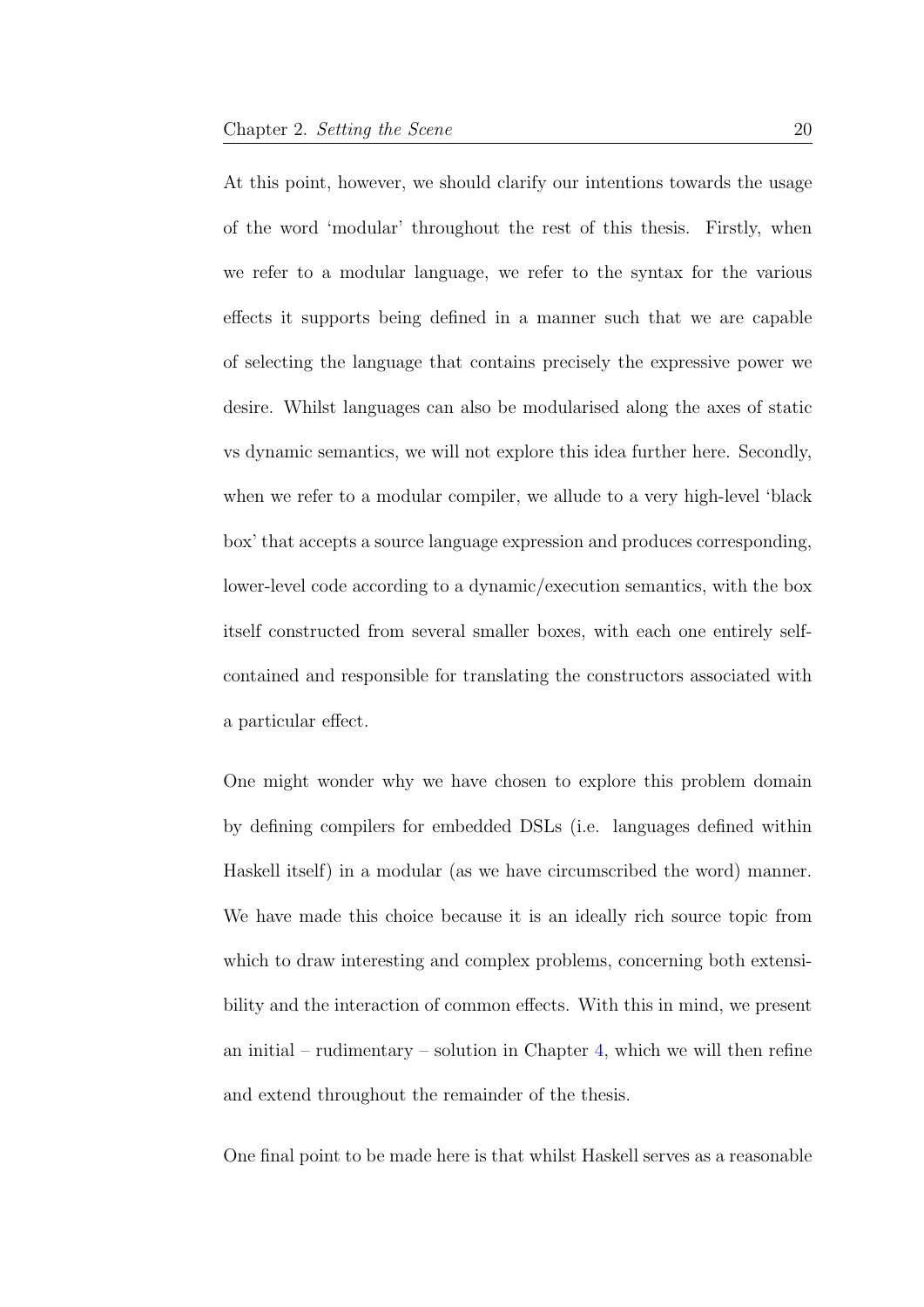vehicle for modelling what happens on a virtual machine, a real virtual machine wouldn't be implemented in Haskell! A more realistic choice would be C, however the translation between the two is fairly straightforward, modulo a more formal treatment of the instruction set and addressing modes.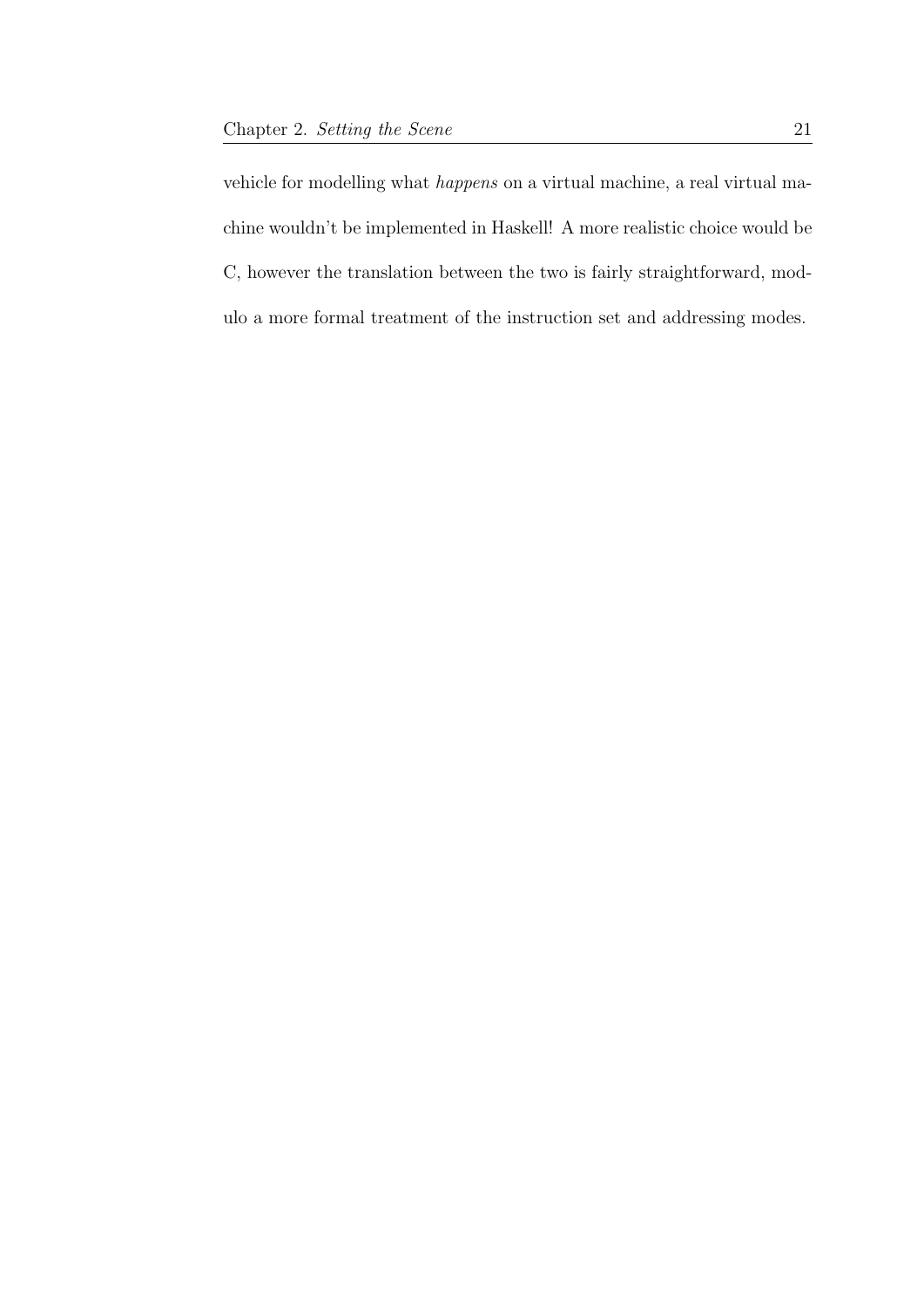## <span id="page-29-0"></span>Chapter 3

# Background Knowledge

/begincomment As mentioned previously, we have chosen Haskell as the implementation language for the work we will present throughout this thesis. However, Haskell – as a pure language – is well-known in the wider programming community for its approach to implementing side-effects [\[Jon01\]](#page-209-0). Given that the meaning of a source program is often derived from the effects that it invokes, it is particularly important that we review the techniques that Haskell uses to manifest impurity.

This chapter consists of two halves: a primer and a literature review. The primer presents reviews of the major approaches to defining the semantics of programs, the fundamentals of category theory as a formalism, and the usage of functors and monads (both category-theoretic constructs) in Haskell to implement side-effects. The intended audience for the primer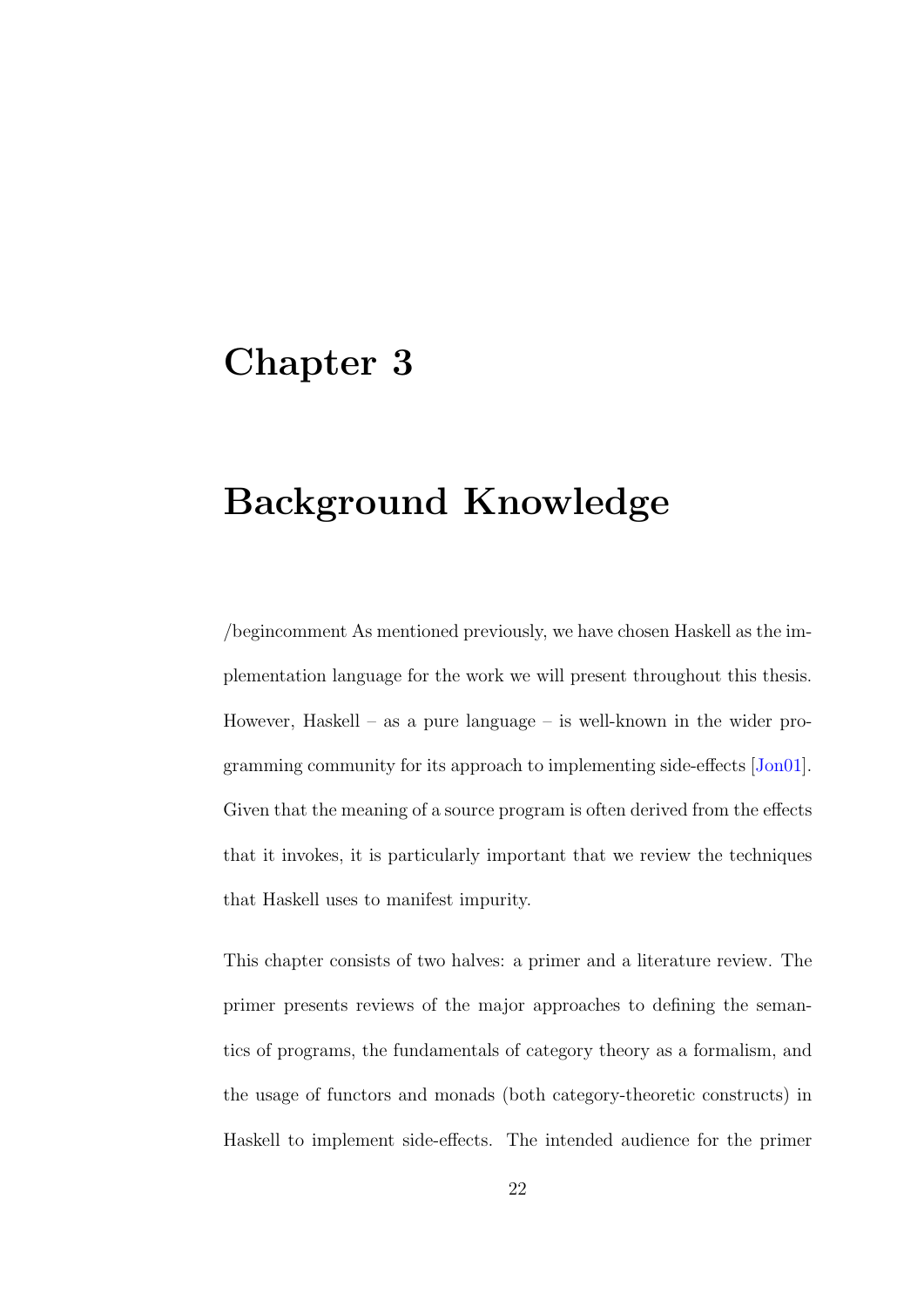(especially as far as monads are concerned) is the functional programming community with prior experience in using monads to structure their programs, however the references provided throughout Chapter [3.4.1](#page-44-0) serve as a rigorous introduction for the non-FP reader. The literature review that follows places this thesis in its wider context, discussing relevant work published on the various characterisations of computation, compilation and proving correctness, and defining programming constructs in a modular, extensible manner.

## <span id="page-30-0"></span>3.1 Semantics

When we talk about what a program 'does' or 'means', we are often referring to its semantics. There are multiple ways in which we can specify the underlying meaning of a program, and each has their appropriate use-cases. In this section we present the fundamentals of the two main approaches to defining the semantics of a program: denotational and operational.

### <span id="page-30-1"></span>3.1.1 Denotational Semantics

The denotational semantics of a language, as originally investigated by Scott and Strachey in the 1960s [\[SS71\]](#page-215-0), is defined as a mapping from a program to a mathematical object which captures the essential meaning of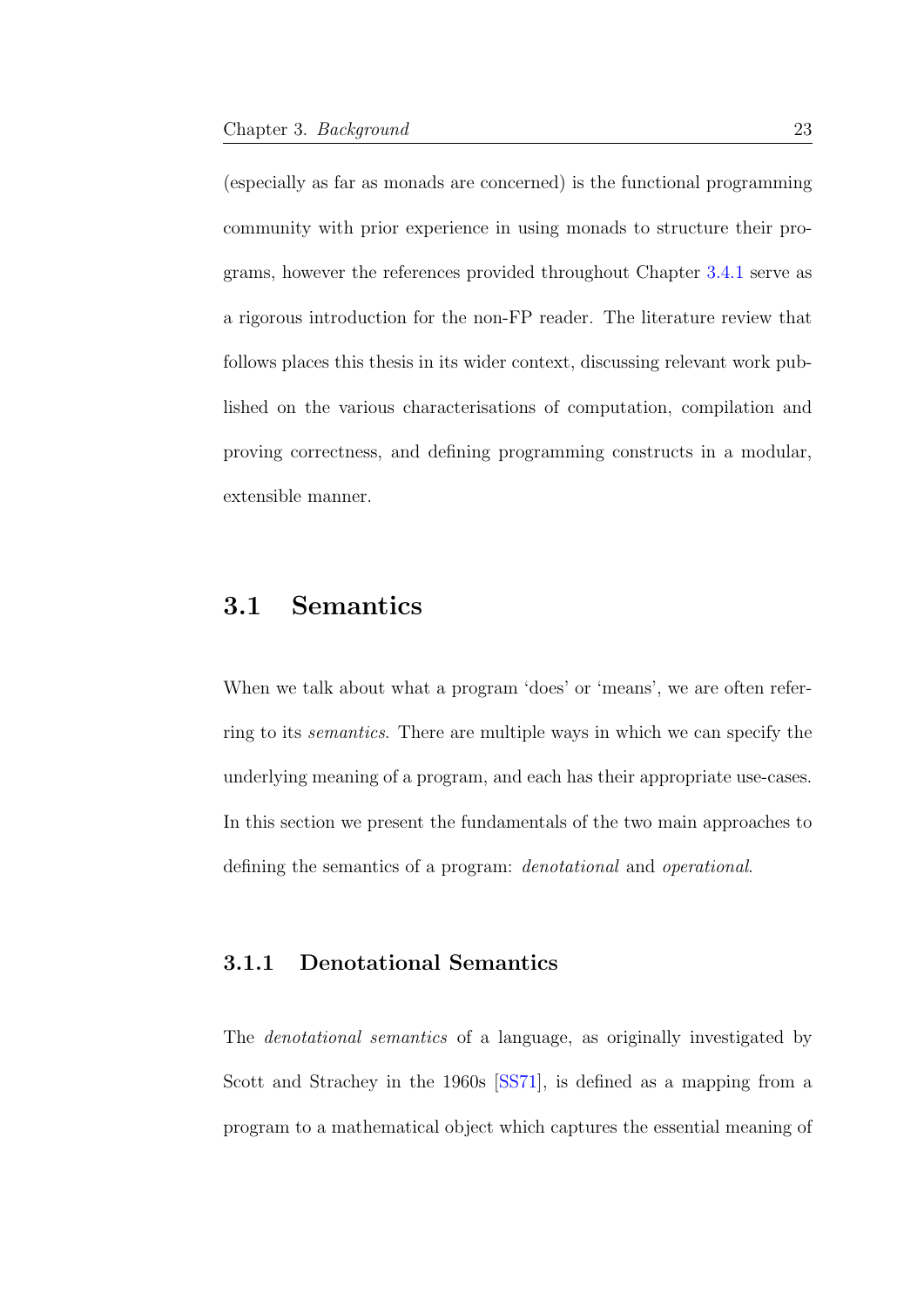the program. We read  $\llbracket \mathbf{x} \rrbracket$  as the *denotation* of program **x**. Candidates for the set of denotations (the semantic domain) vary widely, but as a rule require the ability to differentiate between the 'amount' of information carried by a program [\[SHLG94\]](#page-215-1). In general, a denotational semantics should be compositional: that is, the meaning of a program phrase should only be constructed as a function of the meaning of its subphrases (however, as we shall see in Chapter [6,](#page-133-0) this need not always be the case!). To illustrate with an example – that uses Haskell *syntax* rather than Haskell itself, as we don't want anything infinite – , consider the following language:

data Basic = Value Int | Add Basic Basic

We can define a denotational semantics for Basic as follows, mapping into the set of integer values Z:

```
\llbracket - \rrbracket :: Basic \rightarrow \mathbb{Z}\left[\begin{array}{cc} \nV \text{value} & n \end{array}\right] = n\begin{bmatrix} \end{bmatrix} Add x y \begin{bmatrix} \end{bmatrix} = \begin{bmatrix} \end{bmatrix} x \begin{bmatrix} \end{bmatrix} + \begin{bmatrix} \end{bmatrix} y \begin{bmatrix} \end{bmatrix}
```
In the above, the semantics of a Value constructor is simply the associated integer, and in turn the semantics of an Add is the sum of the denotations of the two argument expressions.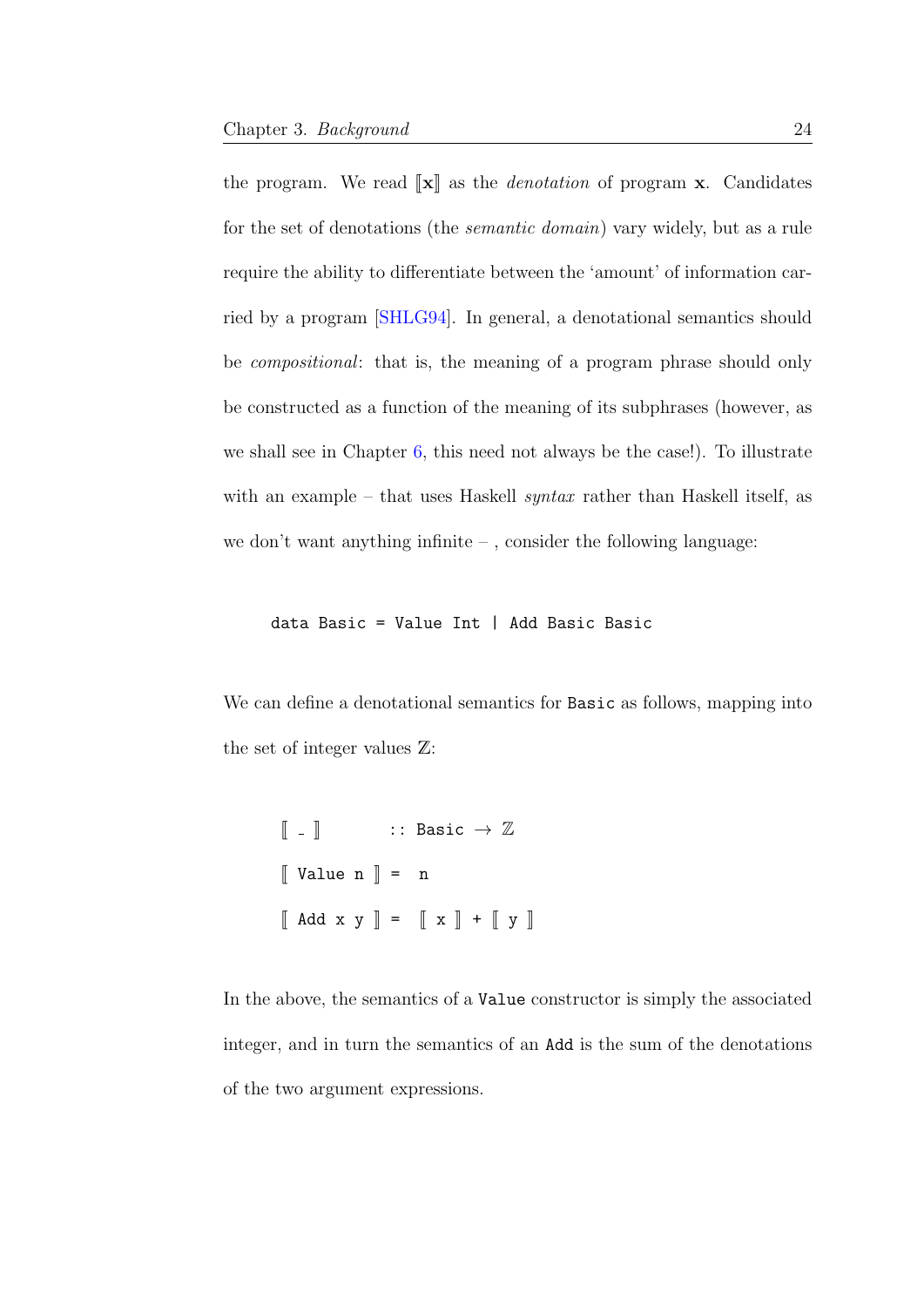#### <span id="page-32-0"></span>3.1.2 Operational Semantics

In contrast to the denotational approach of constructing a single interpretation function, a language can also be given an operational semantics by describing the syntax-directed behaviour of individual constructs of a language via *inference rules* which detail the desired transitions. An operational semantics can be given in one of two forms: either structural (or small-step, as developed by Plotkin  $[P<sub>1</sub>081]$ ), or *natural* (big-step, as developed by Kahn [\[Kah87\]](#page-209-1)), and the key difference between these is whether a transition details a single computational step or a complete evaluation.

Recalling the Basic datatype introduced in the previous subsection, we define the rules for the structural operational and natural semantics for illustration. Note that we use the metavariables  $n_1, n_2, \ldots$  to range over integer values,  $(+)$  for integer addition, and  $a_1$ ,  $a_2$  over terms in Basic: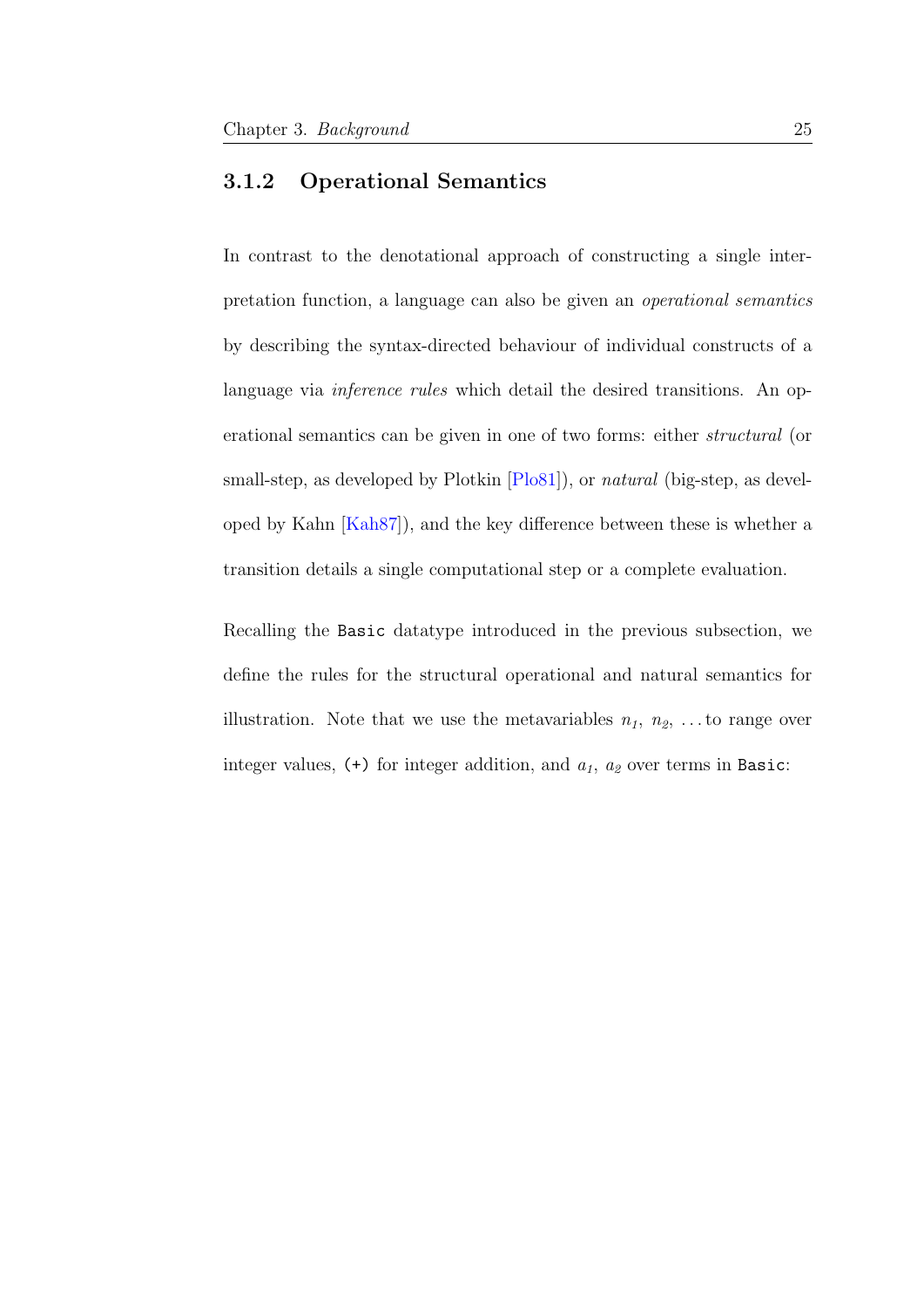#### Structural Operational Semantics Rules

$$
\overline{(\text{Value } n)} \Rightarrow \text{Value } n \quad (S1)
$$
\n
$$
\overline{\text{Add (Value } n) \quad (\text{Value } m) \Rightarrow \text{Value } (n + m)} \quad (S2)
$$
\n
$$
\frac{a_1 \Rightarrow a'_1}{\text{Add } a_1 \ a_2 \Rightarrow \text{Add } a'_1 \ a_2} \quad (S3)
$$
\n
$$
\frac{a_2 \Rightarrow a'_2}{\text{Add (Value } n) \ a_2 \Rightarrow \text{Add (Value } n) \ a'_2} \quad (S4)
$$

#### Natural Semantics Rules

$$
\overline{(\text{Value } n)} \Rightarrow \text{Value } n \quad (N1)
$$
\n
$$
\underline{a_1} \Rightarrow \text{Value } n_1 \quad a_2 \Rightarrow \text{Value } n_2 \quad (N2)
$$
\nAdd  $a_1 a_2 \Rightarrow \text{Value } (n_1+n_2)$ 

Inference rules with no premisses (S1, S2 and N1) are referred to as axioms. We refer to the application of operational semantic rules to an expression as the execution of the expression [\[Hut10\]](#page-208-1) (assuming that the application of existing operations such as integer addition is automatic), in contrast with its *evaluation* with respect to a denotational semantics. The implementation of an operational semantics is frequently referred to as a *virtual* machine, and we will see this term heavily used throughout this thesis.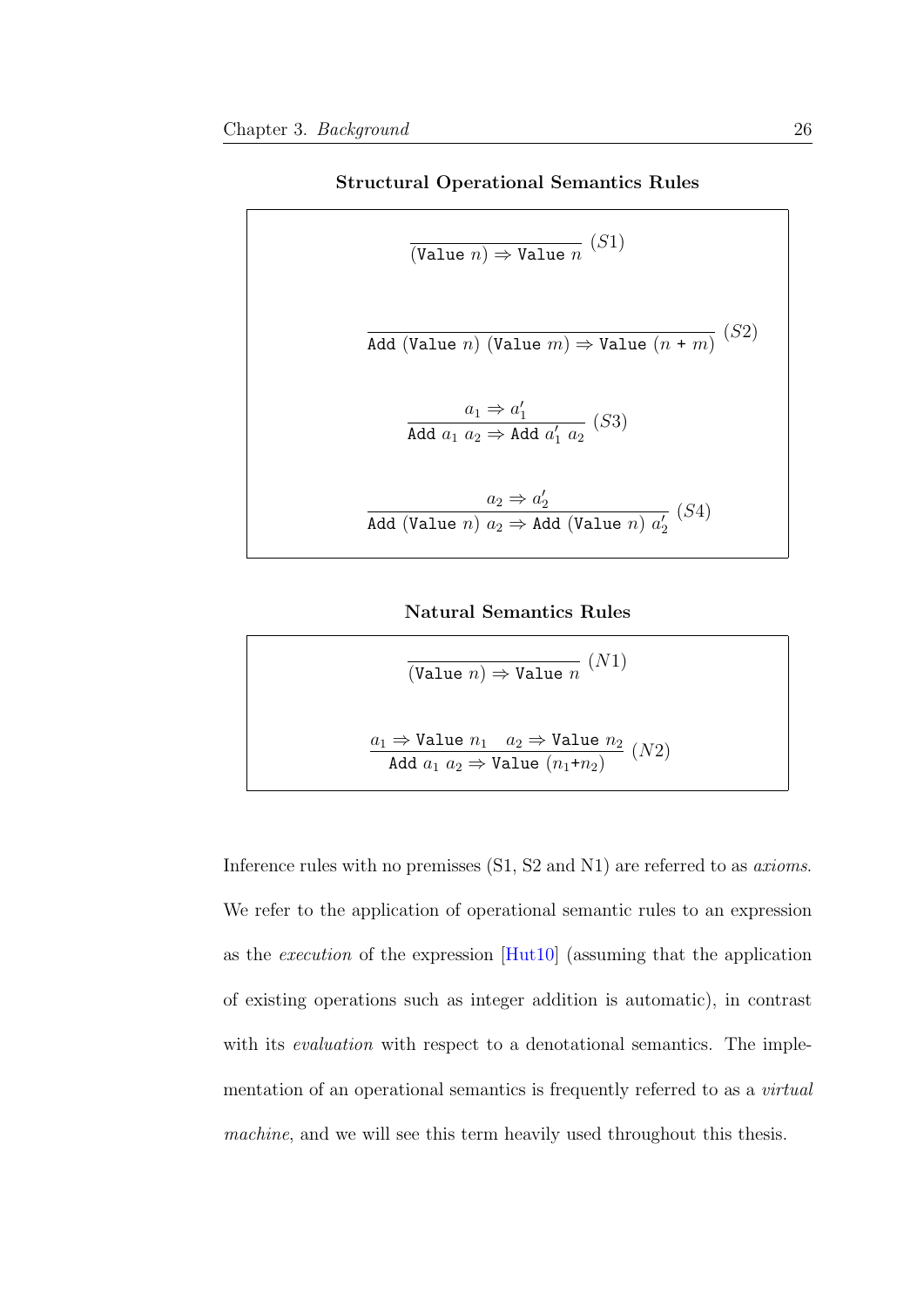## <span id="page-34-0"></span>3.2 Category Theory

Category theory is a mathematical tool used to capture the essence of interactions between mathematical objects with common structure [\[Pie91\]](#page-213-3). Within the scope of this thesis, being able to precisely describe generic structure of mathematical objects is important, and so we give a brief introduction to the key concepts within this section. Whilst there are several ways to characterise a category, here we define a *category*  $\mathbb C$  to be:

- 1. A collection  $\mathbb{C}_{ob}$  of *objects*, denoted by metavariables  $\mathbf{X}, \mathbf{Y}, \ldots$
- 2. A collection  $\mathbb{C}_{ar}$  of *morphisms* between the objects of  $\mathbb{C}_{ob}$  (also sometimes called *arrows*). For example,  $f : \mathbf{X} \to \mathbf{Y}$  is a morphism between objects  $X$  and  $Y$ , provided both objects are defined in the collection  $\mathbb{C}_{ob}$ . We denote morphisms with metavariables  $f, g, \ldots$
- 3. A pair of functions dom and cod defined over morphisms from  $\mathbb{C}_{ar}$ , detailing the domain and codomain of a given morphism (taking the view of morphisms as functions); e.g. given  $f : \mathbf{X} \to \mathbf{Y}$ , then we have  $dom(f) = \mathbf{X}, cod(f) = \mathbf{Y}.$

Furthermore, a category must adhere to the following:

- 1. For all objects C, there is an associated morphism  $id_{\mathbb{C}} : \mathbb{C} \to \mathbb{C}$ .
- 2. For all morphisms  $f : \mathbb{B} \to \mathbb{C}$ ,  $id_{\mathbb{C}} \circ f = f = f \circ id_{\mathbb{B}}$ .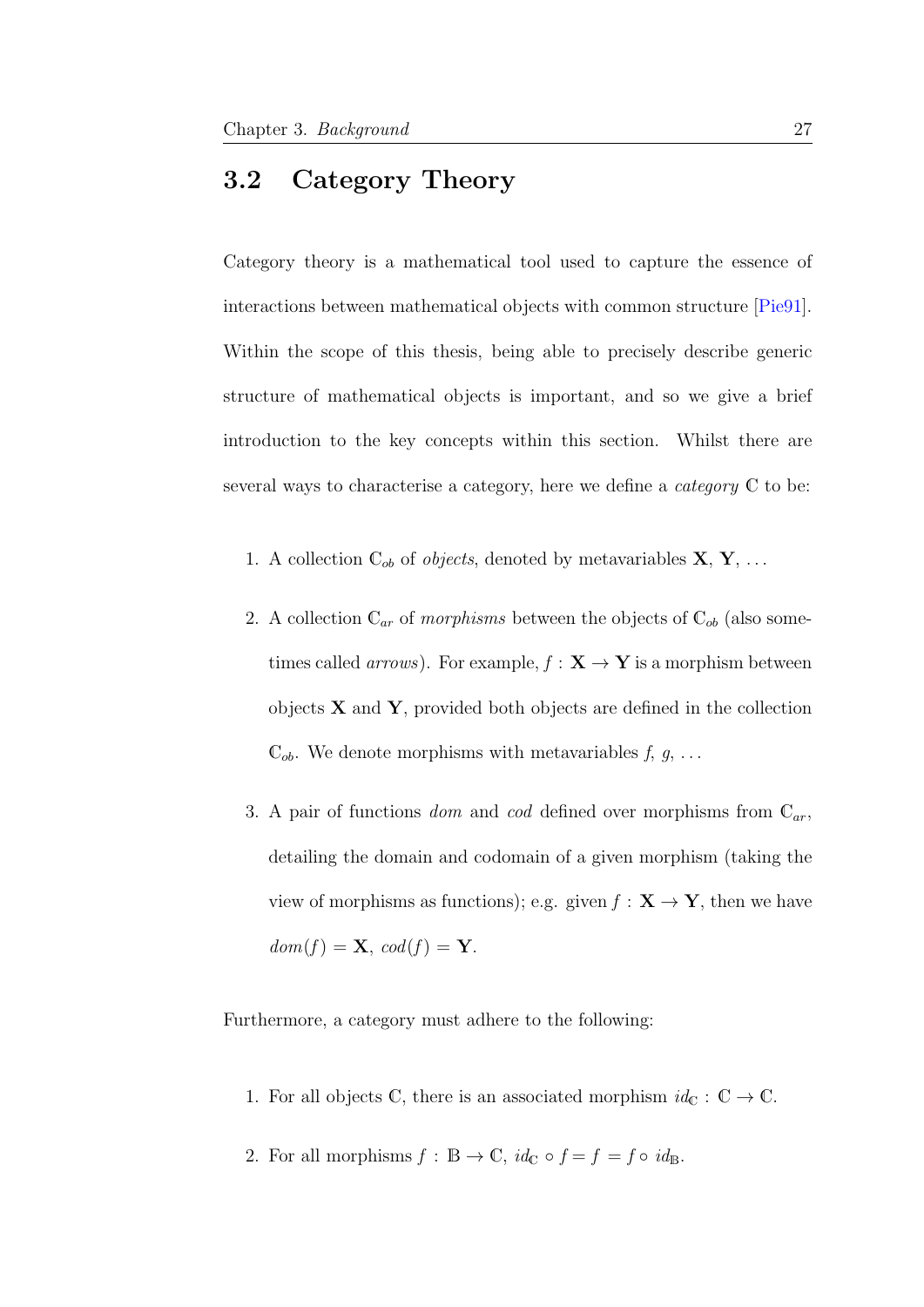- 3. For all morphisms  $f$  and  $g$  where the domain of  $g$  matches the codomain of f, there is an associated morphism  $(g \circ f) : dom(f) \to cod(g)$ .
- 4. For all morphisms  $f, g$  and  $h$  of the appropriate type, it must be the case that  $(f \circ g) \circ h = f \circ (g \circ h)$ .

Categories can represent a vast array of mathematical structures, depending on the choice of  $\mathbb{C}_{ob}$  and  $\mathbb{C}_{ar}$ . For instance, the category **Grp** has groups as objects and group homomorphisms as morphisms, and the category Set has sets as objects and total functions as morphisms.

Further, in some categorical instances, particular objects can be denoted as being special in one way or another. We call an object  $\mathbf{X} \in \mathbb{C}_{ob}$  initial if for all other objects  $Y \in \mathbb{C}_{ob}$ , there is a unique morphism  $i : X \to Y$ . Similarly, we call **X** terminal if there is a unique morphism  $t : Y \to X$ . For instance, within the category Set, the empty set  $\emptyset$  is initial and any one element set  $\{x\}$  is terminal; i.e.  $i_{\text{Set}} : \mathbb{C}_{ob} \to \emptyset$  and  $t_{\text{Set}} : \mathbb{C}_{ob} \to \{x\}$  $\forall x \in \mathbb{C}_{ob}.$ 

Adding further abstraction to this notion of common mathematical structure, the category Cat can be constructed with (small) categories as objects and structure-preserving constructs known as *functors* as elements of  $\mathbb{C}_{ar}$ . Given two categories  $\mathbb C$  and  $\mathbb D$ , a functor  $F$  between them must obey the following conditions: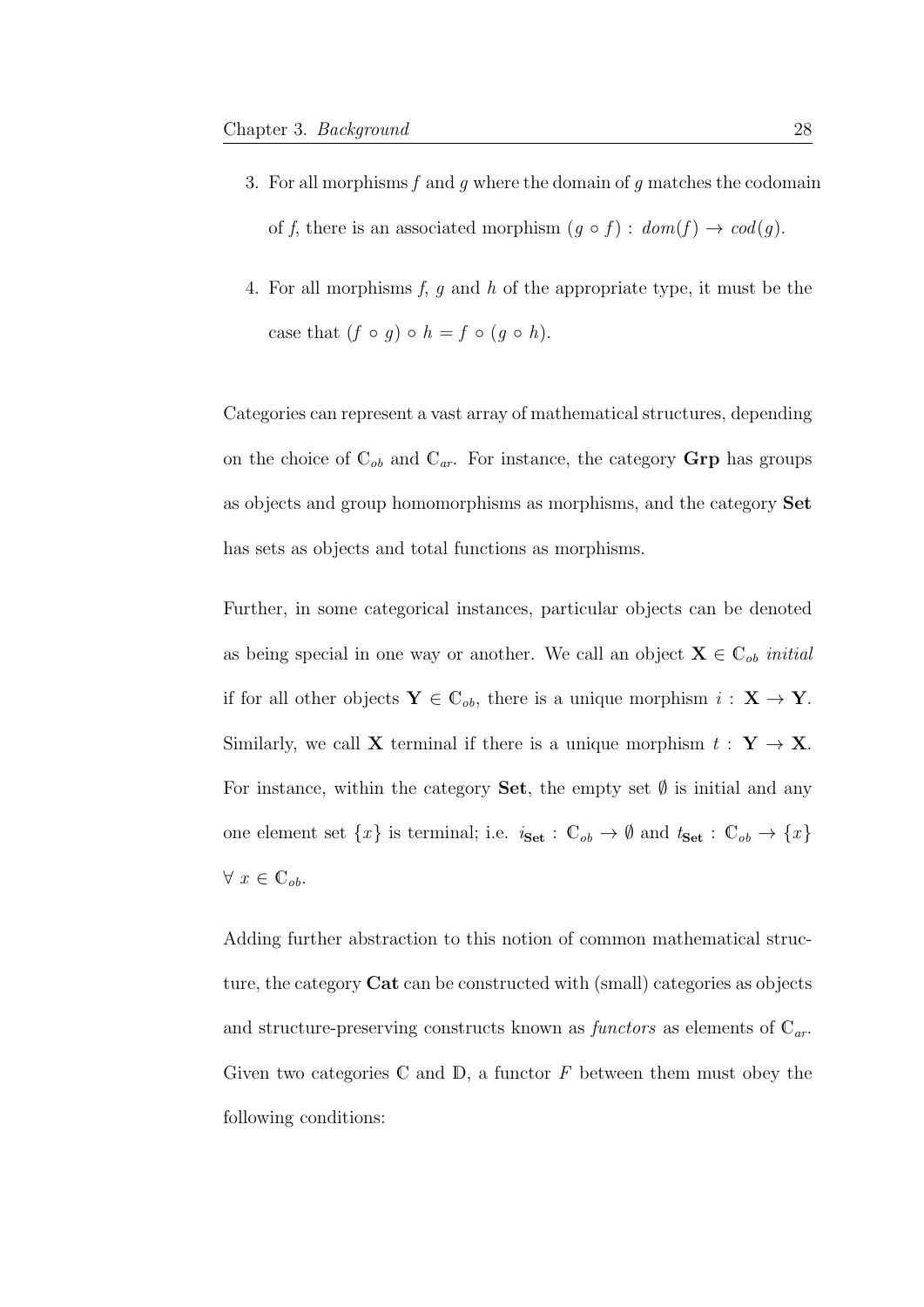- 1. For all objects  $X$  of the source category  $C$ , there is a corresponding object  $F(\mathbf{X})$  in the target category  $\mathbb{D}$ .
- 2. For all morphisms  $f : \mathbf{X} \to \mathbf{Y}$  of the source category C, there is a morphism  $F(f) : F(\mathbf{X}) \to F(\mathbf{Y})$  in the target category D such that:
	- (a) For all objects **A** of the source category C,  $F(id_A) = id_{F(A)}$ .
	- (b) For all morphisms  $f : \mathbf{X} \to \mathbf{Y}$  and  $g : \mathbf{Y} \to \mathbf{Z}$  in the source category C, there is a morphism  $F(g \circ f) = F(g) \circ F(f)$  in the target category D.

Given a functor  $F: \mathbb{C} \to \mathbb{C}$  over a category  $\mathbb{C}$  (which we refer to as an endofunctor), we call a pair  $(A, \alpha)$  with an object  $A \in \mathbb{C}_{ob}$  and an arrow  $\alpha$ :  $FA \rightarrow \mathbf{A} \in \mathbb{C}_{ar}$  an *F-algebra* on *F*. In the category **F-Alg** with *F*algebras as objects, we define the morphism h between  $(A, f)$  and  $(B, g)$ as the morphism making the below diagram commute:



The most important definition we introduce in this section is that of a catamorphism. We define a catamorphism on f to be the unique morphism h between an *initial algebra*  $(A, in)$  and any other F-algebra  $(B, f)$ . This is also referred to as a functorial fold, and we will see it heavily used throughout the remainder of the thesis.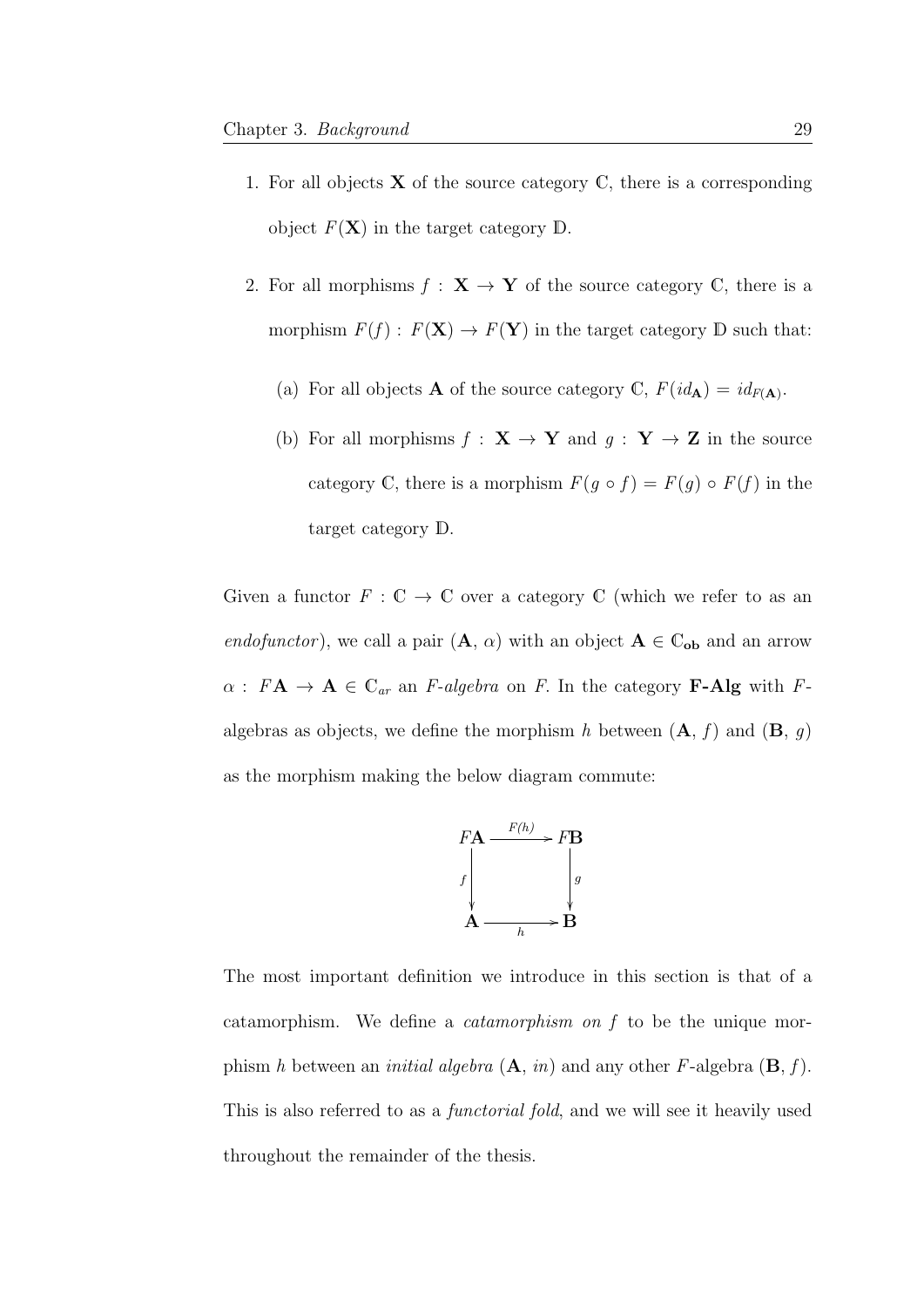## 3.3 Computational Effects Using Monads

We have mentioned several times that it is tricky to manifest effectful computation in Haskell as a direct result of its purity. In this subsection, we show how the concept and usage of *monads* allows us to write programs that indirectly simulate effects (in that we avoid the need to painstakingly thread the appropriate data structures through a 'monad-free' program). More specifically, we give the categorical definition of monads as a specific type of augmented functor, show how this concept can be implemented in Haskell (and why the Haskell definition of monads uses a 'non-canonical' choice of methods), and how monads thus implemented can be used to define effectful language semantics.

## 3.3.1 Monads in Category Theory

Given a category  $\mathbb C$ , we define a monad on  $\mathbb C$  to be an endofunctor  $T$ that comes equipped with two 'morphisms between morphisms' (known as natural transformations), namely  $\eta : 1_{\mathbb{C}} \to T$  (where  $1_{\mathbb{C}}$  is the *identity* functor on C) and  $\gamma: T^2 \to T$ . A monad thus equipped must meet the conditions laid out by the two diagrams below, with the underlying intuition given in Chapter refintroducing-monads: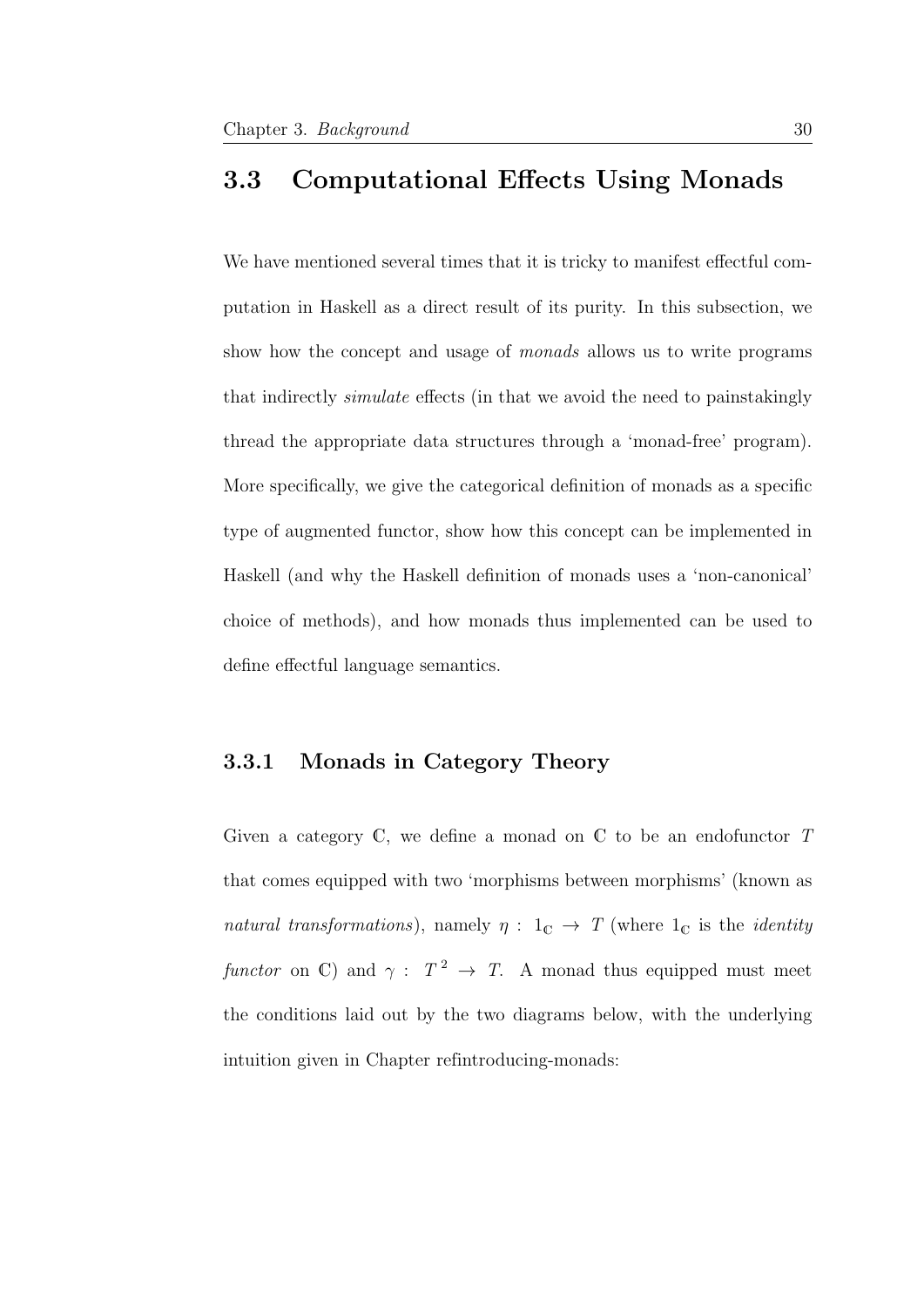

## 3.3.2 Implementing Monads in Haskell

To reiterate, at this point we consider monads to be endofunctors augmented with two natural transformations which obey 'appropriate' laws [\[Mog89\]](#page-211-0). In order to understand the implementation of monads in Haskell [\[Wad92\]](#page-216-0), we must first consider the implementation of functors.

#### Functors in Haskell

We have introduced functors as structure-preserving morphisms between the objects and morphisms of categories. In Haskell, the Functor typeclass captures this notion as follows:

class Functor f where fmap ::  $(a \rightarrow b) \rightarrow f a \rightarrow f b$ 

That is to say, an instance of a Haskell Functor is a type constructor f which can have its associated datatype mapped over via **fmap**. We require fmap to adhere to two laws: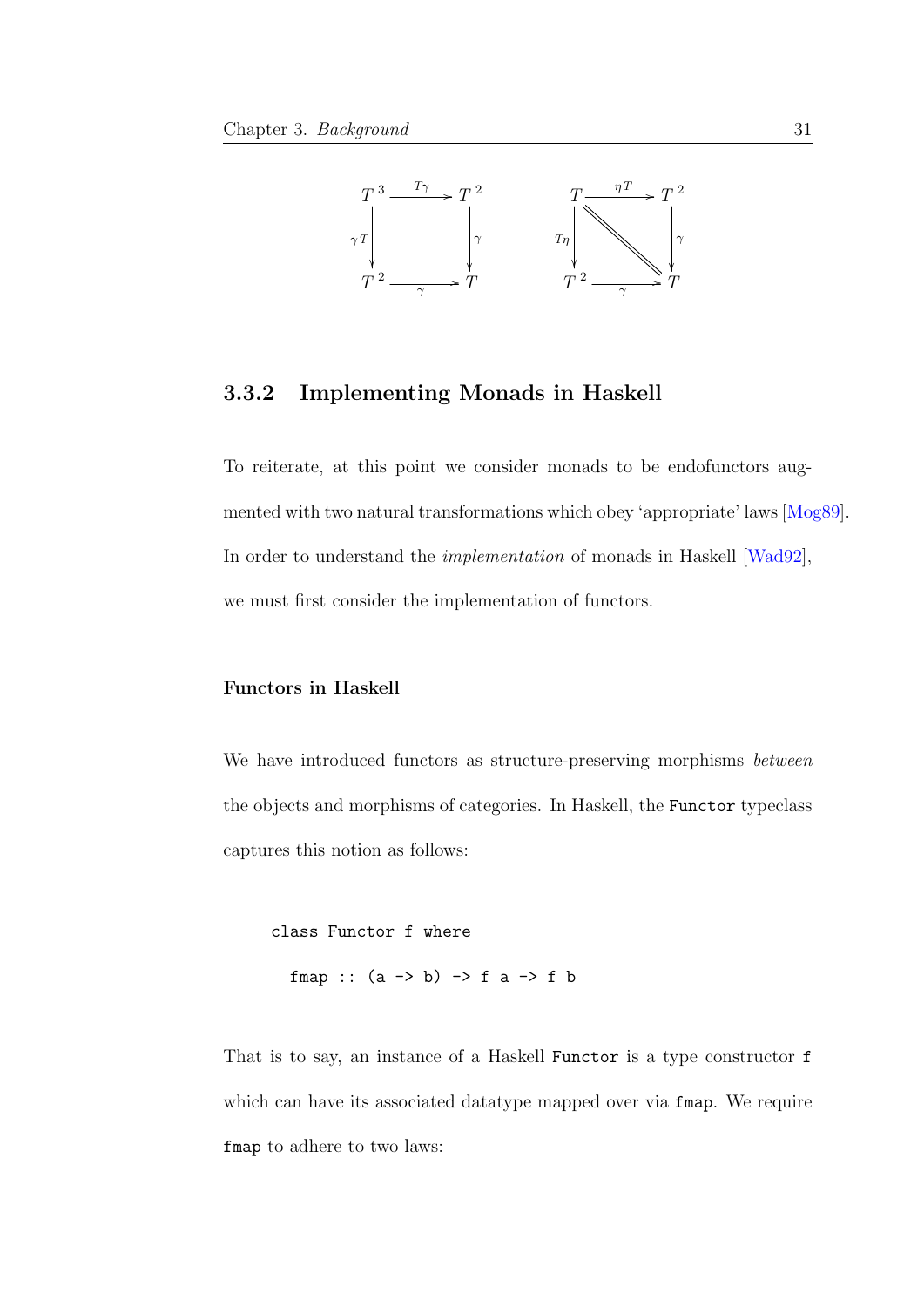- 1. fmap  $id_{\mathbf{X}} = id_{f(\mathbf{X})}$
- 2. fmap  $(g \circ f) = f$ map g  $\circ$  fmap f

By way of example, consider the following instantiation of a polymorphic binary tree as a Functor:

data Tree  $a =$  Leaf  $a \mid$  Node Tree Tree instance Functor Tree where  $fmap f (Leaf n) = Leaf (f n)$ fmap  $f$  (Node  $1 r$ ) = Node (fmap  $f$   $1$ ) (fmap  $f$   $r$ )

An intuitive view of a functor is that of a container, the contents of which can have functions applied to them. The shape of this container can vary widely, but the core functionality remains.

### Introducing Monads

The categorical notion of monad can be represented in Haskell via the following datatype, with  $\eta$  renamed to return and  $\gamma$  to join:

```
class Functor m => Monad m where
 return :: a -> m a
  join :: m(m a) -> m a
```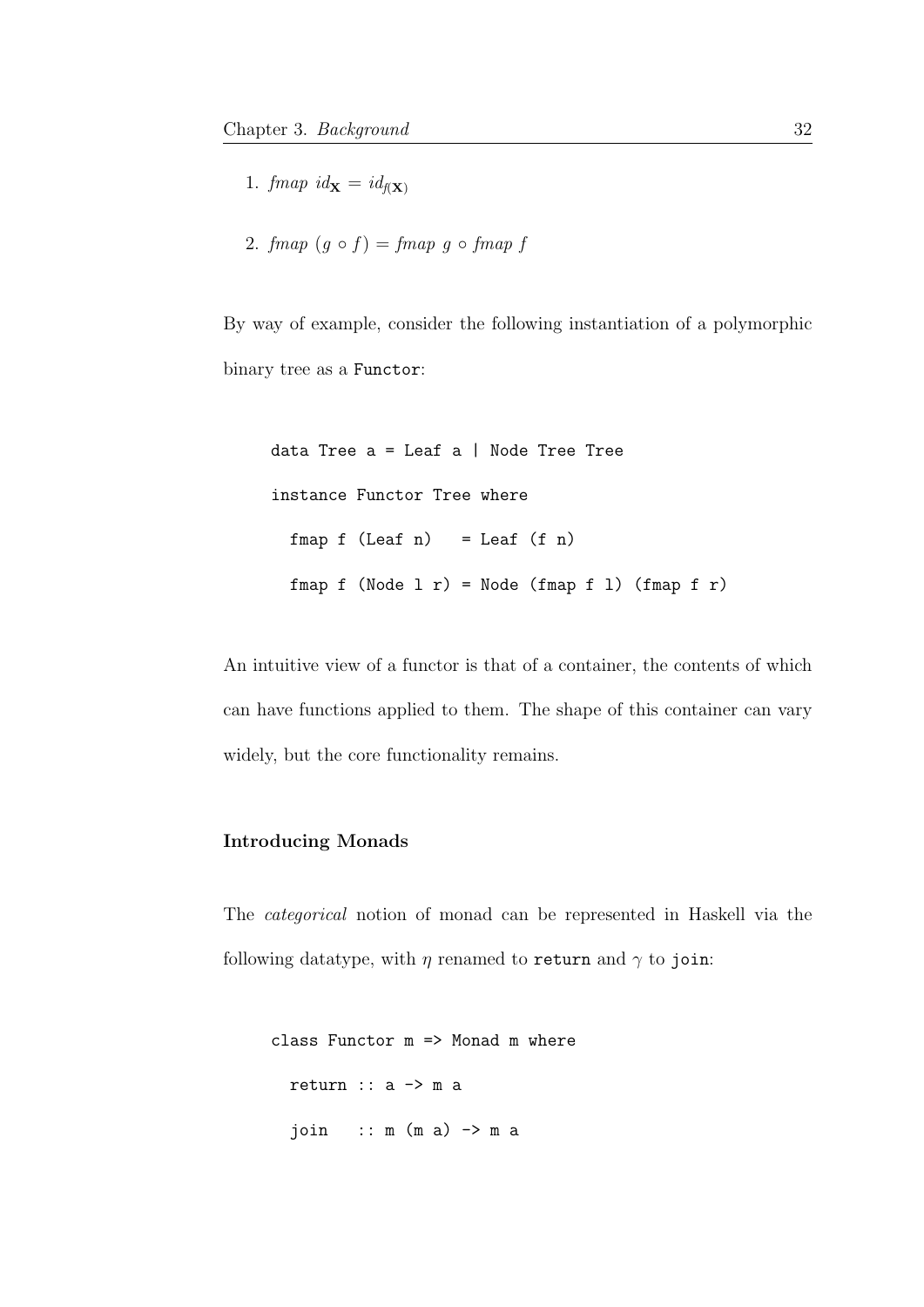The join method characterises what it means to 'be' a monad:

- 1. join  $\circ$  fmap join = join  $\circ$  join
- 2. join  $\circ$  fmap return = join  $\circ$  return = id
- 3. join fmap  $(fmap f) = fmap f \circ j \circ in$

However, prior to GHC 7.[1](#page-40-0)0<sup> $-1$ </sup>, Haskell did not enforce the requirement that all monads are functors – disqualifying the usage of  $fmap -$ , using the following formulation instead:

class Monad m where return :: a -> m a (>>=) :: m a -> (a -> m b) -> m b

The above two definitions of monads are equivalent, with join and  $(\gg=)$ being related by the following equations:

- 1. fmap  $f$  m = m >>= (return  $\circ$   $f$ )
- 2. join  $\mathbf{n} = \mathbf{n} \gg = id$
- 3.  $m \gg f \equiv$  join (fmap f m)

<span id="page-40-0"></span><sup>&</sup>lt;sup>1</sup>The work within this thesis was developed using GHC 7.8.3.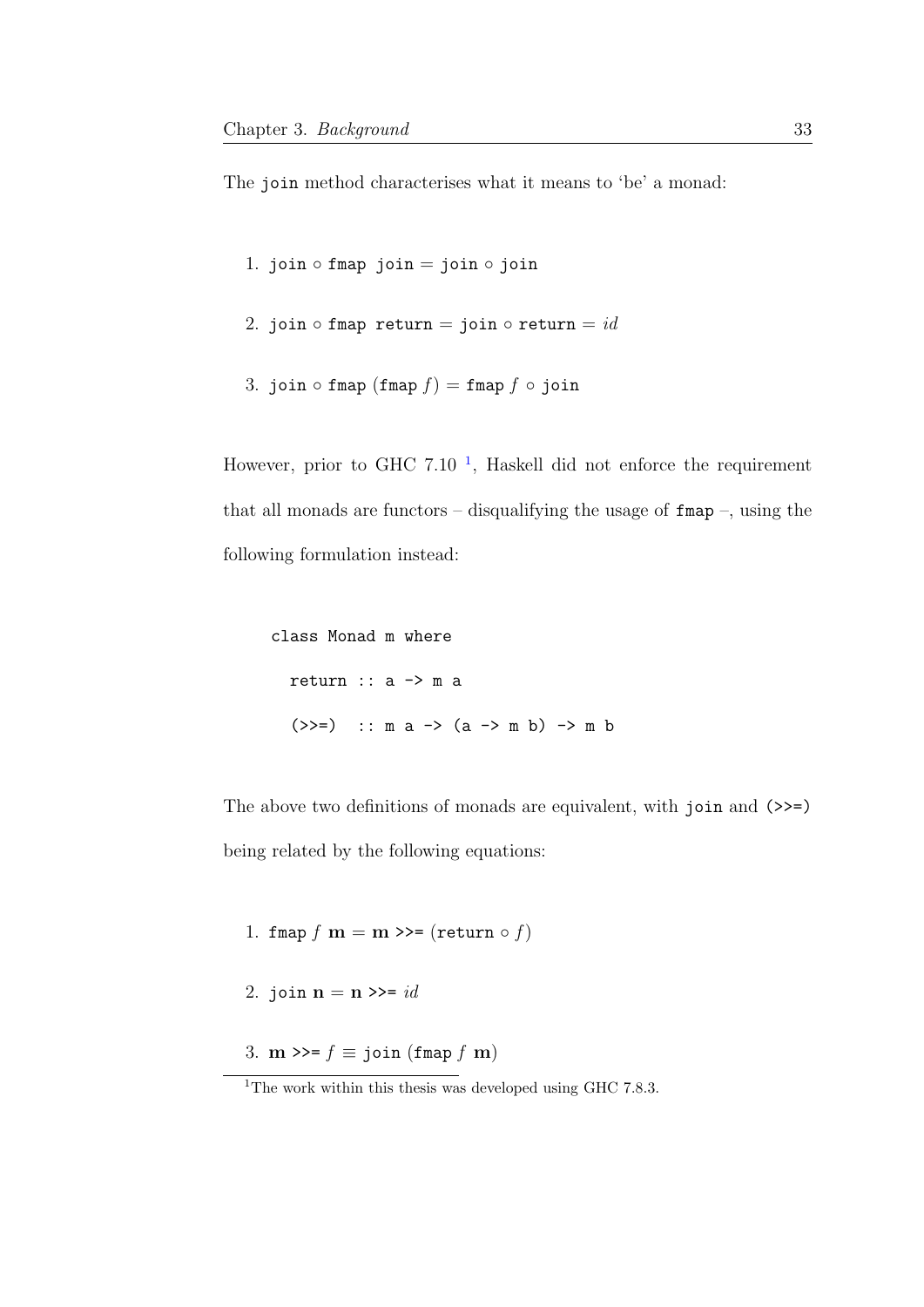The formulation in terms of return and  $(\gg)=$ ) is the one that shall be used throughout this thesis. Moreover, we require that return and  $(\gg=)$ adhere to the 'monad laws' of identity and associativity:

1. return  $\mathbf{x} \gg f \equiv f \mathbf{x}$ 

- 2. m >>= return  $\equiv$  m
- 3.  $(\mathbf{m} \gg f) \gg = g \equiv \mathbf{m} \gg = (\lambda \mathbf{x} \rightarrow f \mathbf{x} \gg = g)$

For example, the Maybe datatype can be instantiated as a monad which is used to model exceptions:

data Maybe  $a =$  Just  $a \mid$  Nothing

instance Monad Maybe where  $return x = Just x$ Nothing  $\gg=f$  = Nothing Just  $x \rightarrow 0$  = f = f x

## Monadic Semantics

As we shall see shortly, Moggi's original 1989 paper [\[Mog89\]](#page-211-0) utilised monads in order to structure denotational semantics, and Wadler expanded on this idea to produce modular interpreters in 1992 [\[Wad92\]](#page-216-0). Liang and Hudak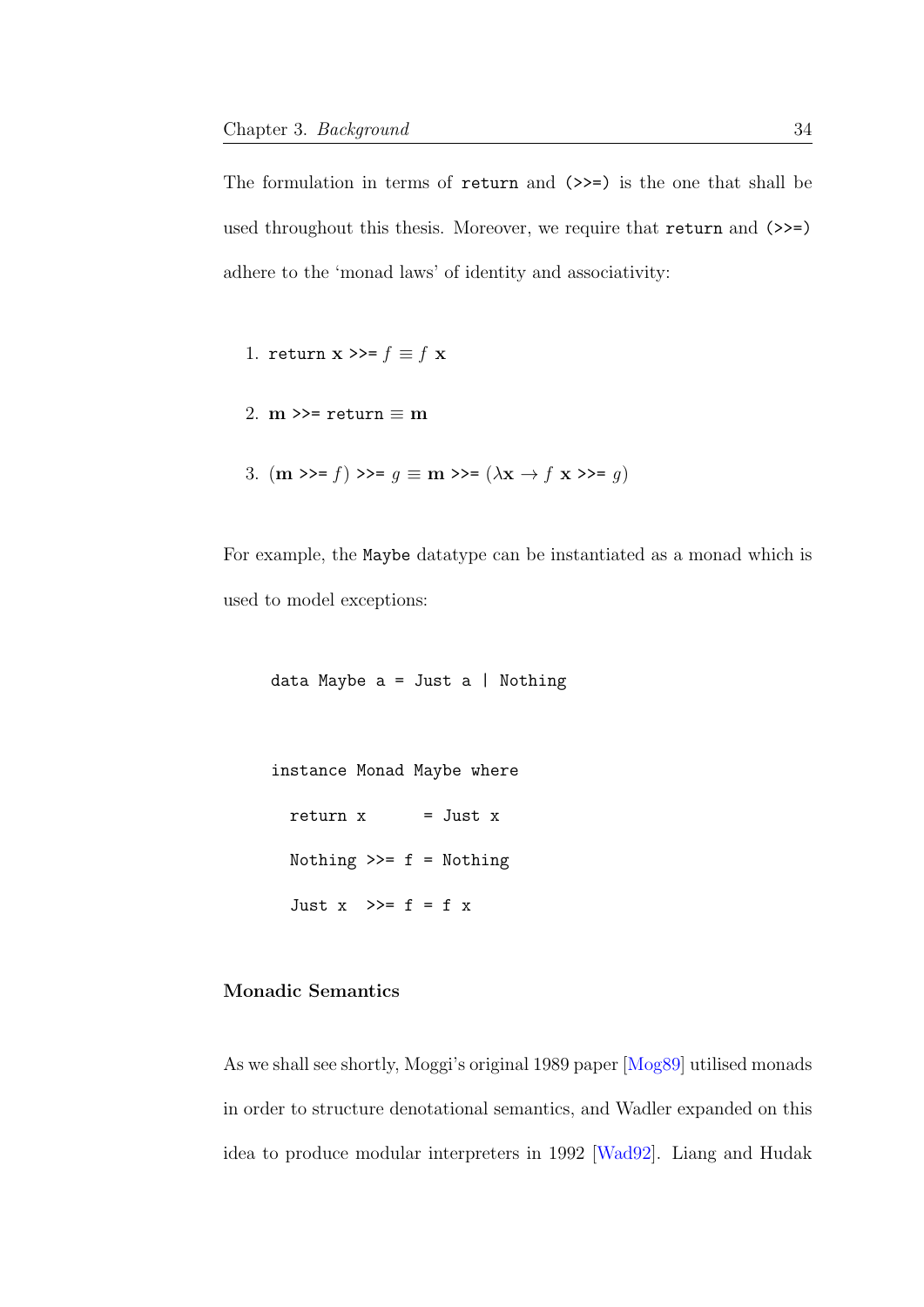continued this line of work, developing the notion of modular monadic semantics in 1998 as a structured denotational semantics, revolving around monads and monad transformers as the key descriptive mechanism [\[Lia98\]](#page-211-1).

As we have seen, a monad in Haskell is a type constructor  $m$  with methods:

return  $:: a \rightarrow m a$  $(\gg)=)$  :: m a -> (a -> m b) -> m b

Using these methods, it can be shown that a language can be given a denotational semantics that is parameterised by a monad encapsulating the result type. The modular monadic semantics for a language L supporting addition can be given in the following way:

```
eval :: Monad m \Rightarrow L \Rightarrow m Int
eval (Add x y) = eval x >>= \n1 ->
                       eval y \gg = \n\alpha^2 \rightarrowreturn (n1 + n2)
```
Depending on the choice of monad m, the concrete semantics that result may differ, hence the usage of the term 'modular' in this context. For example, observe the return and (>>=) definitions for the monads representing state and environment respectively: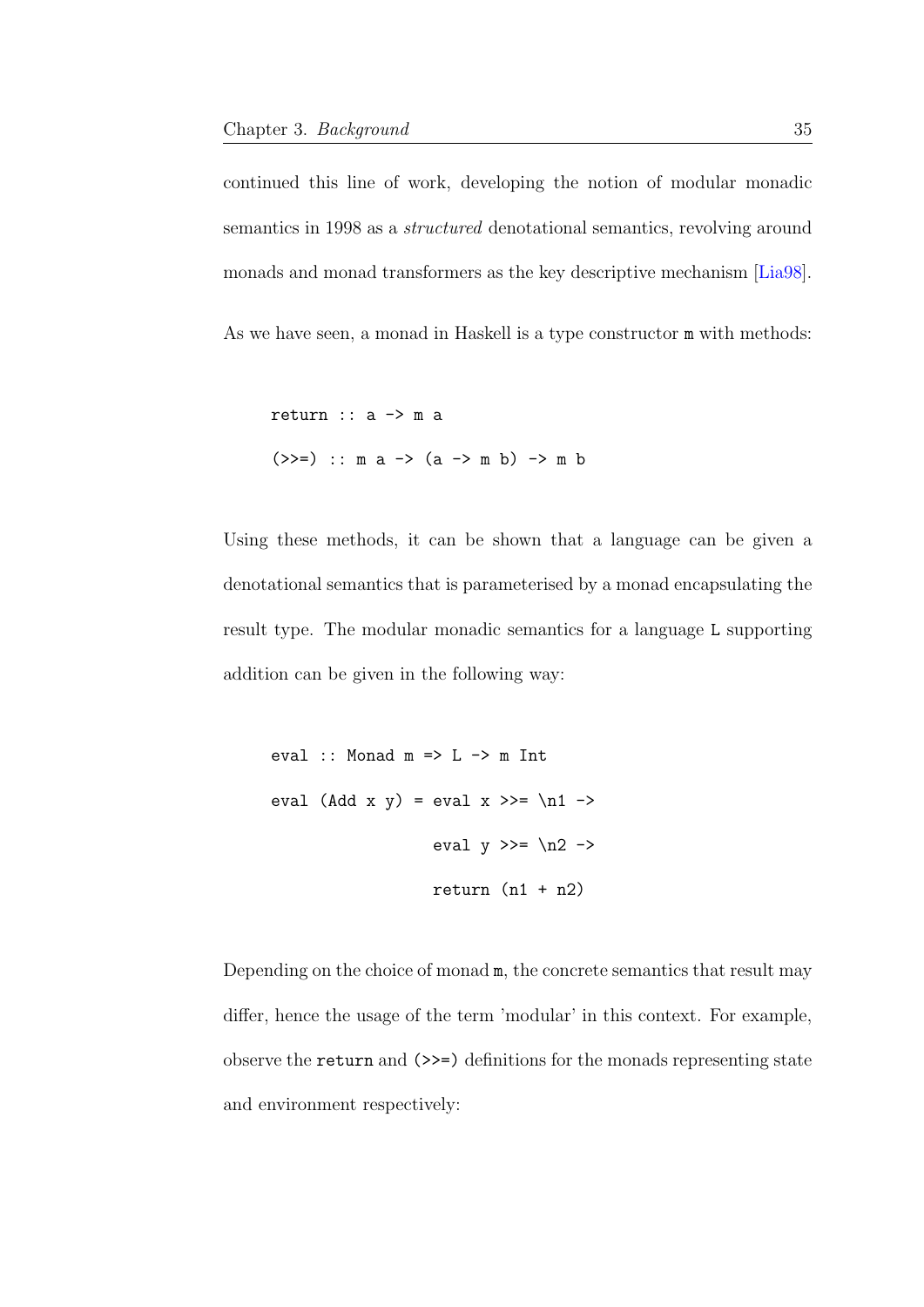type  $m a = \succeq s \rightarrow (a, s)$  -- Mutable State return  $x = \succeq s \rightarrow (x, s)$  $x \gg f = \simeq f$  =  $\pi$  -> let  $(u, t) = x s in (f u) t$ type  $m a = Env \rightarrow a -- Environment$ return  $x = \e -> x$  $x \gg = f = \le \neg$  f  $(x e) e$ 

With this style of language specification, those features (i.e. data constructors) of a language which do not require the abstraction required by a monad are simply 'lifted' into one by way of return and (>>=), whilst those that do require the monad are free to make full usage of any operations that its presence enables, a concept which we will explore fully in Chapter [4.](#page-74-0)

# 3.4 Associated Literature

In this section, we present a survey of the existing work that is most relevant to our work on the modular compilation of effects. These papers have been loosely grouped into subcategories to maintain coherence, and is current as of December 2014. For each paper, the major contributions are introduced and any particularly interesting or relevant concepts are explained.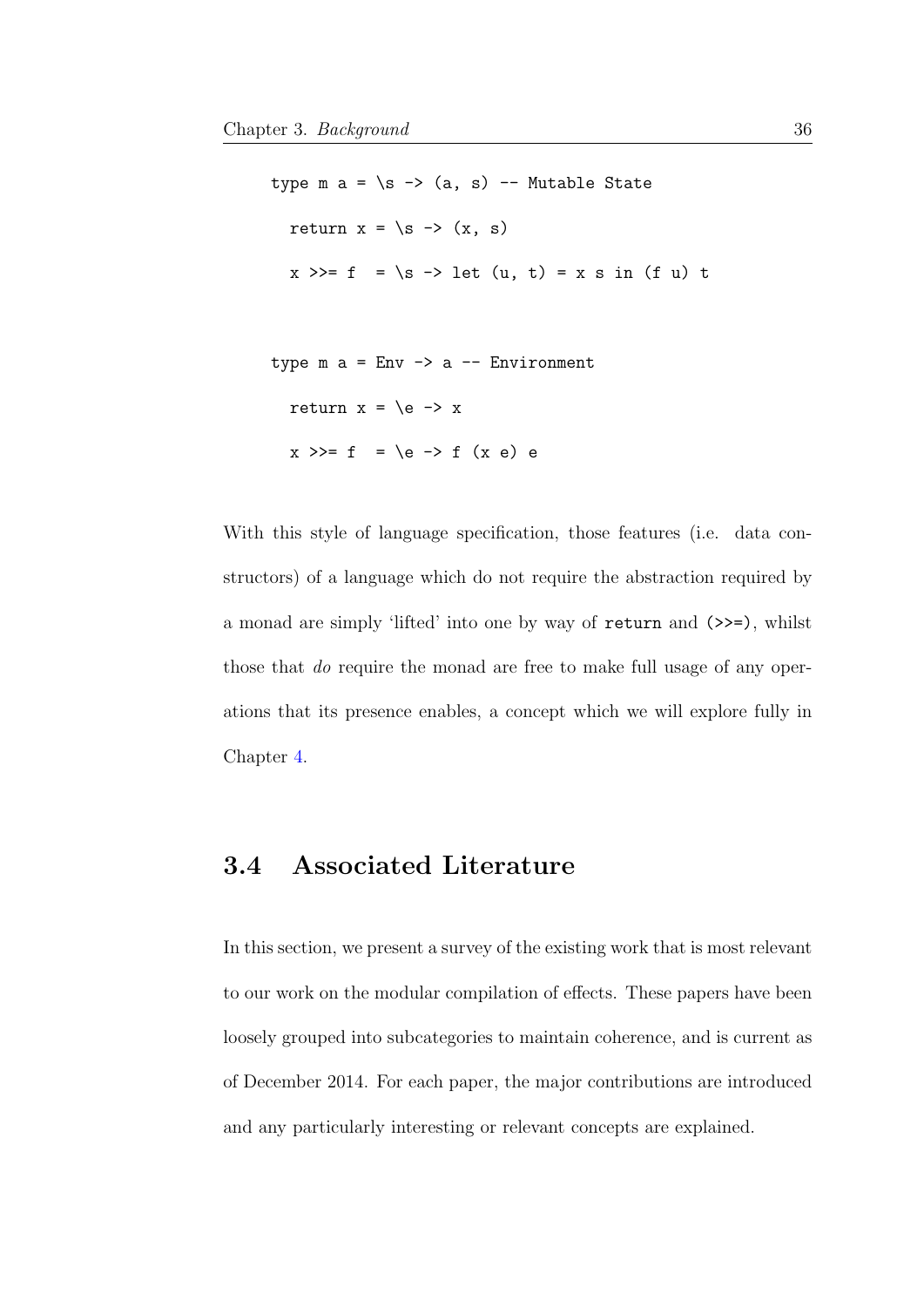## 3.4.1 Monads As Computation

In this section, we examine the work credited with both identifying and popularising the idea of modelling computational effects using monads within both the category theory and functional programming communities. Whilst these papers are not directly linked to the research presented within this thesis, they are fundamental to the notion of computation as enabled by Haskell as a host language.

Computational Lambda-Calculus and Monads, Eugenio Moggi (1989) [\[Mog89\]](#page-211-0): Moggi's 1989 paper was the first to investigate the idea that effectful computation can be modelled using category theory. The primary notion is that a program can be seen as a morphism between an object A of values of type A and an object T B of computations of type B, where T is a monad which captures the side-effects that the computation may contain. This type of morphism belongs to the Kleisli category  $\mathbb{C}_{\mathbb{T}}$  constructed from a base category C, with identity and composition morphisms given by the natural transformations associated with T as defined in Chapter [3.2.](#page-34-0) For example, in the category  $Set$ , the monad  $T_{ND}$  for nondeterminism is defined with  $T A = \mathcal{P}(A)$ ,  $\eta_{A}(a) = \{a\}$  and  $\gamma_{A}(X) = \cup X$ .

The paper goes on to discuss the interpretation of simple computations within Kleisli categories, and the conditions which must be met to extend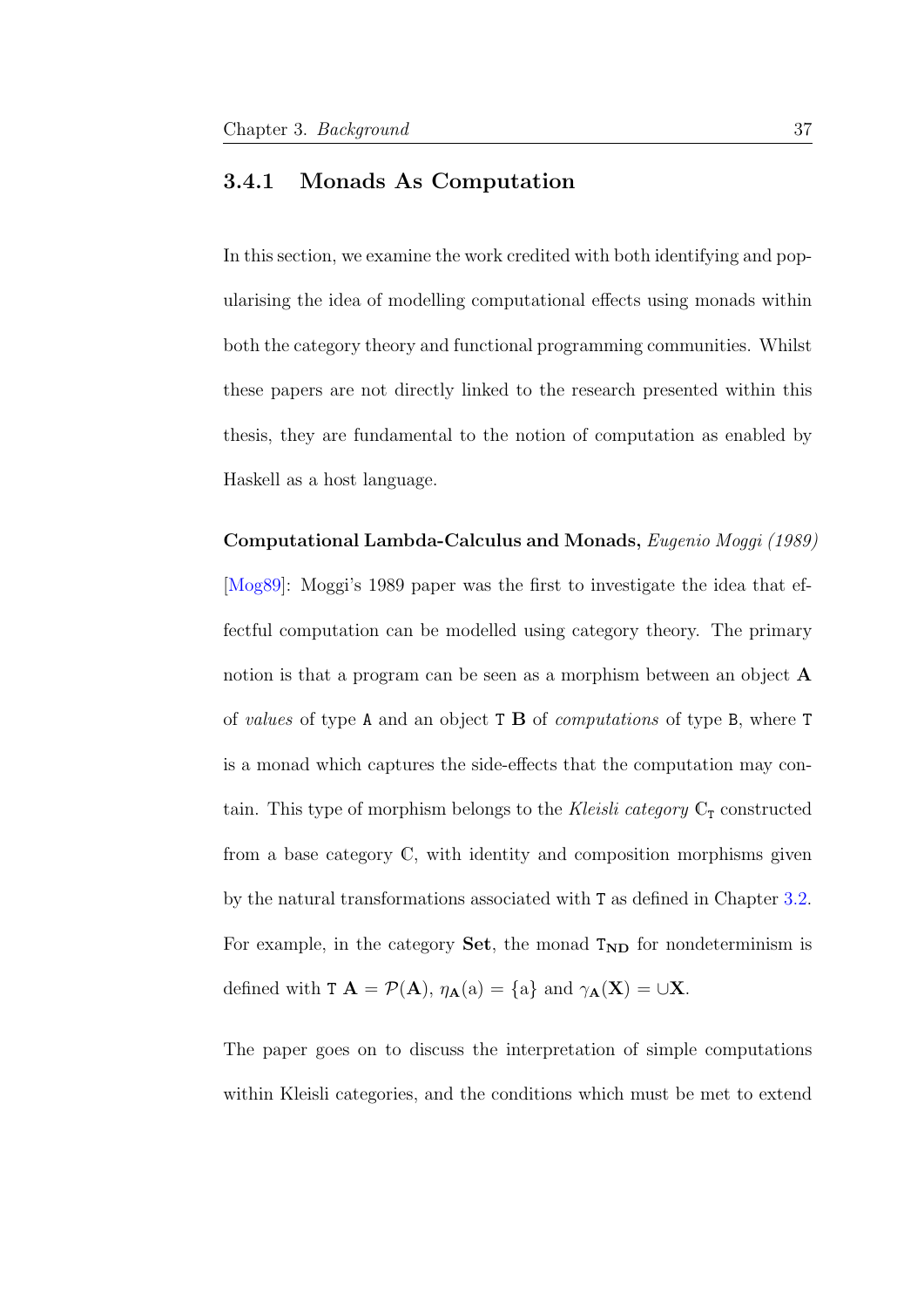the set of terms which can be interpreted. For example, to interpret lambdaterms the underlying monad must be extended to a strong monad via an additional natural transformation. The main contribution of the paper is the concept of  $\lambda_c$  – models over a category C (where such a model is a strong monad with T-exponentials) and the formal system  $\lambda_c$  – the *computational* lambda calculus – which is sound and complete over  $\lambda_c$ -models, capable of establishing the categorical equivalence of terms written within it.

#### The Essence of Functional Programming, Philip Wadler (1992)

[\[Wad92\]](#page-216-0): Following Moggi's discovery that effectful computation can be modelled using monads, Wadler began to investigate the application of monads to structure functional programs. The paper begins by discussing the changes that an interpreter written in a pure functional language would require to support a number of effects, and contrasts these changes to the fact that an impure interpreter would need no such restructuring. Following on from this, an interpreter for a language Term based upon the lambdacalculus is introduced in Haskell, and the functional characterisation of monads is established. It is then shown how the 'standard' interpreter is extended in order to support individual additional features, ranging from exception handling to nondeterminism. For each extension, the underlying monad M and associated methods unitM and bindM are redefined to support the feature in question, and the parts of the interpreter that are associated with the feature identified and changed appropriately. Further, the changes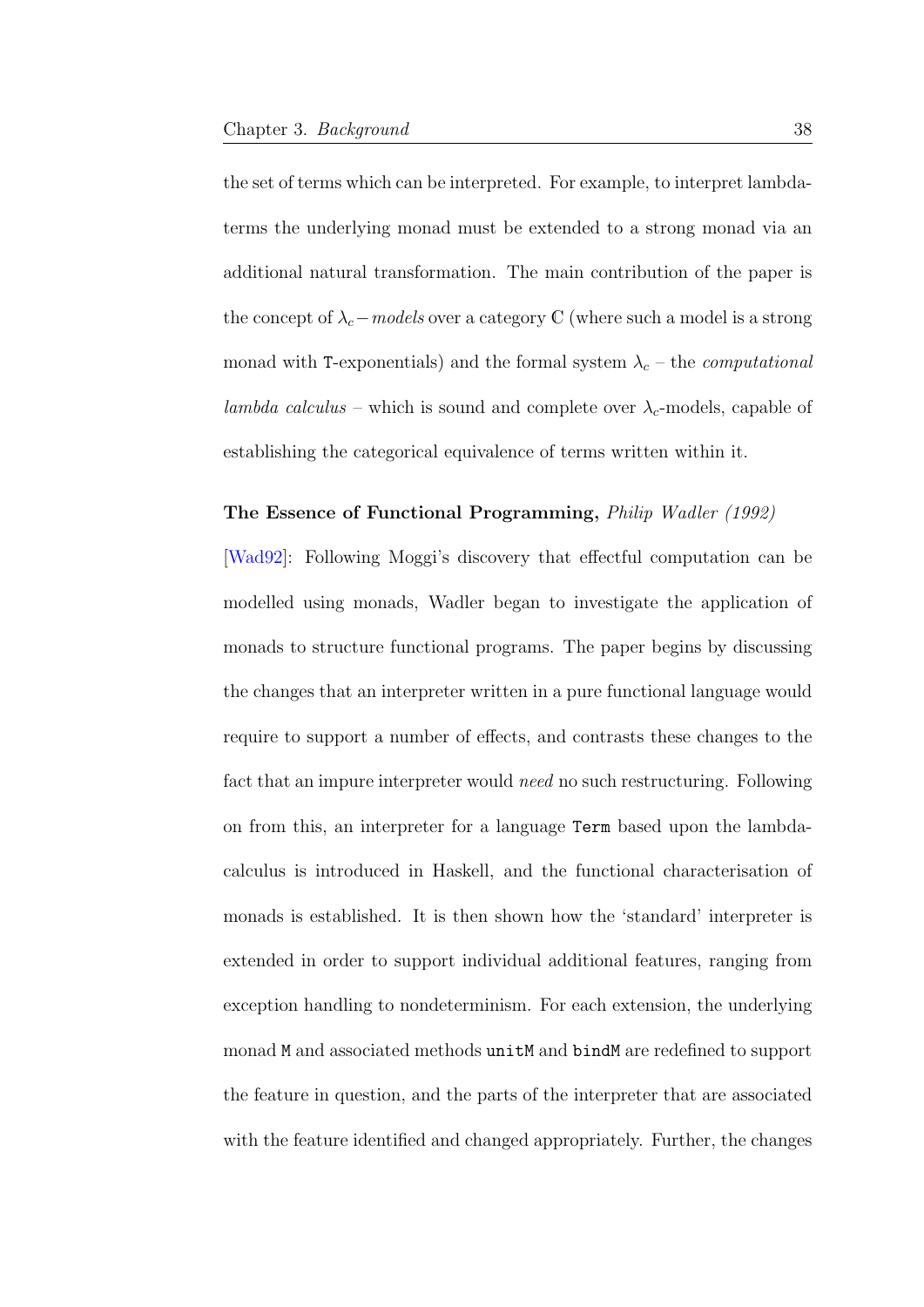which need to be made to the interpreter such that it uses the call-by-name evaluation scheme – instead of call-by-value – are discussed in depth.

At this point, the monad laws are introduced, and it is discussed how the laws can alternatively be formulated using unitM and the monadic operations mapM and joinM, and that these two sets of laws necessarily follow from each other. The laws are then used to prove that binary addition is associative in any monadic interpreter.

The paper goes on to contrast the monadic style of programming used in the interpreter and its extensions to continuation-passing style (CPS). To this end, the continuation monad is introduced and used to structure the interpreter for the original Term language: it is observed that the resulting interpreter is similar to that which utilised the identity monad. Indeed, it is recognised that a suitable monad allows a monadic interpreter to be translated into a CPS interpreter – and vice-versa – by choosing a suitable answer space. However, there is a difference between monads and CPS concerning the degree of 'control' allowed in a datatype: for example, CPS cannot provide an 'error escape' for a language with exceptions.

Finally, it is noted that some syntactic sugar may go some way to aiding the comprehension of programs written in a monadic style – a 'letM' construct for a monad M is proposed –, an observation eventually realised in the form of do-notation.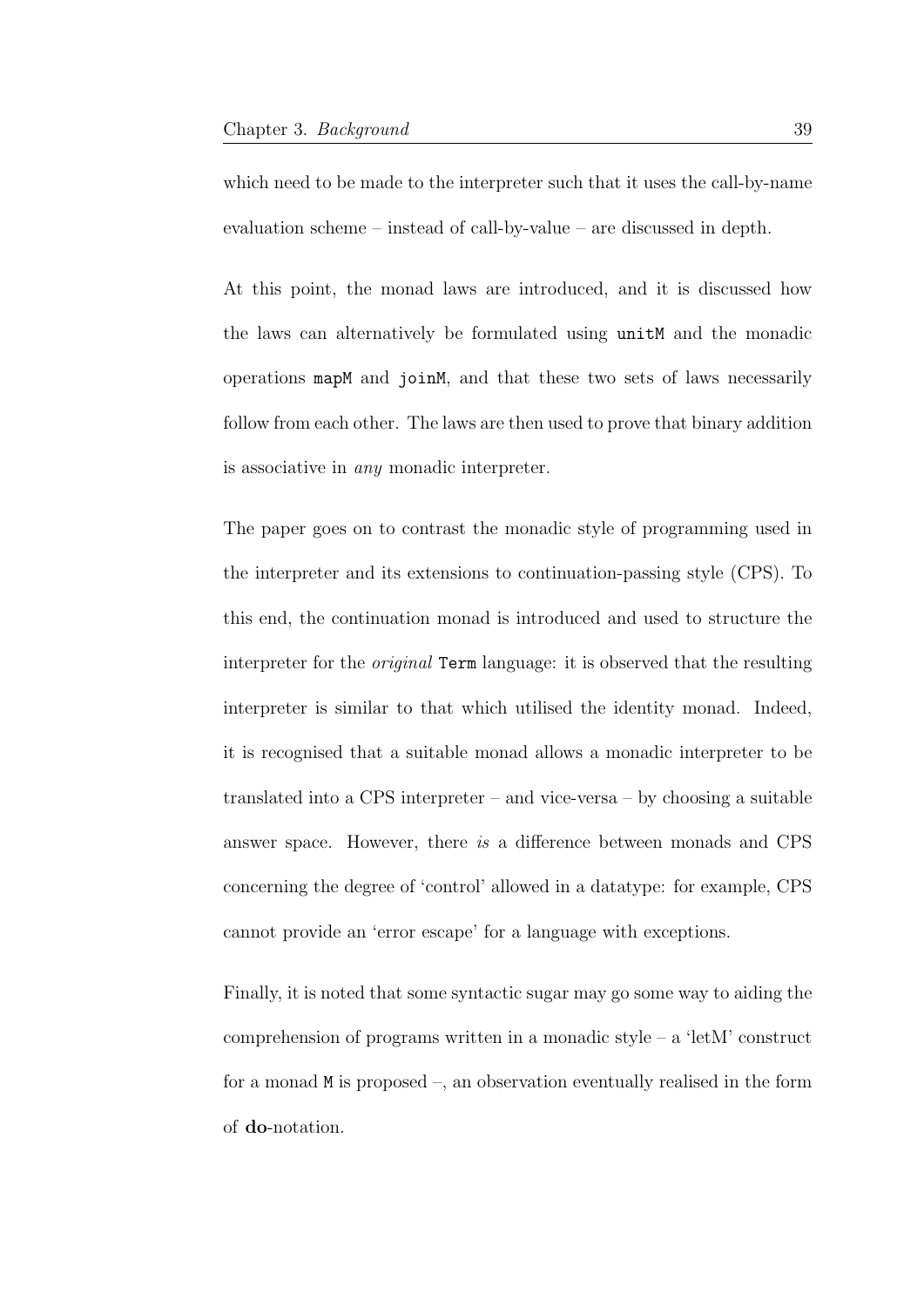Monads For Functional Programming, Philip Wadler (1992) [\[Wad95\]](#page-217-0): Building upon the work described in the previous paper, this paper identifies further application areas for monads within functional programs. The first half of the paper re-introduces the 'monadification' of an interpreter extended with various features. This version differs, however, in that the full *non-monadic* definition of the interpreter for each feature is given first, pointing out the common structure of each variation before generalising this pattern and revisiting each feature, defining its monadic counterpart. This approach makes explicit the benefit that the monadic style provides when function redefinition is required. For each feature, a number of sample expressions are evaluated to clarify the interpreter semantics, a notable omission from the original paper.

It is then observed that whilst the use of monads so far has been limited to describing existing features more effectively, they can also be used to aid in the definition of new features. To demonstrate, the following two sections treat (respectively) the implementation of an efficient in-place array update and the use of monads to construct recursive descent parsers. In the former, monads of state transformers are introduced as a way to transform and read arrays, with the fact that monads are represented as abstract datatypes ensuring the single-threadedness of the array (a crucial condition for updating an array safely). The latter identifies that parsers themselves form a monad, and concepts such as sequencing, alternation,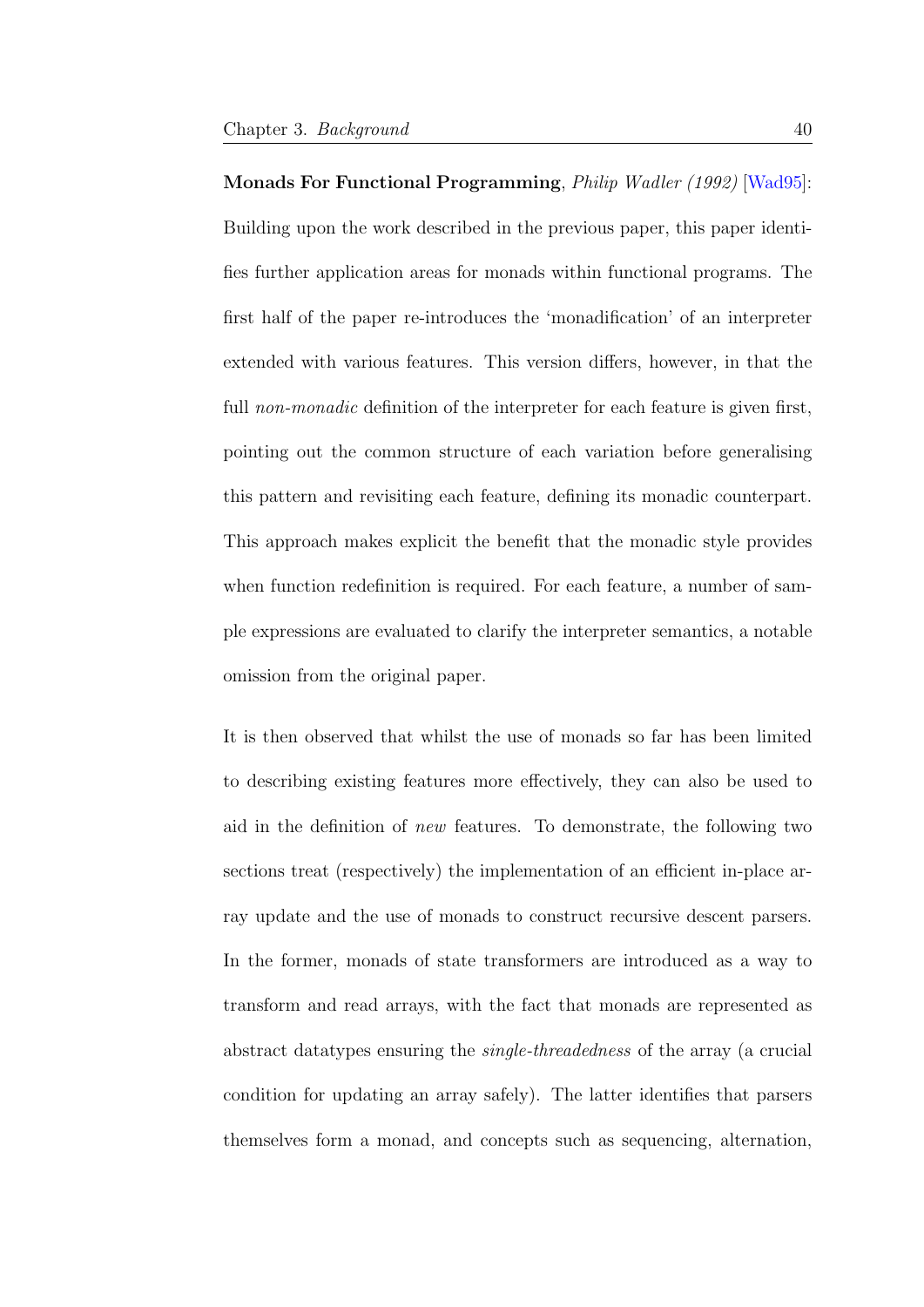filtering and iteration of such monadic parsers are defined and discussed.

## 3.4.2 Alternative Characterisations Of Computation

Whilst this thesis is heavily reliant on Haskell's use of monads and monad transformers to model computational effects, these are not the only techniques available. In this section we survey papers which seek to provide alternate characterisations of effectful computation.

Computational Effects & Operations: An Overview, Gordon Plotkin and John Power (2002) [\[PP04\]](#page-214-0): The commonly held view of operations associated with computational effects (i.e. inEnv, callcc etc) is that they are derived from an underlying monad T, and this is the view taken within this thesis. However, it is worthwhile knowing that there is a diametric view wherein the operations themselves are taken as primitive, and a monad is derived using the operations as constraints. This latter approach is referred to as the algebraic theory of effects, and makes use of Lawvere theories: collections of all equations that hold for a particular algebraic structure. More specifically, countable Lawvere theories are used, meaning that the operations and equations comprising the theory form a countable set.

The main notion of this paper is that a description of an effect can be given as a countable Lawvere theory freely generated by its associated algebraic operations [\[PP01\]](#page-213-0), with a correspondence existing between the theory's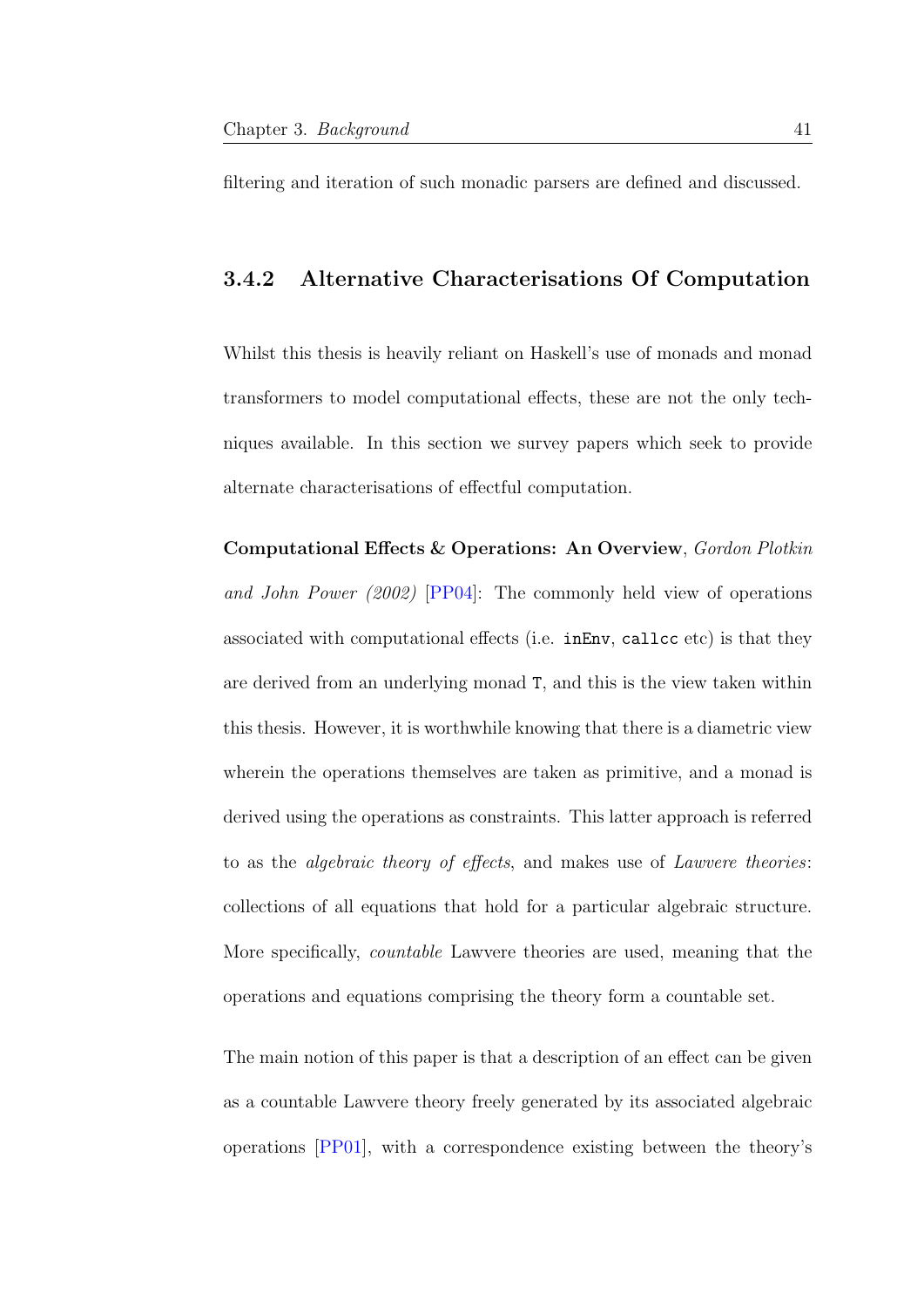morphisms and said operations. A number of examples are given in the paper, including nondeterminism and partiality, amongst others. We note that whilst commutative product Lawvere theories can be constructed from subtheories subject to adherence to commutativity laws (which would allow for arbitrary orderings of effects: more on this in Chapter [5.4.1\)](#page-120-0), Haskell cannot enforce these laws at present (under GHC 7.8.4).

Handlers of Algebraic Effects, Gordon Plotkin and Matija Pretnar  $(2009)$  [\[PP09\]](#page-214-1): In a sense, the algebraic operations which characterise an effect can be seen as dual to the concept of computational effect handlers: the former can be viewed as constructors for an effect, and the latter as deconstructors that *manifest* an effect. Moreover, common constructs such as exception handlers are not algebraic operations [\[PP03\]](#page-214-2). This paper introduces the notion of a handler construct for arbitrary algebraic operations, and shows how a generalisation of the exception-handling construct of Benton and Kennedy [\[BK01\]](#page-203-0) permits an algebraic treatment.

The underlying concept is that the handling of a computation corresponds to a homomorphism (a structure-preserving map), the domain of which is generated by the algebraic theory of the effects involved. The paper presents a logic for the handling of algebraic effects and a call-by-pushvalue calculus [\[PP08,](#page-214-3) [Lev06\]](#page-210-0) to formalise the ideas presented throughout.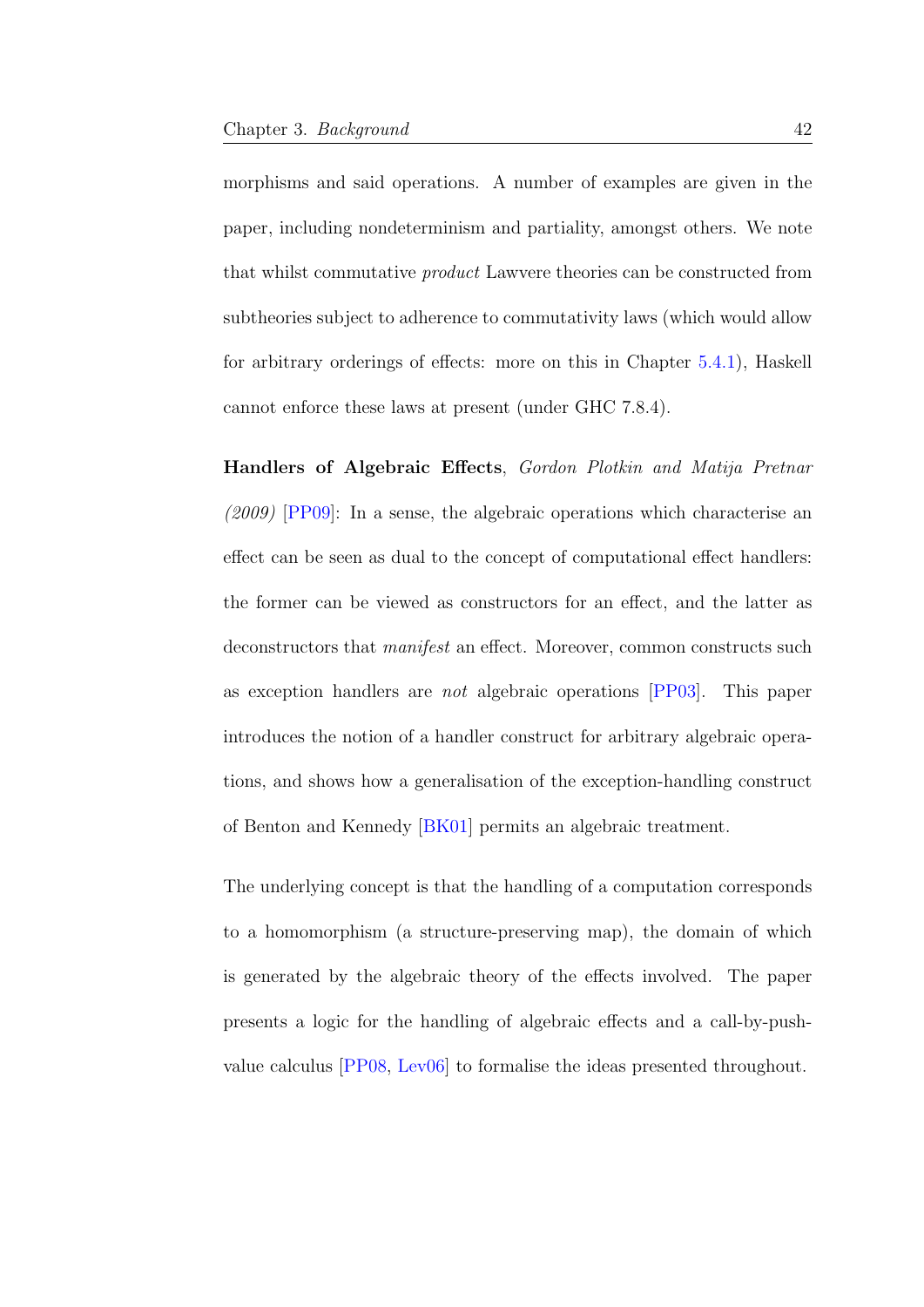Programming and Reasoning with Algebraic Effects and Depen-dent Types, Edwin Brady (2013) [\[Bra\]](#page-203-1): The previous paper presents formalisms which underpin the work on constructing handlers for algebraic effects, however these formalisms are defined over sets and functions, with the understanding that the concepts generalise in a straightforward manner to richer domains. This paper explicitly demonstrates this claim, implementing the handlers of algebraic effects within the general-purpose, dependently-typed functional programming language Idris [\[Bra13\]](#page-203-2).

The notion of algebraic effects is implemented as a *domain specific lan*guage (DSL) called Effects. This DSL makes use of the dependent types available in Idris in two essential ways: firstly by implementing a type-level check that the effect which we are invoking a handler for is indeed present in a source program, and secondly keeping relevant resources (data associated with effects) up-to-date throughout the lifetime of a program. An interesting research direction from the point of view of this thesis is the implementation of statically-enforced type-correct EDSLs – expanding upon the ideas presented in Chapter [6.2.1](#page-137-0) – and their compilers within Idris.

## 3.4.3 Compilation & Correctness

In this section we survey a selection of papers associated with both the techniques utilised in the compilation of languages and methods of proving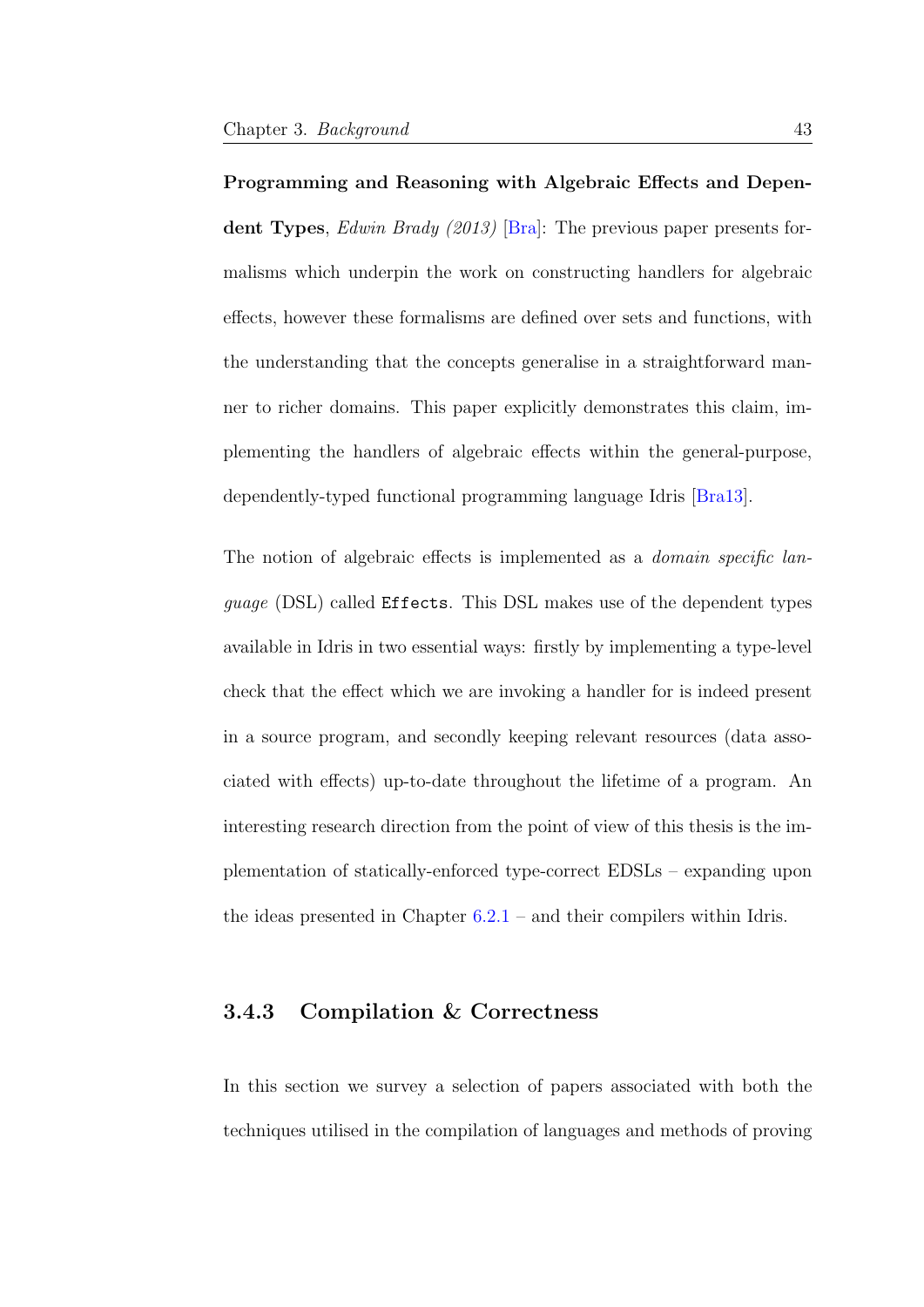such compilation techniques to be semantically correct. We acknowledge at this point that the term 'modular compiler' can mean a great many things, with the axes upon which measures of modularity are obtained differing from one paper to the next. We point out such differences where they arise throughout.

Monad Transformers And Modular Interpreters, Sheng Liang, Paul Hudak and Mark Jones (1995) [\[LHJ95a\]](#page-210-1): This paper is considered the genesis of the usage of the monad transformer technique within Haskell, focussing upon the notion of using composable building blocks corresponding to individual computational features to form programming language interpreters. The data constructors and supported operations expected of a number of effects are introduced, alongside the monad transformers needed to implement them.

The source languages which result from this modularised approach are represented as a domain sum (implemented using an OR operator). The main interpreter function is defined as a method of a constructor class, which each sublanguage must be an instance of. What follows is a thorough discussion of the complications which arise when lifting certain monad transformers – more precisely, their operations – through each other. Two monad transformer laws detailing the conditions which the transformer method lift must satisfy, and the concept of a natural lifting of operations along a monad transformer is introduced. A natural lifting enforces the implicit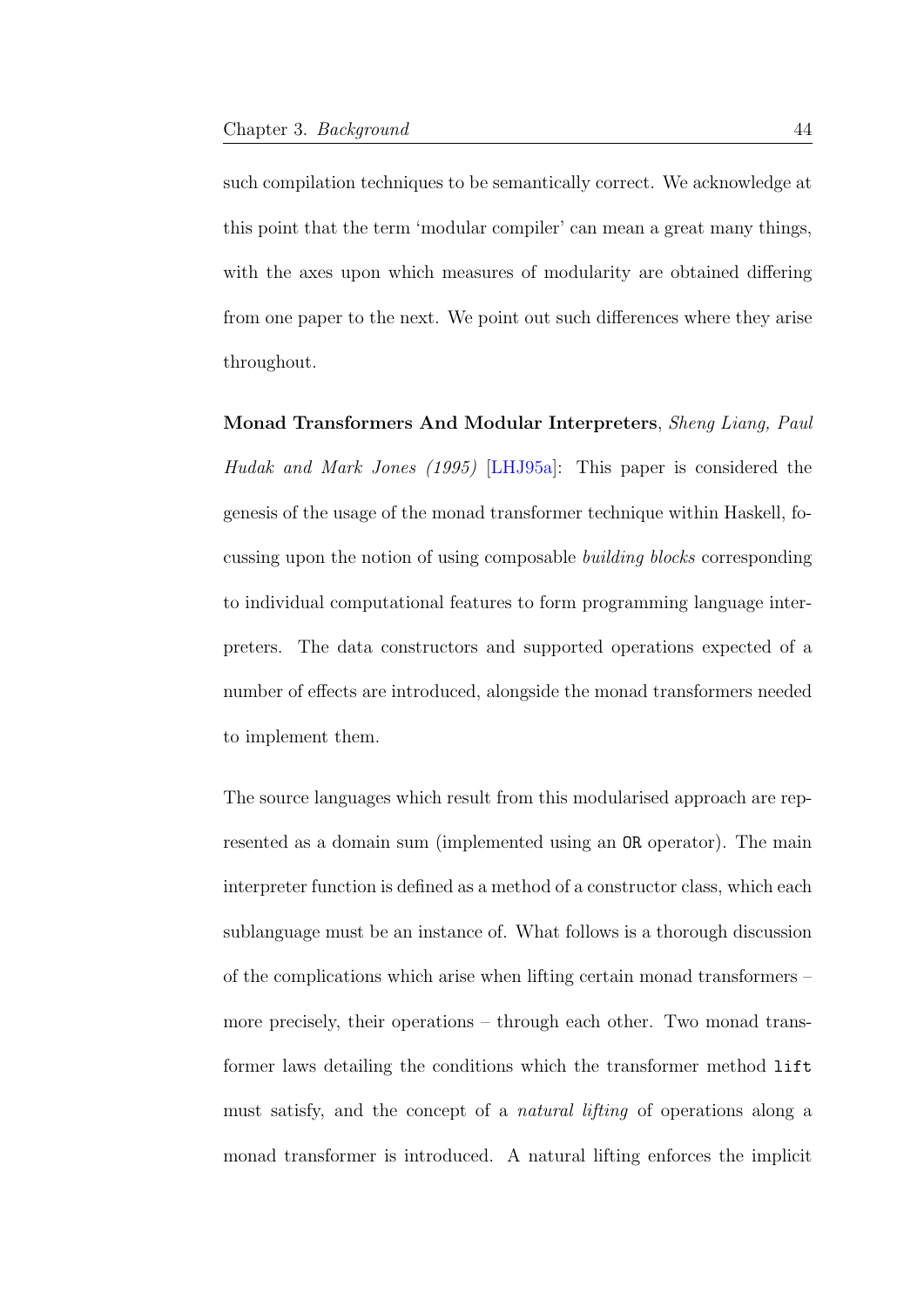constraint that a program not utilising a certain language feature behaves in the same manner if that feature is removed.

It is observed that if – categorically – a monad cannot compose with  $all$ other monads, a monad transformer variant cannot be defined for the feature it models. For example, the list monad can only compose with commutative monads, as discovered by Jones and Duponcheel [\[JD93\]](#page-208-0). As such, there is no monad transformer modelling nondeterminism. Due to this, we must often define a base monad to which transformers are applied. The paper goes on to discuss how certain monad transformers can be implemented by others: the examples given include environments modelled using the state monad transformer, and exceptions modelled using the continuation transformer. To conclude, a number of 'difficult' liftings – in the sense that the resulting semantics may be unclear – are given.

Modular Compilers Based On Monad Transformers, William L. Harrison and Samuel Kamin (1998) [\[HK98a\]](#page-207-0): Extending the work described above on using monad transformers to develop modular interpreters, this paper seeks to apply the same techniques to compiler construction. Such a compiler is constructed via a combination of *compiler blocks*, where a single compiler block is defined by the equations defining the 'compilation semantics' of an effect, and the monad transformers – and associated methods – needed to implement the effect. Given the monadic, CPS semantics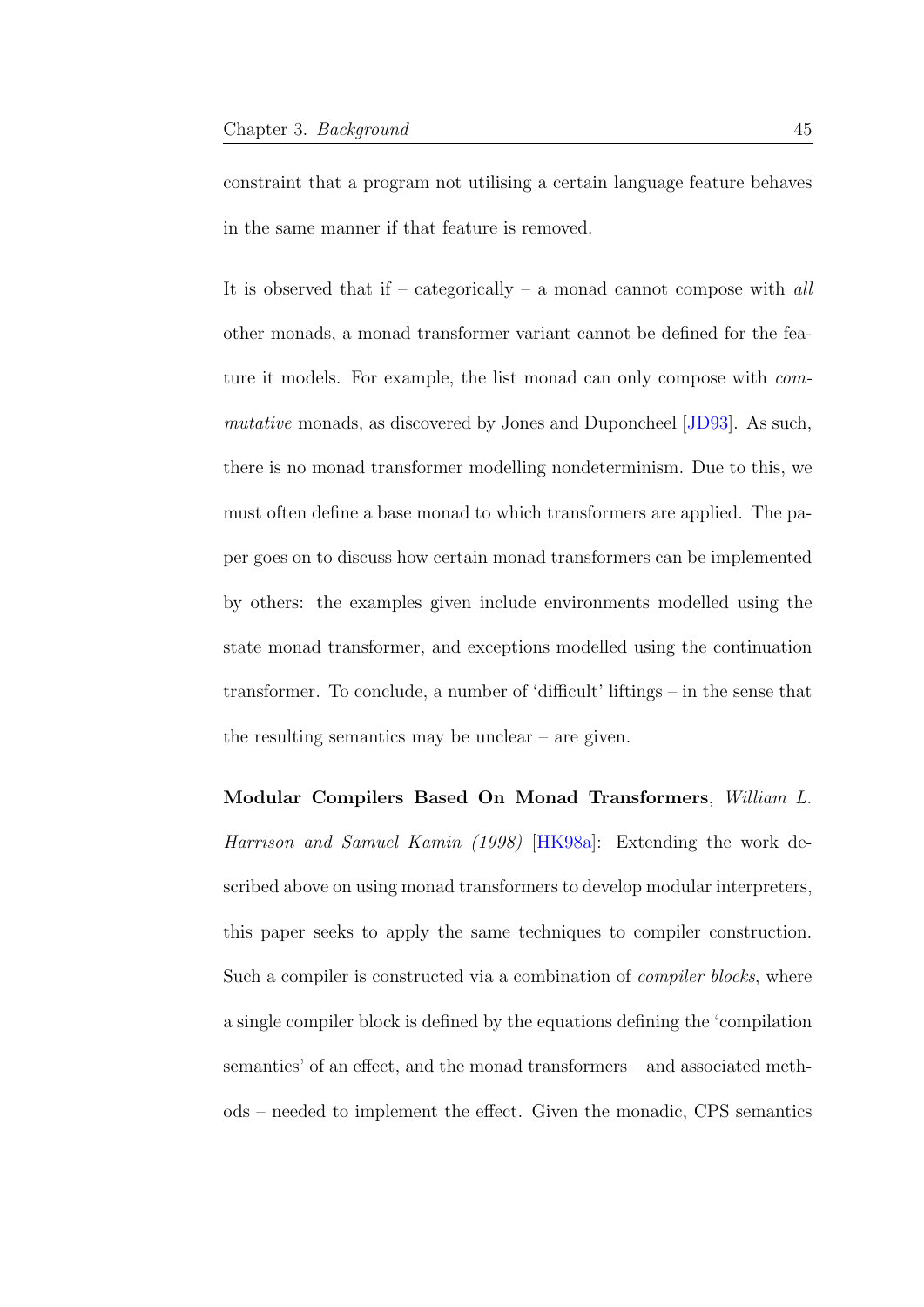of a feature, its compilation semantics are obtained via pass separation, the introduction of intermediate data structures with monad transformers.

The main result of the paper is the construction of a modular compiler for an Algol-like imperative language. The target language is a machinelanguage represented using appropriate combinators (popblock, push etc), an approach which takes advantage of the monadic structure of compilation semantics. Separate to this final result, the compilation of two languages supporting simple expressions and control flow is demonstrated, followed by their combination. The paper concludes by discussing a number of issues which may arise, such as metavariable scoping and recursion.

Compilation as Metacomputation: Binding Time Separation in Modular Compilers, William L. Harrison and Samuel Kamin (1998) [\[HK98b\]](#page-207-1): This paper builds upon the authors' previous work by observing that metacomputations (computations which produce computations) arise naturally in the compilation process. Compiler metacomputations can be obtained by compiling the static aspects of a program – such as code generation – into a computation which contains the  $dynamic$  aspects, i.e. stack manipulation. This staging of a program can be implemented using two monads – a static and dynamic monad – constructed via monad transformer. It is claimed that the composition of these two monads gives the correct domain for a modular compiler utilising staging.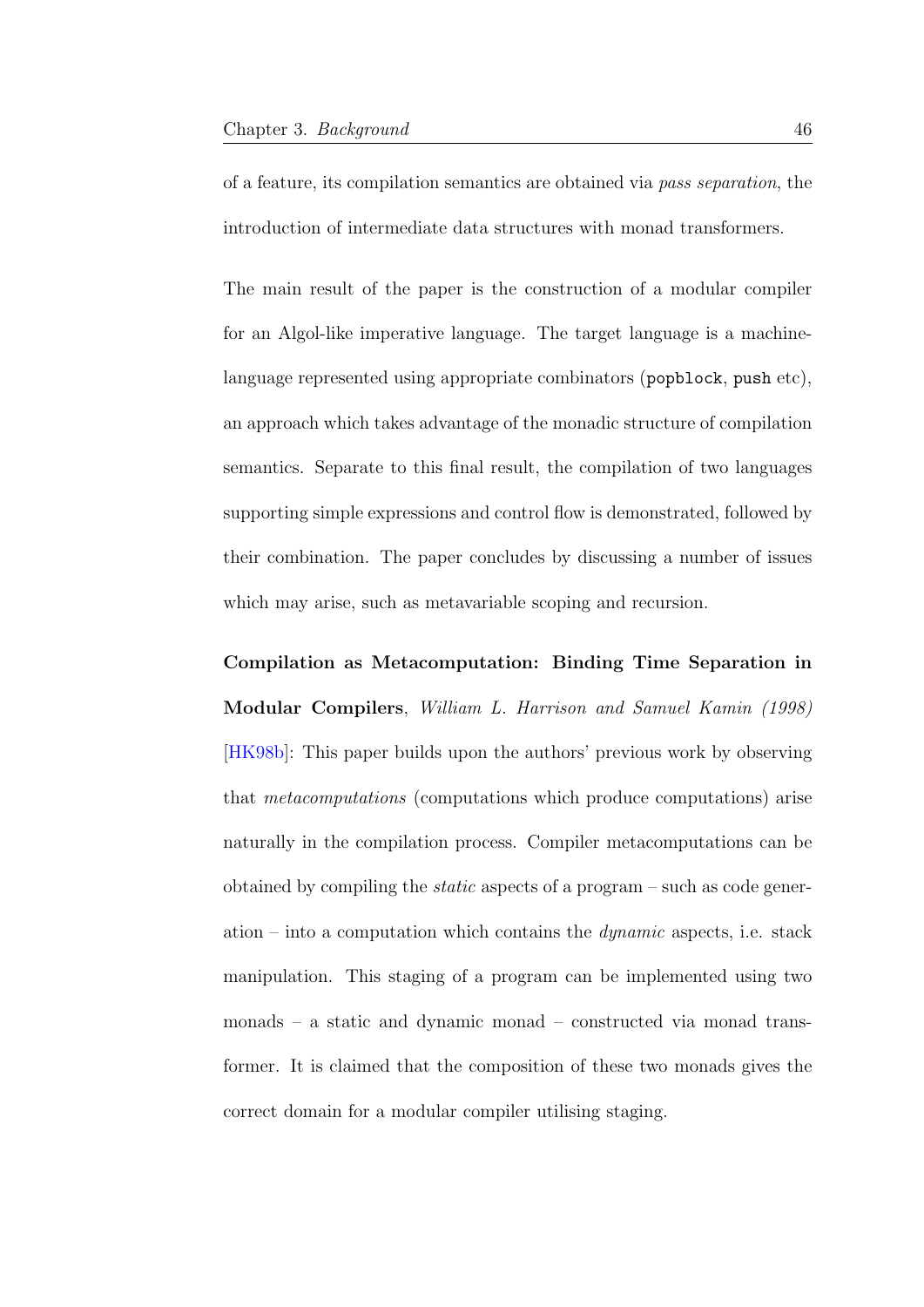Several of the compiler blocks from the previous paper are re-introduced, and the structure of the metacomputations produced by each is given. In each instance, the staging monads Comp and Exec are described via the operations which must be supported, and therefore which monad transformers must be used to construct them. The construction of these staging monads using transformers simplifies the combination of building blocks. Given the staging monads for any two compiler blocks, the staging monads for their combination are constructed using each of the monad transformers associated with the originals. Presuming that the specification of two languages are described by sets of equations, the specification of their combination is simply their set union.

Modular Compilers and their Correctness Proofs, William L. Harrison (2001) [\[Har01\]](#page-206-0): Harrison's doctoral thesis focusses the problem of modular compilation in the sense discussed by the previous two papers, via the construction and verification of reusable compiler building blocks (RCBBs) for various features of a source language. Demonstrations – and implementations – of the compilation of programs supporting various combinations are given, including static/dynamic scoping of variables, control flow and imperative features. Two distinct approaches to developing RCBBs are proposed, namely as metacomputations – defined previously – and as monadic code generators, targeting the same language as considered in his prior work [\[HK98a\]](#page-207-0).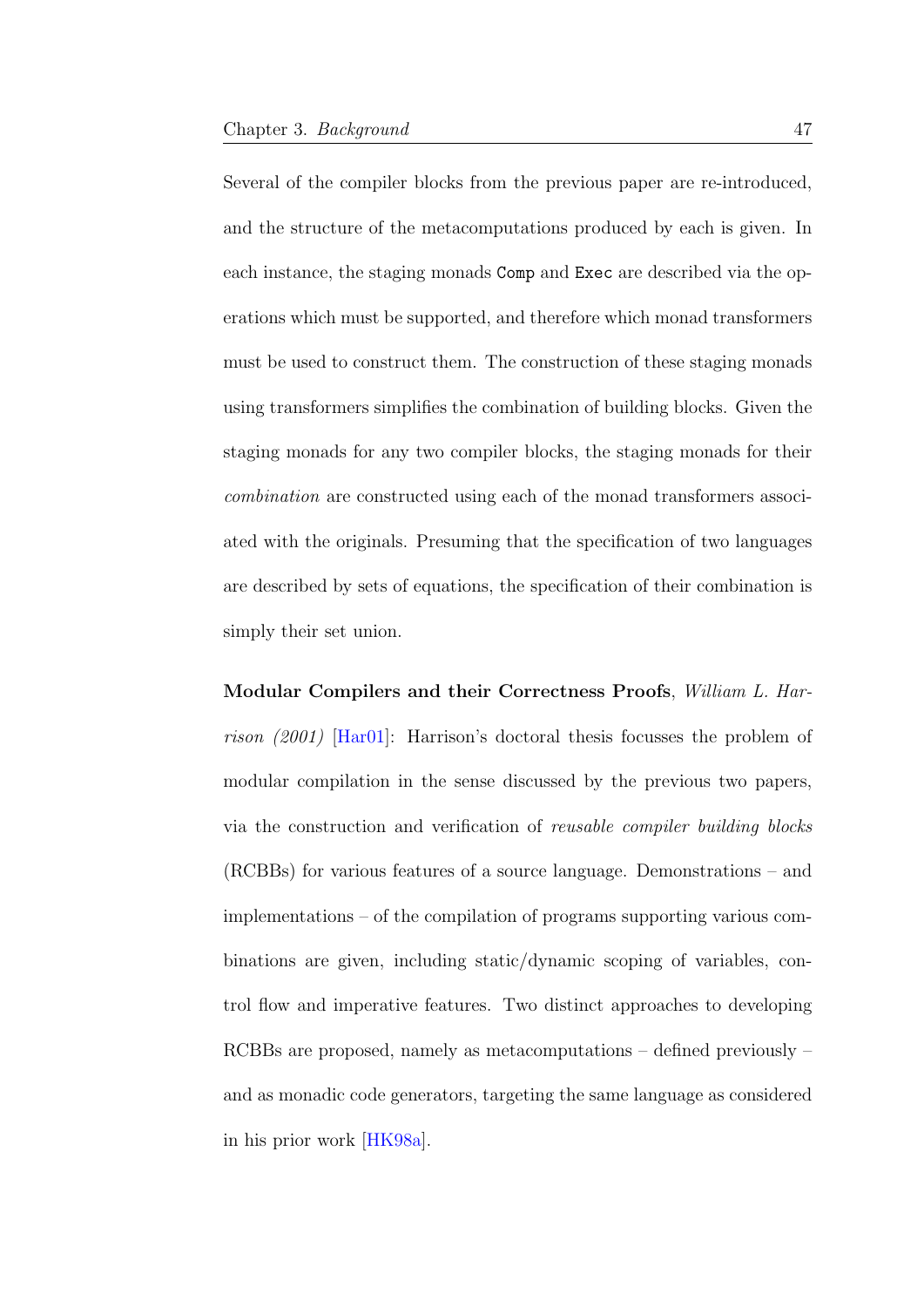The examples and discussion relating to the metacomputational approach correspond strongly with that in the previous paper, mainly concerning theorems relating the standard and compilation semantics of languages. The alternative approach – compilation using monadic code generators (MCGs) – defines an MCG as a function compile :: Source  $\rightarrow$  m Target for each feature, parameterised over a monad  $m -$  this approach being more closely related to that of our own research. The same features used as examples for the metacomputational approach are reused here, with MCGs for each introduced and explained in detail. The thesis then presents a case study of a source language Exp supporting exceptions, imperative features, blocks, booleans and control flow structure. The compiler for this language is verified correct by formulating and proving relations between the standard and compilation semantics of metacomputations and MCGs.

Certain conditions must be met in order to combine blocks to form a compiler for a non-trivial language, called linking conditions. The two linking conditions illustrated in the thesis relate imperative features to expressions, and control flow to booleans. To conclude, the notion of observational program specification is developed, a parametric monadic specification making minimal assumptions about the monad associated to a MCG, which proves useful in the verification process described.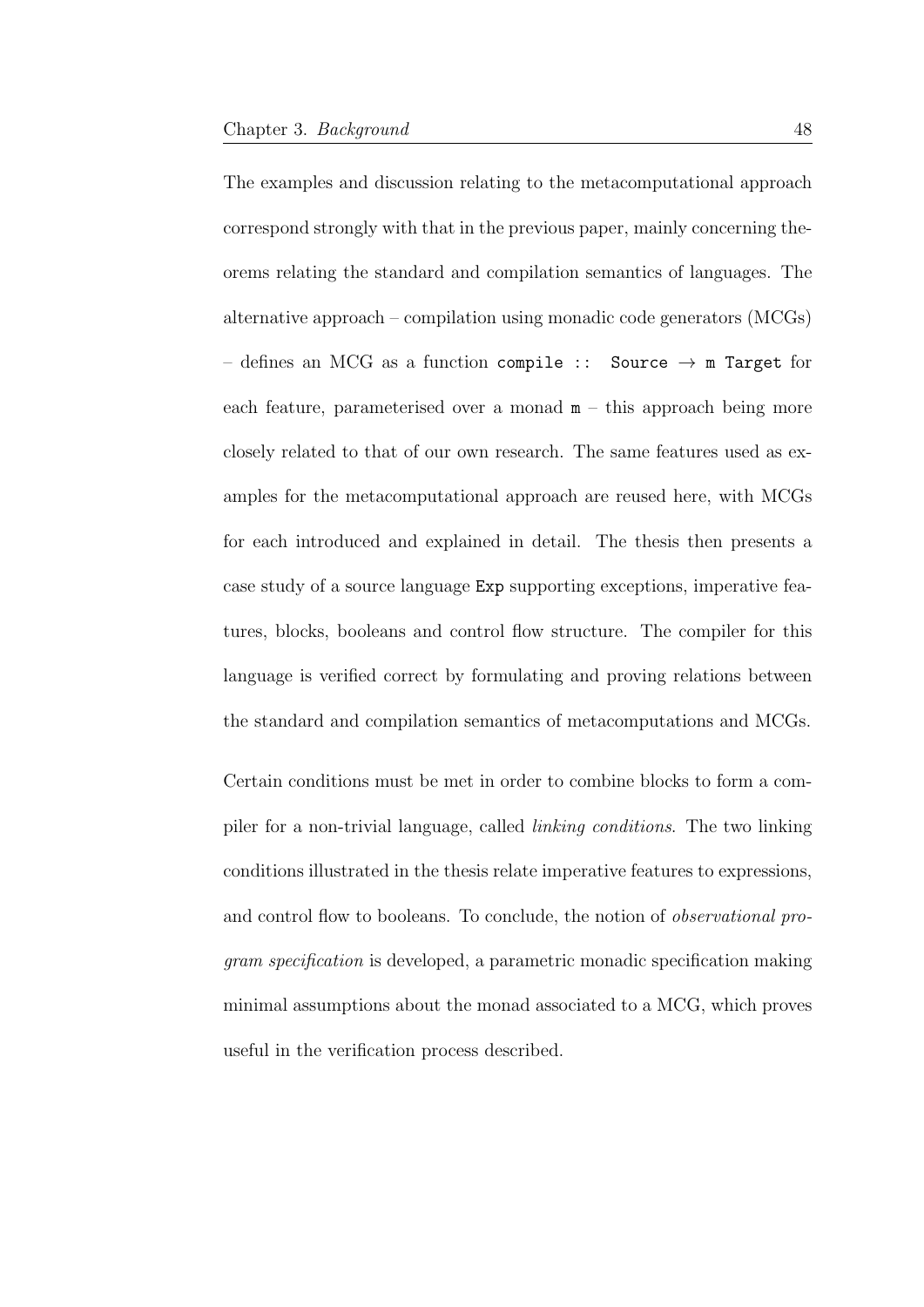Compiling Exceptions Correctly, Graham Hutton and Joel Wright  $(2004)$  [\[HW04\]](#page-208-1): Surprisingly, despite the amount of research into compilers within functional programming, correctness proofs for compilers dealing with non-standard features have been slow to emerge. To this end, this paper seeks to address this issue for exceptions, traditionally viewed as an advanced topic in compilation theory. The paper opens with the Haskell definition of a small language Expr consisting of integer values and addition, alongside an evaluator, compiler (targeting a stack-based list of instructions as the IR, as will be seen throughout this thesis) and virtual machine operating over it. The conditions for correctness are stated and proved for a general stack via induction, alongside a lemma detailing how code can be split up and executed in steps without affecting the result.

Expr is then extended with constructors enabling simple notions of exception throwing and handling, alongside extensions to the datatypes representing code. As a result, the evaluator, compiler and virtual machine are extended with new function definitions and edited where necessary to reflect the new semantics. A second proof of generalised compiler correctness relating to this extended language is given. Finally, in order to bring results more in line with 'realistic' languages, Expr is altered to include label jumps, and – instead of marking a stack with compiler handler code – makes reference to address locations.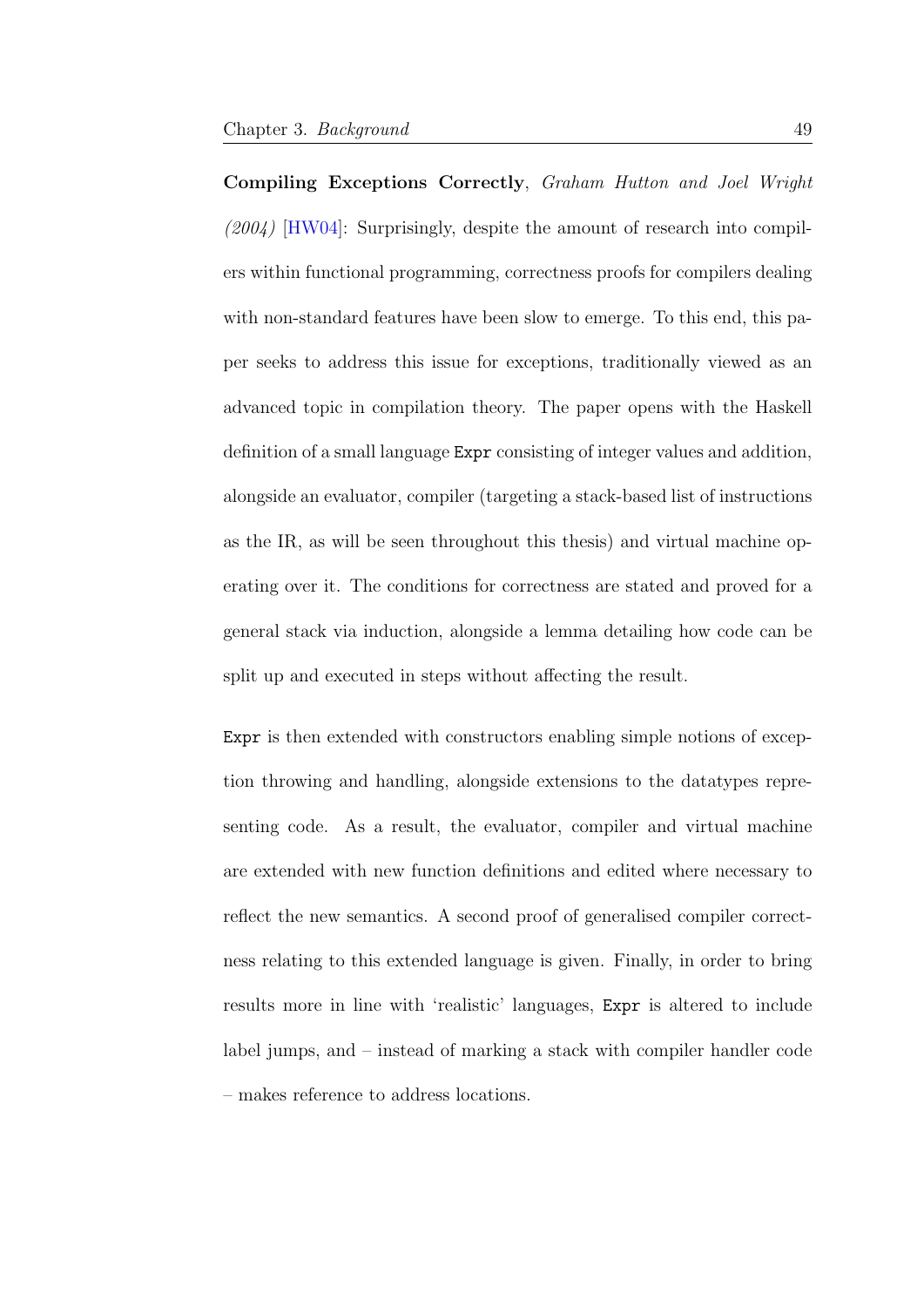Compiling Concurrency Correctly: Cutting Out The Middle Man, Liyang Hu and Graham Hutton (2010) [\[HH09\]](#page-206-1): Traditionally, compiler correctness for concurrent languages is proved by translating from both the source and target languages into an intermediate  $\pi$ -calculus (a formal system giving semantics to concurrent computations) and then proving equivalence via bisimulation. However, this method is overly complicated, requiring several extra layers of formalism, and this paper describes a simpler technique. Taking the same approach as the previous paper discussed, a language Zap of integer values and addition is defined, and – using Agda – given an operational semantics involving actions and labels which permits a simple notion of nondeterminism.

As nondeterminism introduces the possibility of sets of result values, the semantics of the compiler and virtual machine are given as a relation – rather than a set-valued function – coupled with a notion of weak bisimilarity (ignoring silent actions). The compiler correctness statement for Zap is formulated in terms of weak bisimilarity between two combined semantics expressions – the pairing of a Zap expression and a virtual machine – and proved in Agda. It has since been observed that this theorem captures precisely the same notion of compiler correctness as that of the compiler for exceptions discussed in the previous paper.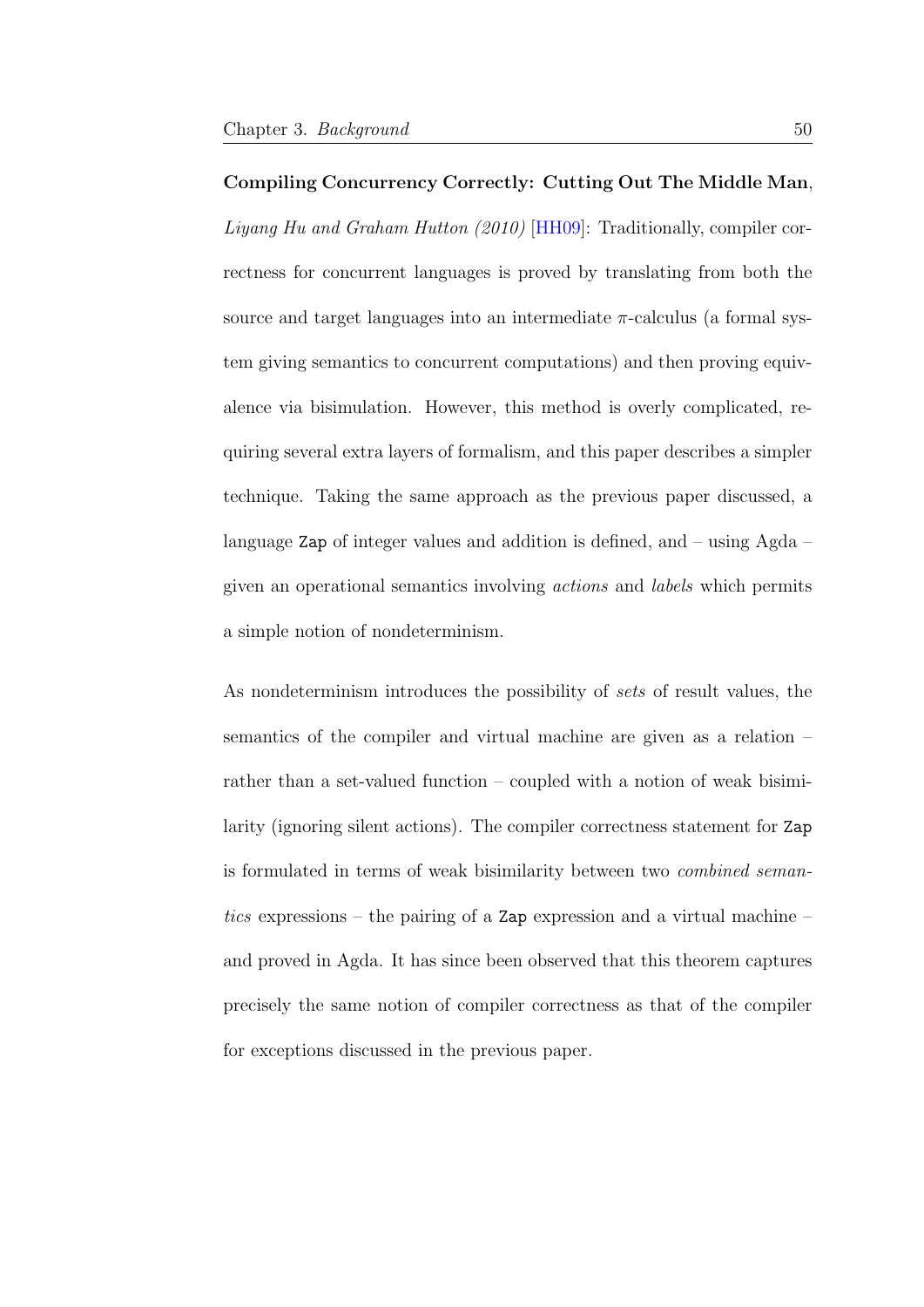The Zap language is then extended to support explicit concurrency by forking expressions into new threads, resulting in the language Fork. The compiler is extended, new actions and labels are introduced, and the notion of a 'thread soup' as a list of concurrent threads is formalised. Finally, Fork is proved correct in a general setting using Agda.

A Formally Verified Compiler Back-End, Xavier Leroy (2009) [\[Ler09\]](#page-210-2): A large portion of the literature regarding compiler correctness considers a variation on the lambda calculus as the choice of source language. However, compiler correctness is possible for languages capable of producing critical software, as demonstrated by Leroy in this journal paper. Taking a significant subset of the C language  $(Cminor)$  as the source language, and targeting PowerPC assembly code, a Coq-verified compiler Compcert is presented. It is observed that the semantic preservation property of a compiler can be established by proving the forward simulation for safe programs property, which states that both the source and target programs produce the same 'set' of observable behaviours, with no behaviour classified as being 'incorrect'. We also require that the target language is deterministic, but since Compcert targets assembly code – deterministic by design –, only the forward simulation property requires attention.

The paper then discusses each stage of the compilation process using Compcert in detail. Each stage performs a different task, beginning with converting a source program from  $Cminor - for$  which a full semantics is given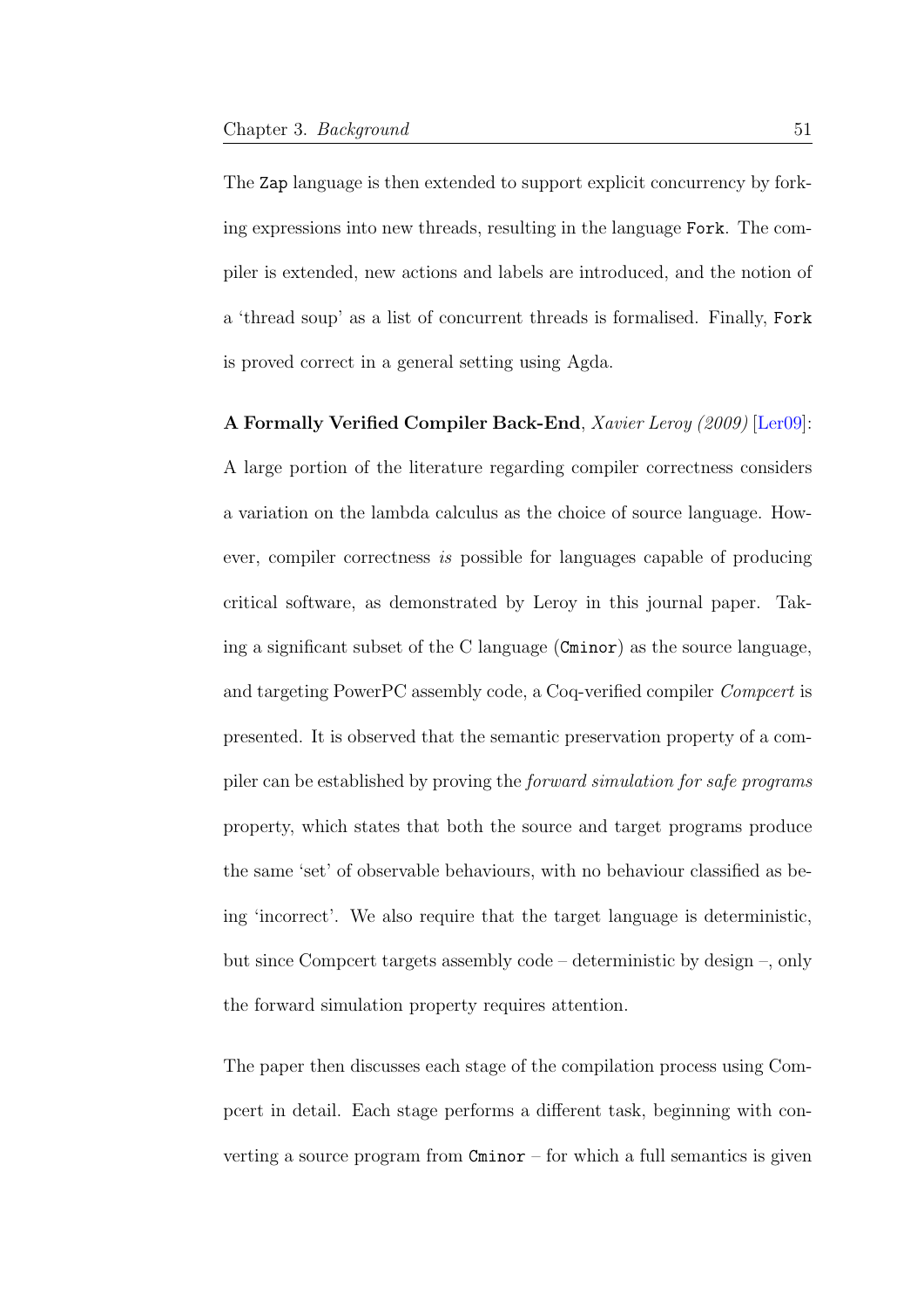– to CminorSel, a language making use of a processor-specific set of operators. Further stages address issues such as light optimisations (e.g. constant propagations) and register allocation. At each stage, semantic preservation is proved, and detailed semantics of intermediate languages (of which there are several) are given. The possibility of retargeting Compcert is also discussed, and shown to be possible by retargeting the ARM instruction set.

First-Class Syntax, Semantics, and their Composition, Marcos Viera  $(2012)$  [\[Vie12\]](#page-216-1): When describing extensible programming languages, a frequently used technique is that of attribute grammars, a formalism proscribing attributes to grammar productions, producing an abstract syntax tree with attribute information in the nodes [\[Joh87\]](#page-208-2). These attributes can be either inherited (passed down a tree, such as environments), or synthesised (passed up a tree, such as previously computed results). Viera's PhD thesis shows how a programming language can be implemented by composing attribute grammar fragments corresponding to individual aspects of the desired language, with the type system of the implementation language – Haskell – guaranteeing that conflicting compositions are not permitted. Parsers for these languages can be constructed on-the-fly in a similar manner. Throughout, it is shown how a compiler can be incrementally constructed for the imperative language Oberon0 [Mö93].

CoSy Compiler Phase Embedding with the CoSy Compiler Model, Martin Alt, Uwe Aβmann and Hans van Someren [\[AAvS94\]](#page-201-0): The desire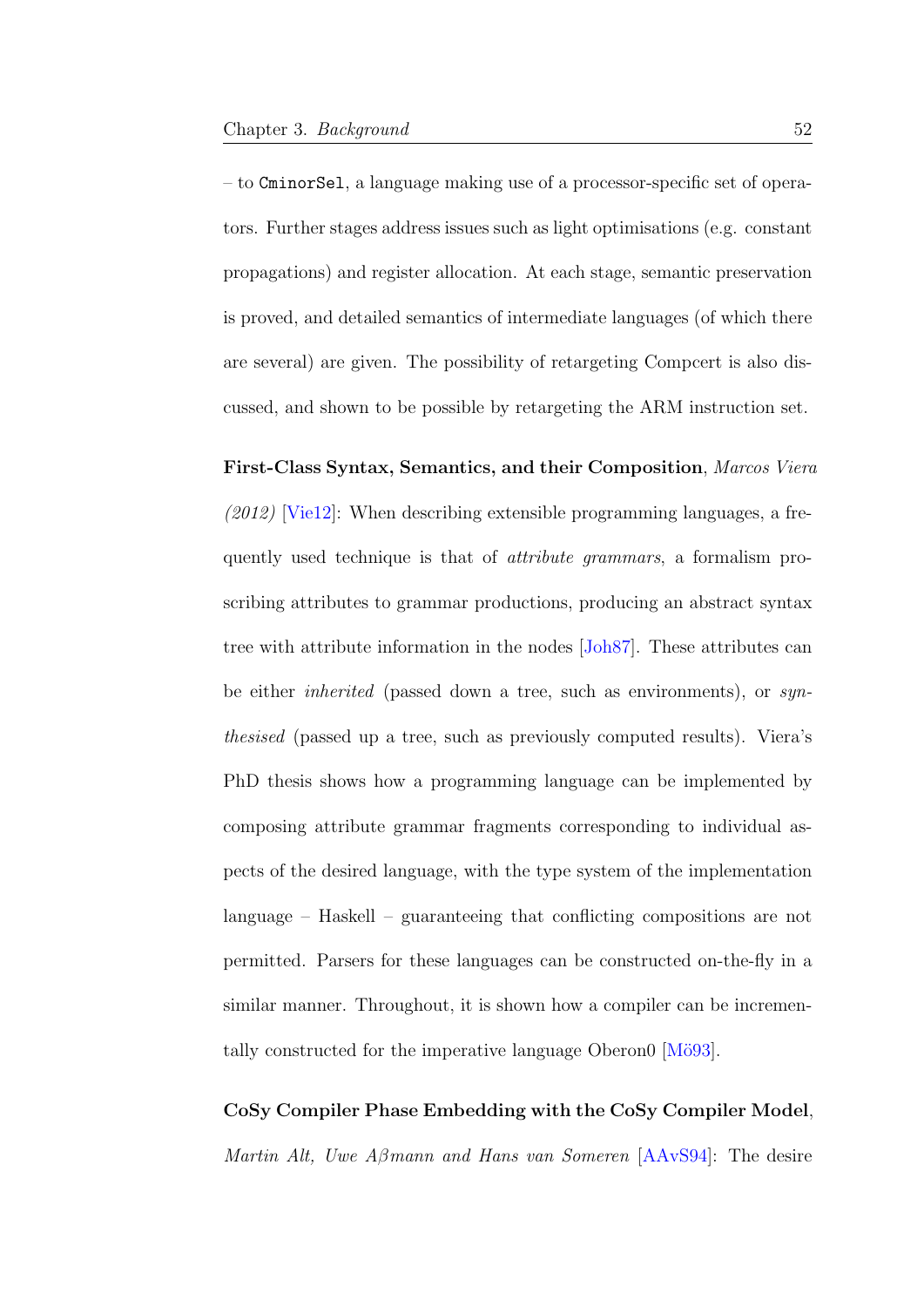to avoid handcrafting compilers for increasingly complex (and parallel) industrial-strength compilers led Associated Computer Experts bv. to embark in 1990 on the CoSy project, aiming to produce a model enabling the automatic generation of easily-targetable and flexible compilers from a high-level specification. The CoSy model does this by way of modular engines (compiler phases) that can be embedded into a compiler without recompiling existing source code. Engines are specified using three formalisms written in ISO C; namely the Engine Description Language (EDL), that describes the interactions between engines and the side-effects that engines have on the intermediate representation, the Structure Definition Language (SDL), which defines the common IR structures, and the Compiler Configuration Language, which assigns CoSy processes — such as engines — to the resources of the compiler-host. These specifications ultimately produce a Data Manipulation and Control Package (DMCP) that is then compiled and linked with the Engine Control Package (ECP), a package that implements CoSy facilities on the compiler host. This paper (one of nine currently available which are attributable to ACE) describes the overall process at a high-level, and demonstrates how newly introduced engines can be embedded into various compiler contexts such as parallel contexts and generate-and-test. However, at present the CoSy compiler is proprietary, and as it is written in C, may encounter significant difficulties if attempts to prove engines correct are desired, in contrast with the work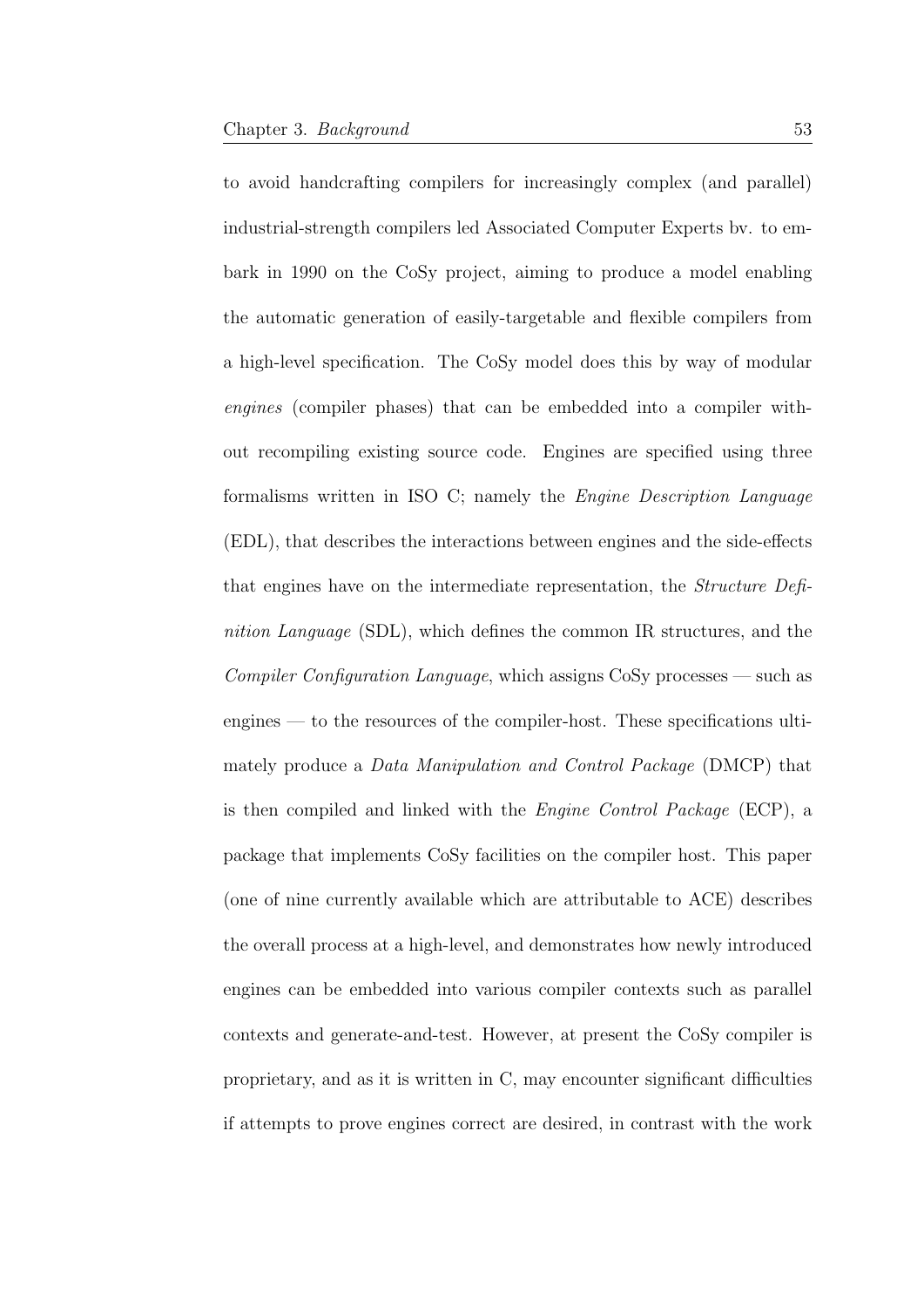and goals that are presented within this thesis.

Language Extension via Dynamically Extensible Compilers, Sean Seefried [\[See06\]](#page-215-0): Seefried's doctoral thesis approaches the issue of language extensibility by proposing *plug-in extensions*: libraries that either extend the syntax or semantics of a language, in much the same way as plug-in utilities are widely accepted and used in applications such as web browsers and text editors. More specifically, plug-ins are classified in two ways; front $end$  – improving upon the safety or expressivity of a dynamically extensible language – and  $back-end$  – improving code generation or optimisation – or alternatively *lengthening* – introducing new phases to the compiler – or widening, which adds to the functionality of existing compiler phases.

The thesis goes on to contrast the plug-in approach to that of metaprogramming, concluding that whilst they are complementary, the barrier to extending a meta-programming language is greater than that of interfacing with the API of a plug-in compiler: nonetheless, Chapter 3 of the thesis shows how Template Haskell can be used to optimise an EDSL, using the Pan image synthesisation library as an example. The core notion of plug-in optimisations rests on the requirements of a small, well-understood IR, a scripting framework for composition of a pipeline of optimisations, and a communication framework for plug-ins to communicate: the latter is in contrast to the approach we present here, as we seek to completely avoid interaction between individual effects for the purpose of aiding correctness.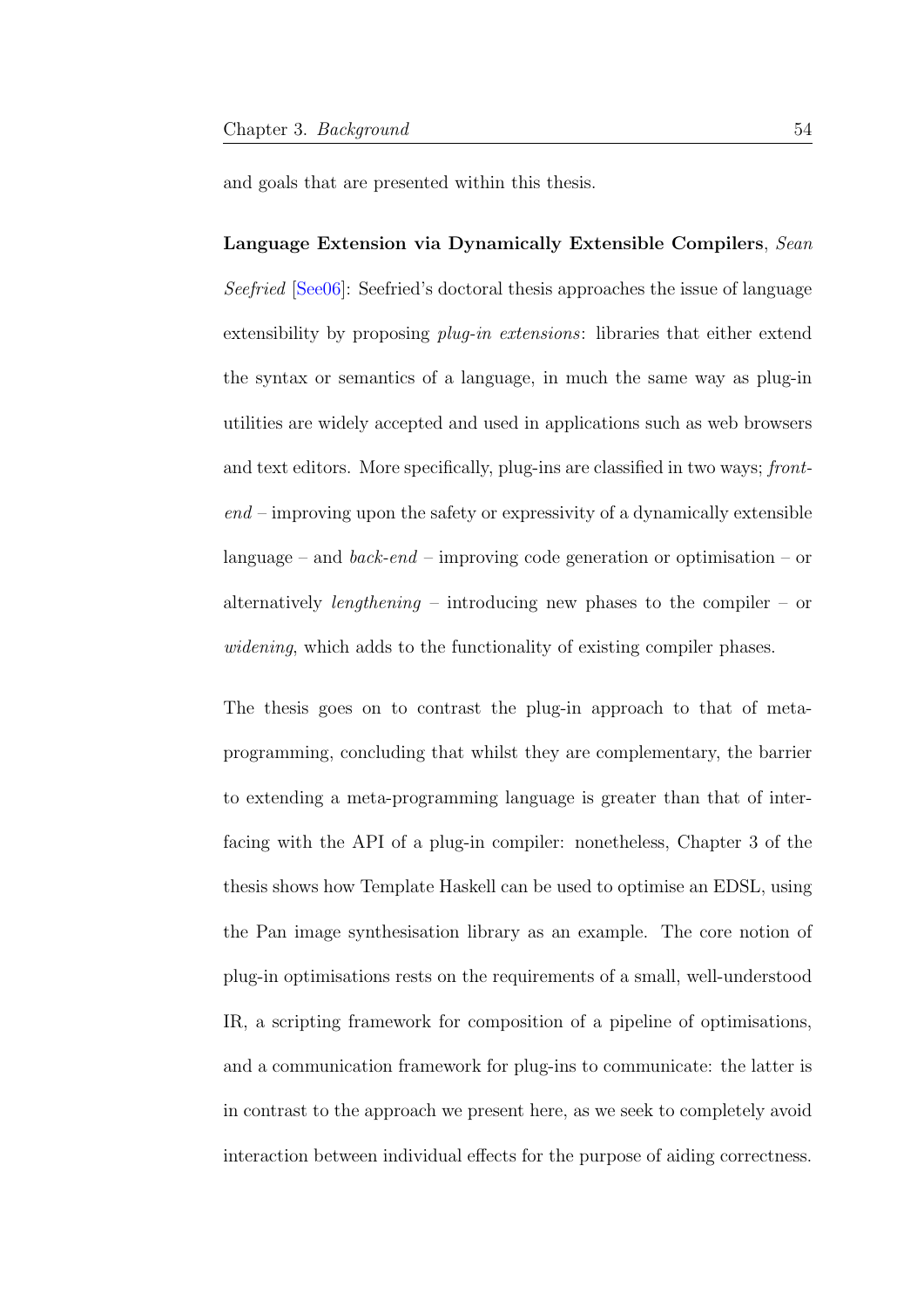The implementation of plug-ins makes use of a solution to the expression problem based on open datatypes, which we encounter shortly [\[LH06\]](#page-210-3), and the remainder of the thesis presents PHRaC: a real-world implementation of a dynamically extensible Haskell compiler, and demonstrates how a front-end PHRaC plugin can add list comprehension support to a simple functional language. This work primarily differs from that presented here in that our focus is on introducing wholly new computational features to an existing language, whereas plug-in compilers are more concerned with both simplifying the usage of existing languages and adding greater stability to the overall compiler. Nonetheless, the overlap is significant, and may prove to be an interesting future research direction.

#### 3.4.4 Modular Semantics

In this section, we survey papers which develop techniques which allow for a greater degree of control in language definition and effectful computation.

Modular Denotational Semantics for Compiler Construction, Sheng Liang and Paul Hudak (1996) [\[LH96\]](#page-210-4): Extending the author's previous work introducing monad transformers [\[LHJ95b\]](#page-211-3), this paper aims to derive compilers from modular interpreters which are based on modular monadic semantics, which links to the work presented here in that the compilers we produce for an individual effect are driven by the semantics of said effect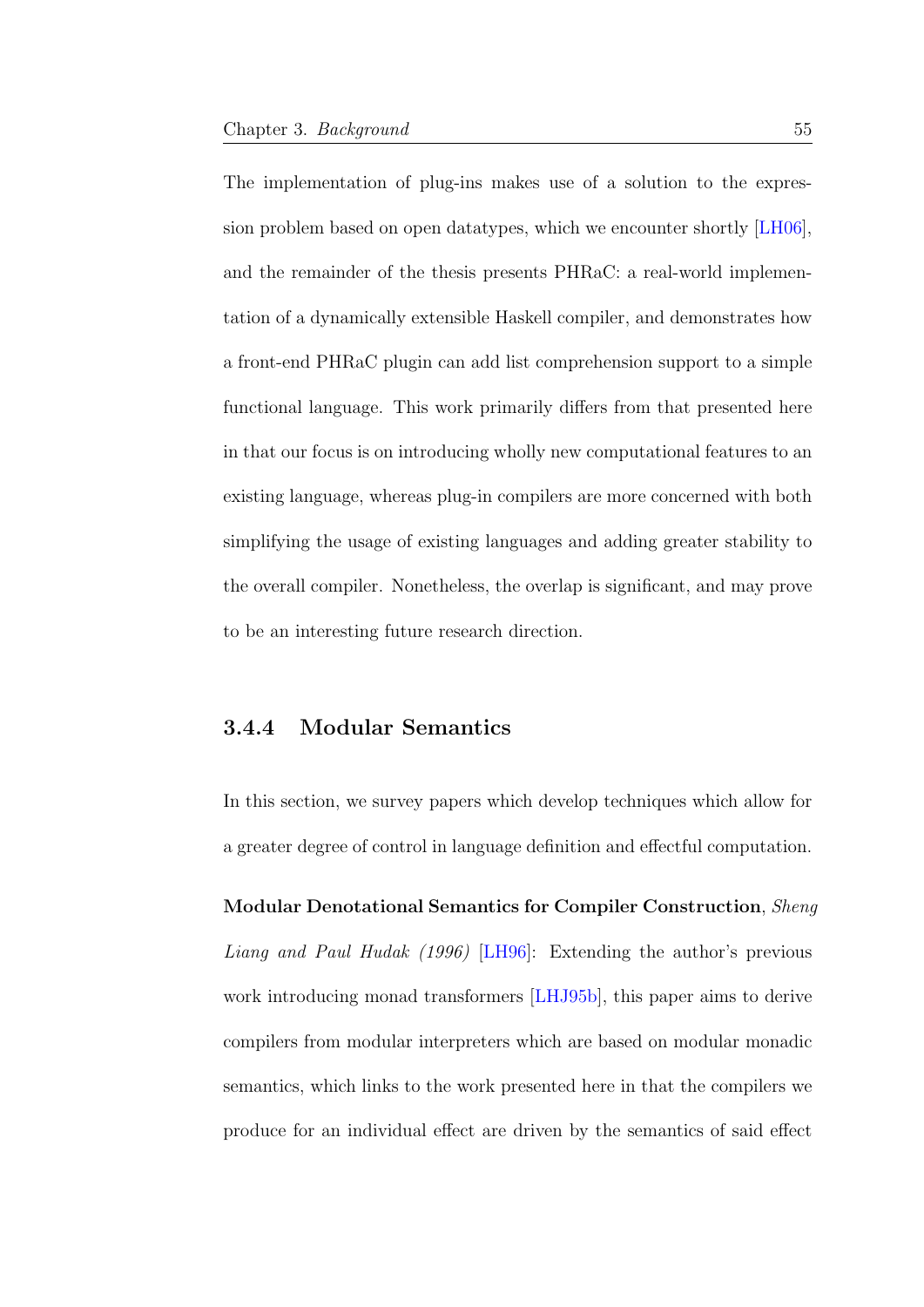within a source language. Firstly, examples are given defining the standard semantics of a number of language features in terms of effectful operations, referred to here as *primitive monadic combinators*.

It is observed that since a modular monadic semantics is no more than a structured denotational semantics, the monad laws described earlier can be used to  $\beta$ -reduce – and optimise – source programs. However, it is noted that program fragments utilising primitive monadic combinators such as inEnv cannot be  $\beta$ -reduced as they do not feature in the monad laws. To overcome this issue, the environment monad is axiomatised via four laws (e.g. inner environments supercede outer environments) and these are used to further simplify programs.

Lifting of Operations in Modular Operational Semantics, Mauro Jaskelioff (2009) [\[Jas09\]](#page-208-3): Jaskelioff's doctoral thesis addresses the lifting of operations through monad transformers in a uniform manner. The thesis begins by explaining why this is necessary, identifying a number of issues with the current monad transformer framework of Haskell [\[Gil14\]](#page-206-2), such as the shadowing of operations wherein two applications of the same monad transformer result in one transformer being inaccessible.

Operations are defined to be mappings on the category of monoidal categories, and classified as either H-algebraic, first-order or algebraic depending on their structure. It is then demonstrated how several examples of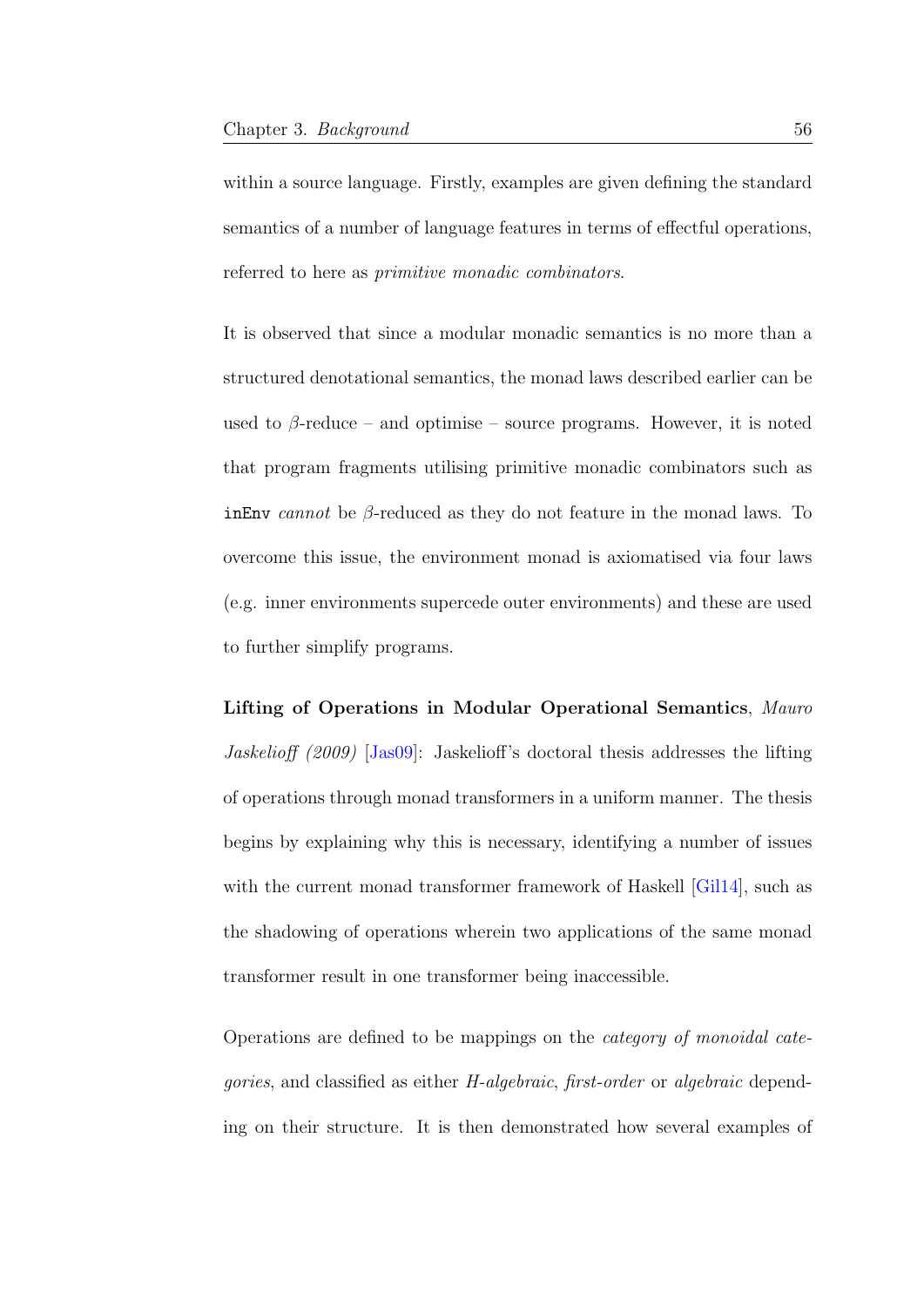such operations can be lifted in a canonical manner, and where several such liftings are possible, that they coincide. Key to this is the classification of a monad transformer as being monoidal, functorial or covariant (or potentially none of these).

The theory developed is then implemented in Haskell in the form of the Monatron library [\[Jas11\]](#page-208-4). Monatron differs from the *mtl* library in that it distinguishes between multiple classes of monad transformer (whilst this is a 'cleaner' treatment of monad transformers than that used within this thesis, we have chosen not to make use of it here as it would significantly raise the barrier to entry in terms of constructing new effect instances). Detailed examples are given, most notably for the exceptions monad. Here, the associated methods throw and handle are separated and lifted using the appropriate techniques for their algebraic class. Monatron is used extensively throughout the final two chapters, firstly in developing a modular interpreter for a language supporting processes, conditional arithmetic and exceptions using the  $\lambda$  la carte technique, and secondly in implementing a modular operational semantics based upon work by Turi [\[TP97\]](#page-216-2).

Semantic Lego, *David Espinosa* (1995) [\[Esp95\]](#page-206-3): Espinosa's doctoral thesis presents Semantic Lego (SL), a "language for describing languages" – implemented in Scheme – designed to build interpreters from component specifications. The theory of stratification (splitting a monad into 'levels') is introduced: for example, the monad  $T_1(A) = S \rightarrow A \times S$  is considered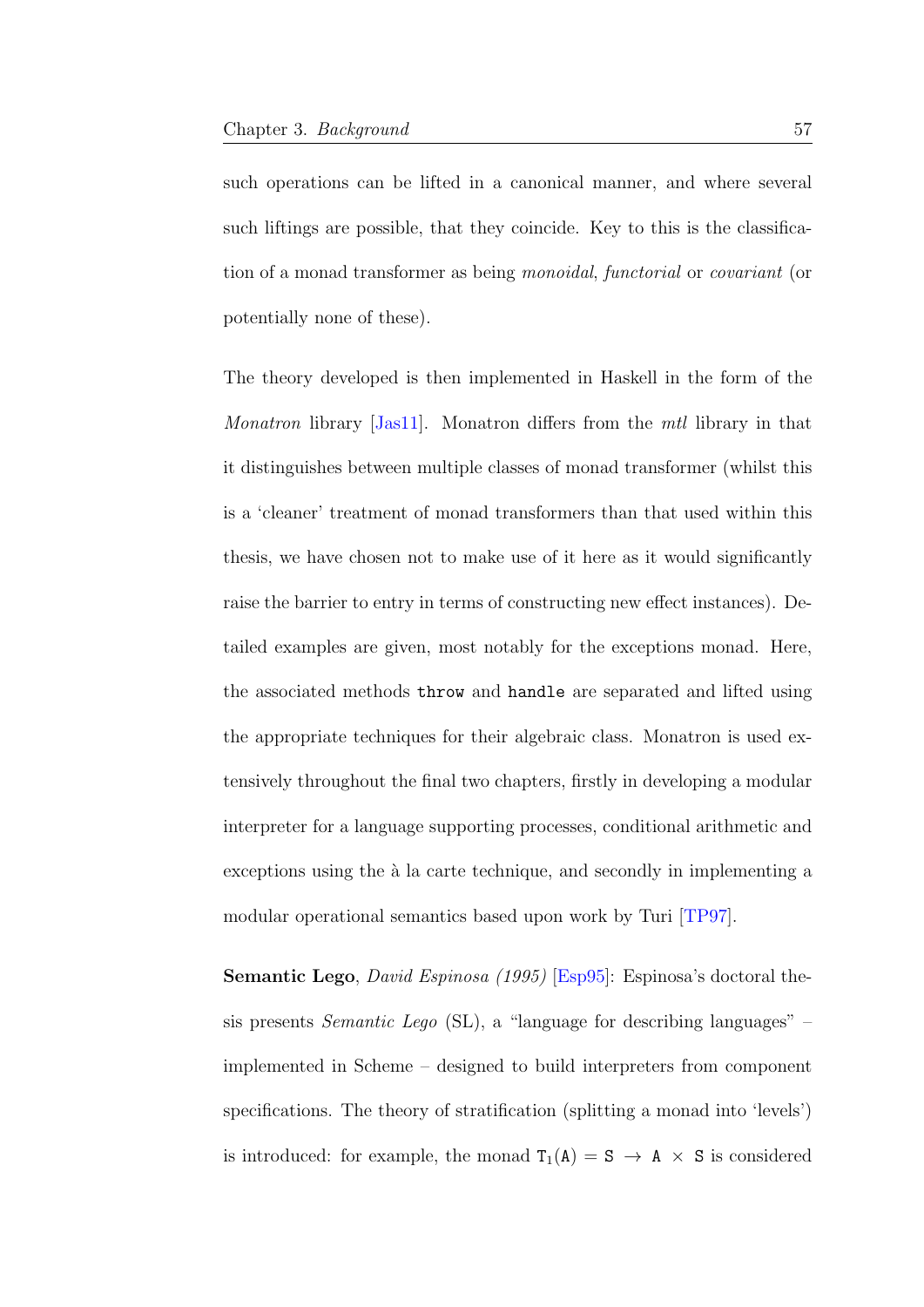to be on a higher level than  $T_2(A) = A \times S$  due to the extra argument of type S. Stratified levels can then be combined using *stratified monad trans*formers, classified as either top, bottom or around transformers according to their structure; for example, the bottom exception transformer  $F(T)(A)$  $= T(A + X)$ , and the top environment transformer  $F(T)(A) = Env \rightarrow T(A)$ .

SL divides a language semantics into two parts, a computation ADT and a language ADT. The former represents the actual semantics, the latter grammatical syntax, and it is the former which is implemented using stratification. An SL interpreter for a Scheme-like language is developed, with examples of the resulting semantics when considering the various orderings of nondeterminism and continuations. As with the previous paper, whilst the approach given here is technically elegant, the design decision was made to keep with the more accessible mtl approach to monad transformers for the purposes of this thesis.

A Modular Monadic Action Semantics, Keith Wansborough and John Hamer (1997) [\[WH97\]](#page-217-1): Action semantics [\[Mos96\]](#page-212-0) and modular monadic semantics (MMS) [\[Lia98\]](#page-211-1) are two existing approaches to defining semantics in a modular manner. These two semantic approaches differ in their underlying formalisms, and both styles suffer from issues regarding extensibility and accessibility: an action semantics cannot easily be extended to describe new features (inherently limiting it's usefulness within this thesis), and MMS uses syntax which can be confusing to the layman. This paper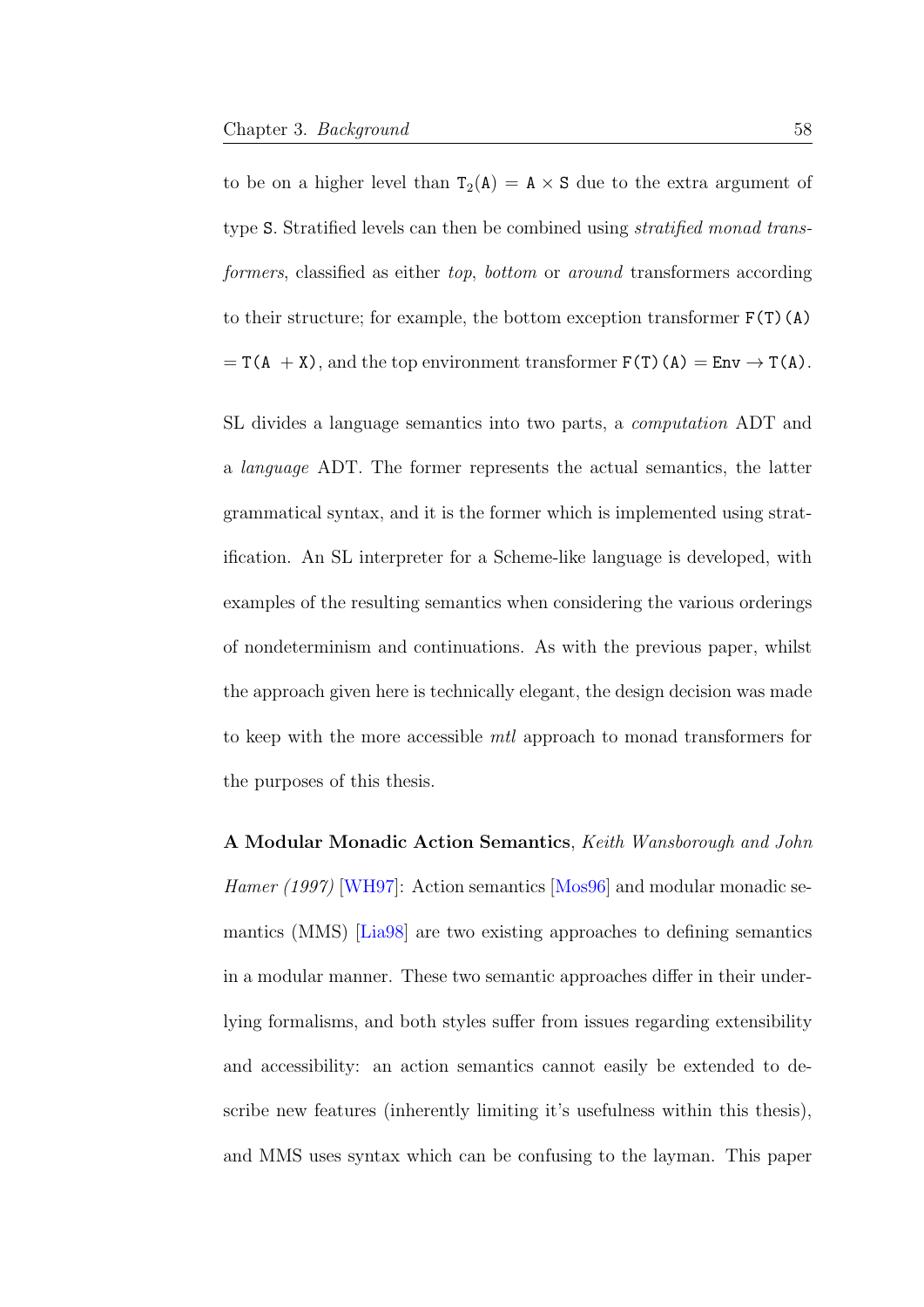proposes merging the best of both styles, resulting in modular monadic action semantics (MMAS): an action semantics wherein combinators are described via MMS as opposed to SOS.

This change enables the extensibility that action semantics lacks: if a feature cannot be described with action notation (e.g. continuations) then we implement that feature via MMS instead. As MMS is itself no more than a structured denotational semantics, the usual methods for reasoning about programs – e.g.  $\beta$ -reduction – therefore apply. However, unaddressed issues remain: the underlying type-class system is that of Haskell, rather than the unified algebra foundations underpinning action semantics [\[Mos89\]](#page-212-1), and some operations have their semantics altered as a result - for example, MMAS provides a 'lesser' implementation of non-deterministic choice than its action semantic counterpart.

## 3.4.5 Extensible Constructs

In this final section of our literature review, we present related work on the topic of defining programming language constructs in a manner that – by construction – renders them easy to extend.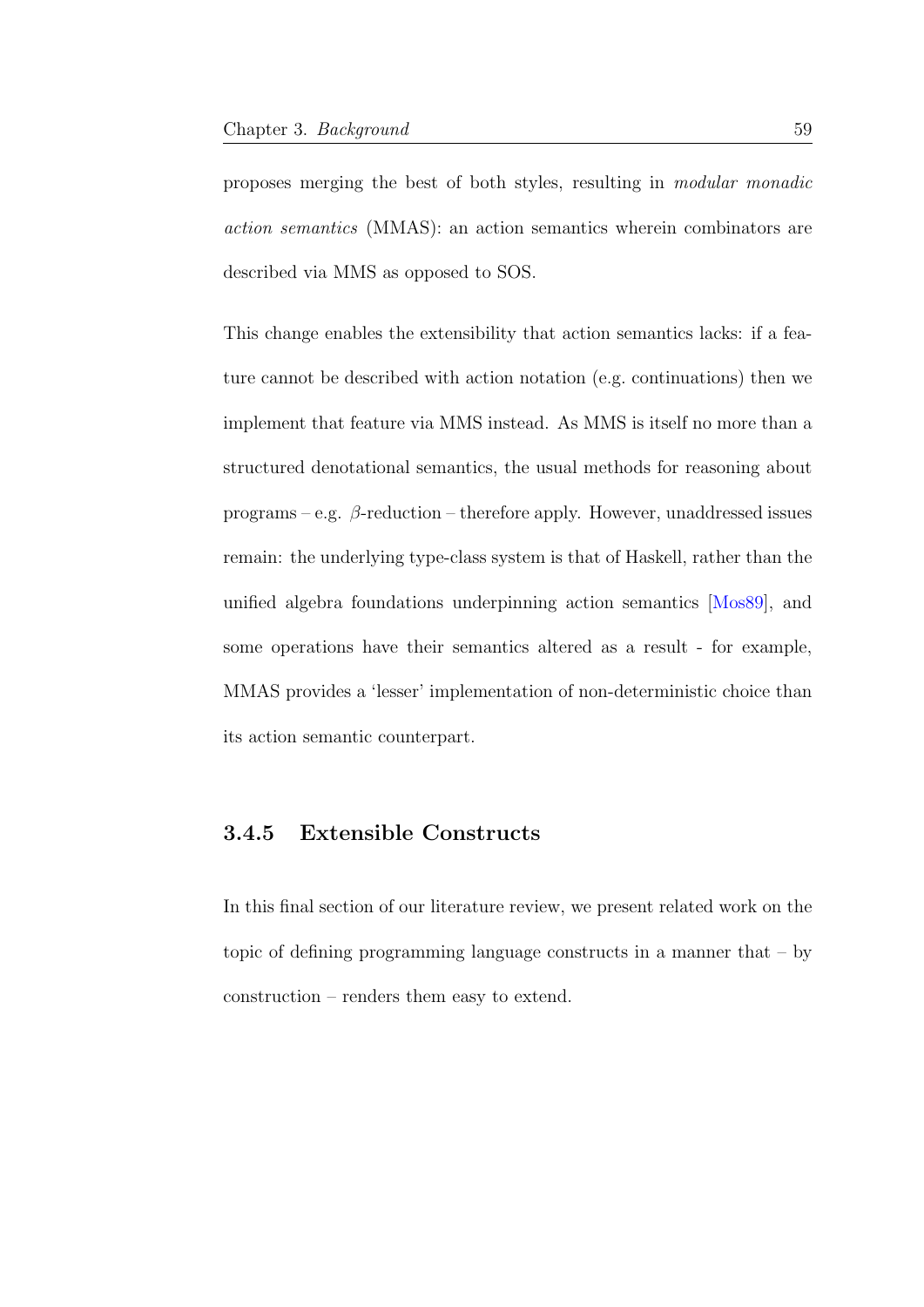Monads, Zippers and Views: Virtualising the Monad Stack, Tom Schrijvers and Bruno C. D. S. Oliveira (2011) [\[SO11\]](#page-215-1): As we have observed, a number of problems exist when lifting operations through a concrete monad stack. One problem we have not yet mentioned is that modifying the stack may result in the need to alter existing code to ensure that invocations to the lift operation refer to the correct transformers. This paper describes two techniques for 'virtualising' a monad which has been constructed using transformers: namely, the notions of monad zippers and monad views, which generalise to create *structural* and nominal masks. A monad zipper is a transformer which ignores a prefix of a monad stack using operations  $\uparrow$  – a 'lift' of sorts – and  $\downarrow$ , an inverse which has no typical equivalent. These operations allow methods associated with a monad transformer to be called without using lift to bypass other instances of the same transformer. A monad view is a monad morphism which allows for different versions of the monad stack to be presented to distinct parts of a

computation. This in particular may allow for the issue of non-commutative effects presented in Chapter [5.4.2](#page-124-0) of this thesis to be addressed without the need to further refine type-class instances in 'non-standard' cases.

Together, these notions permit the construction of a masking language which allows parts of a monad stack to either be hidden or have their access restricted at a point of usage. Structural masks are defined using primitives  $\square$  and  $\square$ . To demonstrate, the mask  $(\square ::: \blacksquare ::: \square)$  hides the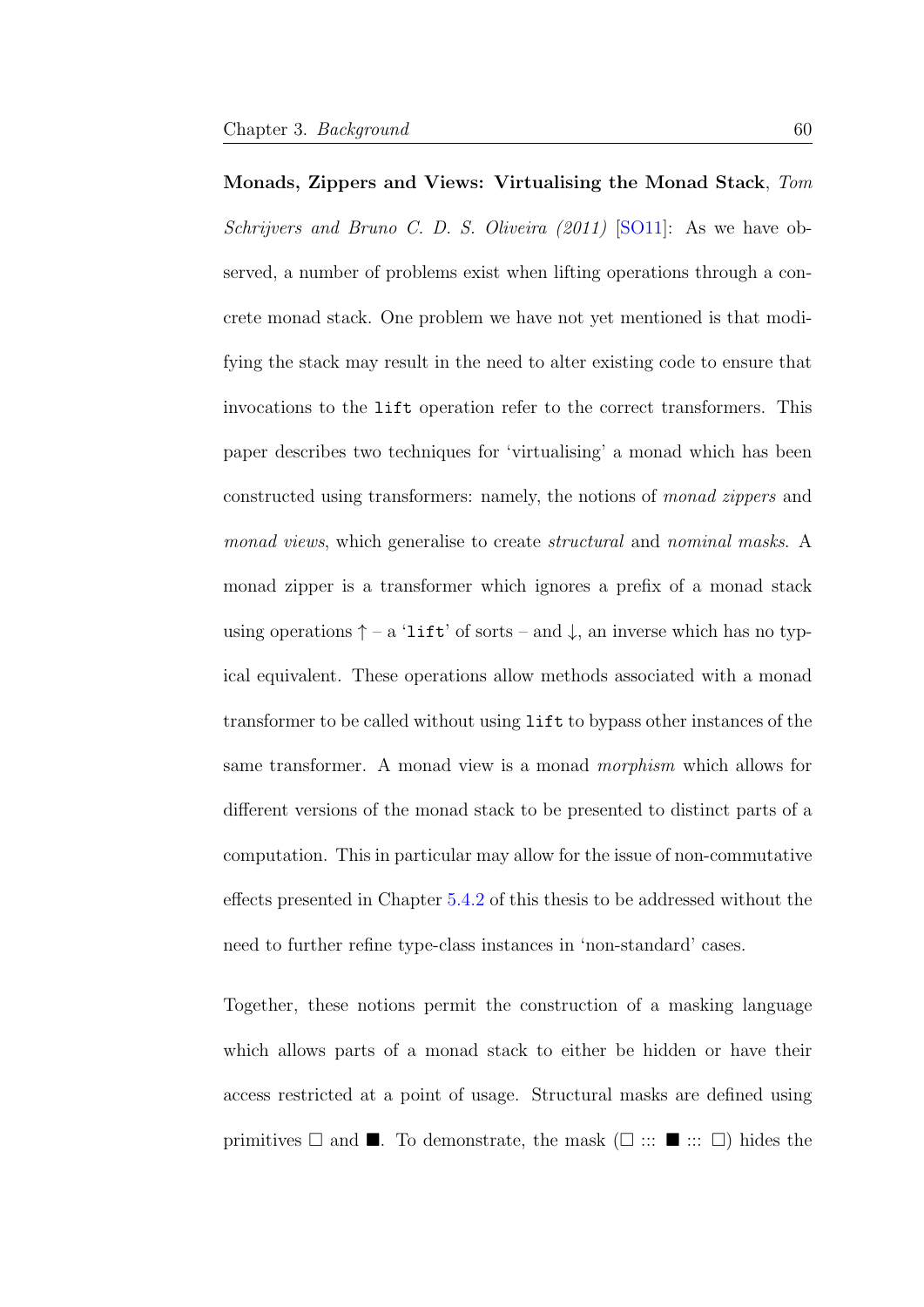second layer of the monad stack. Using different combinations of structural masks, several permutations of a single concrete stack can be presented when needed, eliminating the need for lifting. Nominal masks, in contrast, 'tag' each layer of a monad stack with a singleton type, distinguishing between multiple instances of transformers without the usage of lift.

Datatypes à la Carte, Wouter Swierstra (2008) [\[Swi08\]](#page-216-3): this paper describes a solution to the 'expression problem' [\[Wad98\]](#page-217-2) – described in Chapter [2](#page-19-0) – and forms a crucial part of the foundations for this thesis, and will be explored in depth in Chapter  $4$  – using techniques for constructing datatypes and functions in a modular manner by combining several previously known results. The leading example is an evaluation function over a simple language consisting of integers and addition. The core idea is that a datatype can be represented as the least fixpoint of a coproduct of functors – which represent constructor signatures –, and functions over such datatypes can be represented as categorical algebras.

Following a discussion of how certain well known monads (e.g. identity and Maybe) are free monads – essentially trees parameterised over a functor –, the paper demonstrates how both the state monad and certain aspects of the IO monad can be emulated in the  $\lambda$  la carte style by implementing a simple calculator with memory for storing and recalling values.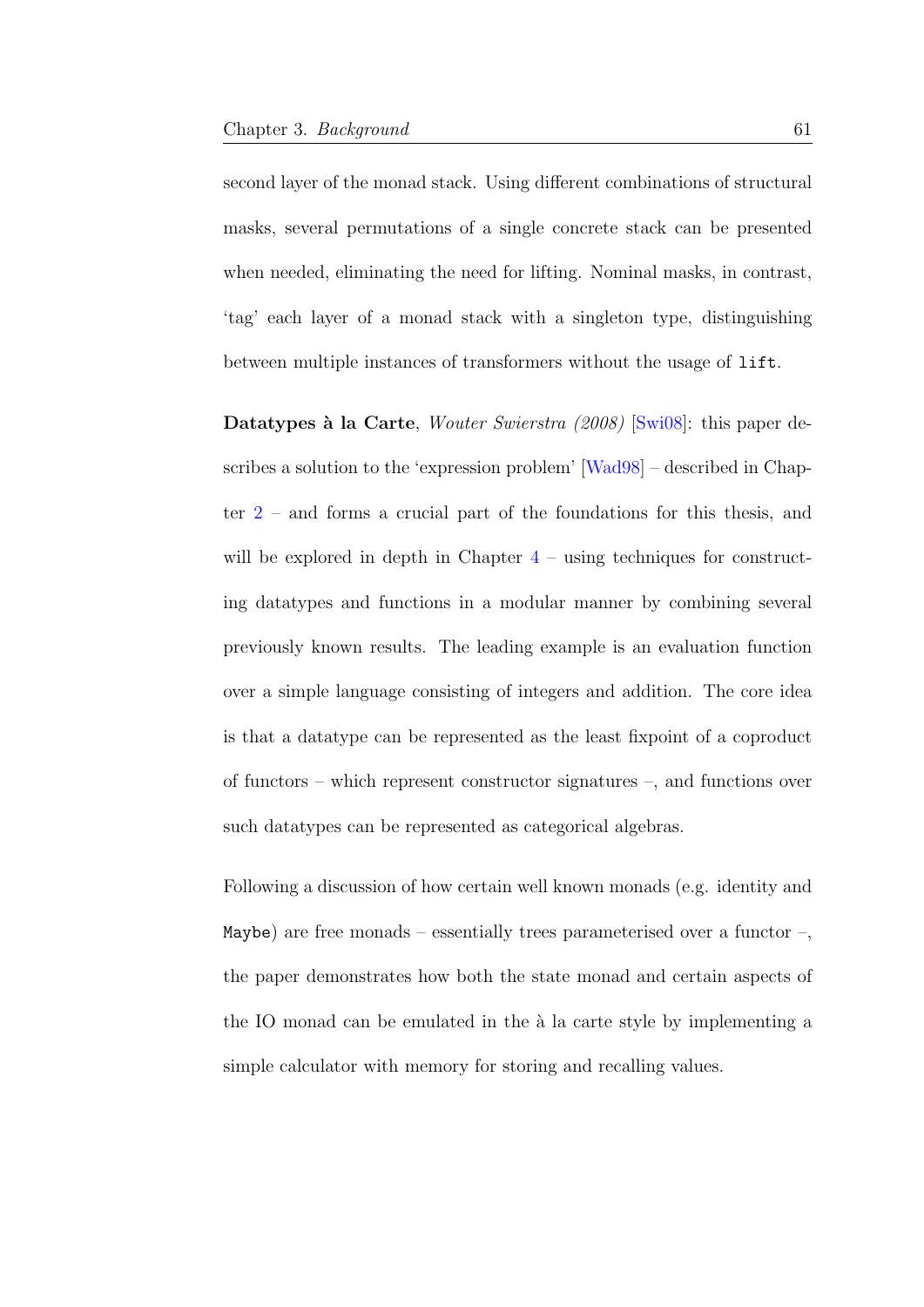Open Data Types and Open Functions, Andres Loh and Ralf Hinze  $(2006)$  [\[LH06\]](#page-210-3): This paper presents an alternative approach to solving the expression problem in Haskell, with the key mechanism being that of a novel syntactic extension to Haskell, in contrast to the  $\alpha$  la carte technique which makes use of existing language features and compiler pragmas. In this approach, datatypes and functions that we may yet extend with new constructors or patterns are flagged with the open keyword. Extensions to either functions or datatypes can then be included anywhere in a source program, not just at the point of definition, with the final definitions grouped together at compile-time by a Haskell preprocessor.

One consequence of the fact that open functions can have their patterns dispersed throughout a source program is that the usual first-fit approach that Haskell takes to pattern matching is no longer appropriate. For example, if the default case for an open function appears at the top of a source file, the function is effectively closed, with no other definitions reachable. In response to this, open functions make use of best-fit left-to-right pattern matching instead (in which the most specific match is the one chosen, with wildcards less specific than explicit metavariables etc), rendering the order in which open function definitions appear irrelevant. The degree to which the work presented within this thesis overlaps with this paper will be an interesting research direction when the latter is integrated into GHC.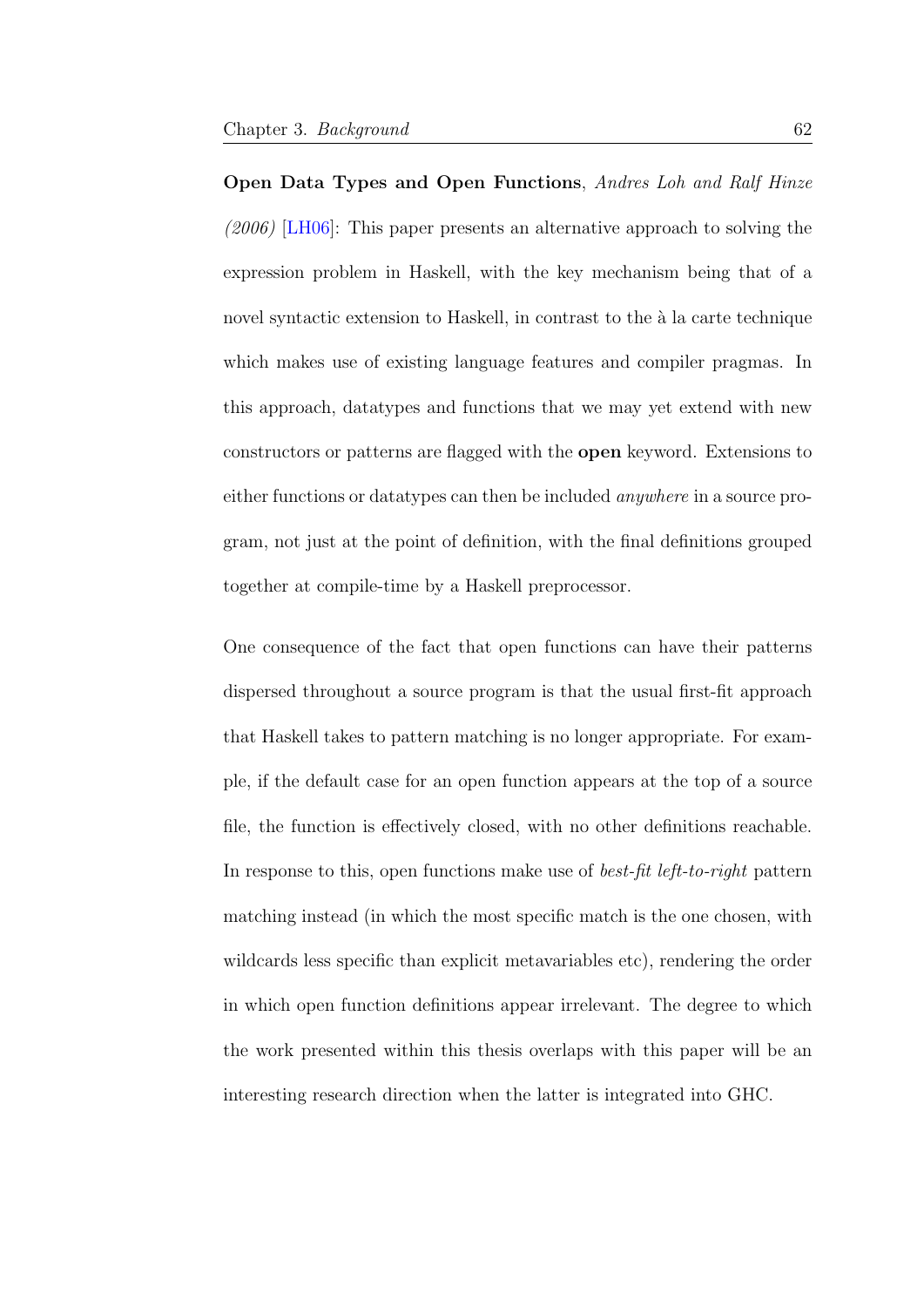Parametric Compositional Datatypes, Patrick Bahr and Tom Hvitved  $(2011)$ : The aforementioned datatypes à la carte technique presents a particularly elegant solution to the expression problem in Haskell. However, the insights it reveals are of limited applicability outside the setting of the problem itself. Previous work by the authors of this paper [\[BH11\]](#page-202-0) has sought to extend the  $\dot{a}$  la carte approach in the form of compositional datatypes (CDTs). The CDT framework supports wider functionality for recursion and mutually recursive datatypes. However, CDTs cannot implement variable bindings due to issues concerning  $\alpha$ -equivalence.

This issue is resolved by merging the  $\alpha$  la carte technique with a parameterised variant of higher order abstract syntax (HOAS). HOAS represents variable bindings in a source language by using the binding mechanism of the metalanguage. However, this combination of methods cannot support recursion over abstract syntax trees, as data constructors which are defined in this way are not functors. The solution posed by this paper involves changing the signature representation to that of difunctors [\[MH95\]](#page-211-4), and altering the structure of terms to that of a free monad. This combination of compositional datatypes and HOAS forms a technique referred to as parametric compositional datatypes (PCDTs).

The paper shoes how monadic computations can be implemented using both CDTs and PCDTs, before discussing term algebras – algebras defined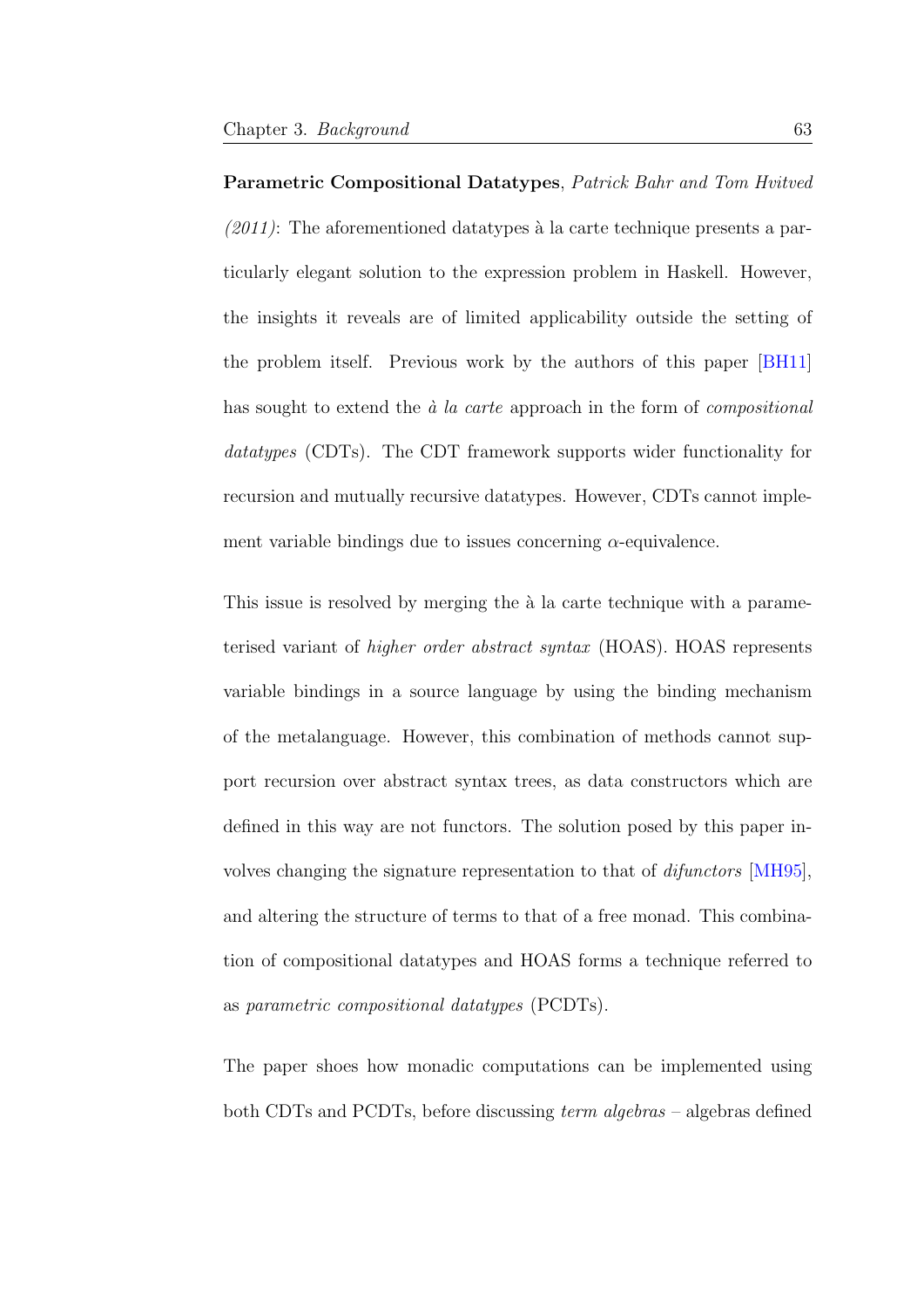with carrier Fix f for some signature  $f$  – and *term homomorphisms*, functions of type  $\forall$  a. f a  $\rightarrow$  Context g a for some free monad Context. It is then demonstrated how these algebras and homomorphisms can compose, and concludes by introducing monadic term homomorphisms and shows how mutually recursive datatypes and generalised algebraic datatypes can be constructed using PCDTs.

Extensible Effects: An Alternative to Monad Transformers, Oleg Kiselyov (2013) [\[KSS13\]](#page-209-0): The monad transformer framework is not without its issues, as we have alluded to when discussing the work of Jaskelioff above and will explore in detail in Chapter [5.](#page-95-0) An alternative approach developed around the time that monad transformers were introduced is that of extensible denotational language specifications (EDLS) [\[CF94\]](#page-203-3), wherein an effect is viewed as a request to an external, inflexible 'authority' which interprets the request and either permits it and returns an appropriate continuation, or declines and aborts.

This paper by Kiselyov improves upon both the monad transformer and EDLS approaches by introducing an extensible 'bureaucracy' as part of the user program which consists of partial authorities (which correspond to algebraic handlers) that can either execute a request for pass the request to the appropriate authority. In conjunction with this, a type-and-effect system is introduced as an open union of effects: a handler will remove its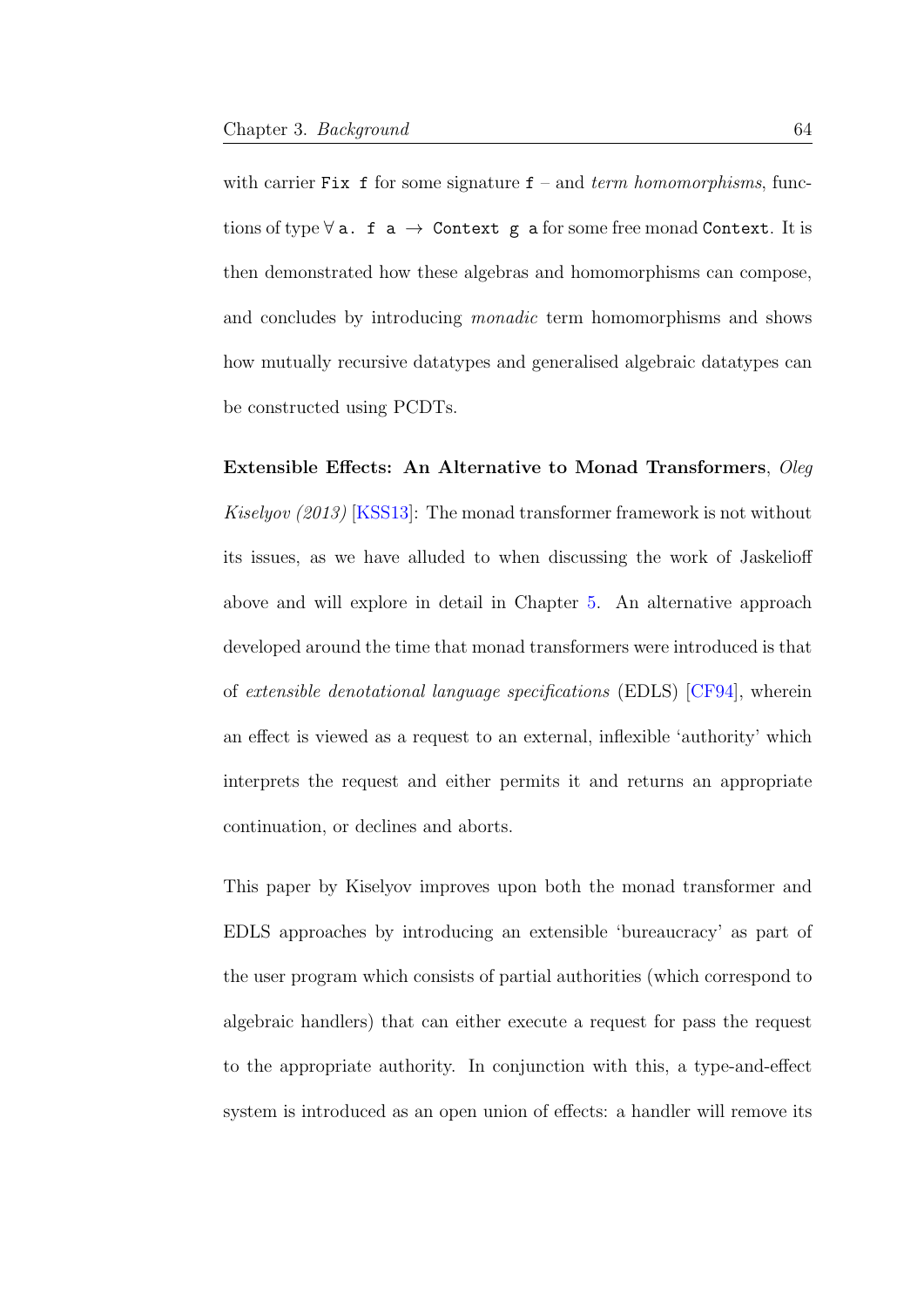associated effect from the union during execution in order to both accurately track the current state of a program, and guarantee that no 'dangling effects' exist in a program.

## 3.5 Justifying Our Position

In light of the related work that we have presented above, a summary of the positions and justifications taken within this thesis is desirable. To this end, we present the following:

- Monads, along with several techniques for simplifying their combination, are discussed heavily throughout. Despite the fact that the mathematical fundamentals of these techniques are often more precise than the existing status quo (the mtl library), we make use of the latter for the simple reason that it is both more the most widely understood way to simulate effects, and keeps the barrier for understanding at a reasonable level.
- We will represent the target intermediate representation as a simple stack for the purposes of clarity. Again, this is done for the purposes of understanding, however there is no explicit barrier preventing this work from targeting a more complex model such as RTL.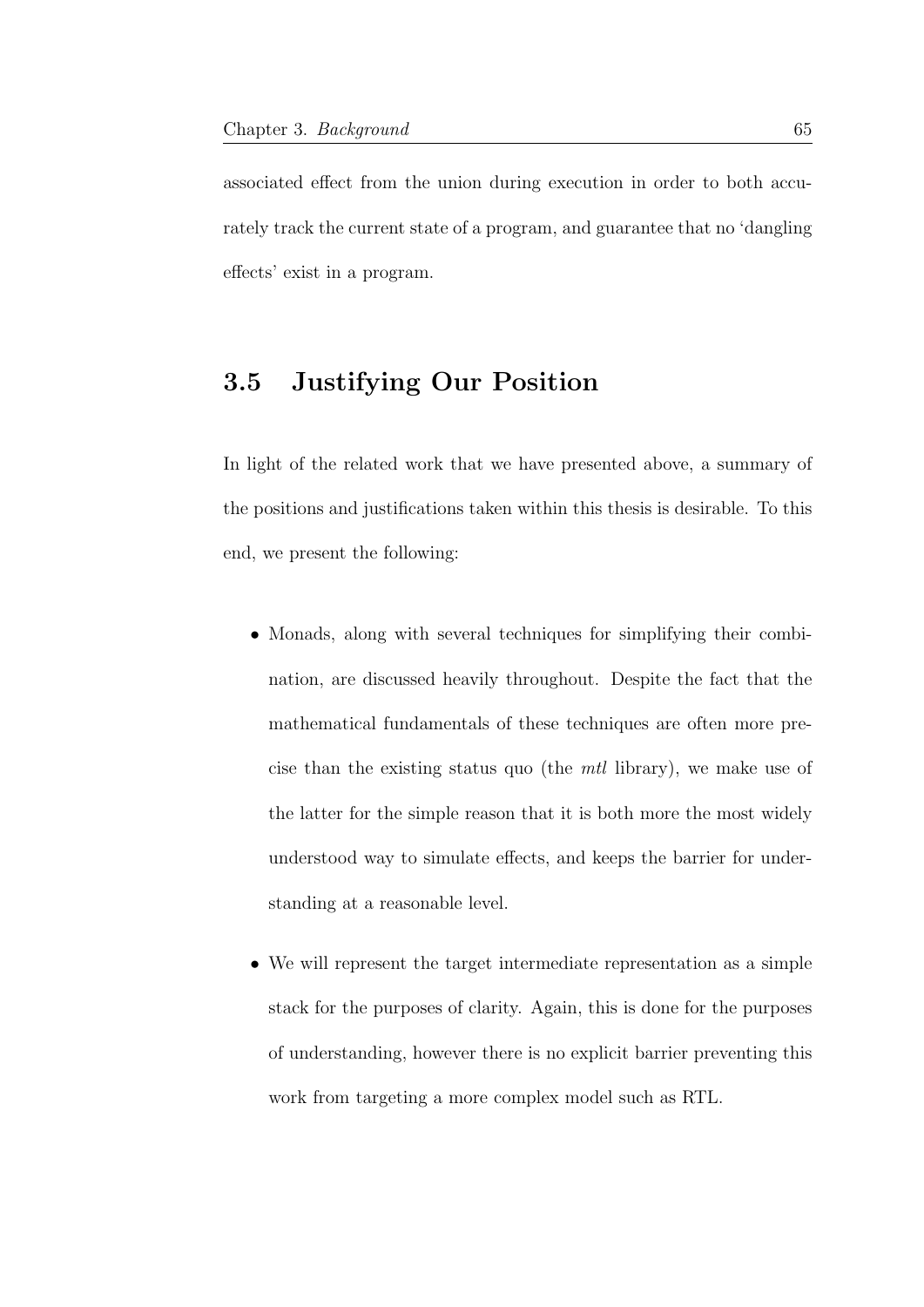• An implicit goal of this thesis is to continue the work on splitting compilers into small, isolated pieces in the style of Hutton, with the future goal of individual correctness proofs, and we envisage Idris as being a particularly amenable host language for this purpose.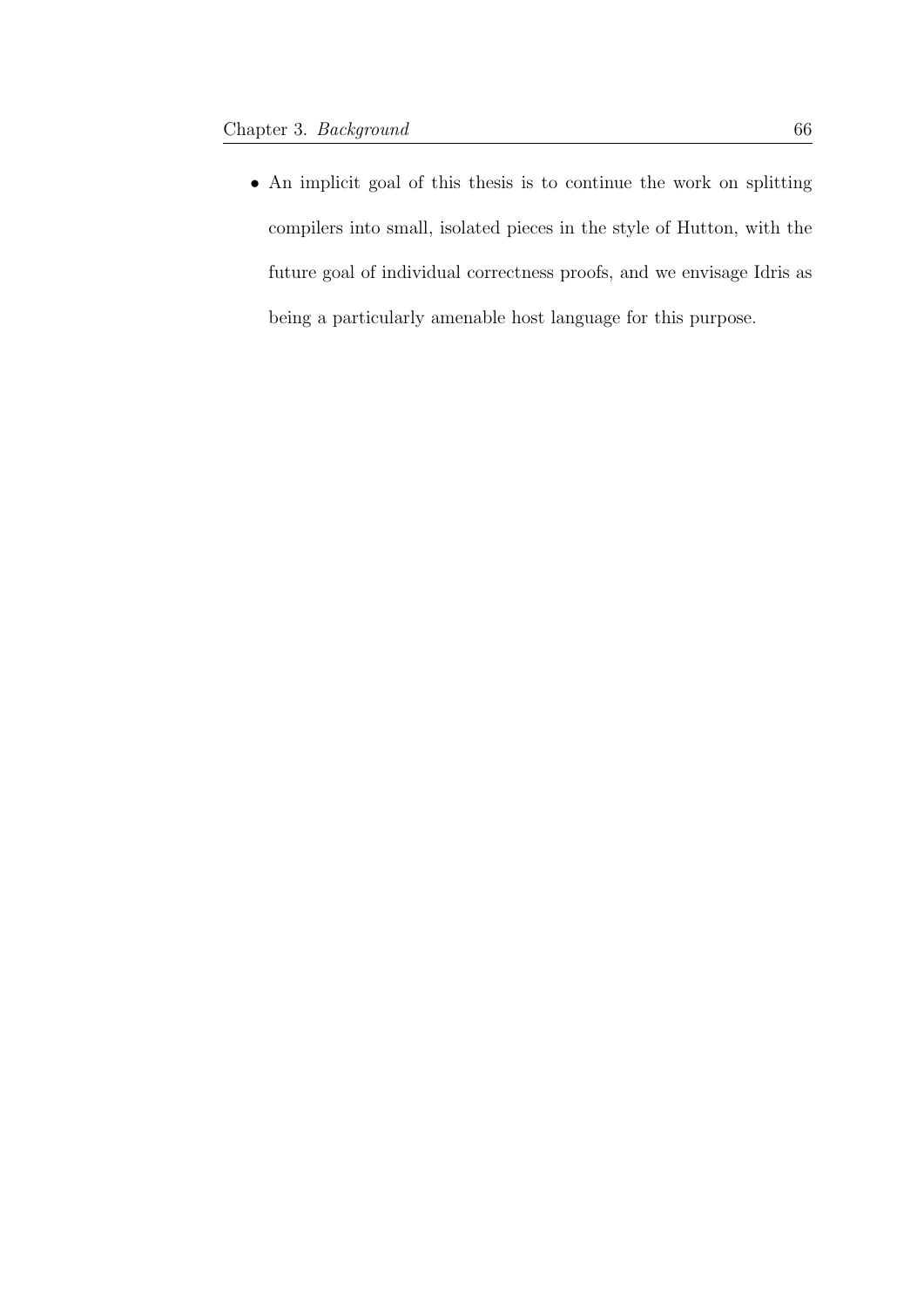## Chapter 4

# Modular Compilers: Initial Steps

Now that we are familiar with the problem domain, we can begin to put together an initial framework that allows for the specification of compilation schemes between tree-based source languages and stack-based target languages, with each such scheme independent to the others by design. In this chapter, we will discuss how this can be done in Haskell by exploiting the typeclass system, and also how functors – as a core example of the typeclass system in action – allow for language syntax to be defined in a modular manner. We begin this chapter, however, with a discussion of how Haskell makes use of multiple side-effects within a single monad.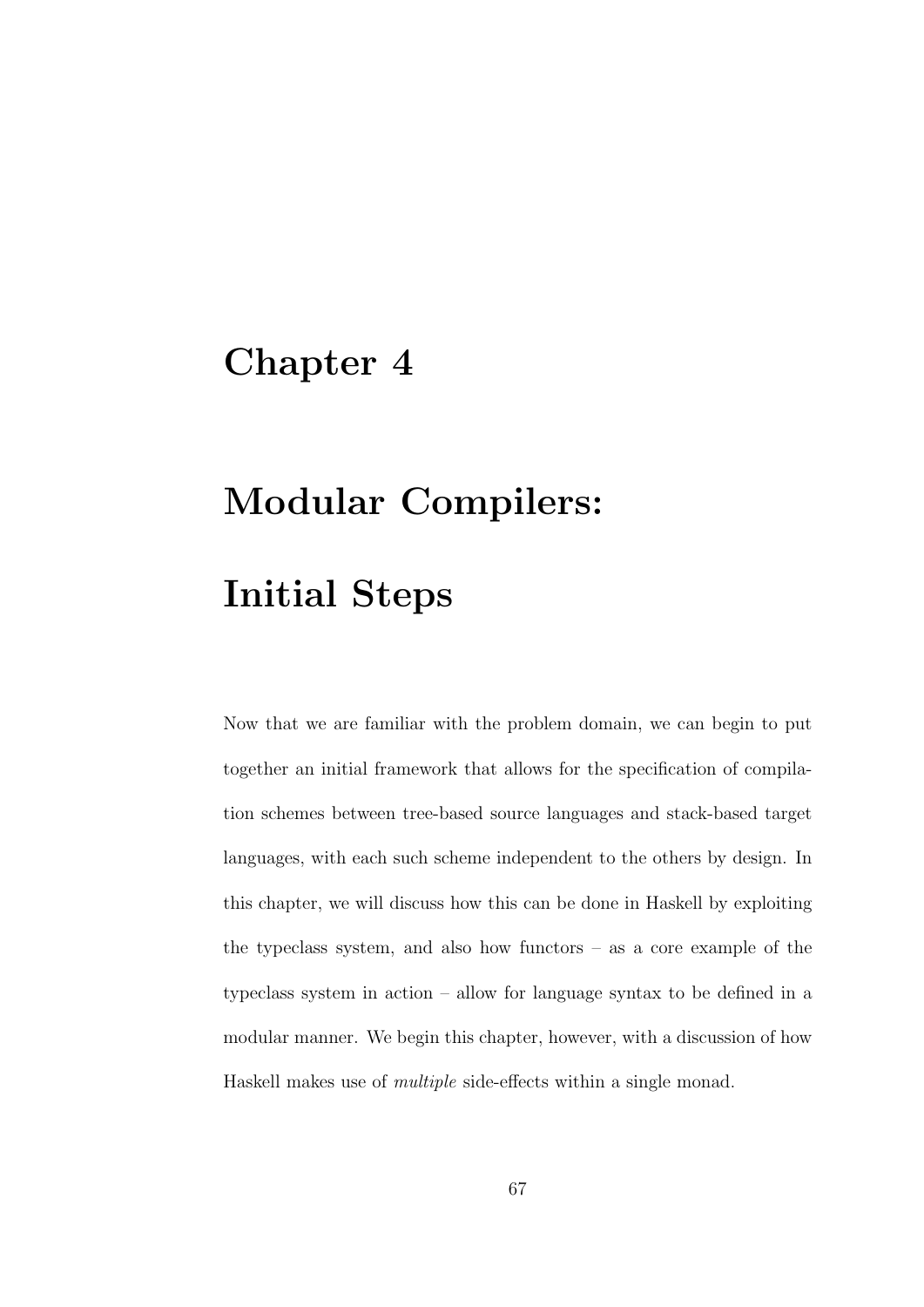### 4.1 Modular Effects

In the previous chapter, we saw an example of the concept of computational effects being modelled using monads. Whilst each monad normally corresponds to a single effect, since most languages support more than one effect the issue of how to combine monads quickly arises. In this section, we briefly review the approach based upon *monad transformers* [\[LHJ95b\]](#page-211-0).

### 4.1.1 Monad Transformers in Haskell

In Haskell, monad transformers have the following definition:

class (Monad m, Monad  $(t m)$ ) => MonadT t where lift  $:: m a -> t m a$ 

Intuitively, a monad transformer is a type constructor t which, when applied to a monad  $m$ , produces a *new* monad  $(\tau \ m)$ . Monad transformers are required to satisfy two laws:

1. lift  $\circ$  return $_M$  = return $_{(T M)}$ 

2. lift  $(m \gg=k) =$  lift  $m \gg=($ lift  $\circ k)$ 

The lift operation associated with every monad transformer is used to convert values in the base monad  $m$  to the new monad  $(t m)$ . By way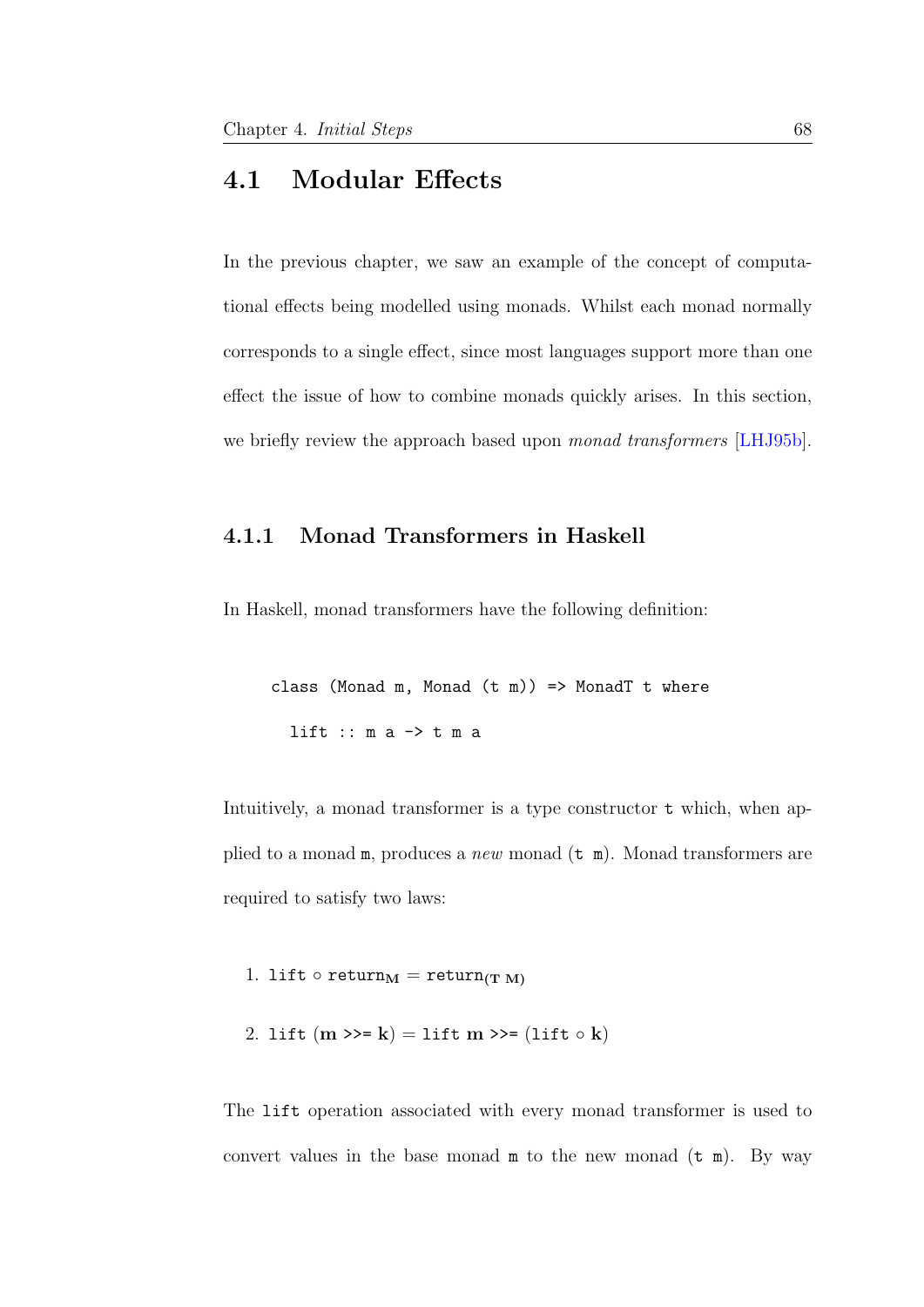| Effect            | <b>Transformer</b> Type | Implementation                        |
|-------------------|-------------------------|---------------------------------------|
| <b>Exceptions</b> | ErrorT m a              | m (Maybe a)                           |
| <b>State</b>      | StateT s m a            | $s \rightarrow m$ (a, s)              |
| Environment       | ReaderT r m a           | $r \rightarrow m a$                   |
| Logging           | WriterT w m a           | m(a, w)                               |
| Continuations     | Cont $T$ $r$ $m$ a      | $(a \rightarrow m r) \rightarrow m r$ |

of example, the following table summarises five common computational effects, their monad transformer types, and corresponding implementations:

The general strategy is to 'stratify' the required effects, by starting with a base monad – often the Identity monad – and applying the appropriate transformers. There are some constraints regarding the ordering; for example, certain effects can only occur at the innermost level and certain effects do not commute [\[LHJ95b\]](#page-211-0) (topics which we discuss in detail in Chapter [5.4.1\)](#page-120-0), but otherwise effects can be ordered in different ways to reflect different intended interactions between the features of the language.

To demonstrate the concept of monad transformers, we will examine the transformer for exceptions in more detail. Firstly, its type constructor is declared in the following manner: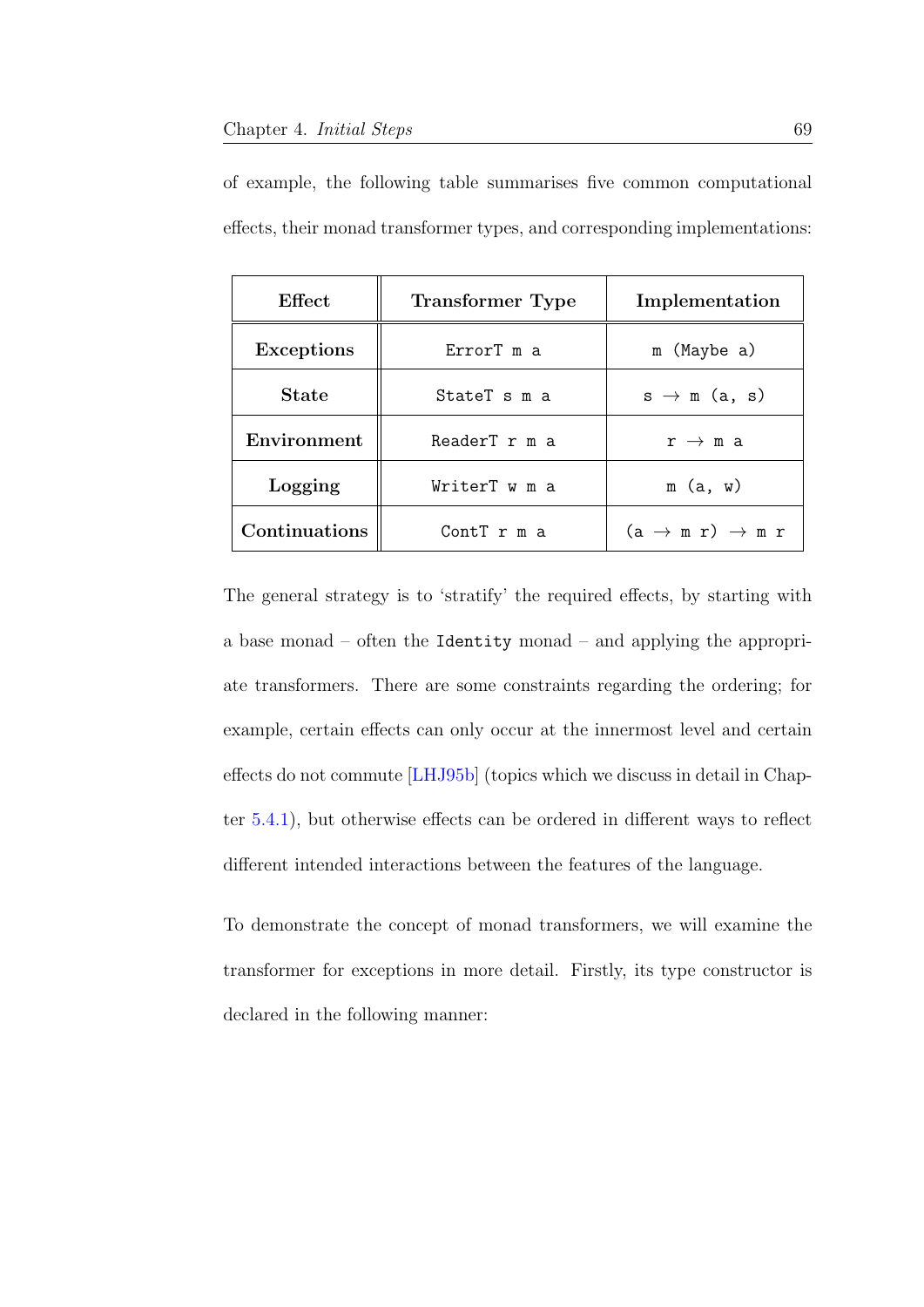newtype ErrorT  $m a = E \{ runE :: m (Maybe a) \}$ 

Note that (ErrorT Identity) is equivalent to the Maybe monad. We can now declare ErrorT as a member of both the Monad and MonadT classes:

```
instance Monad m \Rightarrow Monad (ErrorT m) where
  return a = E $ return (Just a)
  (E \n m) >> = f = E \n $ do v < - mcase v of
                           Nothing -> return Nothing
                           Just a \rightarrow runE (f a)
```

```
instance MonadT ErrorT where
 lift m = E $ m >> = \vee - return (Just v)
```
In addition to the general monadic operations, we would also like access to other primitive operations related to the particular effect that we are implementing. In this case, we would like to be able to throw and catch exceptions, and we can enable this by having the relevant operations defined as methods of an error monad class:

```
class Monad m => ErrorMonad m where
 throw :: m a
 catch :: m a -> m a -> m a
```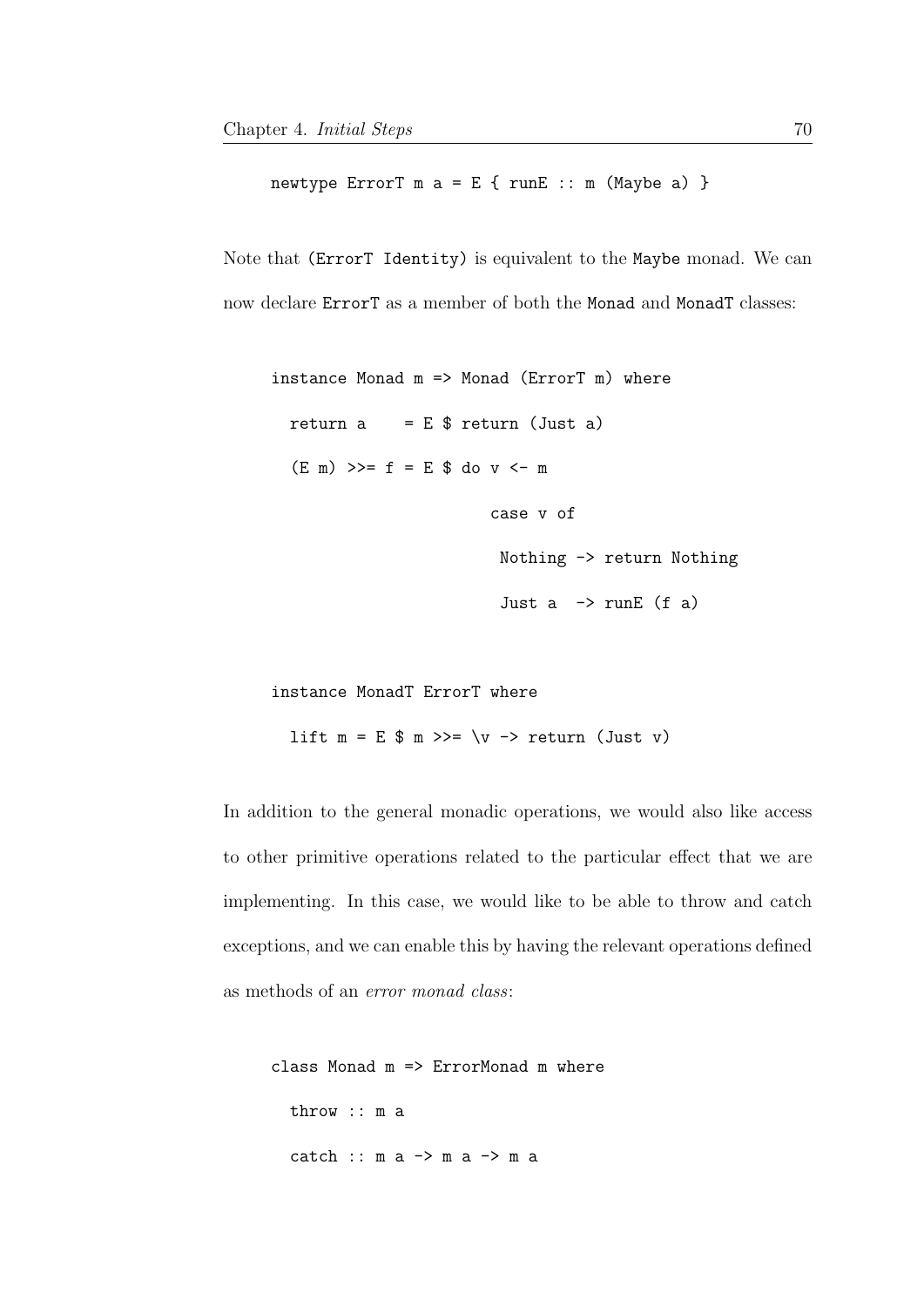We instantiate  $ErrorT$  as a member of this class as follows:

```
instance Monad m => ErrorMonad (ErrorT m) where
  throw = E $ return Nothing
  x 'catch' h = E $ do v <- runE x
                        case v of
                         Nothing -> runE h
                         Just a \rightarrow return v
```
More importantly, we can also declare monad transformers to be members of effect classes other than their own. Indeed, this is the primary purpose of the lift operation. For example, consider the state monad transformer:

```
newtype StateT s m a = S { runS :: s \rightarrow m (a, s) }
```

```
instance Monad m => Monad (StateT s m) where
 return x = S $ \s -> return (x, s)(S g) >>= f = S \$ \s -> do (x, t) <- g s
                            runS (f x) t
```
instance MonadT (StateT s) where lift  $m = S \$  \s ->  $m \gg = \x \rightarrow$  return  $(x, s)$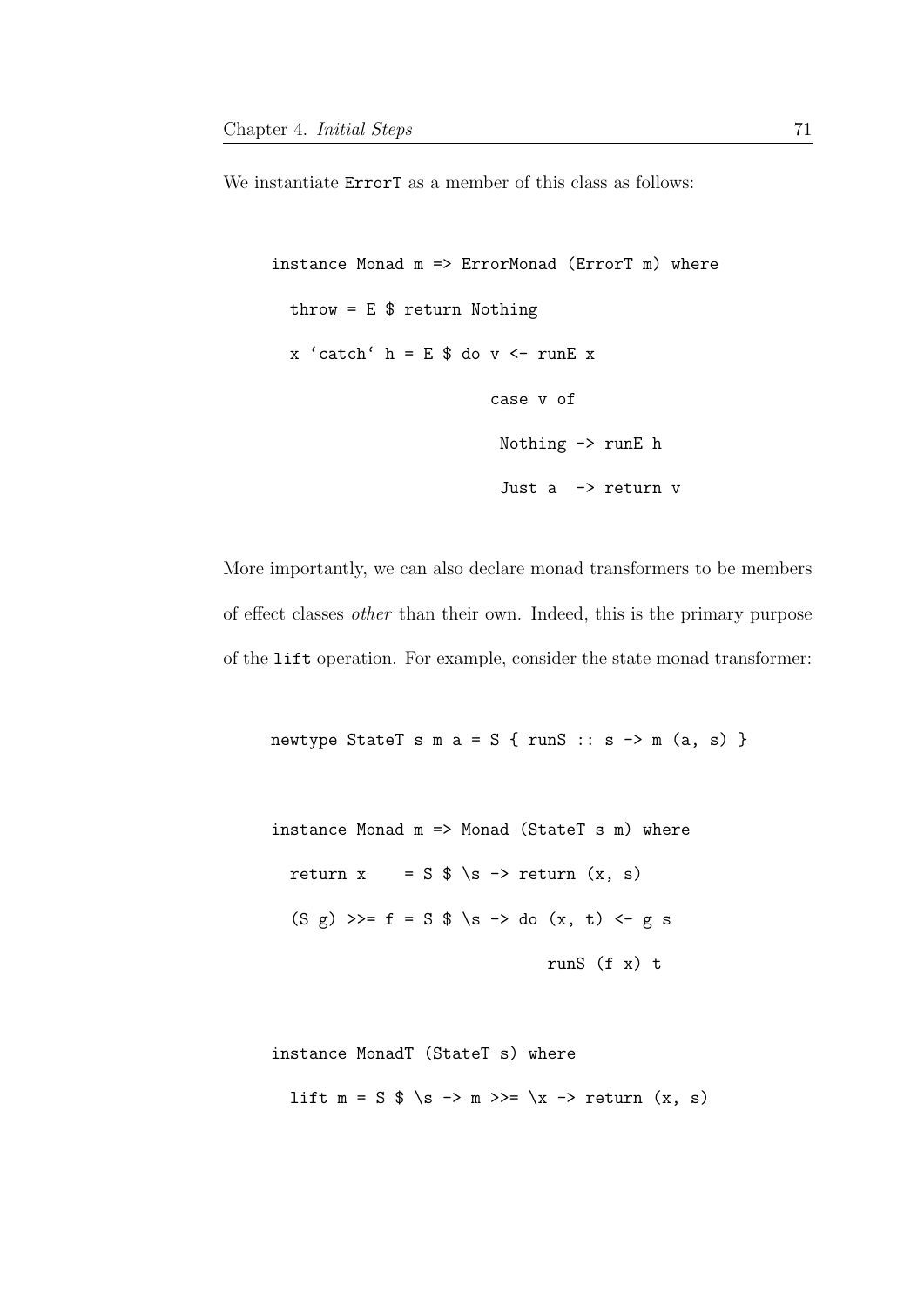We can extend StateT such that it supports exception handling by instantiating it as a member of the error monad class as follows:

```
instance ErrorMonad m => ErrorMonad (StateT s m) where
 throw = lift . throw
 x 'catch' h = S \$ \s -> runS x s 'catch' runS h s
```
In this manner, a monad that is constructed from a 'base' monad using a number of transformers comes equipped with the associated operations for all of the constituent effects with necessary liftings handled automatically, with the caveat that they have to be manually implemented for any combinations one wishes to use, which can lead to boilerplate.

## 4.2 Modular Syntax & Semantics

The previous chapter made the observation that adding extra constructors to a datatype often requires the modification of existing code. In this section, we will first review the modular approach to datatypes and functions put forward by Swierstra [\[Swi08\]](#page-216-0), known as the *datatypes*  $\dot{a}$  la carte technique, and show how it can be used to obtain modular syntax and semantics for our simple expression language.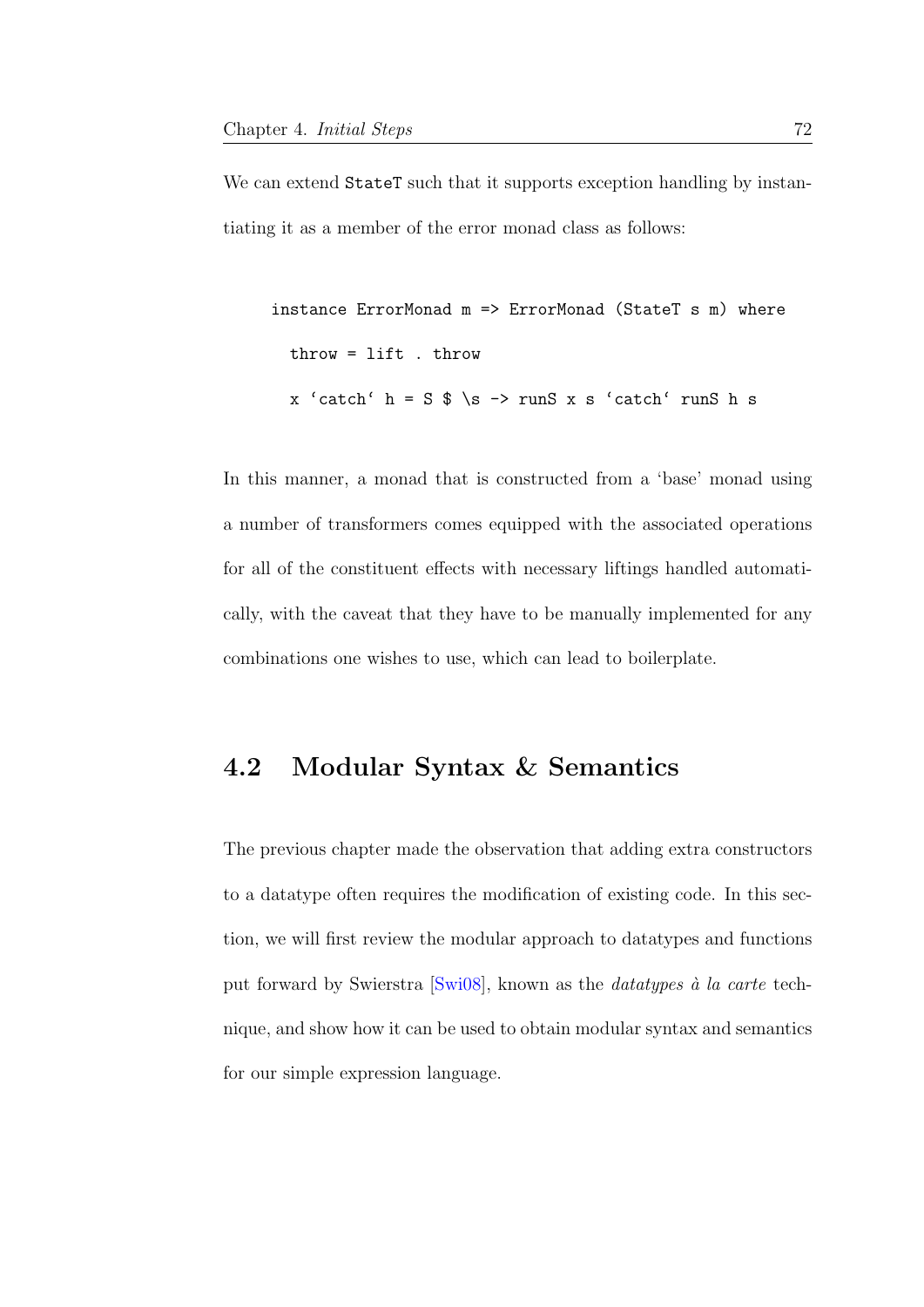## <span id="page-80-0"></span>4.2.1 Datatypes A La Carte `

The underlying structure of an algebraic datatype in Haskell – such as Expr from Chapter  $2.1$  – can be captured by a constructor signature. We can define distinct signature functors for the arithmetic and exceptional components of the Expr datatype as follows:

data Arith e = Val Int | Add e e data Except  $e = Throw$  | Catch  $e e$ 

These definitions capture the non-recursive aspects of expressions, in the sense that Val and Throw have no subexpressions, whereas Add and Catch have two apiece. We declare both Arith and Except as Haskell functors:

instance Functor Arith where  $fmap$   $(Val n)$  =  $Val n$  $fmap f (Add x y) = Add (f x) (f y)$ 

```
instance Functor Except where
```
fmap \_ Throw = Throw

fmap  $f$  (Catch  $x h$ ) = Catch  $(f x)$  ( $f h$ )

For any functor f, its induced recursive datatype, Fix f, is defined as the least fixpoint of f. In Haskell, this is implemented as follows [\[MH95\]](#page-211-1):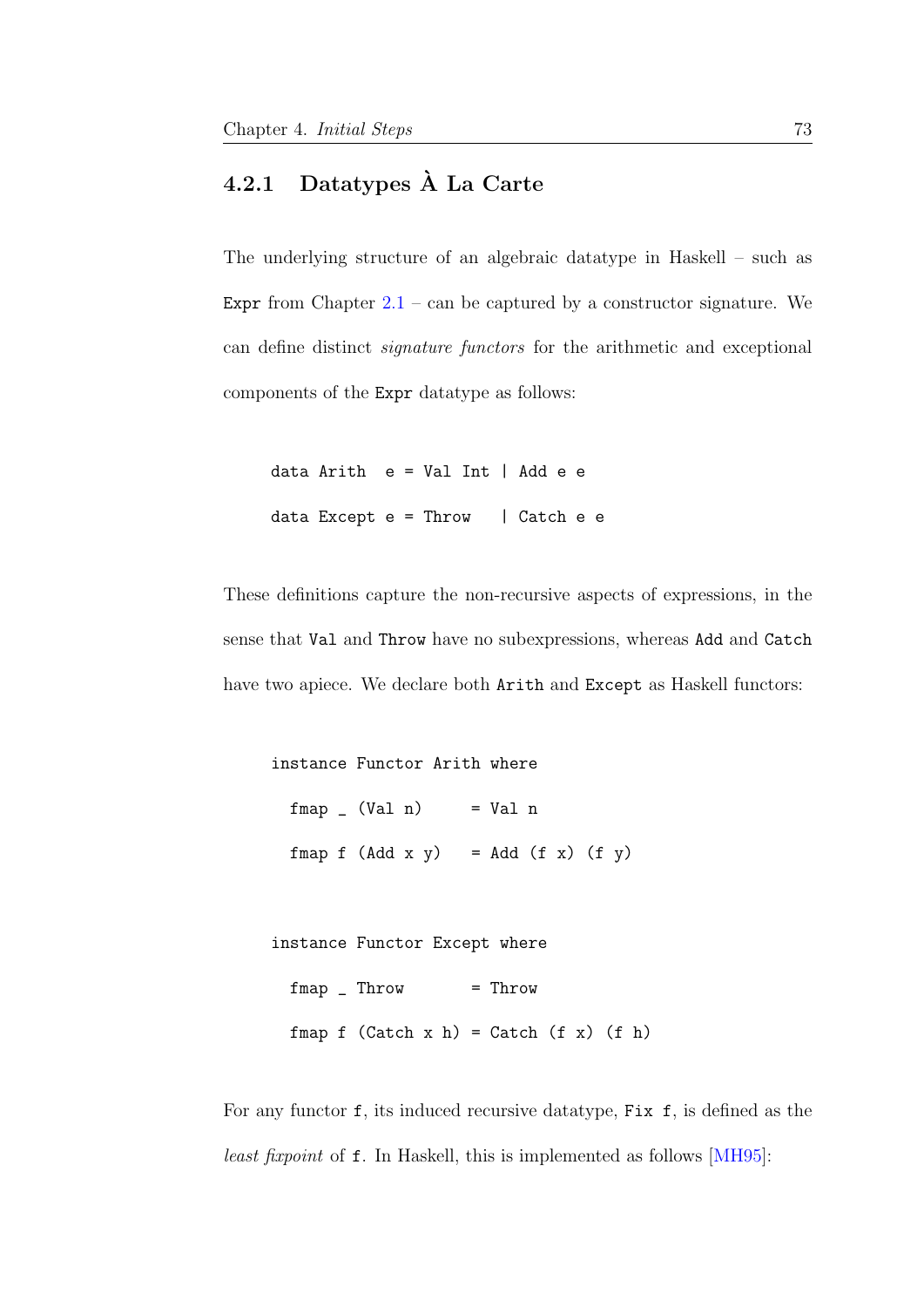newtype Fix  $f = In (f (Fix f))$ 

For example, Fix Arith is the language of integers and addition, while Fix Except is the language comprising throwing and catching exceptions. We shall see shortly how these languages can be combined.

Of particular importance is the name of the data constructor associated with this least fixpoint construct, namely In, which we notice is the same name given to the morphism associated with a categorical initial algebra (recall Chapter [3.2\)](#page-34-0) . This is no coincidence, as it is appears when defining the fold operator  $[MFP91]$  used to write functions over Fix f  $[Swi08]$ :

fold :: Functor  $f \Rightarrow (f a \rightarrow a) \Rightarrow Fix f \Rightarrow a$ fold  $f(\text{In } t) = f(\text{fmap}(fold f))$ 

The parameter of type  $(f \, \mathsf{a} \to \mathsf{a})$  is the f-algebra, which can be intuitively viewed as a directive for processing each constructor of a functor. Given such an algebra and a value of type Fix f, the fold operator exploits both functional and recursive characteristics of Fix to process recursive values.

The aim now is to take advantage of the above machinery to define a dynamic semantics for our expression language in a modular fashion. Such a semantics will have type Fix  $f \rightarrow m$  Value for some functor f that captures the syntactic structure of the source language, monad m that captures the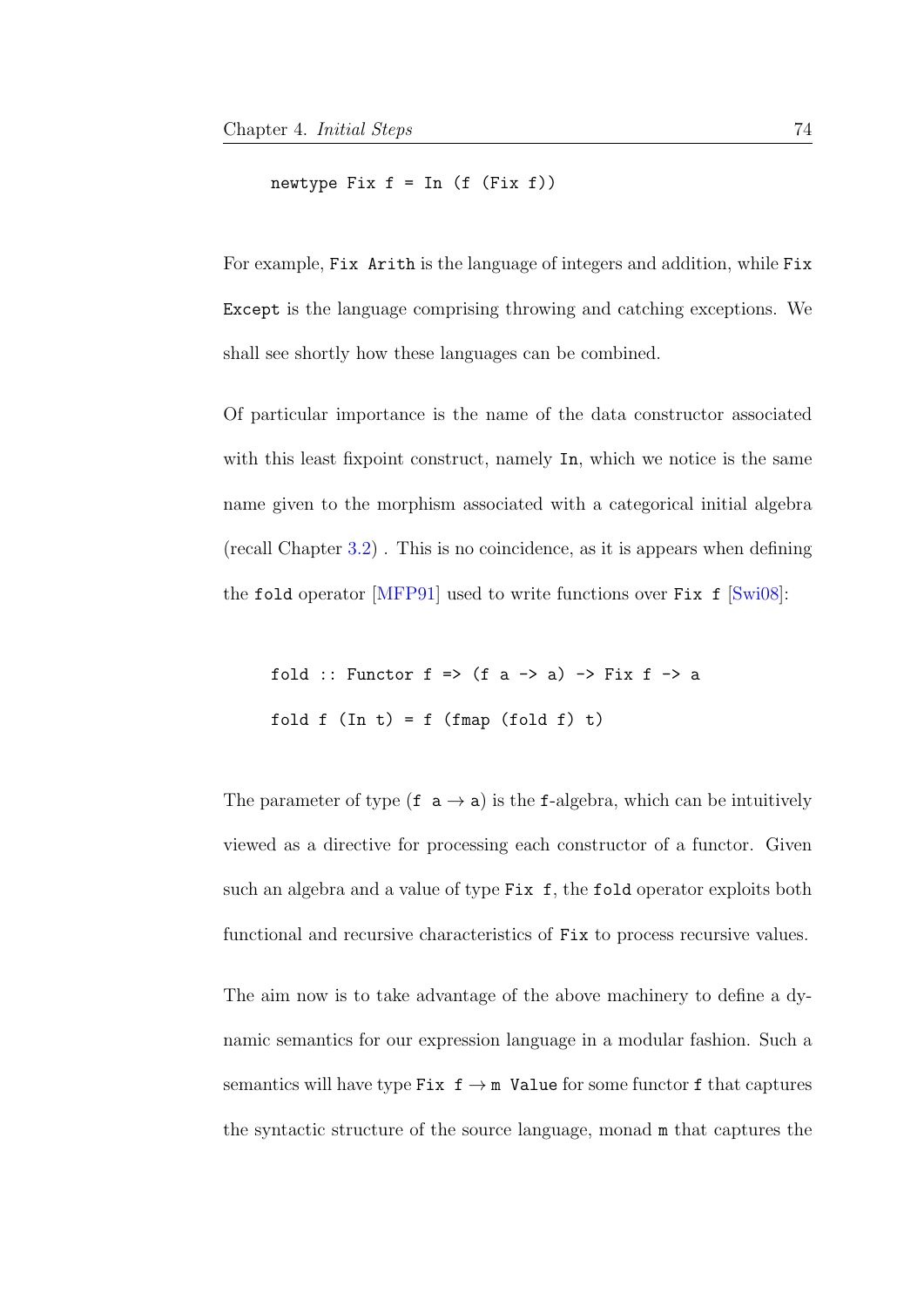computational effects that are required by the source language, and semantic domain Value that captures the notion of fully evaluated results. To define functions of the requisite type using fold, we require an evaluation algebra, which notion we capture by the following typeclass definition:

```
class (Monad m, Functor f) => Eval f m where
 evalAlg :: f (m Value) -> m Value
```
Using this typeclass, we can now define algebras corresponding to the semantics for both the arithmetic and exception components:

instance Monad m => Eval Arith m where  $evalAlg (Val n) = return n$ evalAlg (Add x y) =  $x \gg = \n\neq -\n$  $y \gg = \m$  -> return  $(n + m)$ 

```
instance ErrorMonad m => Eval Except m where
 evalAlg (Throw) = throw
 evalAlg (Catch x h) = x 'catch' h
```
There are three important points to note about the above instantiations. First of all, the semantics for arithmetic have now been completely separated from the semantics for exceptions, in particular by way of two separate instance declarations. Secondly, the semantics are parametric in the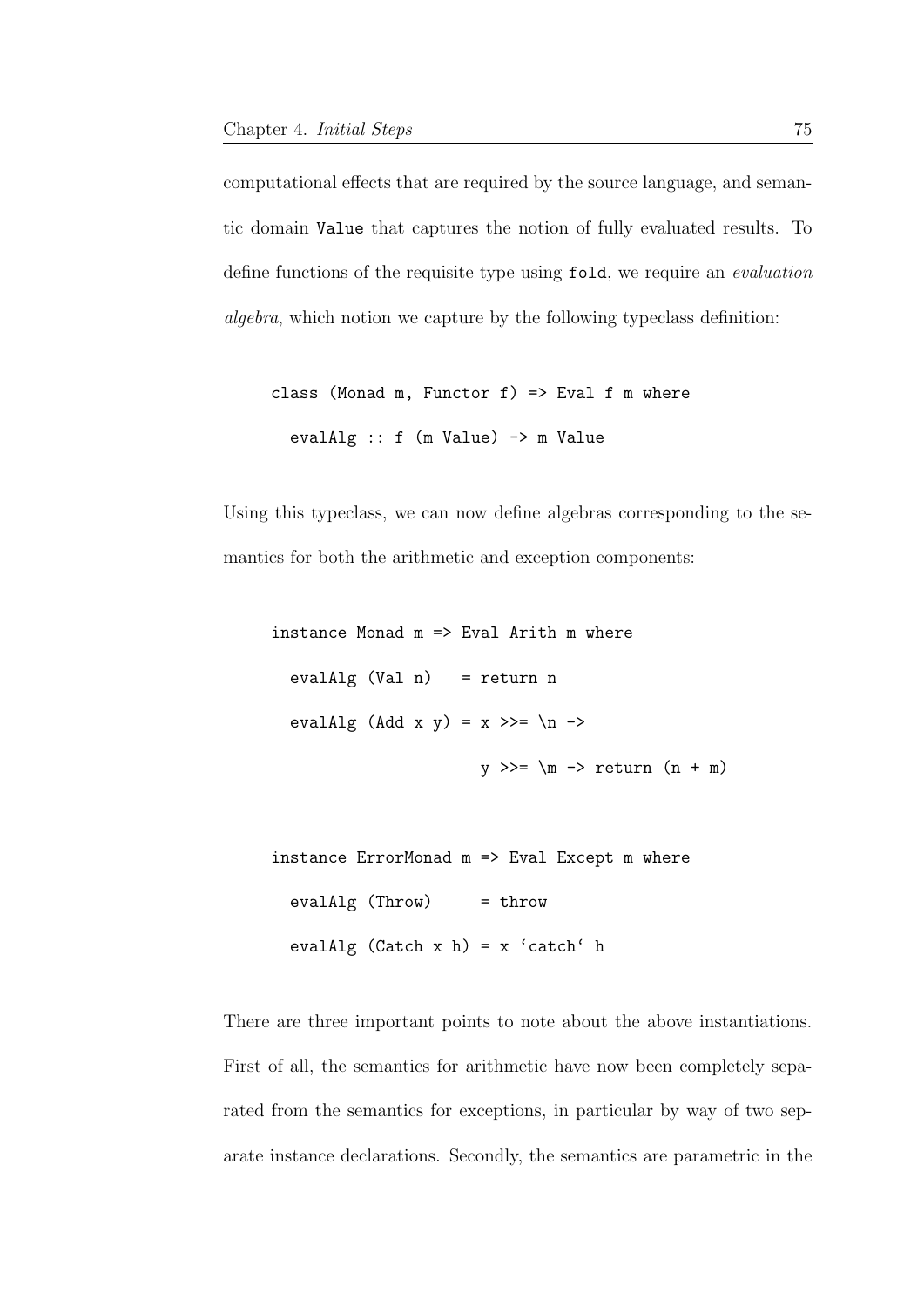underlying monad, and can hence be used in multiple differing contexts. And finally, the operations that the underlying monad must support are explicitly qualified by class constraints, e.g. in the case of Except the monad must be an ErrorMonad. These latter two points generalise the work of Jaskelioff [\[Jas09\]](#page-208-0) from a fixed monad to an arbitrary one supporting the required operations, resulting in a clean separation of the semantics of individual language components.

With this machinery in place, we can now define a general evaluation function of the desired type by folding an evaluation algebra:

eval :: Eval f  $m \Rightarrow Fix f \Rightarrow m$  Value eval = fold evalAlg

Note that this function is both modular in the syntax of the source language and parametric in the underlying monad. However, at this point we are only able to take the fixpoints of Arith or Except, not both. We need a way to combine signature functors, which is naturally done by taking their coproduct (or disjoint sum) [\[LHJ95b\]](#page-211-0), noting that at this point we only consider the potential for a single 'recursive knot', namely the variable e. In Haskell, the coproduct of two functors can be defined as follows:

data (f :+:  $g$ ) e = Inl (f e) | Inr (g e)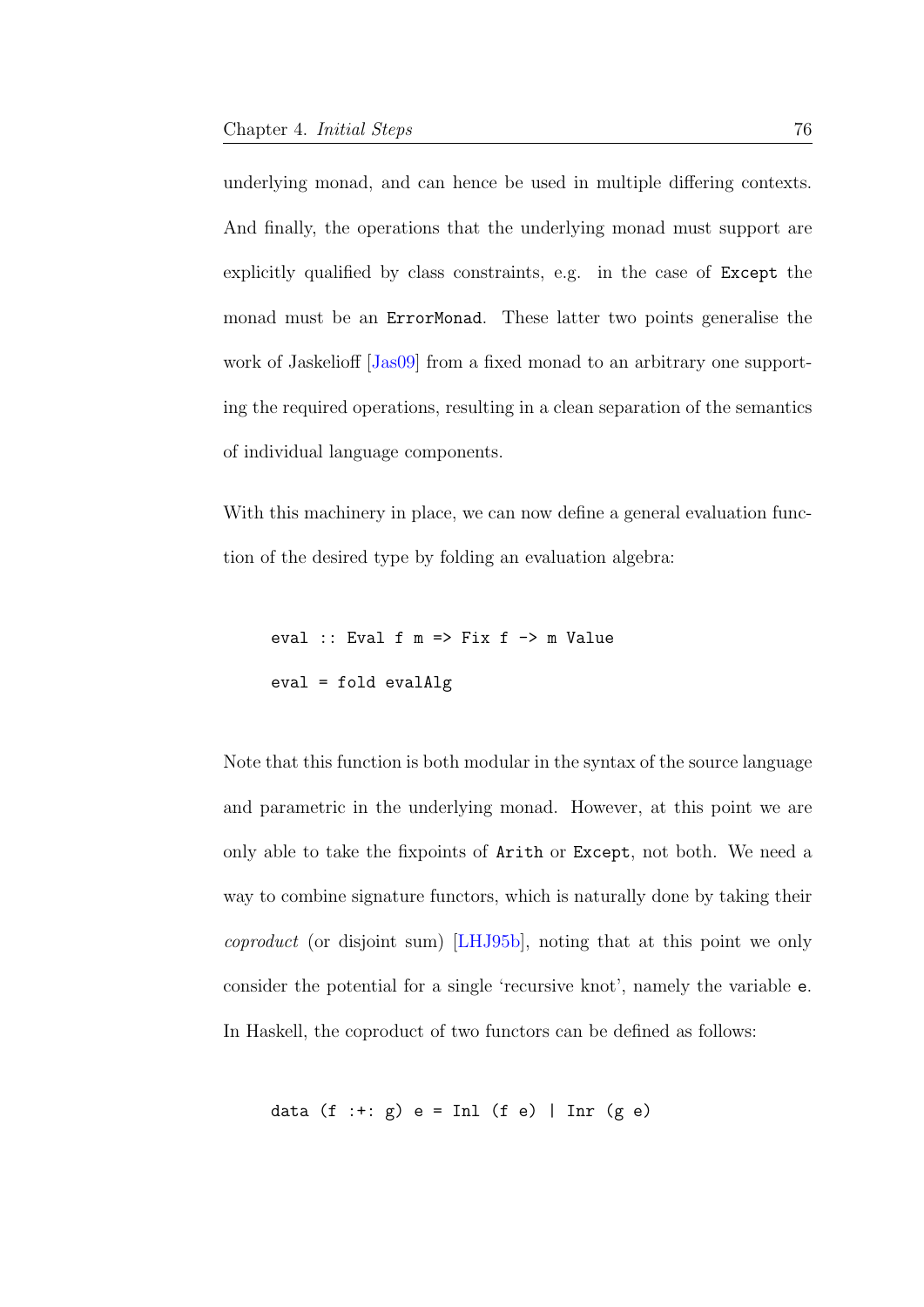instance (Functor f, Functor  $g$ ) => Functor (f :+:  $g$ ) where fmap  $f$  (Inl  $x$ ) = Inl (fmap  $f$   $x$ ) fmap  $f$  (Inr  $y$ ) = Inr (fmap  $f$   $y$ )

We can now define the coproduct of evaluation algebras:

instance (Eval f m, Eval  $g$  m) => Eval  $(f : +: g)$  m where evalAlg  $(Inl x) = evalAlg x$ evalAlg  $(Inv y) = evalAlg y$ 

The general evaluation function can now be used to give a semantics to languages with multiple features by simply taking the coproduct of their signature functors. Unfortunately, there are three problems with this approach. First of all, the need to include fixpoint and coproduct tags (In, Inl and Inr) in values is cumbersome unless we have a parser available. For example, if we wished to manually enter the concrete expression  $1 + 2$  with type Fix (Arith :+: Except) (for smoke testing purposes, perhaps), it would be represented as follows:

In (Inl (Add (In (Inl (Val 1)) (In (Inl (Val 2))))))

Secondly, the extension of an existing syntax with additional operations (i.e. extending a language from type Fix (Arith :+: Except) to Fix (State :+: Arith :+: Except)) requires the modification of existing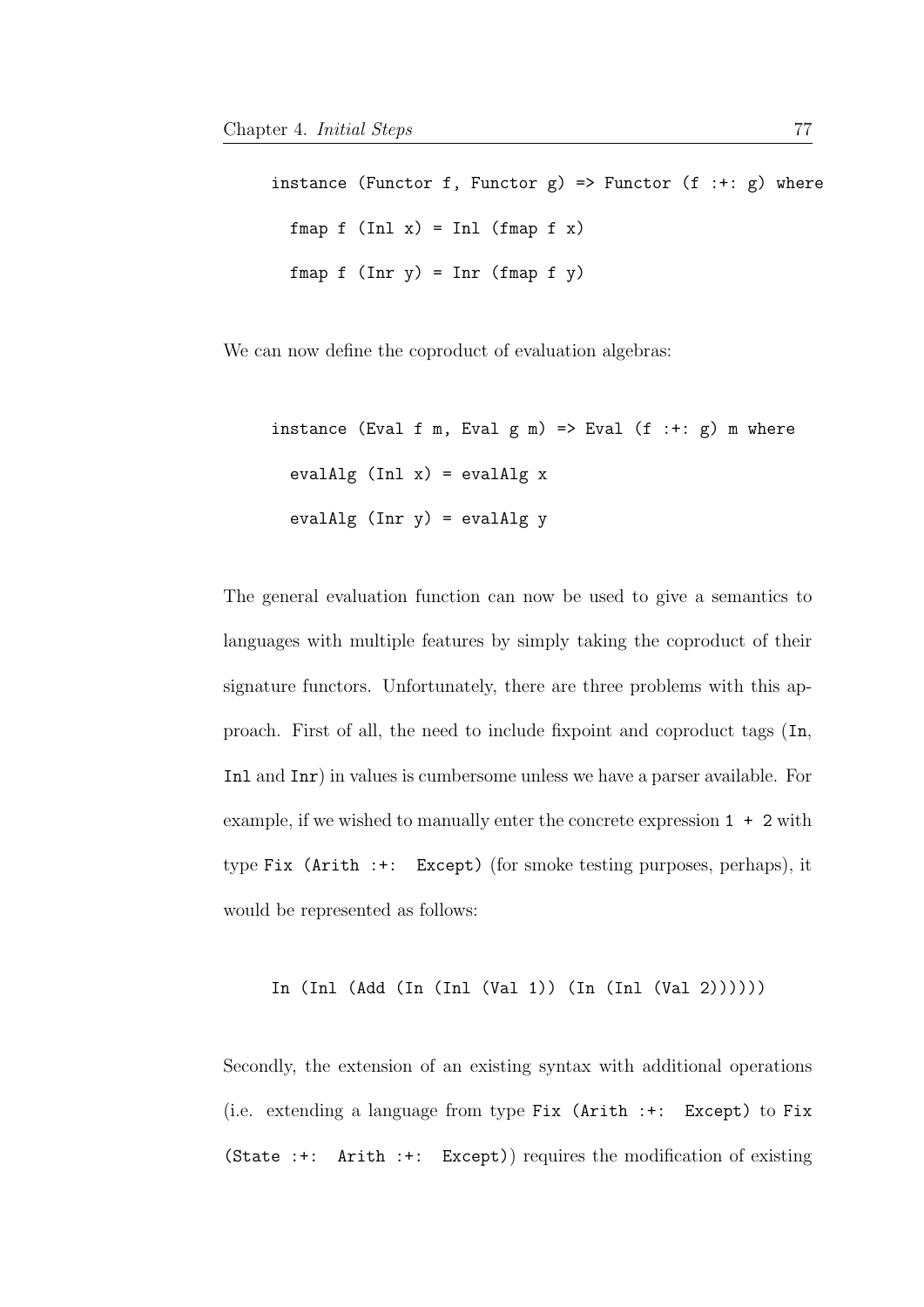$tags$  — Inl would need to be replaced by (Inl. In. Inr) for example — which breaks modularity. And finally, Fix  $(f : +: g)$  and Fix  $(g : +: f)$  are isomorphic as languages, but require different values to be tagged in different ways. In the next two subsections, we will describe how the *datatypes*  $\dot{a}$  *la carte* technique resolves these concerns.

### 4.2.2 Smart Constructors

Given the concerns just described, it would be helpful to have a way of automating the injection of values into expressions such that the appropriate sequences of fixpoint and coproduct tags are prepended. This can be achieved using the concept of a subtyping relation on functors, which can be formalised in Haskell by the following class declaration, wherein inj injects a value from a subtype into a supertype.

class (Functor sub, Functor sup) => sub :<: sup where inj :: sub a  $\rightarrow$  sup a

We can now define instance declarations to ensure that f is a subtype of any coproduct containing f, via the following declarations:

instance f :<: f where inj = id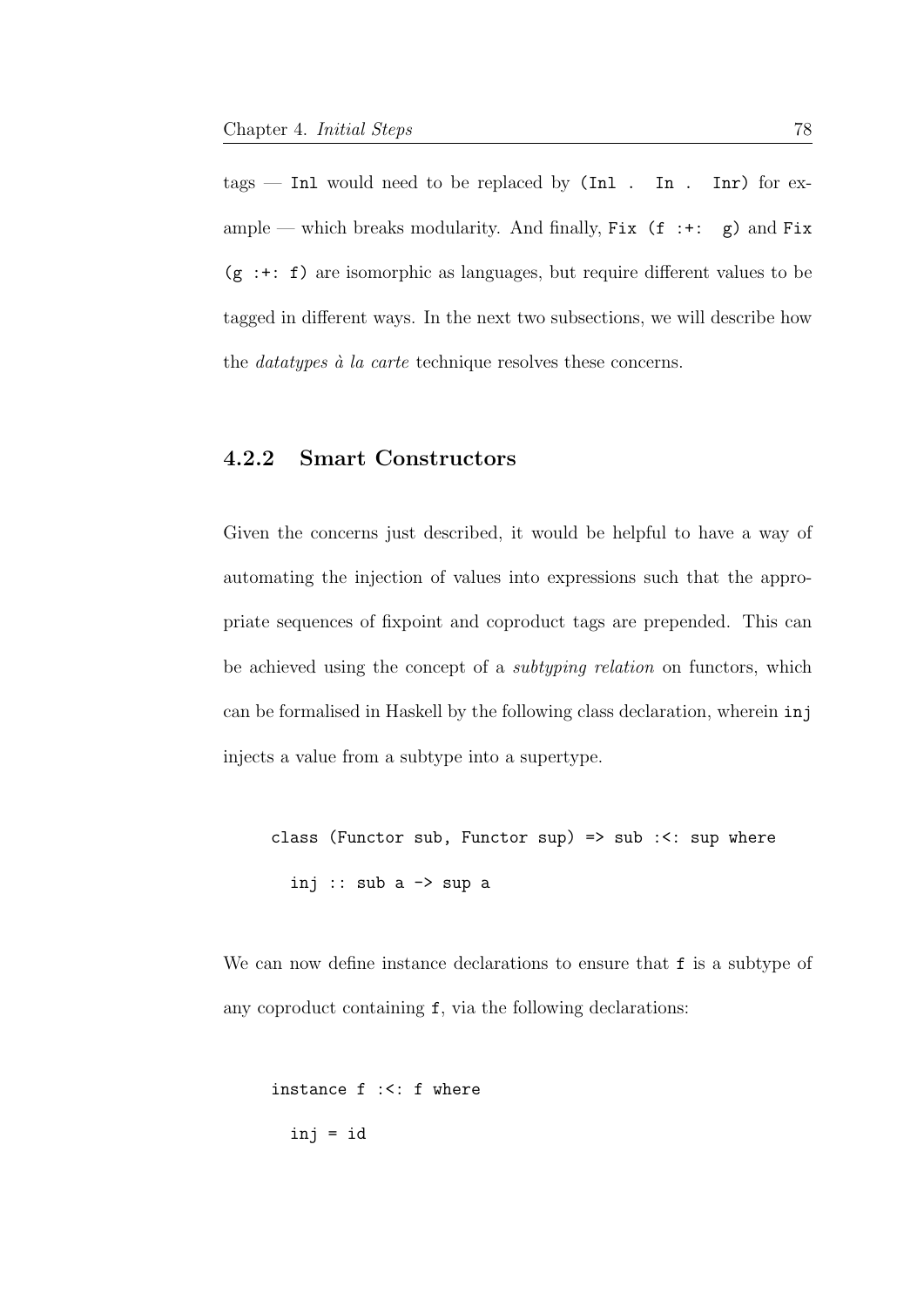```
instance f :<: (f :+: g) where
  inj = Inl
instance (f : \le h) \Rightarrow f : \le (g : \le h) where
  inj = Inr . inj
```
We note that an overlap occurs between the second and third instances, however this is not a problem in practice so long as right associativity is guaranteed via the use of an infixr declaration on (:+:).

Using this notion of subtyping, we can define an injection function:

inject ::  $(g \le f) \Rightarrow g$  (Fix f) -> Fix f inject = In . inj

We use inject to define *smart constructors* which bypass the need to tag values when embedding them in expressions (using the SC suffix to differentiate between smart constructors and methods of ErrorMonad):

val ::  $(Arith : \langle : f \rangle \Rightarrow Int \Rightarrow Fix f$ val n = inject (Val n)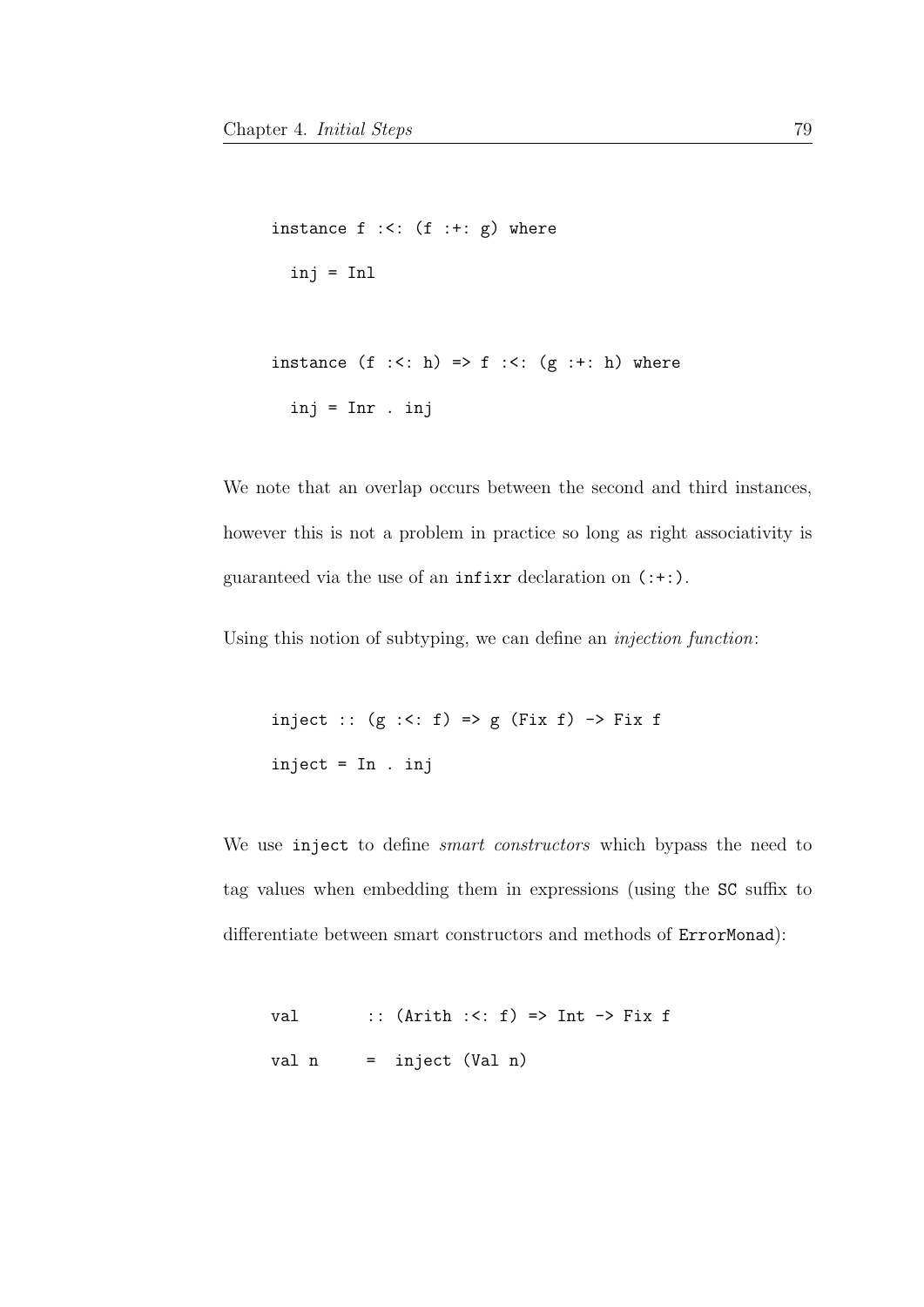```
add :: (Arith:<= f) =&gt; Fix f -&gt; Fix f -&gt; Fix fadd x y = inject (Add x y)throwSC :: (Except : <: f) \Rightarrow Fix fthrowSC = inject (Throw)
catchSC :: (Except :<: f) => Fix f -> Fix f -> Fix f
catchSC x h = inject (Catch x h)
```
Note the constraints stating that f must have the appropriate subtype functor; for example, in the case of val, f must support arithmetic.

### 4.2.3 Putting It All Together

We can now define language syntax in a modular manner. Using smart constructors, we can define values within languages given as fixpoints of coproducts of signature functors. For example:

```
ex1 :: Fix Arith
ex1 = val 18 'add' val 24ex2 :: Fix Except
ex2 = throwSC 'catchSC' throwSC
```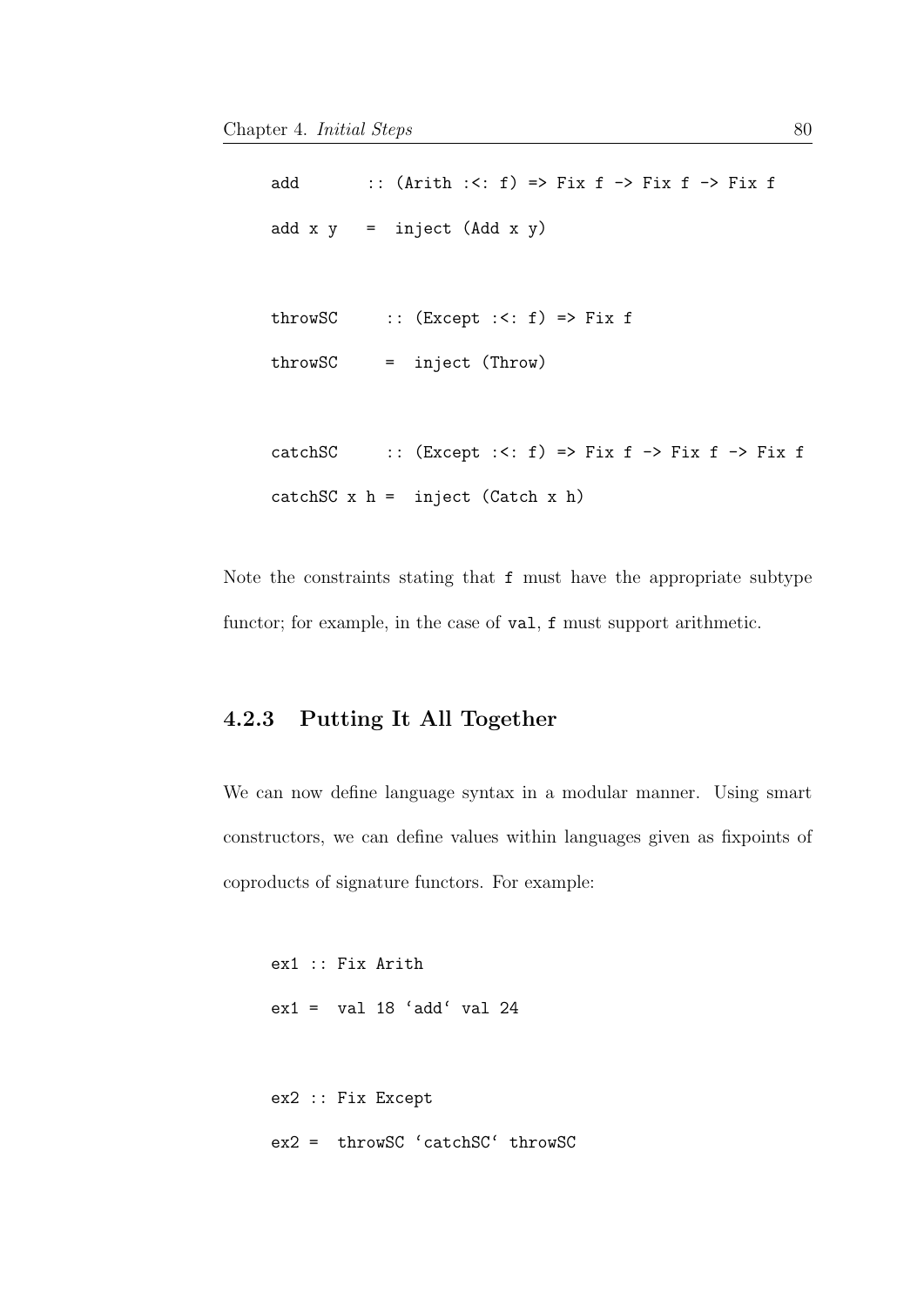```
ex3 :: Fix (Arith :+: Except)
ex3 = throwSC 'catchSC' (val 1337 'catchSC' throwSC)
```
The types of these expressions can be generalised using the subtyping relation, but for simplicity we have given fixed types above (the most general type we can obtain with no available information is Eval  $f \in \mathbb{R}$  => Fix  $f$ ). In turn, the meaning of such expressions is given by our modular semantics:

```
> eval ex1 :: Identity Value
> 42
> eval ex2 :: Maybe Value
> Nothing
> eval ex3 :: Maybe Value
> Just 1337
```
Note the usage of explicit typing judgements to determine the resulting monad. Whilst we have used Identity and Maybe above, any monad satisfying the required constraints can be used, as illustrated below: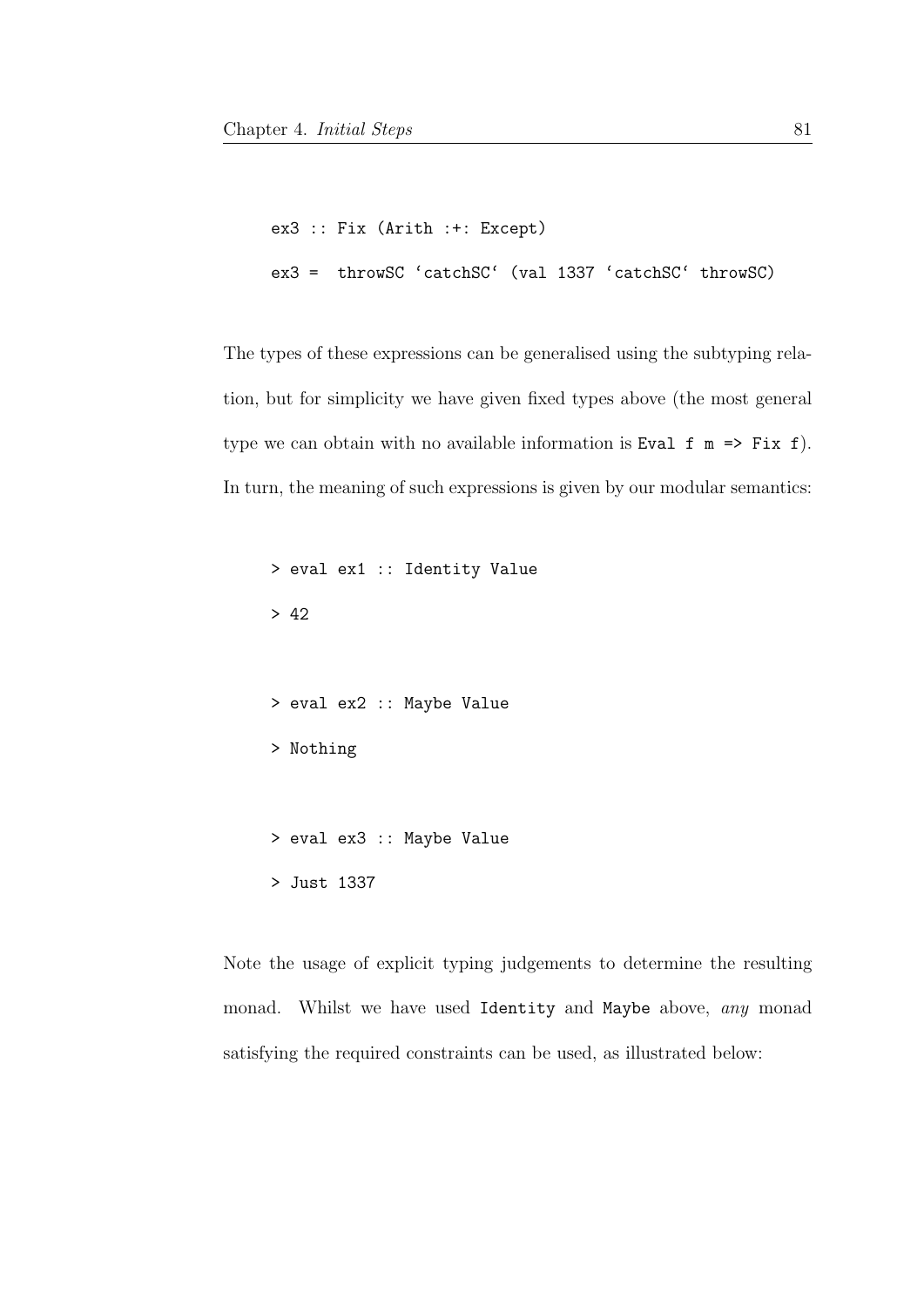```
> eval ex1 :: Maybe Value
> Just 42
> eval ex2 :: [Value]
> []
```
One final point to make in this chapter is that the modular abstract syntax we have introduced is currently single-sorted: that is to say, we cannot differentiate between the purposes of expressions. This is quite limiting, and we shall see how this can be generalised in Chapter [6.2.1.](#page-137-0)

## <span id="page-89-0"></span>4.3 Modular Compilation Algebras

With the techniques described in the previous two sections within this chapter, we can now construct a modular compiler for our expression language. The instructions corresponding to the arithmetic and exceptional parts of the virtual machine (and a modular 'empty list' construct) are:

data ARITH e = PUSH Int e | ADD e data EXCEPT  $e = THROW e$  | MARK e e | UNMARK e data NULL e = NULL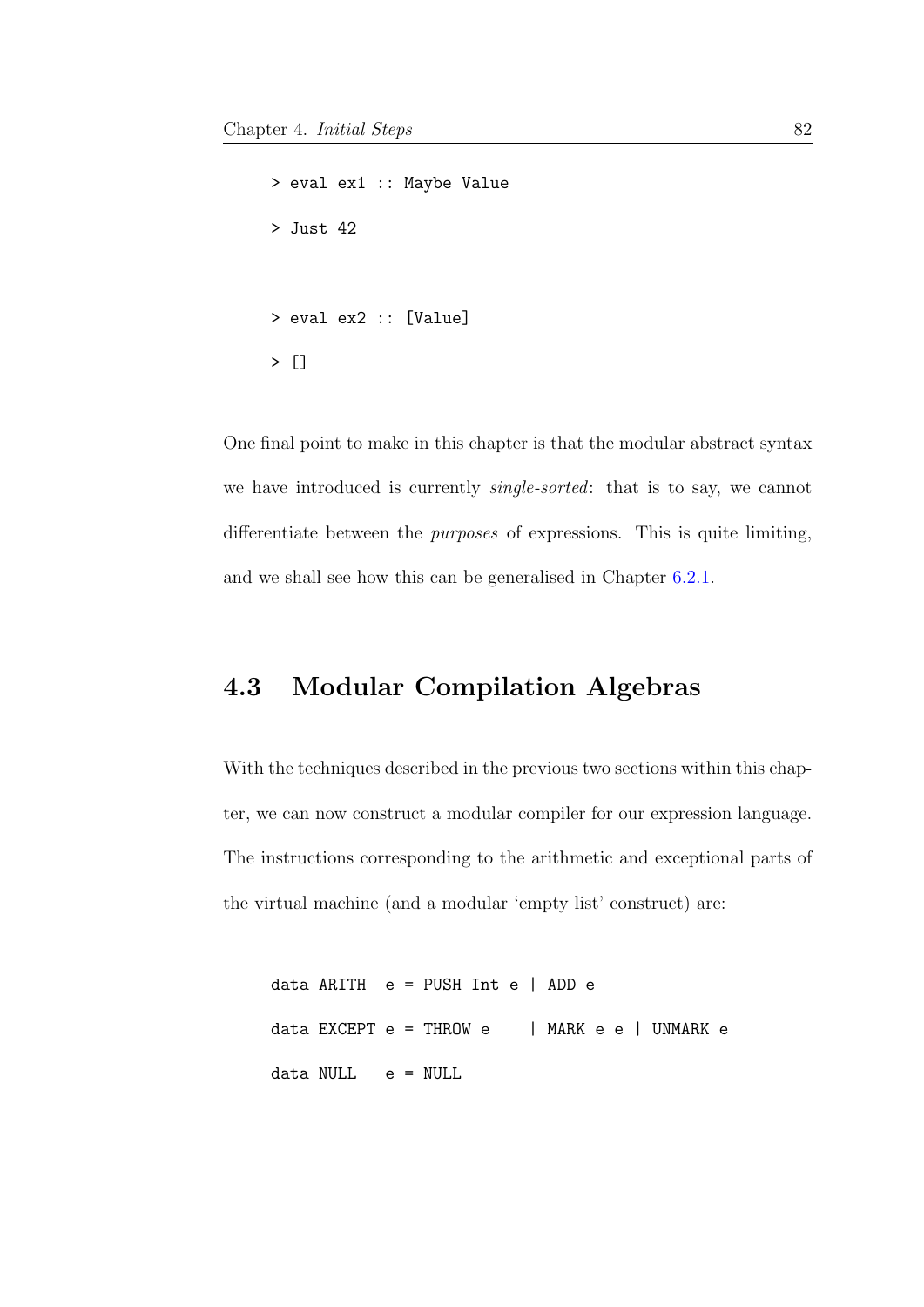In the above, by defining the  $0p$  datatype (see Chapter [2.1\)](#page-20-0) as a fixpoint, we have combined Op and Code into a single type defined using Fix, allowing code to be processed using the datatypes à la carte technique.

The desired type for our compiler is Fix  $f \rightarrow (MCode \rightarrow MCode)$ , where MCode is a (closed!) datatype characterising the syntax of the source language. To define such a compiler using the fold operator, we require an appropriate compilation algebra, which notion we define as follows:

type MCode = Fix (ARITH :+: EXCEPT :+: NULL)

```
class Functor f \Rightarrow Comp f where
  compAlg :: f (MCode -> MCode) -> (MCode -> MCode)
```
In contrast with evaluation algebras, no underlying monad is utilised in the above definition, because the compilation process itself does not involve the manifestation of effects within the program itself being compiled (compiler implementations are themselves often stateful, but we are concerned only with the effects that a source program invokes). We can now define algebra instances for both the arithmetic and exceptional aspects of our modular compiler in the following manner: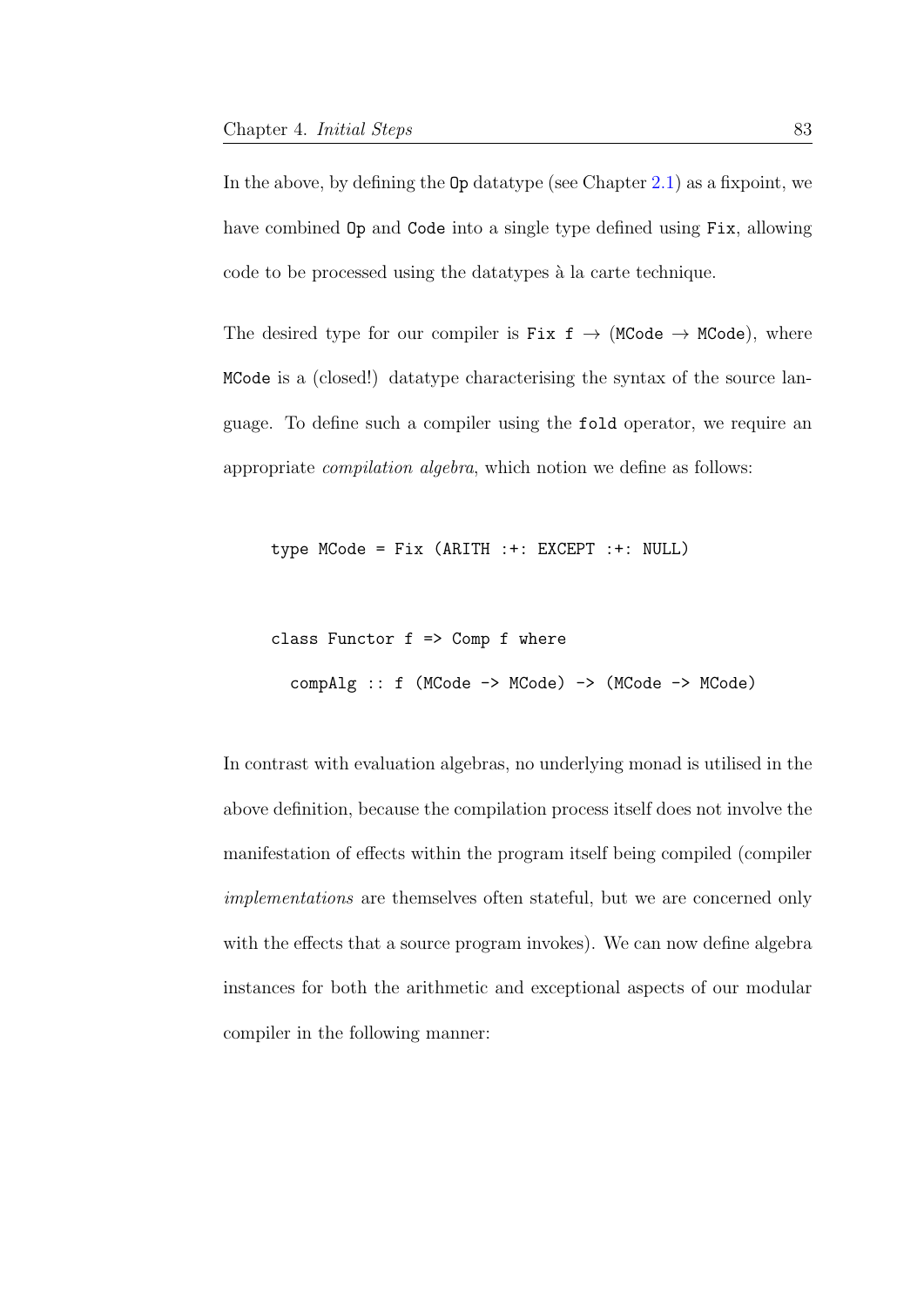instance Comp Arith where  $compAlg (Val n) = pushc n$ compAlg  $(Add x y) = x$ . y. addc

```
instance Comp Except where
 compAlg (Throw) = throwc
 compAlg (Catch x h) = \c -> h c 'markc' x (unmarkc c)
```
Similarly to the evaluation algebras defined in Chapter [4.2.1,](#page-80-0) note that these definitions are modular in the sense that the two language features are being treated completely separately from each other. We also observe that because the carrier of the algebra is a function, the notion of appending code in the case of the Add constructor corresponds to function composition.

The smart constructors pushc, addc and so on can be defined as follows:

pushc :: Int -> Code -> Code pushc n c = inject (PUSH n c)

```
addc :: Code -> Code
\text{addc } c = \text{inject } (\text{ADD } c)
```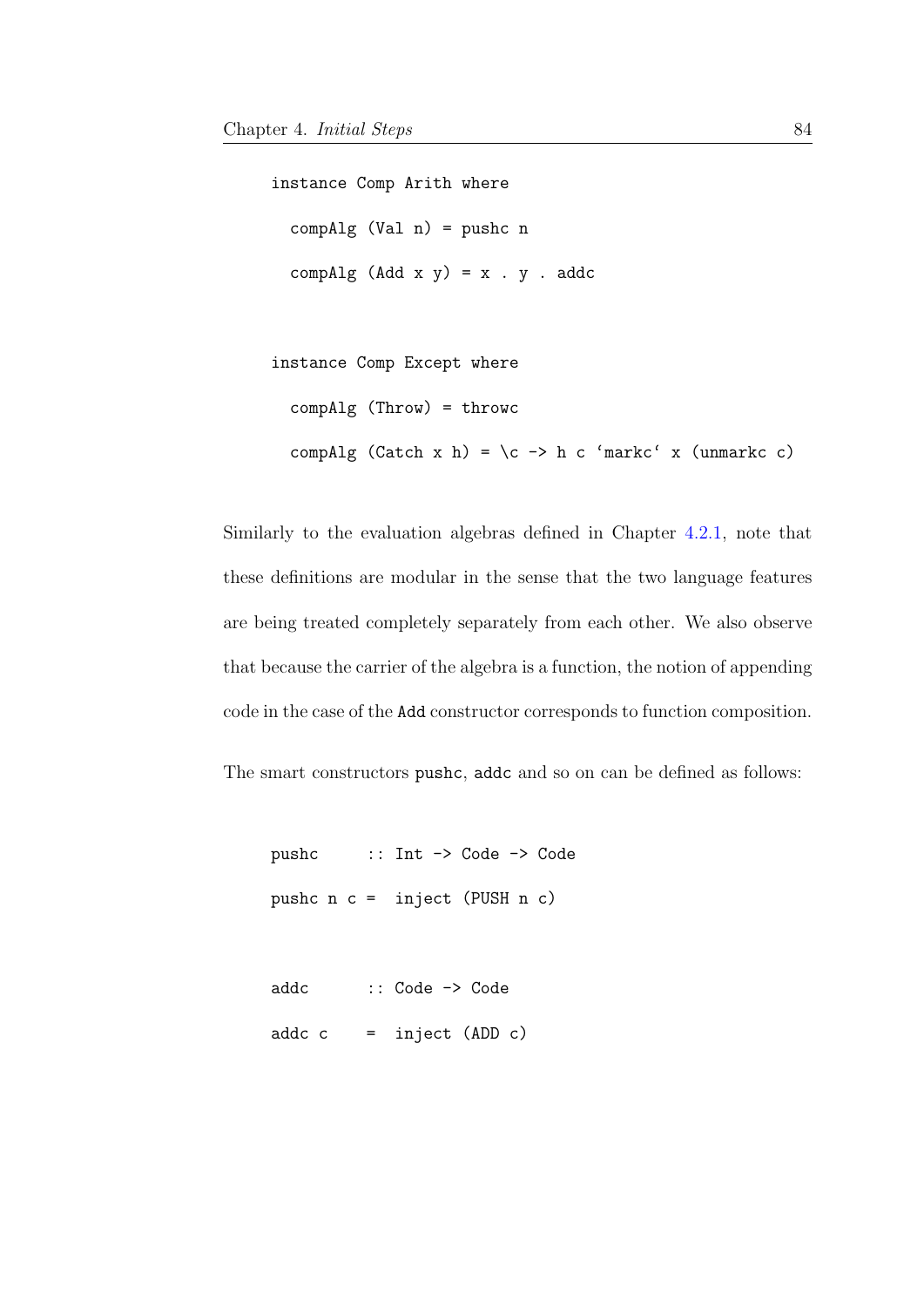The other smart constructors are defined similarly. Finally, we can now define a general compilation function of the desired type by folding a compilation algebra, with an initial accumulator empty:

comp :: Comp f => Fix f -> MCode comp e = comp' e empty  $comp'$  :: Comp  $f \Rightarrow Fix f \rightarrow (MCode \rightarrow MCode)$ comp' e = fold compAlg e

empty :: MCode empty = inject NULL

For example, applying comp to the expression ex3 = throw 'catch' (val 1337 'catch' throw) produces the following MCode, in which the fixpoint and coproduct tags In, Inl and Inr have been removed for readability:

MARK (MARK (THROW NULL) (PUSH 1337 (UNMARK NULL))) (THROW (UNMARK NULL))

## 4.4 Towards Modular Machines

What remains to complete our framework at this stage is the construction of a modular virtual machine which can execute code produced by the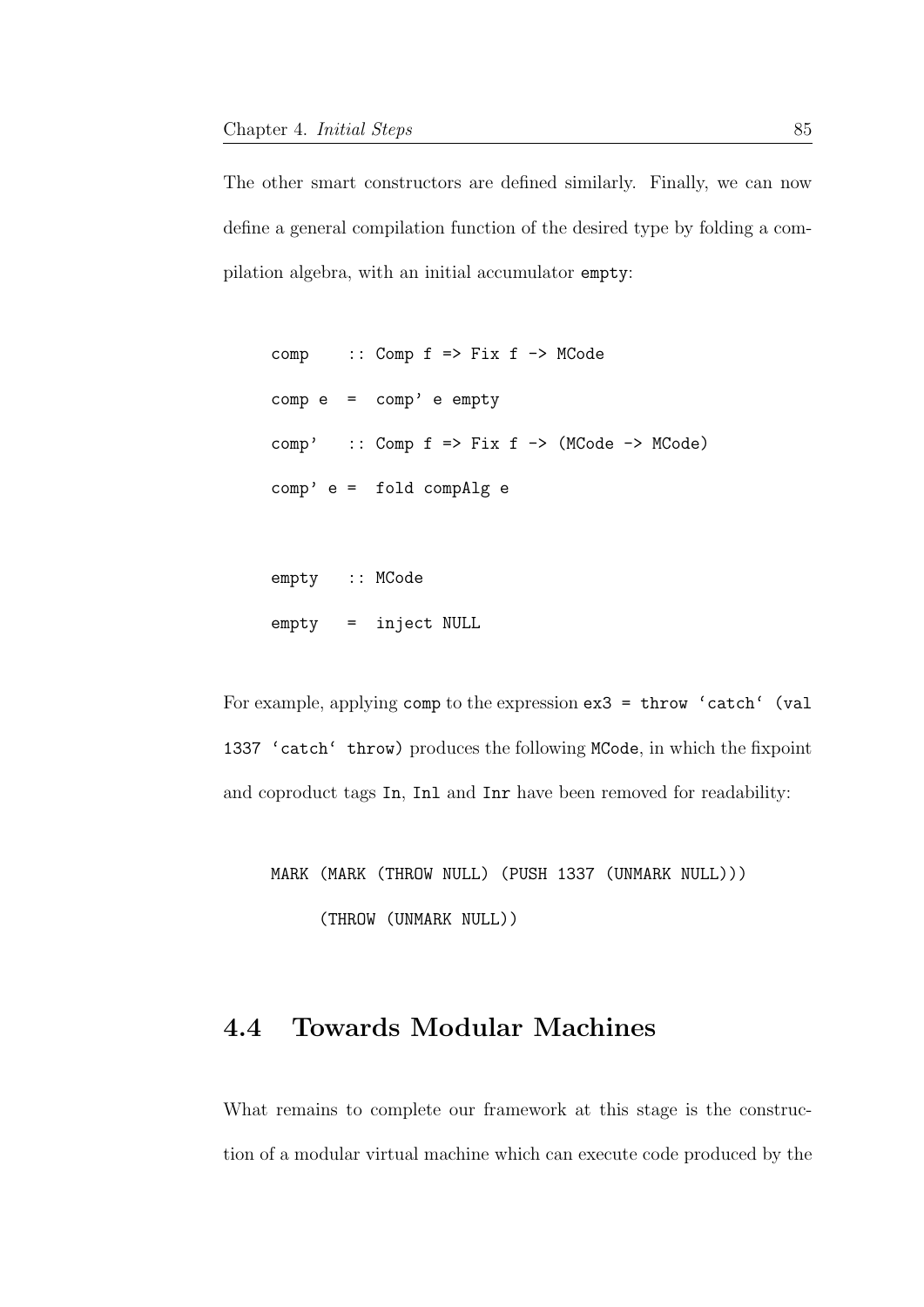modular compiler defined in the previous section. We note that whilst a non-modular (or universal) virtual machine is also a viable candidate to target, we wish to explore the degree to which our treatment of datatypes and functions can accommodate all phases of our framework. We can now redefine the underlying Stack datatype of Chapter [2.1](#page-20-0) in a modular manner, however the boilerplate code required to implement the appropriate execution algebras quickly becomes prohibitive. For this reason, we delay the implementation of modular virtual machines until Chapter [7.](#page-174-0)

## 4.5 Chapter Summary

At the end of each chapter from this one forwards, we will conclude with a section describing the general state of affairs of the framework we are developing to tackle the problem domain (as presented in Chapter [3\)](#page-29-0), as well as explicitly identifying those tasks which we deferred treatment of until 'later on in the thesis':

In this chapter we have:

- Identified how the syntax of an embedded language can be written in a modular manner via functors, coproducts and least fixpoints.
- Identified how functions can be written over such modular syntax by applying an appropriate algebra to a fixpoint using a catamorphism.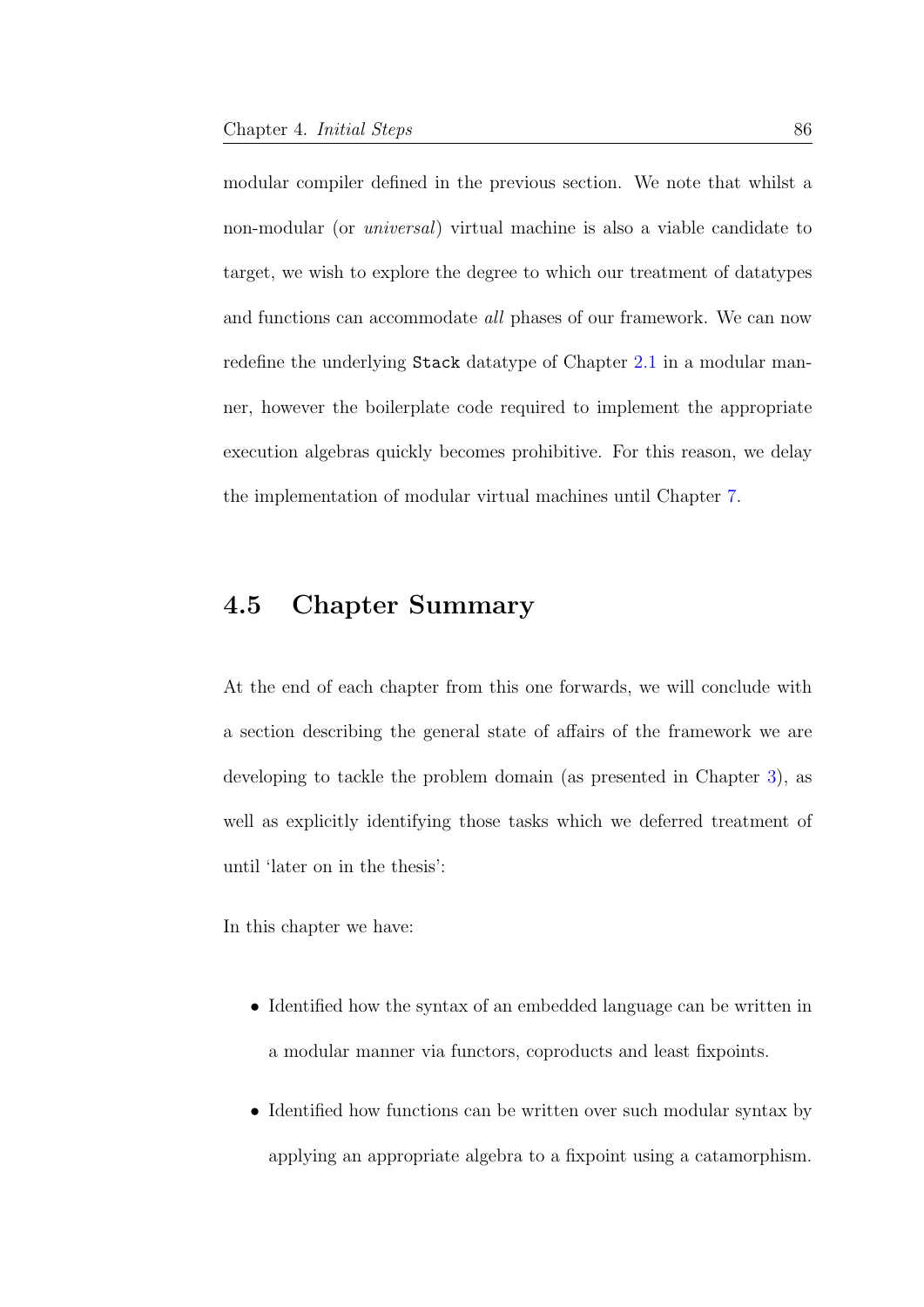- Shown how the notion of a subtyping relation on signature functors allows for the definition of constructors which derive the correct placement of a value within a modular source expression.
- Described how the semantics of a modular language defined using these techniques can be defined polymorphically over any monad supporting the requisite constraints and typeclass memberships.
- Defined a compilation scheme for our modular source language, mapping into a predefined modular target language, an approach which breaks modularity, as extending the chosen source would require editing the definition of the chosen target. A more elegant treatment would be to allow the algebra to target any language which meets the minimum requirements in terms of supported instructions. We treat this topic in the next chapter.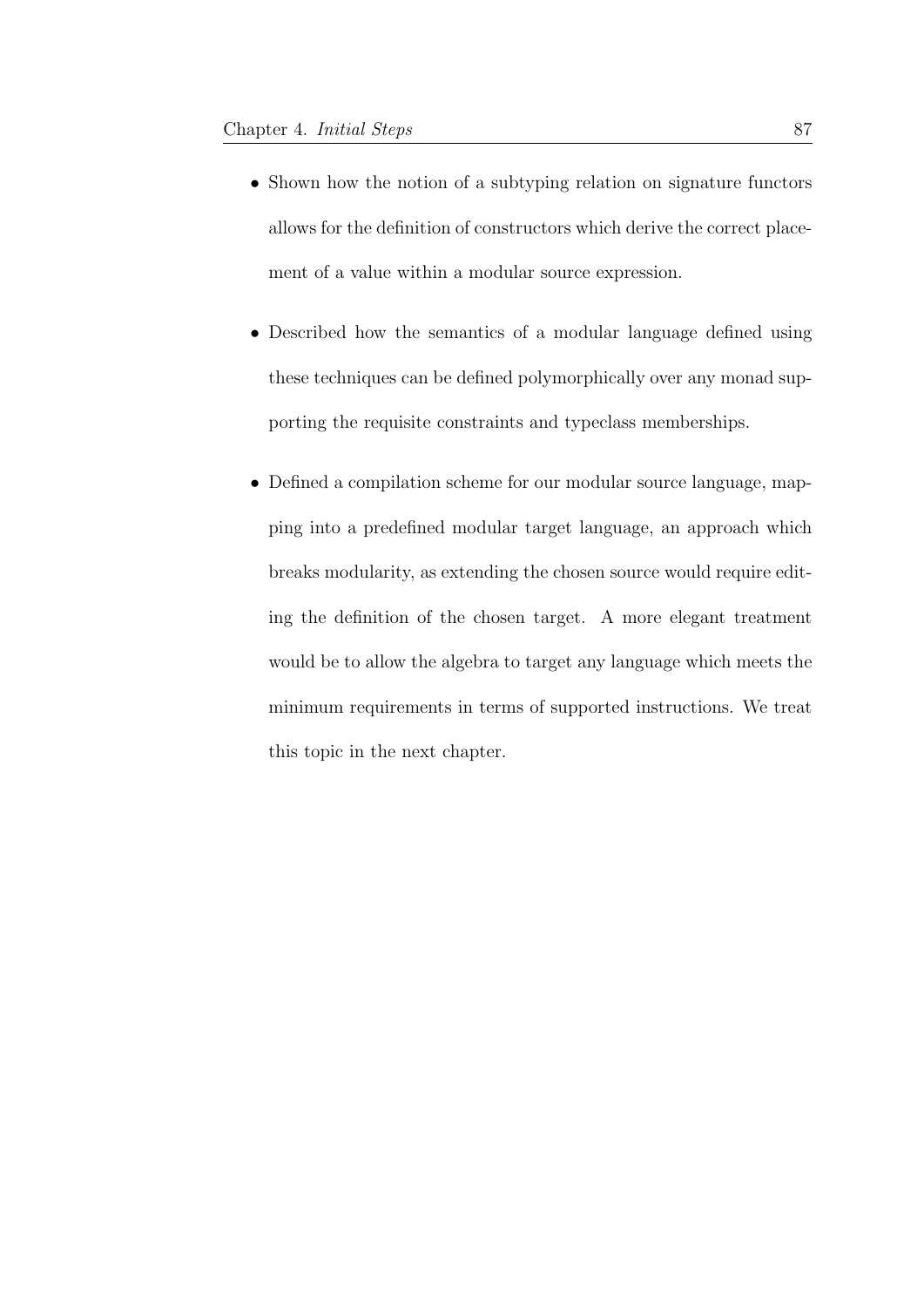## Chapter 5

# Modular Compilers: Further Refinements

At this point, we have established the fundamentals of our solution to the problem introduced in Chapter [3:](#page-29-0) we can define the syntax of a source language as a combination of signature functors describing the data constructors associated with particular computational features, we can define interpreters over languages which are parameterised over the requisite monad class needed to define their semantics, and we can define compilation schemes between the syntax of a source language and the instructions for a stack-based target language in an independent manner. In each of these cases, the underlying functorial representation can be exploited to combine multiple definitions into a single compound instance. The upshot of using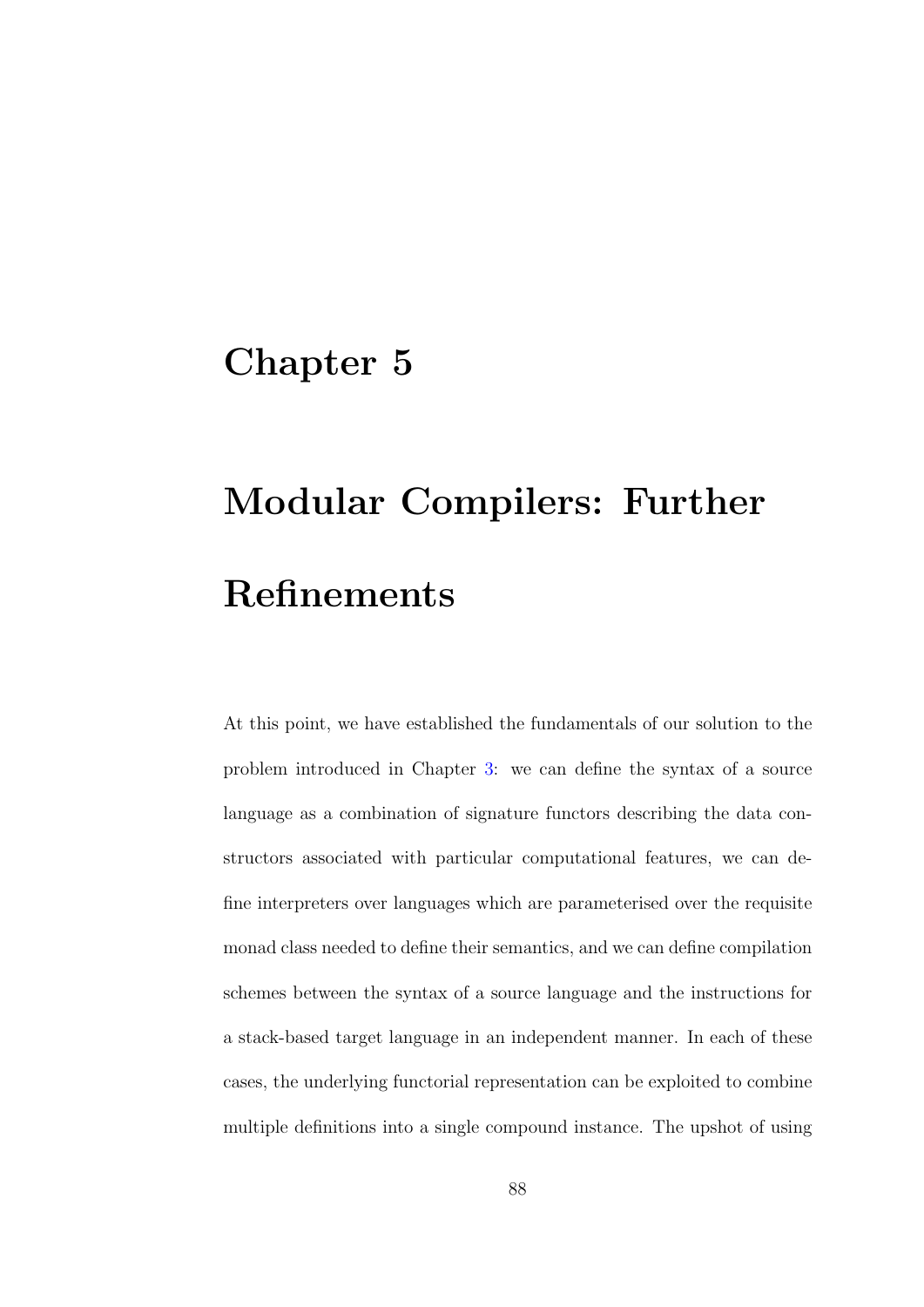this approach is that a new feature can be defined and given a semantics and compilation scheme before being folded into the existing definition with no need for recompilation of code.

At this stage however, the expressiveness of our source language is limited to arithmetic and exception handling, and we determine the target language which we compile into in advance. In this chapter we introduce modular variants of the untyped  $\lambda$ -calculus and mutable state, describe how we can generalise the language we compile into to a parametrically polymorphic variant, how non-standard instructions can be accommodated by making use of generalised algebraic datatypes (GADTs), and also how the combination of effects which can interact in noncanonical ways can be compiled into the appropriate instruction sets by way of three distinct parameterisation techniques. We begin with the most pressing issue at present, namely the generalisation of the target language for the compiler.

## 5.1 Abstracting Over Algebras

Recall the type of the compilation algebra presented in Chapter [4.3:](#page-89-0)

```
class Functor f \Rightarrow Comp f where
compAlg :: f (MCode -> MCode) -> (MCode -> MCode)
```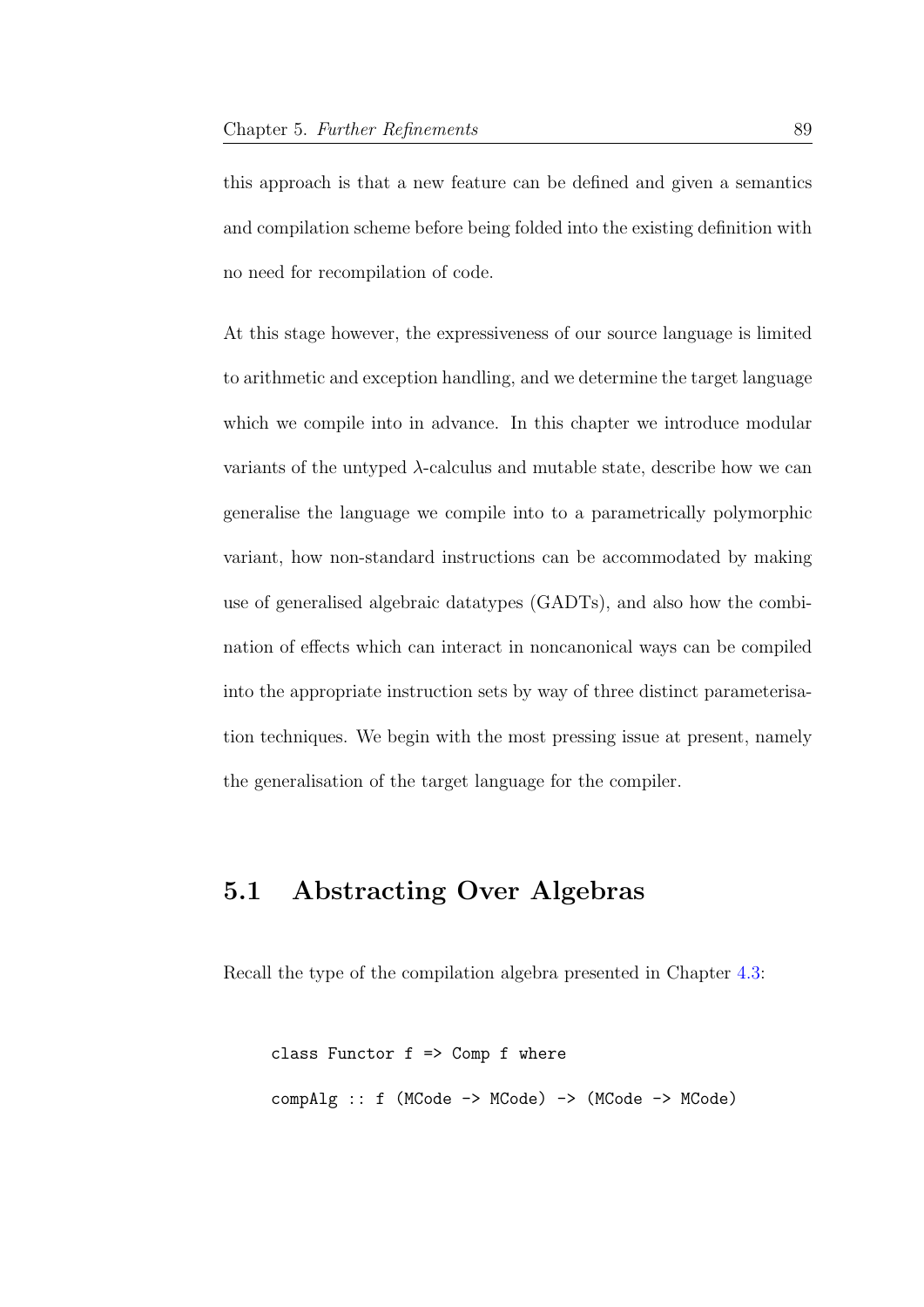We observe that the type of the algebra for compAlg is an endofunction over the target language MCode, which is defined as the least fixpoint of a number of signature functors characterising instructions for the virtual machine. More generally, we know that this algebra is an endofunction regardless of the signature functors contained within a target language.

These observations suggests that our modular compiler need not target a particular language defined in advance (with alterations to this language requiring recompilation of the class), but rather any language which contains (at least) the appropriate instructions. The modular counterpart of the compilation function comp should have type Fix  $f \rightarrow Fix g \rightarrow Fix g$ , for signature functors f and g that characterise the syntax of the source and target languages respectively. Furthermore, to supply an initial value for the accumulator (the second argument), we require that  $NULL - cor$ responding to the empty code fragment or the 'empty list', to serve as an initial accumulator  $\overline{\phantom{a}}$  is a component of g. Putting this all together, we redefine the compilation typeclass as follows:

class (Functor f, NULL  $: < g$ ) => Comp f g where compAlg :: f (Fix  $g \rightarrow Fix g$ ) -> Fix  $g \rightarrow Fix g$ 

We can now instantiate the compilation algebras for Arith and Except using the subtype relation to constrain the target signature functor g to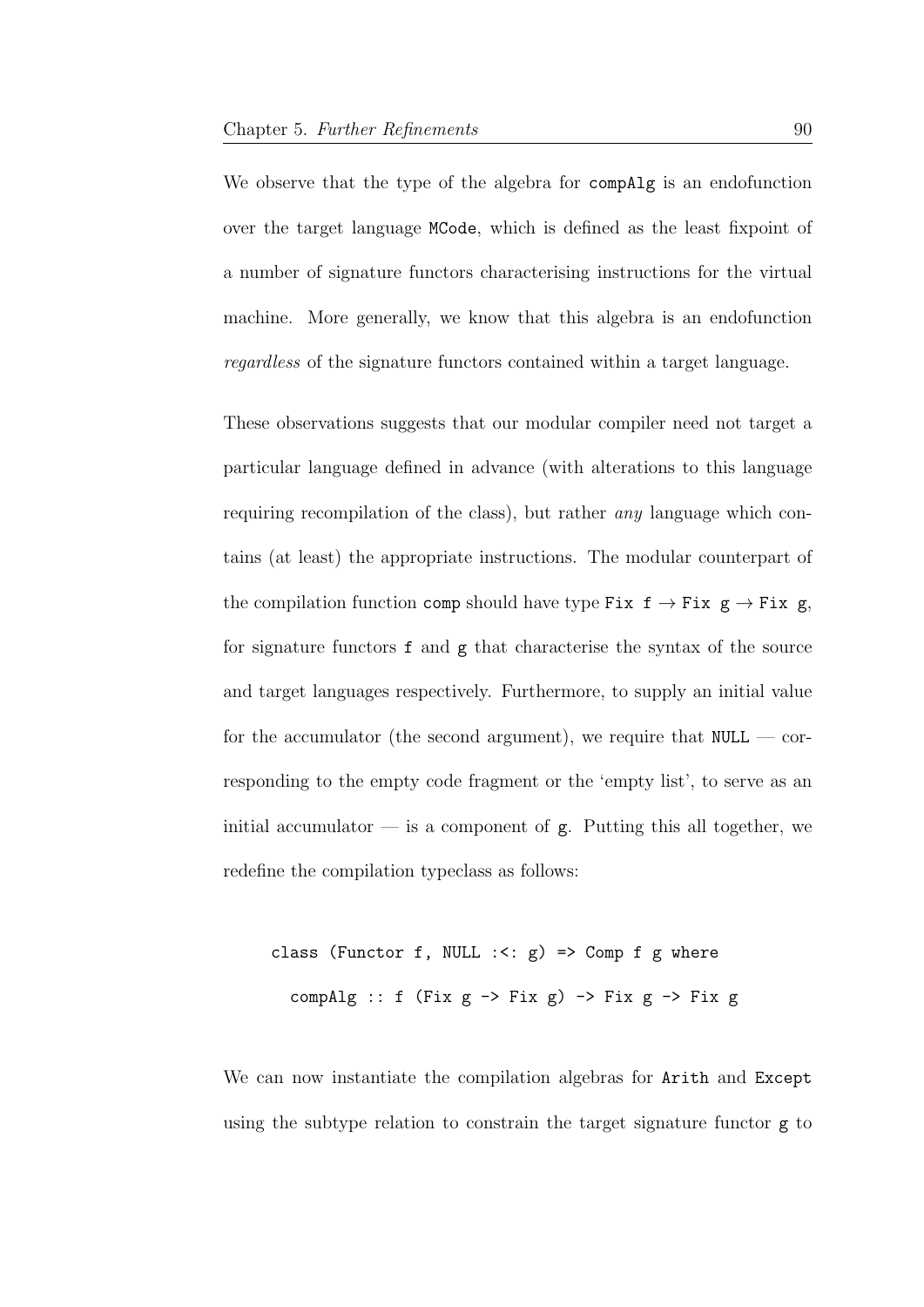```
any language which supports the required signatures (where push, add,
throw etc. are smart constructors):
```

```
instance (ARITH : <: g) => Comp Arith g where
 compAlg (Val n) = push n
 compAlg (Add x y) = x . y . add
```

```
instance (EXCEPT : <: g) => Comp Except g where
 compAlg (Throw) = throw
 compAlg (Catch x h) = \c -> mark (h c) (x (unmark c))
```
The resulting modular compilation function is obtained by folding the compilation algebra over an empty accumulator emptyC as follows:

```
emptyC :: (NULL : <: g) \Rightarrow Fix gemptyC = inject NULL
comp :: Comp f g \Rightarrow Fix f \Rightarrow Fix gcomp x = fold compAlg x emptyC
```
## 5.2 Generalised Algebraic Datatypes

During the course of implementing a new effect, it may arise that a instruction associated with its virtual machine signature functor does not fit the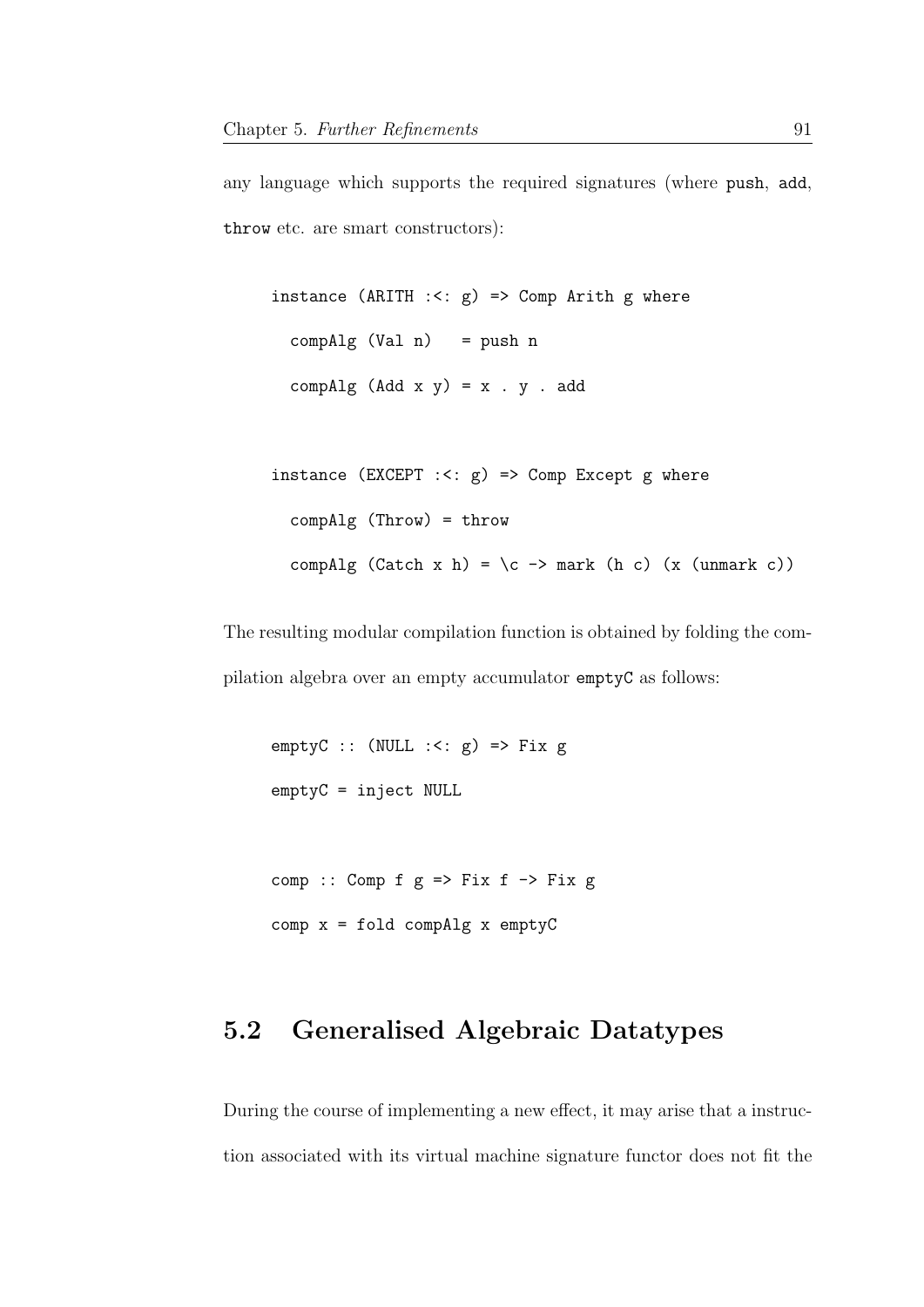pattern seen thus far. For example, consider the following. Over the course of implementing the StrongAI effect, we find that we need to make use of an instruction THINK parameterised over a polymorphic argument mind that is a member of the Consciousness class:

data STRONGAI  $e = THINK$  mind  $e$   $| ...$ 

The immediate issue that arises is that mind is not in scope. The natural solution is to extend the **STRONGAI** signature as follows:

data STRONGAI mind  $e = THINK$  mind  $e$   $| \dots$ 

However, turning mind into a parameter in this manner essentially means that every language that makes use of STRONGAI now needs to explicitly refer to mind, which breaks modularity. Moreover, the fact that mind is an instance of a typeclass requires the presence of a class constraint, which could be done as follows:

data Consciousness mind => STRONGAI e = THINK mind e  $| \dots$ 

Unfortunately, as of GHC version 7.2.1 this is no longer possible using the algebraic datatypes of Haskell<sup>[1](#page-99-0)</sup>. The solution to the deprecation of this feature is to define those signatures which contain constructors requiring

<span id="page-99-0"></span> $1$ The pragma that allowed this  $-$ -XDatatypeContexts – was deprecated at this point, being widely considered a misfeature. The listed constraints were not actually enforced!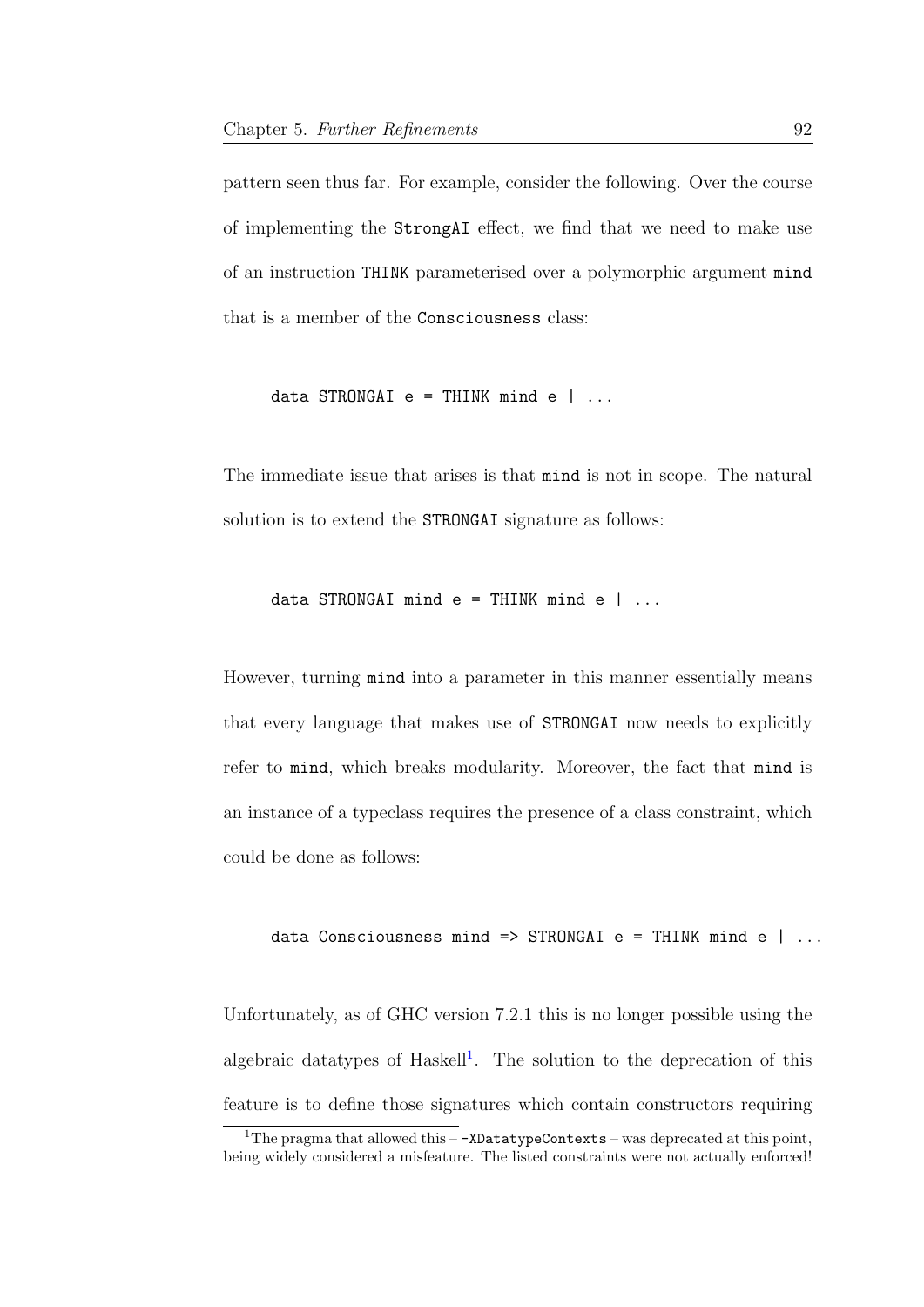constraints (such as THINK) as generalised algebraic datatypes (GADTs), permitting individual constructors to be typed explicitly with their own class constraints. For example, consider the GADT representation of the non-modular variant of Expr as originally presented in Chapter [3:](#page-29-0)

data Expr e where

Val :: Int -> Expr Int Add :: Expr Int -> Expr Int -> Expr Int Throw :: Expr e Catch :: Expr e -> Expr e -> Expr e

Note that this representation enables a level of type-safety that was previously unavailable. For example, consider the Add constructor, which dictates that only subexpressions which represent an Int can be added together. Whilst this type-safety is a desirable feature to have, we are primarily utilising GADTs to leverage existential types into our framework. By describing constructors as methods associated with a type, we can now impose constraints on individual constructors without affecting the datatype as a whole (and therefore achieve what the -XDatatypeContexts pragma was designed to do). Using this idea, the signature functor for STRONGAI can be redefined as follows: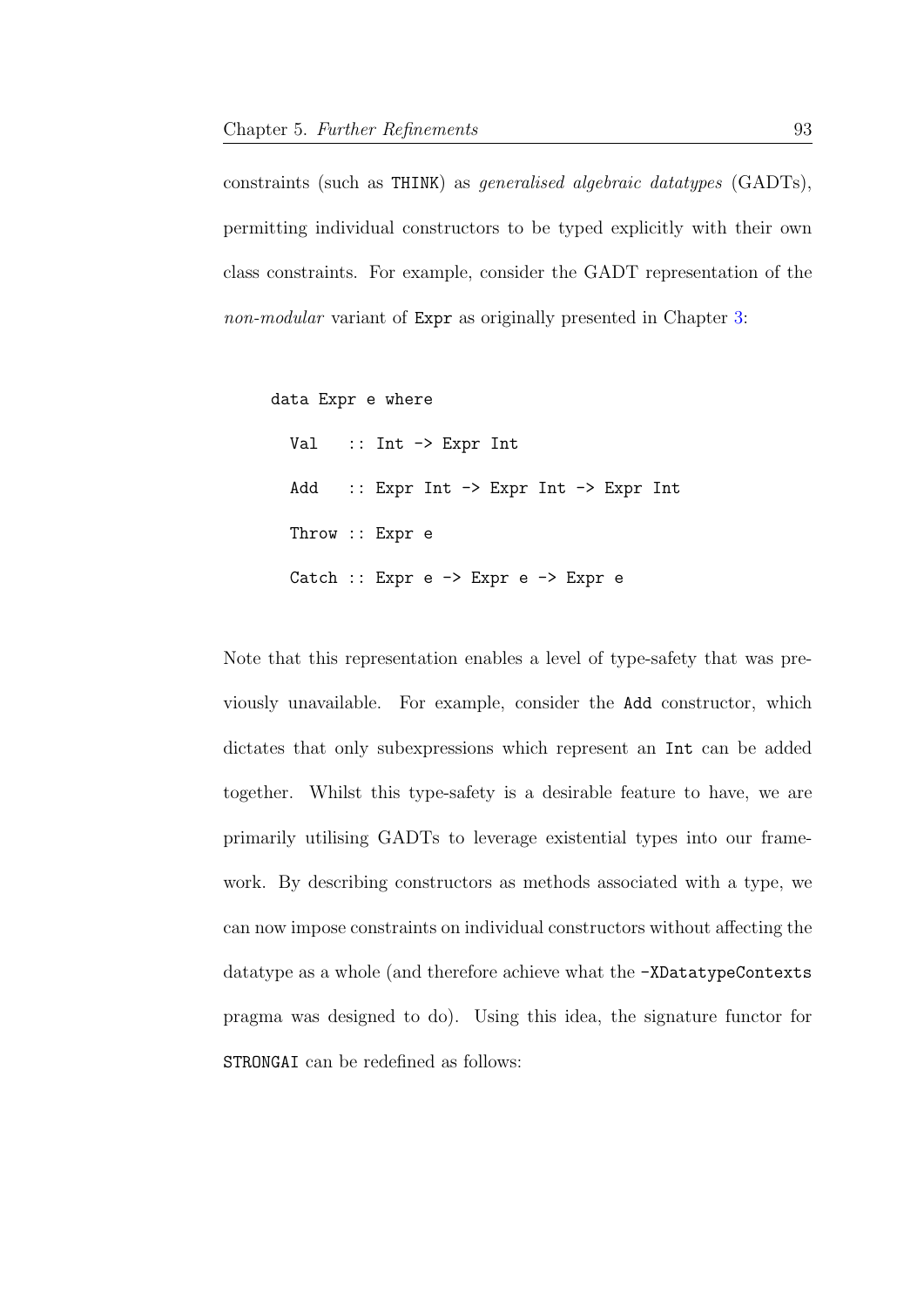```
data STRONGAI e where
  THINK :: Consciousness mind => mind -> e -> STRONGAI e
  ...
```
By using GADTs to define source signatures, we grant ourselves the flexibility to constrain arguments to individual data constructors without including this constraint in the top-level definition (and thereby constraining the other constructors similarly).

In the next section, we show how to extend the modular source language with support for variable binding, and in particular the role that GADTs play in defining its modular semantics.

### 5.3 The Untyped  $\lambda$ -Calculus

The ability to abstract over variables in the body of a function is a nearuniversal feature in programming languages, and in this section we will introduce variable binding into our modular framework using the untyped lambda calculus of Church [\[Chu36\]](#page-204-0). We will begin by formally introducing the notation and reduction-rules of the lambda calculus, before moving on to our treatment of a modular representation within our framework.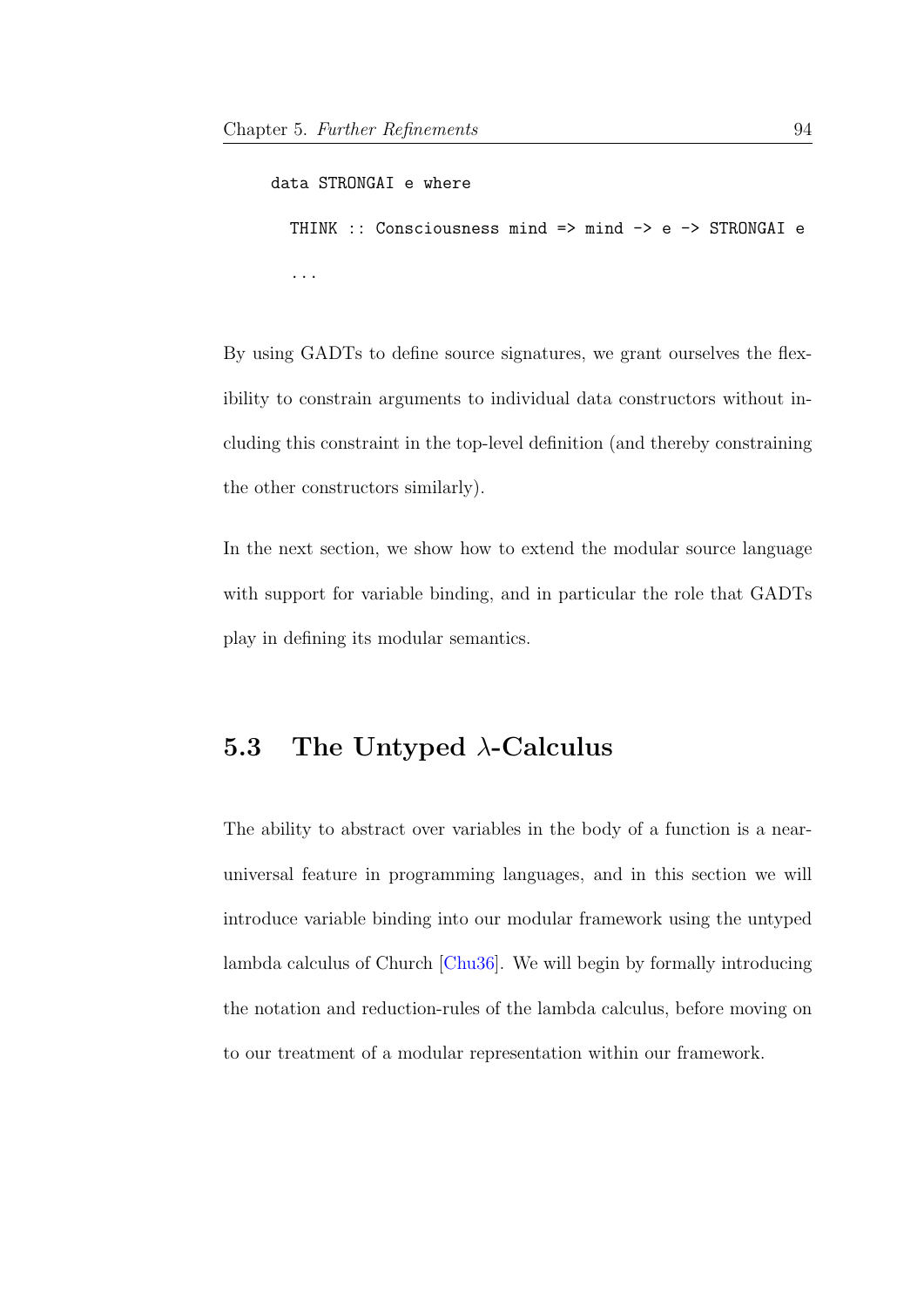### 5.3.1 A Formal Treatment Of The  $\lambda$ -Calculus

Initially constructed by Alonzo Church in 1932 as a model of effective computability [\[Chu32\]](#page-204-1), the first variant of the  $\lambda$ -calculus concerning the foundations of mathematics was proven logically inconsistent with Curry's combinatory logic [\[Cur30\]](#page-204-2) via the Richard paradox by the Kleene-Rosser paradox [\[KR35\]](#page-209-0) in 1935.

As a result, the portion of the  $\lambda$ -calculus solely devoted to computation was isolated and published seperately in 1936 [\[Chu36\]](#page-204-0), and is today referred to as the untyped  $\lambda$ -calculus. Whilst a typed variant was produced in 1940 [\[Chu40\]](#page-204-3), this thesis considers only the former.

### Definition Of The Untyped  $\lambda$ -Calculus

Untyped lambda expressions are constructed from the following:

- Variables  $v_1, v_2, v_3, \ldots$
- The terminal symbols  $\lambda$  and (.).
- Left and right parentheses ( and ).

The set of all lambda expressions  $\Lambda$  is defined inductively: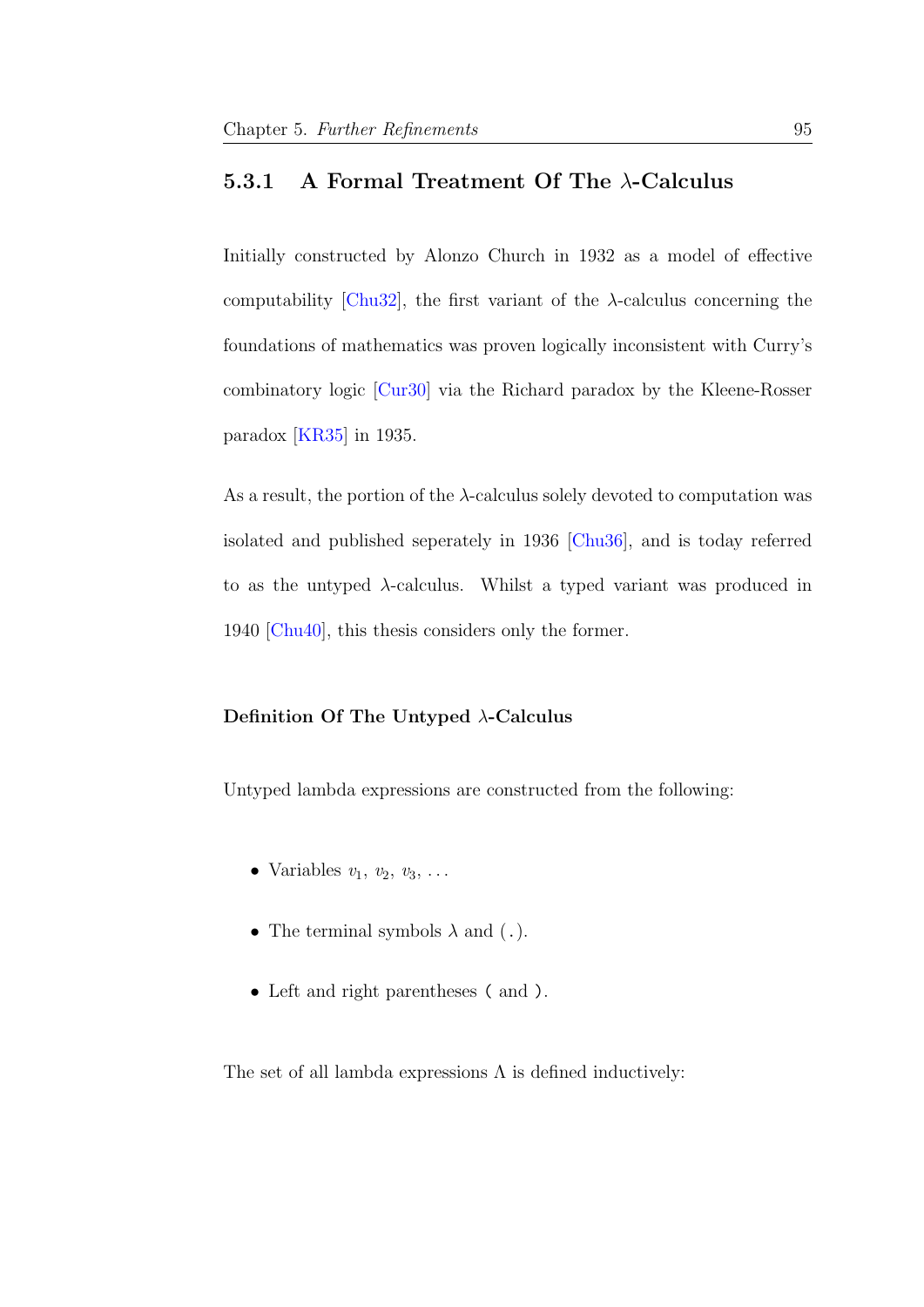- 1. If v is a variable,  $v \in \Lambda$ .
- 2. If v is a variable and  $\mathbf{M} \in \Lambda$ , then  $(\lambda v \cdot \mathbf{M}) \in \Lambda$ .
- 3. If **M** and  $N \in \Lambda$ , then  $(M \cdot N) \in \Lambda$ .

A variable associated with a  $\lambda$  symbol is said to be *bound* if it appears within the body of an abstraction (an *anonymous function*), and the  $(.)$ symbol is notation for function application. For example, in the lambda expression  $(\lambda x. x y x)$ , x is bound. In contrast, those variables that are not bound are said to be free. The set of free variables of an expression M, denoted  $\mathbf{F}\mathbf{V}(M)$  is defined recursively over the structure of the expression:

- $\mathbf{FV}(v) = \{ v \}$ , where v is a variable.
- $\mathbf{FV}(\lambda v \cdot M) = \mathbf{FV}(M) \setminus \{ v \}$
- $\mathbf{FV}(\mathbf{M} \cdot \mathbf{N}) = \mathbf{FV}(\mathbf{M}) \cup \mathbf{FV}(\mathbf{N})$

An expression M containing no free variables (i.e.  $\mathbf{FV}(M) = \emptyset$  is *closed*. For the purposes of this thesis, closed expressions are particularly important as they represent programs which can be fully evaluated.

At this point, we must recognise that lambda expressions are given meaning by the way in which they are evaluated. There are multiple notions of reduction and conversion which can be applied when manipulating said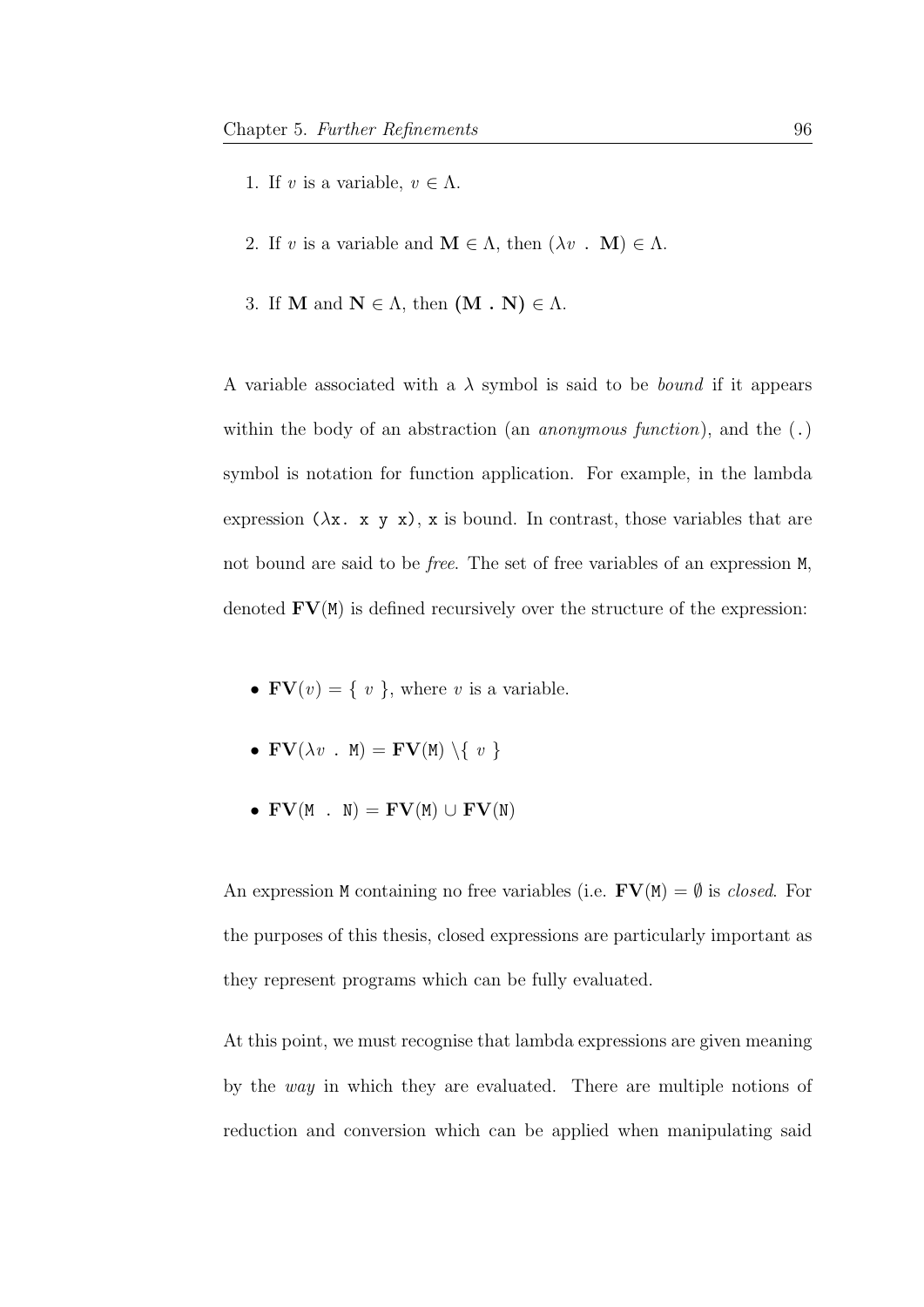expressions, but for our purposes we focus on three in particular, namely  $\alpha$ -conversion,  $\beta$ -reduction, and term substitution.

### α-Conversion

Also known as α-renaming, the process of renaming the bound variables of a lambda expression in a manner producing an expression describing the same function is referred to as  $\alpha$ -conversion. For example, the expression  $(\lambda x.\lambda y. x z y)$  can be  $\alpha$ -converted to  $(\lambda a.\lambda b. a z b)$ . Note that care must be taken to avoid *name capture*, e.g. renaming  $(\lambda x. x y)$  to the  $differential$  expression  $(\lambda y. y y)$ .

### β-Reduction

The application of an argument to a function is commonly known as a  $\beta$ reduction. More generally, we often think of such a reduction as a single computational step. For example, given the expression  $(\lambda x.\lambda y. x + y)$ (assuming both x and y represent integers, with addition defined in the usual manner), its application to the argument 40 can be  $\beta$ -reduced to ( $\lambda$ y. 40 + y). Importantly, we observe that  $\beta$ -reduction is defined in terms of capture-free substitution, as shown in the next section.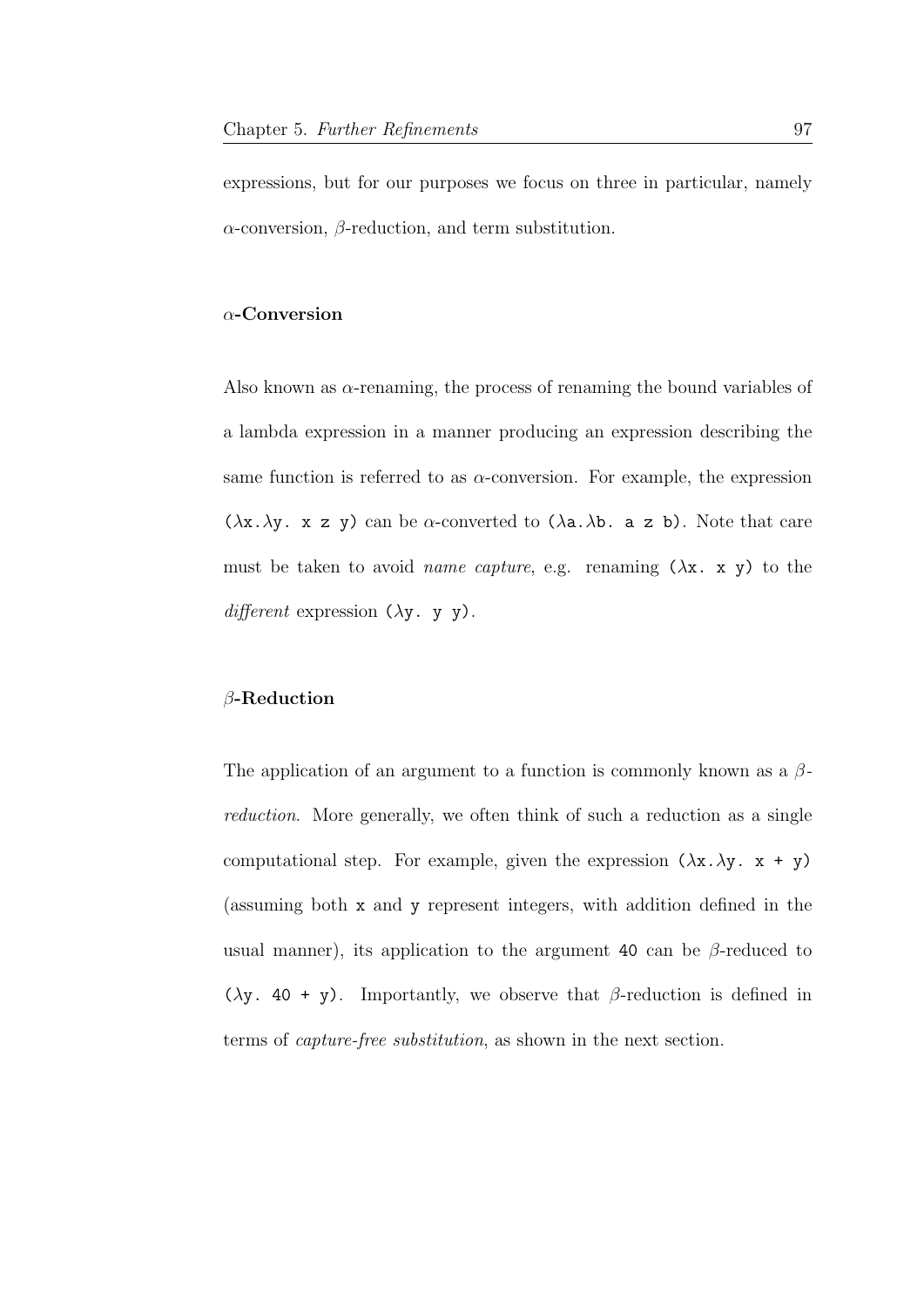#### Term Substitution

Substitution, an operation which we denote as  $E[V := R]$ , is the replacement of all free instances of the variable V in the expression E with the expression R. Substitution over a  $\lambda$ -expression is defined recursively (below, x and y are variables, and M and N are metavariables over  $\lambda$ -expressions):

- $x[x := N] \equiv N$
- $y[x := N] \equiv y$  if  $y \neq x$
- $(M_1 \cdot M_2)$   $[x := N] \equiv (M_1[x := N] \cdot M_2[x := N])$
- $(\lambda x \cdot t)$   $[x := r] \equiv (\lambda x \cdot t)$
- $(\lambda y \cdot t) [x := r] \equiv \lambda y \cdot (t [x := r])$  if  $x \neq y, y \notin \text{FV}(r)$

As the latter two cases above indicate, we need to be certain that we are not going to substitute in a term containing a variable that is already bound by the term being substituted into (referred to as capturing a variable). This is undesirable, as doing so can change the semantics of a lambda expression.

### Capture-Free Substitution

One potential solution<sup>[2](#page-105-0)</sup> for performing substitution in a capture-free manner lies in renaming the conflicting bound variables from the term being

<span id="page-105-0"></span><sup>2</sup>We will encounter other solutions shortly.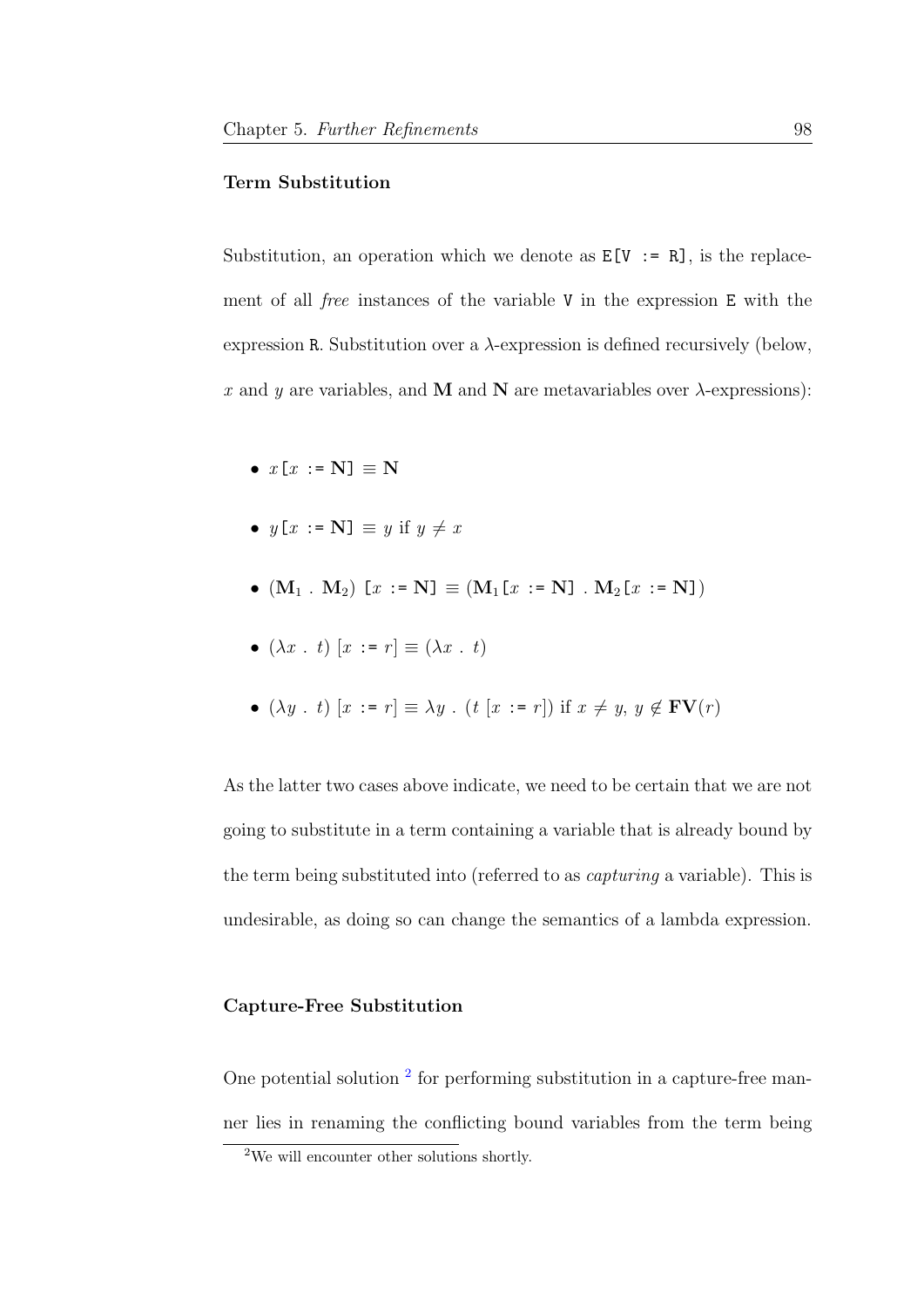substituted to unique identifiers, thereby assuring that the substitution does not capture any existing variable. By  $\alpha$ -converting the relevant variables in such a way that fresh names are used where needed, we can reformulate the case for substituting into an abstraction as follows:

• 
$$
(\lambda y \cdot t) [x := r] \equiv (\lambda y \cdot t)
$$
  
if  $x \equiv y$ 

\n- \n
$$
(\lambda y \cdot t) [x := r] \equiv \lambda y \cdot (t [x := r])
$$
\n
\n- \n if  $x \not\equiv y \land y \not\in \mathbf{FV}(r)$ \n
\n

•  $(\lambda y \cdot t) [x := r] \equiv (\lambda z \cdot (t [y := z])) [x := r]$ if  $x \neq y \land z \notin \textbf{FV}(r) \land z \notin \textbf{FV}(t)$ 

The notion of  $\beta$ -reduction can now be defined simply in terms of capturefree substitution via the equation  $(\lambda x \cdot t) u \equiv t[x := u].$ 

One may wonder why we are going through such pains to describe substitution in a capture-free manner. Whilst it is indeed important that the substitution operation is semantically sound, we do so here to illustrate the fact that there are implementation issues that require additional boilerplate code to resolve, particularly when managing variable names. An implementation that avoids these concerns is preferable, and it is this point which justifies the model that we use within our modular framework.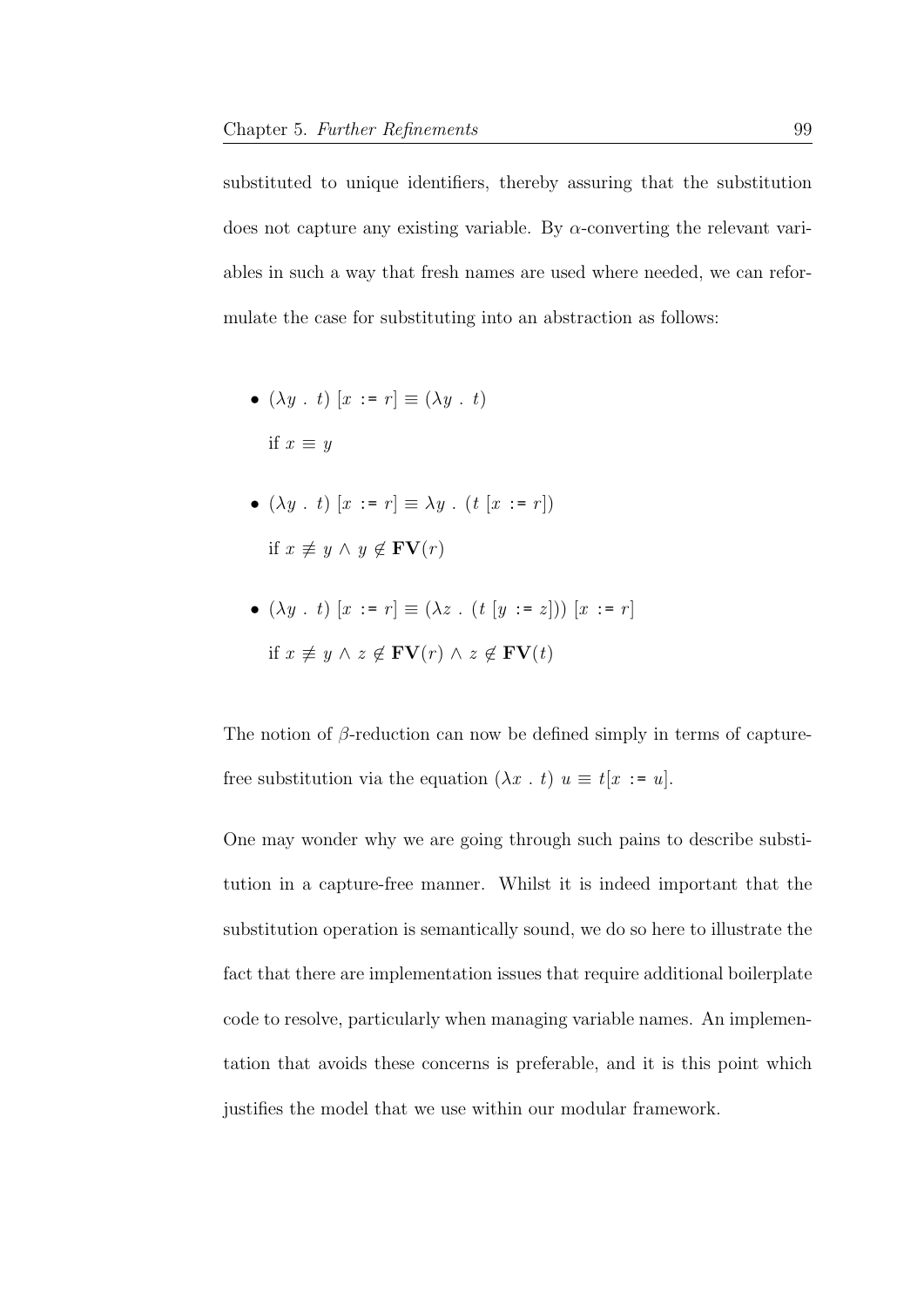### 5.3.2 A Modular  $\lambda$ -Calculus

Although the variables used for abstraction purposes in lambda terms are often given names in the same way that we would name other variables, there are many alternative ways to model bindings, including such approaches as higher order abstract syntax (HOAS) [\[PE\]](#page-213-0) and de Bruijn indices [\[dB72\]](#page-205-0), amongst others. The HOAS approach approach uses the binders of Haskell to describe the binding structure of the language being implemented, via a datatype such as:

$$
data LambdaH e = App e e | Lam (e -> e)
$$

The argument to the Lam constructor in the above explicitly prevents LambdaH from being an instance of the Functor typeclass, as we cannot apply the fmap method to this argument in a sensible manner. More formally we observe that the Lam variable e appears in both a covariant and contravariant position; this point is discussed in finer detail in [\[MH95\]](#page-211-1). We can still define catamorphisms over LambdaH as a *difunctor* by using a more refined fold operator; however this adds significant amounts of both complexity and boilerplate to the underlying technique. As such, for simplicity's sake – alongside the desire to avoid implementing capture-free substitution – in this thesis we use a *de Bruijn indexed* encoding of the lambda calculus. In this encoding, the syntax of lambda expressions is defined in the following manner: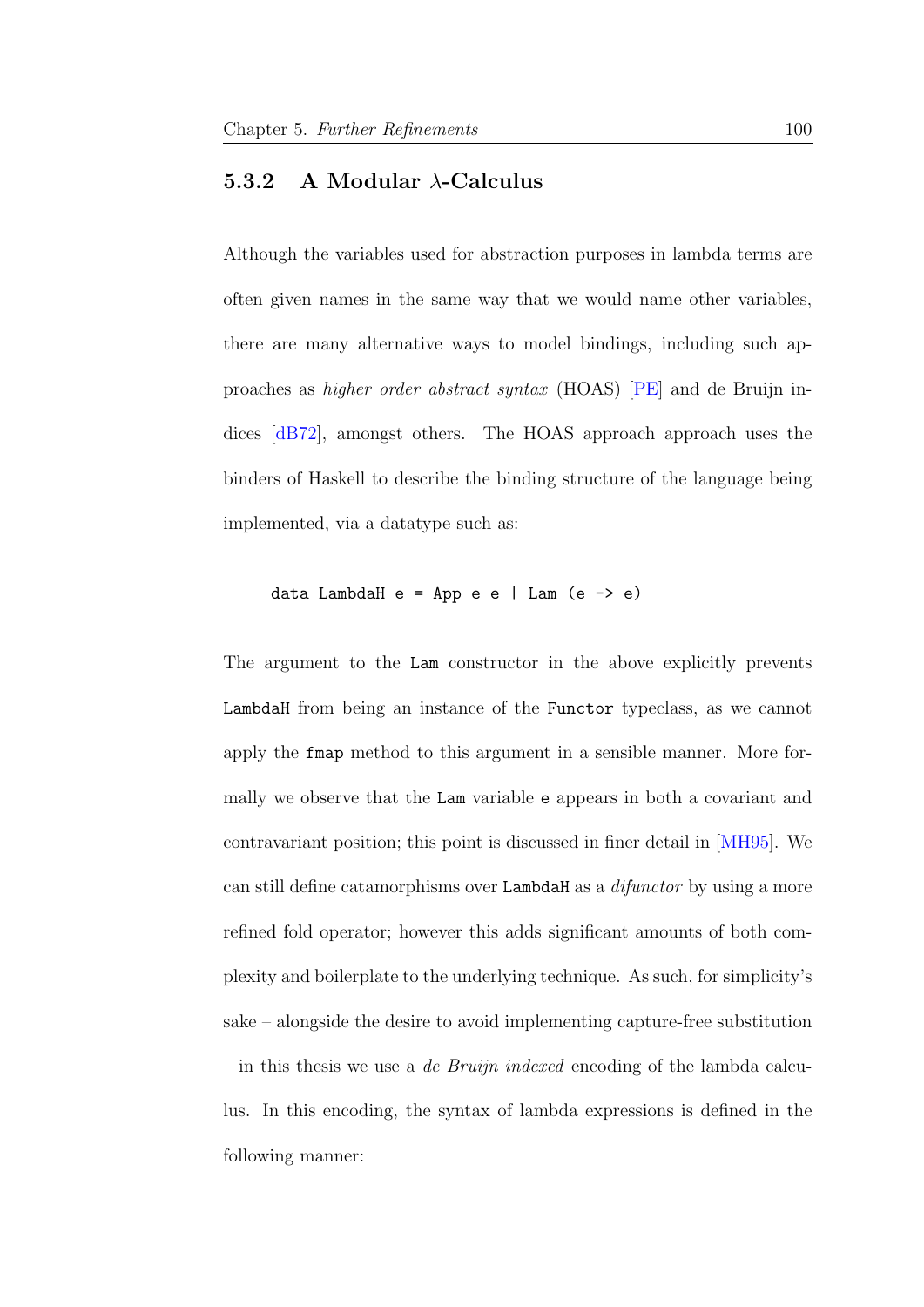data Lambda e = Index Value | Abs e | Apply e e

The Value type associated with an Index constructor represents some datatype that gives rise to an integer constructor that can represent a vari-able, where the integer refers to the number of lambda operators in scope <sup>[3](#page-108-0)</sup> before its binding site (note that we have previously encountered Value in Chapter [4.2:](#page-79-0) we state at this point that this type should be modular to account for the potential for other features being included, but we do not do so here for ease of explanation). The Abs constructor indicates the presence of a binder, and Apply represents the substitution of lambda terms, and is passed both a function body and its argument as subexpressions.

However, by choosing not to use the HOAS approach, an issue arises when considering the Apply constructor. Specifically, when defining a modular semantics for the Lambda signature, the carrier of the evaluation algebra determines that both subexpressions would be typed (m Value), a problem avoided by HOAS by only deeming valid those expressions wherein the first subexpression is a Lam constructor. The following attempt at defining the evaluation algebra illustrates the problem:

```
instance Monad m \implies Eval Lambda m where
  -- evAlg :: Lambda (m Value) -> m Value
  evAlg (Apply f x) = f >>= \f' -> ...
```
<span id="page-108-0"></span><sup>3</sup>An interesting potential research direction is the usage of the type system to ensure scope correctness for terms constructed in this way.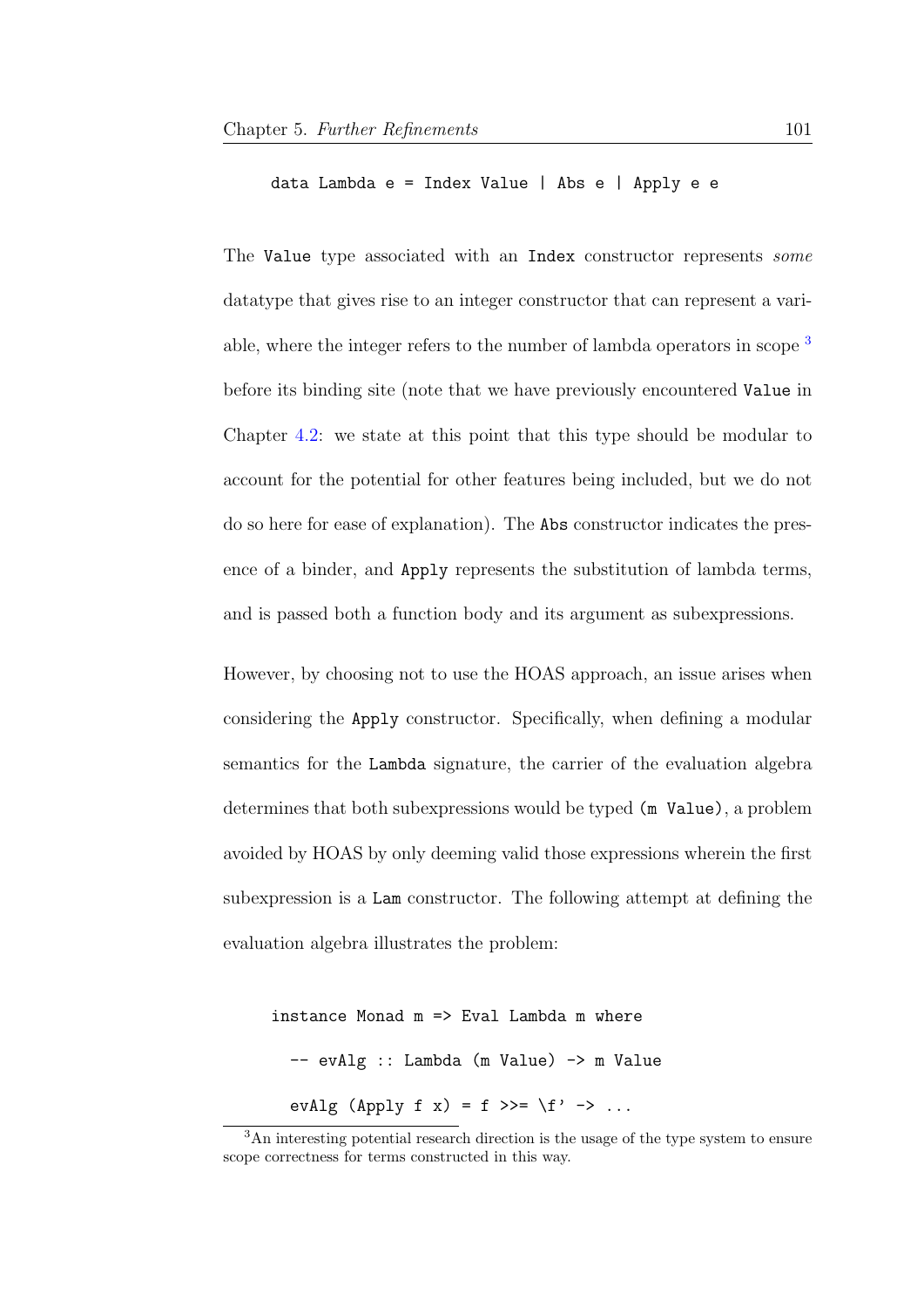The definition of Apply cannot be completed in a sensible way, because the semantic domain is not expressive enough. In particular, the result of binding the function body f has the primitive type Value which accepts no arguments (whereas the Lam constructor of LambdaH is typed  $(e \rightarrow e)$ ). Moreover, binding the result of f breaks the abstraction that a function body represents.

Our solution to this issue is to extend the semantic domain Value with support for closures: pairs consisting of functions and environments defining their non-local variables. To do this, we define Value as a GADT  $^4$  $^4$  here rather than as a modular datatype simply to avoid boilerplate:

```
data Value m where
  Num :: Int -> Value m
  Clos :: Monad m \implies [Value m] \rightarrow m (Value m) \rightarrow Value m
```
Above, the Num constructor represents an integer value, and the Clos constructor takes as arguments a list of values (i.e. an environment) and a computation which represents an unevaluated function body. There are two points to note about this definition. Firstly, we would not be able to represent closures in this way without the (Monad m) constraint (as we need to suspend the evaluation of the function body within a monad until

<span id="page-109-0"></span><sup>&</sup>lt;sup>4</sup>A second usage of GADTs within our framework, and the one likely to see more usage in practice.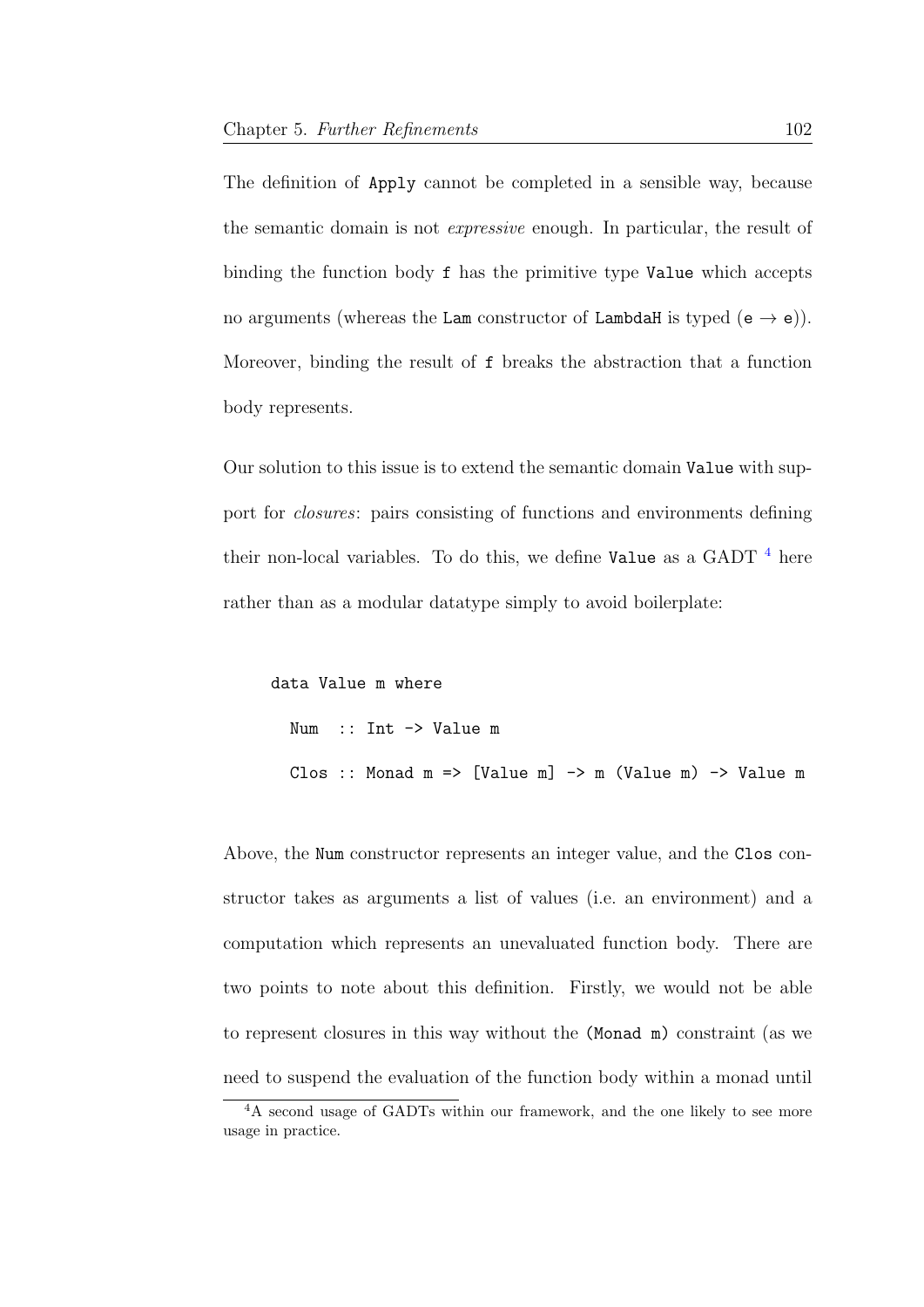required) and secondly, this constraint is only imposed within the Clos constructor, meaning that those subexpressions that do not make use of lambda expressions can safely use () as the parameter to Value rather than a monad which is not used.

To make use of closures when giving a semantics to the lambda calculus, we define a class CBVMonad of operations associated with the *call-by-value* evaluation scheme, which reduces arguments to values prior to their use:

```
class Monad m => CBVMonad m where
  env :: m [Value m]
  with :: [Value m] \rightarrow m (Value m) \rightarrow m (Value m)
```
Intuitively, the env operation provides the list of values that are currently in scope, and the with operation takes both an associated environment and a computation, returning the result of performing substitution. We can now give a semantics to the  $\lambda$ -calculus signature, using the CBVMonad class constraint to allow the use of the env and with methods as follows:

```
instance CBVMonad m \Rightarrow Eval Lambda m where
 evAlg (Index i) = do e < - envreturn (e !! i)
  evAlg (Abs t) = do e \le env
                         return (Clos e t)
```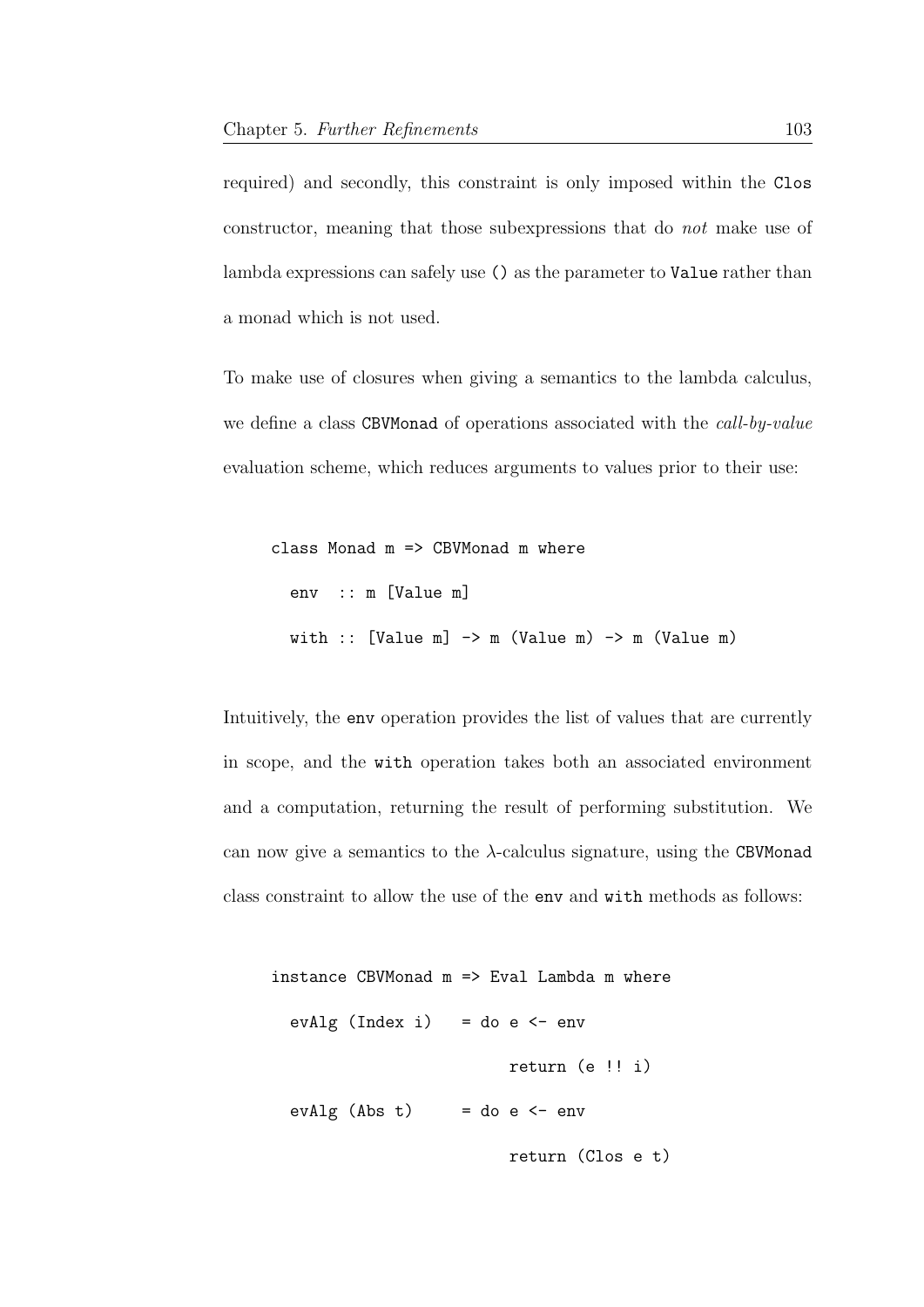```
evAlg (Apply f(x) = do (Clos ctx t) \leftarrow f
                      c <- xwith (c:ctx) t
```
In the above, a de Bruijn index is evaluated by looking up the index in the current environment, a lambda abstraction is packaged up with the current environment to form a closure, and substitution of lambda expressions is performed by evaluating argument x, adding this value to the environment of the closure associated with the function body, and finally evaluating the function body with respect to this updated environment. Implicit in the above is that all lambda expressions we define must be closed, as permitting open terms would require that we also keep track of the largest de Bruijn index at a given point in an expression.

We can now write expressions in our modular source language that make use of variable binding. For example, consider the following example (where apply, abs, etc. are the appropriate smart constructors, and Identity is used in order to permit the do-notation in the evaluation algebra for the Lambda subsignature):

```
e :: Fix (Lambda :+: Arith)
e = apply (abs (ind 0)) (add (val 1) (val 2))
```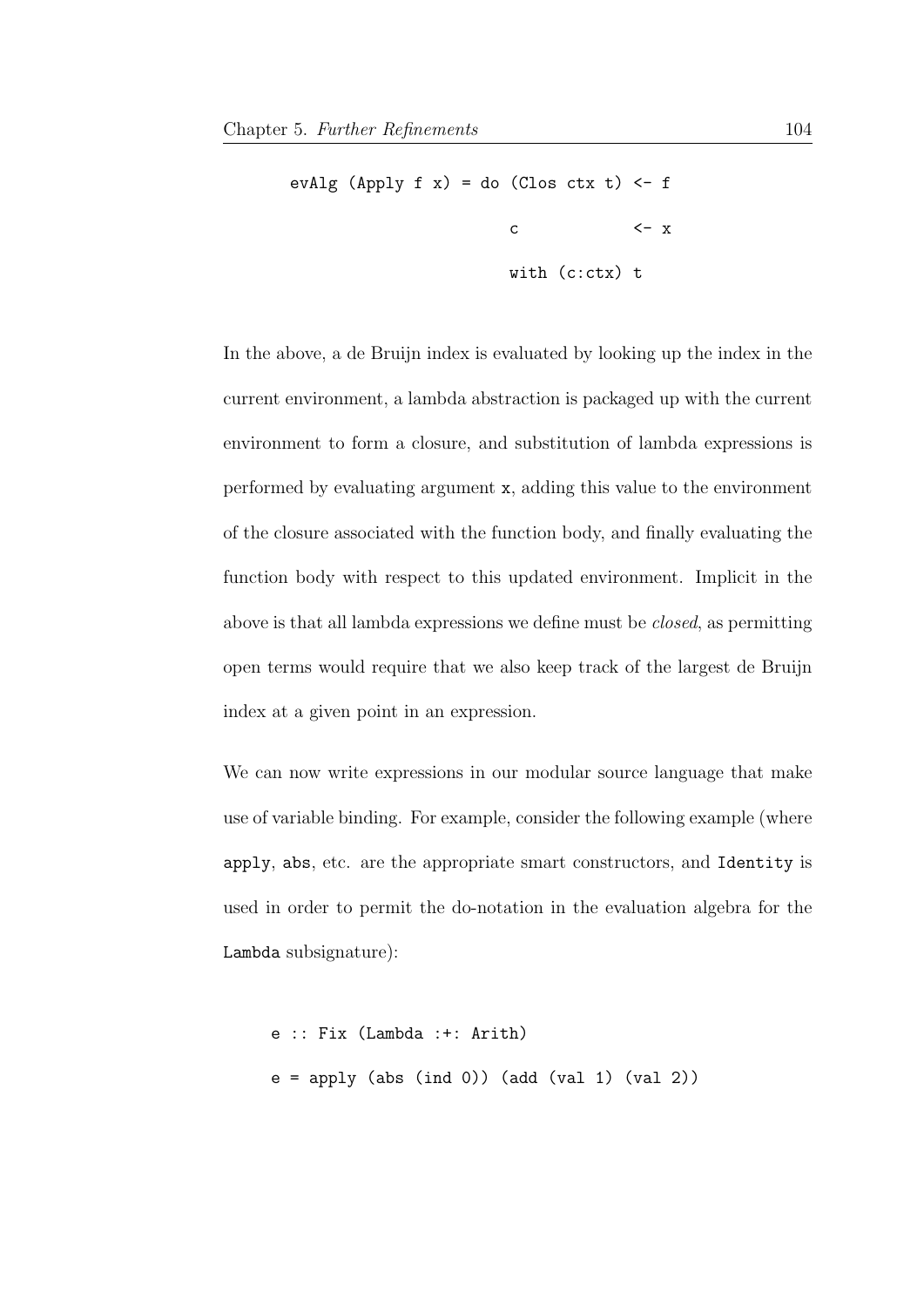```
> eval e :: [Value Identity]
[Num 3]
```
The source language used in this example is capable of using both variable binding and arithmetic. The expression e represents the lambda expression  $(\lambda x \cdot x)(1 + 2)$ , and evaluating **e** with respect to (for example) the list monad, which can readily be made into an instance of the CBVMonad class, returns the singleton value Num 3.

We can also define multiple evaluation schemes for terms within the lambda calculus. A common alternative to call-by-value is call-by-name, which does not evaluate arguments before applying them to a function body. The difference between this and call-by-value is that environments contain computations, not values. Another class, CBNMonad, is needed:

```
class Monad m \implies CBNMonad m where
  env :: m [m (Value m)]
  with :: [m (Value m)] \rightarrow m (Value m) \rightarrow m (Value m)
```
Constraining by this class allows a call-by-name semantics to be defined for the lambda calculus signature as follows: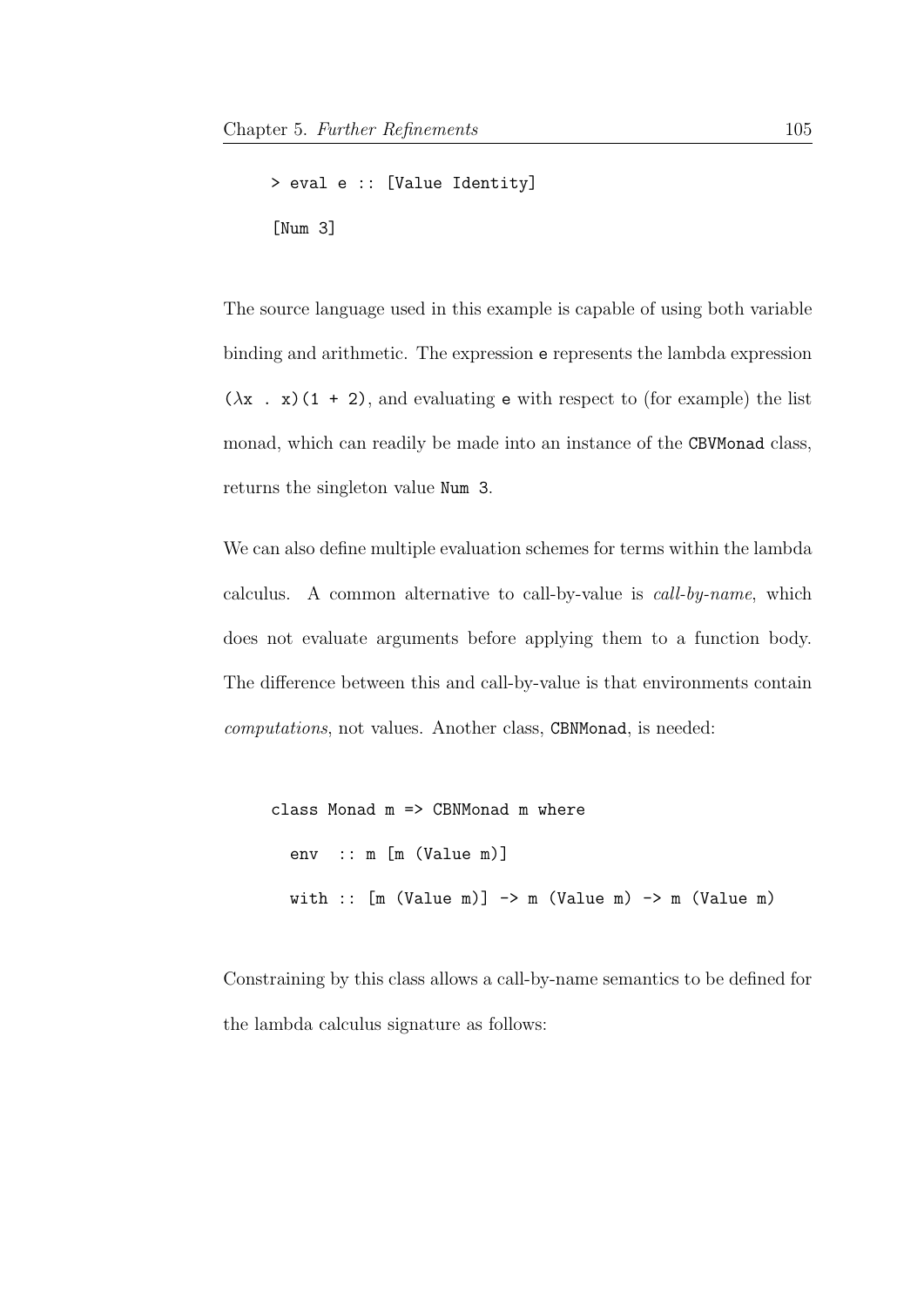```
instance CBNMonad m \implies Eval Lambda m where
 evAlg (Index i) = do e < - env(e !! i)
  evAlg (Abs t) = do e \leftarrow enve' <- sequence e
                           (Clos e' t)
  evAlg (Apply f(x) = do (Clos ctx t) \leftarrow f
                           with (x : map return ctx) t
```
This definition is similar to that for call-by-value evaluation, the main difference being that the substitution of terms does not bind the argument x to a value prior to using it.

We have presented two separate evaluation algebras, both defined over a signature Lambda. However, despite the differing contexts, Haskell does not permit the two algebras to coexist in the same source file, stating that they are overlapping instances: GHC does not consider differing class constraints a sufficient distinction between two instances as to suggest uniqueness. One possible solution is to define two source signatures LambdaCBV and LambdaCBN which contain appropriately tagged constructors to avoid naming conflicts. An alternative involves parameterising the evaluation algebra class with a tag that can be pattern-matched upon, and we will see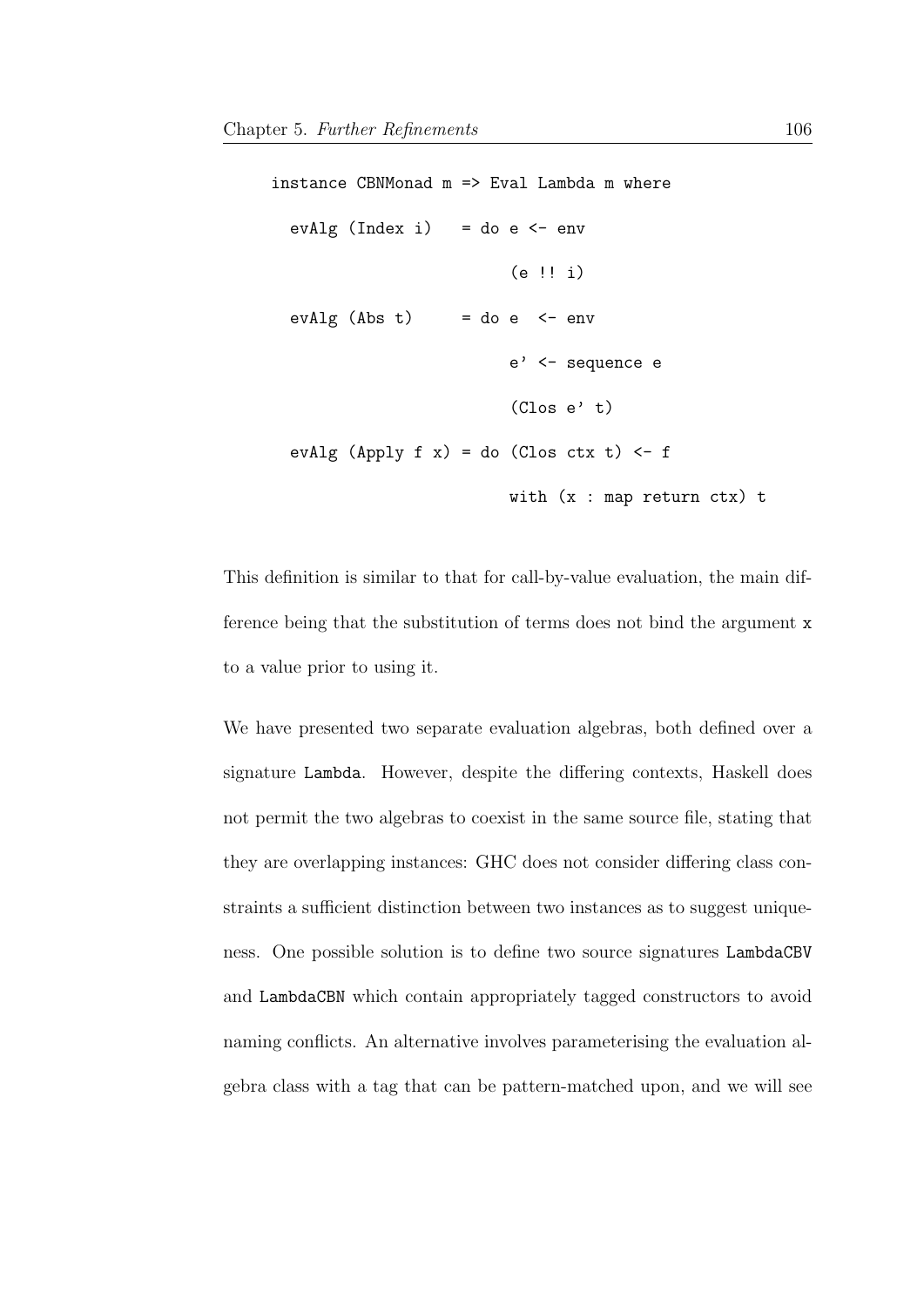this idea in action in the final section of this chapter when discussing a solution to the issue of noncommutative effects.

## 5.3.3 Compiling  $\lambda$ -Calculi

In order to execute programs which make use of the lambda calculus as defined in the previous section, instruction sets for the two variants (callby-value and call-by-name) must be defined separately (newtypes could be used to distinguish the evaluators, but this may prove quite confusing in practice). To this end, we define two target signatures, corresponding to the stack instructions for variants of a Categorical Abstract Machine (CAM) [\[CCM85\]](#page-203-0) and Krivine machine [\[Ler90,](#page-210-0) [Cur91\]](#page-205-0), respectively:

data LAMBDAV e = IND Int e | CLS e e | RET e | APP e data LAMBDAN e = ACS Int e | PSH e e | GRAB e

The above constructors are sufficient for us to look up values in environments by de Bruijn index, build closures, evaluate function bodies and arguments and execute code with a given environment: the semantics of these constructors are based upon the following compilation schemes C and K targeting the CAM and Krivine machine respectively: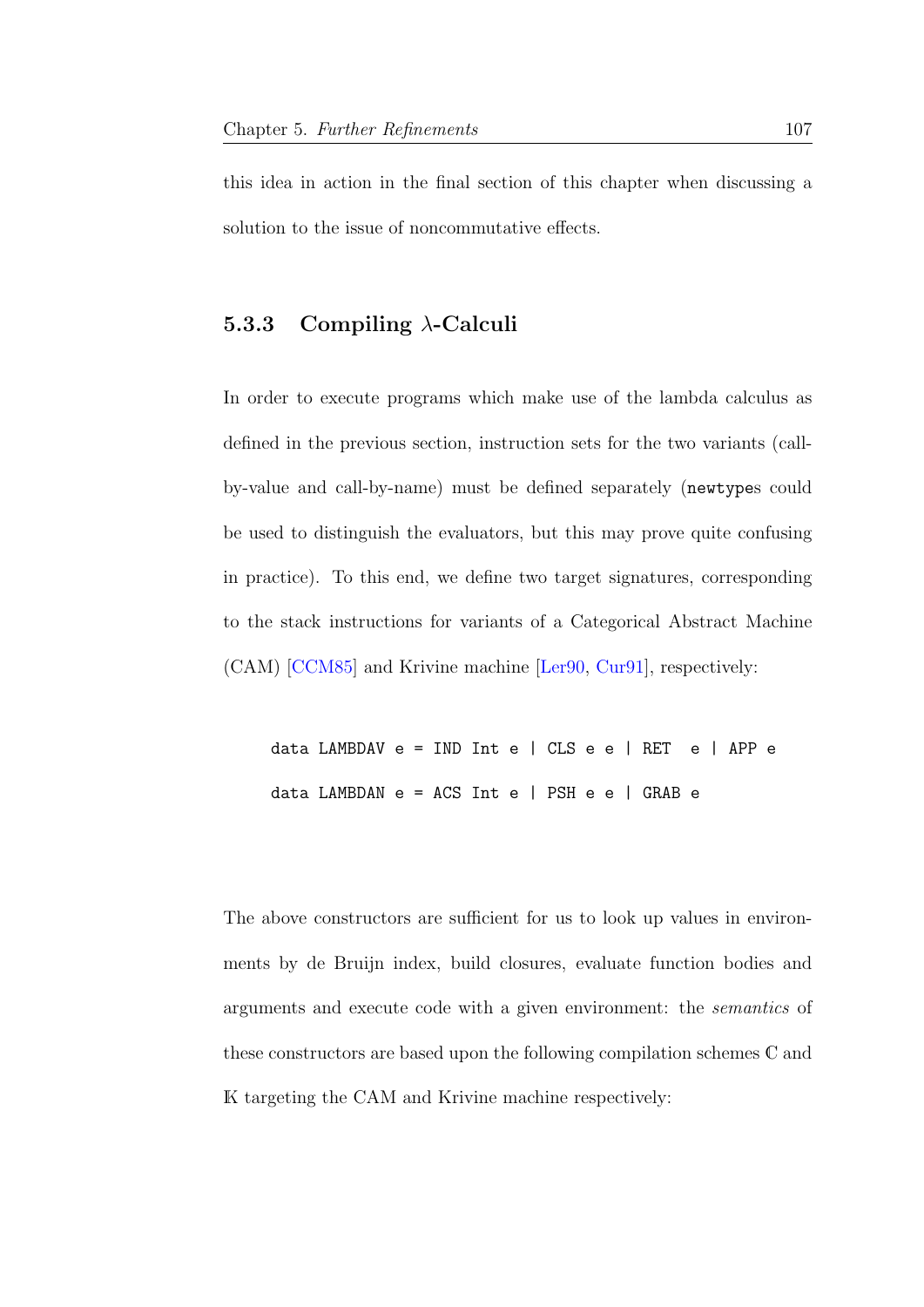$$
\mathbb{C}[n] = [\text{IND } n]
$$

$$
\mathbb{C}[\lambda t] = [\text{CLS } (\mathbb{C}[t] \text{++ } [\text{RET}])]
$$

$$
\mathbb{C}[f x] = \mathbb{C}[x] \text{++ } \mathbb{C}[f] \text{++ } [\text{APP}]
$$

$$
K[n] = [ACS \space n]
$$
  

$$
K[λ \space t] = [GRAB] ++ K[t]
$$
  

$$
K[f \space x] = [PSH(K[x])] ++ K[f]
$$

We have chosen to show the compilation schemes for the above rather than the code representing their compilation algebras, as we believe that the above is better suited to demonstrating the translation between the source and target languages; however the definitions for said algebras follow directly. For example, an abstraction over a term is translated under the Krivine machine model into a GRAB instruction appended to the result of recursively translating the underlying term itself. As alluded to at the end of Chapter [4,](#page-74-0) we defer the implementation of the operational semantics of these two machines until Chapter [7.](#page-174-0)

Having successfully implemented variable binding modelled using the lambda calculus in a modular manner and presented the compilation schemes for two distinct models of execution, we now consider how to introduce persistent, updatable state into our modular compilation framework.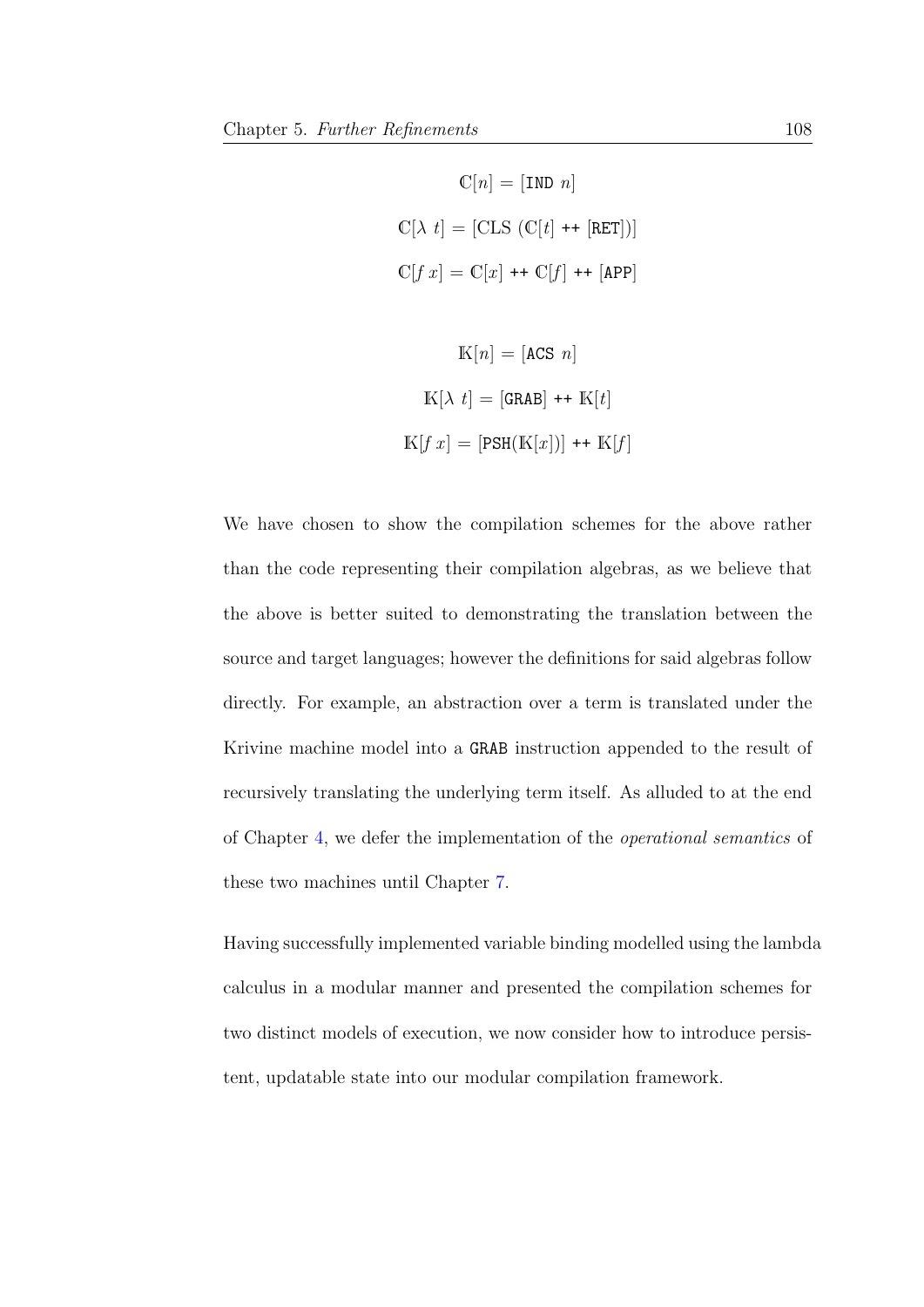# <span id="page-116-0"></span>5.4 Introducing Modular Mutable State

In programming languages, a commonly used feature is that of *mutable* state variables that can change their value over time. In this section, we extend the expressive power of a modular source language by introducing the notion of modular mutable state. To begin with, we consider a singlecelled state consisting of an integer as the state domain, although as we have seen with the lambda-calculus, lifting these definitions into a modular Value datatype is straightforward. This single-celled state is presented simply as a proof of concept, however, as we shall see in Chapter [7](#page-174-0) how this can be generalised to a countably infinite key-value table of states. The syntax associated with such an updatable integer value is given by the following signature functor:

```
data State e = Get | Set Int e
```
In the above, the Get operation returns the current state, and the Set operation takes an integer and an expression which treats this new value as the current state. As with each new feature, we define a class StateMonad of associated operations:

```
class Monad m => StateMonad m where
  update :: (int \rightarrow Int) \rightarrow m Int
```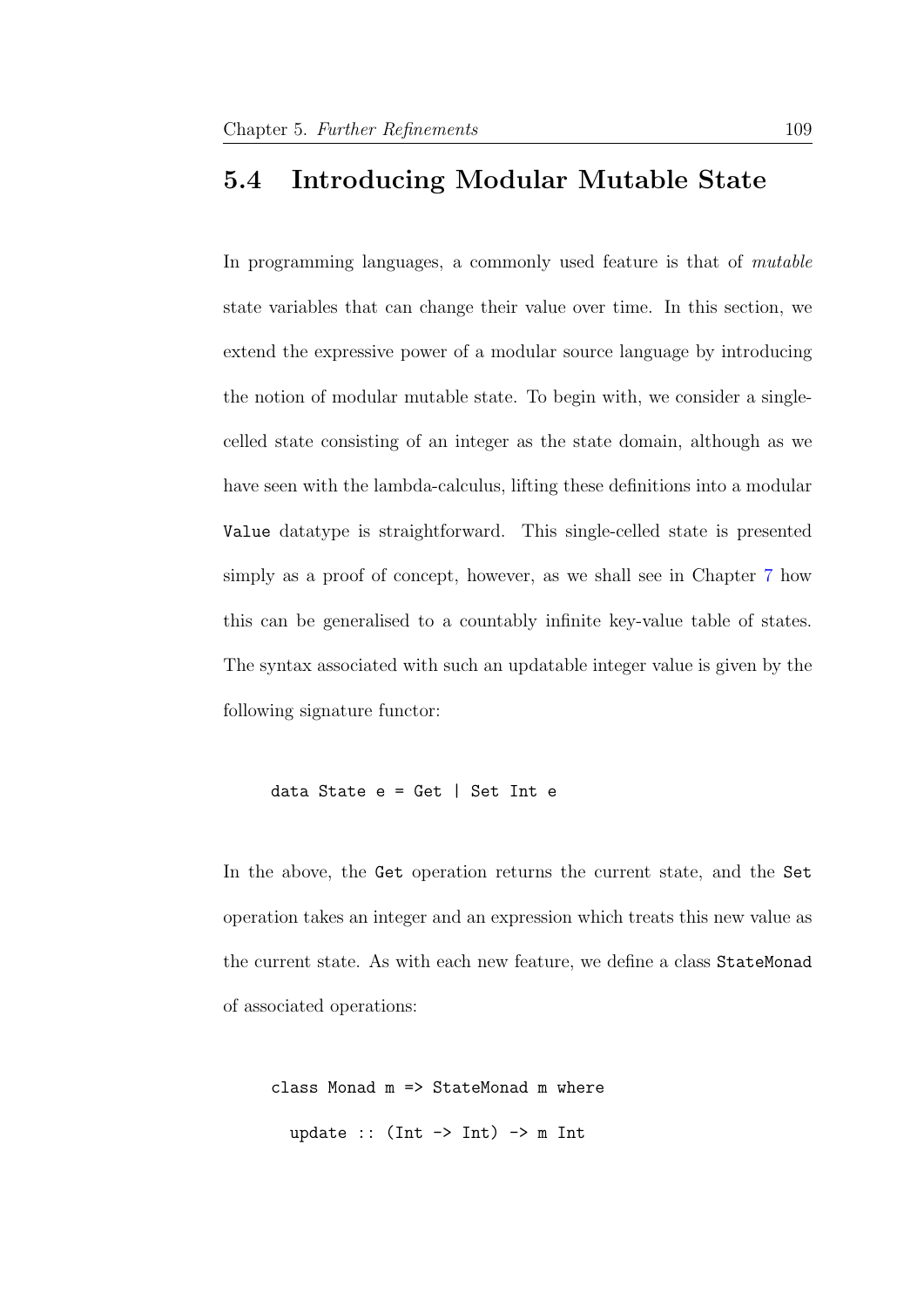The update operation takes a function  $Int \rightarrow Int$  and uses it to alter the state variable. By passing different functions to update, it can be used to define an evaluation algebra for the State signature:

```
instance StateMonad m => Eval State m where
 evAlg (Get) = do n \leq update id
                        return (Num n)
  evAlg (Set v c) = update (\_ - \rightarrow v) \gg c
```
When evaluating a Get constructor, the update operation is passed the identity function id, leaving the state value unchanged. This value is then bound to n and embedded into the Value domain. In turn, when evaluating a Set constructor, update is passed an anonymous function overwriting the state to v before evaluating subexpression c.

We can now write terms in our modular source language that utilise an integer state variable. To illustrate, consider the following two terms, built from languages supporting both arithmetic and state, and state and exception handling, respectively:

```
x :: Fix (Arith :+: State)
x = set 1 (add get (val 2))
```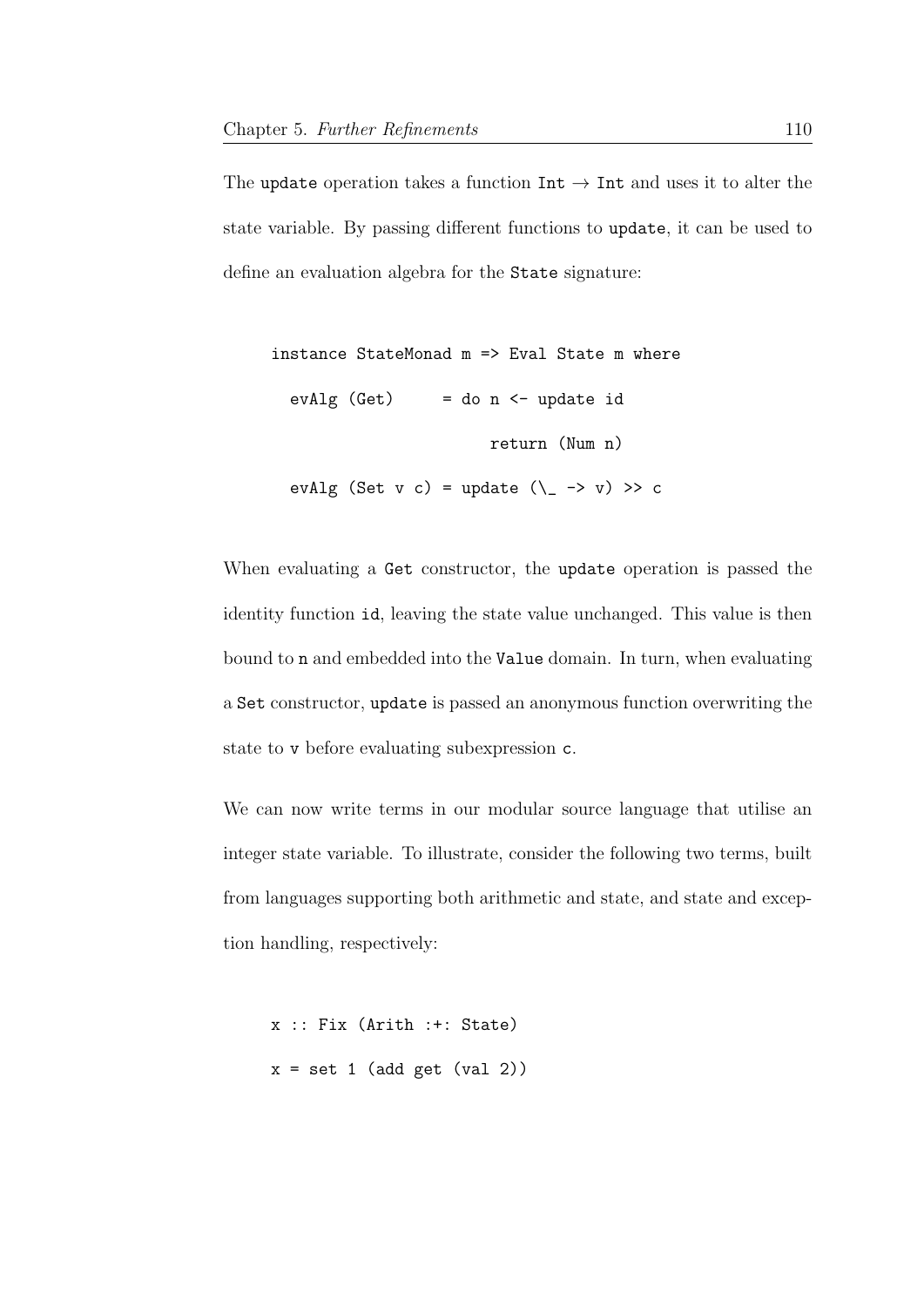```
y :: Fix (State :+: Except)
y = set 1 (catch throw get)
```
Informally, the expression x first sets the state to have value 1, then adds the current state to the number 2. In turn, expression y first sets the state to number 1, then immediately throws an exception that is handled by returning the current value of the state.

Recall that in our modular compilation framework, we evaluate a modular expression with respect to a monad that has been constructed by applying the appropriate monad transformers to a base monad, for which purposes we often use the identity Identity. The underlying machinery associated with the monad transformer class allows access to the operations associated with each constituent feature (such as throw, update, env etc.) at the top level, with all of the necessary lifting handled automatically.

Recall that each monad transformer comes equipped with an *accessor func* $tion$  – such as runS and runE – with allow access to the underlying representation. By first evaluating an expression and then applying the desired series of accessor functions, we obtain a final value, as illustrated below (using () as the parameter to Value as we do not require the closures from the lambda calculus):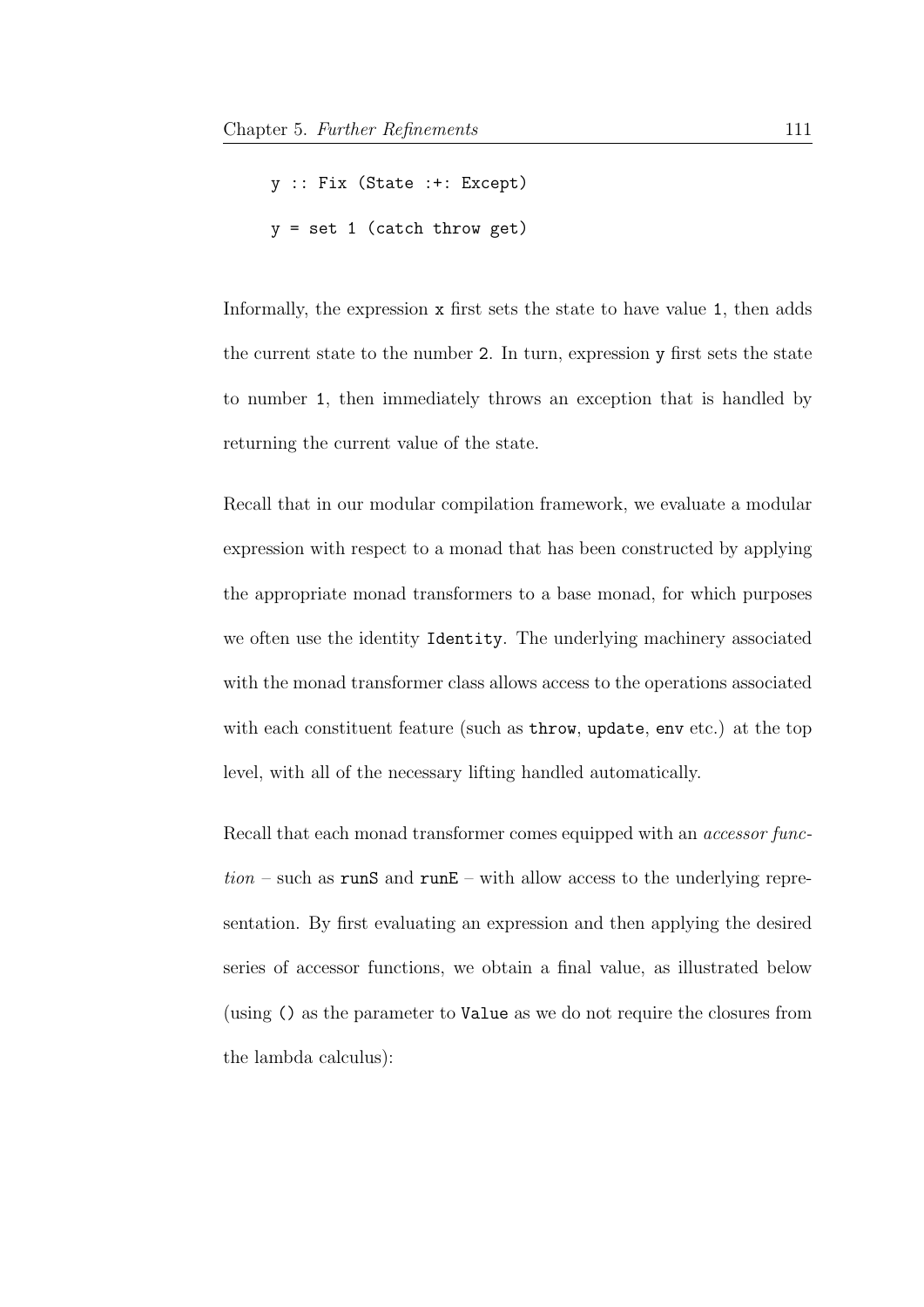```
newtype StateT s m a =
  S \{ runS :: s \rightarrow m (a, s) \}newtype ErrorT m a =
  E { runE :: m (Maybe a) }
> let a = eval x :: StateT Int Identity (Value ())
> runS 0 (runId a)
Num 3
> let b = eval y :: ErrorT (StateT Int Identity) (Value ())
```

```
Just (Num 1)
```
> runE (runS 0 (runId b))

In both of the above evaluations, we see that modular expressions involving state are given a semantics by applying the StateT state monad transformer at some point when building the monad, and similarly that the ErrorT exception monad transformer is applied when handling exceptions modularly.

However, an issue arises when considering the order in which certain monad transformers are applied, namely that of noncommutative effects. To illustrate, consider the following: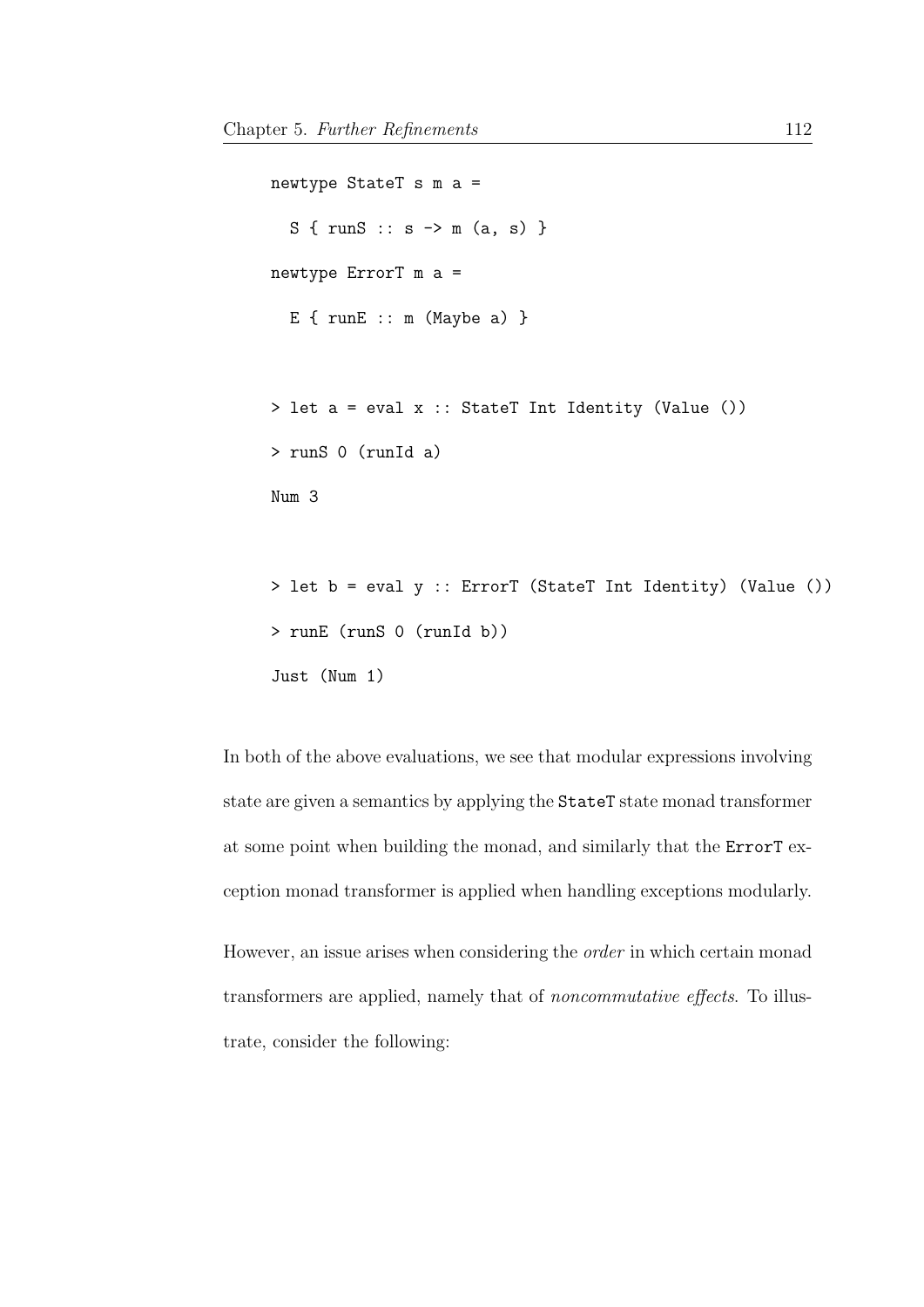instance MonadT (StateT s) where lift  $m = S \$  \s -> do x <- m return (x, s) instance Monad m => Monad (StateT s m) where return  $x = S$  \$ \s -> return  $(x, s)$  $(S g) >> f = S $ \succeq \neg \text{do } (x, t) < - g s$ runS (f x) t

instance Monad m => StateMonad (StateT Int m) where update  $f = S \$  \s -> (s, f s)

The above instantiations and instance declarations of the StateT monad transformer appear at first glance to be no different to that of any other transformer associate with a particular feature. However, in the next section we shall see that defining StateT in this manner leads to noncommutativity concerns.

## 5.4.1 The Noncommutativity Of Effects

We have just seen how monad transformers are used to access the operations needed to define evaluation algebras. However, in some cases separate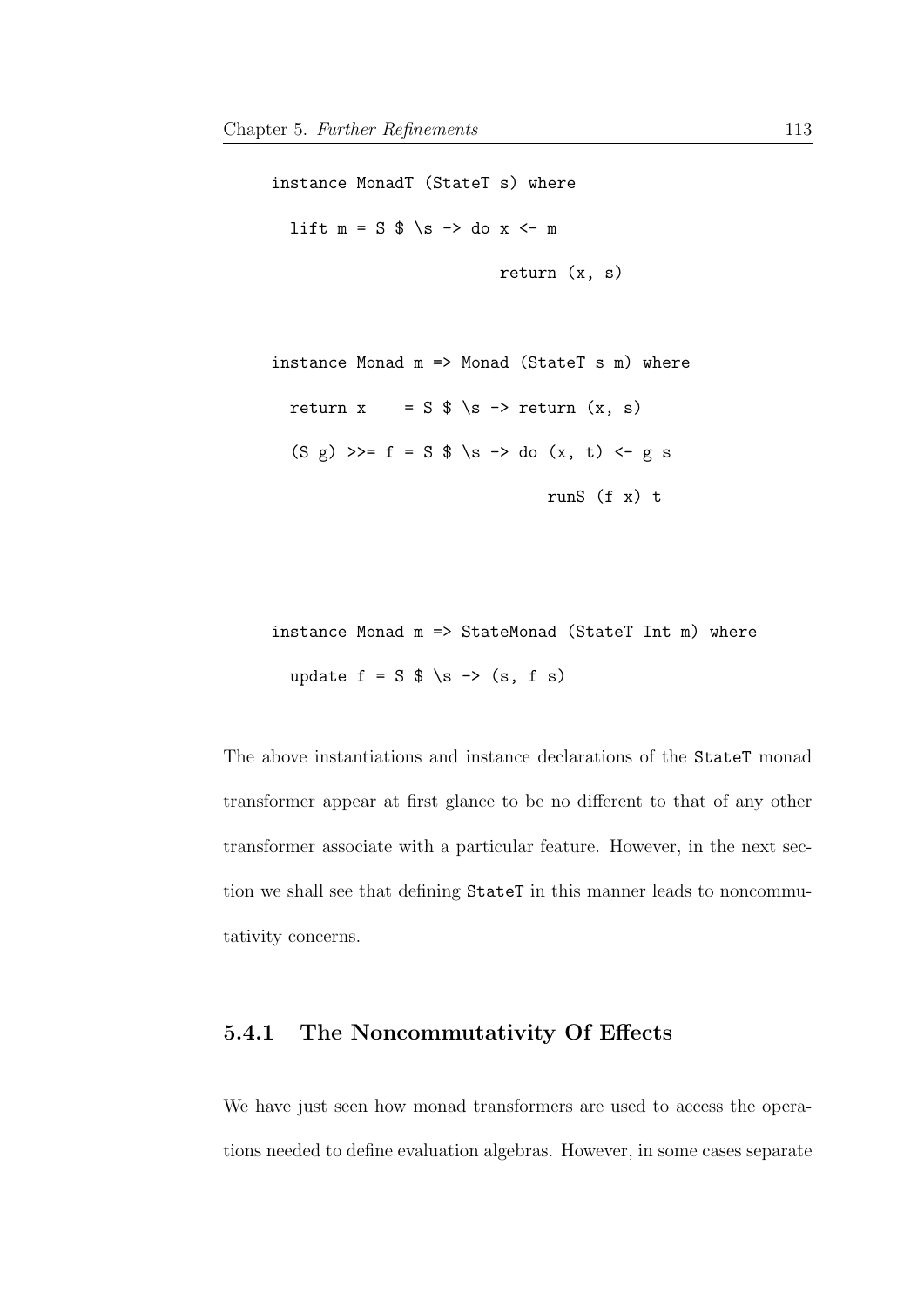features can interact in multiple ways, and this is reflected when applying the associated monad transformers in different orders. Consider the following expression demo, constructed from a modular source language which supports arithmetic, mutable state and exception handling:

```
demo :: Fix (Arith :+: Except :+: State)
demo = set 0 (catch (add (set 1 get) throw) get)
```
The demo example must be evaluated within a monad that supports both exception and state, and therefore must contain both of the relevant monad transformers. It is less obvious, however, that switching the order in which these two transformers are applied has an observable effect on the resulting semantic domain. Assuming that no other features are present, and using Identity as the base monad, the types resulting from the two possible orderings are:

```
type LocalM a =
```
StateT Int (ErrorT Identity) a

- = Int -> ErrorT Identity (a, Int)
- = Int -> Identity (Maybe (a, Int))
- = Int -> Maybe (a, Int)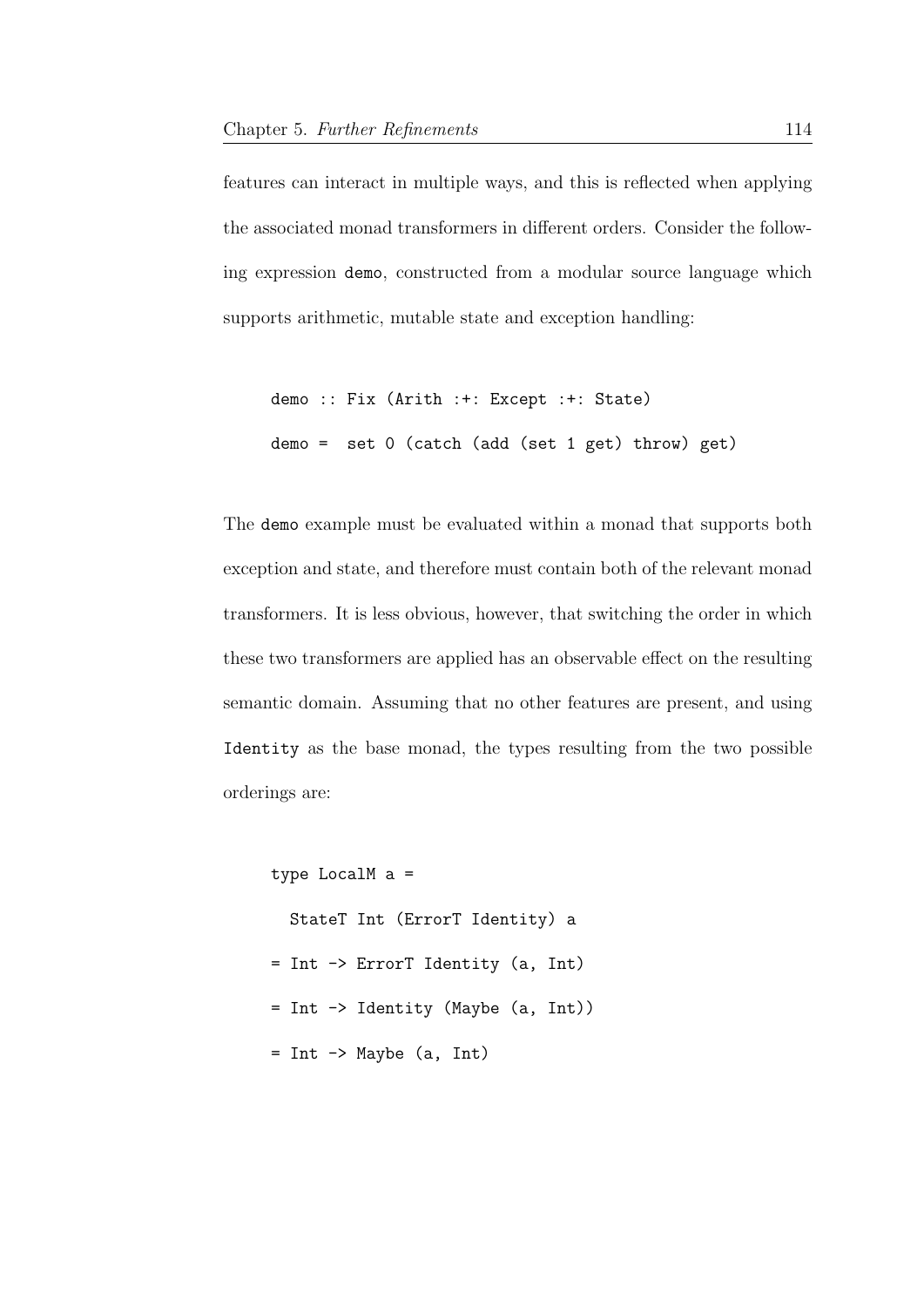type GlobalM a = ErrorT (StateT Int Identity) a = StateT Int Identity (Maybe a) = Int -> Identity (Maybe a, Int) = Int -> (Maybe a, Int)

In particular, when applied to a parameter a, the underlying representation of the LocalM monad takes an Int and either successfully returns a pair (a, Int), or an exception in the form of Nothing. In turn, the GlobalM monad also takes an Int but *always* returns a pair, where the first element can return Nothing.

More specifically, when handling an exception the 'local state' monad restores the state to its most recent value prior to entering the catch-block that threw the exception, while the 'global state' monad treats any updates to the state value as irreversible. Specifically, demo produces the value Num 1 when evaluated with respect to GlobalM, and the value Num 0 with respect to LocalM.

These are both sensible results, and depend on how we wish to order the underlying effects: the local version has a transactional nature to it, which may better capture the particular requirements of a given situation. The natural progression at this point is to address the issue of compiling expressions with multiple interpretations, such as demo, in a modular manner.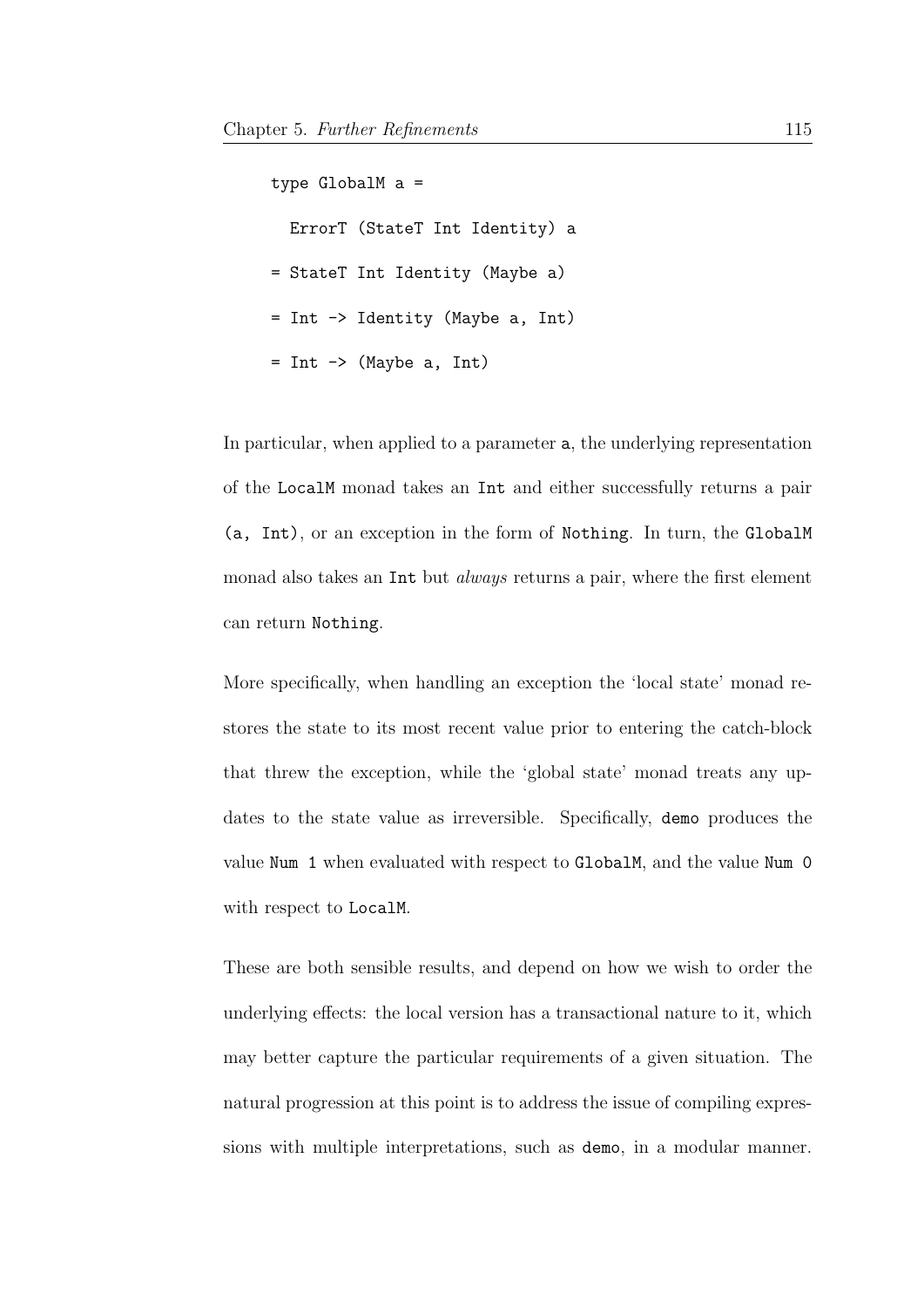Our modular compiler will currently compile demo to the following code sequence (written using Haskell list notation):

> comp demo [] [SET 0, MARK [GET] [SET 1, GET, THROW, ADD, UNMARK]]

The above code is associated with the *global* approach to state, as the SET operation within the catch-block cannot be reversed when the THROW instruction is encountered. To model the behaviour associated with the local approach to state, two additional operations are required:

> comp demo [] [SET 0, MARK [RESTORE, GET] [SAVE, SET 1, GET, THROW, ADD, UNMARK]]

The SAVE operation records the current value of the state on the stack, and in turn the RESTORE operation restores the state to its previous value before the handler code is executed.

Both of the above results are valid, corresponding to compiling demo with respect to a particular ordering of effects. However, a modular compiler is only capable of generating one such program in any particular session, as the compilation algebra class is only parameterised by the source and target signatures, with no information available concerning intended semantics.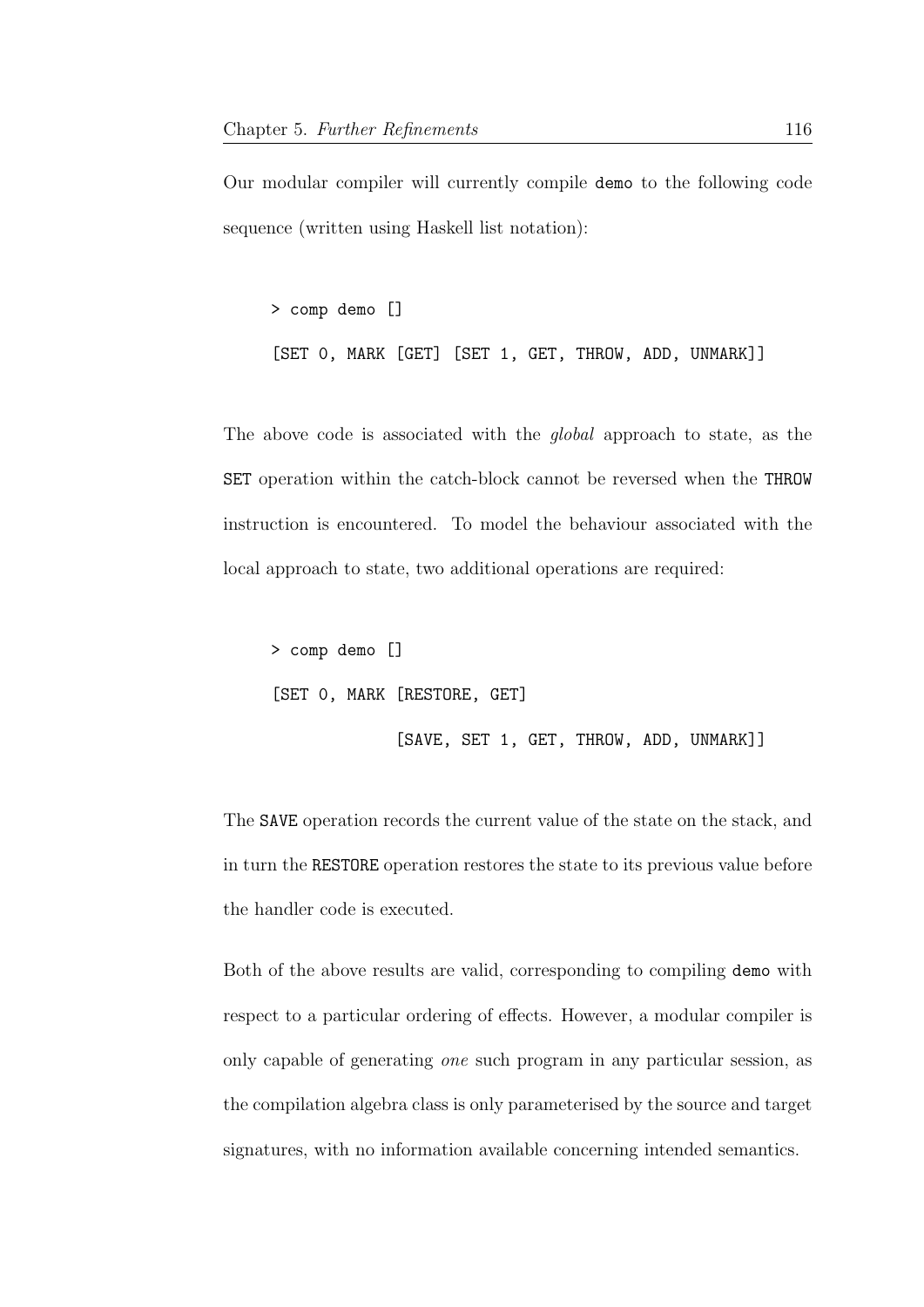Clearly, there is a need for a more flexible compilation algebra that is aware of the context of an argument expression. To do this, we must allow the compilation algebra to examine the monad in which an expression is evaluated, as the semantics are defined by the order in which certain monad transformers are applied.

## 5.4.2 Monadic Parameterisation

In this section, we propose three distinct techniques for directing the modular compilation of an expression by inspecting its underlying semantic monad. As we have seen, in our framework we make use of monads that have been constructed by applying a sequence of transformers to a base monad. Taking advantage of the fact that monad transformers are defined as newtypes, we can inspect their constructors at the type level, giving rise to our first technique:

#### Type-Level Monadic Parameterisation

class (Functor f, Functor  $g$ , Monad m) => Comp f  $g$  m where compAlg ::  $f(m) \rightarrow Fix g \rightarrow Fix g)$  $\Rightarrow$  m ()  $\Rightarrow$  Fix g  $\Rightarrow$  Fix g

In the above, the compilation algebra class is parameterised by a monad. The algebra carrier then includes a monadic computation as an argument,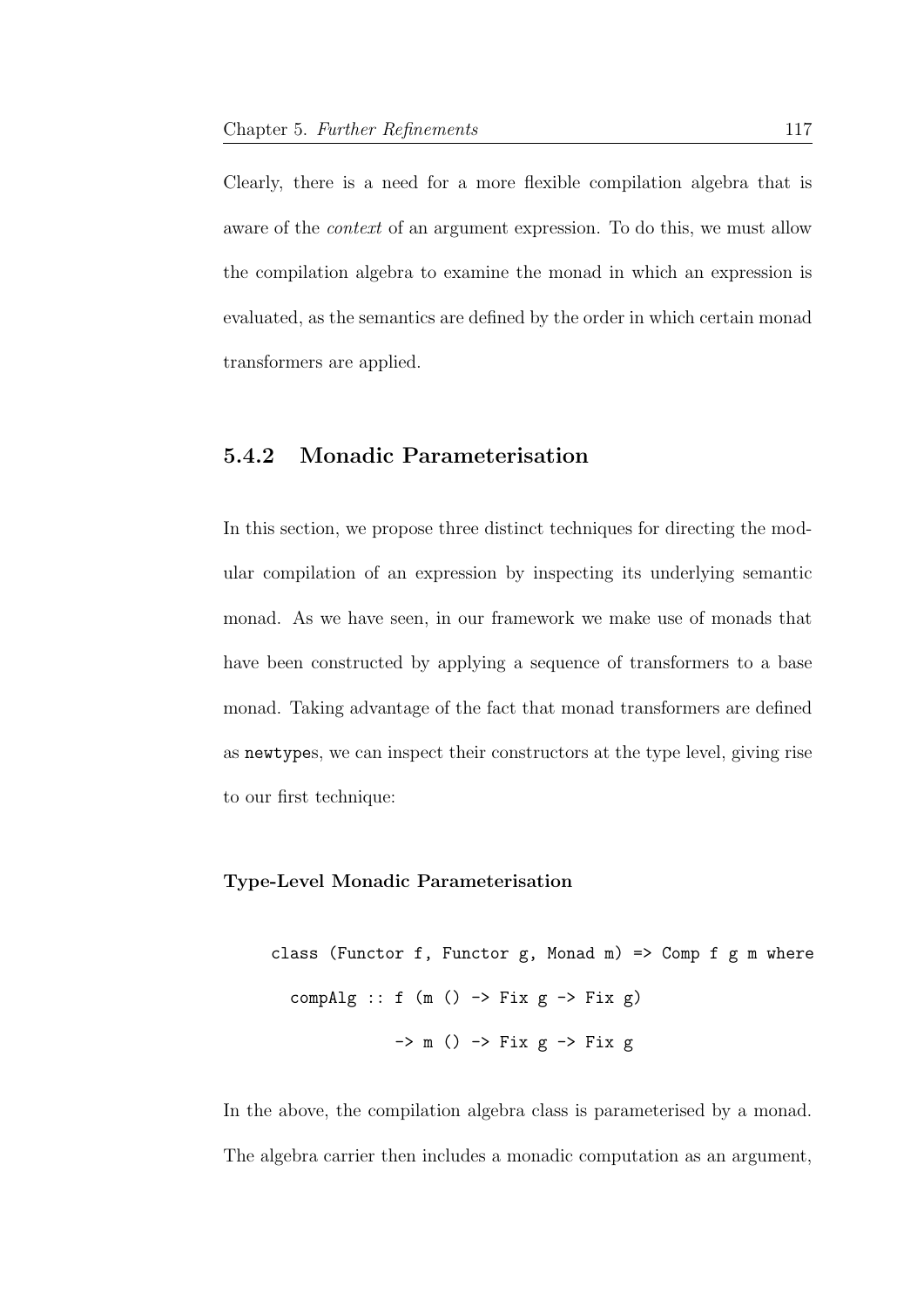however this computation is parameterised by the void type () to indicate that the monad is not explicitly used in the compilation process, but rather used as a context reference.

In this manner, multiple instances of a compilation algebra can be defined for a single source signature by pattern-matching upon constructors associated with monad transformers. This allows for expressions such as demo (defined in the previous section) to be compiled using different schemes for different orderings of effects. For example, the compilation schemes for the two different orderings of exceptions and state can now be defined:

```
-- global compilation scheme
instance (EXCEPT : <: g, Monad m) =>
 Comp Except g (ErrorT (StateT s m)) where
 compAlg (Throw) = \angle -> throw
  compAlg (Catch x h) = \mbox{m c} -> mark (h m c)
                              (x m (unmark c))
-- local compilation scheme
 instance (EXCEPT : <: g, Monad m) =>
  Comp Except g (StateT s (ErrorT m)) where
  compAlg (Throw) \angle -> throw
  compAlg (Catch x h) = \mbox{m c} -> mark (h m c)
             (save (x m (restore $ unmark c)))
```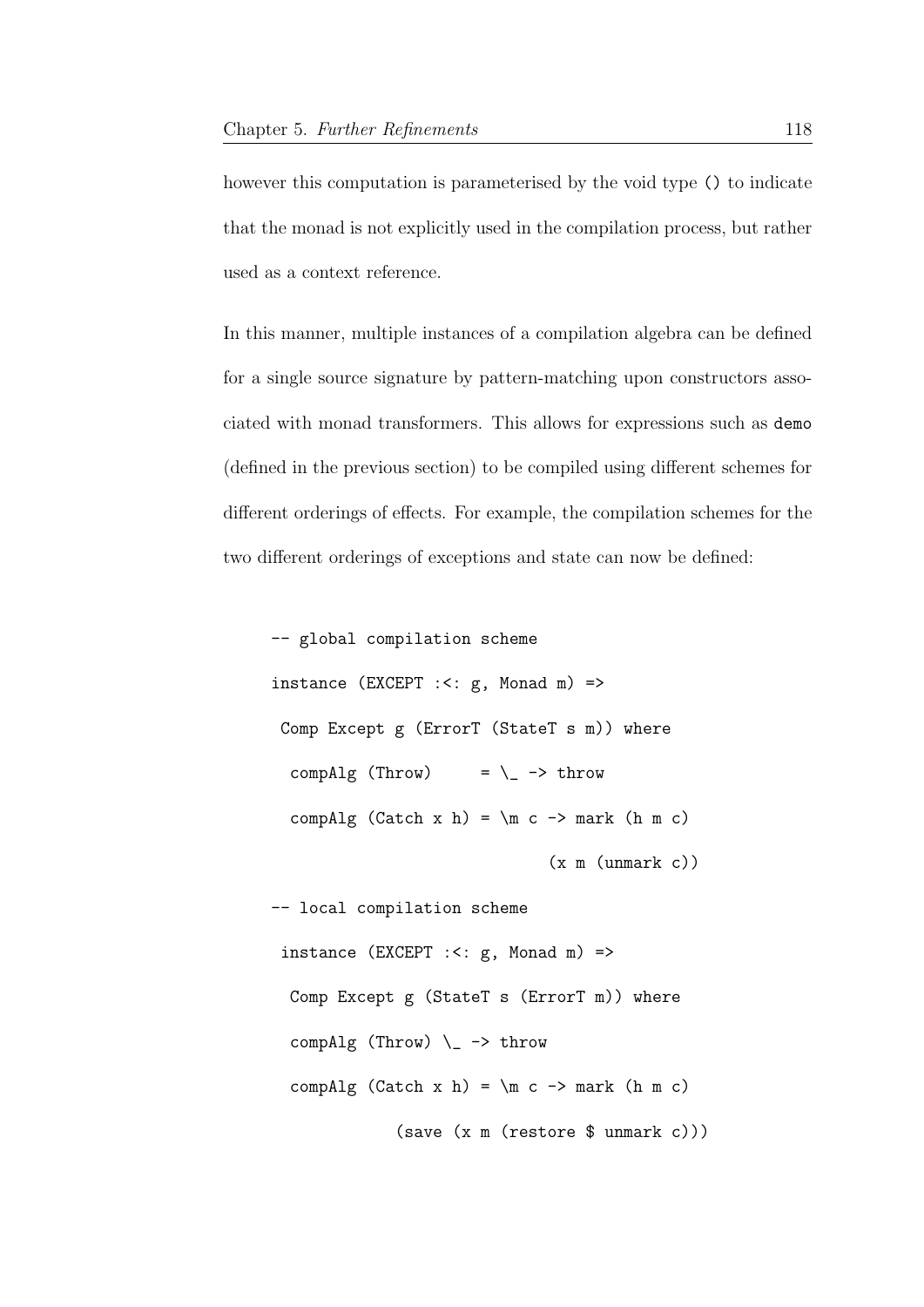An advantage of this technique is that we only need to match on constructors associated with monad transformers that cause semantics to differ. For example, consider the commutative monad transformer ReaderT:

newtype ReaderT w m a = R { runR :: w -> m a }

As the name suggests, commutative monad transformers will affect the semantics of a given monad in the same manner whether it is applied before or after any other given transformer. If ReaderT were to appear between ErrorT and StateT in the above, we could abstract over this transformer using a generic variable t of type MonadT, allowing the programmer to focus on the task of defining algebras only for noncommutative orderings. This leaves us with a choice to make. Either; for each noncommutative transformer pair, define two algebra instances (one with, and one without intermediate transformers), or insist that each transformer pair (whether noncommutative or not) is interspersed with an Identity commutative transformer in order to cut down the number of algebra instances required. In either case, modularity is somewhat impaired.

More importantly, however, the monadic computation that appears in the carrier of the algebra allows for effectful operations to be manifested by calling its associated methods. The user must be careful to not use any monadic operations when defining a compilation algebra for a particular signature, as we define compilation to be an effect-free mapping between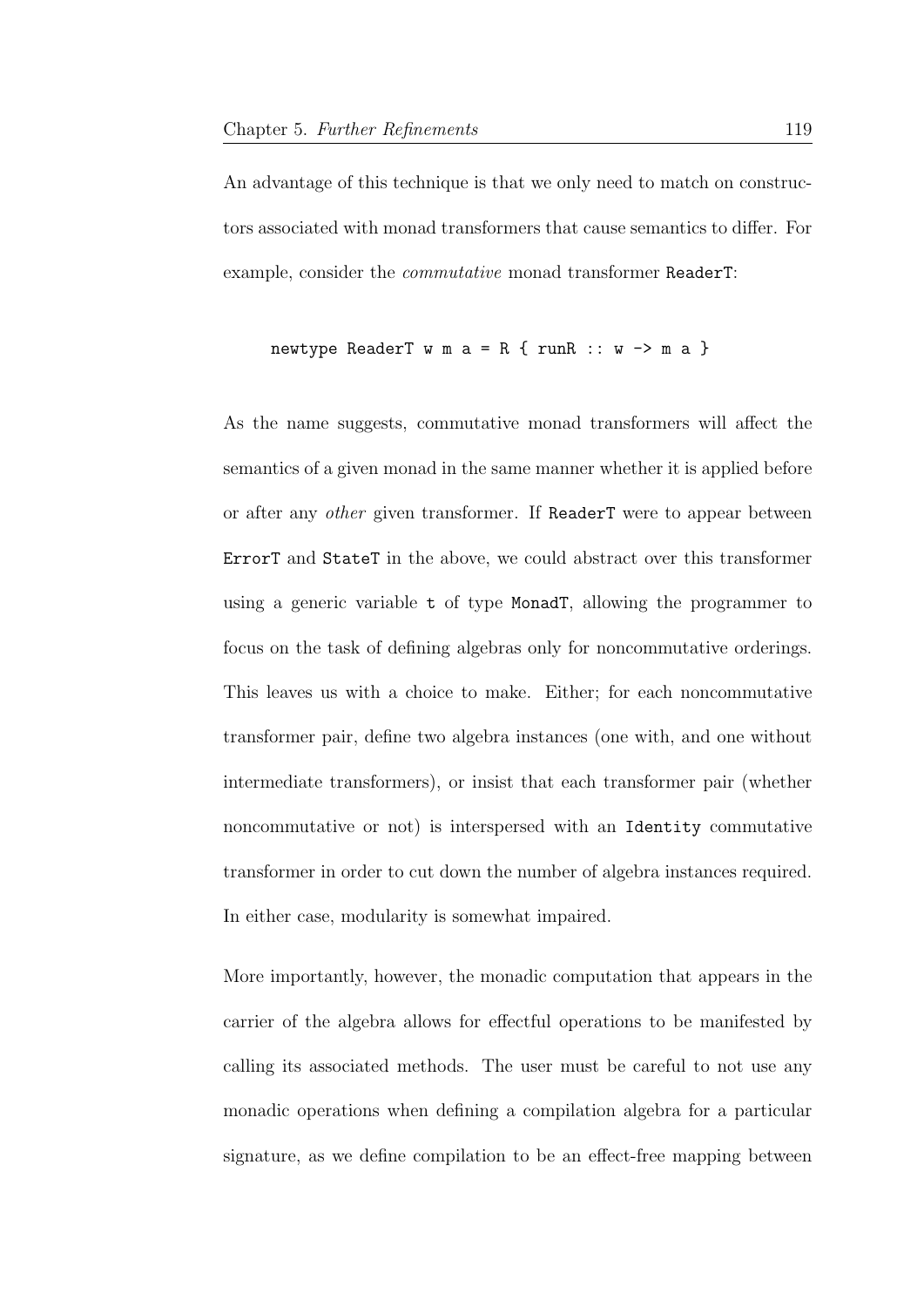modular source and target languages. Further, this computation cannot be removed from the carrier, as it must be threaded through to subexpressions.

#### Function-Level Monadic Reification

In order to exclude the possibility of monadic operations being invoked during compilation, we require a way to provide the compilation algebra with information concerning the ordering of monad transformers, without explicitly passing around the resulting monad. A solution to this issue is to use GADTs to *reify* a monad, representing it as a sequence of constructors. We capture this notion with the datatype MTL, defined as follows:

```
data ST = IntT | BoolT | ...
 data MTL m where
   Err :: MTL m \rightarrow MTL (ErrorT m)
   Sta :: ST -> MTL m -> MTL (StateT ST m)
...
   Id :: MTL Identity
```
Using the auxiliary datatype ST of *state types* to reify monad transformer parameters, an instance of MTL m represents the monad m by applying the appropriate constructors to Id. We note that by defining MTL as an ordinary ADT, the set of effects that can be handled is closed, but a modular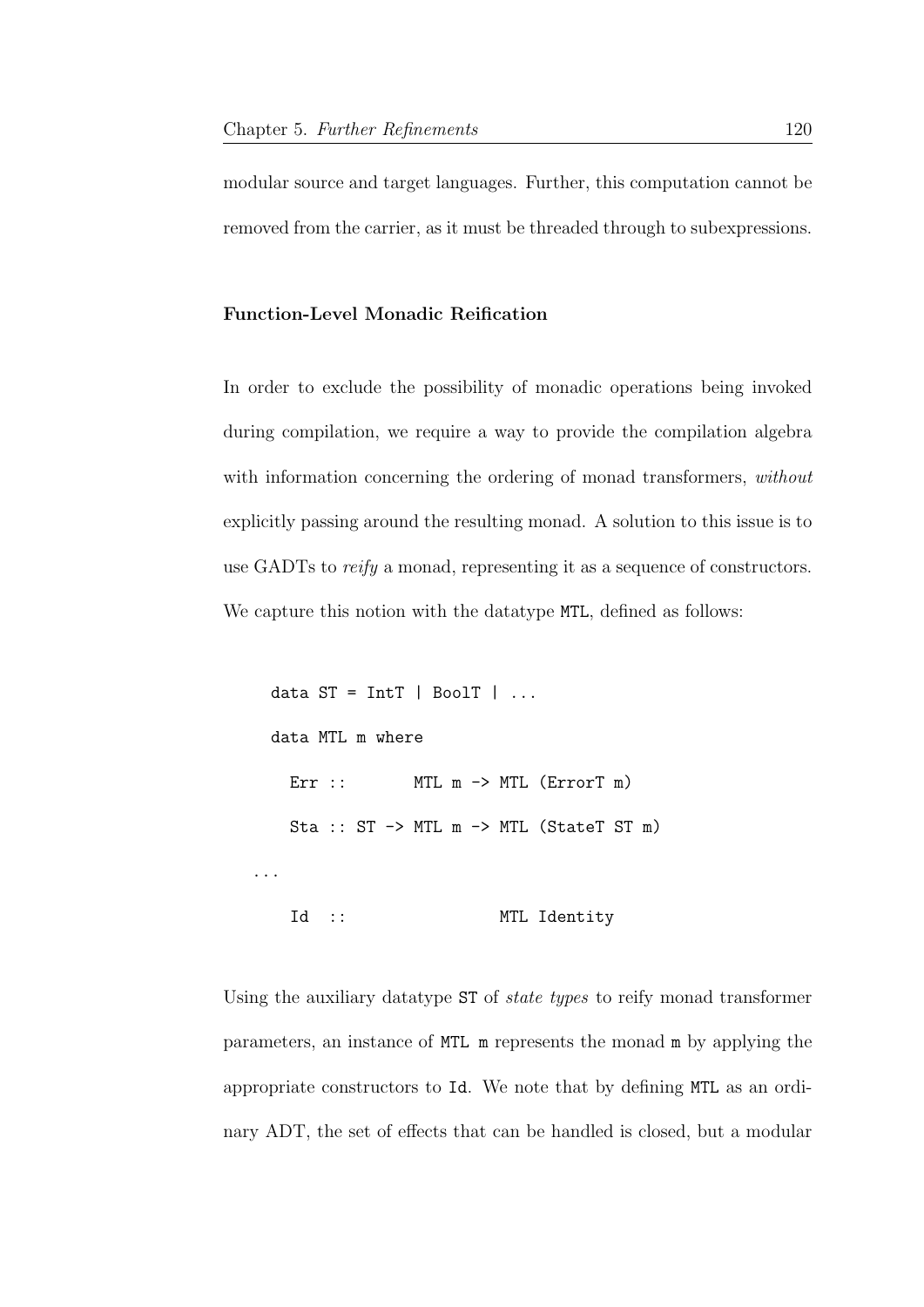representation is also possible, at the cost of including the appropriate constraints when defining instances of the resulting datatype. To illustrate, the two monads LocalM and GlobalM that are defined in the previous section can be reified as follows:

local :: MTL (StateT ST (ErrorT Identity)) local = Sta IntT (Err Id)

global :: MTL (ErrorT (StateT ST Identity)) global = Err (Sta IntT Id)

There are two points to be made concerning the above. Firstly, by using ST to abstract over the parameter type of state monad transformers, we are highlighting that it is the structure of the underlying representation that we are concerned with, as opposed to the actual types involved. Secondly, the ordering of the monad transformers can now be examined at the function level by using pattern matching on the data constructors Sta and Err, .

We can now replace the monadic computation  $m$  () in the carrier of the compilation algebra with its reified representation MTL m. In doing this, we eliminate the concern that effectful operations may 'leak' into the compilation process by removing the possibility of invoking any monadic operations. This leads to the definition of our second technique: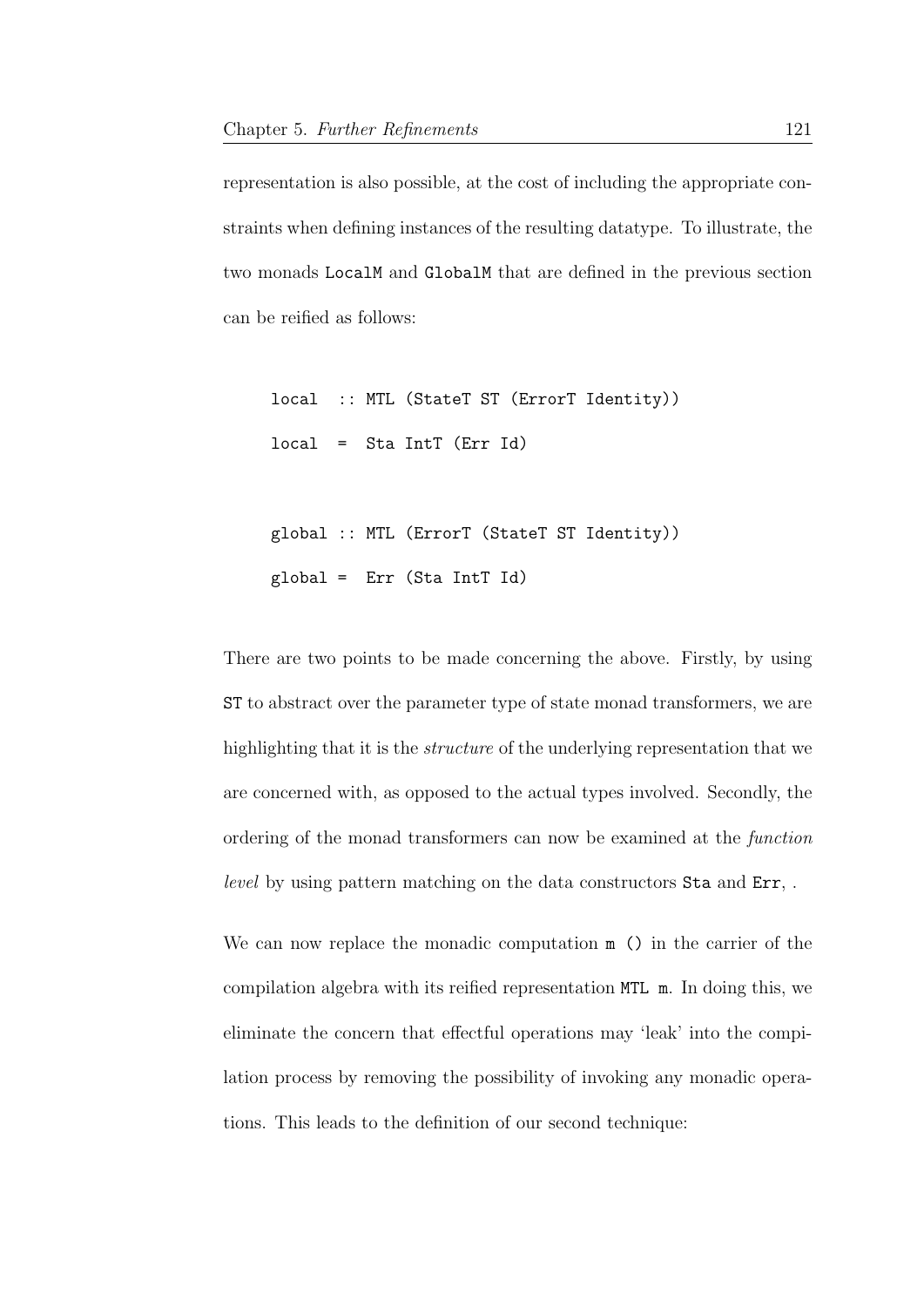class (Functor f, Functor  $g$ ) => Comp f  $g$  where compAlg ::  $f$  (MTL  $m \rightarrow Fix g \rightarrow Fix g$ )  $\Rightarrow$  MTL m  $\Rightarrow$  Fix g  $\Rightarrow$  Fix g

By performing case analysis on the MTL argument, we can now define multiple compilation schemes within a single compilation algebra instance, as seen in the following:

```
instance (EXCEPT : <: g) => Comp Except g where
 compAlg (Throw) = \_{ -} -> throw
  compAlg (Catch x h) = m c -> case m of
   (Err (Sta s t)) \rightarrowmark (h m c) (x m (unmark c))
   (Sta s (Err t)) ->
     mark (h m c) (save (x m (restore $ unmark c)))
```
Particularly important here is that the compilation algebra is no longer parameterised by a monad m, highlighting the fact that a modular compiler is informed by a monad, rather than defined in terms of one. Also interesting is the potential to introduce predicates (of a sort) over instances of the MTL datatype in order to bypass intermediate transformers of no interest: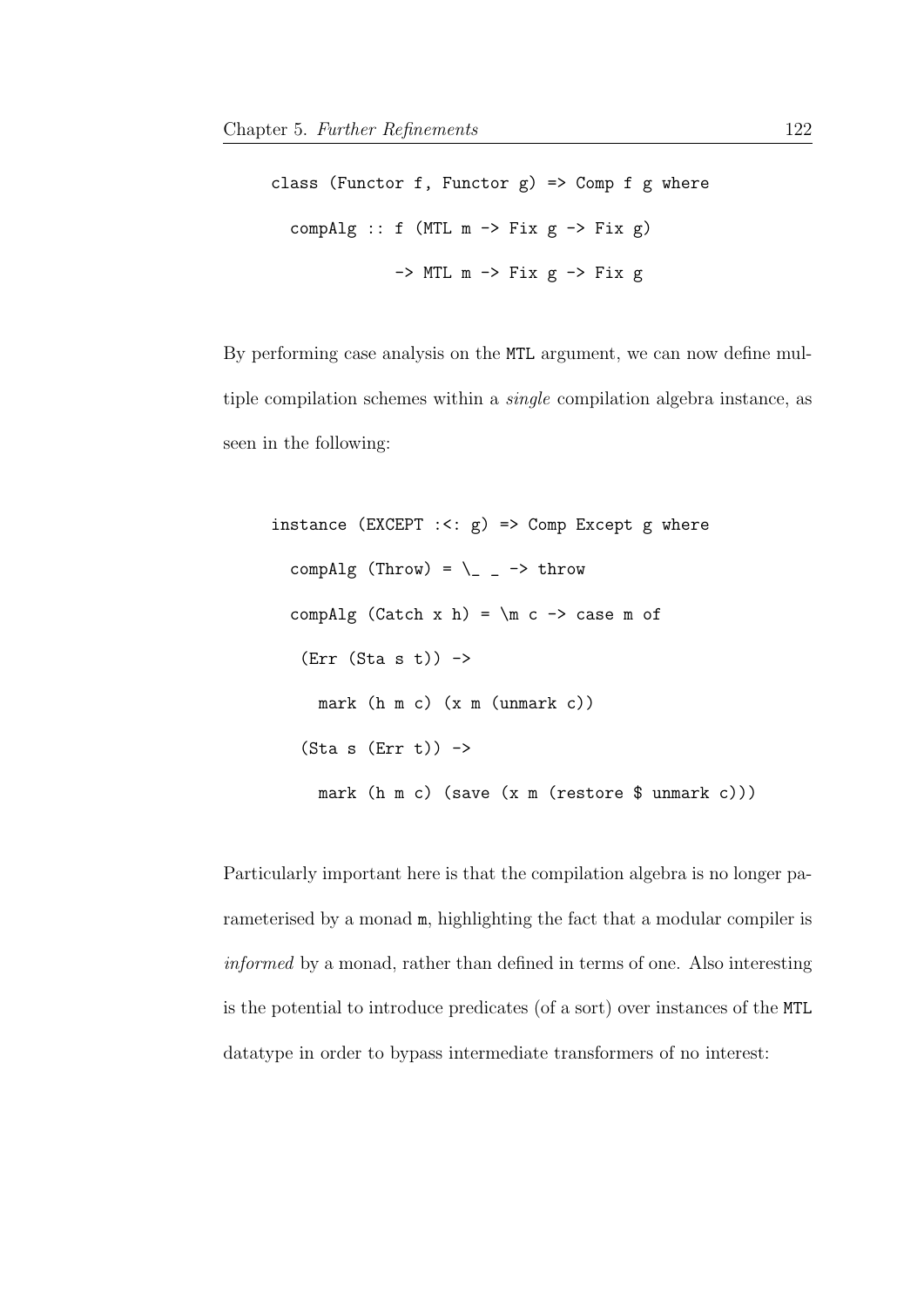```
globalState :: MTL m -> Bool
globalState (Sta s t) = containsError t
globalState (Err_) = False
globalState \dots = \dots
```
#### Constraint-Level Monadic Proxies

The previous two approaches represent two extremes of the solution spectrum: either put all the information about the monad (this information arguably being primarily of use to the programmer constructing new compilation algebras) within which an expression is evaluated into an argument m () and inspect it at the type-level, or reify the monad into a 'list' of constructors MTL m and pattern-match upon it at the function-level. Our third approach represents a meeting point between the two, by passing the monad as a type argument to a proxy datatype which cannot access the underlying monad, but is still aware of the context within which it is defined:

#### data Proxy m = Proxy

The data constructor Proxy can be threaded through to the carrier of a compilation algebra and retain the correct type (in much the same way as the empty list [] retains its type), and we are prohibited from invoking monadic operations. The resulting compilation typeclass that makes use of this is defined as follows: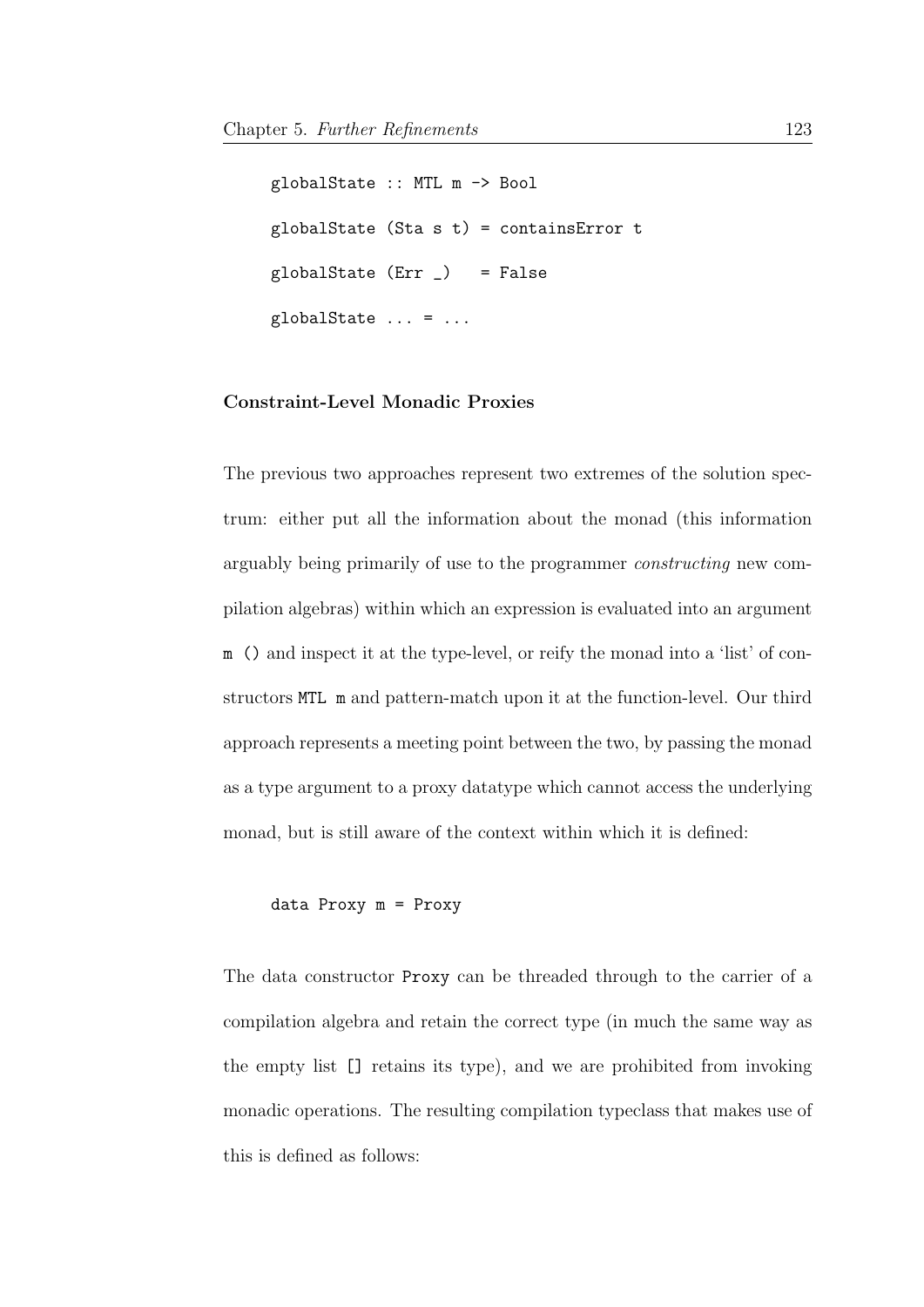```
class (Functor f, Functor g) => Comp f g where
  compAlg :: f (Proxy m \rightarrow Fix g \rightarrow Fix g)
                  \Rightarrow Proxy m \Rightarrow Fix g \Rightarrow Fix g
```
We believe that this approach is the best of the three, minimising the presence of the monad within the compilation algebra, the boilerplate code required to implement said algebra, and the risk of invoking stateful operations in a context where no such operations should appear. However, each approach has their use, and the choice of which one best suits their needs or taste is ultimately one for the user, in light of the necessity of the compilation algebra to be able to account for all possible interactions. In this sense, the compilation algebra is less modular than its evaluation counterpart, but we believe this to be a necessary consequence of ensuring that expressions are compiled into the 'correct' target instruction set.

# 5.5 Chapter Summary

In this chapter we have:

• Extended our framework with support for both mutable state and a de Bruijn indexed variant of the lambda calculus, improving the expressive power of a modular source language.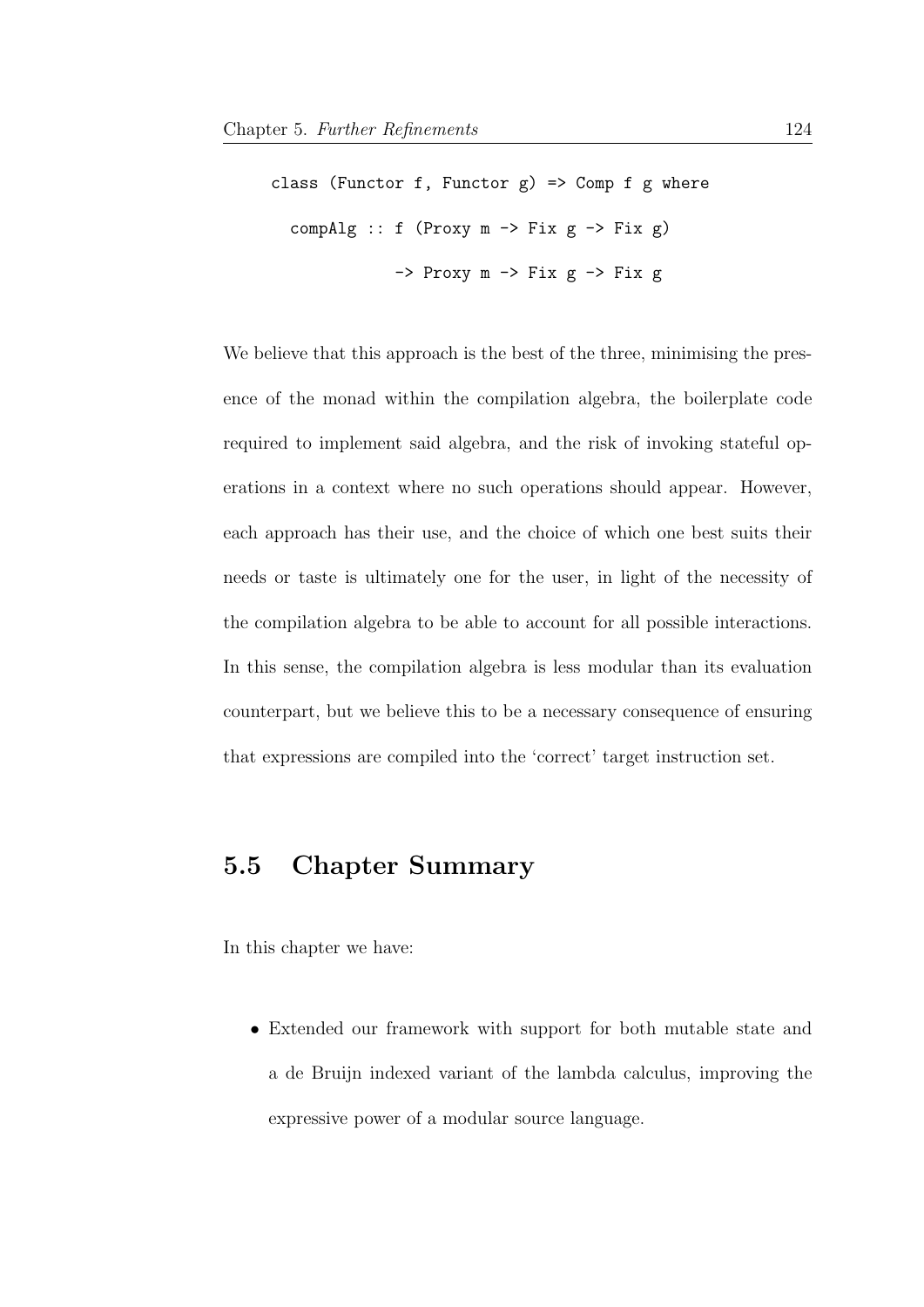- Shown how the use of generalised algebraic datatypes to model troublesome signature functors and value domains permits certain forms of type constraints to be captured in a clean and modular manner.
- Defined modular variants of a Categorical Abstract Machine and the Krivine machine as suitable targets for our implementation of the lambda calculus. However, as in the previous chapter, we defer all notion of virtual machines and their construction to Chapter [7,](#page-174-0) where they will be treated in depth.
- Considered the issue of effects that do not commute (such as exceptions and state), which potentially require programs to be compiled in different manners depending on the ordering of the effects, and present three approaches to addressing this.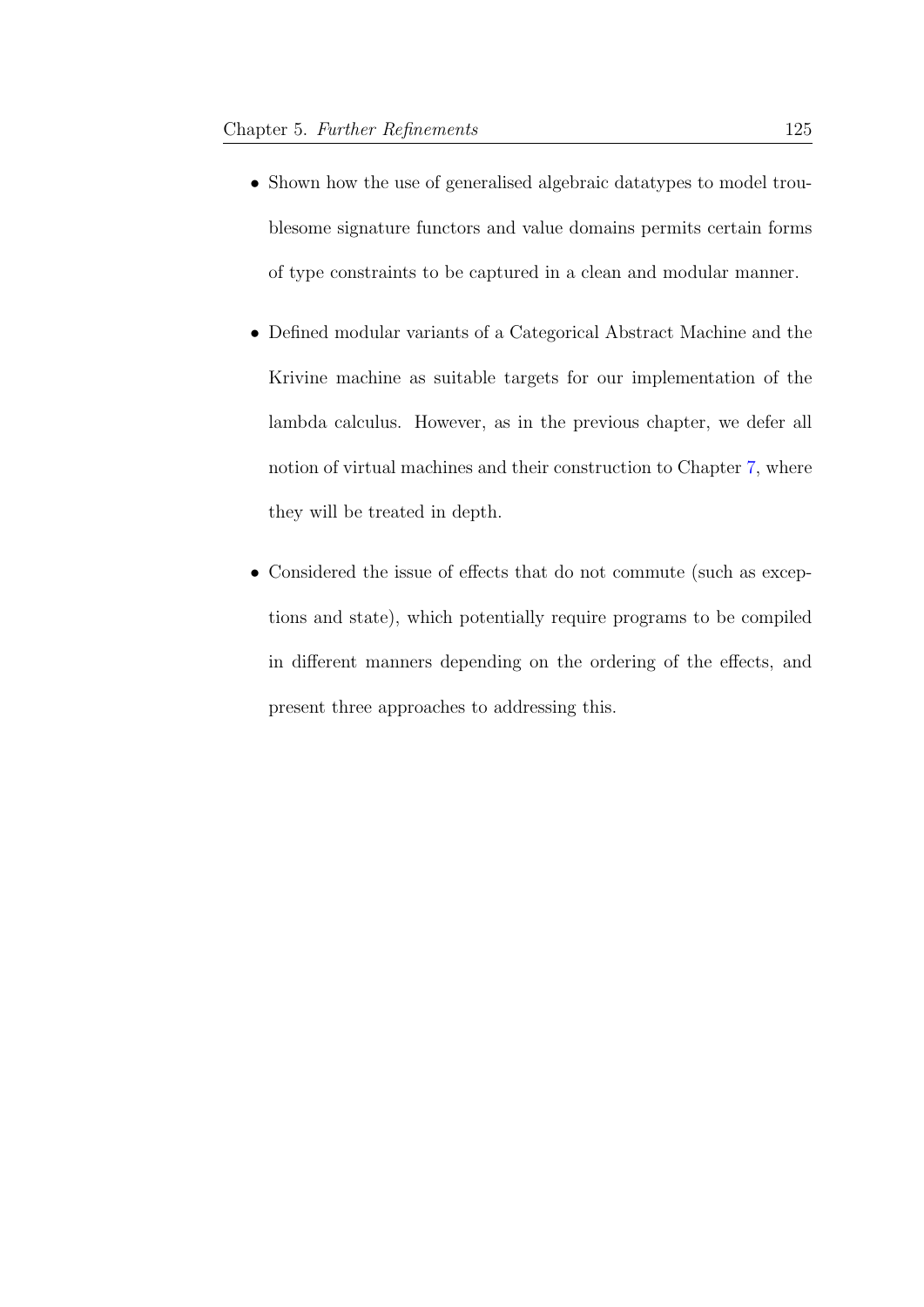# Chapter 6

# Modular Control Structures

At this point, our framework supports multiple source features and targets any language supporting the appropriate instructions. We have seen how troublesome constructors within an individual source signature can have their constraints integrated into the constructor itself by using GADTs, and how the associated evaluators for modular source programs are parametrically polymorphic in the monad that they are evaluated within. Moreover, we have identified the issue of noncommutative effects and the impact that monad transformer ordering can have on the required instruction set of a target program, and provided multiple solutions for this. However, the source programs which we can write thus far are limited, particularly as we have not yet considered the issue of control flow.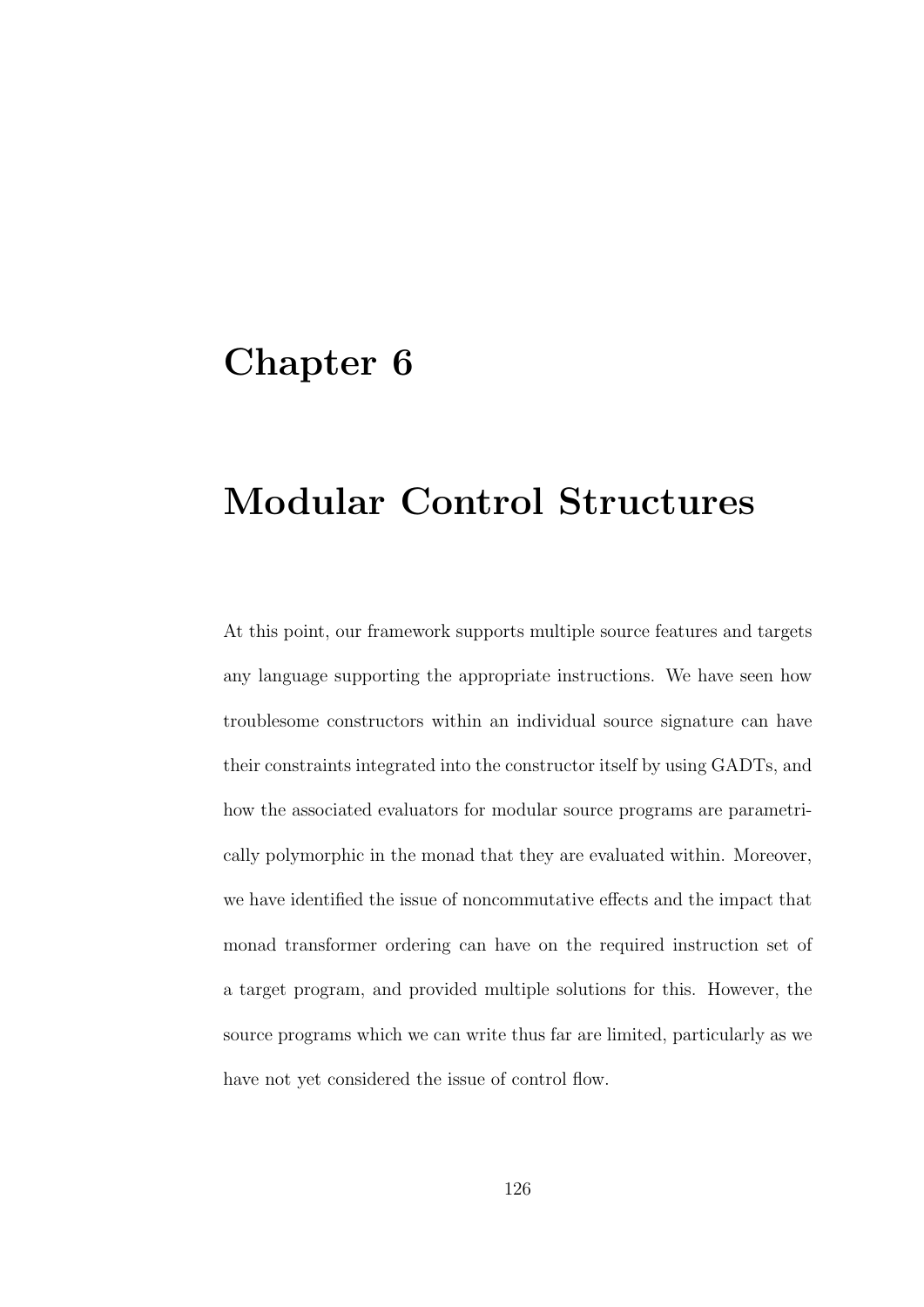In this chapter, we introduce a number of new features to the source syntax implementing cyclic and non-cyclic control flow, further improving the expressive capabilities of source programs. We identify the fact that the presence of such constructs in our source language introduces an entirely new class of incorrect programs, and modify the representation of the syntax of source signatures to solve the issue. We go on to discuss what the presence of cyclicity means for both the compiler itself and the syntax the compiler maps into, and redesign the target representation appropriately.

# 6.1 Introducing Control Flow

When considering the taxonomy of computational language features, we typically distinguish between two varieties: firstly, effectful features, such as exception handling and mutable state that we have treated in the previous two chapters, and secondly those features which relate to control-flow, such as conditionals and recursion.

In this section, we once again extend the expressive capability of our modular compilation framework, this time with features drawn from the latter category above. We will show that our framework is sufficiently flexible to accommodate this type of feature with minimum effort, and how refining the representation of the target language to use graphs instead of fixpoints unlocks the full breadth of expressibility afforded by these new constructs.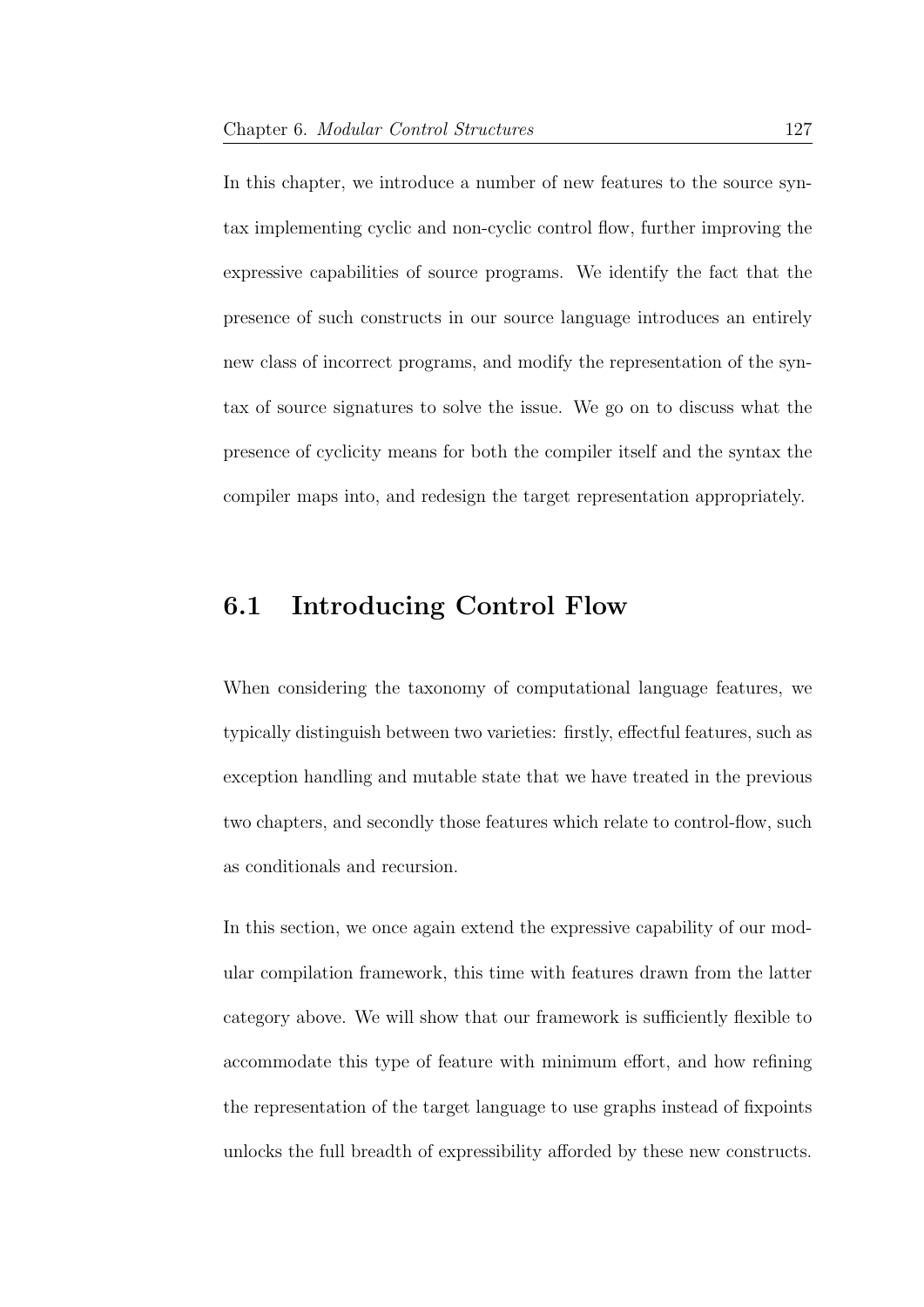## 6.2 Re-representing the Source Language

Our goal in this chapter is to be able to compile source languages which contain modular representations of imperative control structures such as loops and conditionals. To do this, we require more care when choosing an appropriate representation of the abstract syntax trees of the source language. Specifically, we claim that the initial algebra representation that we have been working with throughout the previous two chapters is insufficient for this purpose. To illustrate, assume the existence of a loop signature:

data For e = For e e

The above represents loops with the following intended semantics: the first argument evaluates to an integer value  $n$ , and the second argument is then iterated n times. The problem with this representation is that it uses the same 'sort' to represent both expressions and statements. Within a loop we typically expect the first argument to be an expression (i.e. something that evaluates to a value), whereas the second argument is a statement (i.e. something that causes side effects such as variable assignment). Whilst it is possible to incorporate the distinct notions of expressions and statements into a single type, simplifying the implementation of both an interpreter and a compiler, their implementations can be inefficient.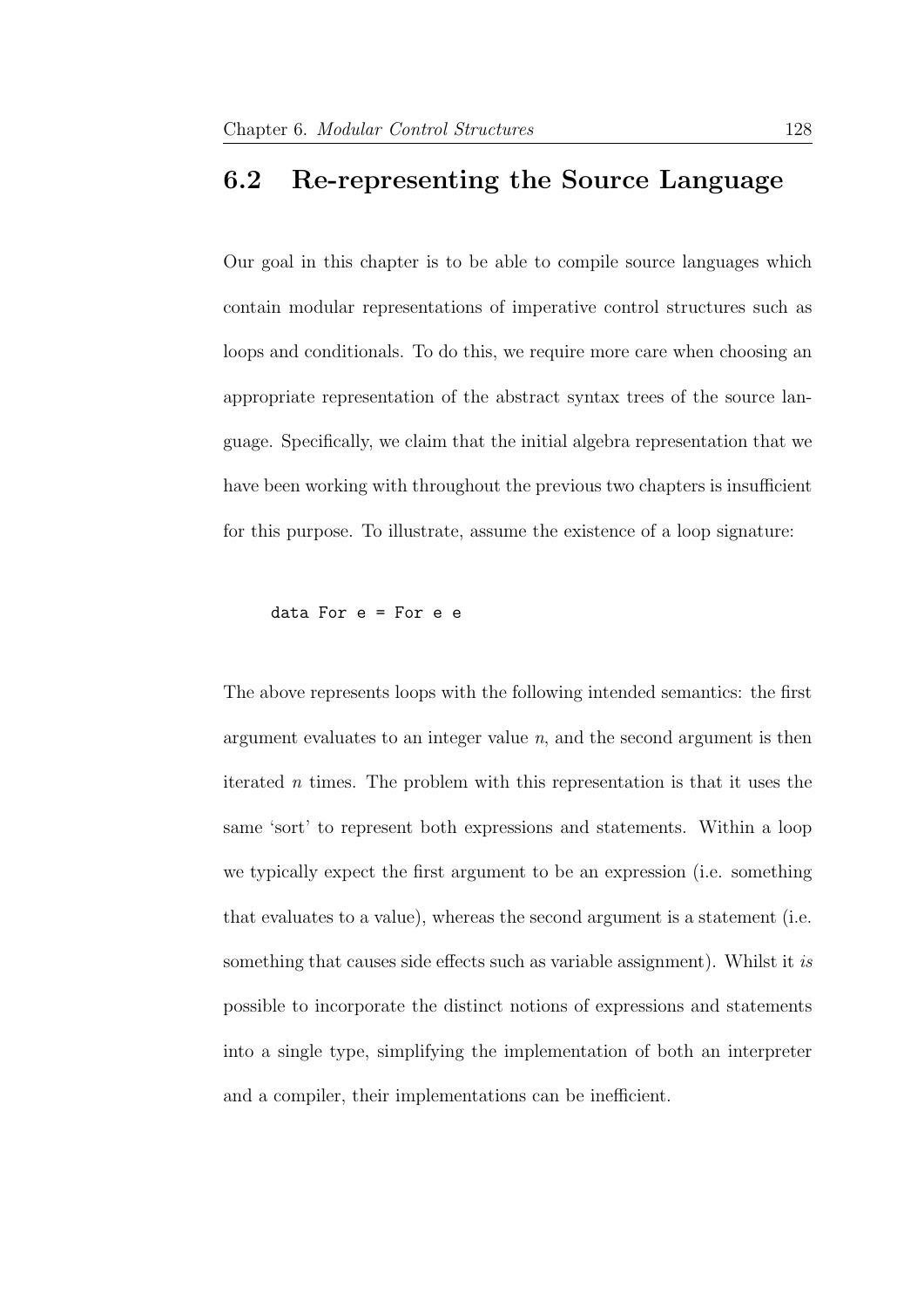Given that we want to compile the source language into code that runs on a stack-based virtual machine, we face the problem of having to clean up the stack after 'executing' an expression whose value is not used. For instance, consider the following example:

```
simpleLoop :: Fix (For :+: Arith)
simpleLoop = for (val 10) (val 42)
```
The above is a loop that repeats its body 10 times, and where the body of the loop pushes the integer 42 onto the stack. However, since this value is not used after being pushed, the code associated with the body of the loop needs to end with an instruction that removes the topmost element from the stack. We note that this issue does not only appear within the above example, but is a symptom of a more general problem with the current source syntax representation. To illustrate, assume the existence of a signature State with get and set operations defined over a single integer state domain. Then, the following loop simply produces the result of adding ten consecutive numbers, beginning from the current state value:

```
countLoop :: Fix (For :+: State :+: Arith)
countLoop = for (val 10) (set (get 'add' val 1))
```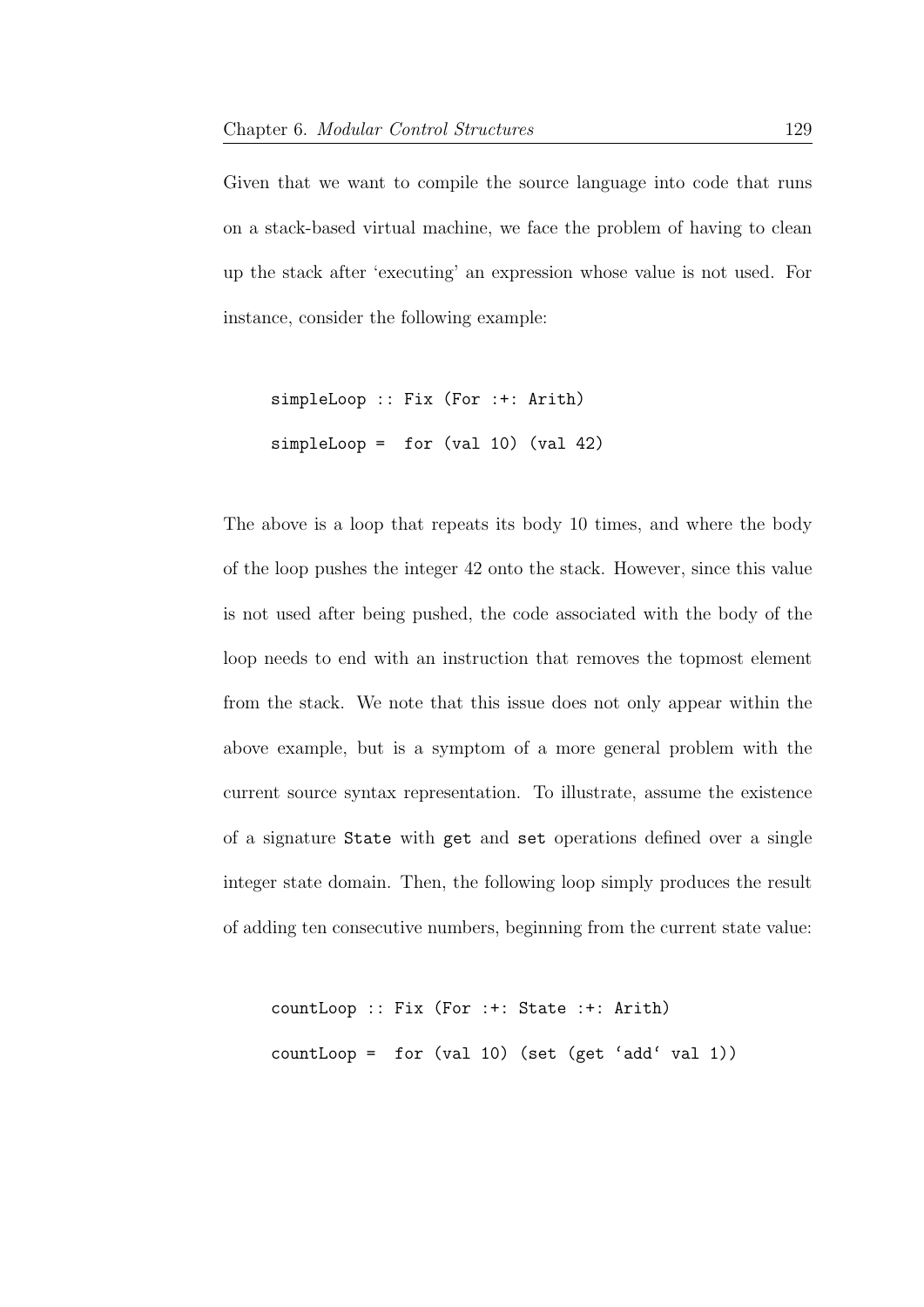In this example, set  $(\ldots)$  must have a semantics that adds a 'result' – a meaningless placeholder value, as the expected result from a setter operation is  $()$  – to the top of the stack, as it is in the same syntactic category as val 10. Here too, we must clean up the stack after each iteration. The only systematic solution to the problem presented by the two examples given above is to distinguish between two syntactic categories: statements, with the invariant that their execution leaves the stack unchanged; and expressions, with the invariant that evaluating them puts their result on top of the stack. While these invariants can be, in principle, enforced independent to the representation of the syntax, mistakes are easy to make given the current representation.

### 6.2.1 Splitting the Source Language

In order to split the source language into different syntactic categories, we make use of Johann and Ghani's initial algebra semantics of GADTs [\[JG08\]](#page-208-0). The underlying idea is that each node of a tree type is annotated at the type level with the syntactic category it resides in. To this end, we extend each signature functor with an additional type argument, noting that these augmented signature functors are no longer functors in the Haskell typeclass sense (we shall see why shortly). For example, using Haskell's GADT syntax, we can now redefine Arith as follows: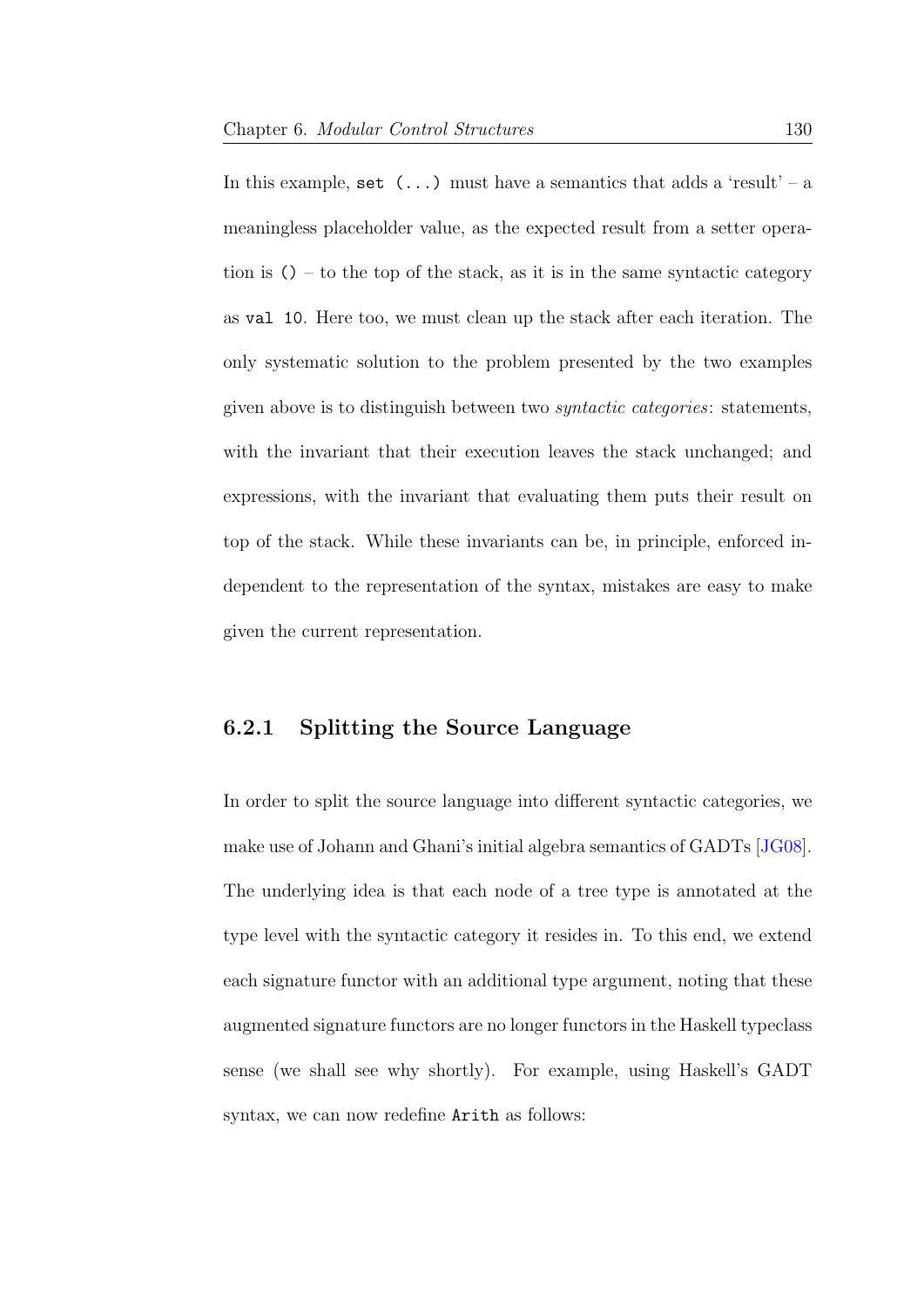data Exp data Arith e l where Val :: Int -> Arith e Exp Add :: e Exp -> e Exp -> Arith e Exp

Note that we define an empty data type  $Exp$  as a label – or more precisely, an index – for expressions. The Arith signature is simple - the addition operator only takes expressions and returns expressions. More interesting is the signature for assigning and dereferencing mutable variables:

```
data Stmt
data State e l where
 Get :: Ref -> State e Exp
 Set :: Ref -> e Exp -> State e Stmt
```
Note that the Get constructor builds an expression, while the Set constructor takes an expression and builds a statement. Whilst in Chapter [5.4](#page-116-0) we assume the presence of a single integer as the state space, and thus require no argument to the Get constructor as there was no ambiguity to resolve, in Chapter [6.3.1](#page-147-0) we will extend the state space to arbitrarily many mutable references – or variables – which we represent as type Ref. For simplicity, we assume that these variables are just strings, i.e.:

newtype Ref = Ref String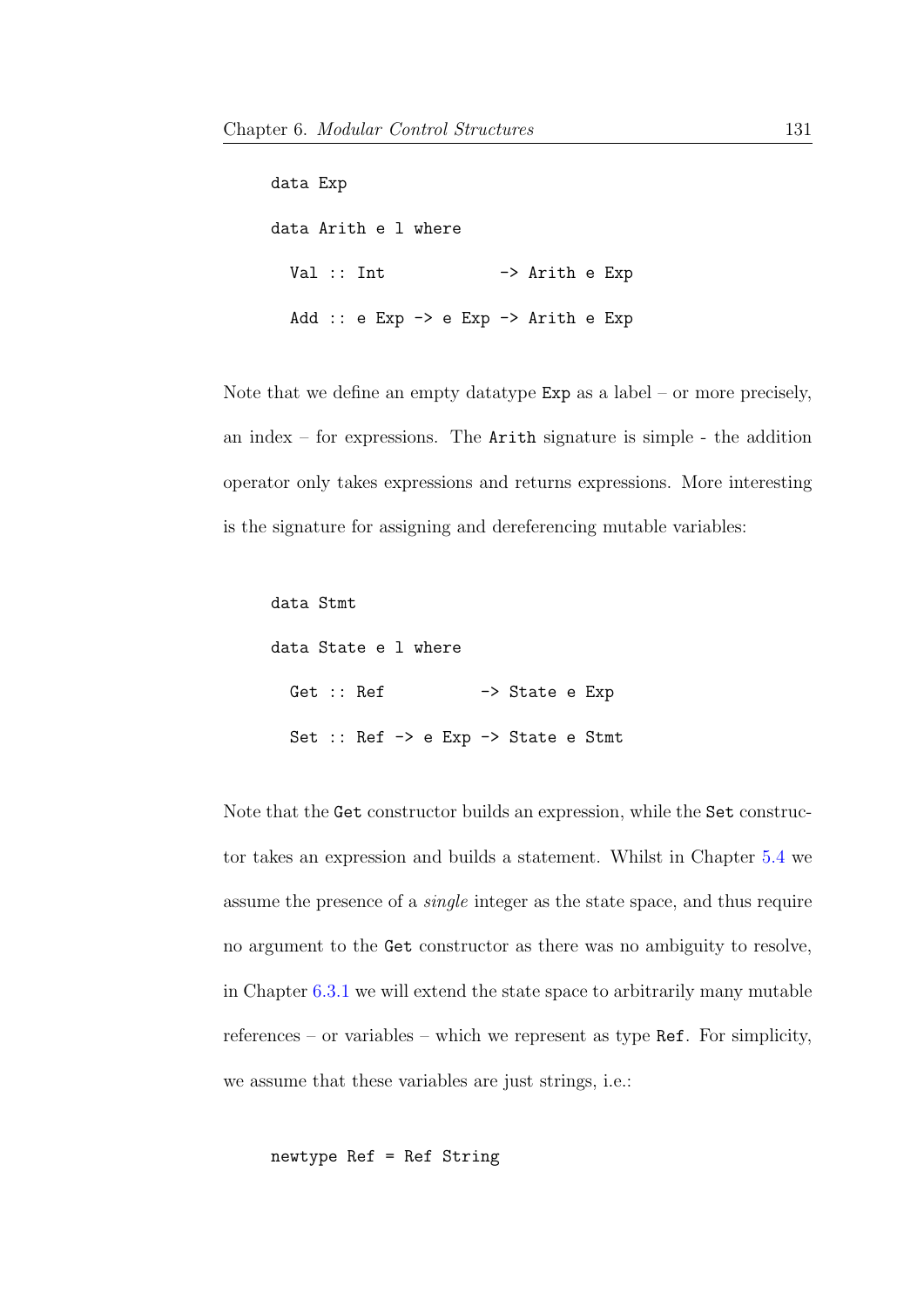As we have already noted, the above indexed signatures are no longer Haskell functors: instead of mapping types to types, they map functors to functors (and, in turn, natural transformations to natural transformations). In the language of Johann and Ghani, these signatures are akin to higher-order functors, and throughout this chapter we shall explore their properties and the recursion schemes they give rise to.

We introduce new type constructors that lift the definitions of  $(\cdot|\cdot)$  and Fix to the higher-order setting by equipping them with an additional type argument in the following manner:

data (f :: + g) (h :: \* -> \*) e = InlH (f h e) | InrH (g h e)

```
data FixH f i where
  InH :: f (FixH f) i \rightarrow FixH f i
```
As expected, the fixpoint of a higher-order functor is itself a type function of kind (\*  $\rightarrow$  \*) (in other words, a family of types). In the case of the syntax trees for our target language, this family consists of the different syntactic categories we want to represent. Concretely, FixH (Arith ::+ For) Exp is the type of expressions over the signature  $(Arith ::+ For)$ , whilst FixH (Arith ::+ For) Stmt is the corresponding type of statements.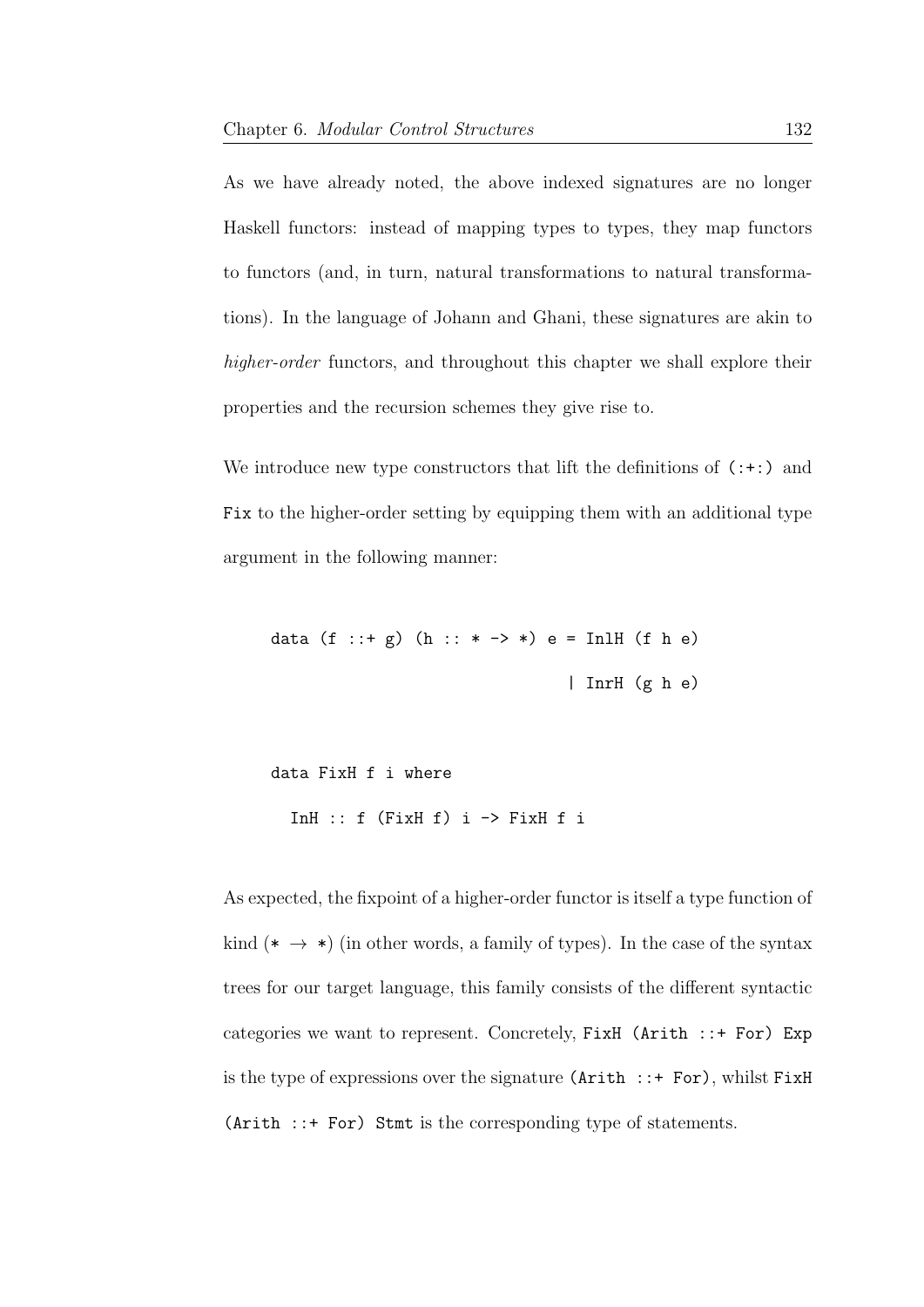We can make use of these higher-order syntax trees to keep track of the types of subexpressions within our source language. To do this, we parameterise Exp with an argument indicating the value type of a given expression. For simplicity, here we only consider integer and Boolean expressions:

data Exp e data IntType data BoolType type IExp = Exp IntType type BExp = Exp BoolType

To illustrate, the definition of the higher-order representation of Arith changes as follows:

data Arith e l where Val :: Int -> Arith e IExp Add :: e IExp -> e IExp -> Arith e IExp

In order to construct Boolean-valued expressions within this setting, we introduce a new signature Comp of operators comparing integer expressions:

```
data Comp e l where
 Equ :: e IExp -> e IExp -> Comp e BExp
 Lt :: e IExp -> e IExp -> Comp e BExp
```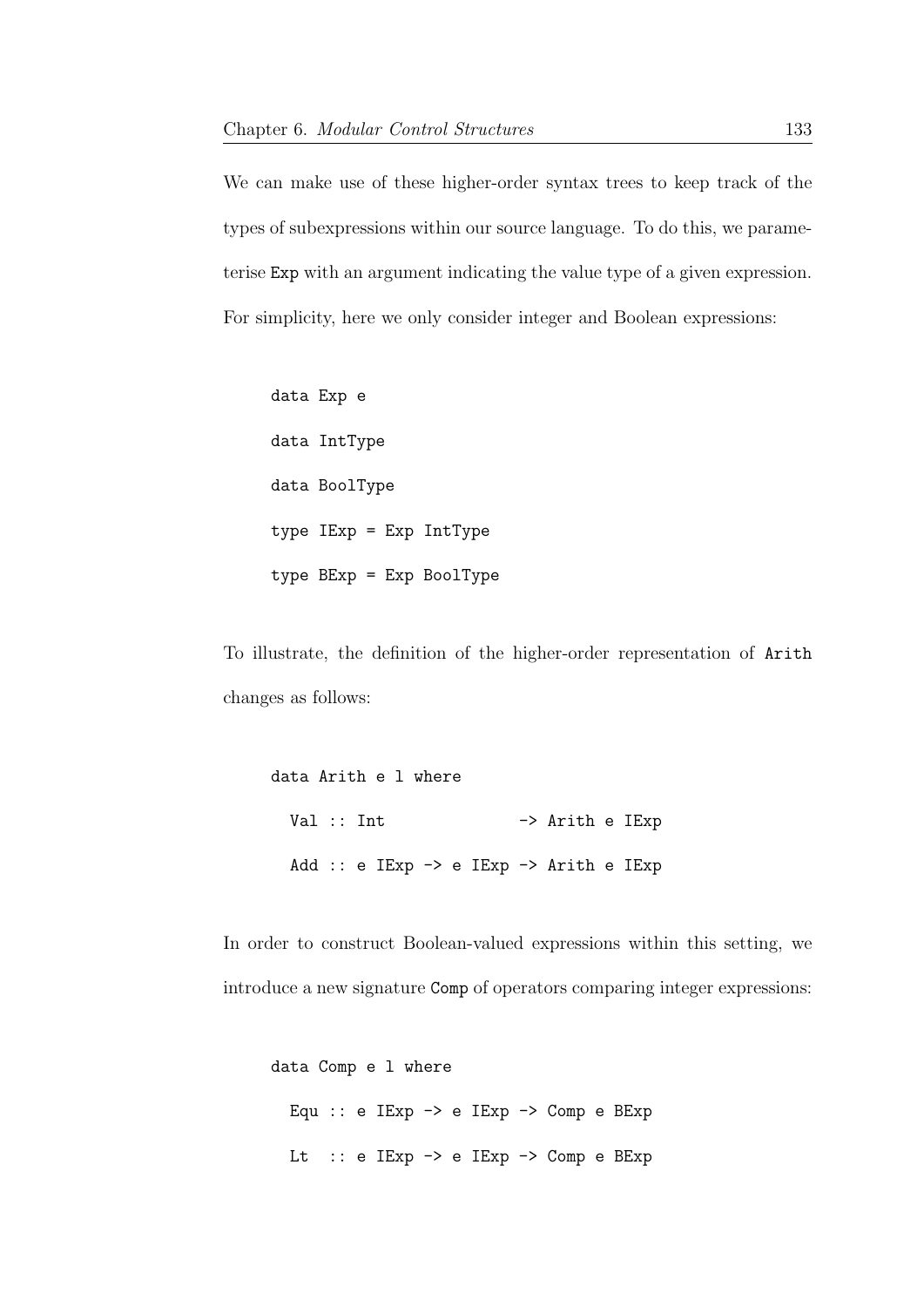Signatures for control structures and exceptions are defined similarly:

```
data While e l where
  While :: e BExp -> e Stmt -> While e Stmt
data Seq e l where
  Seq :: e Stmt -> e Stmt -> Seq e Stmt
data If e l where
  If :: e BExp \rightarrow e Stmt \rightarrow e Stmt \rightarrow If e Stmt
data Except e l where
  Throw :: Except e Stmt
  Catch :: e Stmt -> e Stmt -> Except e Stmt
```
In the next section, we will see that the machinery needed when defining folds on higher-order fixpoints – and defining higher-order smart constructors – is easily carried over to the setting of higher-order functors.

## 6.2.2 Higher-Order Folds & Smart Constructors

As mentioned above, higher-order functors map both functors to functors and natural transformations to natural transformations. This characterisation is captured by the following typeclass —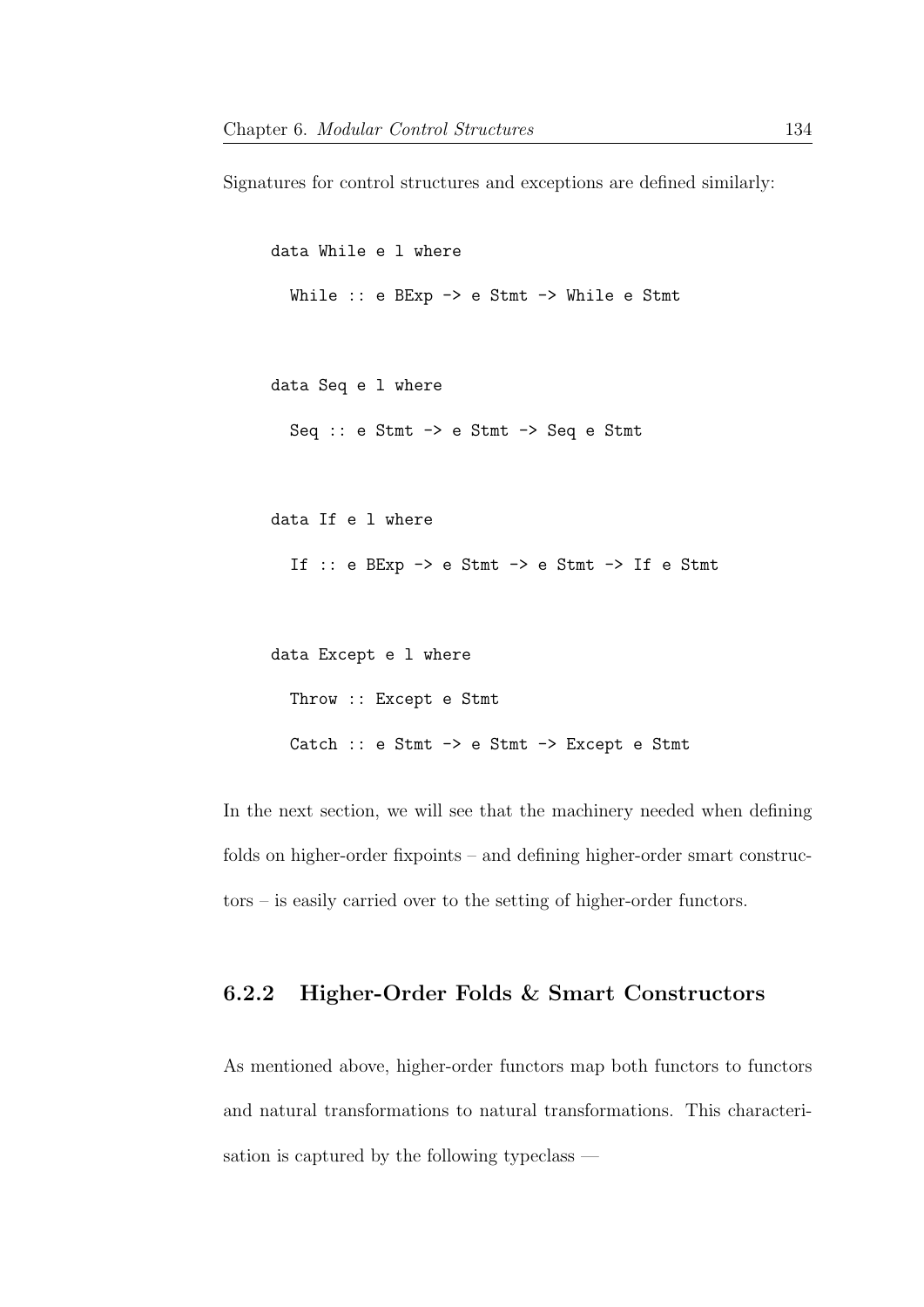class HFunctor f where hfmap ::  $(g :-> h) -> f g :-> f h$ 

— where natural transformations are defined as:

```
type f \div g = forall i. f i \div g i
```
In general, an HFunctor should also provide a method of the following type, capturing the requirement that they map functors to functors:

Functor  $g \Rightarrow (a \rightarrow b) \Rightarrow f g a \Rightarrow f g b$ 

However, as in the work of Johann and Ghani [\[JG08\]](#page-208-0), we do not provide such a method, meaning that our higher-order functors only map type functions to type functions. This generalisation from functors to type functions is necessary in order to represent the indexed types required for augmenting expressions with their syntactic categories. For example, given a functor g, the parameterised signature  $Arith g is not a functor. Technically speak$ ing, what we have defined here are higher-order endofunctors mapping types to types, with no (non-trivial) mapping of functions to functions (i.e. no fmap). In the language of Johann and Ghani, these structures map between functors of kind  $| * | \rightarrow *$  (wherein  $| C |$  is shorthand for the discrete category derived from the category  $\mathbb{C}$  [\[Pro00\]](#page-214-0), and  $*$  refers to any ordinary Haskell type), which is precisely what is needed to represent GADTs.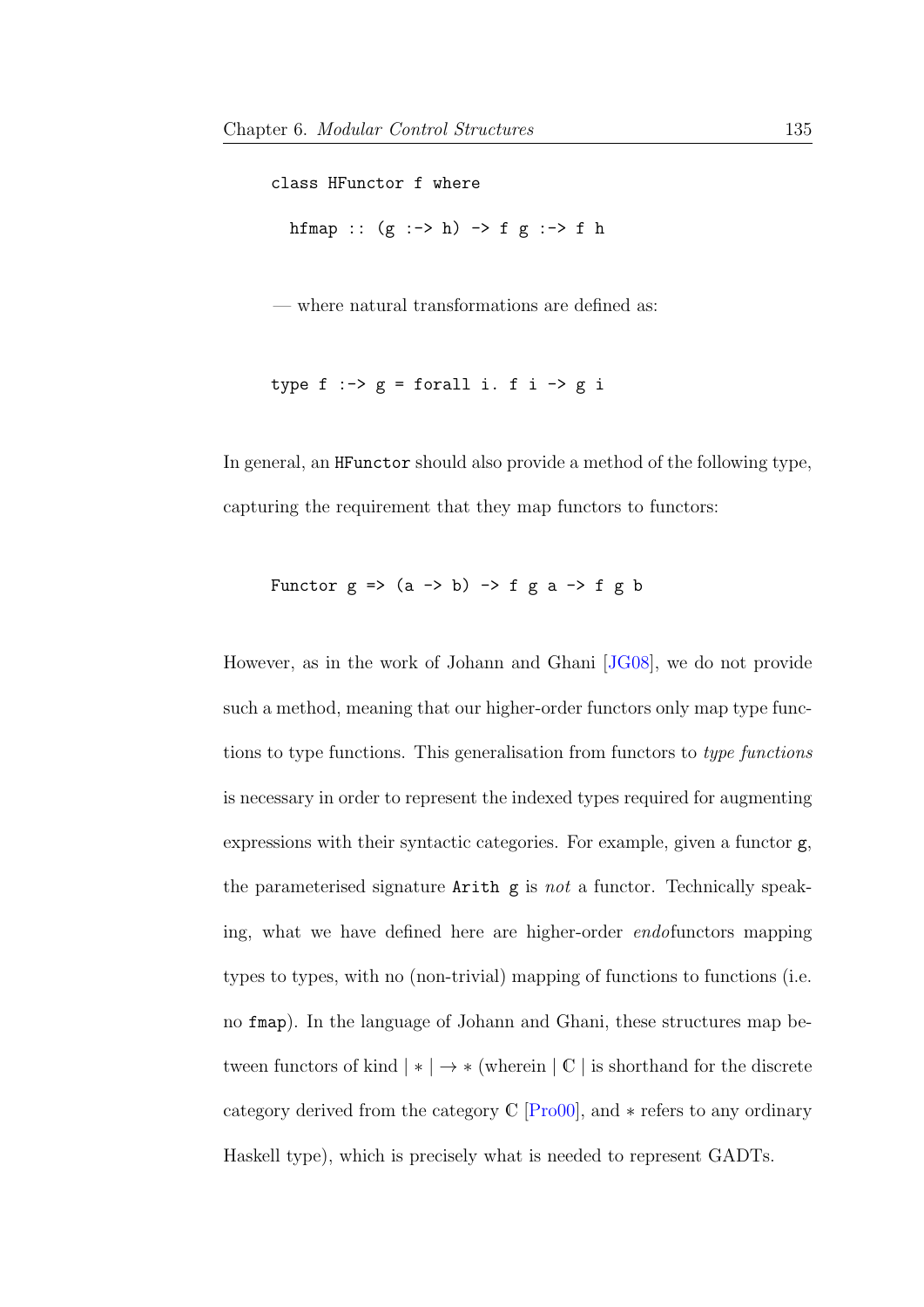Instance declarations for HFunctor are defined in a straightforward manner, akin to those for Functor. For example, we can define the State signature as a higher-order functor as follows:

```
instance HFunctor State where
 hfmap f (Get v) = Get vhfmap f (Set v x) = Set v (f x)
```
Using this structure, we can define higher-order folds. Since our signatures are now indexed (as are their fixpoints), so are the algebras that are used to define folds over them. More precisely, given a higher-order functor f and a type constructor  $\mathsf{c} :: * \to *$ , a higher-order f-algebra with carrier c is a natural transformation of type  $f$  c  $\rightarrow$  c. Apart from the types, the implementation of higher-order folds is identical to the implementation over typical Haskell functors:

foldH :: HFunctor  $f \Rightarrow (f \circ :- \circ c) \Rightarrow FixH f :- \circ c$ foldH  $f$  (InH  $t$ ) =  $f$  (hfmap (foldH  $f$ )  $t$ )

The definition of the subsignature typeclass  $(\cdot \cdot)$  is also easily lifted to the higher-order setting:

```
class (sub :: (* -> *) -> * -> *) : :< sup whereinjH :: sub a :-> sup a
```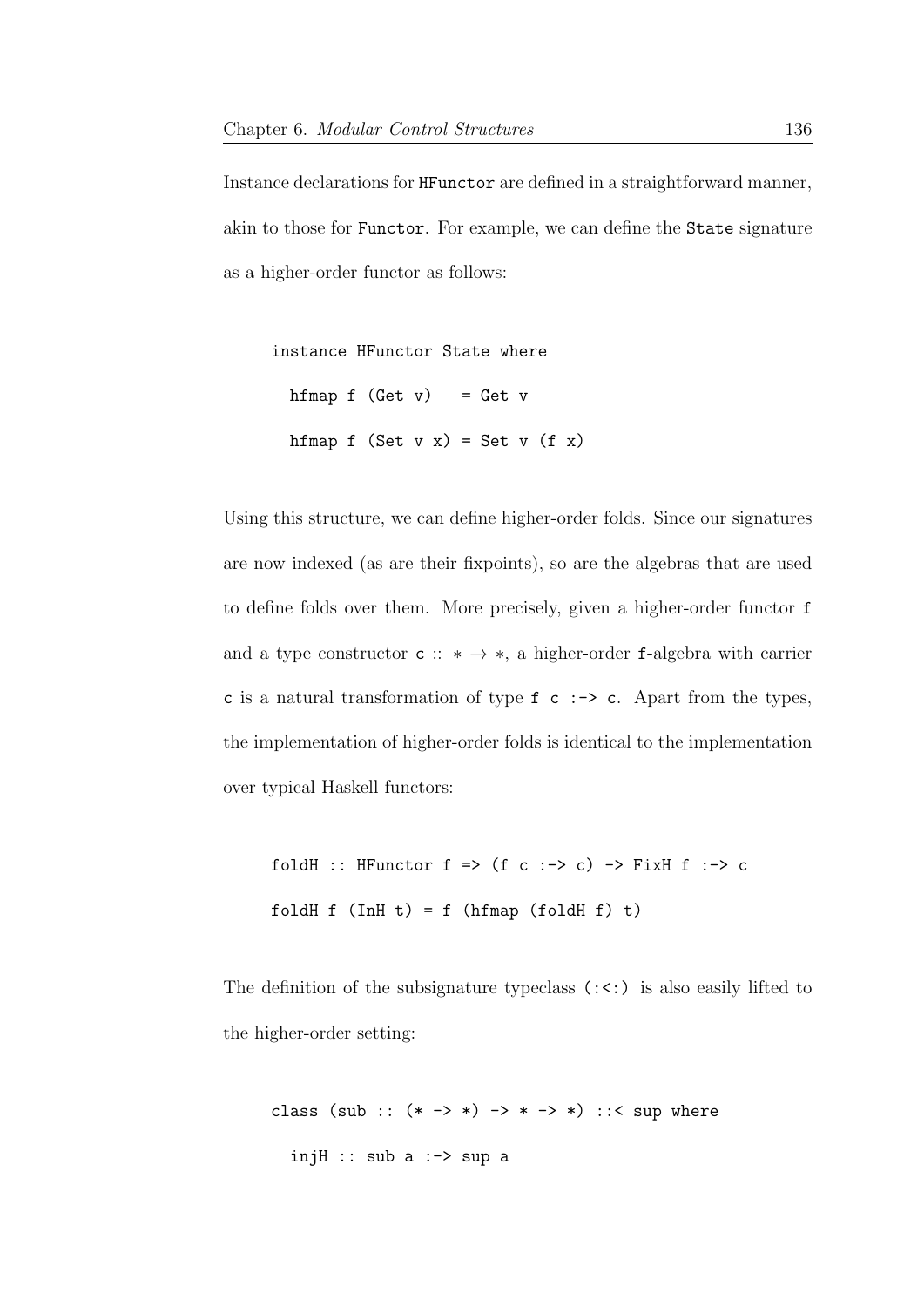The instance declarations for  $(:,:)$  are carried over to the typeclass  $(::z)$ without surprises, producing the higher-order inject function:

```
injectH :: (g :: < f) => g (FixH f) :-> FixH f
injectH = InH . injH
```
As for signature functors, we assume that each constructor of a higher-order signature functor comes equipped with a corresponding smart constructor defined via injectH, e.g.:

whileH :: (While  $::$   $f$ ) => FixH f BExp -> FixH f Stmt -> FixH f Stmt whileH  $x$   $y$  = injectH (While  $x$   $y$ )

Given these smart constructors, we can write the source program of Figure [6.1,](#page-145-0) which computes the factorial of the variable x. Note that this program makes use of a mulH constructor that we have omitted for brevity, however it is part of the Arith signature, and trivial to implement.

#### 6.2.3 Well-Kinded Signature Indices

The use of empty data types such as Stmt as indices may seem crude at first glance, especially considering that the latest versions of GHC support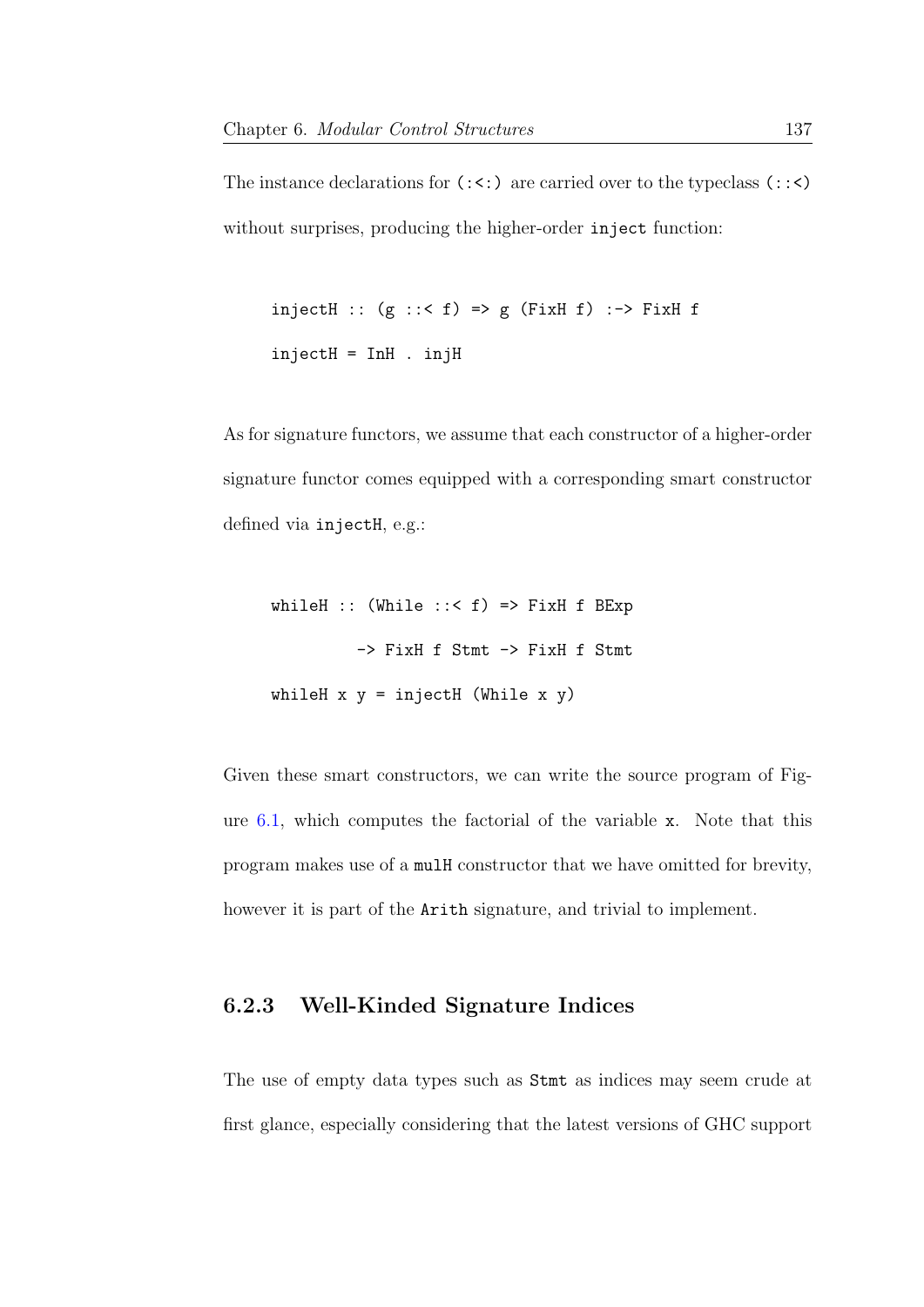```
type FacLang =
 (Seq ::+ Arith ::+ While ::+ State ::+ Comp)
fac :: FixH FacLang Stmt
fac = setH y (valH 1) 'seqH'whileH (valH 0 'ltH' getH x)
          (setH y (getH y 'mulH' getH x) 'seqH'
          setH x (getH x 'addH' valH (-1)))
  where x = \text{Ref } "x"y = \text{Ref } "y"
```
FIGURE 6.1: A sample program computing factorials.

the promotion of datatypes to the kind  $[YWC+12]$  $[YWC+12]$  level. Using this new promotion mechanism, we could have defined the following datatypes:

```
data Idx = Exp Ty | Stmt
data Ty = IntType | BoolType
```
Using GHC's Haskell language extension DataKinds, these datatypes are promoted to the kind level, giving us the type constructor Exp of kind  $(Ty \rightarrow \text{Idx})$ . These types and kinds allow for the definition of more precise kinds for higher-order signatures: that is to say, instead of having kind  $(* \to *) \to (* \to *)$ , they would have kind  $(\text{Idx} \to *) \to (\text{Idx} \to *)$ .

The problem with using this well-kinded representation is that we lose the ability to extend the indices used in our signature functors. For example, we are no longer able to add a language feature that makes use of a 'new' type  $-$  say, natural numbers  $-$  since the type Ty (and thus the corresponding kind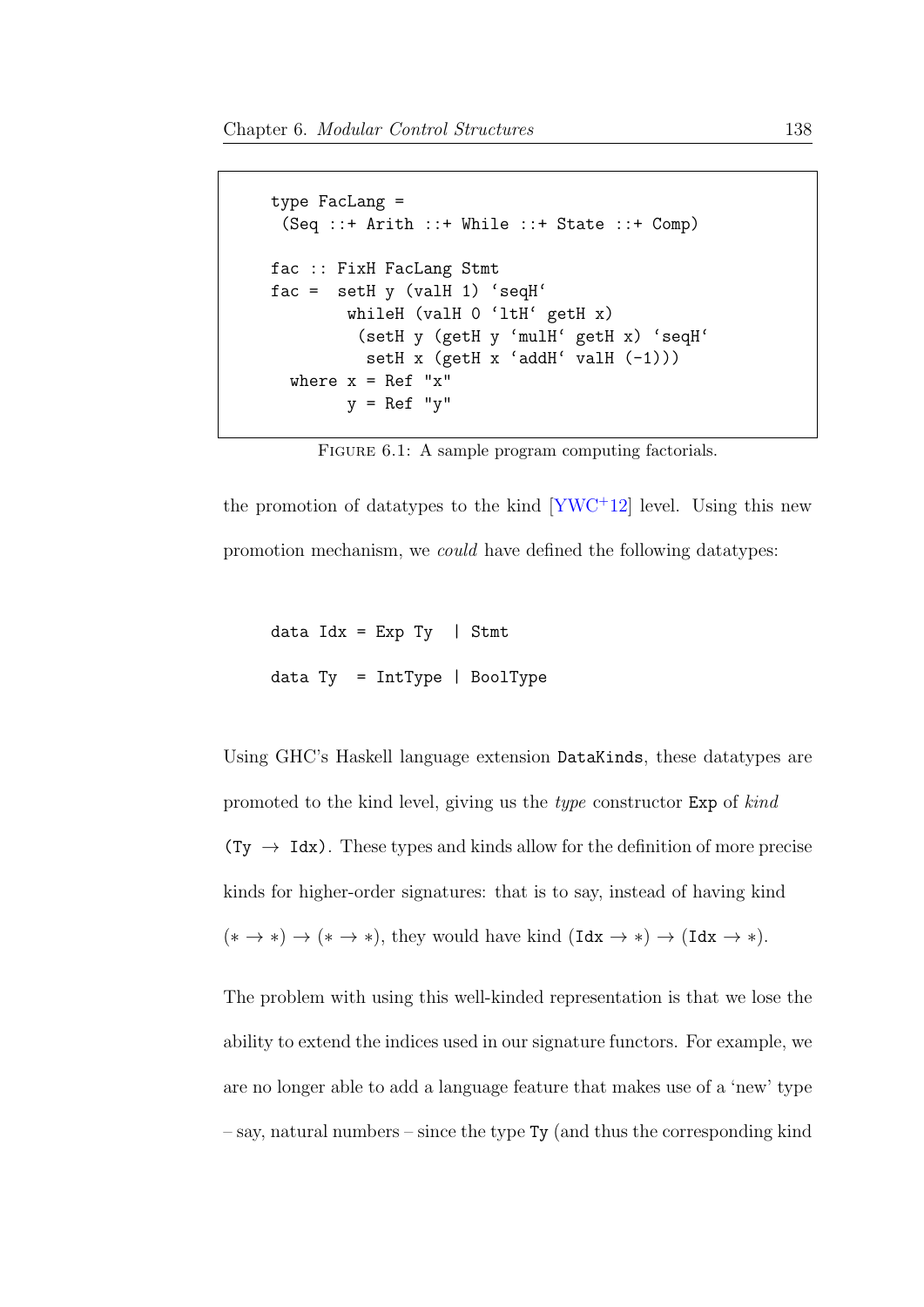via promotion) is closed. Opting instead to use empty datatypes allows us to extend the set of indices by simply defining a corresponding datatype:

#### data NatType

The above, for example, now allowing us to index expressions as having the type NatType of kind ∗.

Note that the approach of using a typeclass such as  $(\cdot \leq \cdot)$  in order to facilitate open definitions (as detailed in Chapter [4.2.2\)](#page-85-0) cannot be used in order to implement an extensible signature index. For this, we would require kind-classes, a feature currently not supported in Haskell.

We now go on to consider the semantics for these higher-order modular source signatures, and identify the necessary alterations required in order to both make use of the indices now found within subexpressions, and extend the definitions of the evaluation algebras into a higher-order setting.

## 6.3 Semantics of Higher-Order

### **Signatures**

In this section we demonstrate how the use of higher-order functors when defining source signatures requires a new modular evaluation algebra typeclass. Further, we extend the state space to an arbitrarily large key-value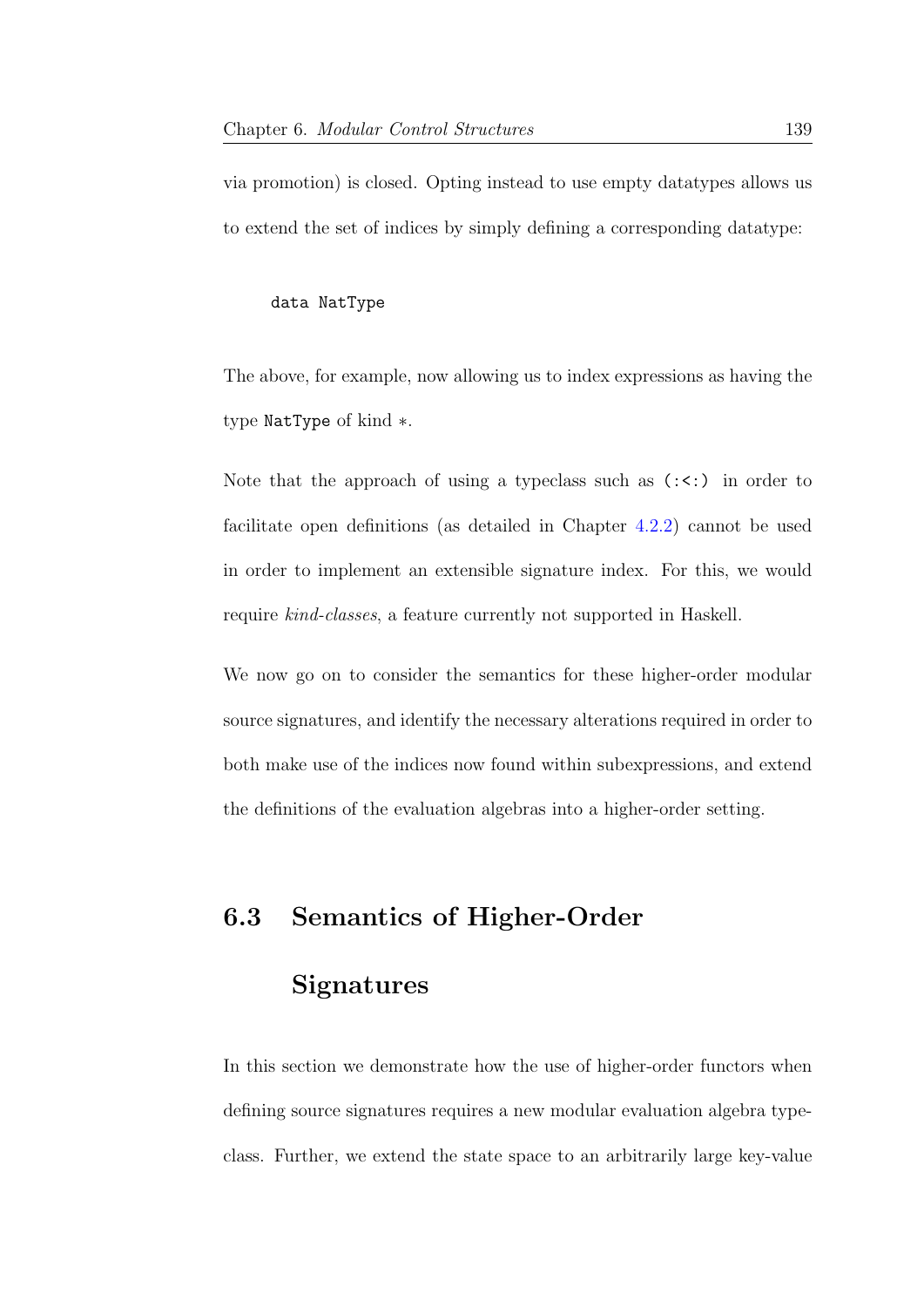mapping, and as such we must reconsider the semantics of modular mutable state before we lift the signature into the higher-order setting.

#### <span id="page-147-0"></span>6.3.1 Revisiting The State Monad

Consider a higher-order representation of State that makes use of the index labels discussed in the last section:

| data State e 1 where |            |  |  |                                                            |  |
|----------------------|------------|--|--|------------------------------------------------------------|--|
|                      | Get :: Ref |  |  | $\rightarrow$ State e IExp                                 |  |
|                      |            |  |  | Set :: Ref $\rightarrow$ e IExp $\rightarrow$ State e Stmt |  |

In Chapter [5.4](#page-116-0) we introduced the state monad transformer and StateMonad effect typeclass in order to define the semantics for state. The interface for a state monad as found in the mtl monad transformer library [\[Gil14\]](#page-206-0) is:

```
class Monad m \Rightarrow MonadState s m \mid m \Rightarrow s where
  get :: m s
  put :: s \rightarrow m ()
```
modify :: MonadState s  $m \Rightarrow$  (s -> s) -> m () modify  $f = do \{x \leftarrow get; put (f x)\}$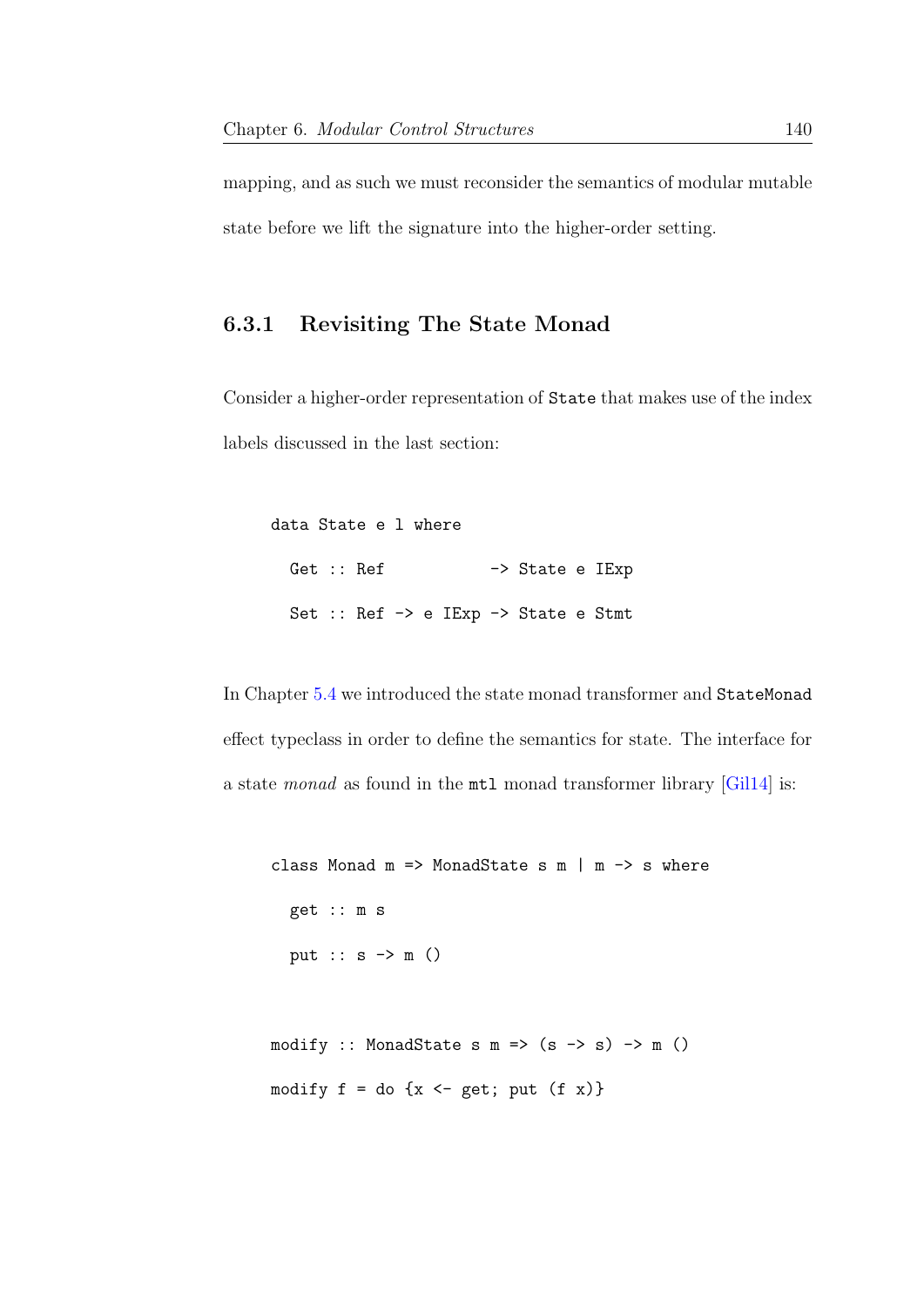In order to implement a state space comprising an arbitrarily large number of integer-valued variables, we use the type Map of finite mappings. The resulting type of this new state space is:

```
type St = Map Ref Int
```
As before, in the above the mapping could just as easily target a modular Value datatype, but for clarity we do not do so here. Functions to read and write individual variables are easily implemented:

```
getRef :: (MonadState St m, MonadPlus m) => Ref -> m Int
getRef v = do s < - getcase Map.lookup v s of
               Just n -> return n
               Nothing -> mzero
```

```
setRef :: MonadState St m => Ref -> Int -> m ()
setRef v n = modify (Map.insert v n)
```
In the above, note that since a variable may not yet be associated with an integer when referenced (although generally we make the assumption that we only consider closed terms), the getRef function provides a means to signal failure (alternatively, a default value can be returned in the event of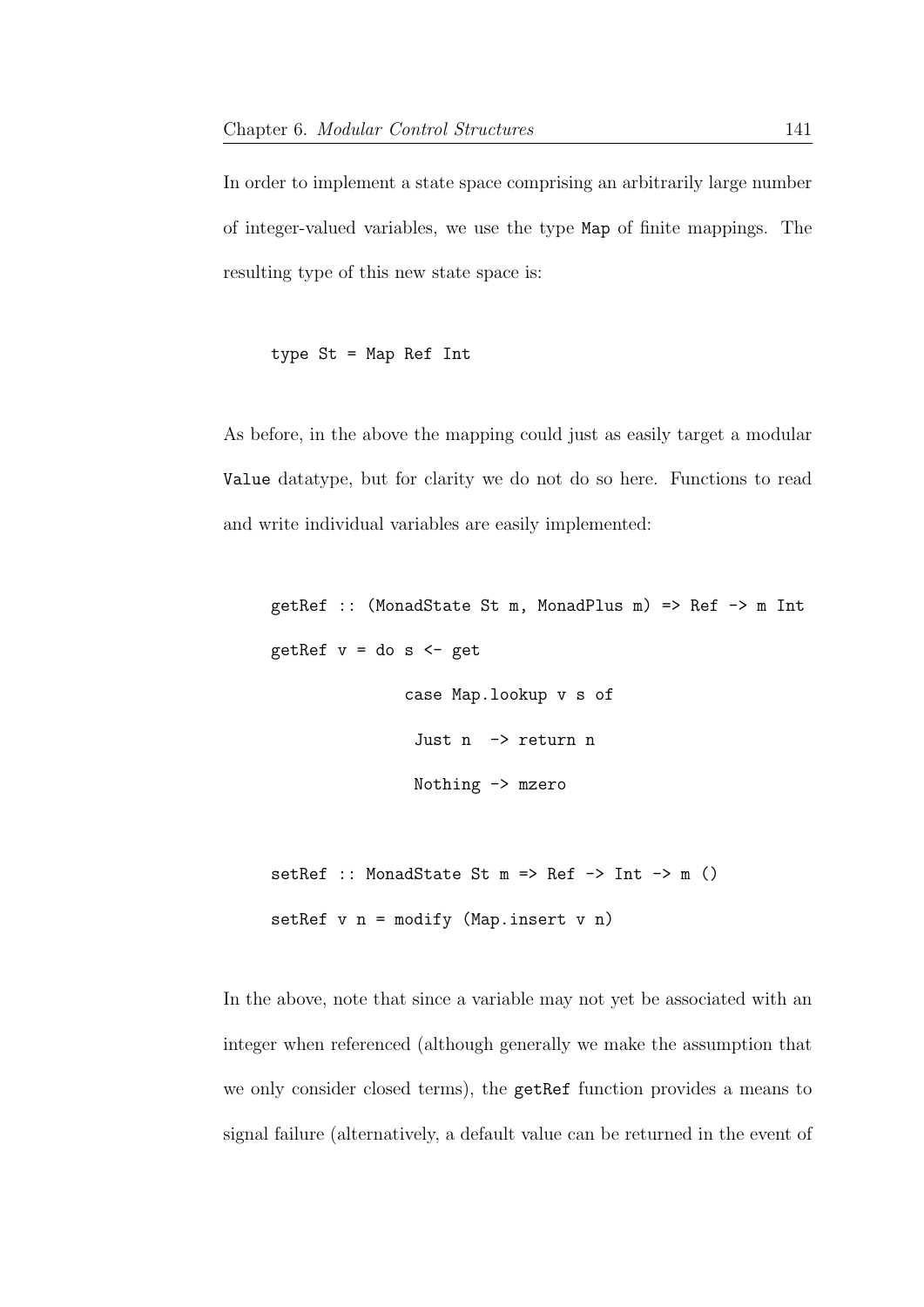a lookup failure). For our purposes, we treat failure as an effect in the sense of an exception, and reflect this structure by the MonadPlus constraint.

#### <span id="page-149-0"></span>6.3.2 Higher-Order Modular Semantics

Having redefined the modular source language of our compilation framework as a family of types – comprising the types for expressions and statements –, the semantic domain must also be redefined as a type family. Here we define the potential types of the semantic domain in a manner similar to the source language itself (i.e. treating the resulting values as literals, which can in turn be used to define datatypes such as  $Arith$ :

data VNum  $(e : : * -> *)$  l where Num :: Int -> VNum e IExp

data VBool (e ::  $*$  ->  $*)$  l where

Bool :: Bool -> VBool e BExp

data VUnit (e  $:: * -> *$ ) 1 where Unit :: VUnit e Stmt

A higher-order modular semantics is defined in terms of a natural transformation, i.e. of type  $(f \ c \div\> c)$ . However, we require more structure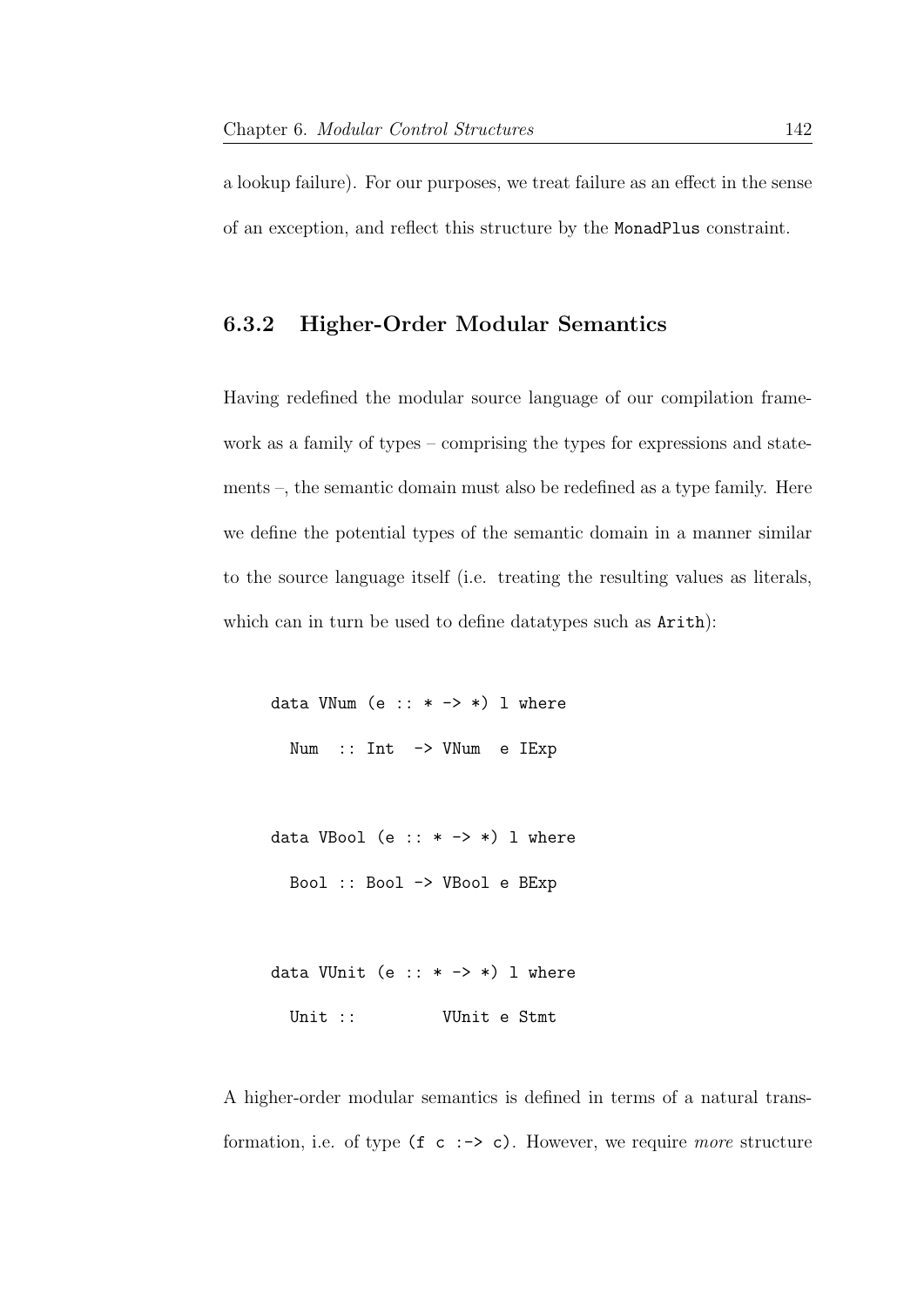within this algebra, because the carrier c may contain both values (constructed using the above constructors) and effects invoked by any monadic methods available to the source expression. Therefore, the definition of the typeclass for the evaluation algebra is:

class (HFunctor f, Monad m) => AlgEv f m  $v$  where algEv ::  $f(m \cdot o: FixH v) :-> m \cdot o: FixH v$ 

In the above, (:o:) denotes the composition of type constructors of kind  $* \rightarrow *$ , and is defined as follows:

$$
\texttt{newtype} \;\; (\texttt{f} \; : \texttt{o}: \; \texttt{g}) \; \; \texttt{i = C} \; \{ \; \texttt{unC} \; : \; \texttt{f} \; \; (\texttt{g} \; \; \texttt{i}) \; \}
$$

That is to say, the carrier of the evaluation algebra is the composition of a monad m with a fixpoint FixH v over a higher-order functor v describing the semantic domain. This explicit separation of the carrier into distinct components is a necessary consequence of monads composing in a different manner to fixpoints: the former is achieved via the use of monad transformers, and the latter via coproducts.

However, we make one small modification to the above definition of algEv. In its current form, the result type is a composition involving  $(:o:),$  which means that any results must be explicitly tagged with the constructor C. We choose to avoid this, and use the following definition instead: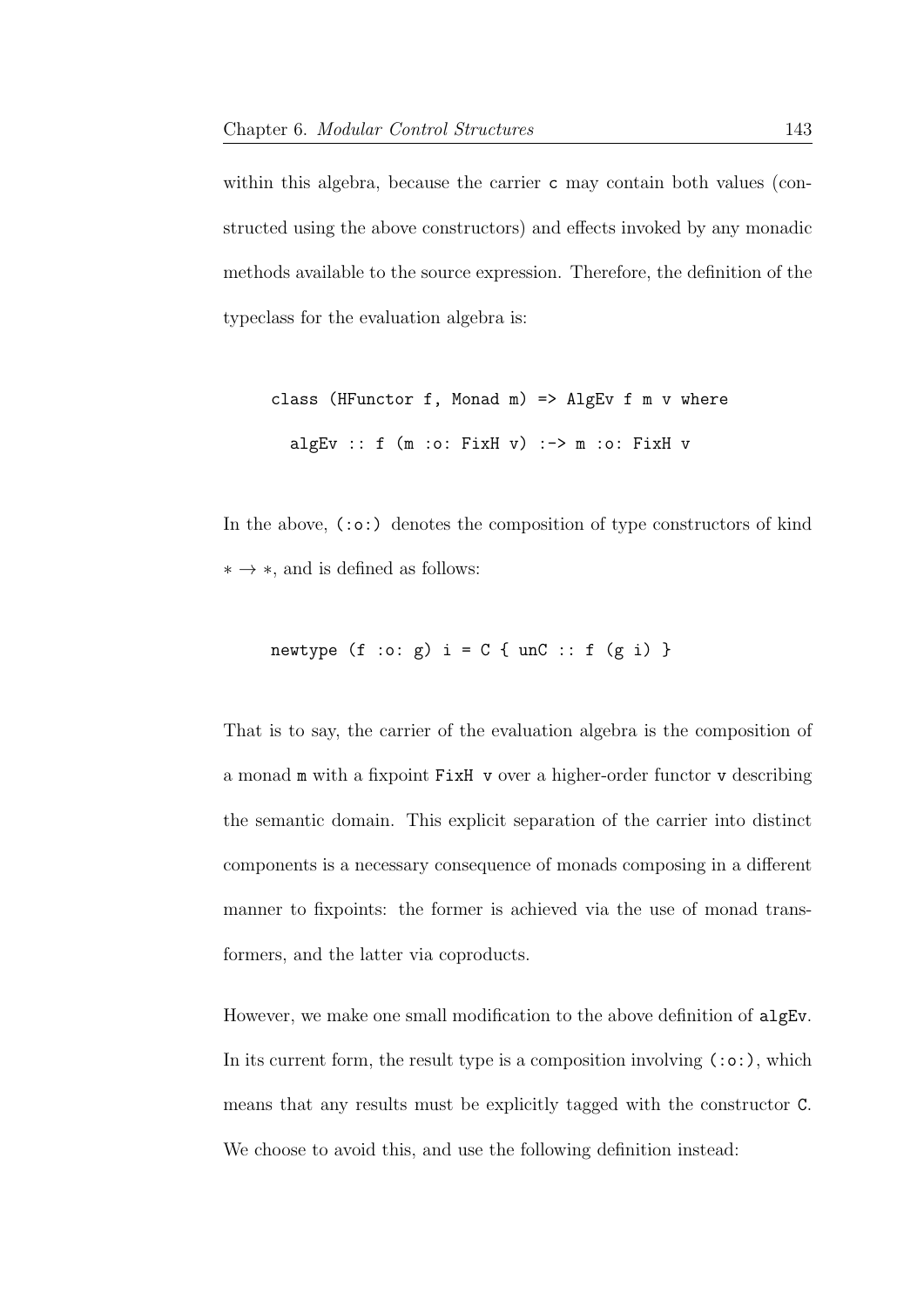class (HFunctor f, Monad m) => AlgEv f m  $v$  where algEv ::  $f(m \cdot o: FixH v)$   $i \rightarrow m$  (FixH v i)

The type of the above algebra is isomorphic to the previous definition: we regain the correct algebra type by composing algEv with C:

```
C . algEv :: AlgEv f m v \Rightarrow f (m :o: FixH v)
                             :-> m :o: FixH v
```
We use this composition as the argument to foldH in order to define the desired higher-order modular evaluator:

eval' :: AlgEv f m  $v \implies$  FixH f :-> m :o: FixH v  $eval' = foldH (C . algEv)$ 

Finally, by composing eval' with unC, we obtain a variant that does not make use of the composition operator (:o:):

eval :: AlgEv f m  $v \implies$  FixH f i  $\rightarrow$  m (FixH v i) eval = unC . eval'

To achieve modularity in the source signature, the typeclass AlgEv is trivially lifted over higher-order coproducts: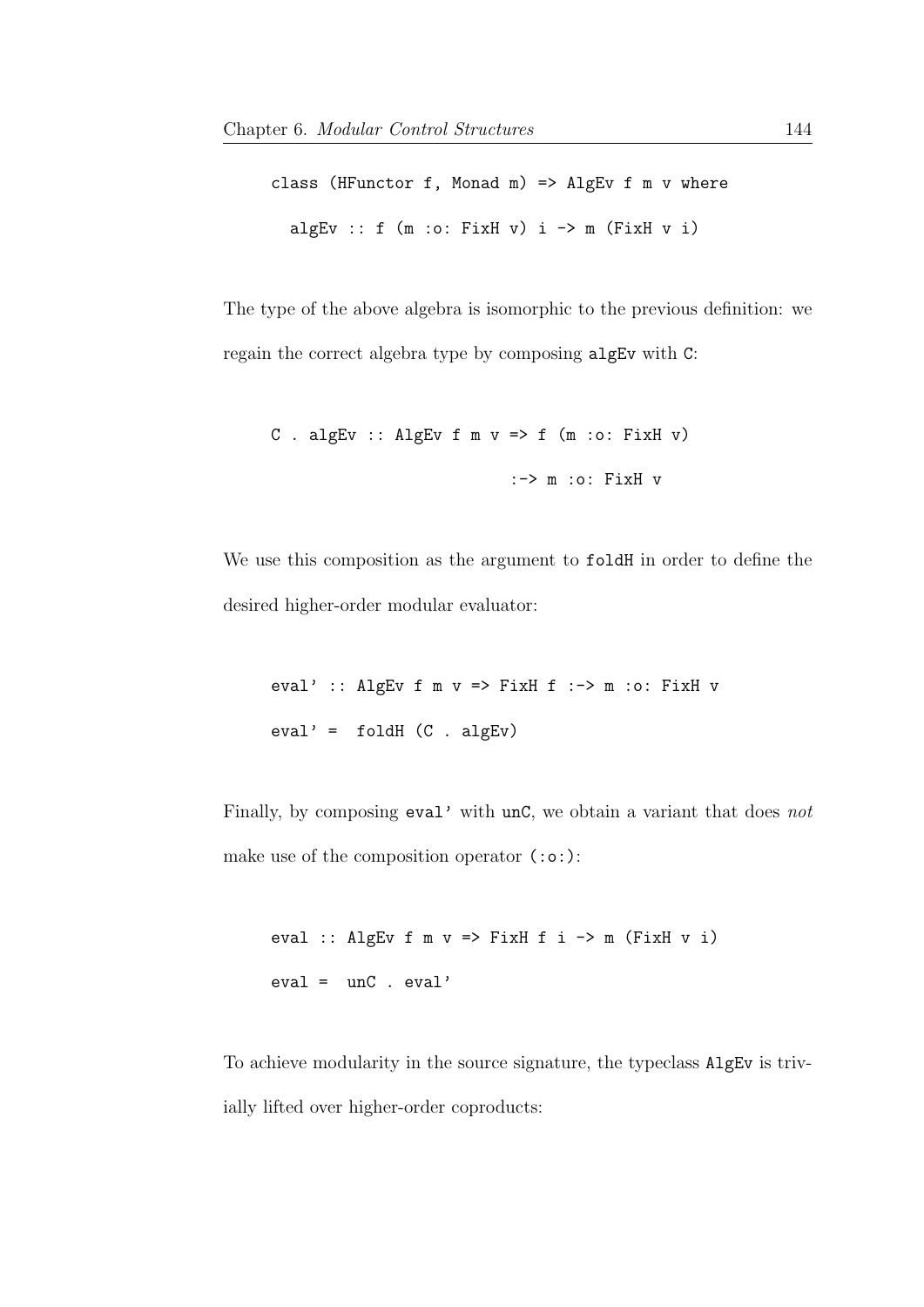```
instance (AlgEv f m v, AlgEv g m v) =>
AlgEv (f + :: g) m v where
 algEv (In1H x) = algEv xalgEv (InrH y) = algEv y
```
As was the case for our previously defined higher-order functors, we assume the existence of smart constructors for Num, Bool and Unit called num, bool and unit, respectively. However, at this point we also require smart destructors, as we wish to pattern match on the result of an evaluation. In order to implement such destructors, the (::<) typeclass is extended with a projection method of the following type:

```
prjH :: sup a i \rightarrow Maybe ((sub a) i)
```
In the event that the supersignature does indeed contain the subsignature in question, fromJust ◦ prjH is both a left and right inverse of injH, coercing a value of the supersignature into a value of the subsignature, and returning Nothing if this is not possible. Instance declarations for (::<) can be easily extended to implement prjH:

```
instance HFunctor f \Rightarrow f :: f where
  injH = id
  prjH = Just
```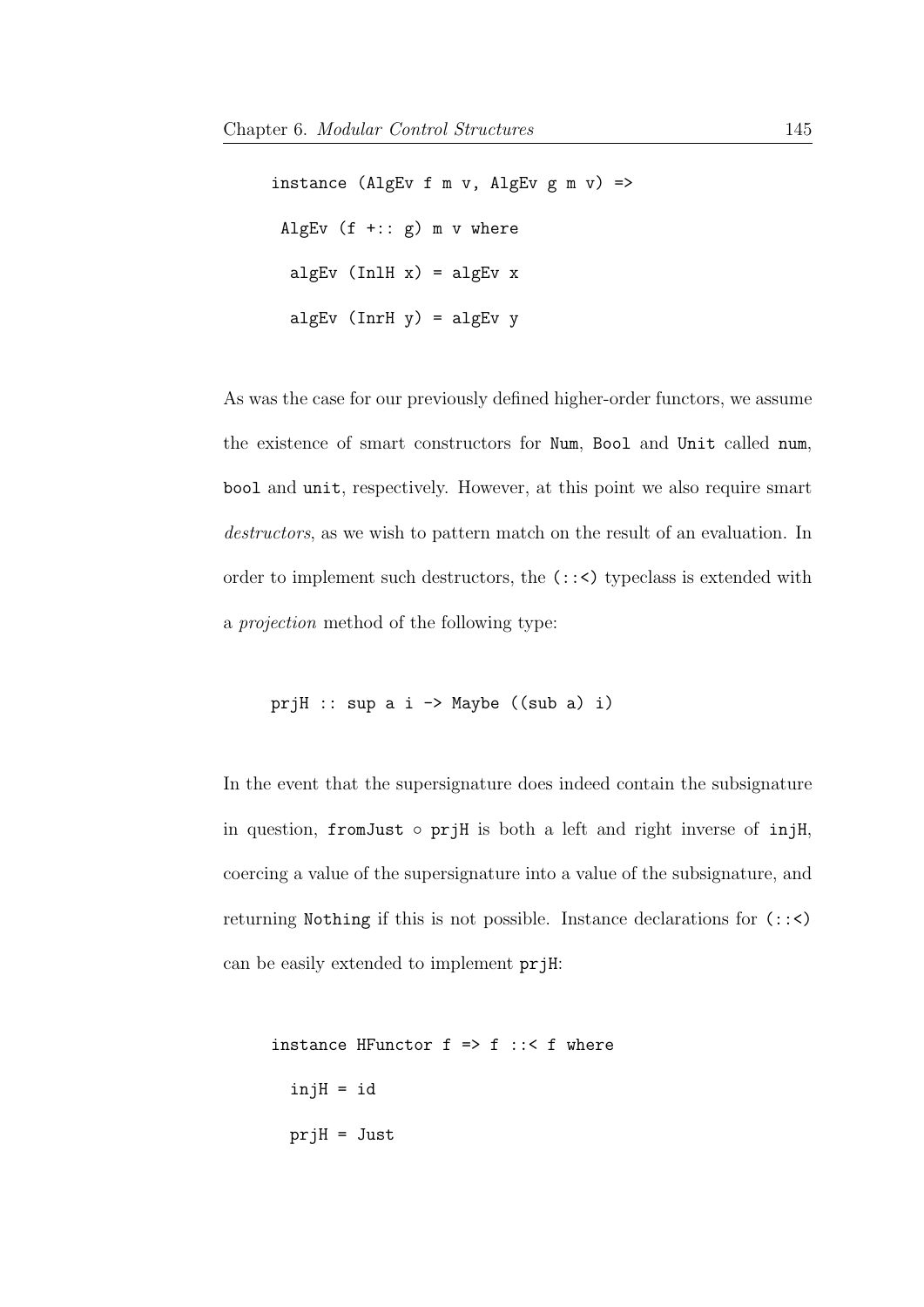instance (HFunctor f, HFunctor g) => f ::< (f ::+ g) where  $injH$  = InlH prjH  $(In1H x) = Just x$ prjH (InrH y) = Nothing

instance (HFunctor f, HFunctor g, HFunctor h, f ::< h)  $\Rightarrow$  f ::< (g ::+ h) where  $injH$  = InrH .  $injH$  $prjH$  (InlH x) = Nothing  $prjH$  (InrH  $y$ ) =  $prjH y$ 

With the use of this new method, we can define the smart destructor for Num as follows:

getNum ::  $($ VNum ::  $\leq f$ ) => FixH f IExp -> Maybe Int getNum (InH e) = case (prjH e) of Just (Num n) -> Just n \_ -> Nothing

The corresponding smart destructor getBool is defined analogously. With these destructors available to us, we can finally define the higher-order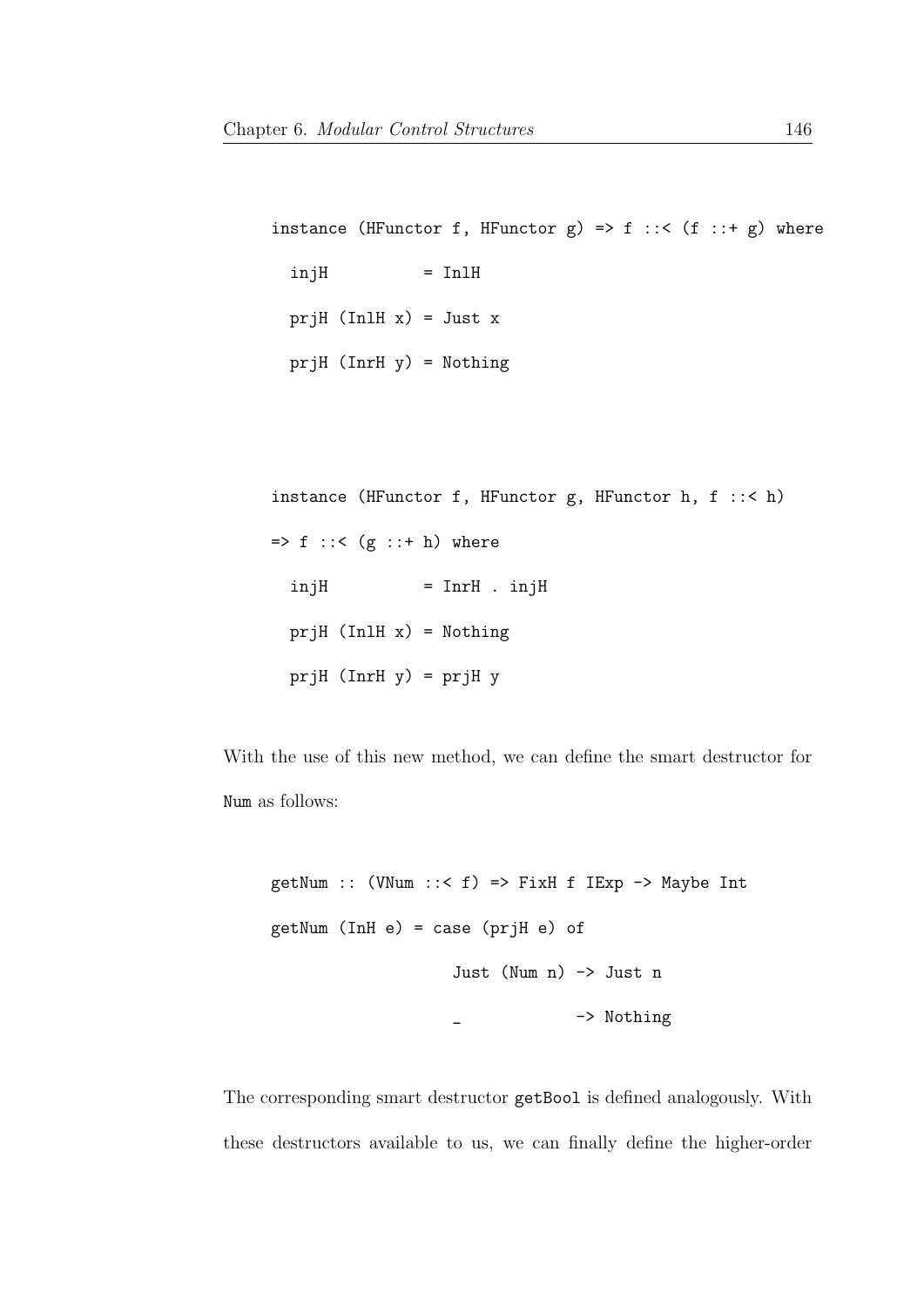semantics of the source language. Note that the context of instance definitions lists both the monadic constraints and the value signature, keeping them open for extension as before. Since the carrier of the evaluator algebra is a composition formed using (:o:), we must pattern match on all subexpressions.

There are two points worth noting about the evaluation algebra instantiations for control structure signatures. Firstly, common to all three instances is the lack of an effect typeclass constraint, as their semantics concerns control flow only, and so *any* monad suffices. Secondly, we note that the body of the semantics for while-loops is recursively defined, making it more operational than denotational in nature. This is an important distinction to make given that the latter must be compositional, however we are not bound to this requirement (other than by a desire for a modular equivalent to a denotational semantics), and therefore keep in mind that the introduction of while-loops removes this property. However, those source signatures that do not contain while-loops still satisfy compositionality. Moreover, we highlight at this point that whilst non-termination is an effect unto itself (and one that can be captured using while-statements), we have chosen to limit our source expressions to terminating closed terms.

Now that we have set our framework up anew, we demonstrate its usage by way of interpreting the factorial program defined in Figure [6.1.](#page-145-0)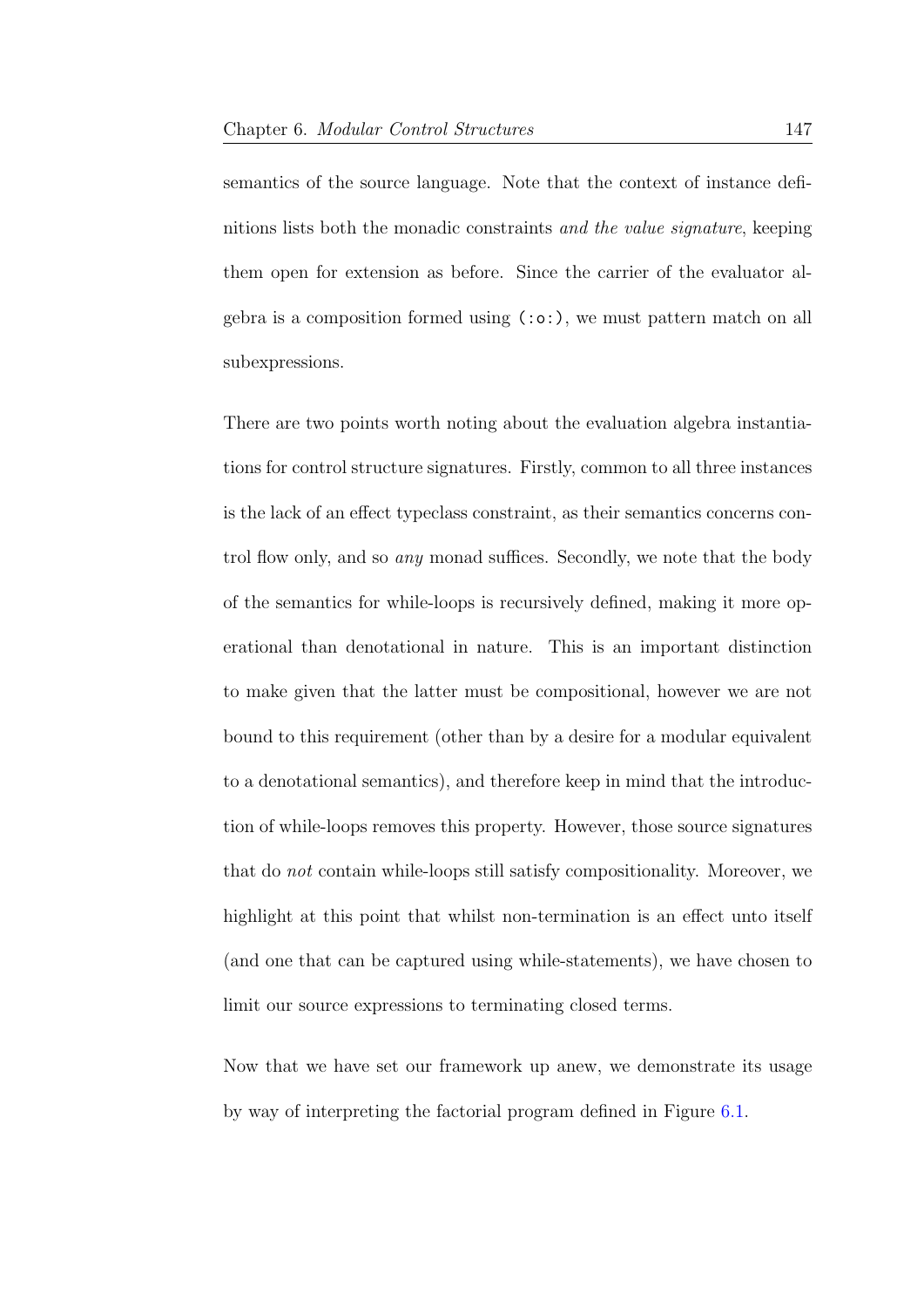#### <span id="page-155-0"></span>6.3.3 Modular Semantics: An Example

Recall the type signature of the modular evaluation function:

eval :: AlgEv f m  $v \implies$  FixH f i -> m (FixH v i)

This type signature tells us that the result of interpreting a modular source expression will have type  $m$  (FixH  $v$  i) for some appropriate monad  $m$ and semantic domain v. Because it is the monad that allows access to the requisite effectful methods, the signature of a given source program provides information about the requisite candidate monads within which it can be interpreted. Likewise, a suitable semantic domain can also be inferred in this manner. We will demonstrate this idea below.

Recall the type signature of fac:

```
type FacLang = (Seq ::+ Arith ::+ While
                    ::+ State ::+ Comp)
```
fac :: FixH FacLang Stmt

From the above signature alone, we can sketch a complete picture of the type of monads and semantic domains needed to evaluate this particular program. We do this by accumulating the constraints upon each of the five language features. For clarity, we list the relevant signatures below: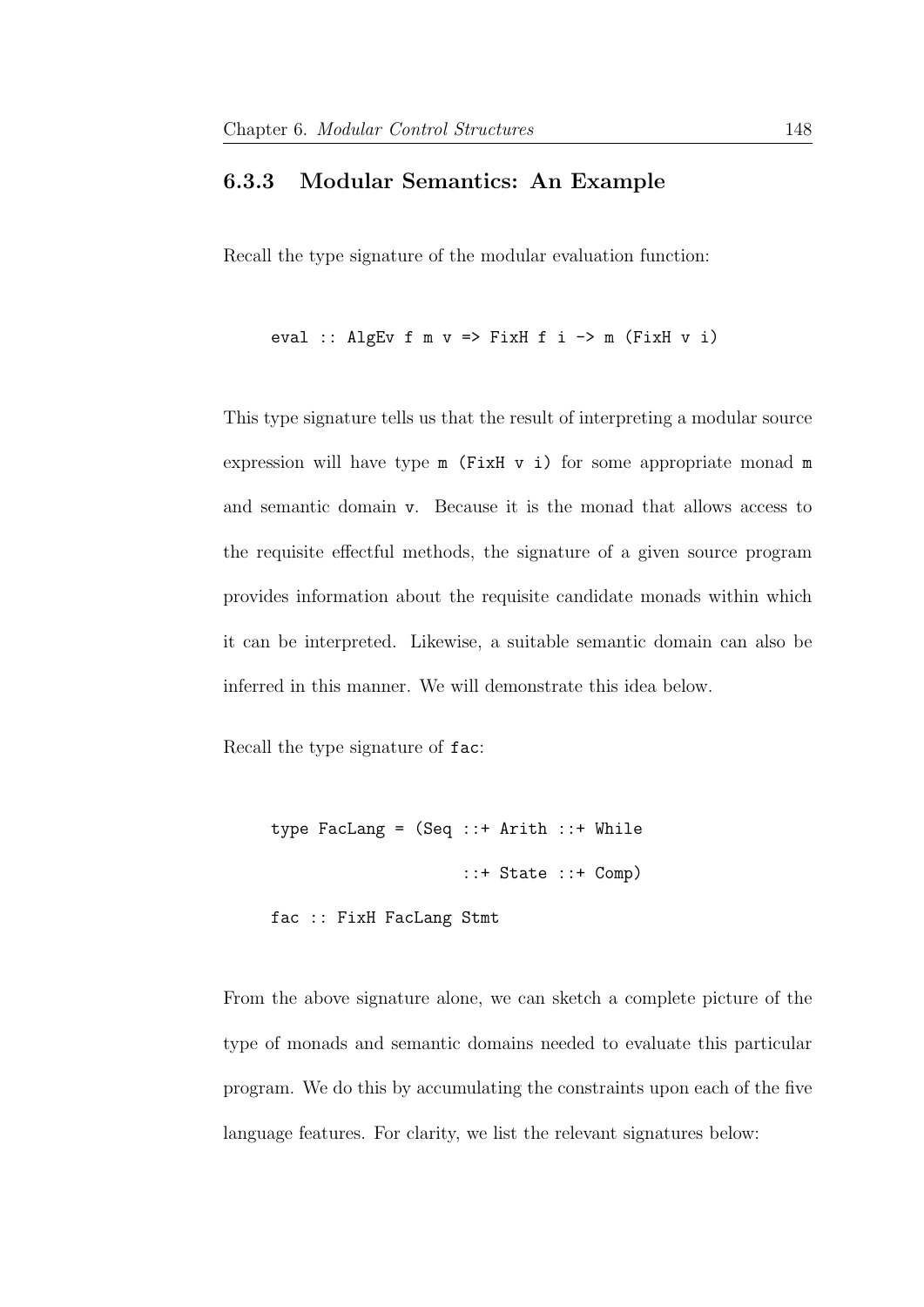```
instance Monad m
=> AlgEv Seq m v where ...
instance (Monad m, VNum ::< v)
=> AlgEv Arith m v where ...
instance (Monad m, VBool ::< v, VUnit ::< v)
=> AlgEv While m v where ...
instance (MonadPlus m, MonadState St m,
```
VNum  $::< v$ , VUnit  $::< v$ ) => AlgEv State m v where ...

```
instance (Monad m, VNum ::< v, VBool ::< v)
=> AlgEv Comp m v where ...
```
Upon inspection, we conclude that we can interpret fac within the context of any monad m provided that it is also an instance of the MonadState St and MonadPlus typeclasses. Likewise, we find that an appropriate semantic domain — abusing terminology somewhat, as we do not require a bottom element since we do not incorporate non-termination — is the fixpoint of a higher-order signature functor v that contains at least VNum, VBool and VUnit. Note that we have done this without even looking at the body of the source program itself!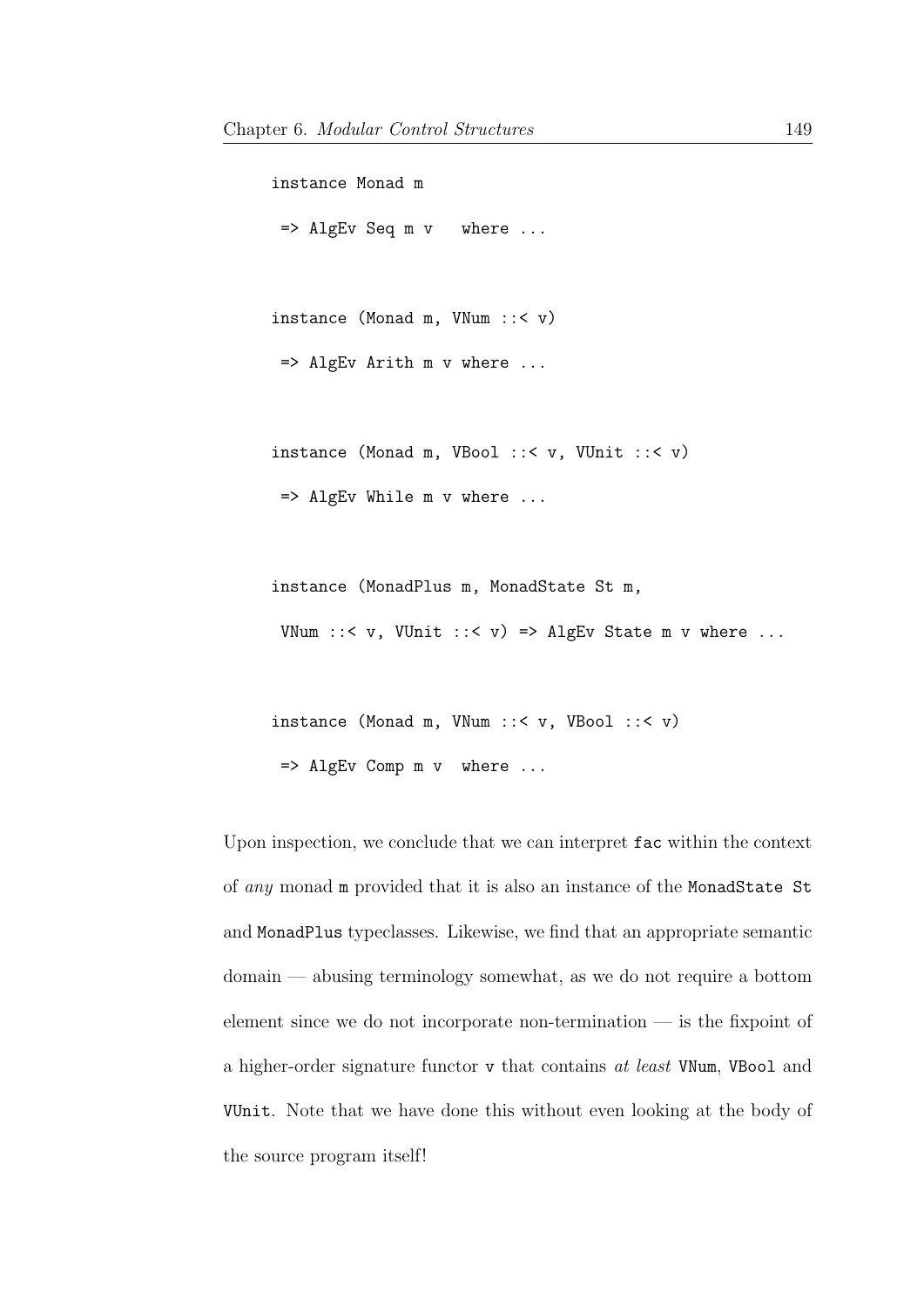For this example, we obtain a suitable monad for our purposes by applying the state monad transformer – with state space  $St$  – to the Maybe monad:

type FacMonad = StateT St Maybe

The semantic domain is obtained by capturing all value types referenced in the constraints of the required evaluation algebras. Here, we have invoked the Stmt syntactic category so as to match the type of fac, but in practice any syntactic category can be used):

```
type FacValue = FixH (VNum ::+ VBool ::+ VUnit) Stmt
```
The evaluator for the language of the fac program is now obtained by instantiating the modular eval function with its modular context (the monad) and modular semantic domain:

```
evalFac :: FixH FacLang Stmt -> FacMonad FacValue
evalFac = eval
```
We can now define our modular factorial function by evaluating fac and running the resulting state computation with the initial state map  $[(x, n)]$ , recalling that fac associates its argument with x:

```
runFac :: Int -> Maybe (Value, St)
runFac n = runS (evalL1 fac) (fromList [(x, n)])
```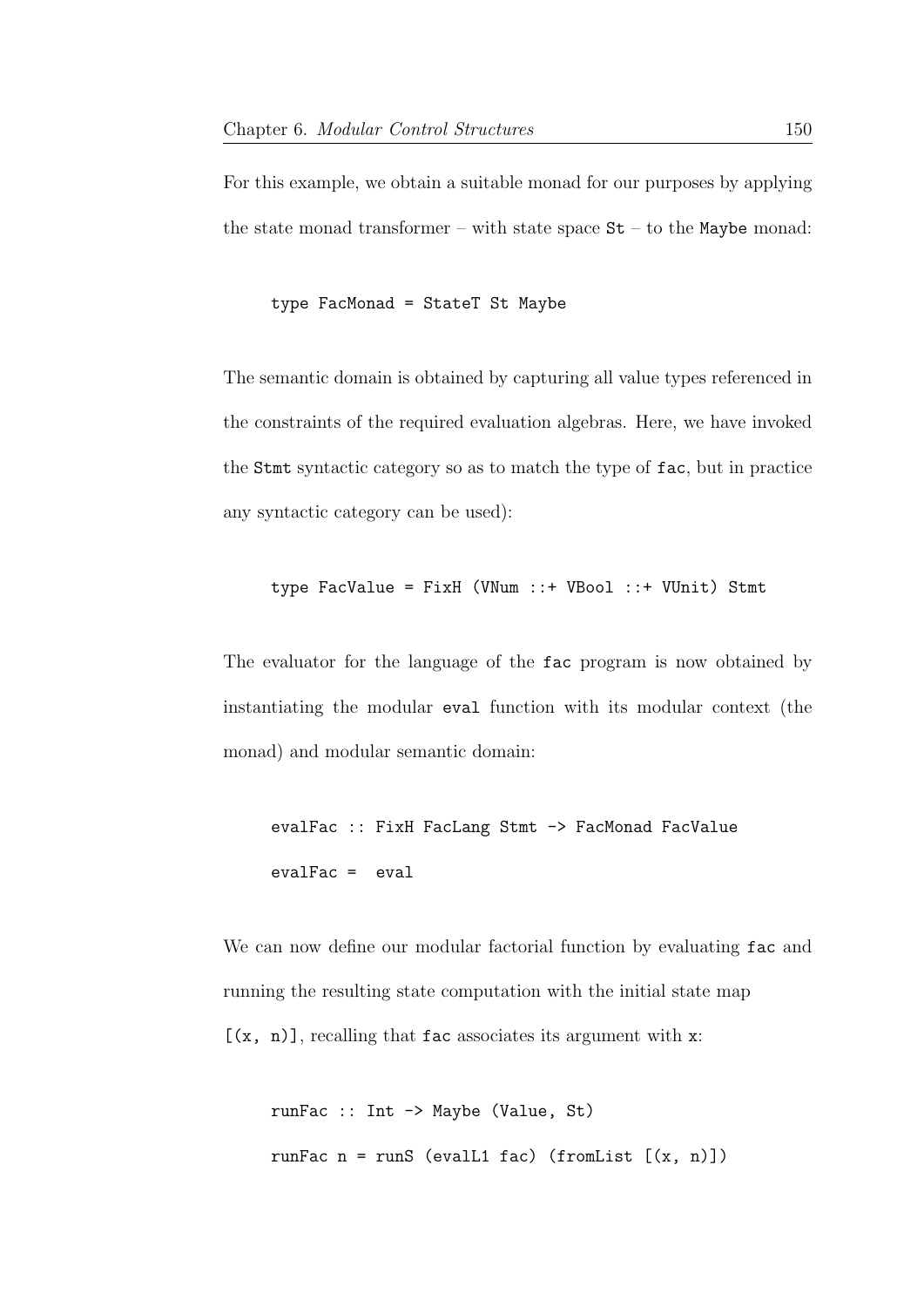We test the function with input 10:

```
-- x = Ref "x"-- y = Ref "y"> runFac 10
Just (Unit, fromList [(x, 0), (y, 3628800)])
```
As expected, the variable y is bound to the value 3,628,800. The actual return value of running the program, however, is Unit, which is expected as we declared fac to be a Stmt in its signature.

## 6.4 Further Refining Modular Compilers

Having treated the source language representation of our new framework in depth, we move on to consider the representation of the target language in light of the presence of the control-flow features introduced. Whilst the target language defined in Chapter [5.2](#page-98-0) incorporates a simple notion of control flow in the form of exceptions, the target languages required when compiling these new signatures must necessarily allow for cyclic control flow. For instance, the factorial program illustrated in Figure [6.1](#page-145-0) is inherently cyclic.

The cyclicity of a source program must be reflected in the code produced by a compiler, and this is typically achieved by making use of a graph structure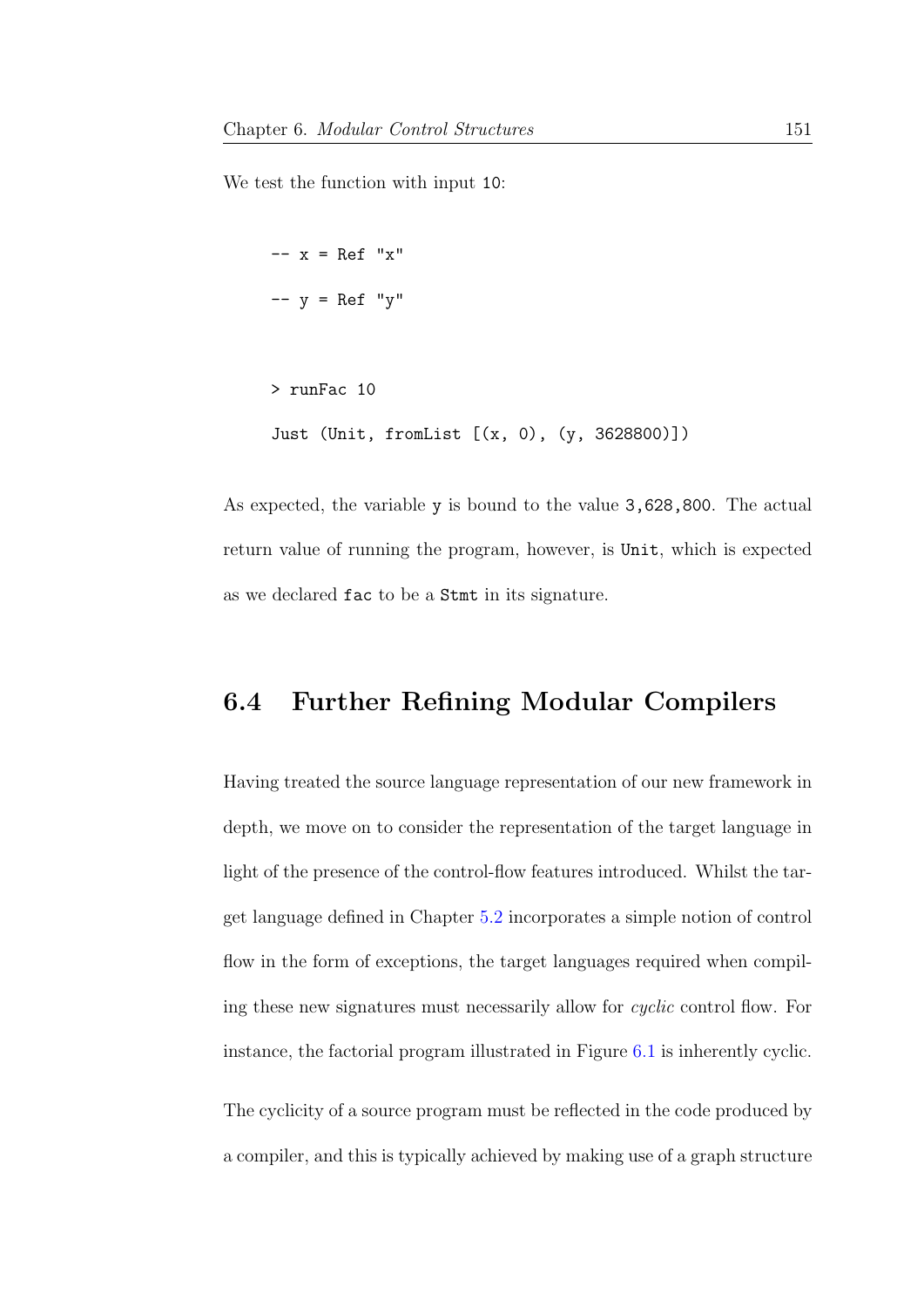using explicit jumps and labels. However, in this thesis we will make use of the purely functional representation of graphs proposed by Oliveira and Cook dubbed structured graphs [\[OC12\]](#page-213-0), which provide a representation of term graphs, using an elegant encoding of sharing and cyclicity via para-metric higher-order abstract syntax [\[Chl08\]](#page-204-0). This representation provides a simple interface for constructing graphs in a compositional fashion, at the cost of a more complicated and restrictive interface for their consumption, as we shall see shortly.

#### 6.4.1 From Fixpoints To Graphs

The idea of structured graphs is to represent term graphs – graphs wherein vertices denote subterms – via mutually recursive let-bindings. The definition of structured graphs that we make use of extends the definition of the least-fixpoint construct by including two additional constructors, Var and Mu for representing variables and mutually recursive bindings:

```
data GraphT f v = Var v
                | Mu ([v] -> [GraphT f v])
                 | InG (f (GraphT f v))
```
The newly-added parameter v defines the type for the metavariables in the graph. We are already familiar with the notion of the InG constructor,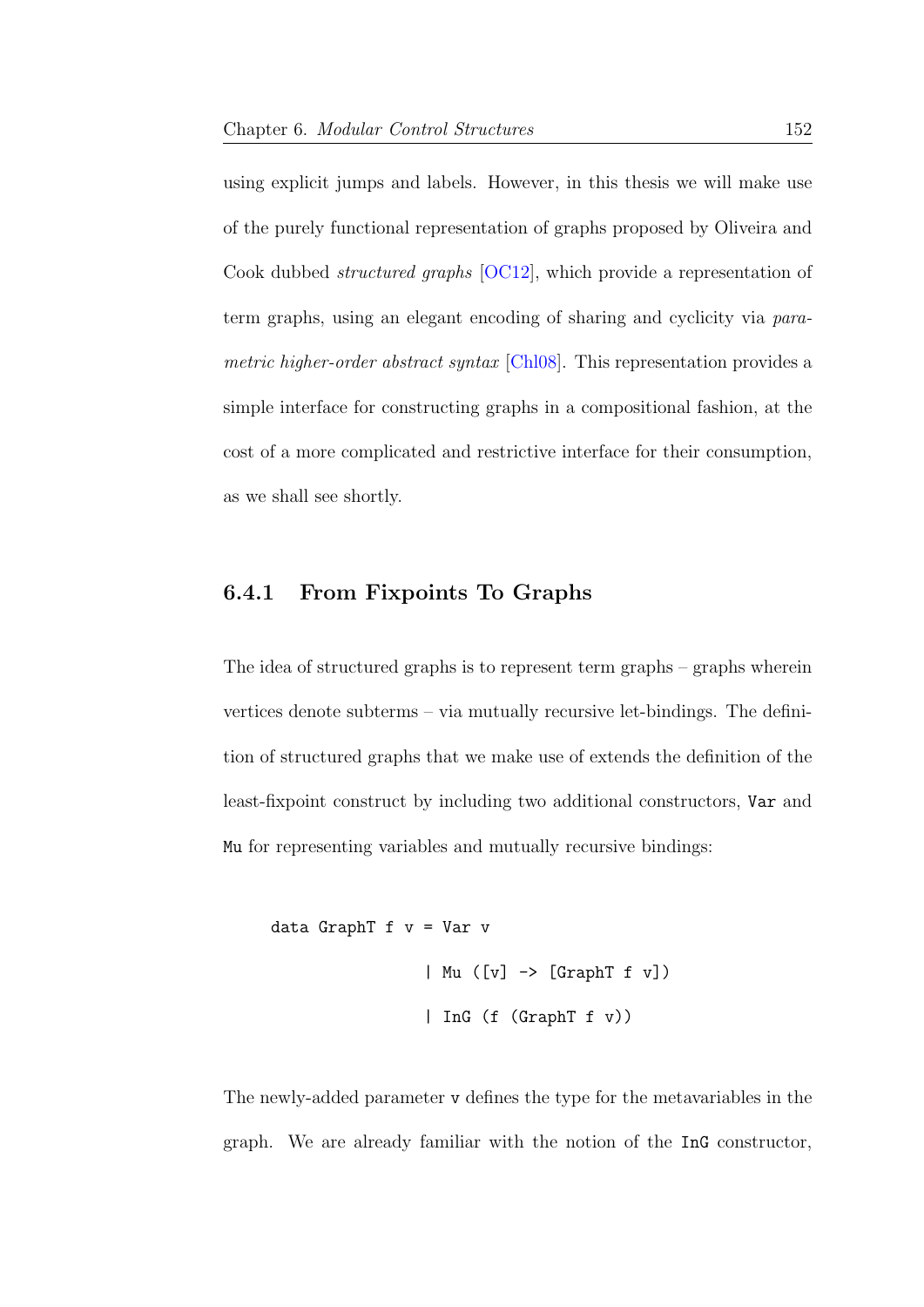as it is equivalent to the In constructor for fixpoints. The Mu constructor represents binders using higher-order abstract syntax (HOAS). In order to enable mutually recursive bindings, we define Mu as a function taking a list of metavariables and returning a list of associated term graphs. The simplest way to explain the intended semantics of Mu is to show how it corresponds to the let-binding notation of Haskell. Specifically, a letbinding that takes the form –

let 
$$
x1 = b1
$$
;  $x2 = b2$ ; ...,  $xn = bn$  in b

– is represented as a structured graph as follows:

$$
\text{Mu} (\setminus [..., x1, x2, ..., xn] \rightarrow [b, b1, b2, ..., bn])
$$

More specifically, the function associated with the Mu constructor takes the list of bound metavariables as arguments, and returns a list of the same length such that the  $i^{th}$  element of that list is bound to the  $i^{th}$  metavariable from the input list. The first element of the return list, b, is the entry point of the graph. In addition, we choose to represent the metavariable list passed to Mu as an irrefutable pattern:

$$
\begin{array}{lcl} \texttt{Mu} \ (\ \backslash \ \tilde{ } \ ([ \ : \ x1 \ : \ x2 \ : \ \ldots \ : \ xn \ : \ ) \\ \\ \texttt{-> [b, \ b1, \ b2, \ \ldots, \ bn] } ) \end{array}
$$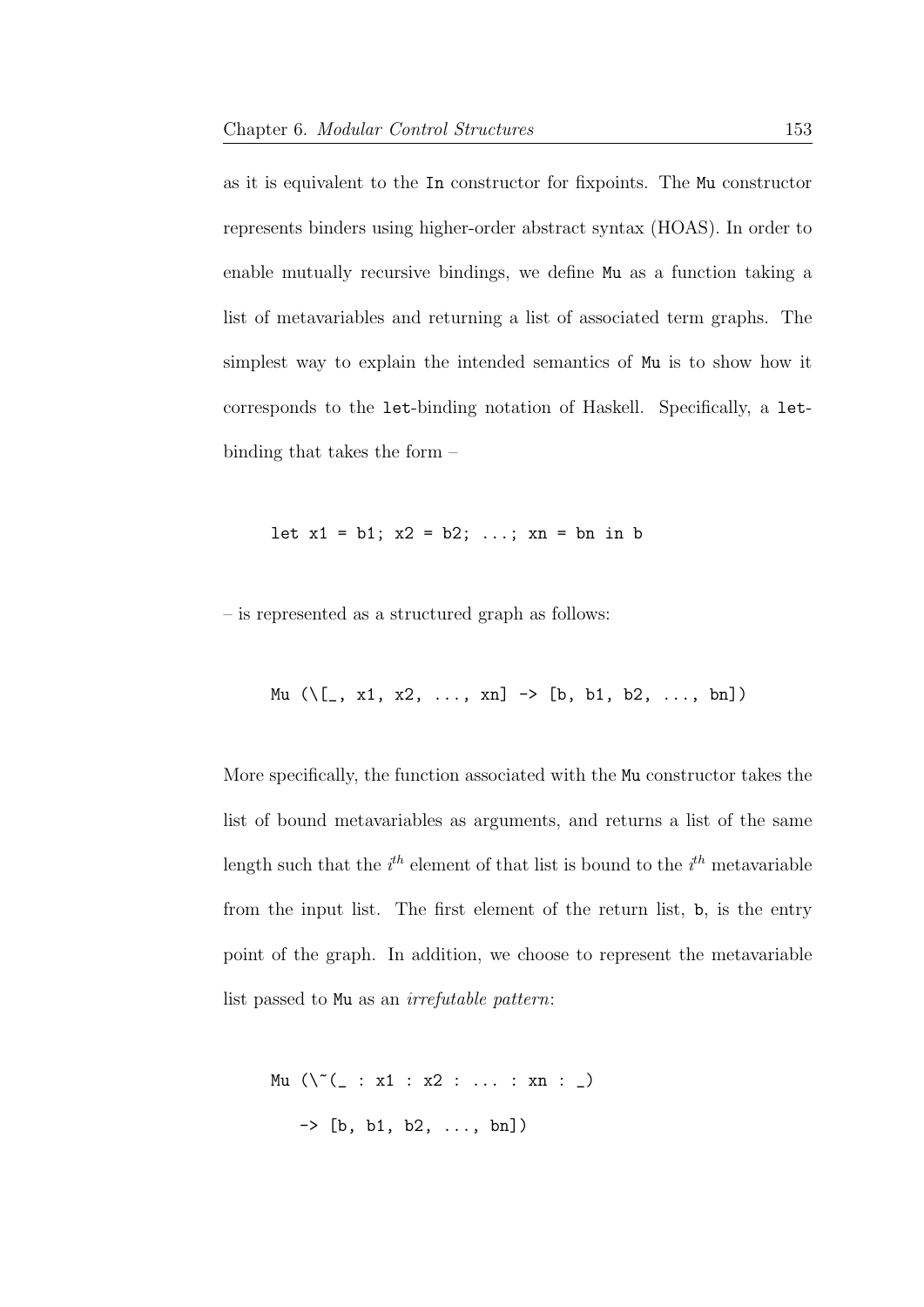In brief, we have made the list of metavariables into a lazy pattern, meaning that all matches immediately succeed. Such patterns are only matched against – and in our case, the metavariables in question looked up – if a variable contained within is needed on the right-hand side of the function, creating a more general and less strict setting for modelling cyclic computation. In this thesis, we shall only use two special cases of the Mu constructor, namely non-recursive let bindings and fixpoints over a single argument:

letx :: GraphT f  $v \rightarrow (v \rightarrow$  GraphT f  $v) \rightarrow$  GraphT f v letx  $g f = Mu \ (\ ( \ ( \ ( x : x : ) \ \rightarrow \ [ f x, g ] )$ 

mu :: (v -> GraphT f v) -> GraphT f v mu f = Mu  $(\, \backslash \, \widetilde{\,} \, (x : \_ ) \rightarrow [f x])$ 

Using these combinators, within our framework we represent non-recursive let-bindings of the form (let  $x = b$  in s) as (letx b ( $\lambda x \rightarrow s$ ), and a least-fixpoint Fix f as mu f.

As mentioned at the beginning of this section, structured graphs make use of a restricted form of HOAS called parametric HOAS. When constructing structured graphs, the type v of metavariables is left polymorphic. To ensure this, structured graphs of type GraphT are wrapped in the newtype Graph, which enforces the parametric polymorphism of v: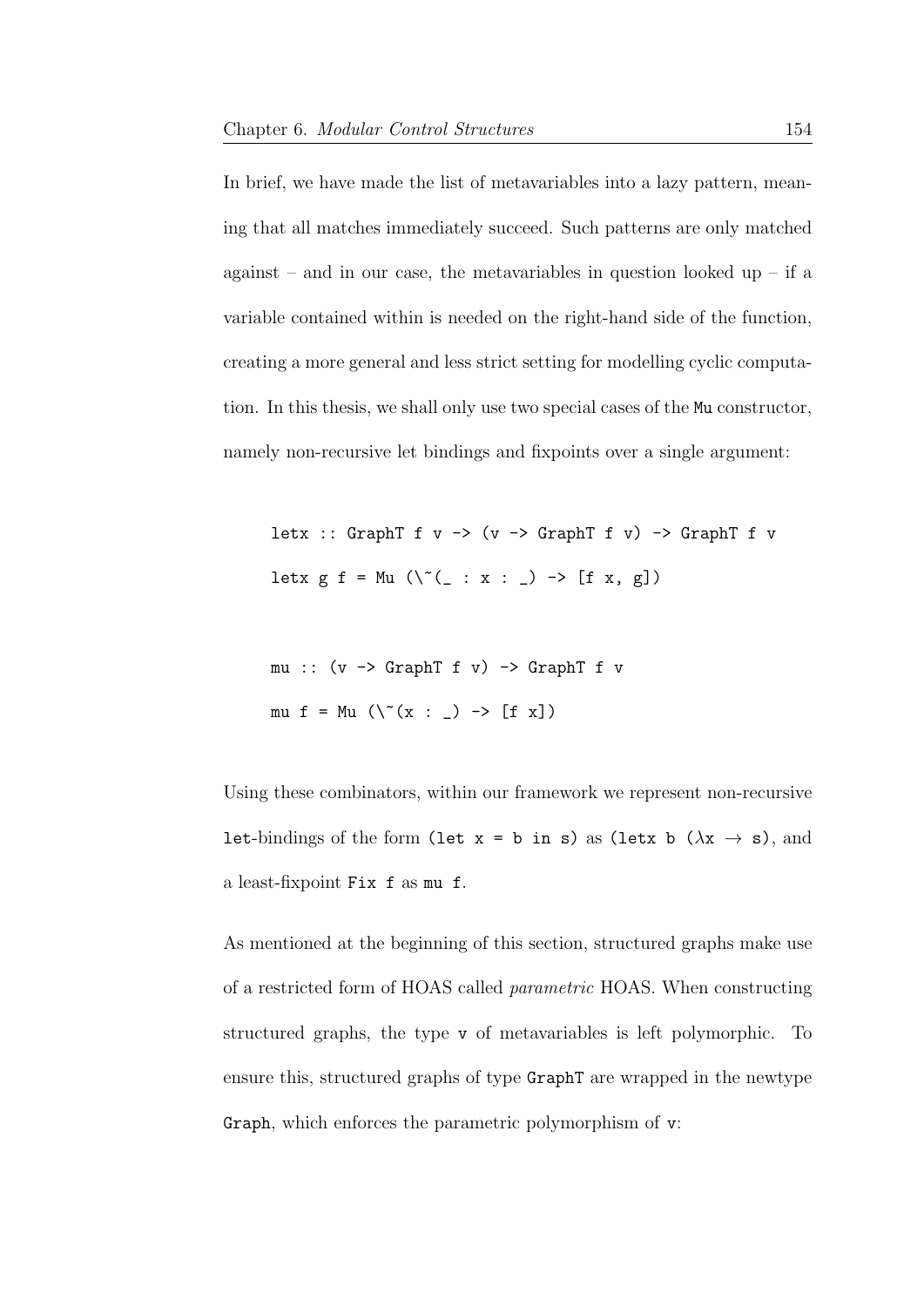newtype Graph  $f = MkGraph$  (forall v. GraphT  $f$  v)

The parametricity of v ensures that it is only used to define binders within the graph. Moreover, parametricity is used when defining recursion schemes on structured graphs. The recursion schemes we use here operate similarly to the usual fold operator on fixpoints. One particularly general recursion scheme over graphs is defined below:

```
gfold :: Functor f \Rightarrow (t \to c) \Rightarrow (([t] \to [c]) \to c)\rightarrow (f c \rightarrow c) \rightarrow Graph f \rightarrow c
gfold v \perp f (MkGraph g) = trans g where
  trans (Var x) = v x
  trans (Mu g) = 1 (map trans . g)
  trans (InG fa) = f (fmap trans fa)
```
In contrast to fold, gfold takes two additional arguments corresponding to the actions to be taken for the Var and Mu constructors. The first argument, of type  $(t \rightarrow c)$ , is used to transform metavariables into the result type c. The second argument, of type ([t]  $\rightarrow$  [c])  $\rightarrow$  c, is used to interpret mutually recursive binders, where the right-hand side of each binding has already been transformed.

In analogy to the fixpoint type constructor Fix, smart constructors simplify graph construction. We transcribe inject from fixpoints to graphs below: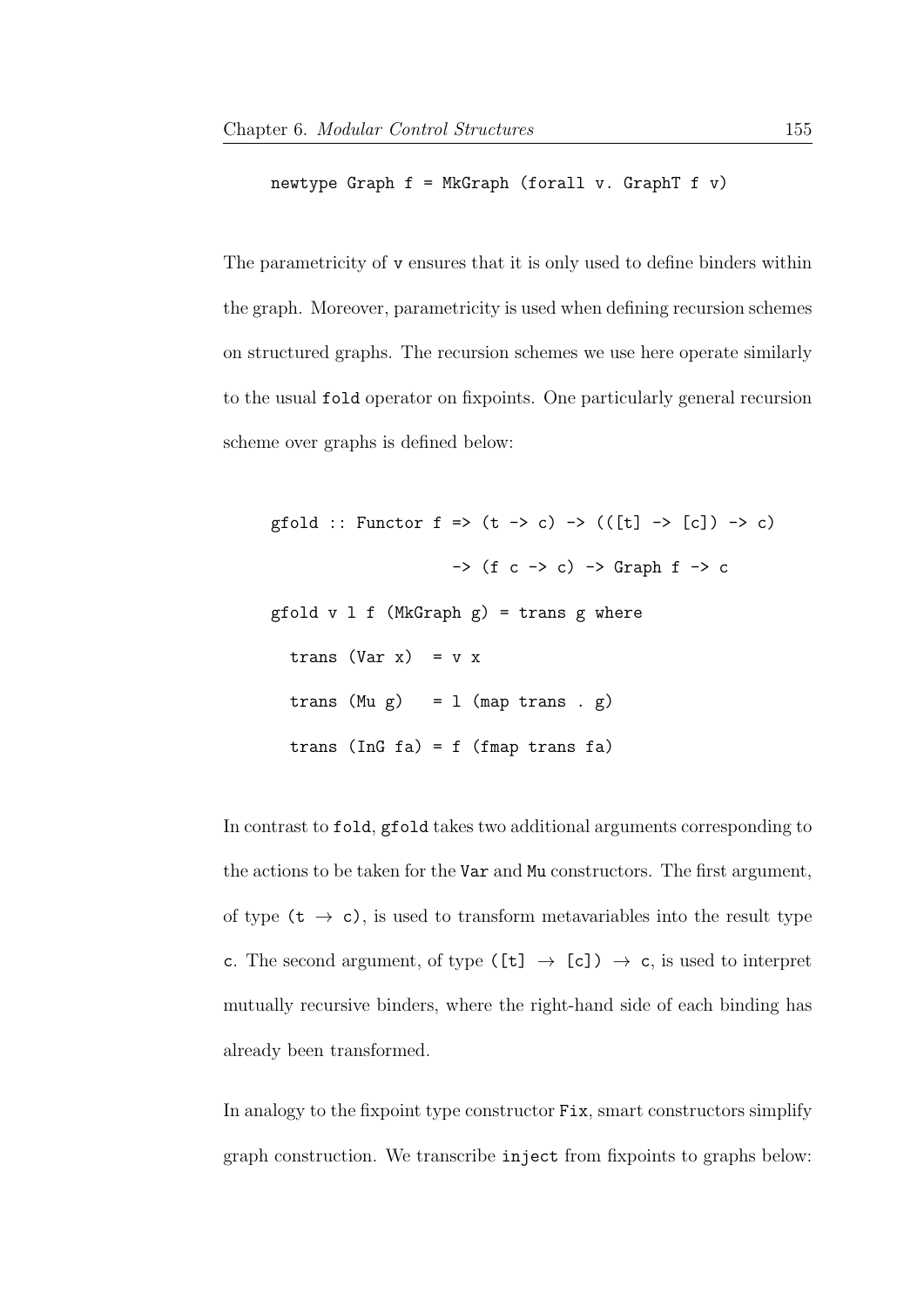injectG ::  $(f : \langle : g \rangle \Rightarrow f$  (GraphT g a) -> GraphT g a injectG = InG . inj

Using injectG, we obtain smart constructors such as the following:

```
pushG :: (ARITH : \le f) \Rightarrow Int \Rightarrow GraphT f v \Rightarrow GraphT f vpushG n c = injectG (PUSH n c)
```
Note that the structured graphs that we have defined above make use of standard functors as opposed to the higher-order variant introduced in this chapter (i.e. there is only one syntactic category used within the code), even though building graph types based on higher-order functors is possible, as shown by Oliveira and Löh  $[OL13]$ . However for the purpose of representing control-flow graphs, this is not necessary. The potential for a more richly typed target language has many applications, such as using types to encode invariants about the current state of a stack (see, for example, McKinna and Wright [\[MW06\]](#page-212-0)), but this is an orthogonal issue and will not be discussed further here.

#### 6.4.2 Compiling To Structured Graphs

At this point we can refactor the carrier of the modular compilation algebra typeclass to reflect the usage of structured graphs instead of least fixpoints: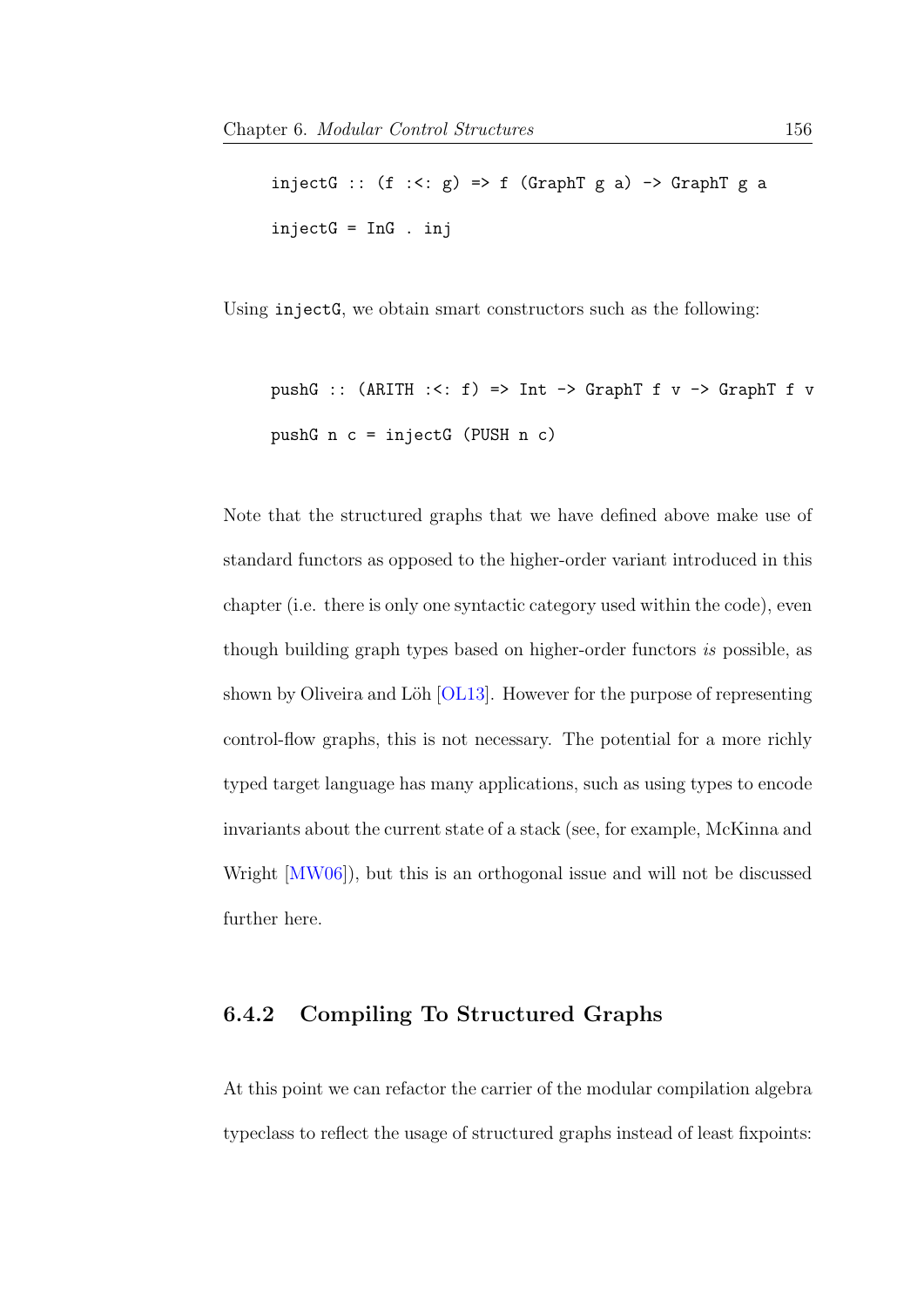```
class HFunctor f \Rightarrow \text{AlgCoG'} f g where
  algCoG' :: f (GraphT g v \rightarrow GraphT g v)
                -> GraphT g v -> GraphT g v
```
It is important to note that as well as shifting to a graph structure to represent target code, the syntax of the various source language features are now represented as higher-order functors in order to include information about syntactic categories. However, because the target language remains untyped – and is represented via standard functors – we use the type constructor K to forget the type information from the source language:

newtype K a  $i = K \{unk :: a\}$ 

class HFunctor  $f \Rightarrow$  AlgCoG''  $f$  g where algCoG'' :: f  $(K (GraphT g v \rightarrow GraphT g v))$ :-> K (GraphT g v -> GraphT g v)

Finally, we repeat the type manipulations of Chapter [6.3.2](#page-149-0) to eliminate the type constructor K in the result type, producing the following (final) definition of the higher-order compilation algebra typeclass:

```
class HFunctor f \Rightarrow AlgCoG f g where
  algCoG :: f (K (GraphT g v \rightarrow GraphT g v)) i
                    \rightarrow GraphT g v \rightarrow GraphT g v
```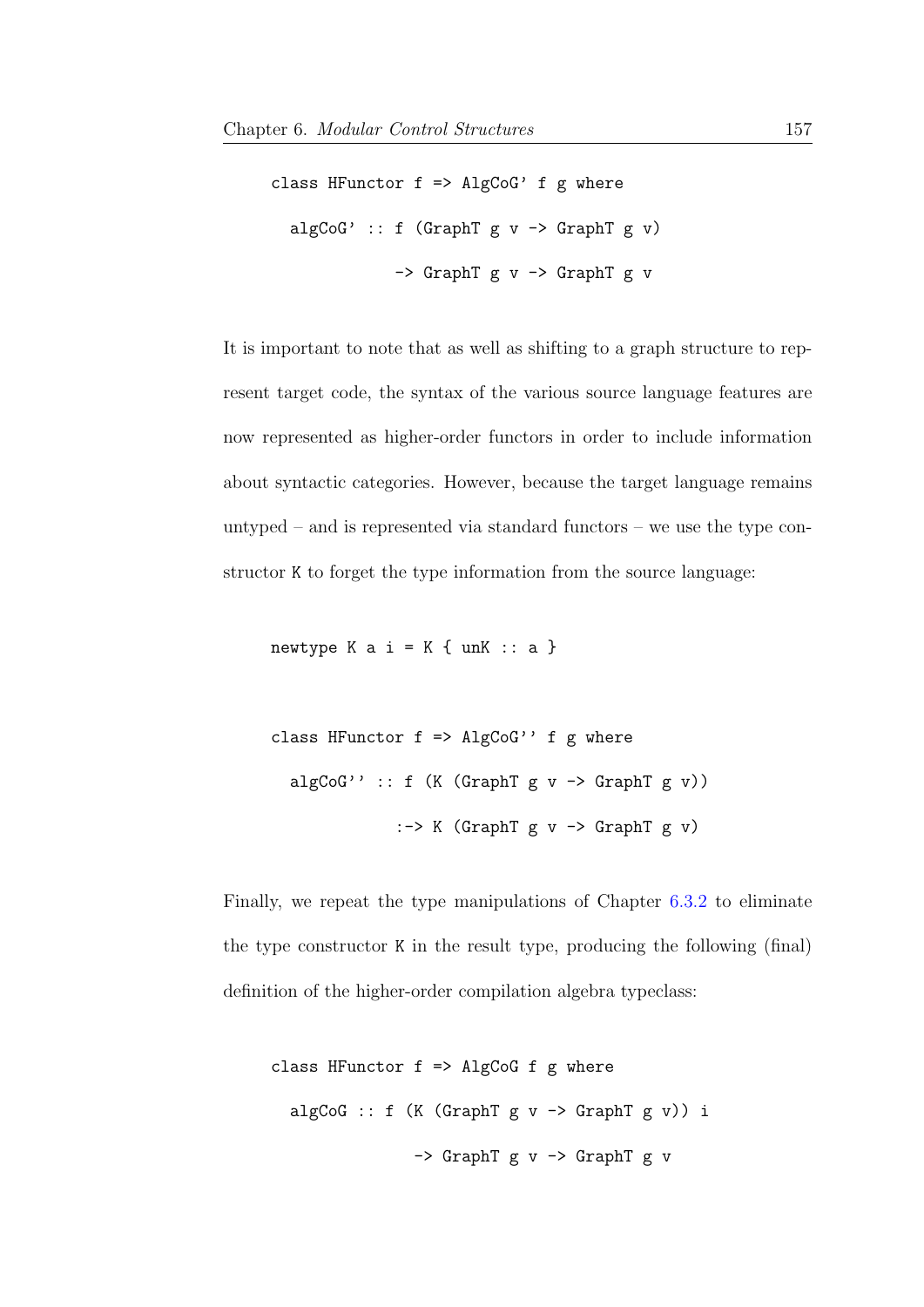To obtain an algebra of the *correct* type, we compose algCoG with K:

```
K . algCoG :: f (K (GraphT g v \rightarrow GraphT g v))
                 :-> K (GraphT g \vee \rightarrow GraphT g \vee)
```
As before, this typeclass is easily lifted to coproducts:

instance (AlgCoG f g, AlgCoG h  $g$ ) => AlgCoG  $(f + :: h)$  g where algCoG (InlH  $x$ ) = algCoG  $x$ algCoG ( $InrH y$ ) = algCoG y

Note that we have been using the GraphT type constructor, instead of the encapsulated Graph variant. As a rule, the manipulations involving GraphT are passed on to MkGraph to construct a graph of type Graph g. The type of  $MkGraph - a rank-2 polymorphic constructor - ensures that the underlying$ graph is indeed polymorphic in the type v of metavariables:

comp :: (AlgCoG f g, HALT :<:  $g$ ) => FixH f i -> Graph g comp e = MkGraph (unK (foldH (K . algCoG) e) haltG)

Here we use unK to turn the result of the fold, which is of type K (GraphT  $g \ v \rightarrow$  GraphT  $g \ v)$  i, into a function of type (GraphT  $g \ v \rightarrow$  GraphT g v). This function is then applied to a singleton HALT instruction which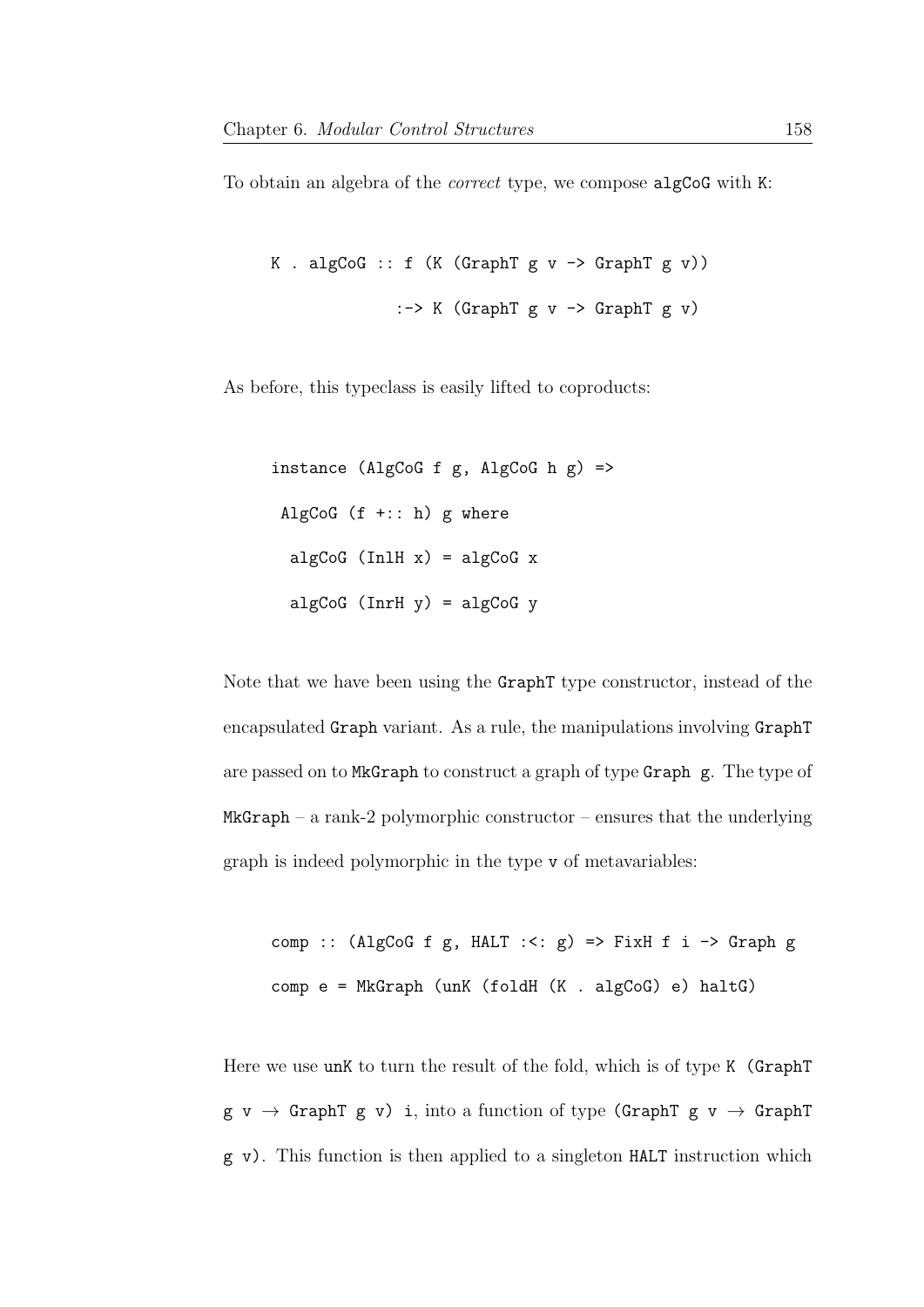serves as the final code continuation. The implementation of the new compilation algebra instance for arithmetic is analogous to the version defined via standard least-fixpoints in Chapter [5.2:](#page-98-0)

| instance (ARITH $: <: g$ ) => AlgCoG Arith g where |  |  |                                                    |             |  |
|----------------------------------------------------|--|--|----------------------------------------------------|-------------|--|
| algCoG (Val n)                                     |  |  | $c = pushG$ n                                      | $\vert > c$ |  |
|                                                    |  |  | algCoG (Add (K x) (K y)) $c = x$  > y  > addG  > c |             |  |

The (|>) constructor used above is simply a graph-specific variant of the function application operator (\$). Furthermore, because we are compiling into a graph structure, we make use of the smart constructors for graphs, and because the carrier of the algebra is wrapped in the type constructor K, we pattern match argument subexpressions against K.

When defining the algebra instance for the higher-order exceptions signature, we can now exploit the sharing capabilities afforded to us by the newfound target graph structure:

instance (EXCEPT :<: g) => AlgCoG Except g where algCoG (Throw) c = throwG algCoG (Catch  $(K x)$   $(K h)) c =$  letx  $c (\vee \rightarrow$ markG (h  $|$  > Var v)  $|$  > x  $|$  > unmarkG  $|$  > Var v)

Instead of placing the continuation c directly into the generated code (thereby duplicating c and wasting memory on an uninvoked thunk), we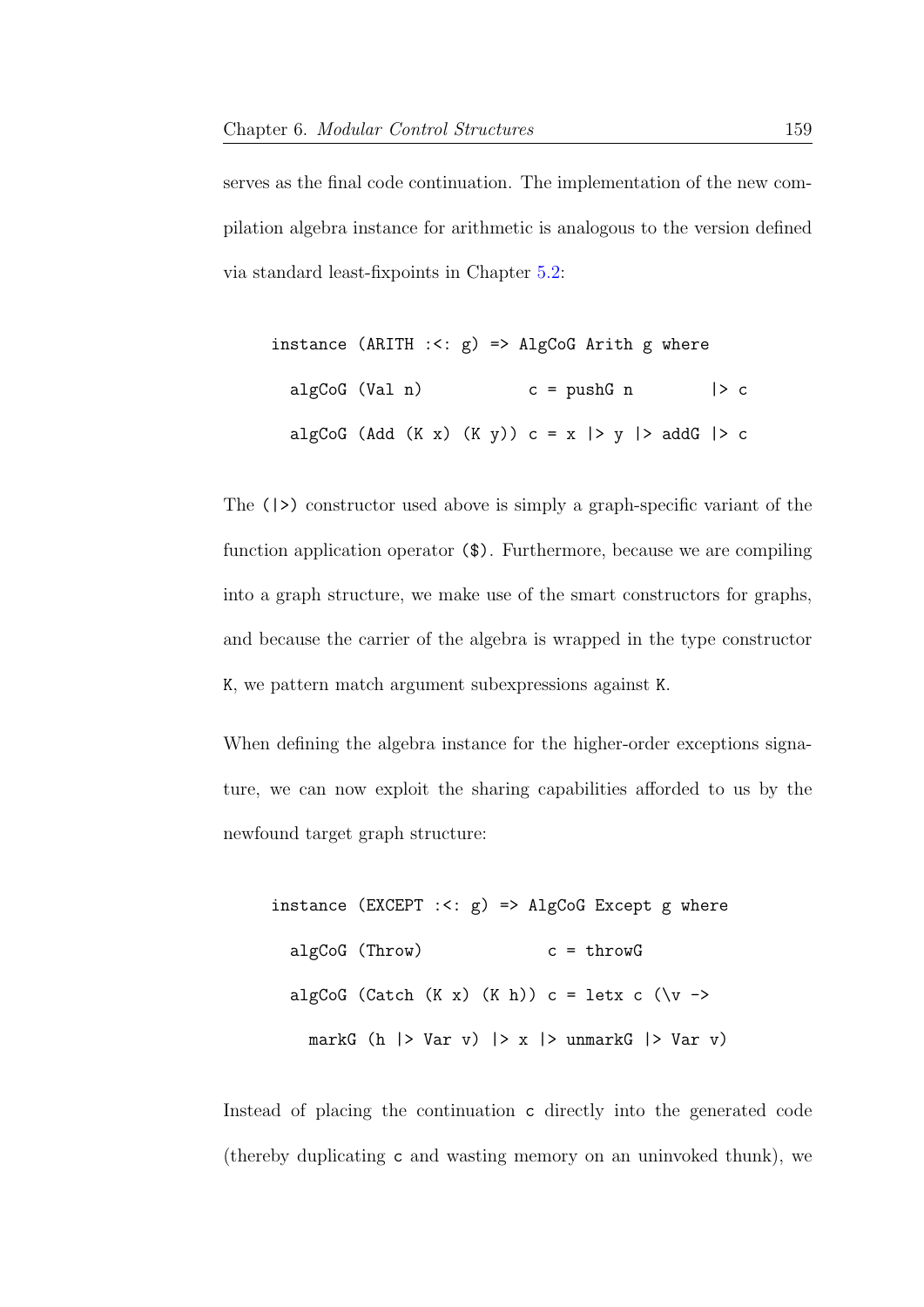choose to bind  $\mathbf c$  to the metavariable  $\mathbf v$  and refer to this instead of  $\mathbf c$ , eliminating the risk of code duplication. The same approach is used to compile  $if$ -statements, with the aid of a conditional jump instruction:

data COND e = JPC e e

The JPC instruction removes the topmost element from the stack and inspects it, executing its first argument (and skipping the second) if this value is True, and skipping the first argument and executing the second argument otherwise. In a manner similar to MARK, JPC has the potential for code duplication when joining the execution paths of the conditional. We avoid this duplication using  $letx$  as before:

instance  $(COND : <: g)$  => AlgCoG If g where algCoG (If  $(K b)$   $(K p)$   $(K q)$ )  $c =$  letx  $c$   $(\c -)$ b |> jpcG (p |> Var v) |> q |> Var v)

We also make significant usage of this new graph structure when compiling loops, as we must construct cycles in the target code. For this, we make use of the mu combinator defined earlier:

instance (COND :<: g) => AlgCoG While g where algCoG (While  $(K b)$   $(K 1b)$ )  $c =$ mu  $(\forall v \rightarrow b \mid > jpcG$  (1b  $| > Var v$ )  $| > c$ )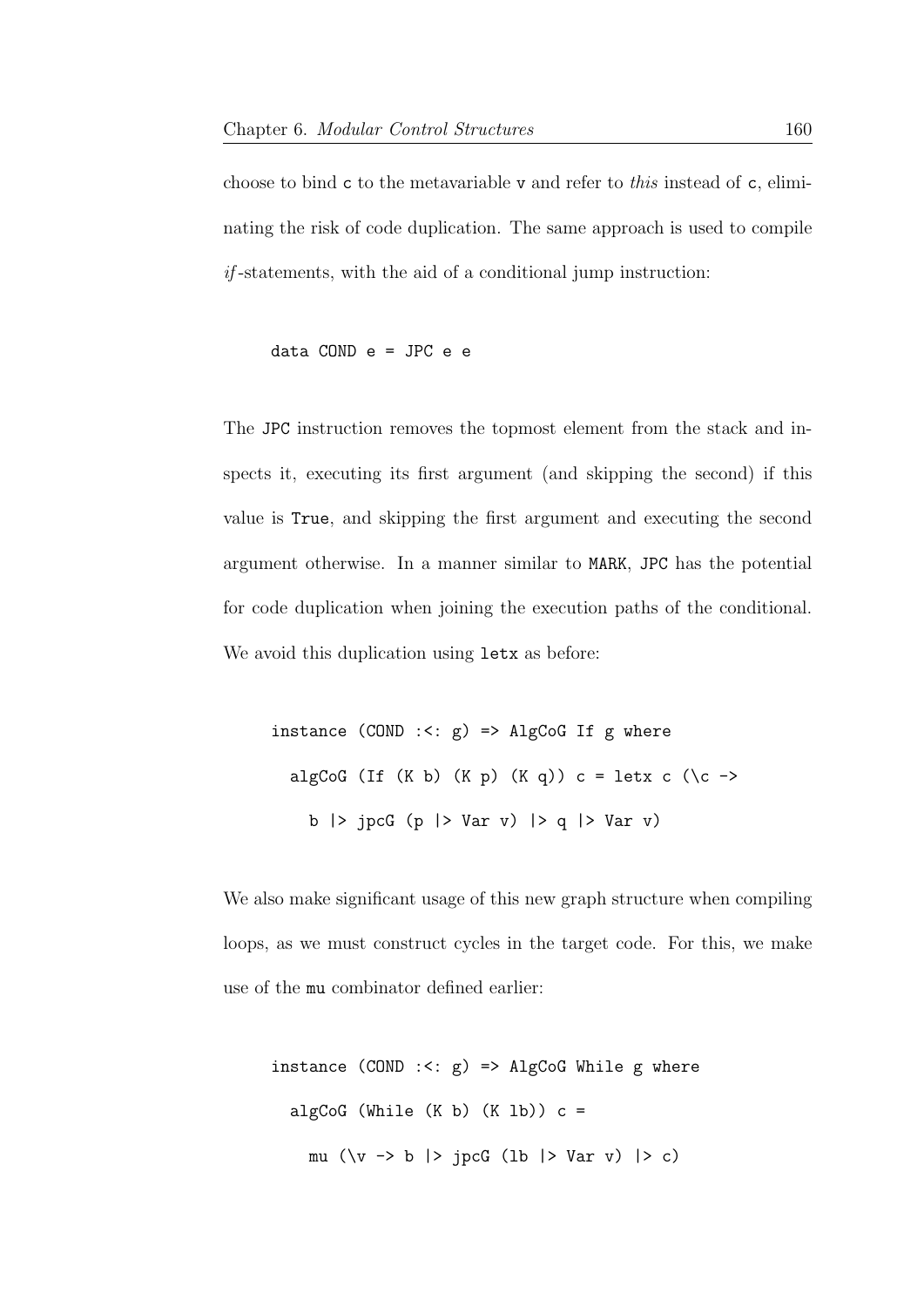Next, we define the algebras for both the State and Comp signatures. These require corresponding target instructions:

data STATE  $e = GET$  Ref  $e$  | SET Ref  $e$ data COMP  $e = EQ e$  | LT e

The semantics of the instructions for the STATE signature above are identical to the variant presented in Chapter [5.4,](#page-116-0) albeit operating over a larger state space. The instructions of the COMP signature take the topmost two integers from the stack, and replace them with the appropriate Boolean value. The instance declarations themselves are defined thus:

instance (STATE  $: <: g$ ) => AlgCoG State g where algCoG (Get v)  $c = getG v$  |> c algCoG (Set v  $(K e)$ ) c = e |> setG v |> c

instance  $(COMP : <: g) \Rightarrow AlgCoGComp g where$ algCoG (Equ  $(K x)$   $(K y)$ )  $c = x$  |> y |> eqG |> c algCoG (Lt  $(K x)$   $(K y)$ ) c = x |> y |> 1tG |> c

Finally, the algebra instance for compiling sequential composition:

instance AlgCoG Seq g where algCoG (Seq  $(K x)$   $(K y)$ )  $c = x$  |> y |> c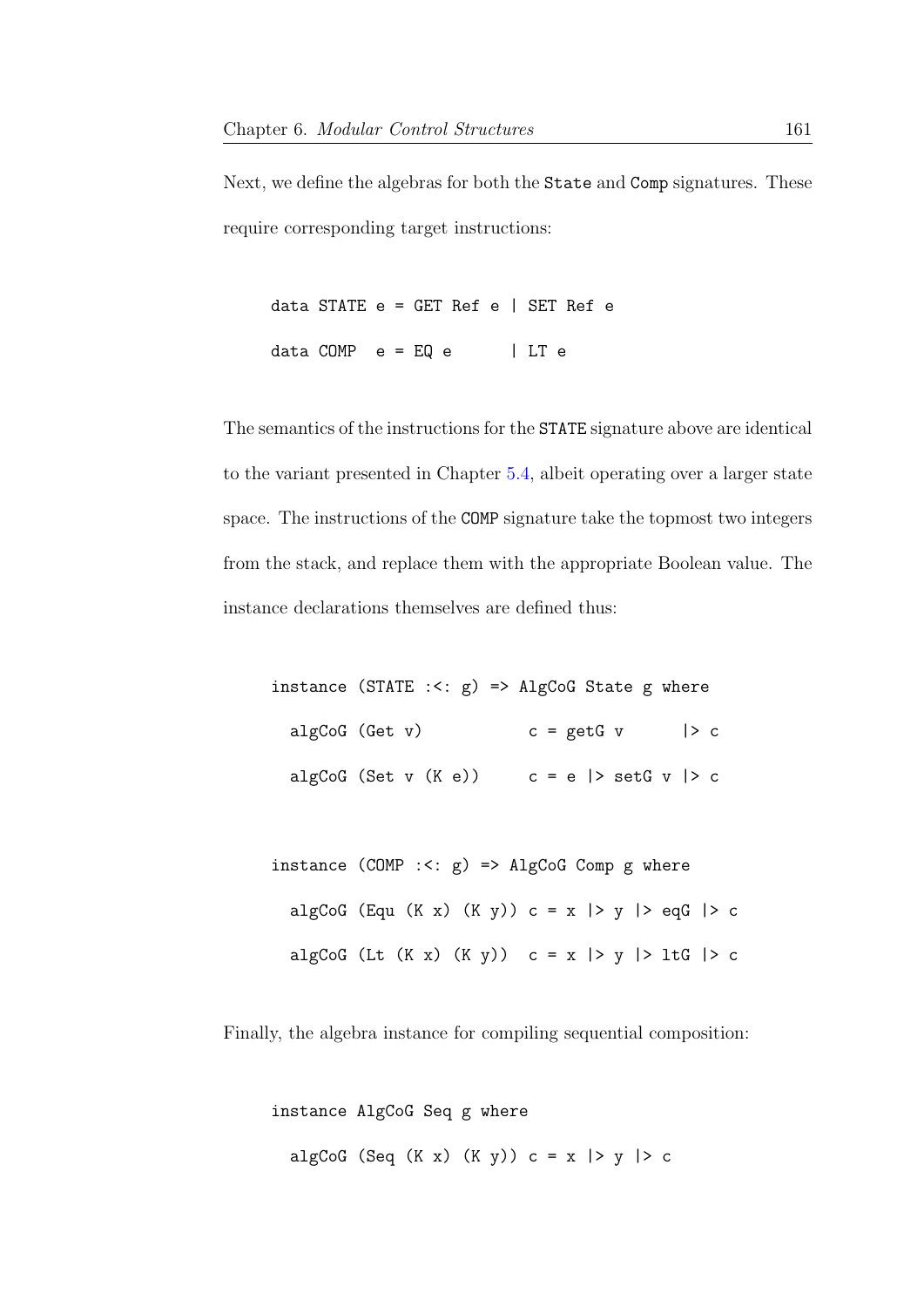To see the compiler thus defined in action, we apply it to the example source program from Figure [6.1.](#page-145-0) Firstly, we specialise the source and target languages in the manner described in Chapter [6.3.3.](#page-155-0) We note that here the constraints which must be adhered to are fewer, as we need not consider monadic effects. We only consider target language requirements:

type FacLangG = (ARITH :+: COND :+: STATE :+: COMP :+: HALT) compFacG :: FixH FacLang i -> Graph FacLangG  $compFacG = comp$ 

The type system of Haskell will ensure that the target language contains the necessary instruction set to compile the source language. If, for example, we were to forget to include the COMP signature as a component of the target language FacLangG, the typechecker would produce:

> No instance for (COMP :<: HALT) arising from a use of 'comp'.

Applying compFacG to fac returns the following (pretty-printed) graph: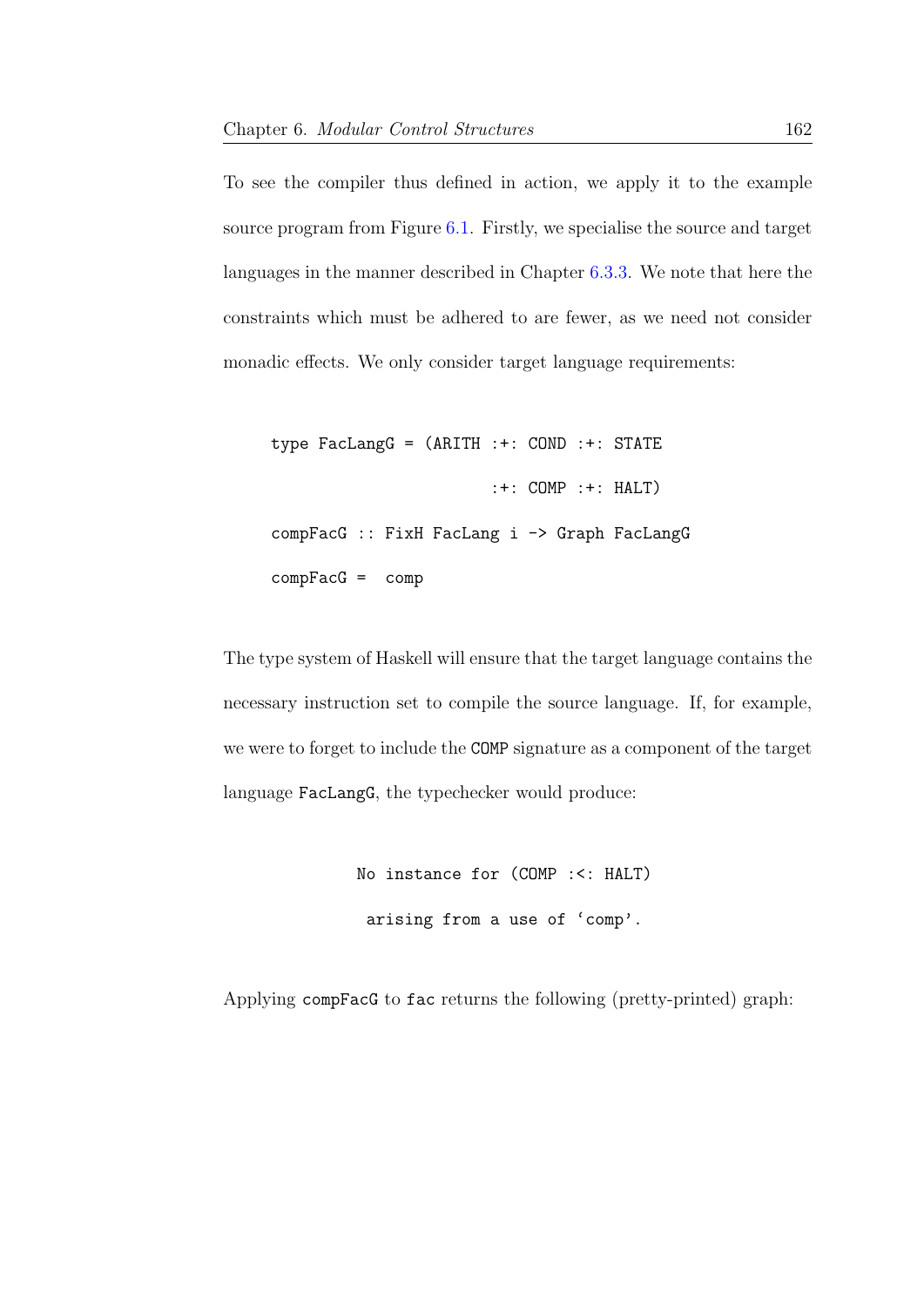> compFacG fac PUSH 1; SET y; [v1 -> PUSH 0; GET x; LT; JPC (GET y; GET x; MUL; SET y; GET x; PUSH  $(-1)$ ; ADD; SET x; v1); HALT]

The code inside the square brackets corresponds to bindings in the graph structure constructed using Mu. As expected, the output code graph has a single cycle, corresponding to the loop of the source program.

## 6.5 Modifying Existing Language Features

Recall that the compilation of exceptions makes use of the instructions MARK and UNMARK, which place handler code onto the stack and removes it respectively. This scheme is very general, allowing exceptions to be compiled within a language when the context of a throw-statement is not statically known. However, if we assume that we are working within the context of the language features considered in this thesis, then we know for each occurrence of a throw-statement which exception handler is associated with it. It is a simple matter to define an alternative compilation scheme that exploits this property, using the following target signature:

```
data EXCEPT' e = THROW' e | UNMARK' e | MARK' e
```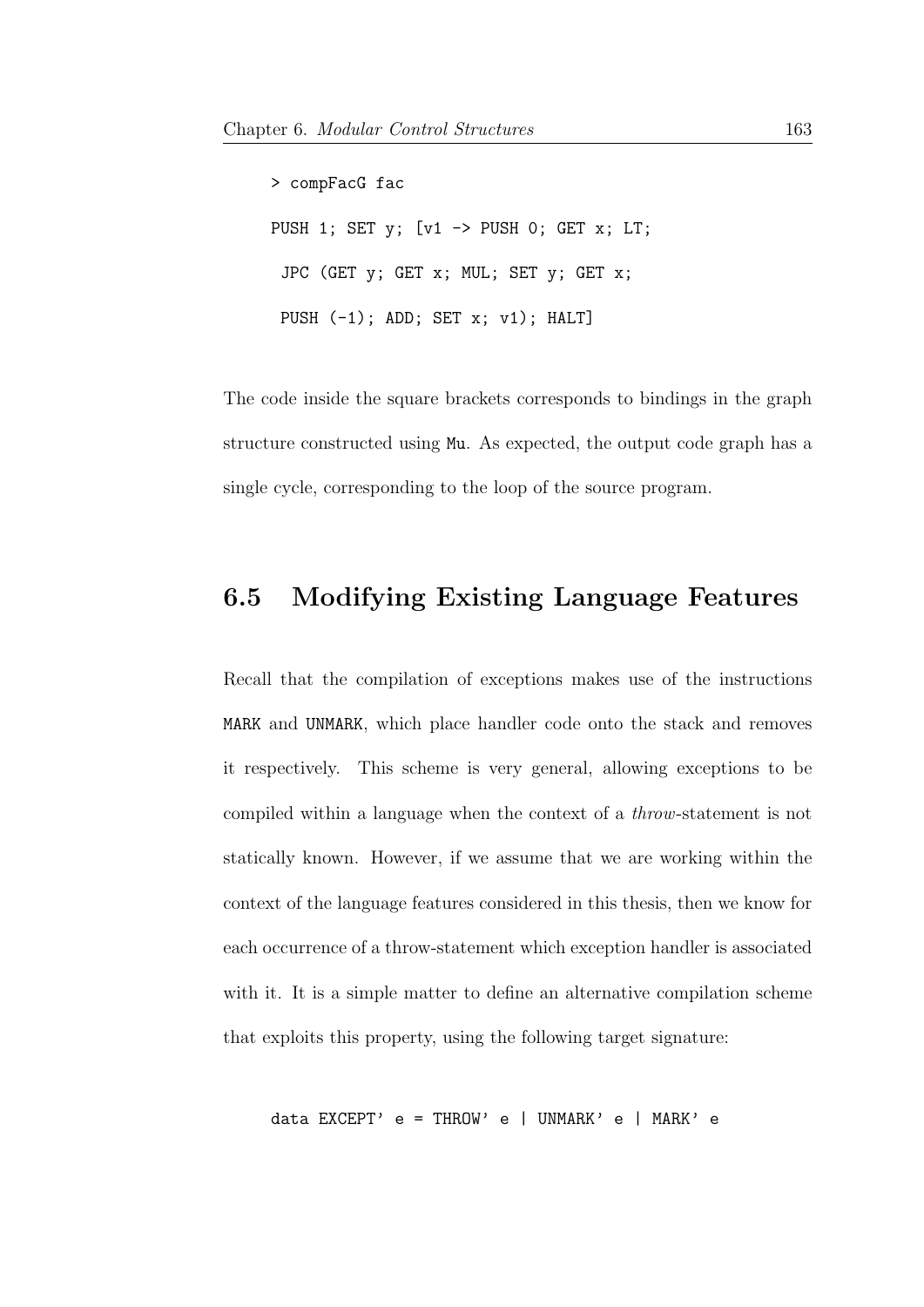Note in the above that MARK' only has one argument, as we do not pass the handler code to it. Instead, the handler is passed directly to the THROW' instruction. We cannot compile the source signature Except into EXCEPT' using the AlgCoG compilation algebra class, as this latest formulation requires that we extend the carrier with the handler currently in scope:

type Triple  $a = a \rightarrow a \rightarrow a$ 

```
class AlgCoG' f g where
 algCoG' :: f (K (Triple (GraphT g v))) l
                -> Triple (GraphT g v)
```
To run a modular compilation function that invokes this variant of compiling exceptions, we must supply an initial exception handler. For simplicity, we opt for the smart constructor haltG:

```
comp' :: (HFunctor f, AlgCoG' f g, HALT :<: g)
  \Rightarrow FixH f i \rightarrow Graph g
comp' e = MkGraph (unK (foldH (K . algCoG') e) haltG haltG)
```
Thankfully, we do not have to redefine the compilation algebra instances for those language features unaffected by this change, as we can map directly from the original algebra typeclass AlgCoG into the modified class AlgCoG', with only the Except source signature itself requiring redefinition: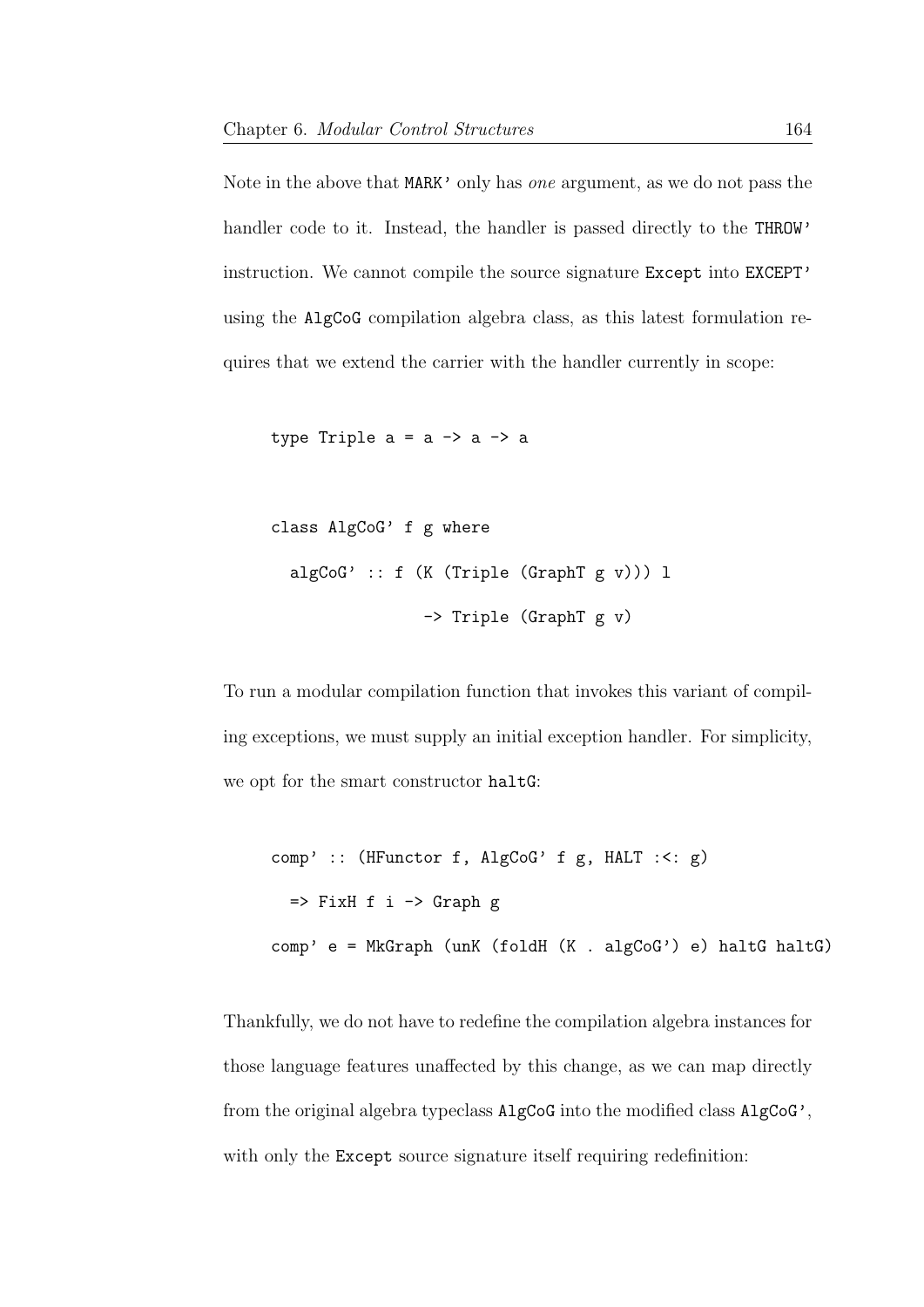```
instance AlgCoG f g => AlgCoG' f g where
 algCoG' x h c =algCoG (hfmap (K . (\t f \rightarrow f h) . unK) x) cinstance (EXCEPT' :<: g) => AlgCoG' Except g where
 algCoG' (Throw) h c = throwG' halgCoG' (Catch (K x) (K h')) h c =
   letx c (\forall v \rightarrow markG' |> letx (h' h |> Var v)
       (\foralluh -> x (Var vh) |> unmarkG' |> Var v))
```
One last point to note here is that whilst we have focussed on the adaptations to the types involved in the switch from fixpoints to graphs, existing concerns such as correctly compiling source expressions in light of noncommutative effects still hold. To this end, the techniques demonstrated in Chapter [5.4.2](#page-124-0) for monadic parameterisation are equally applicable here.

## 6.6 Chapter Summary

The final component required for a complete definition of our modular compilation framework is the semantics of the modular target languages themselves: modular variants of virtual machines. Before we begin discussing these, however, we give a summary of the work presented above.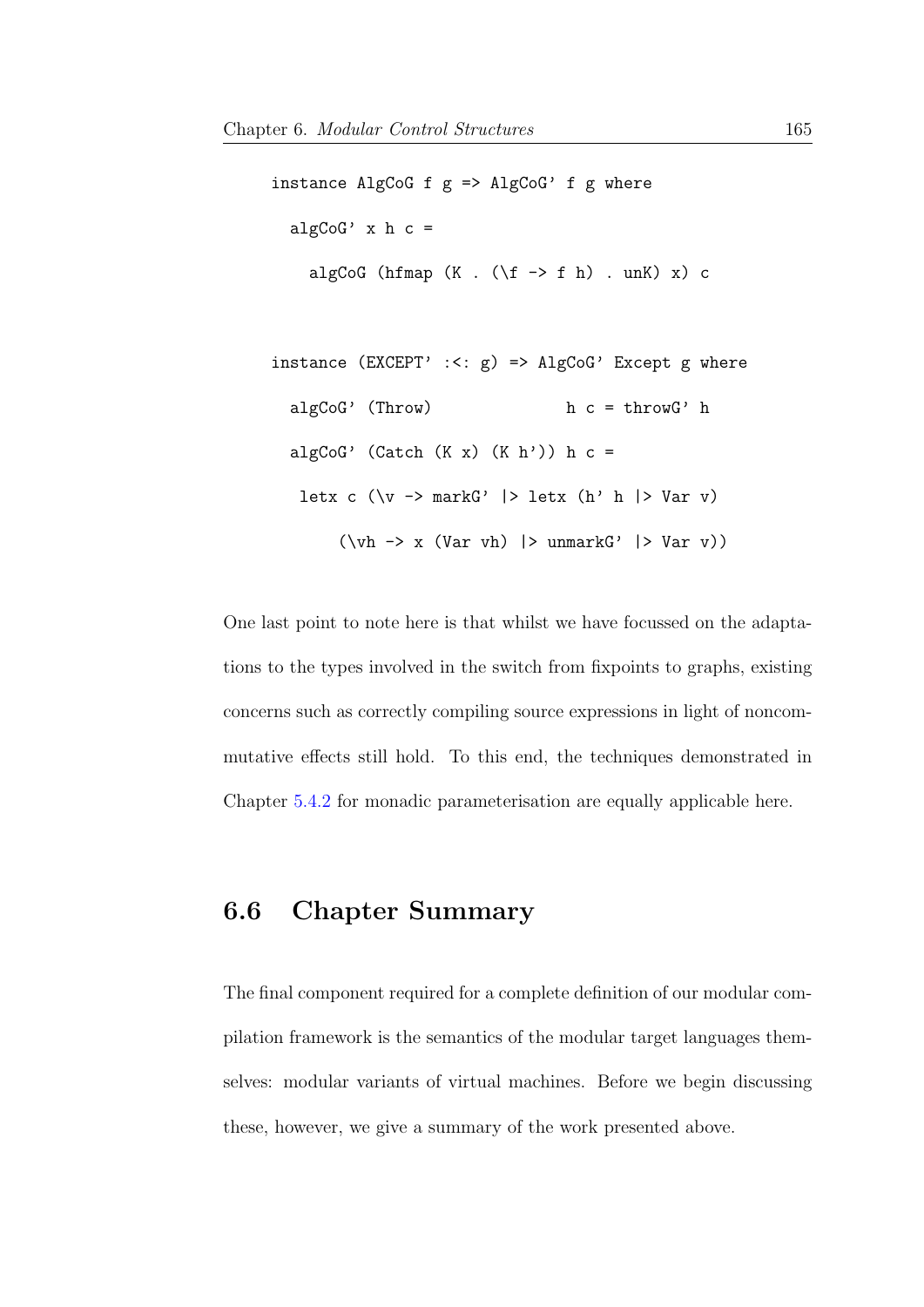In this chapter, we:

- Eliminated a class of ill-typed imperative programs by using a typed representation of source signatures using Johann and Ghani's fixpoint representation of generalised algebraic datatypes.
- Refactored the target languages of our modular framework to make use of Oliveira and Cook's structured graph representation.
- Demonstrated that the additional structure provided by structured graphs allows us to compile non-cyclic control structures such as conditionals in a way that eliminates code duplication.
- Showed that the graph representation also allows for the sensible compilation of cyclic control structures such as while-loops.
- Showed how the compilation schemes for individual features can be redesigned, and that if necessary existing compilation typeclasses can be mapped into modified variants.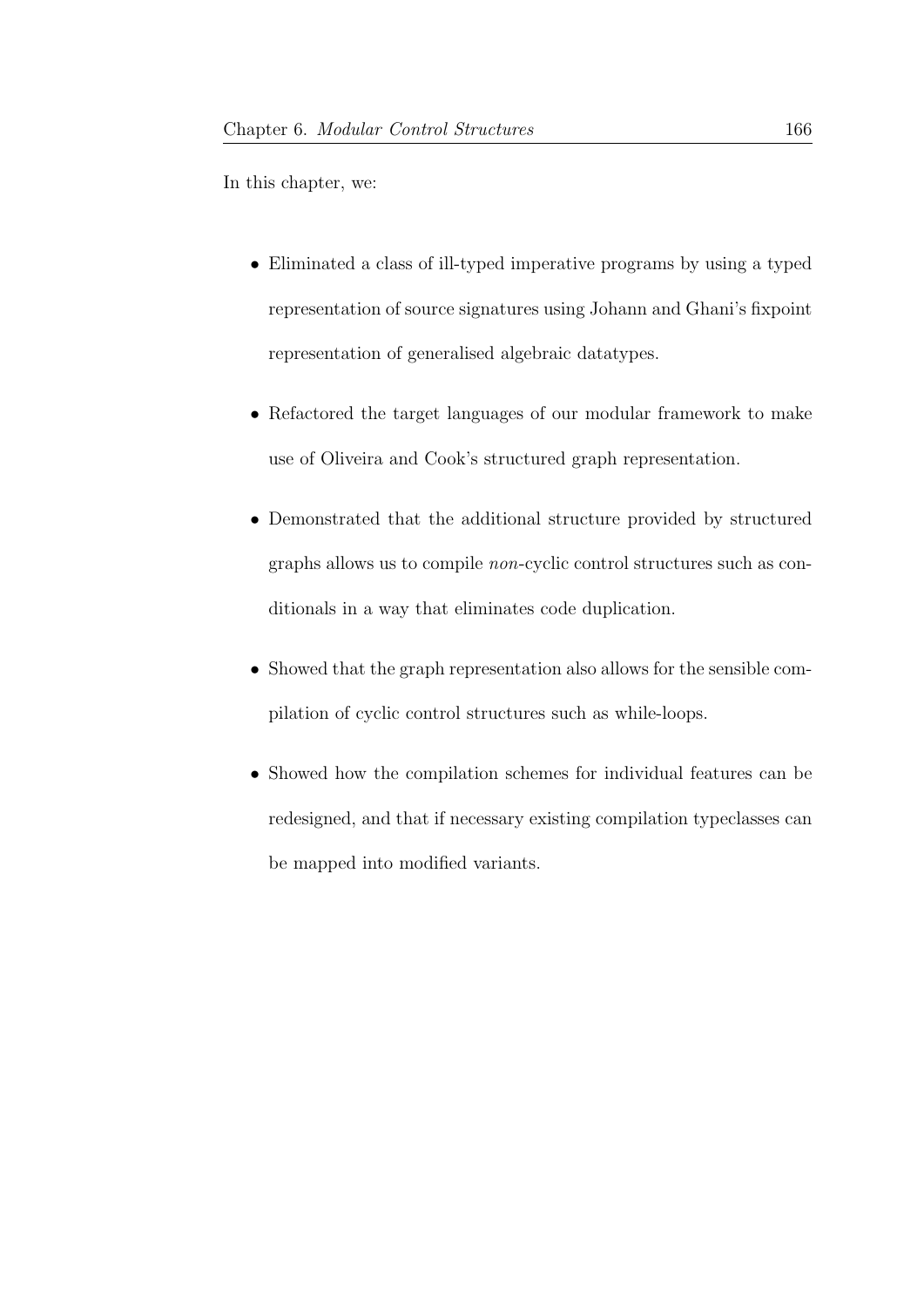## Chapter 7

# Modular Virtual Machines

## 7.1 Virtual Machines

The final semantic component of our modular compilation framework is that of a virtual machine which executes a semantics of the target language. For our purposes, this chapter is primarily concerned with demonstrating that the same techniques of modular function construction can be used to define modular semantics for both source and target languages, be they represented via least-fixpoints or structured graphs.

In Chapter [2,](#page-19-0) we presented two variants of a CPS-style nonmodular execution function. The first, which considered only arithmetic, has type Code  $\rightarrow$  Stack  $\rightarrow$  Stack for some appropriate datatype Stack, whilst the second has type Code  $\rightarrow$  Stack  $\rightarrow$  Maybe Stack to account for the new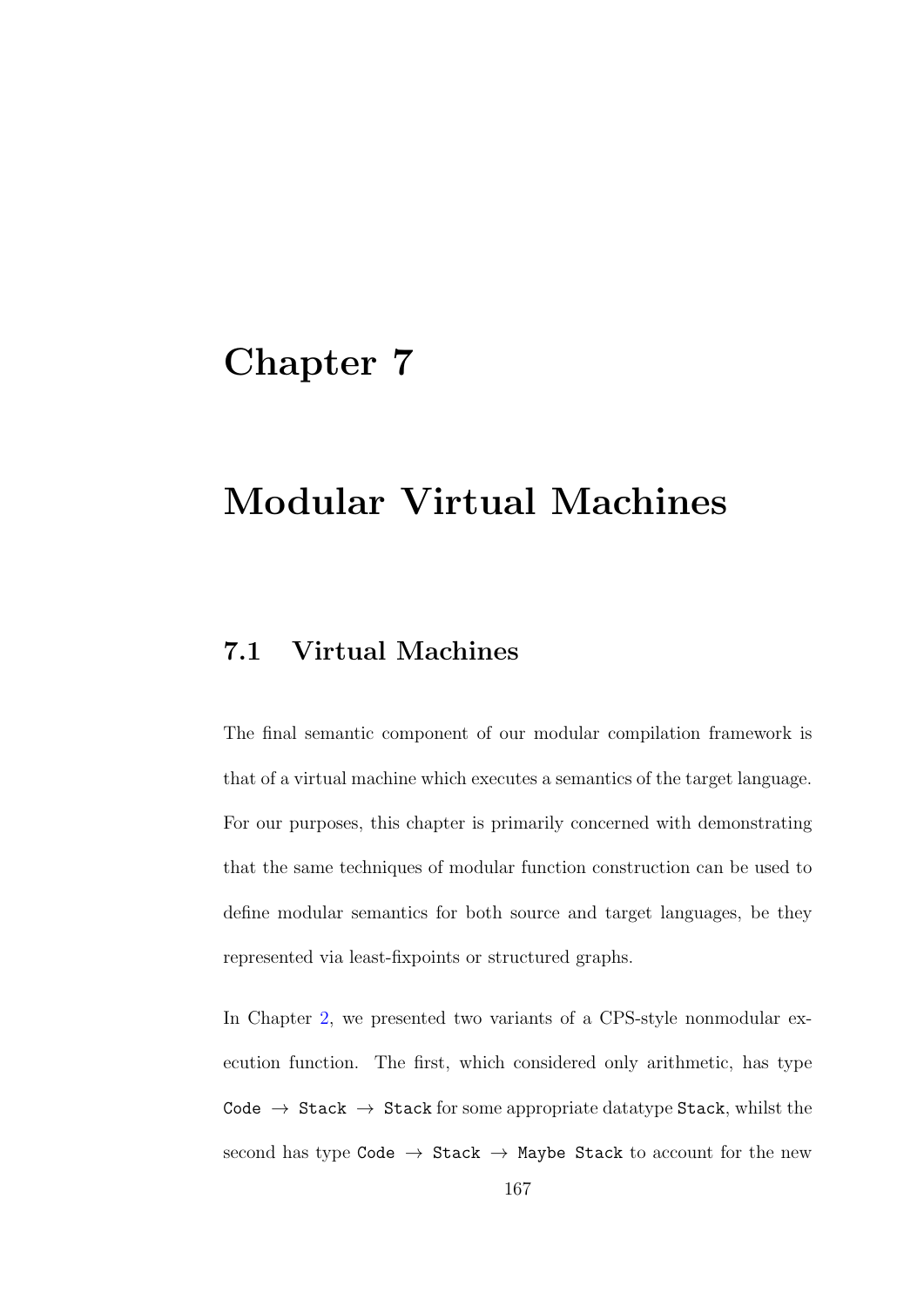possibility of an uncaught exception. Generalising from this, our modular variant might well have type Code  $\rightarrow$  Stack  $\rightarrow$  m Stack for an arbitrary monad m. We observe that since  $\text{Stack} \rightarrow \text{m}$  Stack is a state transformer, a naive first implementation may have type:

type StackT m a = StateT Stack m a

class (Monad m, Functor  $f$ ) => Exec  $f$  m where exAlg ::  $f$  (StackT m ()) -> StackT m ()

In the above, StackT is a type synonym for a state transformer parameterised over the aforementioned Stack datatype. Within the execution algebra itself, we instantiate the metavariable of StackT to the void result type (), indicating that following execution we are interested in the value of the Stack rather than any potential result value.

#### 7.1.1 In Defence of Non-Modular Stacks

At this point, we make the design choice of using a non-modular representation – i.e. standard Haskell lists – of the stack for the purposes of clarity. The purpose of this subsection is to demonstrate why we do this, by considering the alternative and assuming that we have implemented the stack of a virtual machine operating over arithmetic as the following: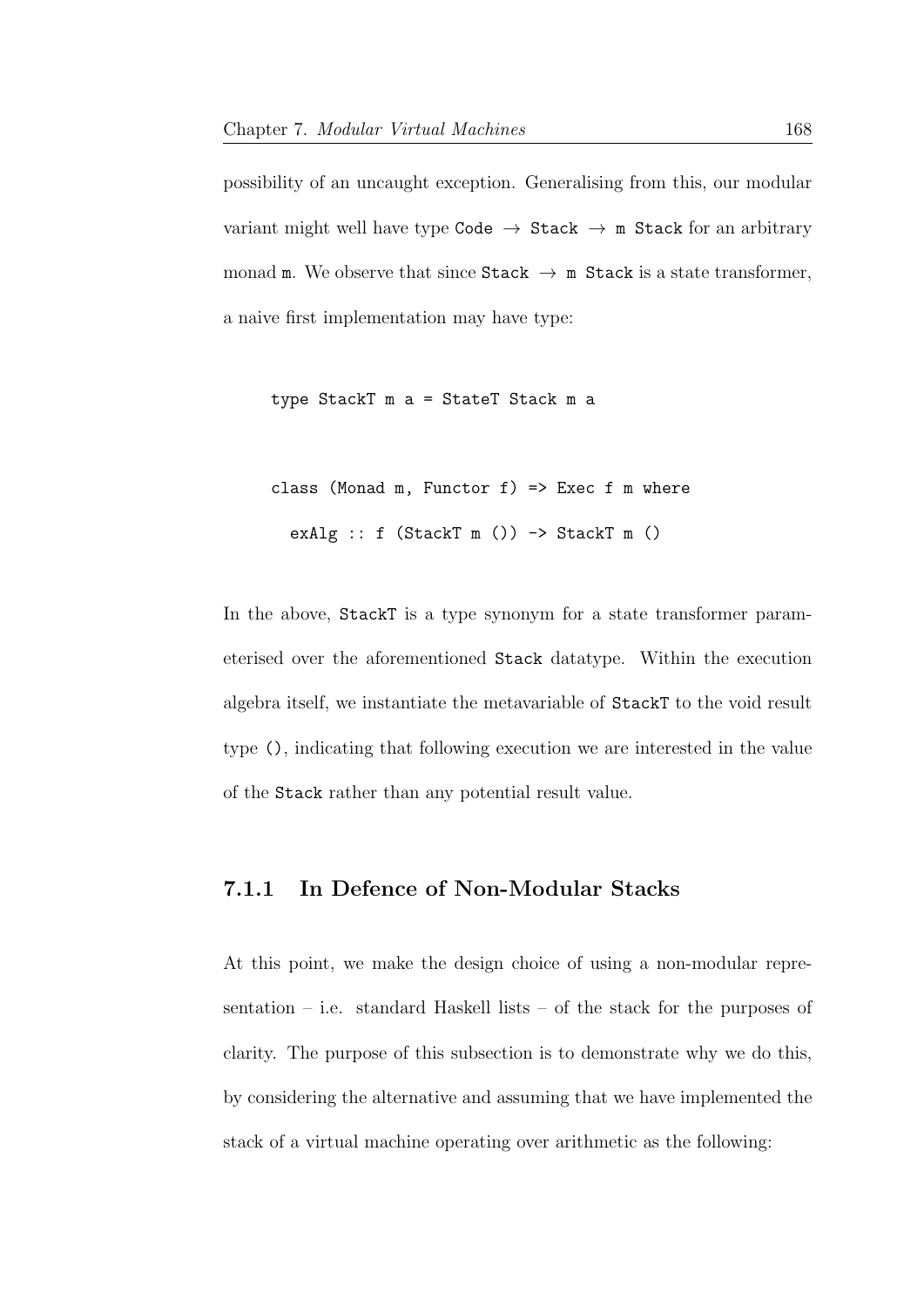| $data$ Integer e = Intgr Int e |       |        |                                            |  |
|--------------------------------|-------|--------|--------------------------------------------|--|
| data Null                      | e e e | = Null |                                            |  |
|                                |       |        | type ModularStack = Fix (Integer :+: Null) |  |

The intuitive instantiation of the naive execution algebra above for the ARITH functor which uses this stack representation is:

```
instance (Monad m) => Exec ARITH m where
 exAlg (PUSH n st) = pushint n \gg stexAlg (ADD st) = addstack >> st
```
The intended meaning of the above should be evident from a first reading, but contains subtleties due to the fact that the algebra carrier is defined as a state transformer. Specifically, the pushint and addstack operations produce state transformers which are anonymously composed (recall that the result type is always ()) with the continuation state transformer st.

Whilst the above appears straightforward, consider the underlying implementation. In contrast with the usage of least-fixpoints for the representation of the target language of our modular compilation algebra – wherein we are only interested in *building up* final results from an initial continuation – when using the same structure for a stack we are interested in the potential to inspect values at specific locations. As such, we must define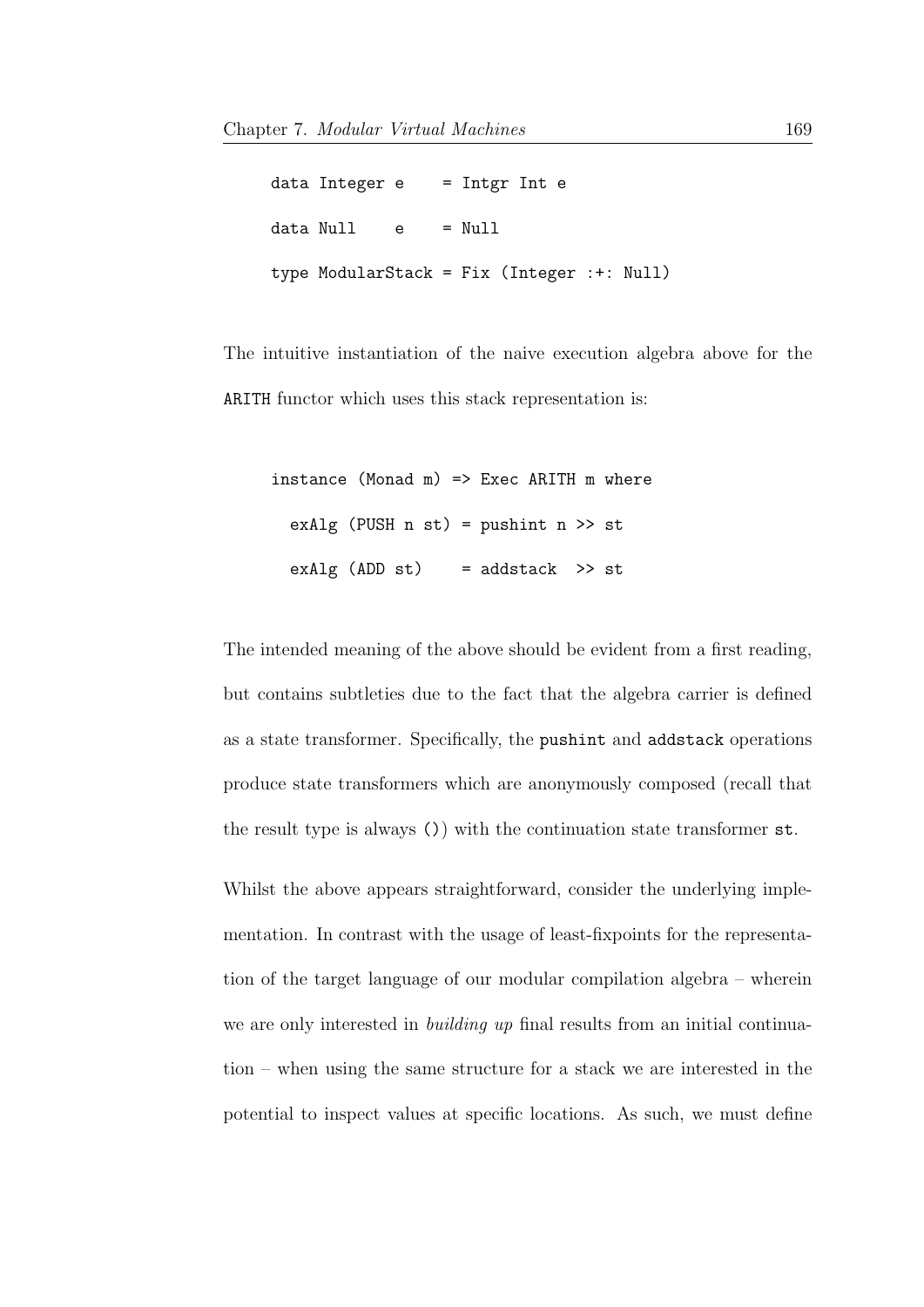modular variants of combinators we take for granted when working with typical lists:

```
class Functor f => ModularList f where
 modHead :: f (Fix f) -> Fix fmodTail :: f (Fix f) \rightarrow Fix f
```
We note two points in the above: that taking the head of a modular list returns a least fixpoint - this is due to the fact that modular stack constructors are also parameterised by their continuations. As such, when taking the head of a list, we simply prepend the result to an empty stack. For the sake of brevity, we will not define the instantiations of the Integer and Null functors for this class, as they are trivial to implement. Suffice it to say, the amount of such boilerplate required quickly becomes prohibitive, exceeding the size of the program implementing the modular execution algebra itself. The smart constructors for both injecting an integer value into a stack and updating the stack transformer computation appropriately are defined as follows:

```
intgr n st = inject $ Intgr n st
pushval n = update (\setminus st \rightarrow intgr n st) >> return ()
```
In contrast, the definition of addstack is complicated by the inability to efficiently pattern-match on our modular representation of a stack: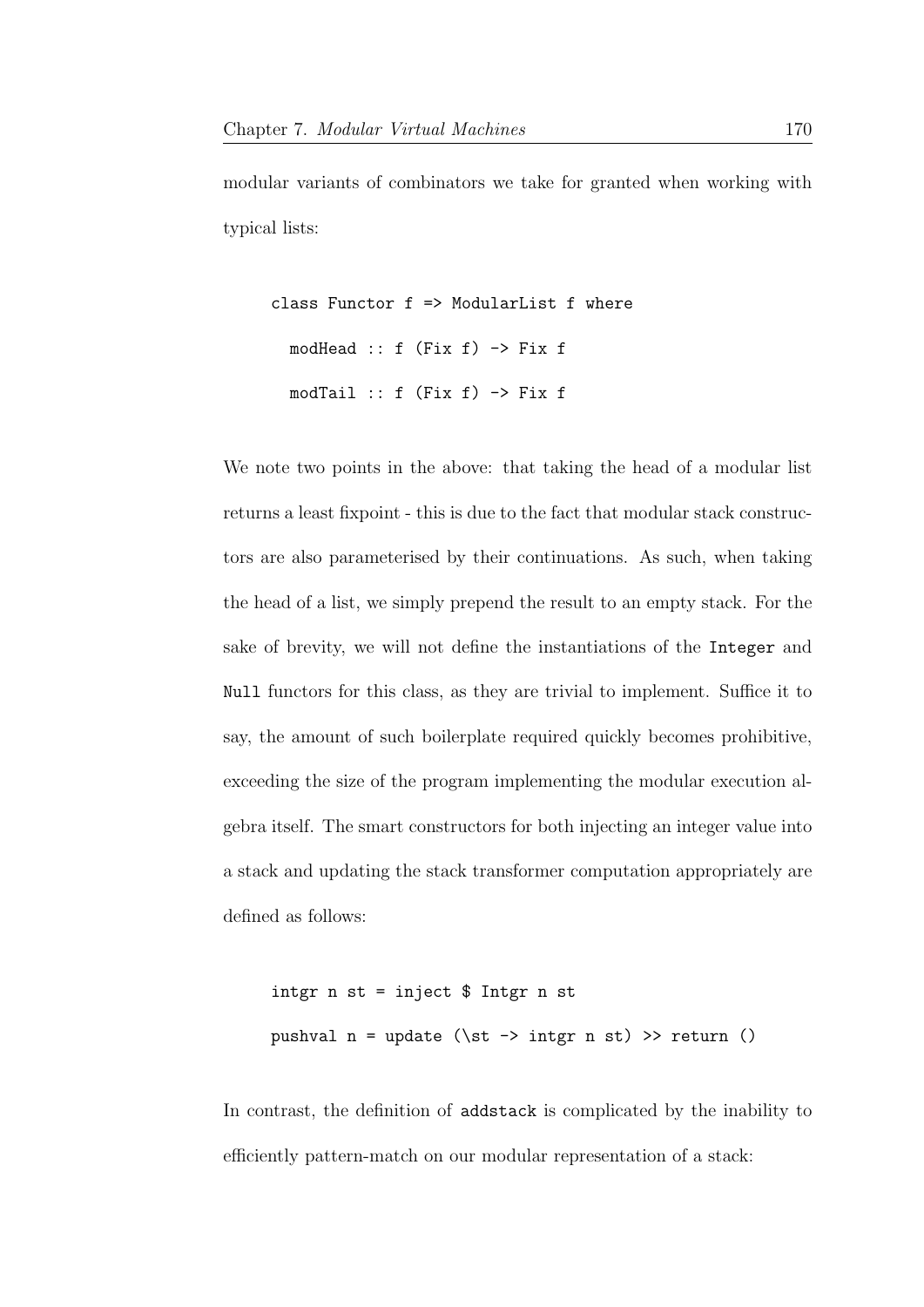```
addstack st = let (Just n) = getInt (modHead st)
                st' = modTail st
                 (Just m) = getInt (modHead st')
                st' = modTail st'in intgr (n + m) st''
```
The above assumes that we have access to a smart destructor getInt similar in nature to getNum as defined in Chapter [6.3.2.](#page-149-0)

At this point, we declare that whilst defining a modular execution algebra using modular auxiliary datatypes such as stacks is indeed possible, we do not consider doing so instructive, as the code required to implement the required combinators both detracts from the main aims of the chapter and is – in our opinion – not worthwhile in terms of utility gained. As such, for the rest of this chapter we will treat Stack and other such constructs as standard Haskell lists of typical ADTs.

## 7.2 Executing Structured Graphs

In light of the above subsection, we will be operating over a non-modular version of a virtual machine. In conjunction with a stack representation, we also require access to the key-value map St originally introduced in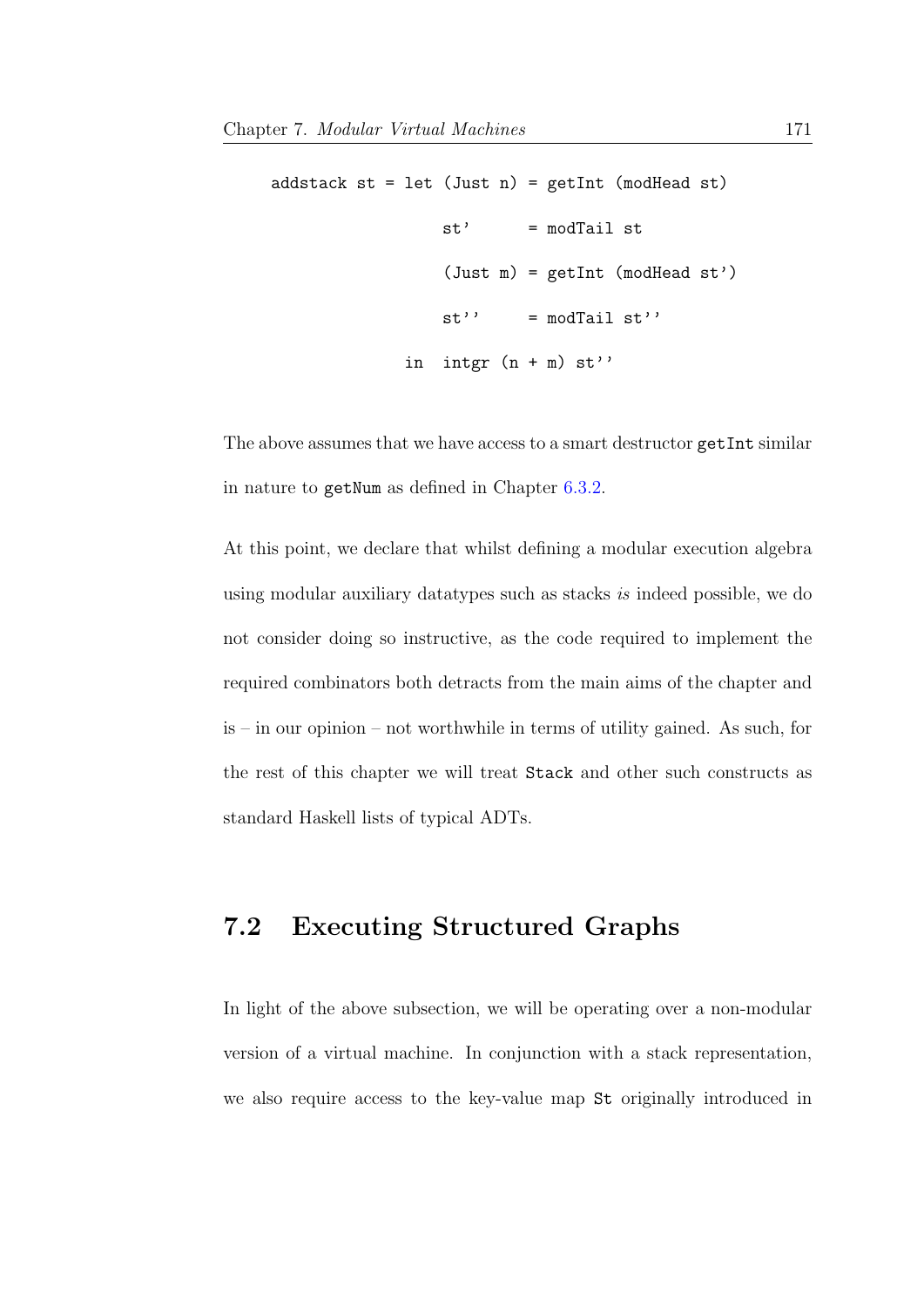Chapter [6.3.1.](#page-147-0) Thus, we refer to the collection of auxiliary datatypes which make up the representation of a virtual machine as the *configuration*:

```
type St = Map Ref Int
type Stack = [Elem]
type Conf = (Stack, St)
```
We could well inculcate  $St$  into the definition of Stack, pushing the values associated with variables onto the stack as soon as they are introduced, and searching through the stack to update them whenever necessary. However, such an update operation would be  $O(n)$  in the length of the stack, rather than  $O(1)$  when using St. As such, we opt for the above tuple representation instead.

Having decided that key-value pairs are recorded externally to the stack, we must decide what can appear on the stack. We define the datatype of stack elements Elem as follows:

```
data Elem = VAL Int | VALB Bool
          | HAN' | HAN (Conf -> Conf) | STATE Ref
```
There are two points to note about the definition. Firstly, the execution of exception-handling constructs introduces mutual recursion between the definitions of the stack and the virtual machine configuration via the argument to the HAN constructor. Secondly, we will see in the next subsection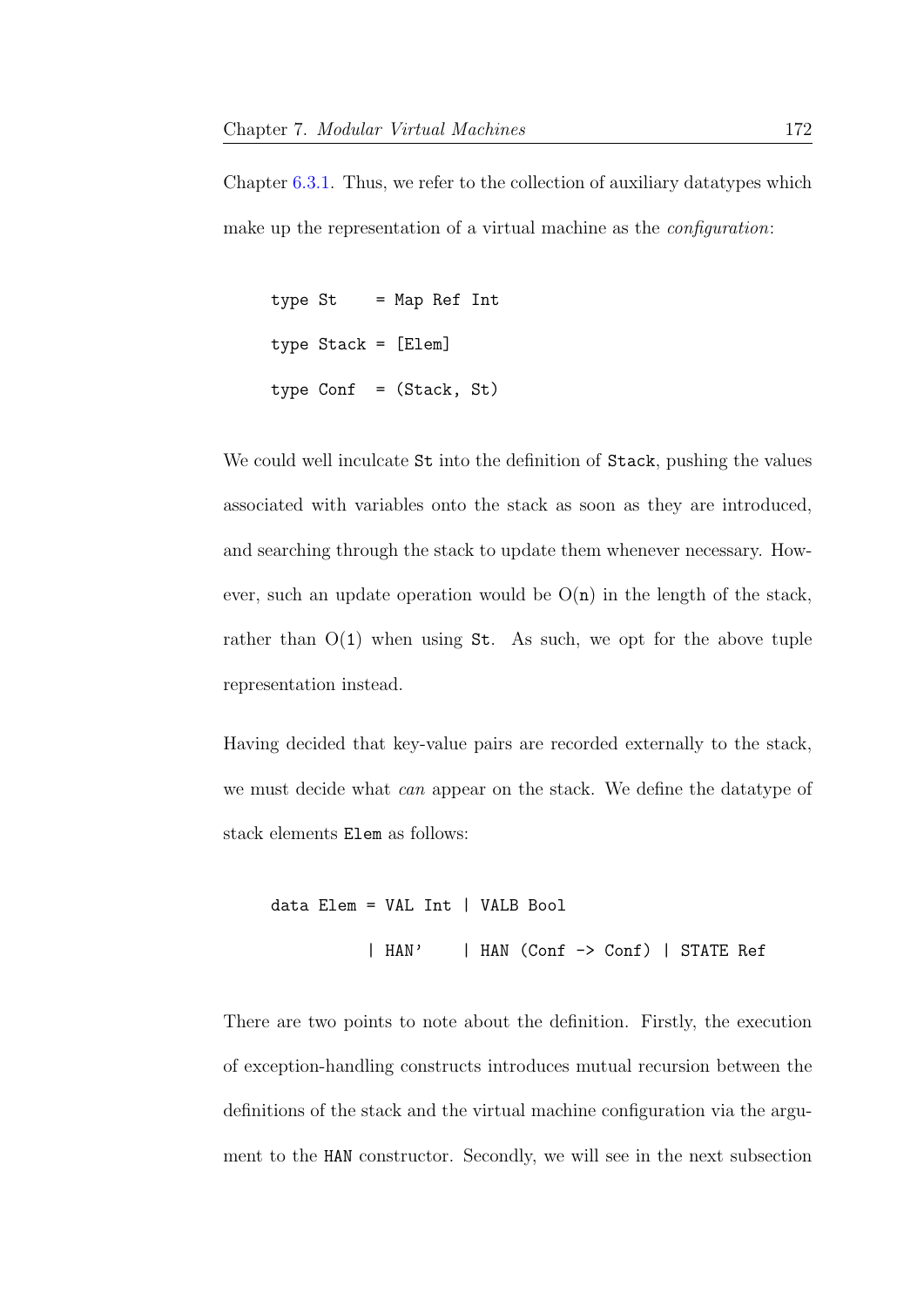how the (currently unused) constructor  $HAN'$  can be used to factor out this mutual recursion by compiling exceptions with respect to an alternative compilation scheme.

Now that we have chosen the representation of the virtual machine, we must decide upon the definition of the execution function over structured graphs. Given this graph structure, we can describe the aspects related to cyclicity and sharing – as identified in Chapter  $6.4.1$  – separate to the core semantics, which can be viewed simply as a tree structure. Recall the type signature of the most general type of fold applicable to structured graphs:

$$
\text{gfold} :: \text{Function } f \Rightarrow (t \to c) \Rightarrow (([t] \to [c]) \to c)
$$
\n
$$
\Rightarrow (f c \Rightarrow c) \Rightarrow \text{Graph } f \Rightarrow c
$$

We note that the first two arguments of ground do not fit into the general structure of the modular functions we have seen up to this point, and further highlight that these arguments correspond to the treatment of sharing and cyclicity respectively. Consider the following typeclass definition of the execution algebra, using  $\text{Conf} \rightarrow \text{Conf}$  as the semantic domain:

```
class Functor f => Exec f where
  exAlg :: f (Conf \rightarrow Conf) \rightarrow Conf \rightarrow Conf
```
The above algebra fits into gfold as its third argument, handling the definition of the core semantics. For the other two cases (i.e. where the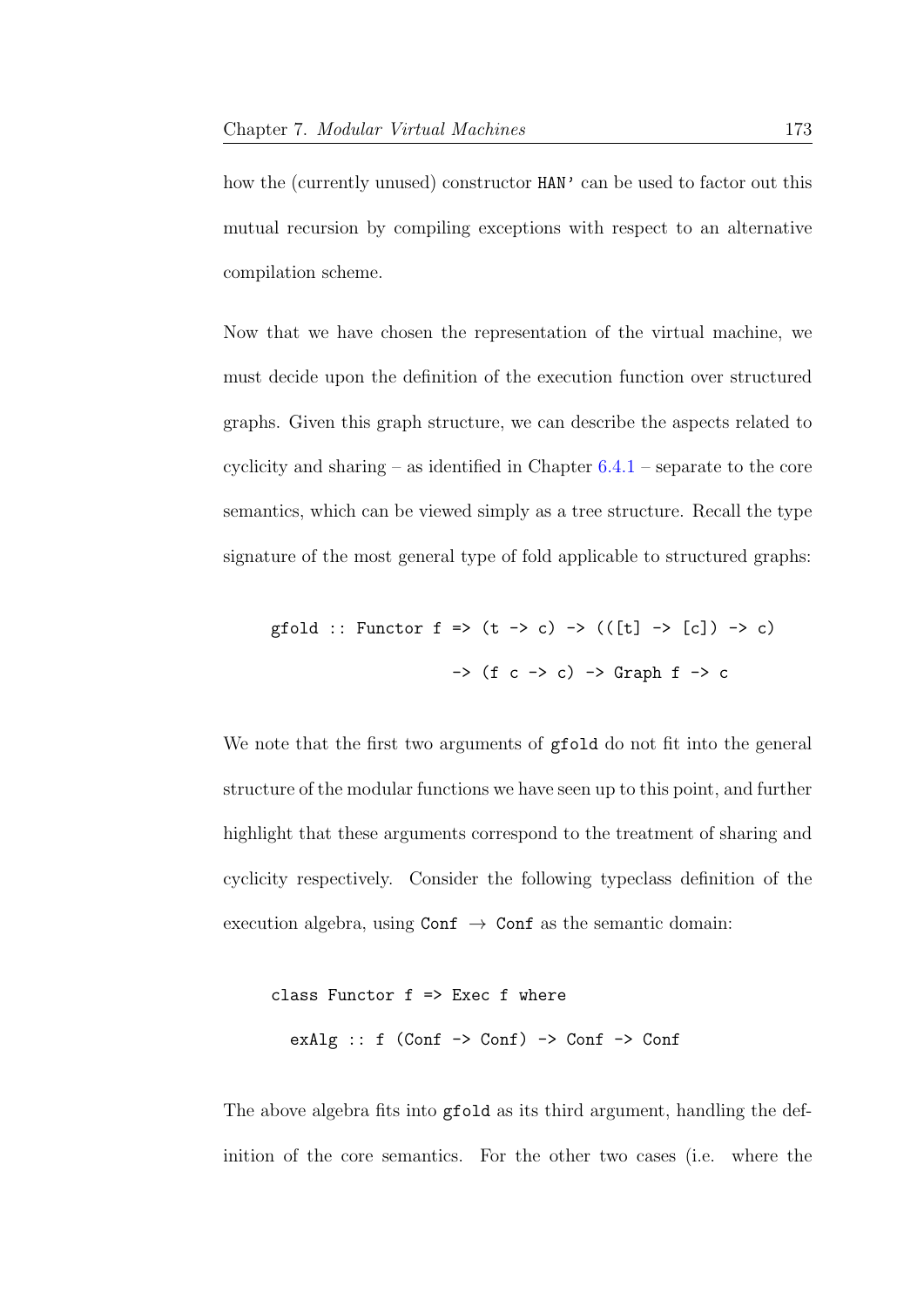argument to gfold is a Var or Mu constructor) we unravel the graph structure and fold over the resulting tree using exAlg. This recursion scheme is the underlying intuition of the cfold combinator [\[OC12\]](#page-213-0):

```
cfold :: Functor f \Rightarrow (f \tarrow \rightarrow t) \Rightarrow Graph t \Rightarrow tcfold = gfold id (head . fix)
    where fix :: (a \rightarrow a) \rightarrow afix f = let r = f r in r
```
This *cyclic fold* combinator turns each Mu in a graph into a fixpoint computation, which corresponds to the intuition above. Given this combinator, we define the modular execution function of the virtual machine as follows:

```
exec :: (Functor f, Exec f) => Graph f \rightarrow Conf -> Conf
exec = cfold exAlg
```
The observant will note that we have not yet made any reference to the execution of modular lambda-calculus terms as introduced in Chapter [5.3.3.](#page-114-0) The reason for this is that we have not yet described either the semantics of the target machines we seek to emulate, or the auxiliary data structures required to implement them, however both points will be addressed in Chapter [7.4.](#page-185-0)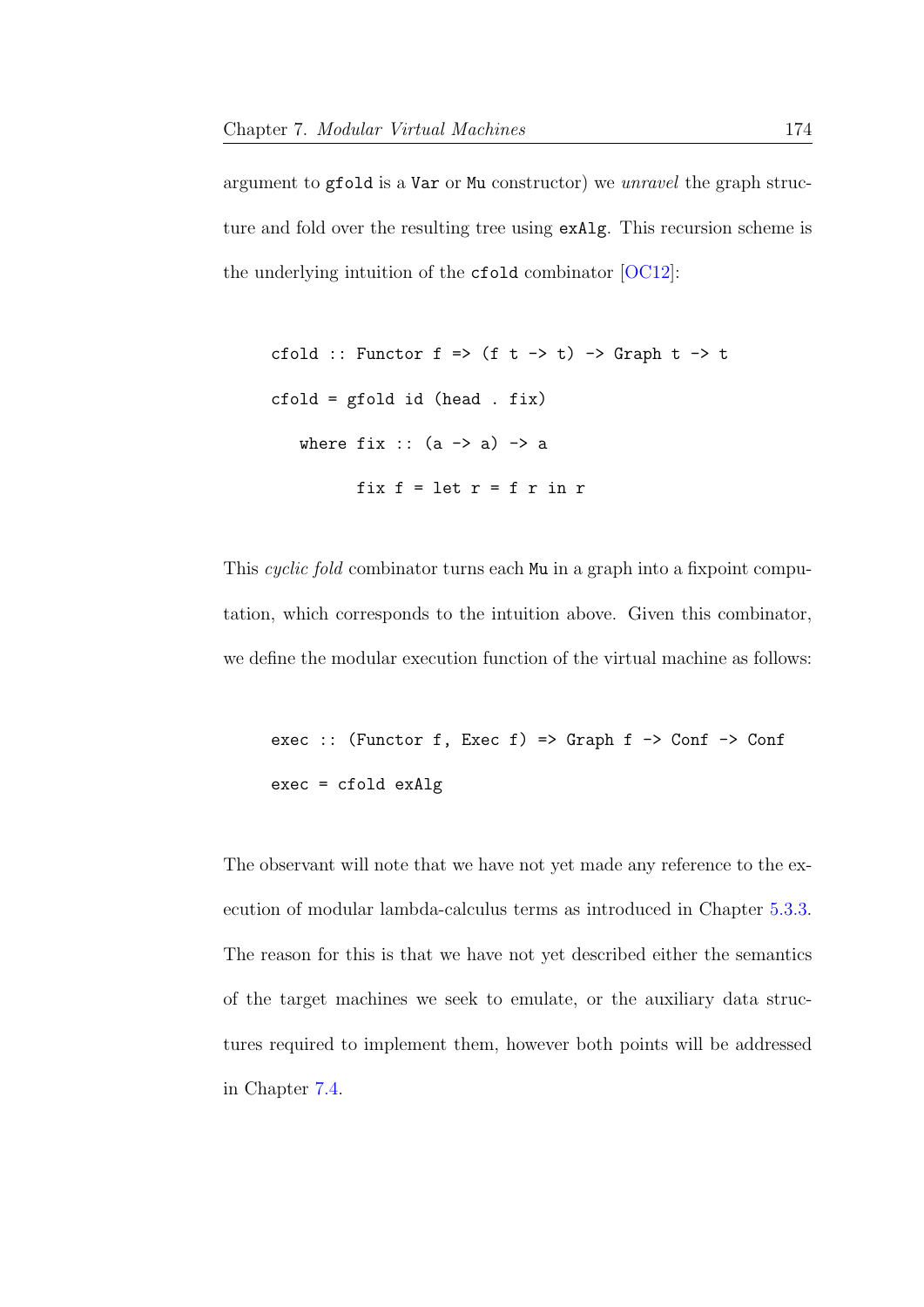### <span id="page-182-0"></span>7.3 Modifying Language Features

Recall from Chapter [4.3](#page-89-0) that exception handlers are compiled via the two stack instructions MARK and UNMARK, which respectively place a handler onto the stack and remove it. This compilation scheme is very general, as it allows for the compilation of exceptions for a language where the context of a throw-statement is not statically known. However, if we know precisely which exception handler is associated with each occurrence of  $throw$  – which is the case in the presence of all of the features that we have introduced within this thesis–, we can define an alternative compilation scheme that exploits this property. Consider the following representation of the EXCEPT signature functor:

data EXCEPT' e = THROW' e | MARK' e | UNMARK' e

Note that MARK' only has one argument, as it is not provided with handler code. Instead, the handler code is given to the THROW' instruction. The execution semantics of the new instructions follow:

instance Exec EXCEPT' where exAlg (THROW' c) (k, s)  $=$  unwind' c  $(k, s)$ exAlg (MARK' c) (k, s)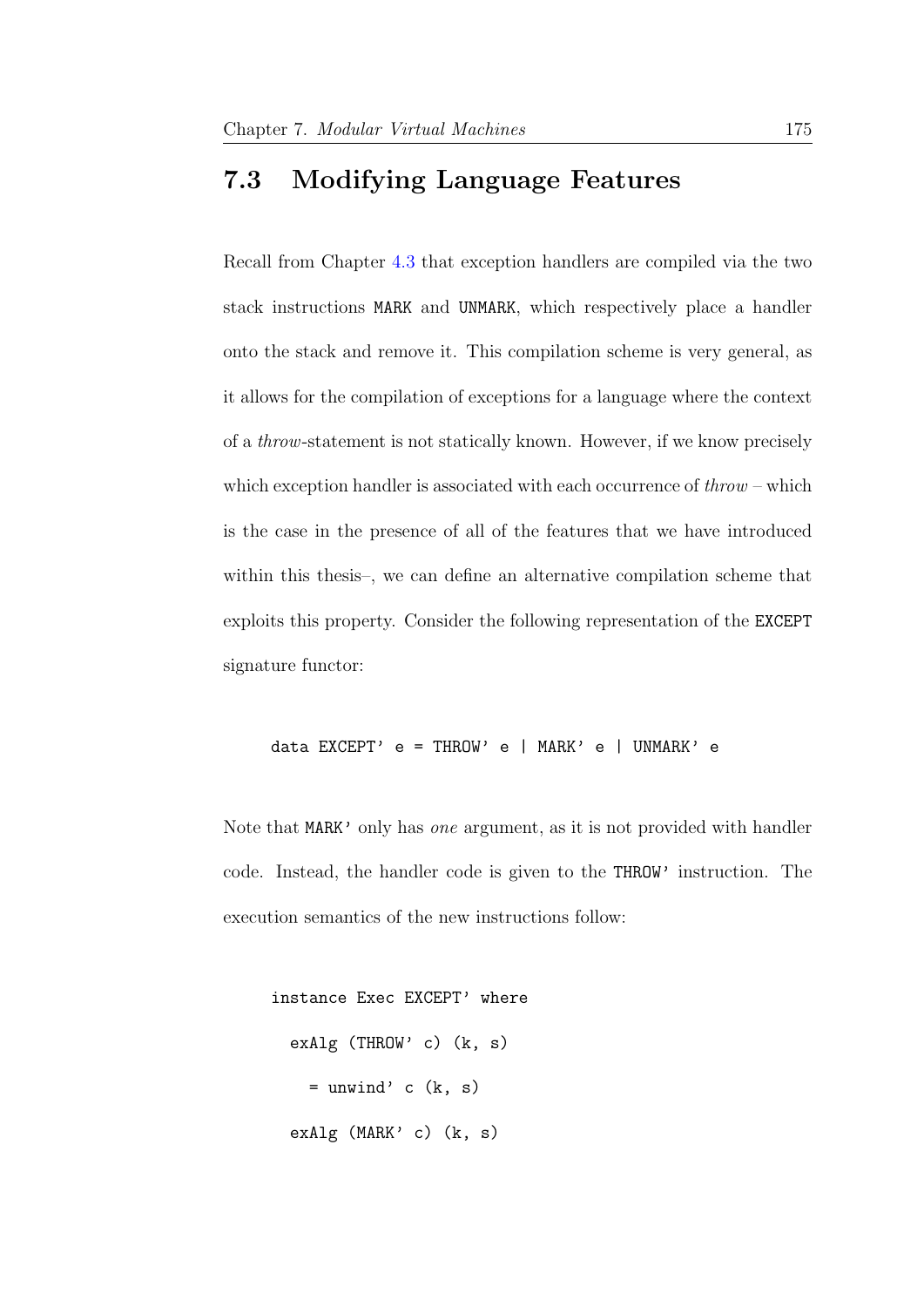$= c$  (HAN' : k, s) exAlg (UNMARK' c) (e : HAN' : k, s)  $= c$  (e : k, s)

unwind' c  $(HAN' : k, s) = c (k, s)$ unwind' c  $($  : k, s) = unwind' c  $(k, s)$ unwind' c  $([$ ], s) =  $([]$ , s)

We cannot compile the source signature Except into this modified target signature EXCEPT' using the original compilation algebra typeclass Comp. To do this, we require a slight variation of the compilation algebra:

type Trio  $a = a \rightarrow a \rightarrow a$ 

```
class (Functor f, Functor g) => AlgCoGE f g where
 algCoGE :: f (K (Trio (GraphT g v))) l
                -> Trio (GraphT g v)
```
The additional GraphT g v argument in the carrier represents the exception handler that is currently in scope. For simplicity, we pick HALT as the initial exception handler:

comp' :: (AlgCoGE f, HALT :<:  $g$ ) => FixH f i -> Graph g comp' e = MkGraph (unK (foldH (K . algCoGE) e) haltG haltG)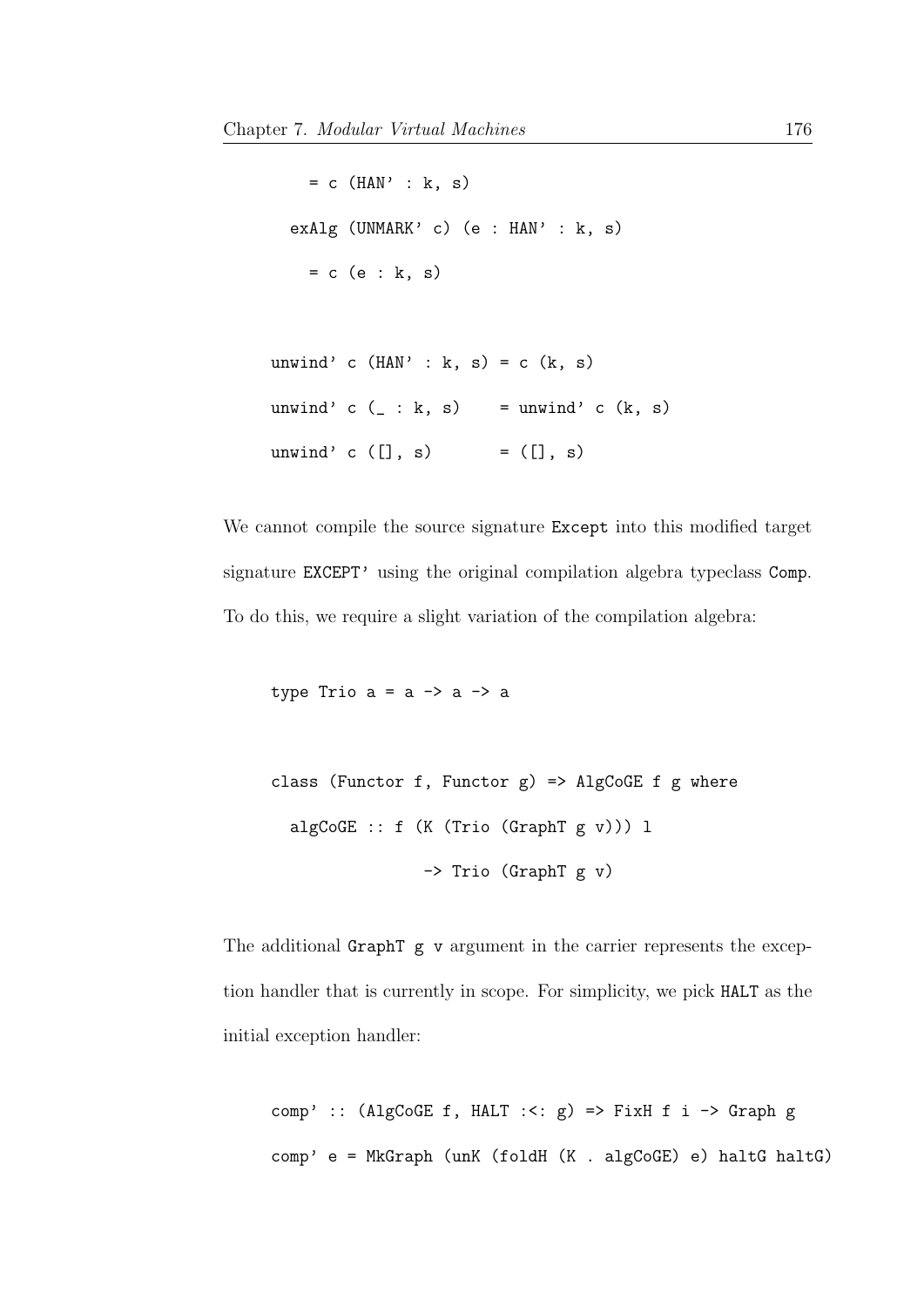However, we do not have to redefine compilation algebras for features that are not affected by this change, as we can embed the existing definitions from AlgCoG into AlgCoGE. The only feature requiring redefinition is Except, as it is directly affected:

```
instance AlgCoG f g \Rightarrow AlgCoGE f g where
  algCoG' x h c
    = algCoG (hfmap (K . (\f -> f h) . unK) x) c
```

```
instance (EXCEPT' :: <; g) \implies AlgCoGE Except g wherealgCoG' (Throw) h c = throwG' h
  algCoG' (Catch (K x) (K h')) h c
    = letx c (\forall v \rightarrow markG' |> letx (h' h |> Var v)
                (\nabla \times -\times \times \times \times \times \times \times)) > unmarkG' |> Var v))
```
We now turn our attention to describing how terms within both modular variants of the lambda calculus – as introduced in Chapter  $6$  – fit into this execution framework.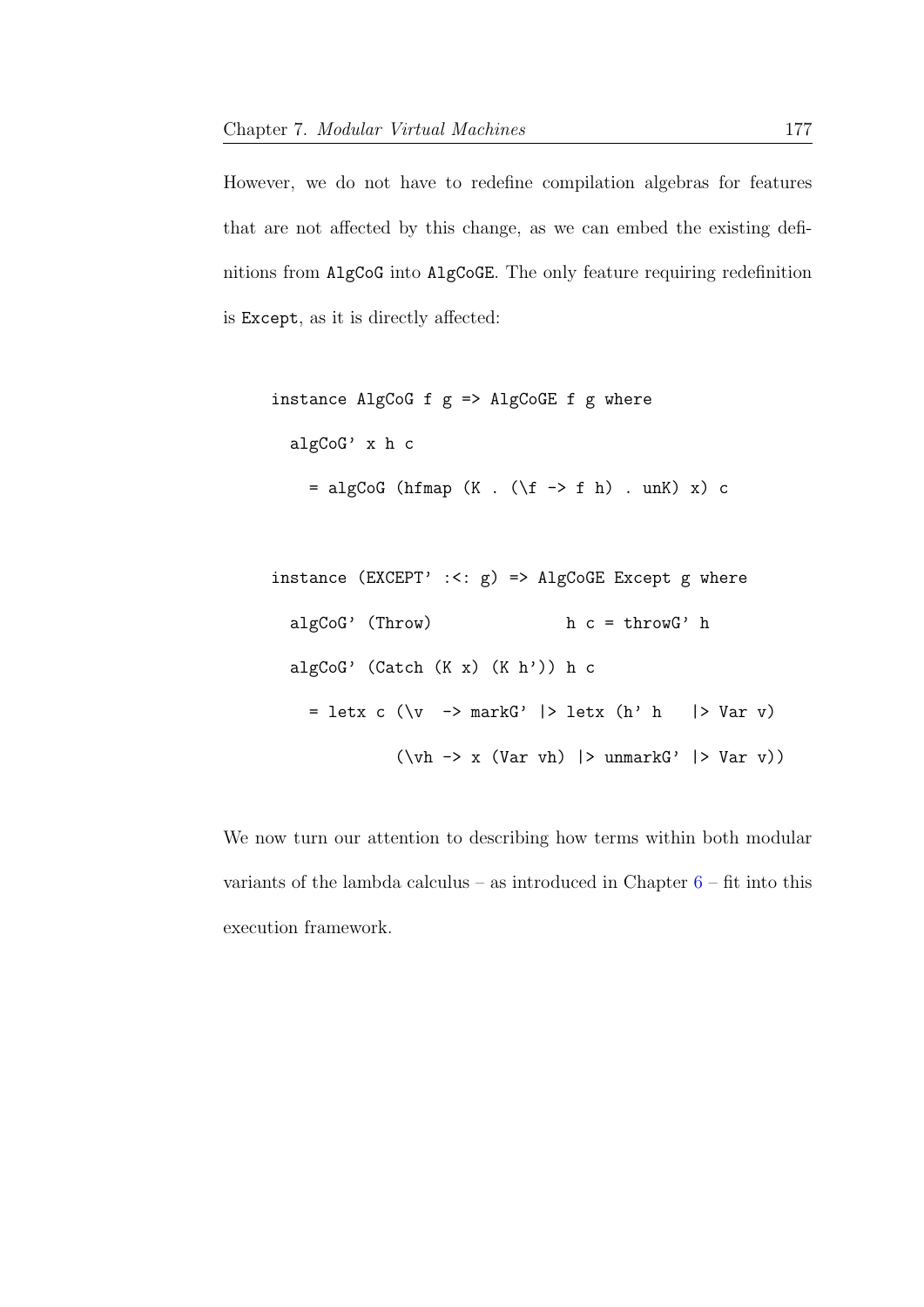### <span id="page-185-0"></span>7.4 The Operational Semantics of the  $\lambda$ -Calculi

As mentioned in Chapter [5.3.3,](#page-114-0) a more operational explanation of the modular representations and compilation schemes implementing the call-byvalue and call-by-name recursion schemes is required. In this section, we define their operational semantics and execution algebra implementations.

Recalling the compilation schemes  $\mathbb{C}(\mathsf{t})$  for the Categorical Abstract Machine and  $K(t)$  for the Krivine machine from Chapter [5.3.3,](#page-114-0) tables [7.1](#page-185-1) and [7.2](#page-186-0) below describe the operational semantics of both machines in terms of transformations over a tuple consisting of an environment and a heap:

<span id="page-185-1"></span>

| $\mid$ Code |                       | Env | Heap                                                    |                   | Code   Env |              | Heap                                 |
|-------------|-----------------------|-----|---------------------------------------------------------|-------------------|------------|--------------|--------------------------------------|
| IND $n; c$  |                       | e   |                                                         | h $\rightarrow$ c |            |              | $\overline{e}$ $(e$ !! <i>n</i> ); h |
| CLS $k$ ;   | $\mathcal{C}_{0}^{0}$ | e   |                                                         | h $\rightarrow$ c |            | $\mathbf{e}$ | $[k, e]$ ; h                         |
| APP;        | $\mathcal{C}$         | e   | $\mathbf{v}; [d, \mathbf{f}]; \mathbf{h} \rightarrow d$ |                   |            | v: f         | c; e; h                              |
| $RET$ ;     | $\mathcal C$          | e   | v; d; f; h                                              | $\rightarrow$     |            |              |                                      |

Table 7.1: Call-by-Value Operational Semantics for the Categorical Abstract Machine

The notation  $[c, e]$  used by both of these tables is shorthand for a closure consisting of a code fragment  $c$  and current environment **e**. Looking at the instructions for the CAM in Table [7.1,](#page-185-1) we highlight the fact that variable lookup corresponds simply to indexing into the environment via the de-Bruijn index (corresponding to the number of binders that must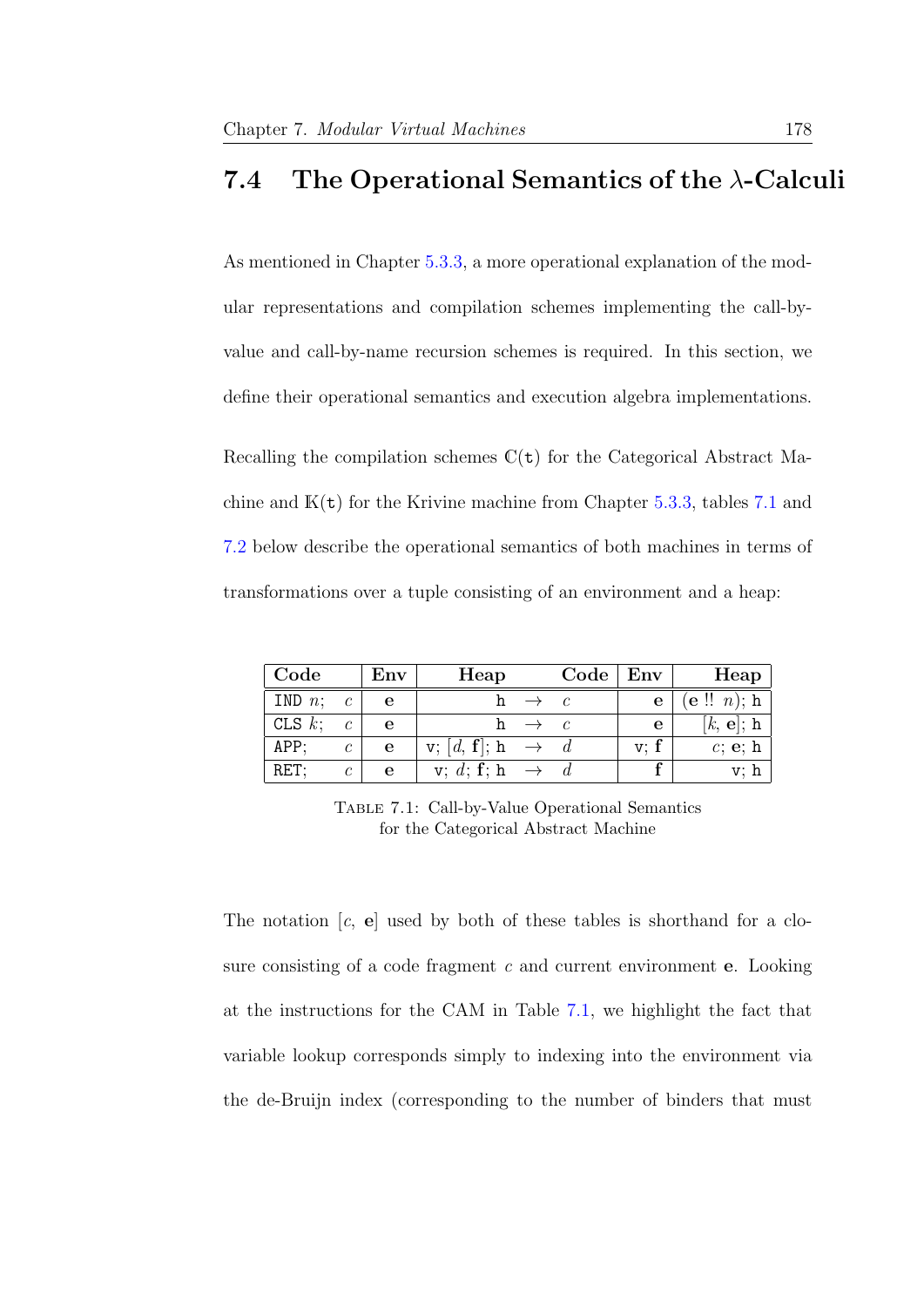be 'jumped' over to reach the appropriate binding site), and function application is performed by reducing both the function to a closure and the argument to a value, and then calling the code fragment of the closure with the associated environment updated with the argument value.

When considering the instructions for the Krivine machine of Table [7.2,](#page-186-0) the heap represents the spine of the lambda-term being executed, and we note in particular that  $\beta$ -reduction is performed by calling GRAB.

<span id="page-186-0"></span>

| $\mid$ Code            |               | Env       | Heap                      | Code                     | Env          | Heap         |
|------------------------|---------------|-----------|---------------------------|--------------------------|--------------|--------------|
| $ACS$ 0;               | $\mathcal{C}$ | [d, f]; e |                           |                          |              |              |
| ACS $(n + 1); c$       |               | [d, f]; e |                           | h $\rightarrow$ ACS n; c | e            |              |
| GRAB;                  | C             | e         | $[d, f]; h \rightarrow c$ |                          | [d, f]; e    |              |
| PSH $c$ <sup>'</sup> ; |               | е         |                           |                          | $\mathbf{e}$ | $[c$ ; e ; h |

Table 7.2: Call-by-Name Operational Semantics for the Krivine Machine

The transitions in the above tables directly inform the definitions of the datatypes used by our virtual machine to implement both schemes:

type Heap = [Thunk] type Env = [Thunk] data Thunk = Clsr (LConf -> LConf) [Thunk] | Thk [Thunk] | Cnt (LConf -> LConf) type LConf = (Stack, St, Env, Heap)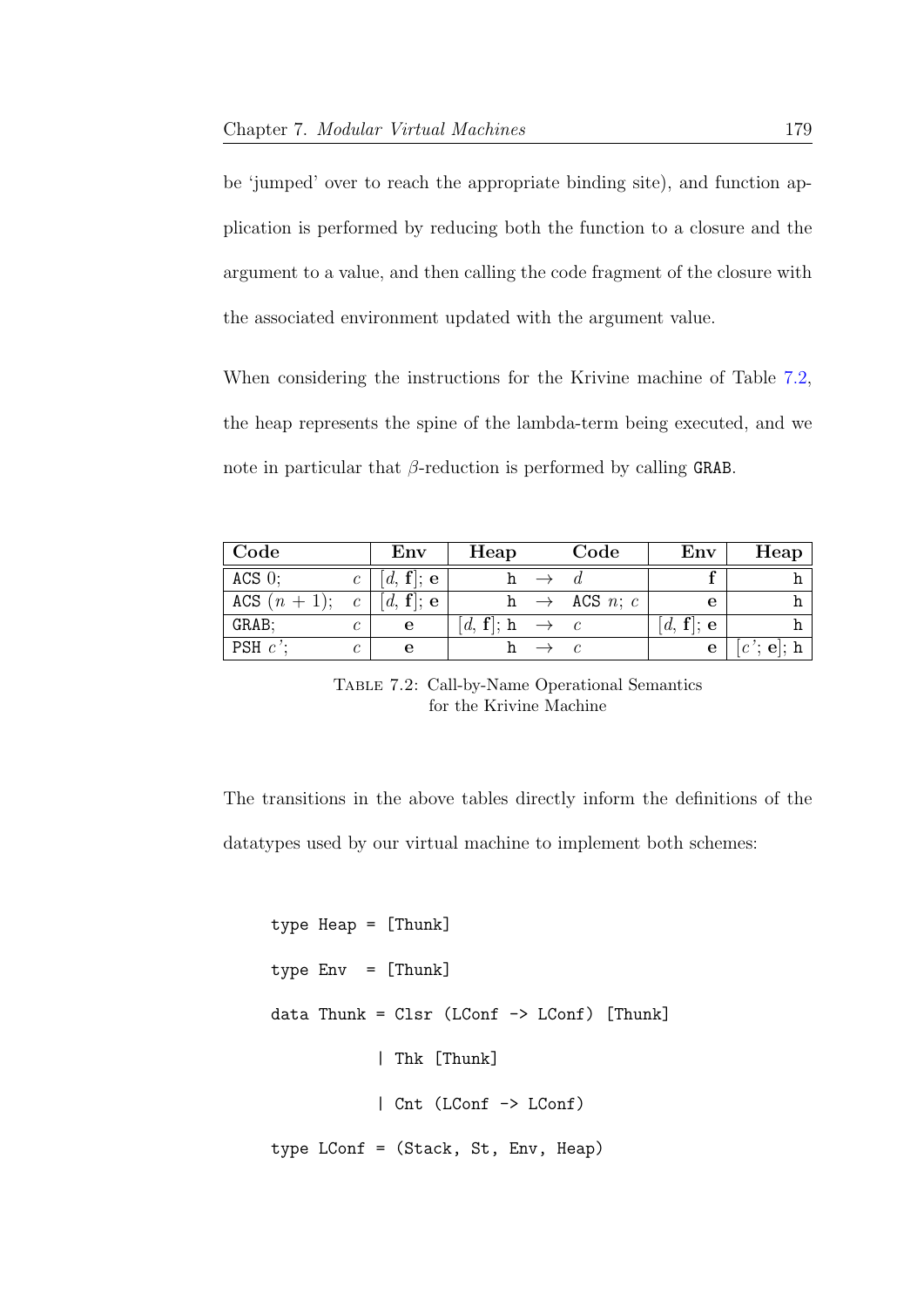class ExecLC f where

exAlg' :: f (LConf -> LConf) -> LConf -> LConf

We state at this point that we are defining the auxiliary datatypes for the implementation of the lambda-calculi separate to the stack and variable map defined for all of the other features we have discussed up until this point. Whilst they could be inculcated into the existing structures – in much the same way as the variable map could be merged into the stack – we make this decision as a separation of concerns, and to clarify the semantics. This new typeclass ExecLC accounts for the fact that the lambda calculus makes exclusive use of Heap and Env.

As an aside, whilst terms in the lambda calculus do not make use of either Stack or St, we include them both in the updated configuration LConf above so that they can be accessed by other features when being executed, the details of which we shall see shortly. The instances of ExecLC implementing both evaluation schemes for the lambda calculus follow:

instance ExecLC LAMBDAV where exAlg' (IND i c) (s, m, e, h)  $= c$  (s, m, e, (e !! i) : h) exAlg' (CLS k c) (s, m, e, h) = c (s, m, e, ((Clsr k e):h))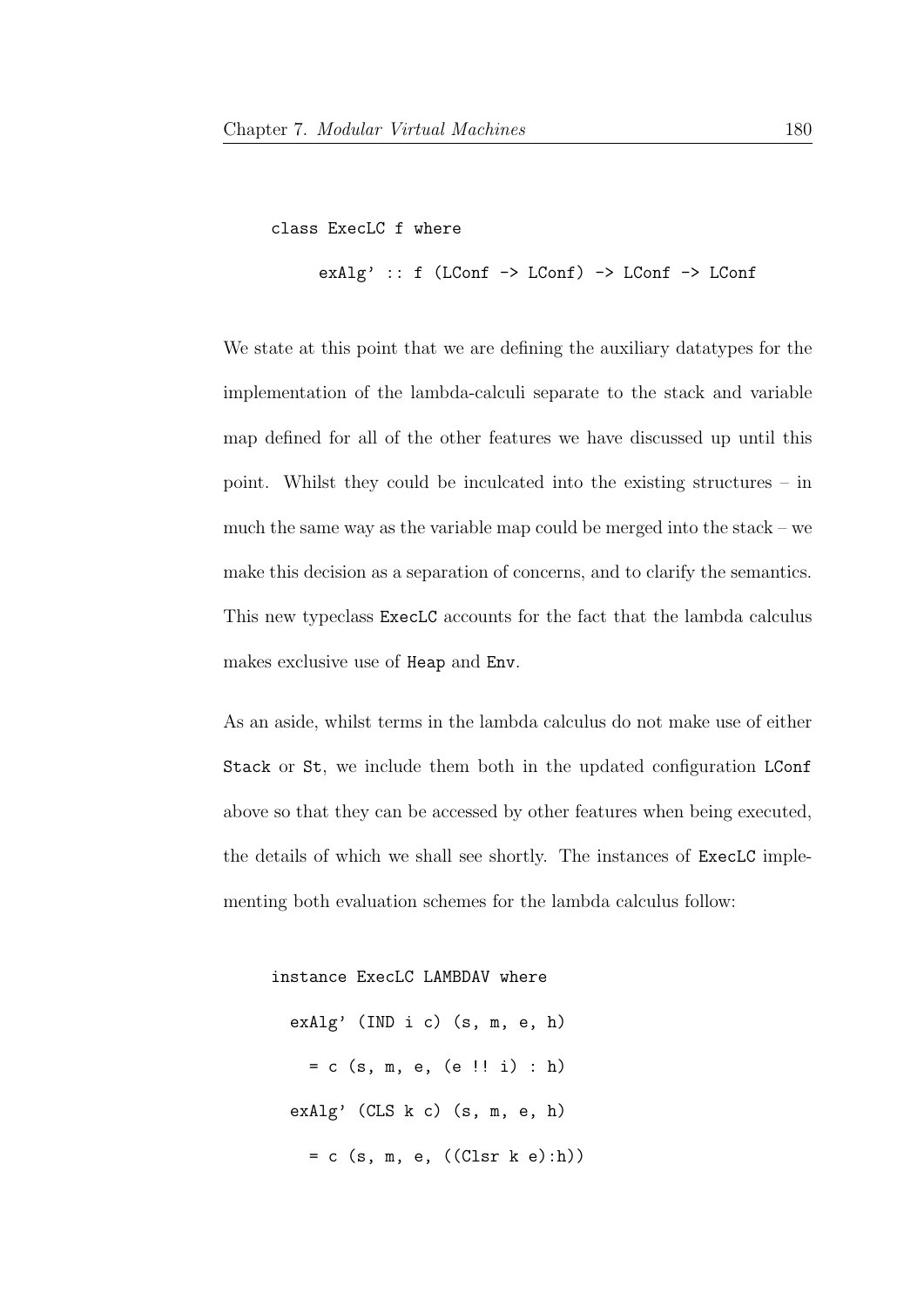exAlg' (APP c) (s, m, e,  $(v:(Clsr d f):h))$  $= d (s, m, (v:f), ((Cnt c):(Thk e):h))$ exAlg' (RET c) (s, m, e, (v:(Cnt d):(Thk f):h)) = d (s, m, f, (v:h))

instance ExecLC LAMBDAN where

```
exAlg' (ACS n c) (s, m, e, h)
  = let (Clsr d f) = (e !! n)
    in d (s, m, f, h)
exAlg' (GRAB c) (s, m, e, clsr:h)
  = c (s, m, clsr:e, h)
exAlg (PSH c' c) (s, m, e, h)
  = c (s, m, e, (Clsr c' e):h)
```
Given that we have already defined a number of execution algebras over an existing configuration, instead of redefining them over the richer configuration associated with the execution of lambda-calculus terms, we repeat the technique used in Chapter [7.3](#page-182-0) of embedding one typeclass into another:

```
instance Exec f => ExecLC f where
 execAlgLC c (s, m, -, -) =
   embedLC (execAlg (stripLC <$> c) (s, m))
```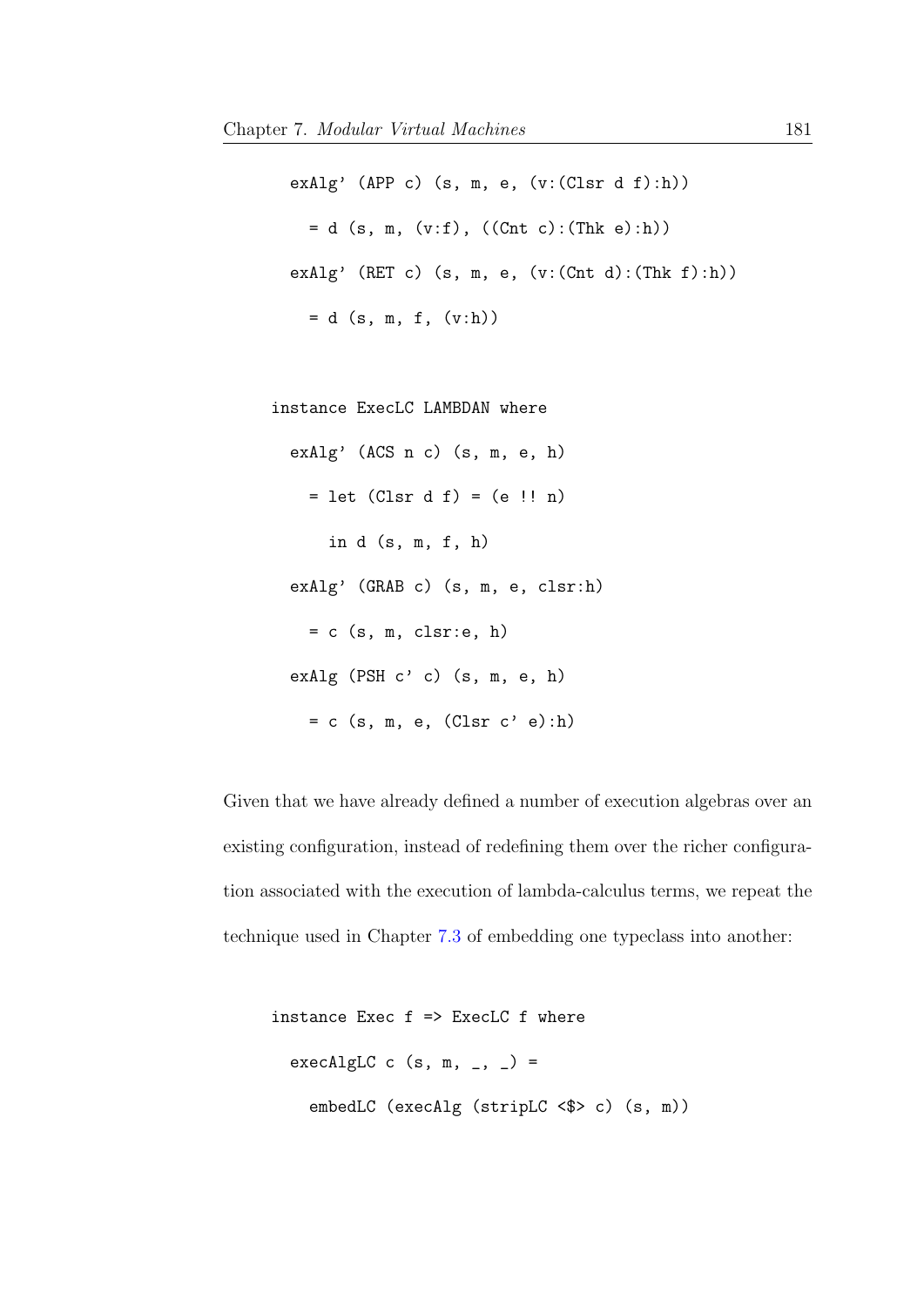```
stripLC :: (LConf -> LConf) -> Conf -> Conf
stripLC f(s, t) = let (x, y, ..., ) = f(s, t, [], [])in (x, y)
```

```
embedLC :: Conf -> LConf
embedLC (s, t) = (s, t, [], []
```
The above instance minimises the need to write duplicate code wherein the only changes required add dummy variables to the configuration.

### 7.5 Chapter Summary

The end of this chapter represents the conclusion of the presentation of our modular compilation framework. Whilst we discuss the impact and future research potential of this work as a whole in the next (and final) chapter, the salient points of this chapter are:

• We justify our representation of the current configuration of a modular virtual machine as a tuple of non-modular lists as being both simpler to comprehend and as a reduction of necessary boilerplate.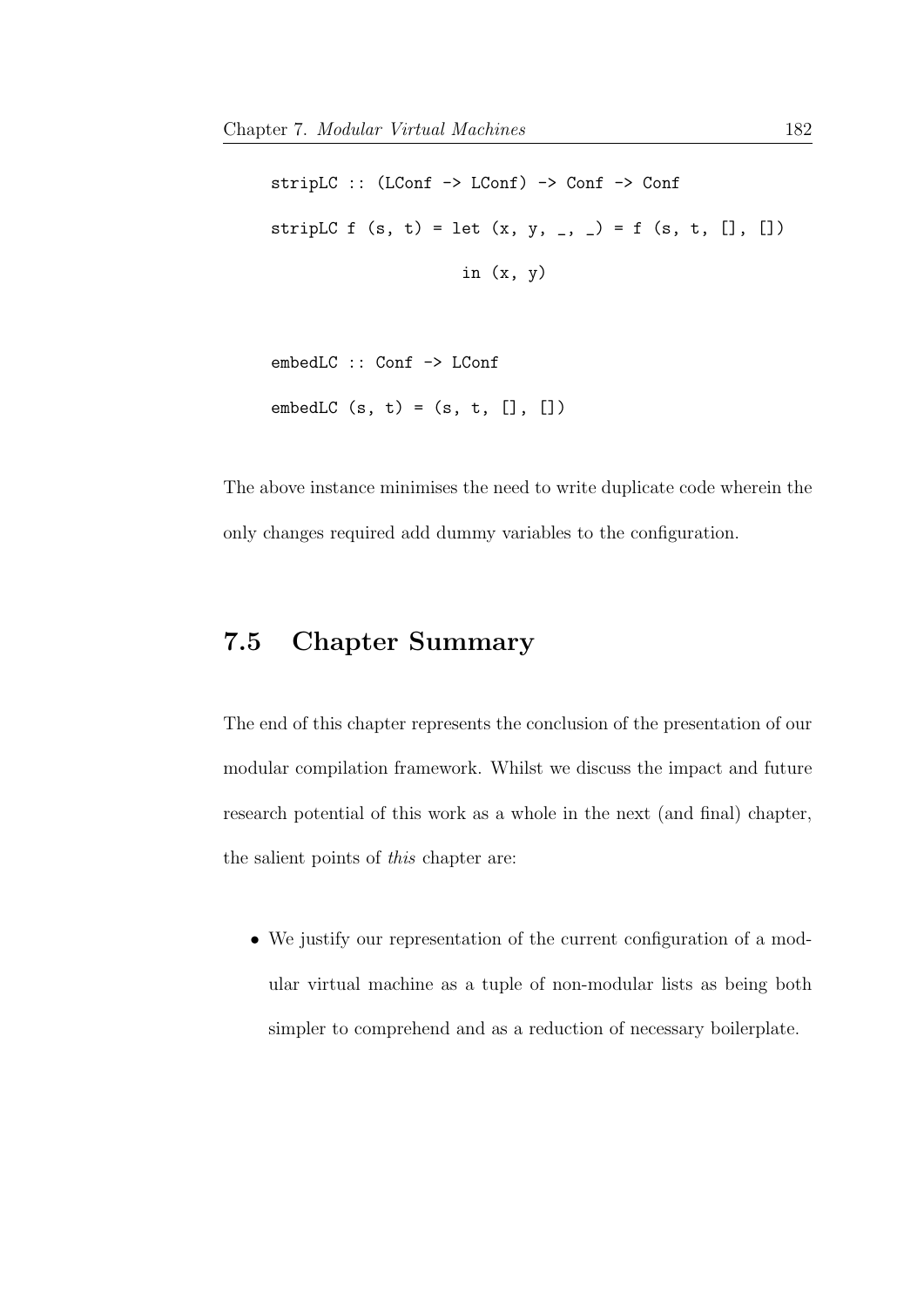- We show how features that are compiled via distinct schemes may necessitate distinct execution algebra carriers, and furthermore, demonstrate how embeddings between execution algebras can eliminate the need to rewrite code that is unaffected .
- We present the operational semantics of two implementations of the lambda calculus – namely the Categorical Abstract Machine and Krivine's machine – in table form, and then implement both as instances of a new execution algebra with an extended carrier, defining an embedding between the two.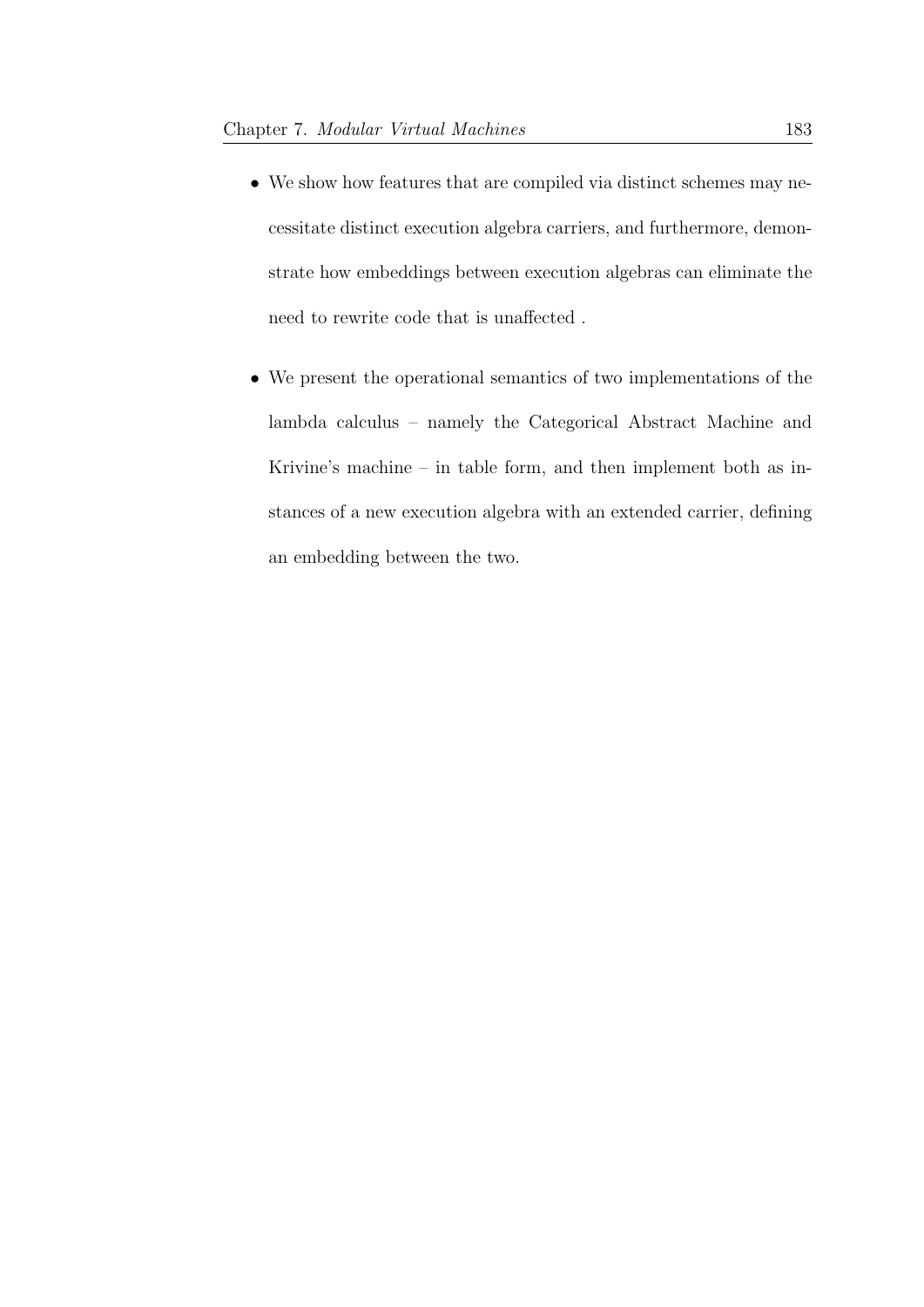## Chapter 8

# Discussion & Conclusion

To conclude, this final chapter presents a general overview of the thesis and a discussion on both its motivation and to what extent it has succeeded in its original aims, as well as a number of directions for future work.

### 8.1 Retrospection

The desire to construct compilers that are provably correct in a systemic manner has existed since the 1950s. This thesis is itself the third in a trilogy under Graham Hutton; the first being that of Joel Wright on compiling and reasoning about exceptions and interrupts [\[Wri05\]](#page-217-0), published in 2005,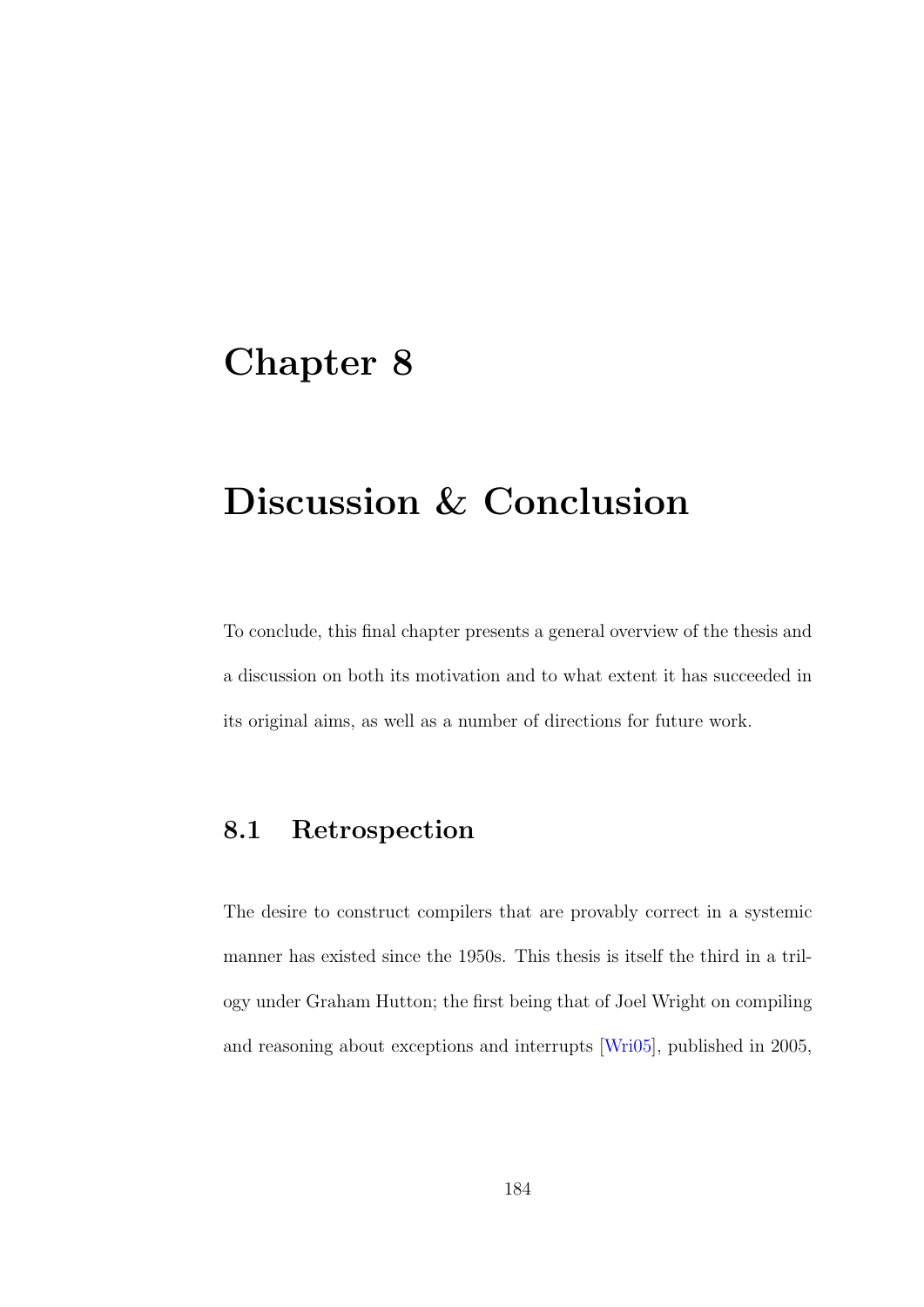and the second being that of Liyang Hu, treating the compilation of concurrency in a correct manner via a verified software transactional memory model [\[Hu12\]](#page-207-0), published in 2012.

My own work on this topic began in 2010, with my original goal being to develop a compiler over a modularised variant of a language based upon Hutton's Razor, as presented in Chapter [4.](#page-74-0) The intention was that each constituent feature could be proved correct in the style of Wright, and the combination of these proofs would itself constitute a proof for the compound language. However, it was quickly realised that the truly interesting material lay in the interactions between features themselves, not necessarily the proofs that they were being compiled in a sane manner. With that said, such a proof technique would go a long way towards motivating the usage of the ideas we have presented as an alternative to the deep embedding of DSLs such as Functional MetaPost [\[Hob15\]](#page-207-1). As it stands, the framework we have developed is currently best suited to exploring the requirements placed on source expressions for experimental DSLs.

The discovery that a program containing a given set of features may be compiled into different instruction sets (Chapter [5\)](#page-95-0) depending on its intended semantics was a direct consequence of the shortcomings of the monad transformer approach of Haskell. Notably, the first two techniques which we present to permit the compilation of noncommutative effects were borne from a desire to produce a working solution from the monad transformer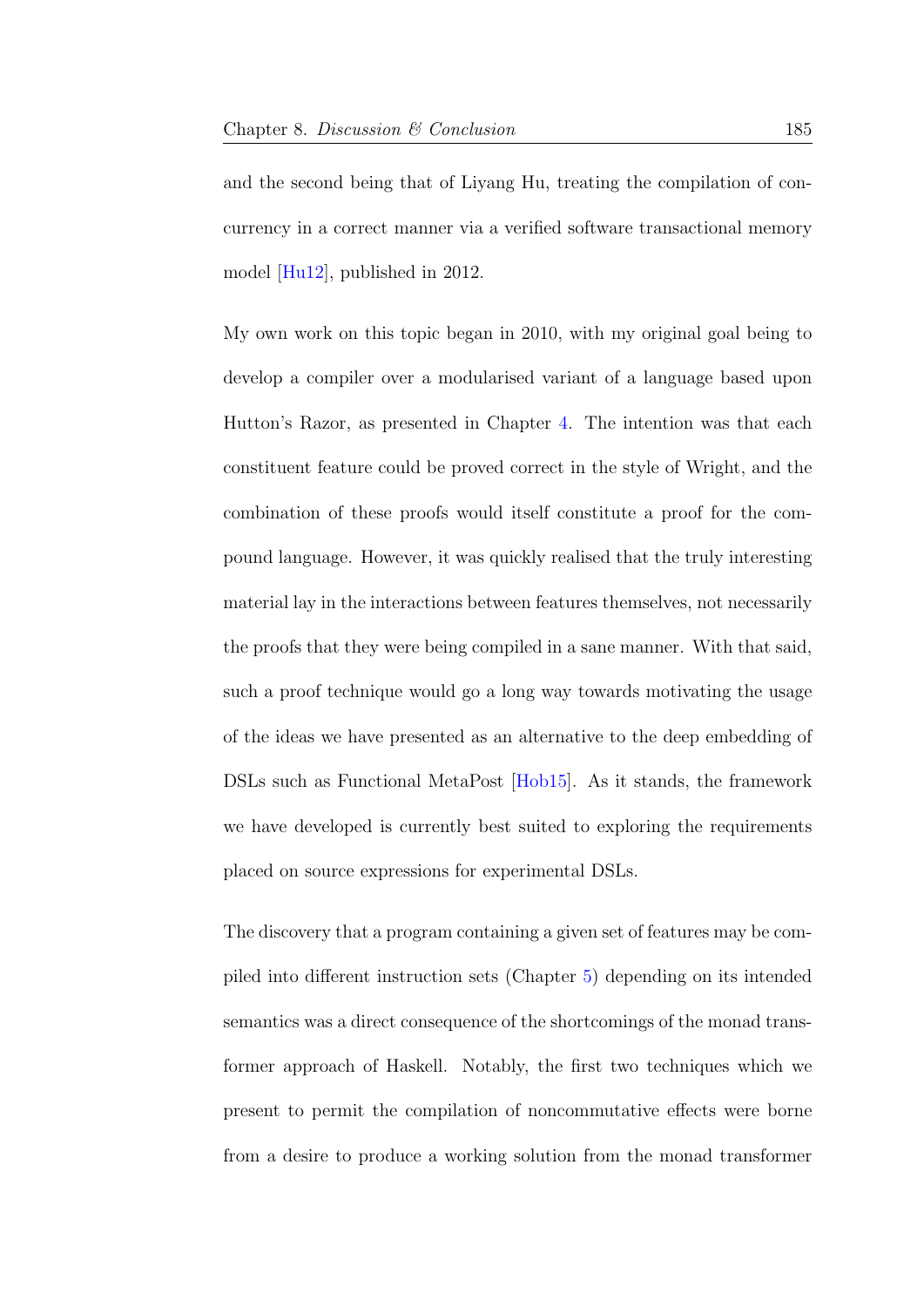approach itself, and the subsequent realisation that we were simply patternmatching upon the type constructors of the transformer stack. These techniques are themselves subject to modularity concerns (concerning the presence of commutative intermediate transformers), but are intended as an alleviation, not a cure.

Attempts to construct source programs which could act as running examples for our framework highlighted the need to introduce syntax associated with control-flow (Chapter [6\)](#page-133-0). By doing so, the desire for syntactic categories within source syntax and a target representation capable of supporting cyclicity arose, and hence justified the presence of higher-order source functors and structured graphs.

Finally, the work on constructing modular virtual machines (Chapter [7\)](#page-174-0) is intended primarily as a mechanism for establishing the equivalence between terms that been evaluated, and compiled and executed. Whilst the presence of the virtual machine was originally attributed to the desire to construct inductive proofs of correctness à la Wright, the algebras for the lambda calculus prove interesting reading. The initial approach we took to virtual machines – that they are simply computations producing state transformers – proved useful in that we have adapted it into the justification for nonmodular auxiliary datatypes. Further, this initial approach led us to the decision that monads should not appear within virtual machine carriers, as we use them solely to manifest and describe effectful operations.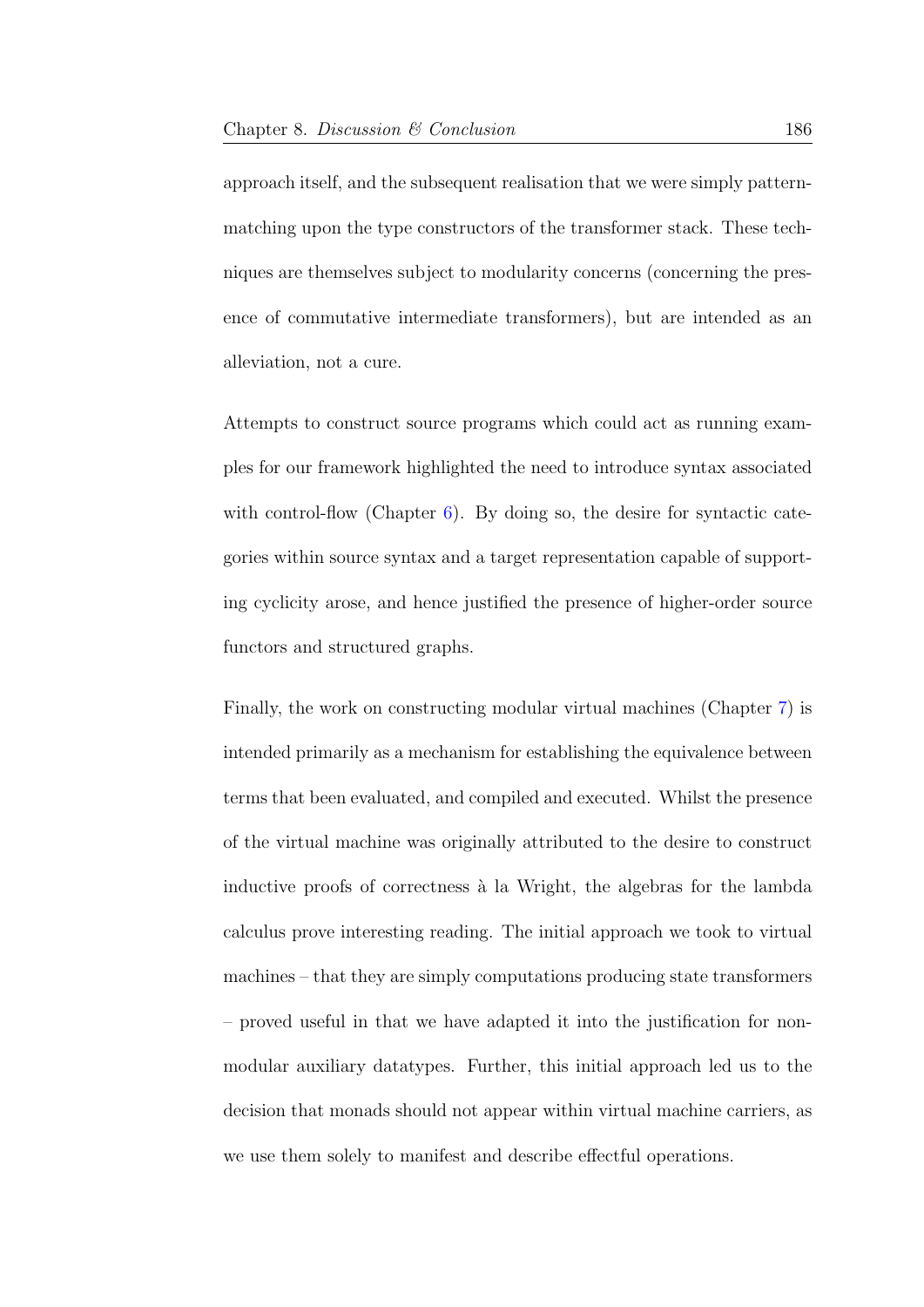The thesis as a whole concerns the piecemeal definition and construction of functions that manipulate syntax trees, with particular emphasis on the relationships between syntax drawn from distinct features. We have merged together the seminal work on modular monadic semantics [\[LHJ95b\]](#page-211-0), the datatypes à la carte technique for extensible datatypes (alongside showing how this technique can support multi-sortedness), and Haskell's rich static type system to form a novel framework allowing for a denotational semantics, operational semantics or syntactic transformation to be defined for a language in an easily-composable manner. By introducing the languages in question as representing the features that can be invoked by a programming language, we have been able to scale up from trivial examples (arithmetic) to treatments of features with fully-fledged associated fields of research behind them (the lambda calculus).

Our final result is a set of features which, when combined, corresponds to a substantially expressive source language. Associated with this language is a fully defined, intuitive semantics that can be inspected on a per-feature basis. In addition, we present a schema for transforming programs from the source language into a target language consisting of stack-based instructions. However, we are not fixed in this choice of target: we have, for example, been able to successfully target the graph representation of the Hoopl dataflow analysis library [\[RDPJ10\]](#page-214-0) in the same manner. To our knowledge, this technique of transforming syntax piecemeal alongside the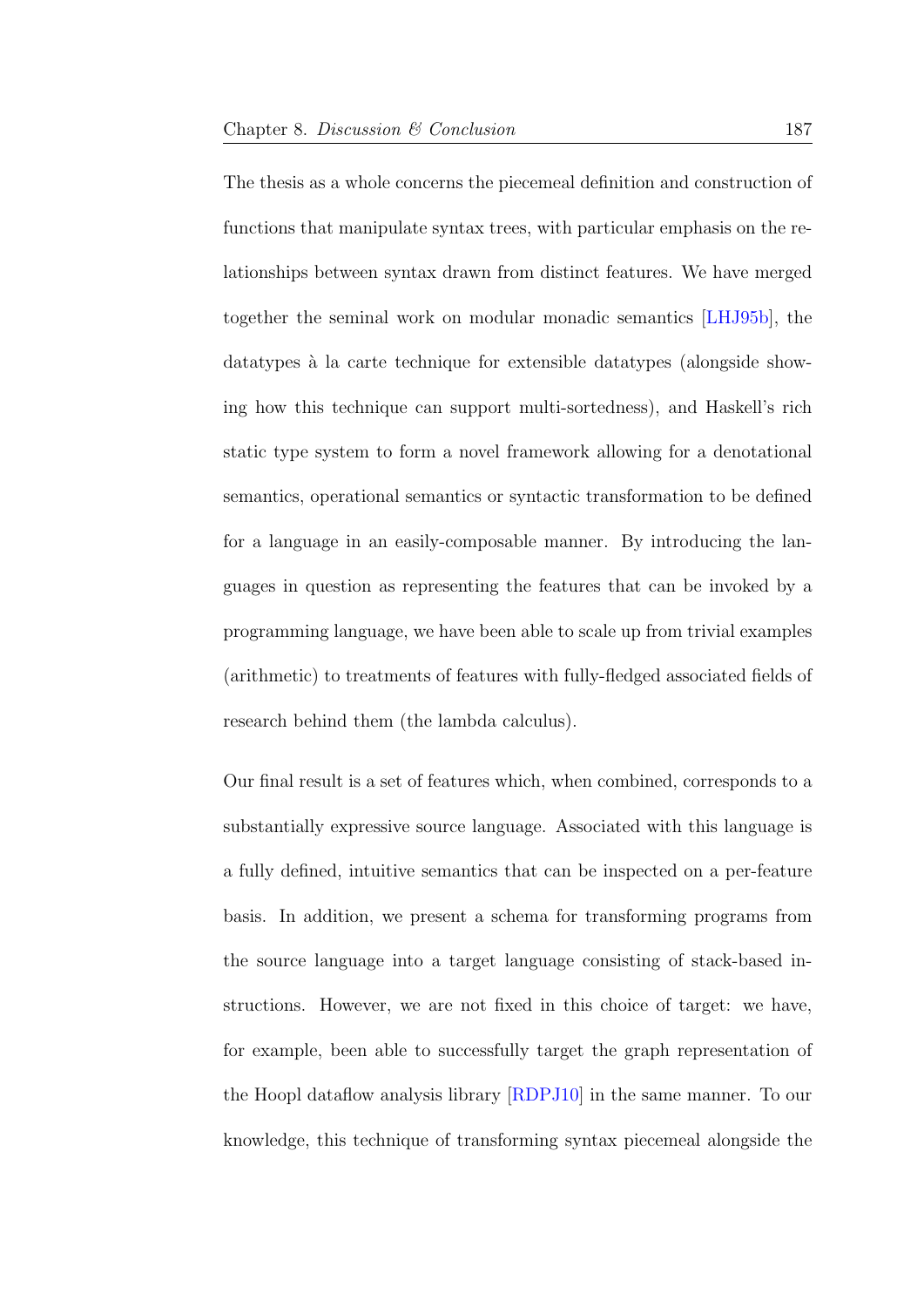ability to produce different results according to the presence and ordering of certain features is unique.

#### 8.2 Potential Future Research Directions

To reiterate the claim we made at the end of Chapter [3,](#page-29-0) the compilation of EDSLs in a modular manner is a particularly rich source topic, and whilst we are satisfied that the work presented by this thesis constitutes a novel and powerful set of techniques for manipulating both the syntax and semantics of the source and target languages associated with a given EDSL, there is no shortage of ways in which such a framework can be improved upon. In particular, the question of what exactly would be required for this approach to 'scale up' to a production quality DSL compiler (or a general compiler) is worth considering, requiring as it were a far more formal specification of the range of types and constructors available for source, target and execution algebras. In this subsection, we list a number of additional avenues that we feel are worthy of future consideration.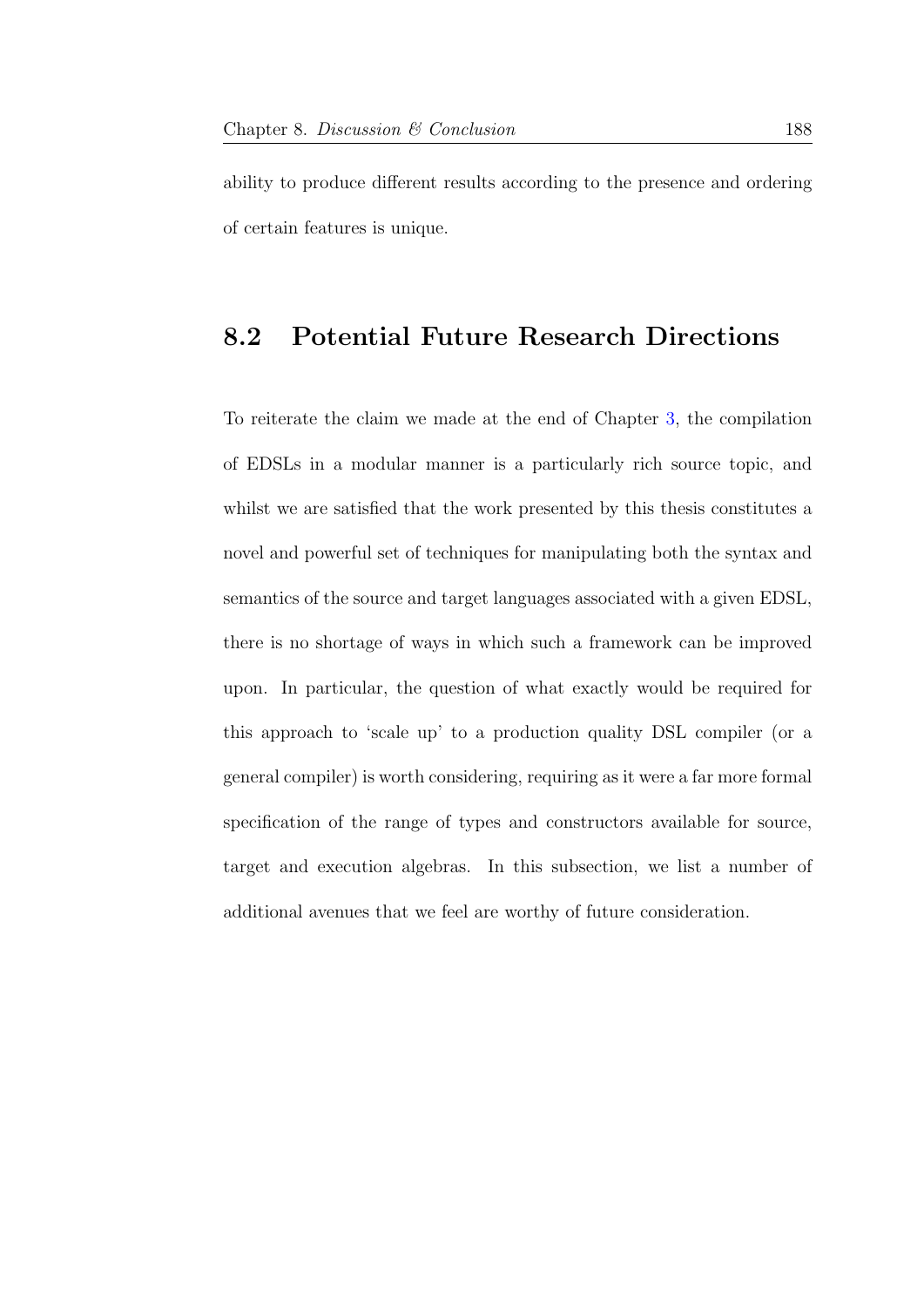Additional Computational Features: extending our framework with support for additional features is a project that holds significant potential, as there will always be 'something else' that might make an ideal candidate for integration. In particular, we would be interested in seeing the introduction of other forms of control flow such as continuations, explicit parallelism and I/O, as well as any domain-specific features unique to the DSL we wish to introduce (most likely to present as combinations of the former with those we have introduced in this thesis). Furthermore, the recursion schemes used to define the compiler and the language semantics can be extended: more structured recursion schemes derived from tree automata [\[Bah12,](#page-202-0) [BD13\]](#page-202-1) and attribute grammars [\[VS12\]](#page-216-0) offer more freedom to replace parts of a given modular definition as opposed to only being able to extend them. In the same direction goes the work of Kimmell et al. [\[KKA05\]](#page-209-0) and Frisby et al. [\[WKFA\]](#page-217-1) which introduce algebra combinators such as switch and sequence to compose algebras. Finally, it would be interesting to investigate how one might exploit the algebraic theory of effects to give a principled understanding of the complexity involved in integrating a new feature based upon the effectful methods it provides.

Attribute Grammars: The Utrecht University Attribute Grammar Compiler (UUAGC) [\[SAS](#page-215-0)<sup>+</sup>99] is a Haskell preprocessor which simplifies the construction of catamorphisms over tree-like structures. Moreover, the UUAGC supports open data types and functions, providing an excellent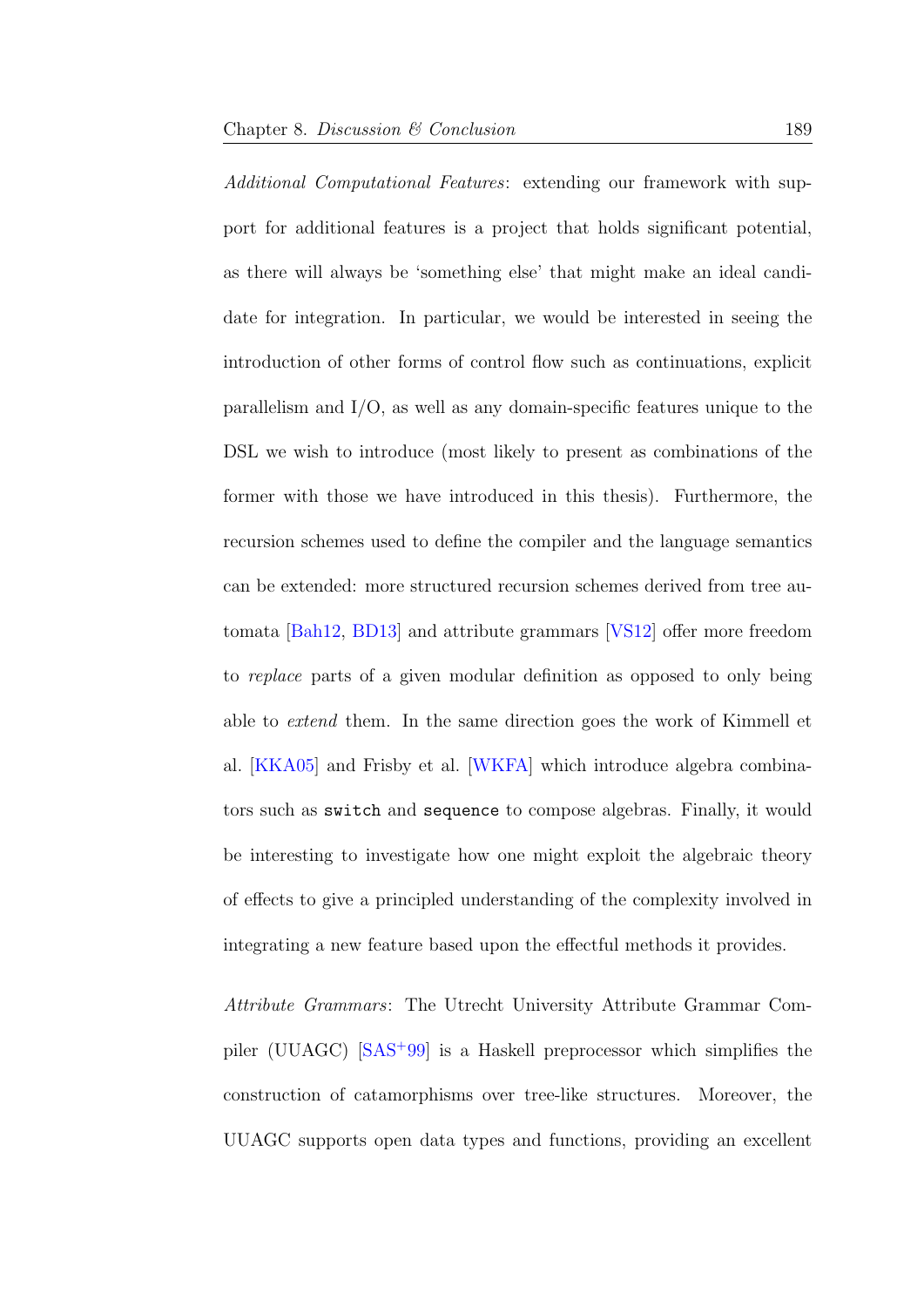foundation for modular programming. Future investigation into the extent to which the UUAGC system is suitable for further highlighting the independence of individual signature functors and their associated semantics appears promising. There are also a number of standalone attribute grammar systems with particular focus on extensible language implementation such as LISA [\[MU05\]](#page-212-0), JastAdd [\[EH07\]](#page-206-0) and Silver [\[VWBGK08\]](#page-216-1).

*Modular Syntax*: As identified in Chapter  $6.2.1$ , the usage of higher-order functors to represent indexed datatypes and families of mutually recursive datatypes stems from Johann and Ghani [\[JG08\]](#page-208-0), however Yakushev et al. [\[YHLJ09\]](#page-217-2) also applied this technique to generic programming. Axelsson [\[Axe12\]](#page-202-2) introduces a different approach to modular well-typed definitions of syntax and semantics: said work develops an applicative encoding of syntax making heavy use of type indexing to describe the signature of individual language features.

Indexed Type Families: In Haskell, the indexed type family extension [\[CKJM05\]](#page-204-0), which permits ad-hoc overloading of datatypes, may prove useful in explicitly declaring a link between the signature functors of a source and target language for a particular effect. For example, in Chapter [4.3](#page-89-0) we defined an evaluation algebra mapping terms constructed from the source functor Arith into terms constructed from the target functor ARITH. At present, we are capable of compiling into any target language, provided it supports the requisite signatures. Declaring a type family with a functional dependency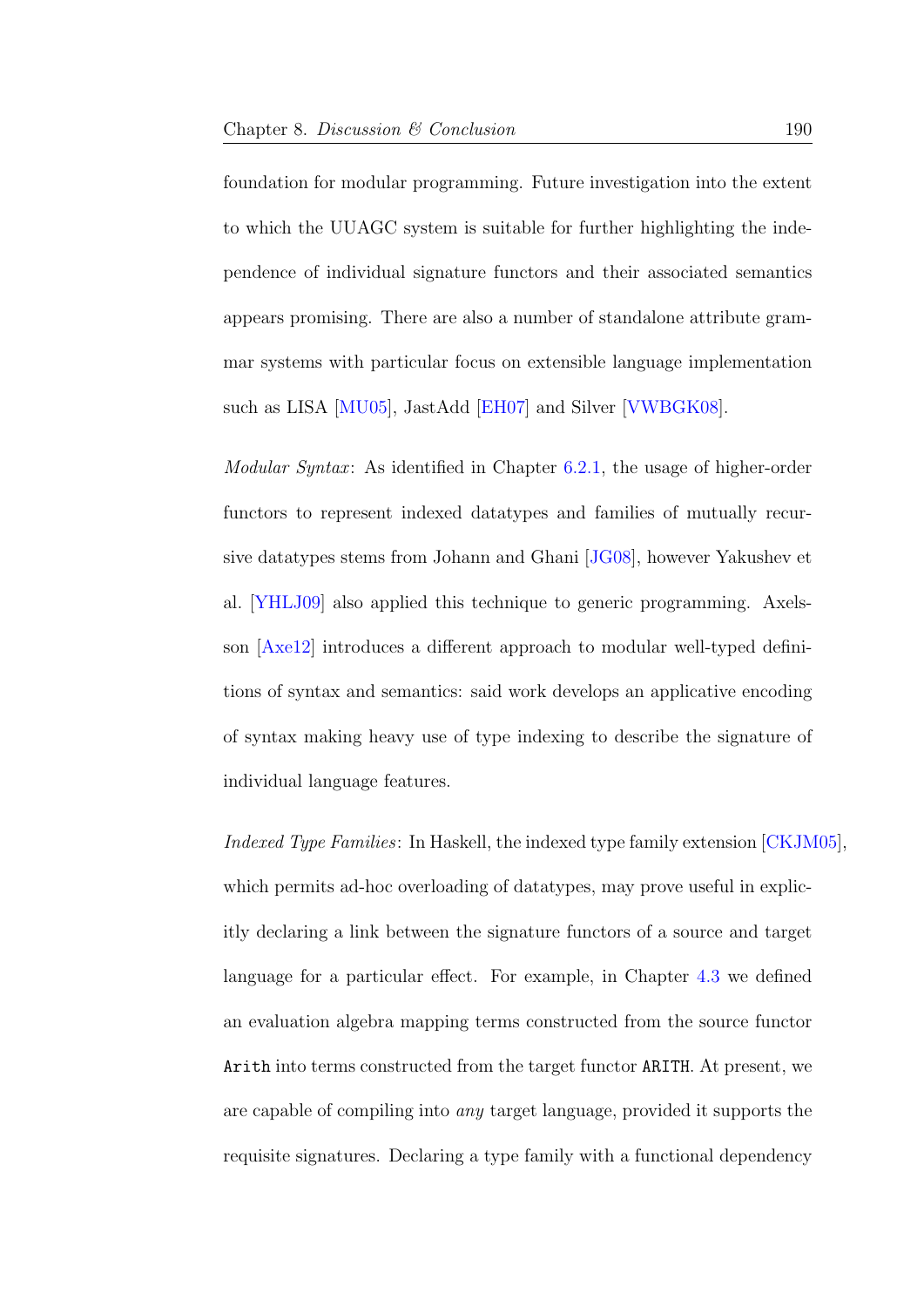in order to define a mapping from a source language FixH f i to a target language Graph (Target f) may ensure the target language is minimal, removing the requirement that the user pre-defines the target language.

Automatic Context Inference: An observation  $\frac{1}{1}$  $\frac{1}{1}$  $\frac{1}{1}$  that arose during my research is that it may be possible to use the ordering of signature functors in the type of a source expression to automatically infer the monadic context within which we wish to evaluate it. For example, given a term with signature (Arith  $::+$  Except  $::+$  State), one might infer that it is to be evaluated within a monad built up from the identity monad – corresponding to  $Arith - by first applying the exception transformer, and then$ applying the state monad transformer. Such an interpretation could prove to be useful as a method of providing a default behaviour, which a user can override if they wish. With that said, further differentiation would likely be required if, for example, a state-carrying signature appeared twice (perhaps both before and after an exception-based signature).

Alternative Target Languages: As presented in this thesis, we compile into a stack-based language. It would be useful to consider how our framework can be adapted to other forms of target language, in particular registerbased languages such as LLVM [\[LA04\]](#page-209-1), which can be used as the target language for many imperative language compilers or logic-based languages such as System F [\[Rey74\]](#page-215-1), a variant of which is used by GHC.

<span id="page-198-0"></span><sup>1</sup>Personal Communication: Wouter Swierstra, March 2013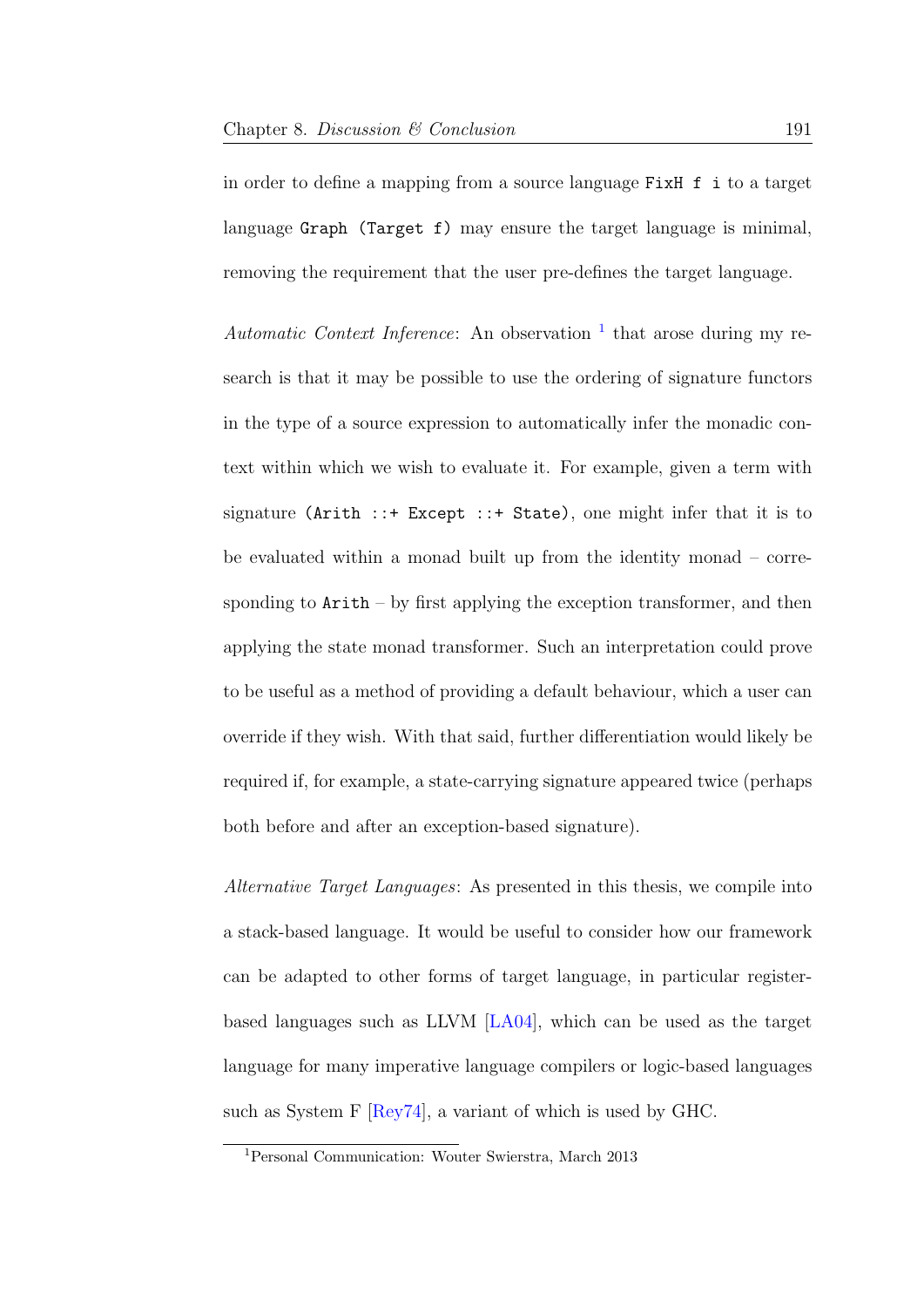Dataflow Analysis and Optimisations: A natural extension of our work is the implementation of dataflow analysis and optimisations in a modular style. A good starting point for extending our work in this direction is Hoopl, the Higher Order Optimisation Library of Ramsey et al. [\[RDPJ10\]](#page-214-0). Hoopl is a Haskell library that allows compiler representations to define dataflow analyses and implement optimising transformations that are informed by said analyses. Modular implementations of optimising transformations can be achieved using the same techniques as presented in this thesis. However, as mentioned in the previous subsection, we have observed that dataflow analysis and the underlying lattice structures can be defined in a modular manner for – at least – standard textbook analyses.

Testing and Reasoning: An important property of a compiler is its trustworthiness. Does it perform only semantics preserving transformations? Establishing such trustworthiness in a modular fashion remains a considerably challenge. However, using the same techniques as presented here, automatic test case generation (i.e. generation of input programs and initial configurations) can be implemented in a modular fashion. Rigorous and machine-checked correctness proofs, however, require new reasoning techniques that work in a modular setting. There is growing interest in formalising programming language metatheory in a modular fashion [\[DdSOS13,](#page-205-0) [DKSO13,](#page-206-1) [SS13\]](#page-216-2). However, the process in of building modular proofs of compiler correctness includes several additional difficulties.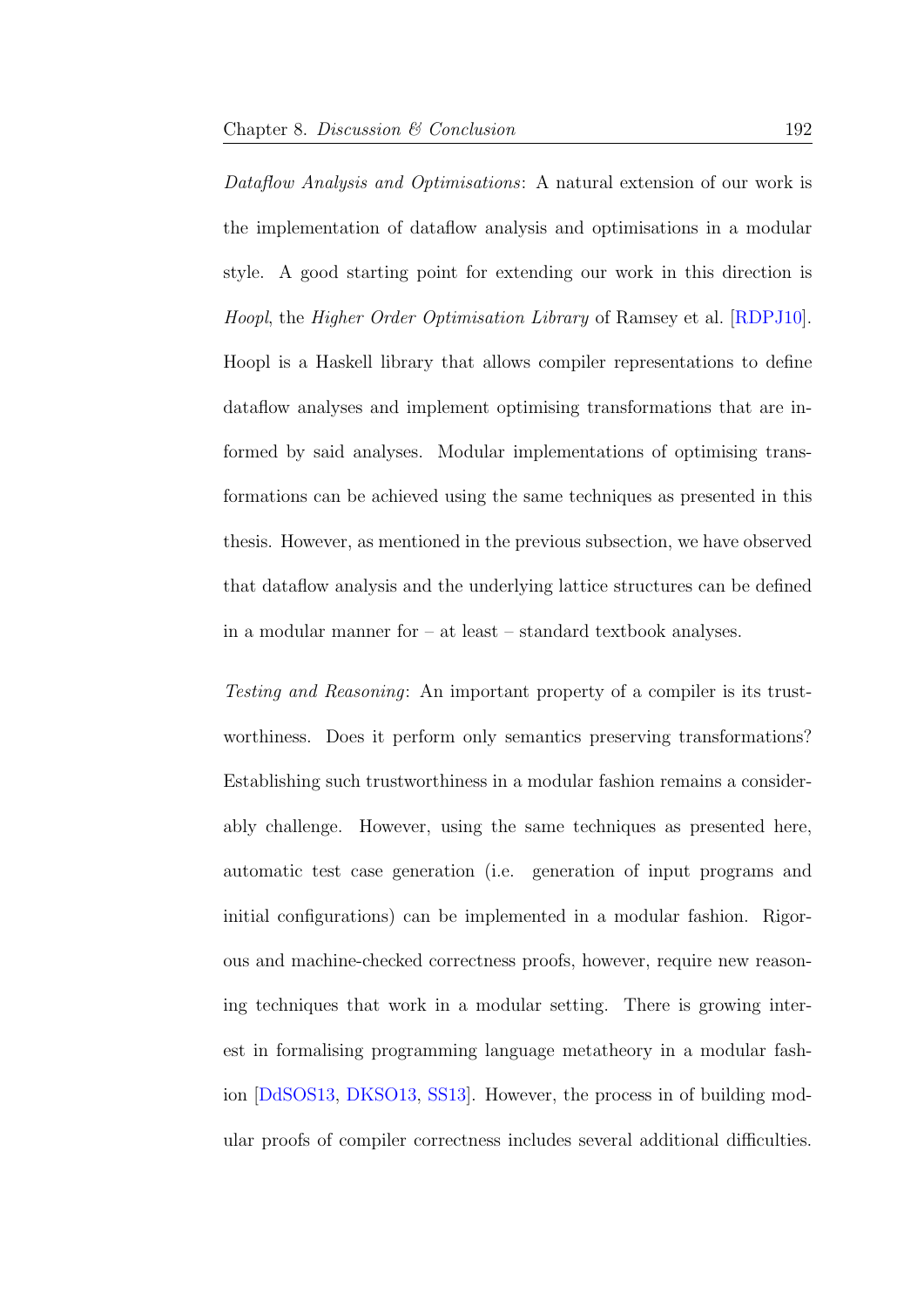Such proofs must be modular along both the source and target languages as well as its computational effects. As the work of Delaware et al. [\[DdSOS13\]](#page-205-0) shows, modular reasoning about effects already becomes a considerable obstacle for type soundness proofs.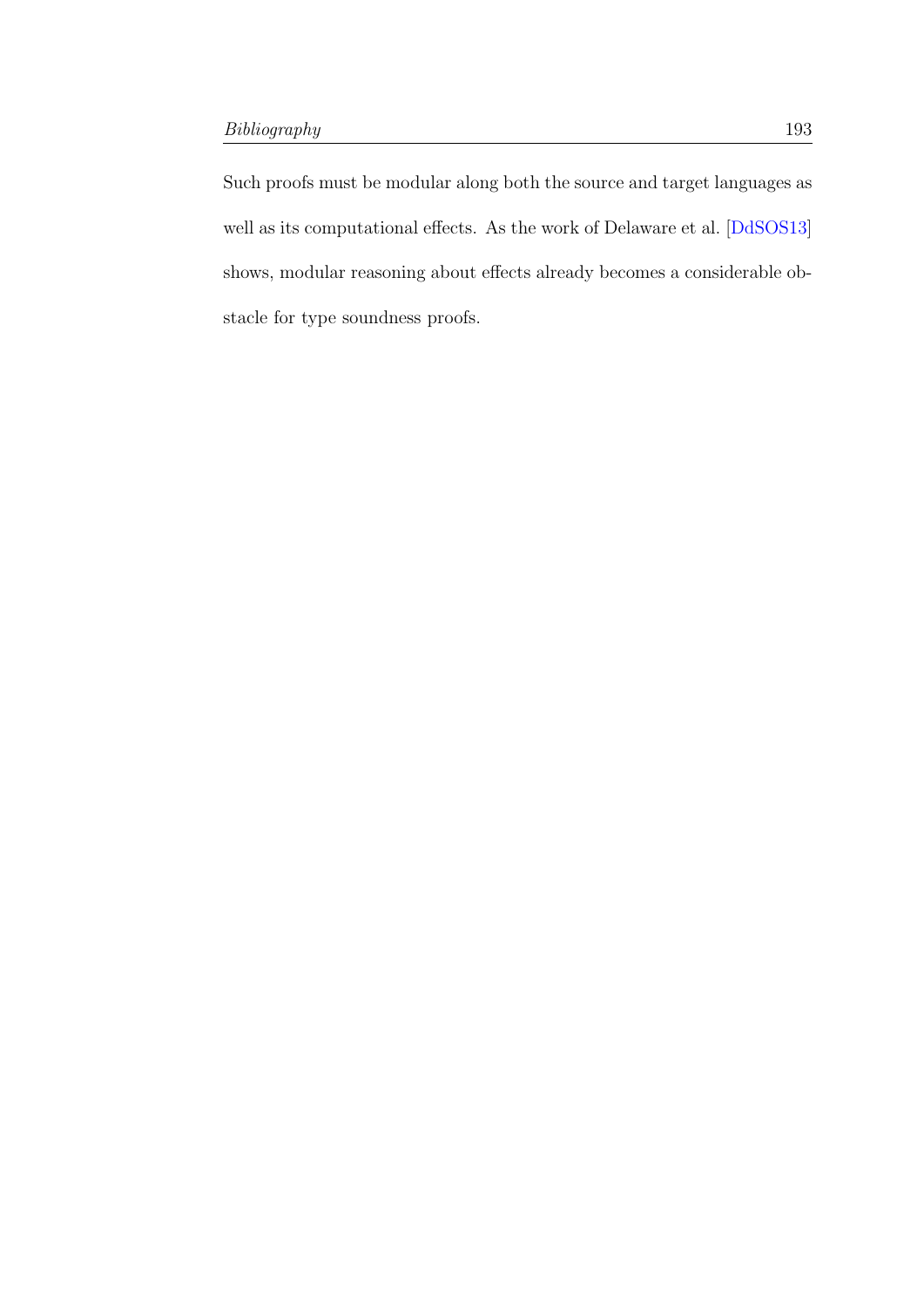## Bibliography

- [AAvS94] Martin Alt, Uwe Aßmann, and Hans van Someren. CoSy: Compiler Phase Embedding with the CoSy Compiler Model. In Peter A. Fritzson, editor, Compiler Construction, volume 786 of Lecture Notes in Computer Science, pages 278–293. Springer Berlin Heidelberg, 1994.
	- [AC71] F. E. Allen and J. Cocke. A Catalogue of Optimizing Transformations. In Design and Optimization of Compilers, pages 1–30, 1971.
	- [AC76] F. E. Allen and J. Cocke. A Program Data Flow Analysis Procedure. Commun. ACM, 19(3), March 1976.
	- [All70] Frances E. Allen. Control Flow Analysis. In Proceedings of a Symposium on Compiler Optimization, pages 1–19, 1970.
	- [App97] Andrew W. Appel. Modern Compiler Implementation in ML: Basic Techniques. Cambridge University Press, New York, NY, USA, 1997.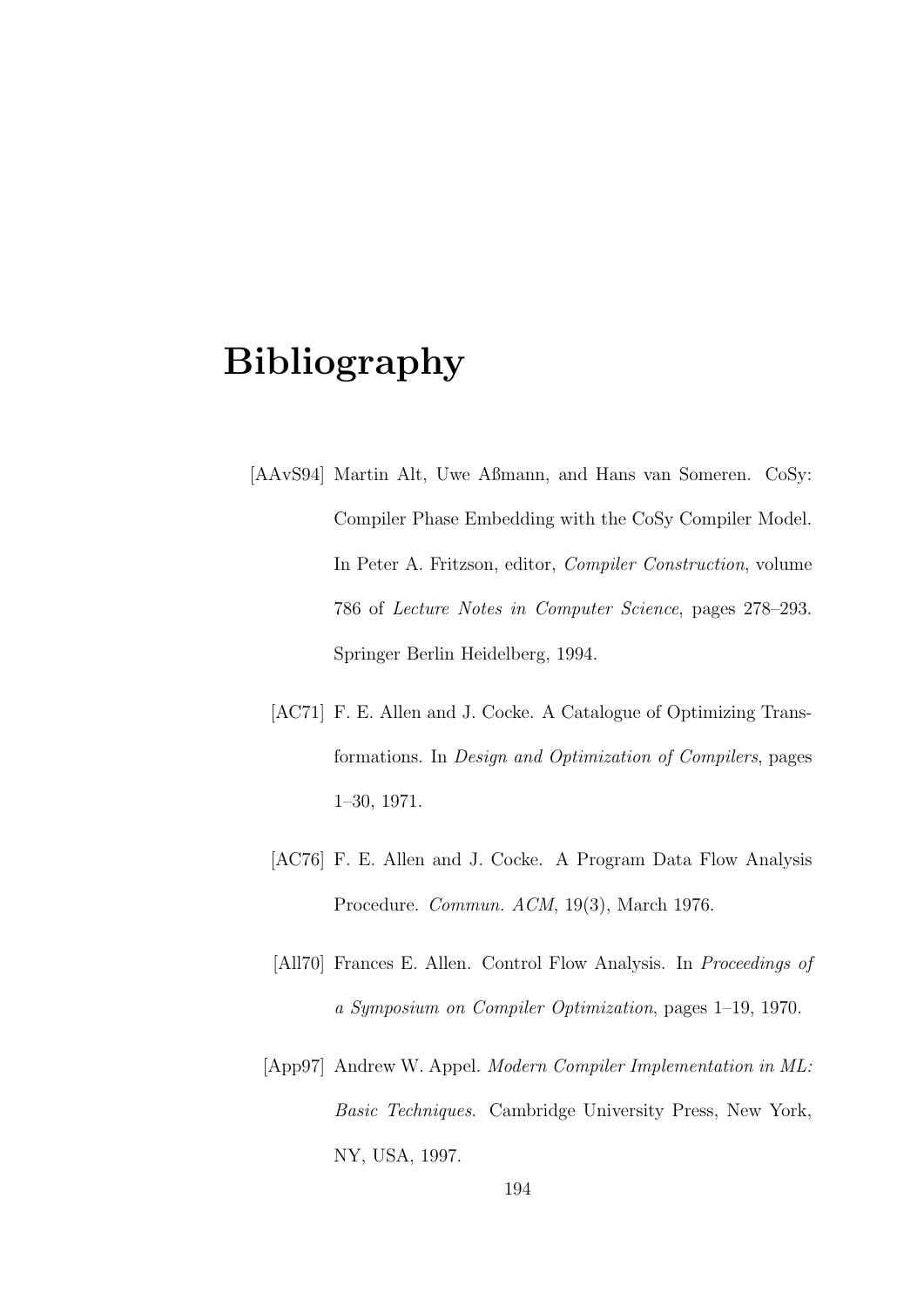- [ASU86] Alfred V. Aho, Ravi Sethi, and Jeffrey D. Ullman. *Compilers:* Principles, Techniques, and Tools. Addison-Wesley Longman Publishing Co., Inc., Boston, MA, USA, 1986.
- <span id="page-202-2"></span>[Axe12] Emil Axelsson. A Generic Abstract Syntax Model for Embedded Languages. SIGPLAN Not., 47(9):323–334, 2012.
- <span id="page-202-0"></span>[Bah12] Patrick Bahr. Modular Tree Automata. In Proceedings of the 11th International Conference on Mathematics of Program Construction, MPC'12, pages 263–299. Springer-Verlag, 2012.
- <span id="page-202-1"></span>[BBB<sup>+</sup>57] J. W. Backus, R. J. Beeber, S. Best, R. Goldberg, L. M. Haibt, H. L. Herrick, R. A. Nelson, D. Sayre, P. B. Sheridan, H. Stern, I. Ziller, R. A. Hughes, and R. Nutt. The FORTRAN Automatic Coding System. In Papers Presented at the Western Joint Computer Conference: Techniques for Reliability, pages 188–198, 1957.
	- [BD13] Patrick Bahr and Laurence E. Day. Programming Macro Tree Transducers. In Proceedings of the 9th Workshop on Generic Programming, WGP '13, pages 61–72. ACM, 2013.
	- [BH11] Patrick Bahr and Tom Hvitved. Compositional Data Types. In Proceedings of the Seventh ACM SIGPLAN Workshop on Generic Programming, WGP '11, pages 83–94. ACM, 2011.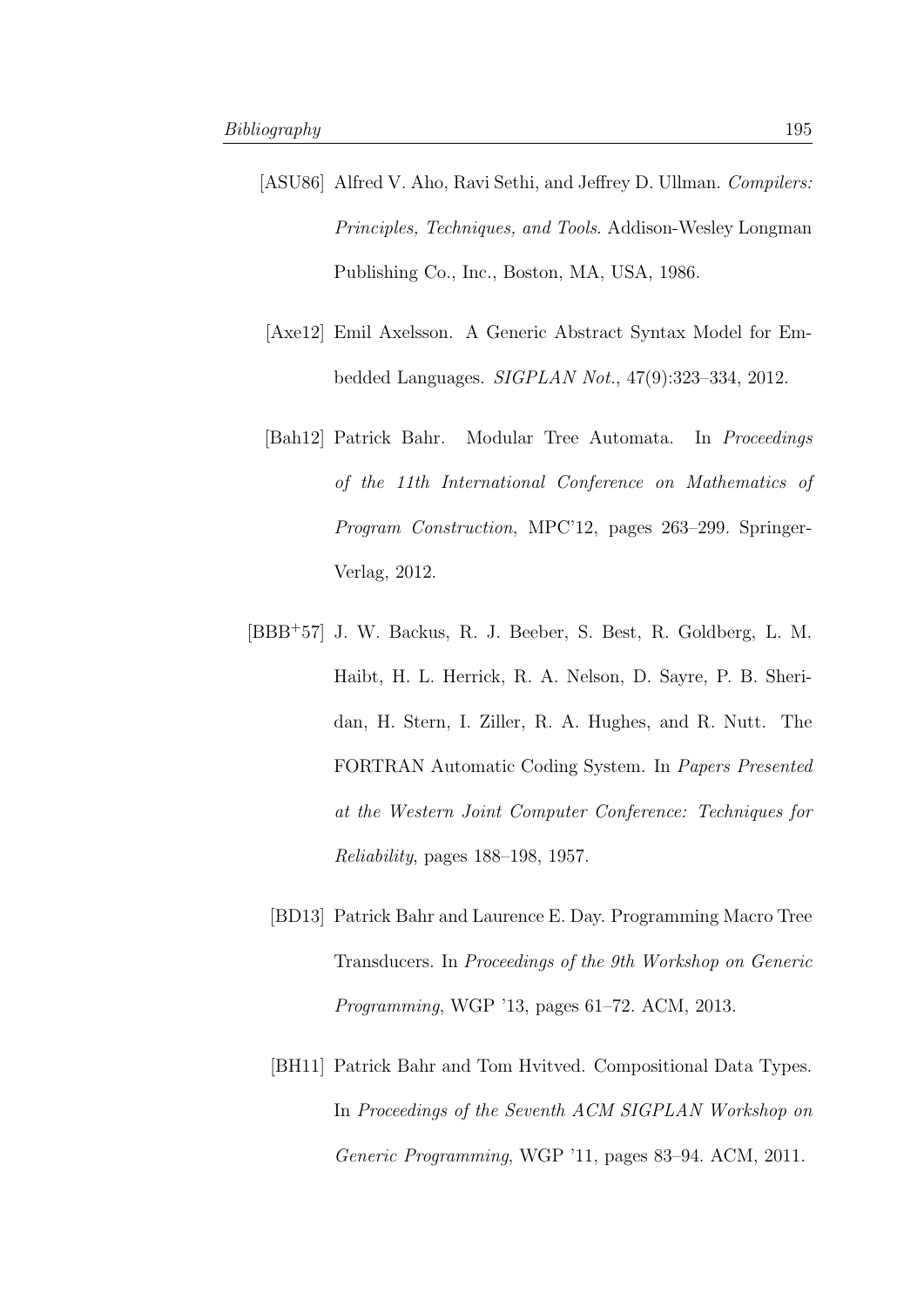- [BK01] Nick Benton and Andrew Kennedy. Exceptional Syntax. J. Funct. Program., 11(4):395–410, July 2001.
	- [Bra] Edwin Brady. Programming and Reasoning with Algebraic Effects and Dependent Types. In Proceedings of the 18th ACM SIGPLAN International Conference on Functional Programming, ICFP '13, pages 133–144.
- [Bra13] Edwin Brady. Idris, A General-Purpose Dependently Typed Programming Language: Design and Implementation. J. Funct. Program., pages 552–593, 2013.
- [CCM85] G. Cousineau, P-L. Curien, and M. Mauny. The Categorical Abstract Machine. In Functional Programming Languages and Computer Architecture, volume 201 of Lecture Notes in Computer Science, pages 50–64. 1985.
	- [CF94] Robert Cartwright and Matthias Felleisen. Extensible Denotational Language Specifications. In Proceedings of the International Conference on Theoretical Aspects of Computer Software, TACS '94, pages 244–272. Springer-Verlag, 1994.
- [CFR<sup>+</sup>91] Ron Cytron, Jeanne Ferrante, Barry K. Rosen, Mark N. Wegman, and F. Kenneth Zadeck. Efficiently computing static single assignment form and the control dependence graph.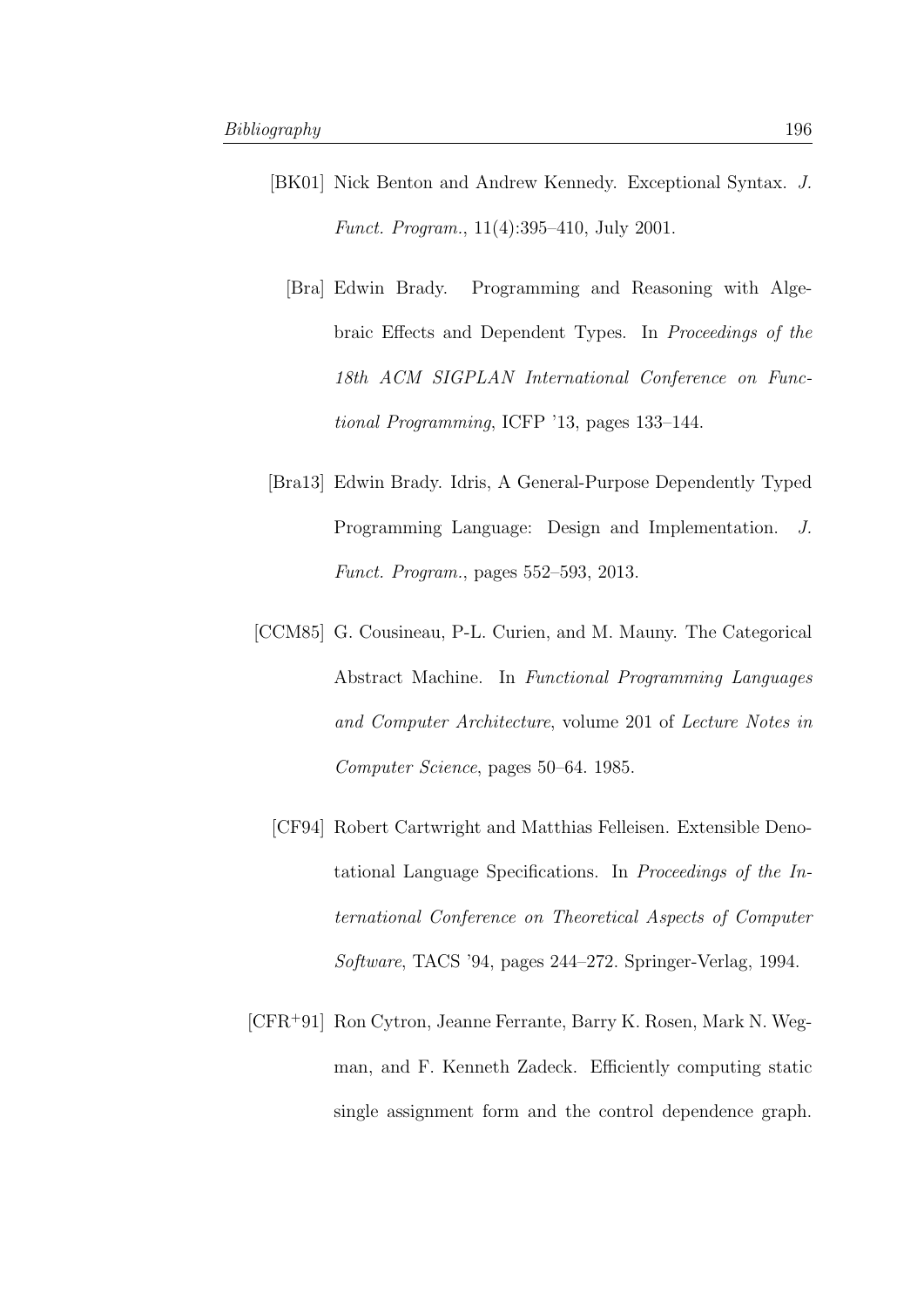- ACM Trans. Program. Lang. Syst., 13(4):451–490, October 1991.
- [Chl08] Adam Chlipala. Parametric Higher-order Abstract Syntax for Mechanized Semantics. In Proceedings of the 13th ACM SIGPLAN International Conference on Functional Programming, ICFP '08, pages 143–156, 2008.
- [Chu32] Alonzo Church. A Set of Postulates for the Foundation of Logic. Annals of Mathematics, pages 346–366, 1932.
- [Chu36] Alonzo Church. An Unsolvable Problem of Elementary Number Theory. American Journal of Mathematics, 58(2):345– 363, April 1936.
- [Chu40] Alonzo Church. A Formulation of the Simple Theory of Types. J. Symbolic Logic, 5(2):56–68, 06 1940.
- <span id="page-204-0"></span>[CKJM05] Manuel M. T. Chakravarty, Gabriele Keller, Simon Peyton Jones, and Simon Marlow. Associated Types with Class. In Proceedings of the 32Nd ACM SIGPLAN-SIGACT Symposium on Principles of Programming Languages, POPL '05, pages 1–13. ACM, 2005.
	- [Cur30] H. B. Curry. Grundlagen der Kombinatorischen Logik. American Journal of Mathematics, 52(3):pp. 509–536, 1930.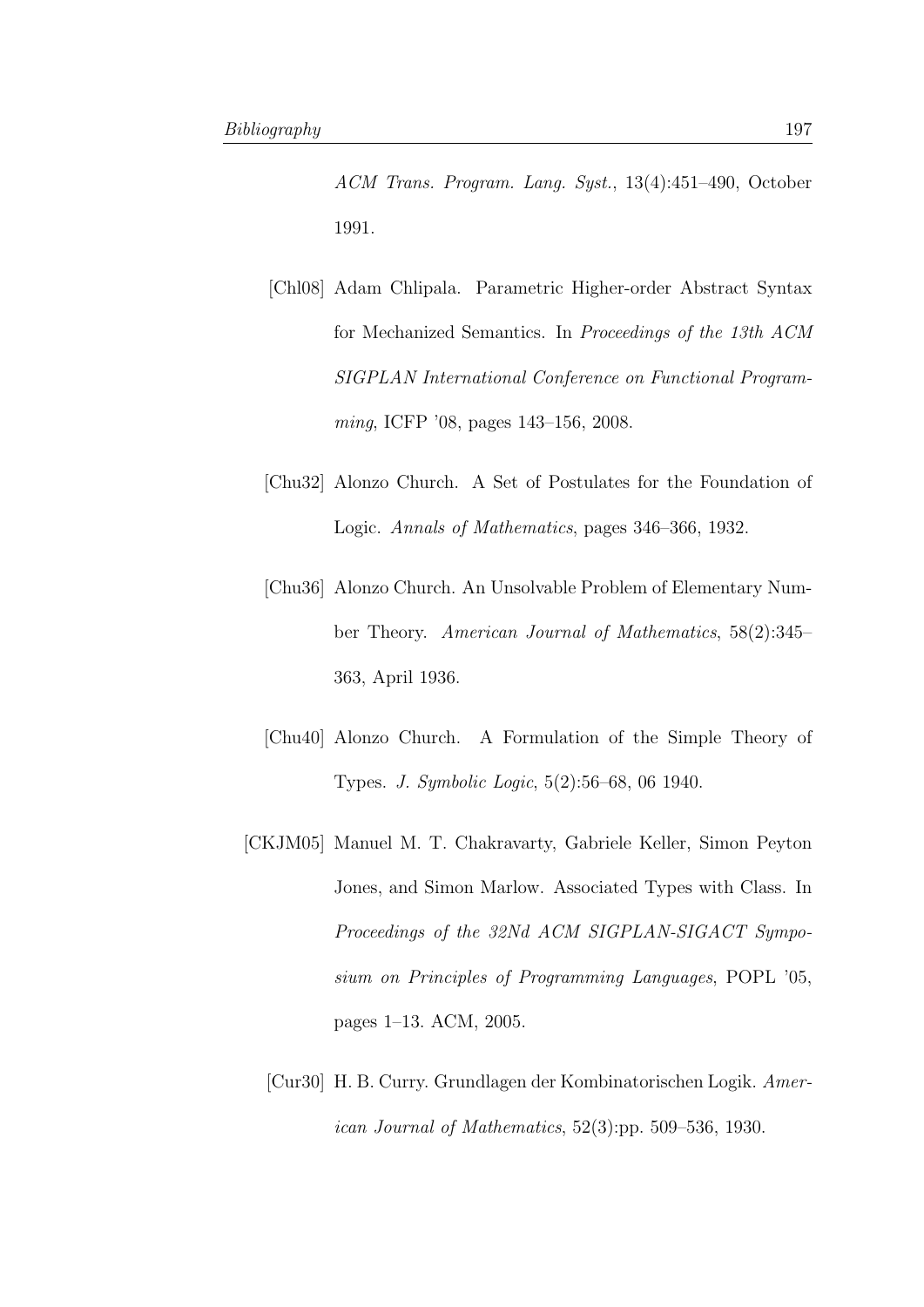- [Cur91] P.-L. Curien. An Abstract Framework for Environment Machines. Theoretical Computer Science, 82(2):389 – 402, 1991.
	- [dB72] N.G de Bruijn. Lambda Calculus Notation with Nameless Dummies, a Tool for Automatic Formula Manipulation, with Application to the Church-Rosser Theorem. Indagationes Mathematicae (Proceedings), 75(5):381 – 392, 1972.
- [DB14] Laurence E. Day and Patrick Bahr. Pick'n'Fix: Capturing Control Flow in Modular Compilers. Pre-Proceedings of 15th Symposium on Trends in Functional Programming, 2014.
- <span id="page-205-0"></span>[DdSOS13] Benjamin Delaware, Bruno C. d. S. Oliveira, and Tom Schrijvers. Meta-Theory  $\hat{A}$  La Carte. *SIGPLAN Not.*, 48(1):207– 218, January 2013.
	- [DF80] Jack W. Davidson and Christopher W. Fraser. The design and application of a retargetable peephole optimizer. ACM Trans. Program. Lang. Syst., 2(2):191–202, April 1980.
	- [DH11] Laurence E. Day and Graham Hutton. Towards Modular Compilers for Effects. Proceedings of the 12th Symposium on Trends in Functional Programming, 7193:49–64, 2011.
	- [DH13] Laurence E. Day and Graham Hutton. Compilation A La ` Carte. Proceedings of the 25th International Symposium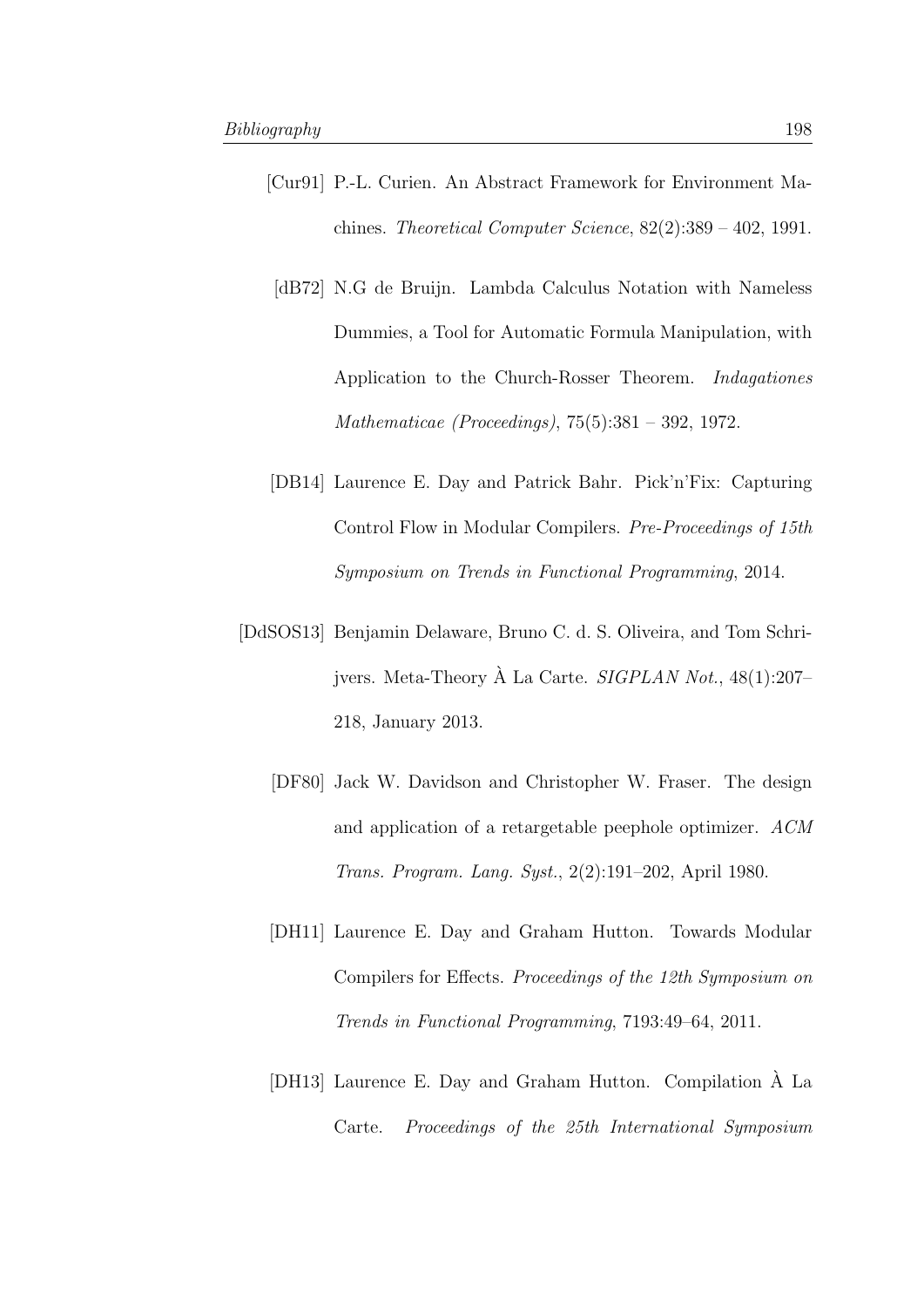on the Implementation and Application of Functional Languages, pages 13–24, 2013.

- <span id="page-206-1"></span><span id="page-206-0"></span>[DKSO13] Benjamin Delaware, Steven Keuchel, Tom Schrijvers, and Bruno C.d.S. Oliveira. Modular Monadic Meta-Theory. In Proceedings of the 18th ACM SIGPLAN International Conference on Functional Programming, ICFP '13, pages 319– 330. ACM, 2013.
	- [EH07] Torbjörn Ekman and Görel Hedin. The JastAdd System: Modular Extensible Compiler Construction. Sci. Comput. Program., 69(1-3):14–26, December 2007.
	- [Esp95] David A. Espinosa. Semantic Lego. PhD thesis, New York, NY, USA, 1995. UMI Order No. GAX95-33546.
	- [Gil14] Andy Gill. mtl-2.2.1: the Monad Transformer Library. Hackage, <https://hackage.haskell.org/package/mtl>, 2014.
	- [Har01] William Lawrence Harrison. Modular Compilers and Their Correctness Proofs. PhD thesis, 2001.
	- [HH09] Liyang Hu and Graham Hutton. Compiling Concurrency Correctly: Cutting out the Middle Man. In Trends in Functional Programming '09, pages 17–32, 2009.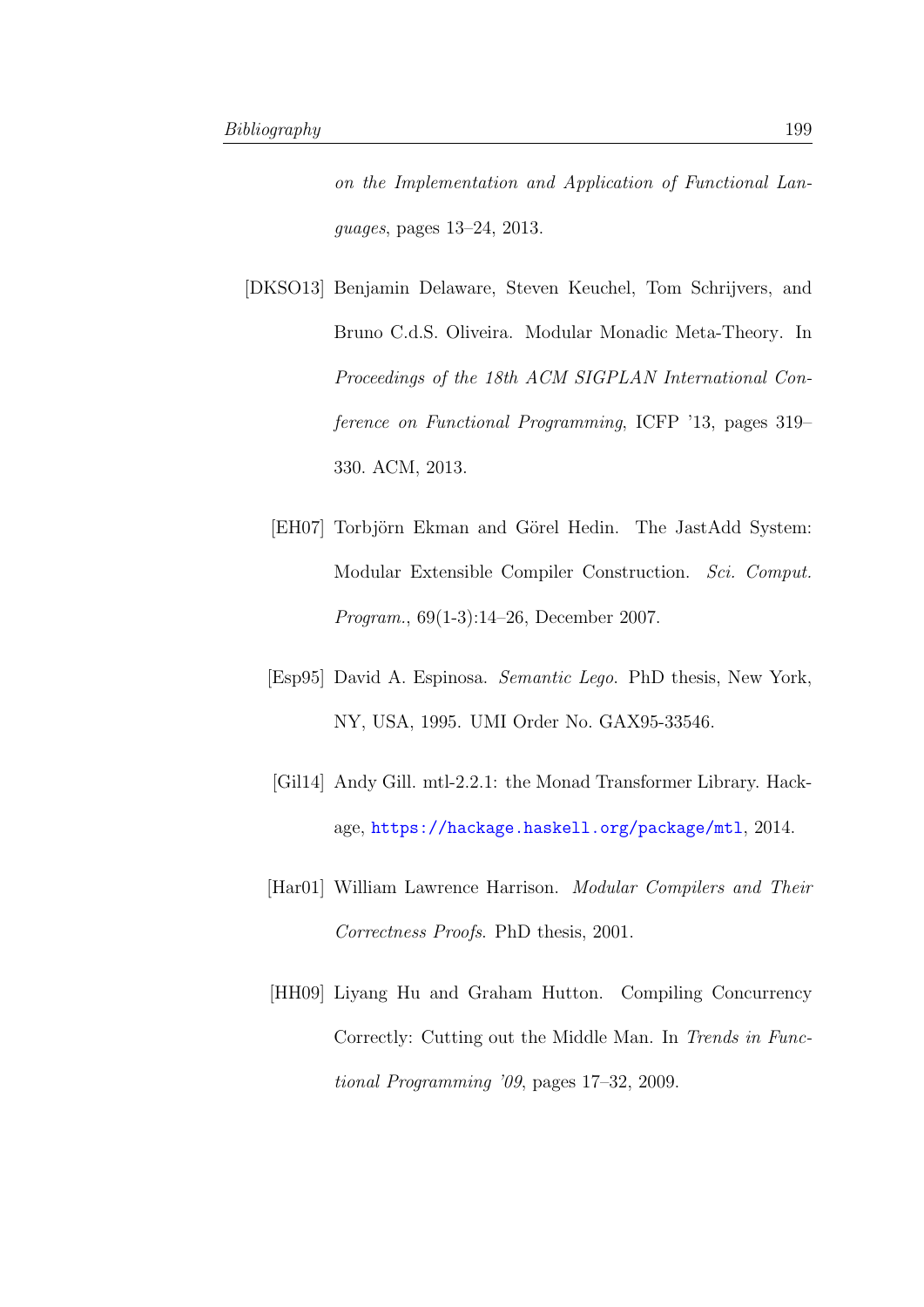- <span id="page-207-1"></span><span id="page-207-0"></span>[HHPJW07] Paul Hudak, John Hughes, Simon Peyton Jones, and Philip Wadler. A History of Haskell: Being Lazy with Class. In Proceedings of the Third ACM SIGPLAN Conference on History of Programming Languages, HOPL III, pages 1–55, 2007.
	- [HK98a] William Harrison and Samuel N. Kamin. Modular Compilers Based on Monad Transformers. In In Proceedings of the IEEE International Conference on Computer Languages, pages 122–131. Society Press, 1998.
	- [HK98b] William L. Harrison and Samuel N. Kamin. Compilation as Metacomputation: Binding Time Separation in Modular Compilers. In In 5th Mathematics of Program Construction Conference, MPC2000, 1998.
	- [Hob15] John Hobby. funcmp-1.8: Functional MetaPost. Hackage, <https://hackage.haskell.org/package/funcmp>, 2015.
	- [Hop87] Grace Murray Hopper. The Education of a Computer. Annals of the History of Computing, 9(3):271–281, July 1987.
	- [Hu12] Liyang Hu. Compiling Concurrency Correctly: Verifying Software Transactional Memory. PhD thesis, Nottingham University, 2012.
	- [Hut07] Graham Hutton. Programming in Haskell. Cambridge University Press, January 2007.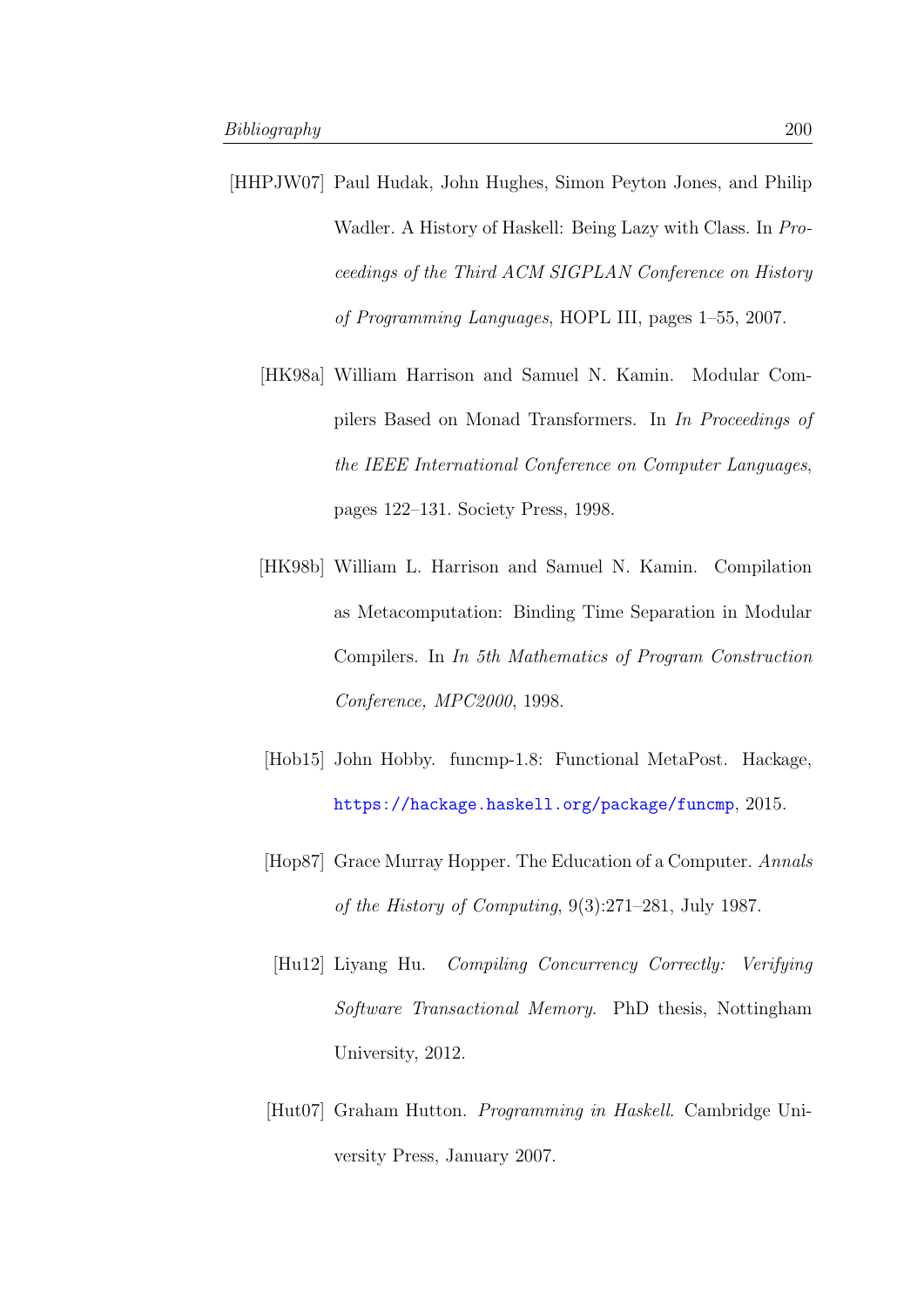- [Hut10] Hans Huttel. Transitions and Trees: An Introduction to Structured Operational Semantics. Cambridge University Press, April 2010.
- [HW04] Graham Hutton and Joel Wright. Compiling Exceptions Correctly. In In Proceedings of the 7th International Conference on Mathematics of Program Construction, pages 211–227. Springer, 2004.
- [Jas09] Mauro Jaskelioff. Lifting of Operations in Modular Monadic Semantics. PhD thesis, Nottingham University, 2009.
- [Jas11] Mauro Jaskelioff. Monatron: An Extensible Monad Transformer Library. In Proceedings of the 20th International Conference on Implementation and Application of Functional Languages, IFL'08, pages 233–248. Springer-Verlag, 2011.
- [JD93] Mark P. Jones and Luc Duponcheel. Composing Monads. Technical report, Yale University, 1993.
- <span id="page-208-0"></span>[JG08] Patricia Johann and Neil Ghani. Foundations for Structured Programming with GADTs. In Conference Record of the ACM SIGPLAN-SIGACT Symposium on Principles of Programming Languages, pages 297–308, 2008.
- [Joh87] Thomas Johnsson. Attribute Grammars as a Functional Programming Paradigm. In Functional Programming Languages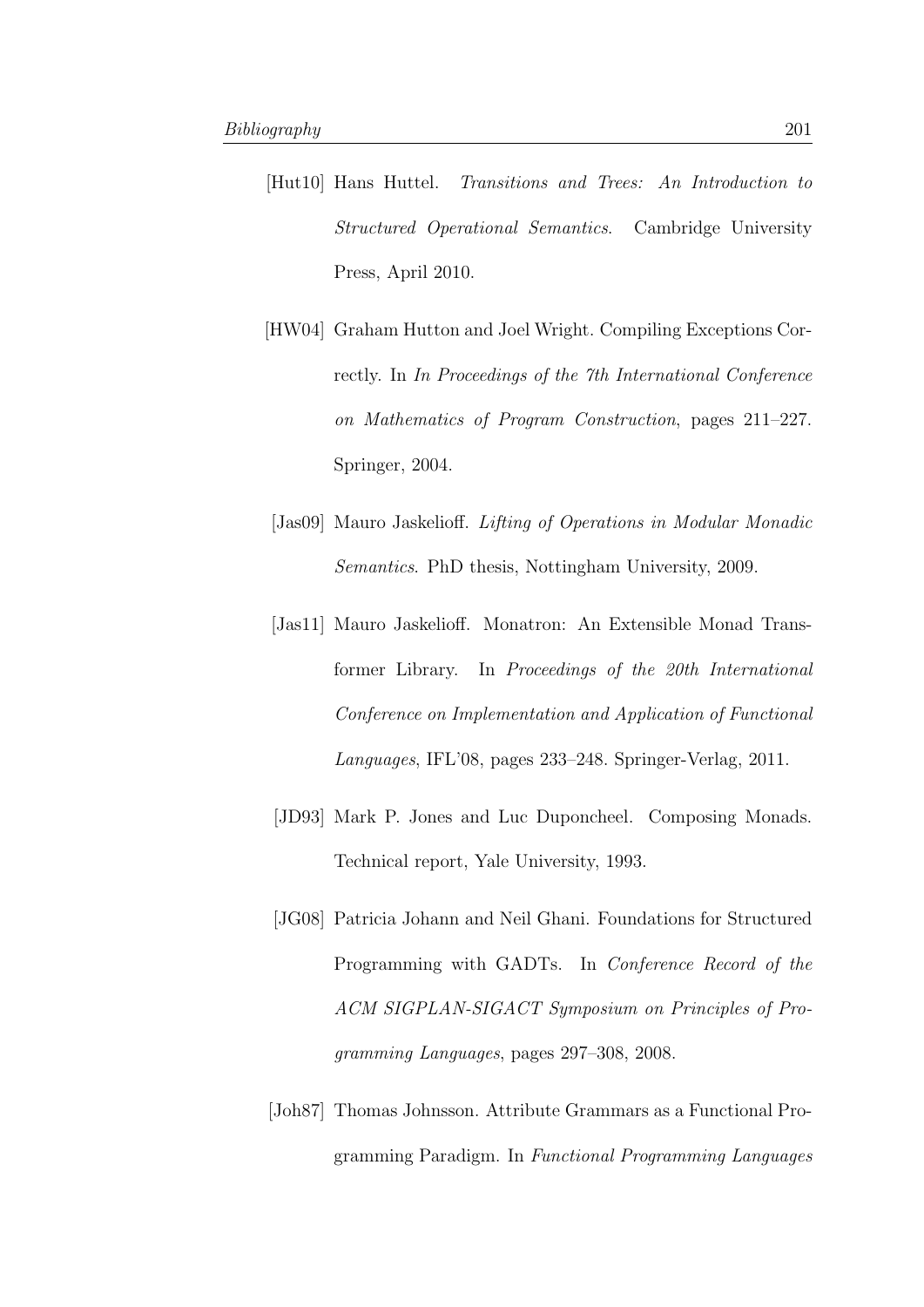and Computer Architecture, volume 274 of LNCS, pages 154– 173. Springer-Verlag, 1987.

- [Jon01] Simon Peyton Jones. Tackling The Awkward Squad: Monadic Input/Output, Concurrency, Exceptions, and Foreign-Language Calls in Haskell. In Engineering Theories of Software Construction, pages 47–96. Press, 2001.
- [Kah87] G. Kahn. Natural Semantics. In STACS 87, volume 247 of Lecture Notes in Computer Science, pages 22–39. Springer Berlin Heidelberg, 1987.
- <span id="page-209-0"></span>[KKA05] Garrin Kimmell, Ed Komp, and Perry Alexander. Building Compilers by Combining Algebras. IEEE International Conference on the Engineering of Computer-Based Systems, pages 331–338, 2005.
	- [KR35] S.C. Kleene and J.B. Rosser. The Inconsistency of Certain Formal Logics. Annals of Mathematics, 36(3), 1935.
- [KSS13] Oleg Kiselyov, Amr Sabry, and Cameron Swords. Extensible Effects: An Alternative to Monad Transformers. SIGPLAN Not., 48(12):59–70, September 2013.
- <span id="page-209-1"></span>[LA04] Chris Lattner and Vikram Adve. LLVM: A Compilation Framework for Lifelong Program Analysis & Transformation. In Proceedings of the International Symposium on Code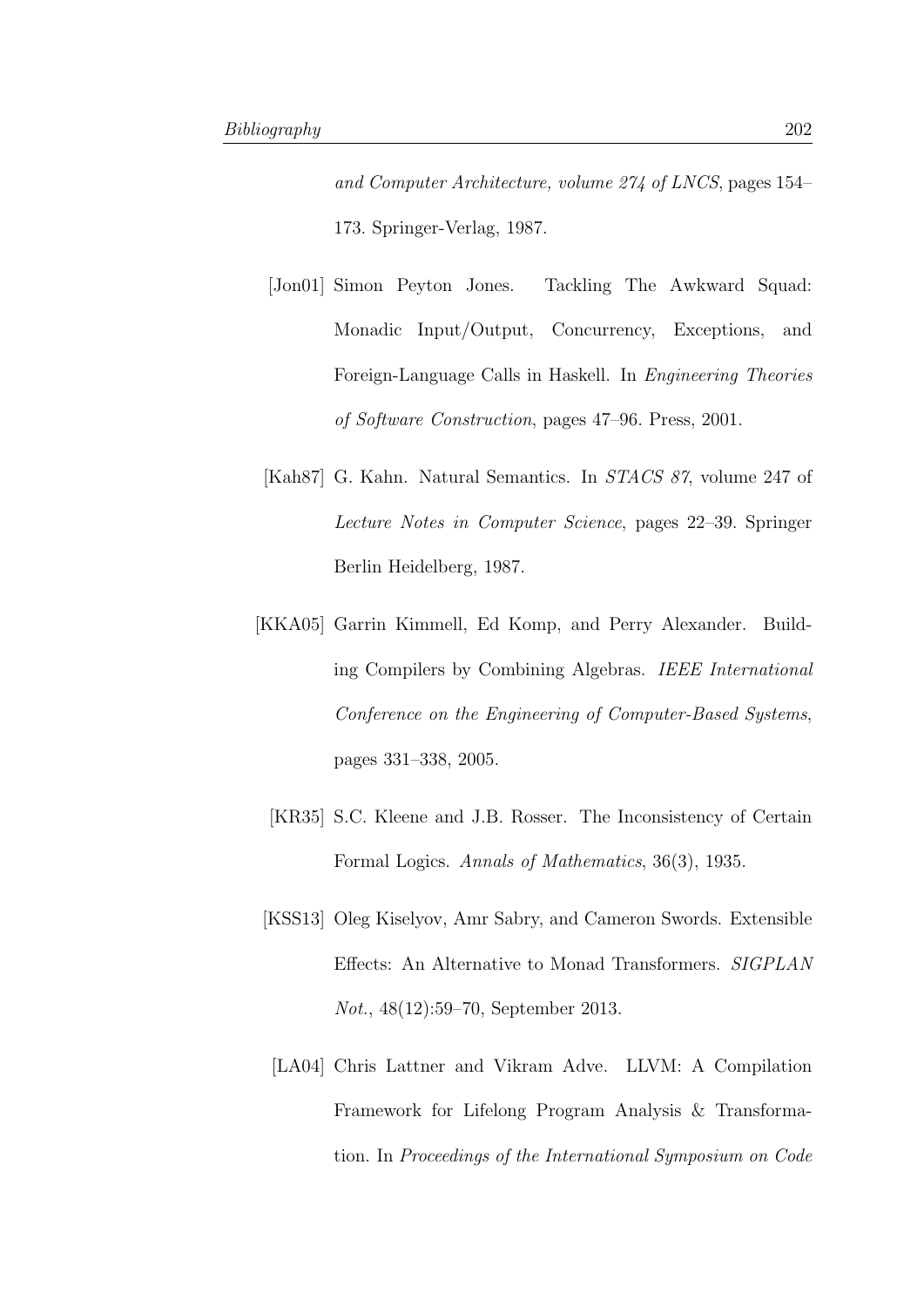Generation and Optimization: Feedback-directed and Runtime Optimization, CGO '04, 2004.

- [Ler90] Xavier Leroy. The ZINC Experiment: An Economical Implementation Of The ML Language. Technical Report 117, INRIA, 1990.
- [Ler09] Xavier Leroy. A Formally Verified Compiler Back-End. J. Autom. Reason., 43(4):363–446, December 2009.
- [Lev06] Paul Blain Levy. Call-by-Push-Value: Decomposing Call-by-Value and Call-by-Name. Higher Order Symbol. Comput., 19(4):377–414, December 2006.
- [LH96] Sheng Liang and Paul Hudak. Modular Denotational Semantics for Compiler Construction. In In European Symposium on Programming, pages 219–234. Springer-Verlag, 1996.
- [LH06] Andres Löh and Ralf Hinze. Open Data Types and Open Functions. In Proceedings of the 8th ACM SIGPLAN International Conference on Principles and Practice of Declarative Programming, PPDP '06, pages 133–144, New York, NY, USA, 2006. ACM.
- [LHJ95a] Sheng Liang, Paul Hudak, and Mark Jones. Monad Transformers and Modular Interpreters. In Proceedings of the 22Nd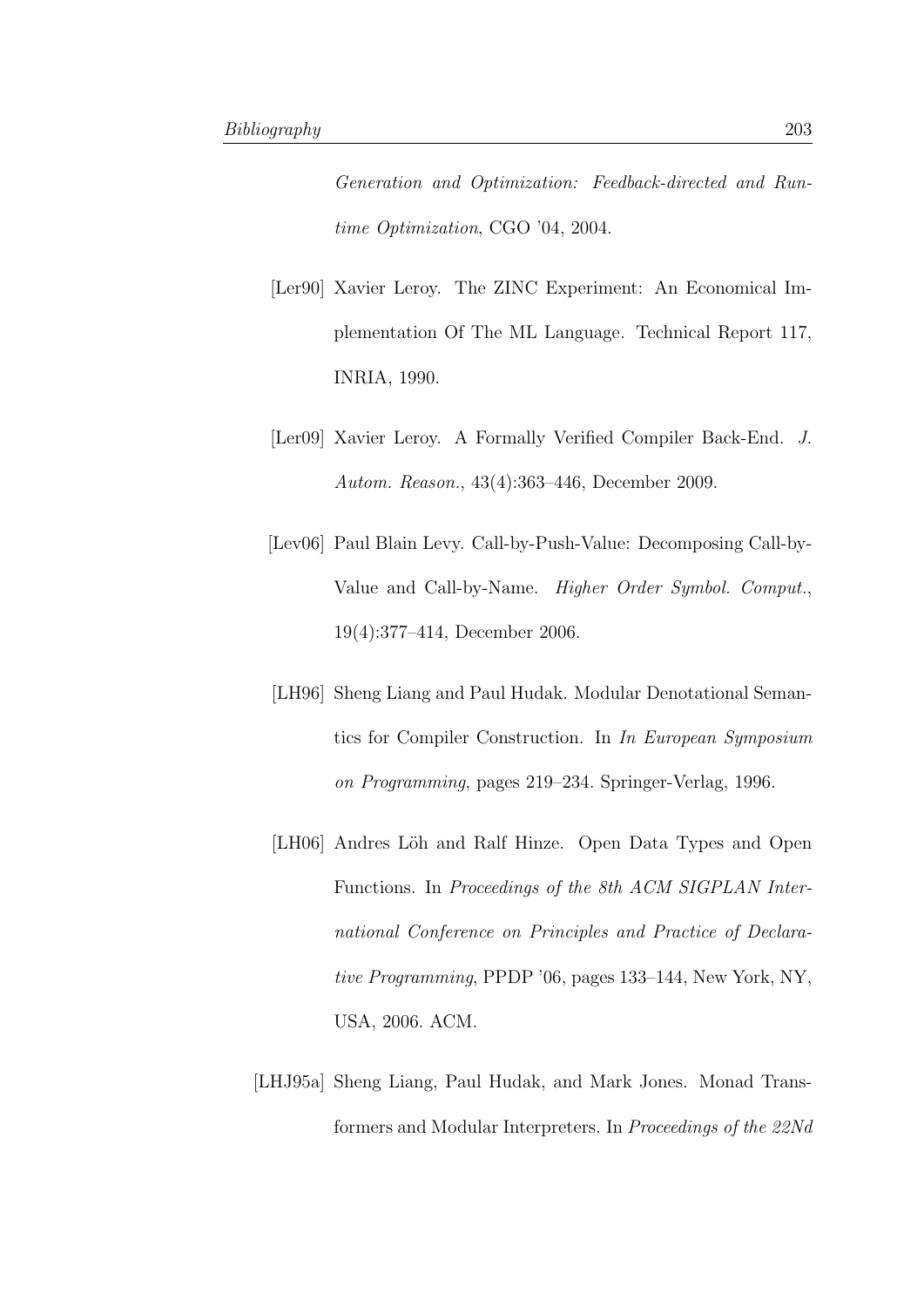ACM SIGPLAN-SIGACT Symposium on Principles of Programming Languages, POPL '95, pages 333–343, 1995.

- <span id="page-211-0"></span>[LHJ95b] Sheng Liang, Paul Hudak, and Mark Jones. Monad Transformers and Modular Interpreters. In Proceedings of the 22nd ACM Symposium on Principles of Programming Languages. ACM Press, 1995.
	- [Lia98] Sheng Liang. Modular Monadic Semantics and Compilation. PhD thesis, New Haven, CT, USA, 1998. AAI9835276.
	- [Mö93] Hanspeter Mössenböck. Oberon $0 A$  Case Study. In Object-Oriented Programming, pages 153–213. 1993.
- [MFP91] Erik Meijer, Maarten Fokkinga, and Ross Paterson. Functional Programming with Bananas, Lenses, Envelopes and Barbed Wire. pages 124–144. Springer-Verlag, 1991.
- [MH95] Erik Meijer and Graham Hutton. Bananas In Space: Extending Fold and Unfold To Exponential Types. In Proceedings of the 7th SIGPLAN-SIGARCH-WG2.8 International Conference on Functional Programming and Computer Architecture. ACM Press, La Jolla, California, June 1995.
- [Mog89] E. Moggi. Computational Lambda-Calculus and Monads. In Proceedings of the Fourth Annual Symposium on Logic in Computer Science, pages 14–23. IEEE Press, 1989.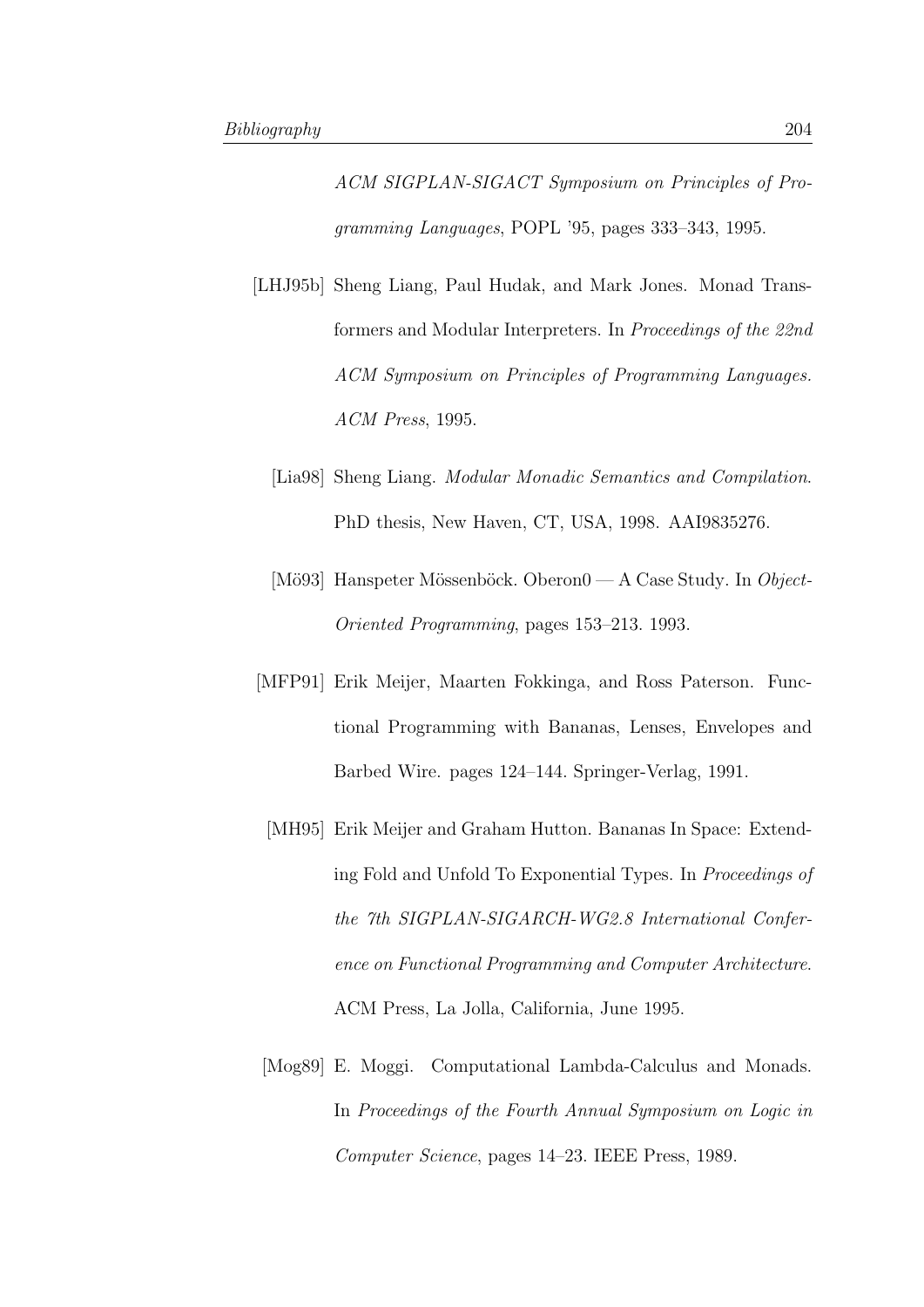- [Mos89] Peter D. Mosses. Unified Algebras and Action Semantics. In Proceedings of the 6th Annual Symposium on Theoretical Aspects of Computer Science, STACS '89, pages 17–35, London, UK, UK, 1989. Springer-Verlag.
- [Mos96] Peter D. Mosses. Theory and Practice of Action Semantics. In Proceedings of the 21st International Symposium on Mathematical Foundations of Computer Science, MFCS '96, pages 37–61, London, UK, UK, 1996. Springer-Verlag.
- <span id="page-212-0"></span>[MU05] Marjan Mernik and Viljem Umer. Incremental Programming Language Development. Comput. Lang. Syst. Struct., 31(1):1–16, April 2005.
- [MW06] James Mckinna and Joel Wright. A Type-Correct, Stack-Safe, Provably Correct, Expression Compiler in Epigram. In Journal of Functional Programming, 2006.
- [NMRW02] George C. Necula, Scott Mcpeak, Shree P. Rahul, and Westley Weimer. CIL: Intermediate Language And Tools For Analysis And Transformation Of C Programs. In In International Conference on Compiler Construction, pages 213–228, 2002.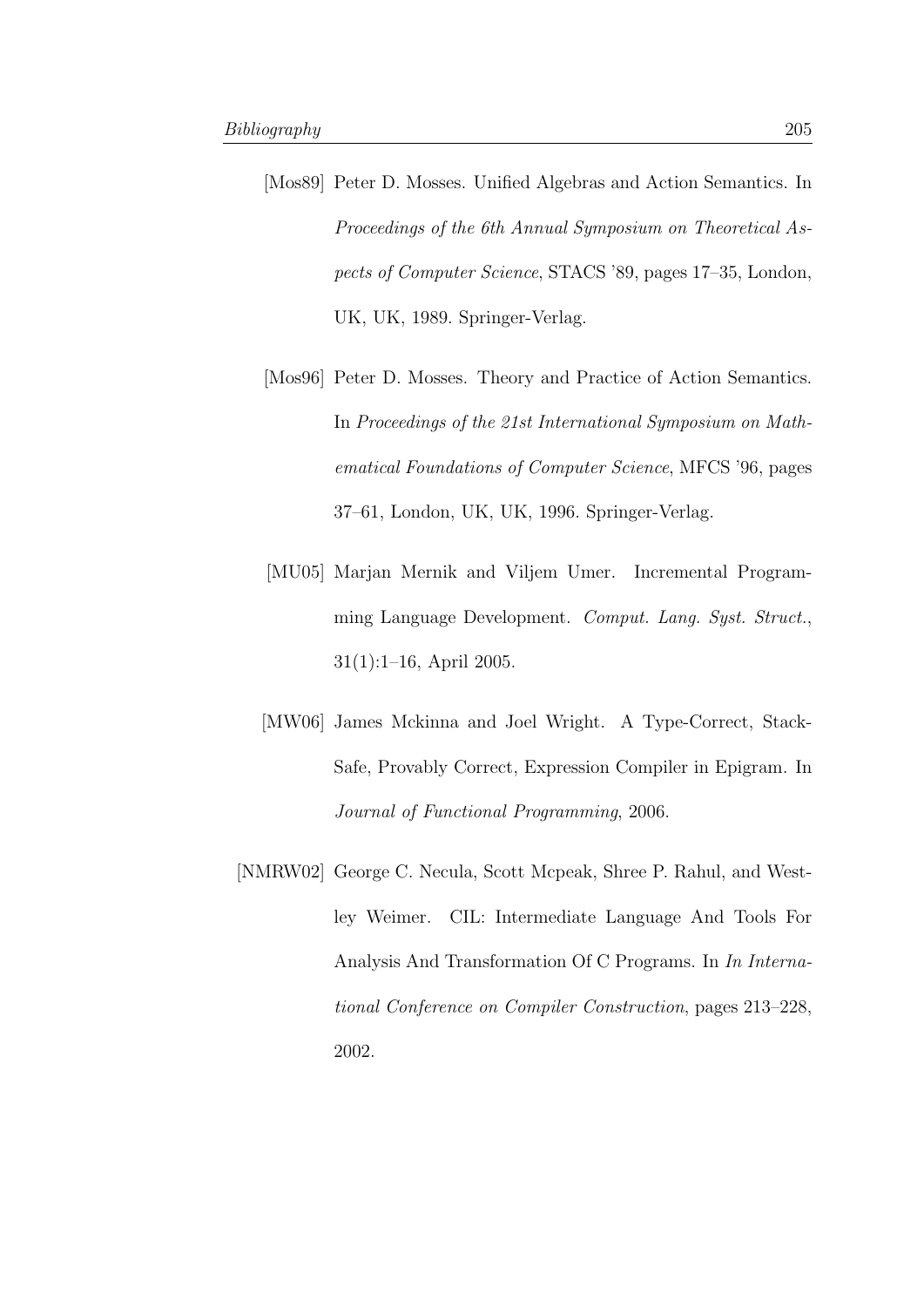- <span id="page-213-0"></span>[OC12] Bruno C.d.S. Oliveira and William R. Cook. Functional Programming with Structured Graphs. SIGPLAN Not., 47(9):77–88, September 2012.
- [OL13] Bruno C. d. S. Oliveira and Andres Löh. Abstract Syntax Graphs for Domain Specific Languages. In Proceedings of the ACM SIGPLAN 2013 Workshop on Partial Evaluation and Program Manipulation, PEPM '13, pages 87–96. ACM, 2013.
	- [PE] F. Pfenning and C. Elliot. Higher-order Abstract Syntax. SIGPLAN Not., 23(7):199–208.
- [Pie91] Benjamin C. Pierce. Basic Category Theory for Computer Scientists. Foundations of Computing. MIT Press, 1991.
- [PJ87] Simon L. Peyton Jones. The Implementation of Functional Programming Languages. Prentice-Hall, Inc., Upper Saddle River, NJ, USA, 1987.
- [Plo81] G. D. Plotkin. A Structural Approach to Operational Semantics. Technical report, University of Aarhus, 1981.
- [PP01] Gordon Plotkin and John Power. Adequacy for Algebraic Effects. In Foundations of Software Science and Computation Structures, volume 2030 of Lecture Notes in Computer Science, pages 1–24. Springer Berlin Heidelberg, 2001.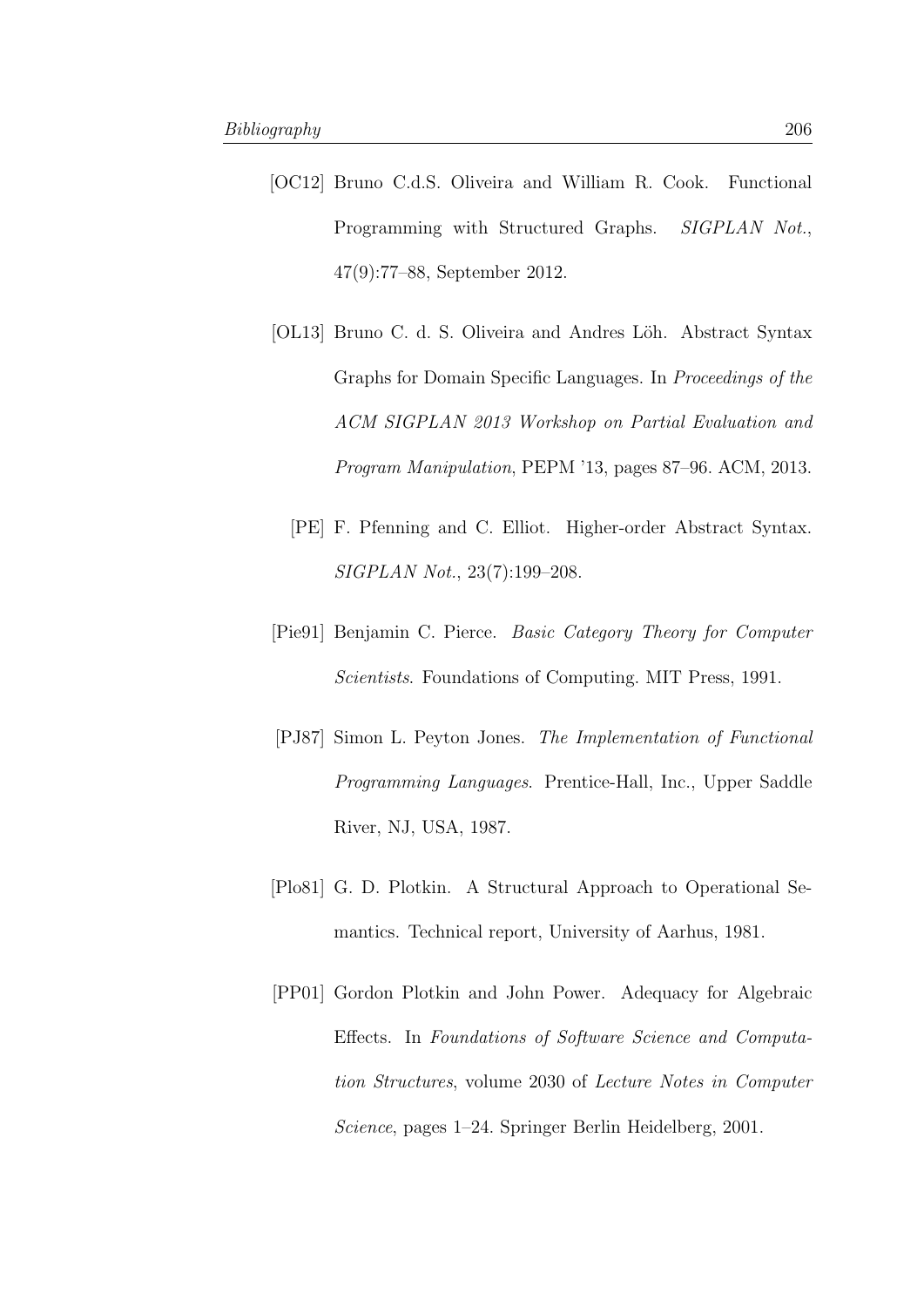- [PP03] Gordon Plotkin and John Power. Algebraic Operations and Generic Effects. Applied Categorical Structures, 11(1):69–94, 2003.
- [PP04] Gordon Plotkin and John Power. Computational Effects and Operations: An Overview. Electron. Notes Theor. Comput. Sci., 73:149–163, October 2004.
- [PP08] Gordon Plotkin and Matija Pretnar. A Logic for Algebraic Effects. In Proceedings of the 2008 23rd Annual IEEE Symposium on Logic in Computer Science, LICS '08, pages 118–129. IEEE Computer Society, 2008.
- [PP09] Gordon Plotkin and Matija Pretnar. Handlers of Algebraic Effects. In Programming Languages and Systems, volume 5502 of Lecture Notes in Computer Science, pages 80–94. Springer Berlin Heidelberg, 2009.
- [Pro00] Fabienne Prosmans. Derived Categories for Functional Analysis. Publ. Res. Inst. Math. Sci., 36(1):19–83, March 2000.
- <span id="page-214-0"></span>[RDPJ10] Norman Ramsey, João Dias, and Simon Peyton Jones. Hoopl: A Modular, Reusable Library for Dataflow Analysis and Transformation. In Proceedings of the Third ACM Haskell Symposium on Haskell, pages 121–134, 2010.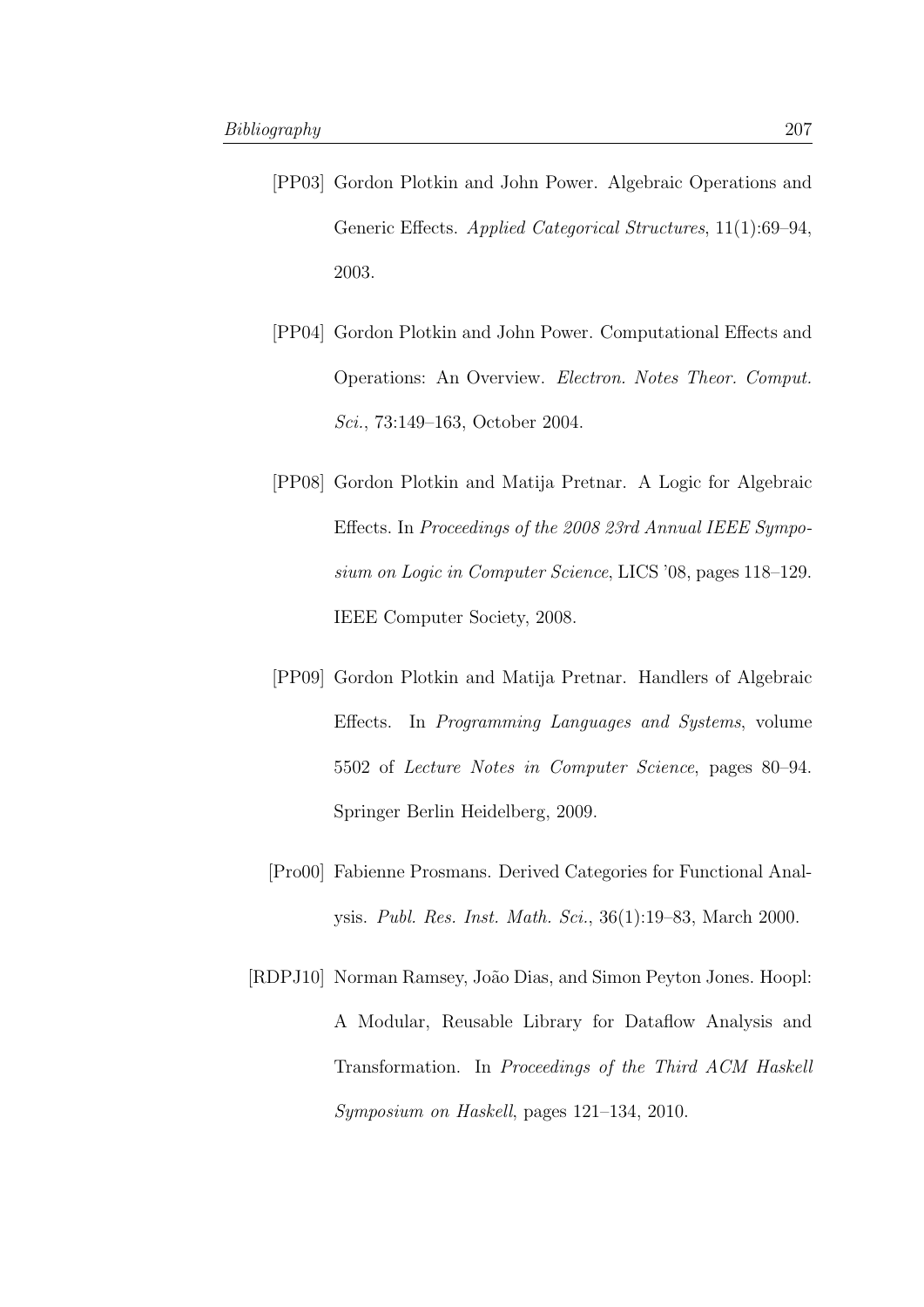- <span id="page-215-1"></span>[Rey74] John C. Reynolds. Towards a Theory of Type Structure. In Programming Symposium, Proceedings Colloque Sur La Programmation, pages 408–423. Springer-Verlag, 1974.
- <span id="page-215-0"></span>[SAS<sup>+</sup>99] S. Doaitse Swierstra, Pablo R. Azero Alcocer, Joao Saraiva, Doaitse Swierstra, Pablo Azero, and João Saraiva. Designing and Implementing Combinator Languages. In Third Summer School on Advanced Functional Programming, volume 1608 of LNCS, pages 150–206. Springer-Verlag, 1999.
	- [See06] Sean Seefried. Language Extension via Dynamically Extensible Compilers. PhD thesis, 2006.
- [SHLG94] Viggo Stoltenberg-Hansen, Ingrid Lindström, and Edward R. Griffor. Mathematical Theory of Domains. Cambridge University Press, New York, NY, USA, 1994.
	- [SO11] Tom Schrijvers and Bruno C.d.S. Oliveira. Monads, Zippers and Views: Virtualizing the Monad Stack. SIGPLAN Not., 46(9):32–44, September 2011.
	- [SS71] Dana Scott and Christopher Strachey. Toward a Mathematical Semantics for Computer Languages. Programming Research Group Technical Monograph PRG-6, Oxford Univ. Computing Lab., 1971.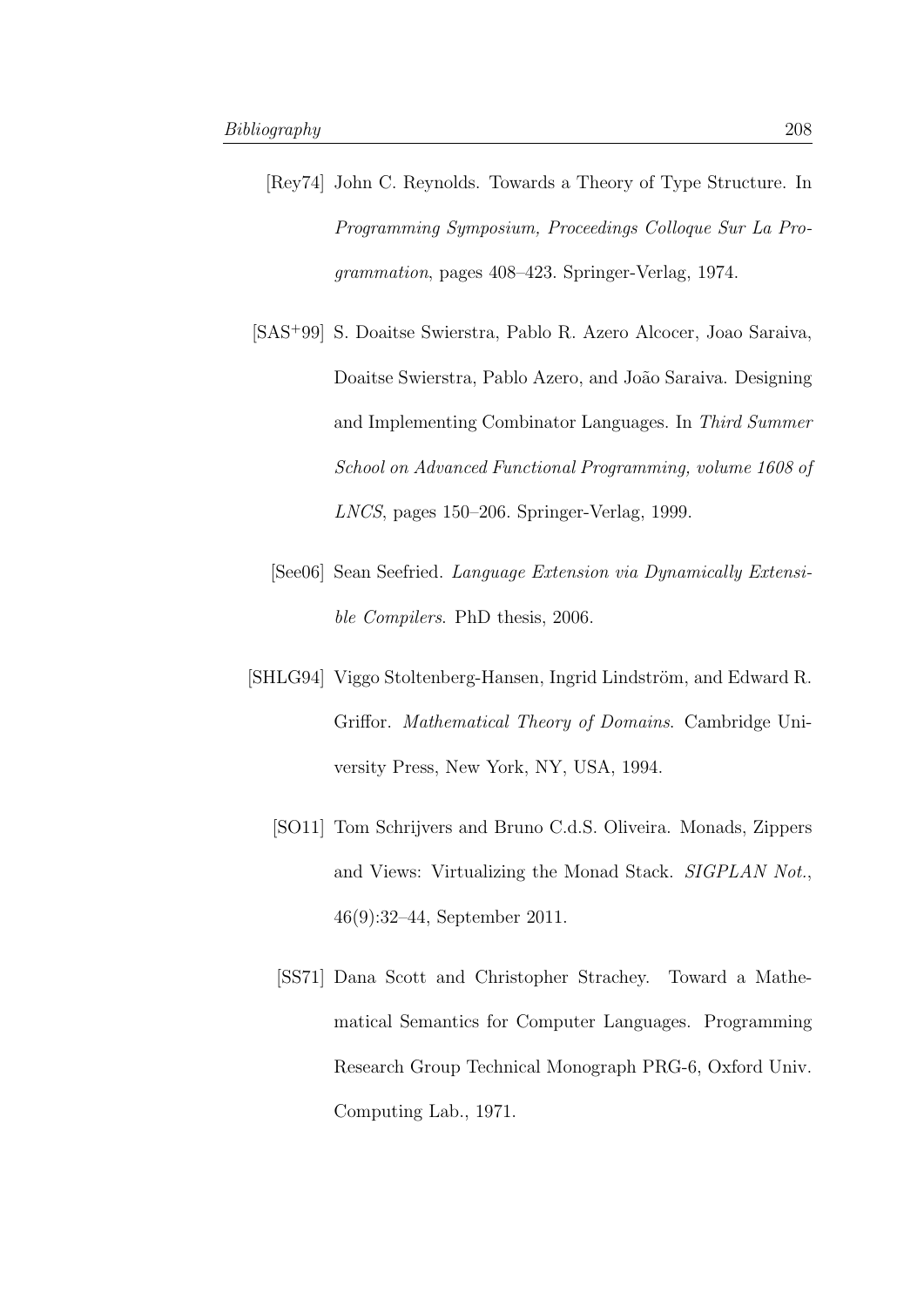- [SS13] Christopher Schwaab and Jeremy G. Siek. Modular Type Safety Proofs in Agda. In Proceedings of the 7th Workshop on Programming Languages Meets Program Verification, PLPV '13, pages 3–12. ACM, 2013.
- [Swi08] Wouter Swierstra. Data Types  $\AA$  La Carte. *Journal of Func*tional Programming, 18:423–436, July 2008.
- [TP97] Daniele Turi and Gordon Plotkin. Towards a Mathematical Operational Semantics. In In Proc. 12th LICS Conf., pages 280–291. IEEE, Computer Society Press, 1997.
- [Vie12] Marcos O. Viera. First Class Syntax, Semantics, and their Composition. PhD thesis, 2012.
- [VS12] Marcos Viera and Doaitse Swierstra. Attribute Grammar Macros. In Programming Languages, Lecture Notes in Computer Science, pages 150–164. 2012.
- [VWBGK08] Eric Van Wyk, Derek Bodin, Jimin Gao, and Lijesh Krishnan. Silver: An Extensible Attribute Grammar System. Electron. Notes Theor. Comput. Sci., 203(2):103–116, April 2008.
	- [Wad92] Philip Wadler. The Essence of Functional Programming. In Proceedings of the 19th ACM SIGPLAN-SIGACT Symposium on Principles of Programming Languages, POPL '92, pages 1–14. ACM, 1992.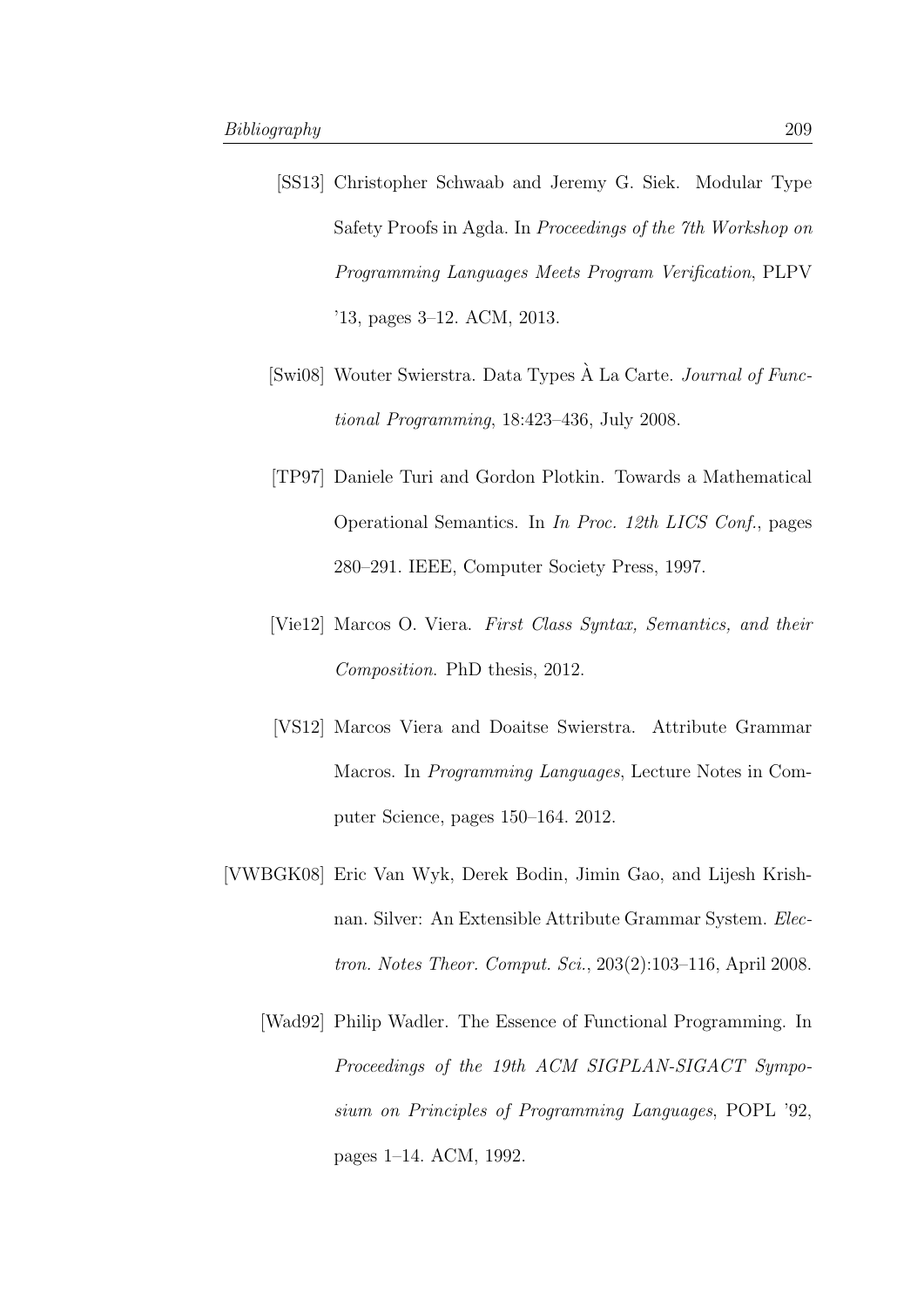- [Wad95] Philip Wadler. Monads for Functional Programming. In Advanced Functional Programming, First International Spring School on Advanced Functional Programming Techniques-Tutorial Text, pages 24–52. Springer-Verlag, 1995.
- [Wad98] Philip Wadler. The Expression Problem. Available online at: [http://homepages.inf.ed.ac.uk/wadler/](http://homepages.inf.ed.ac.uk/wadler/papers/expression/expression.txt) [papers/expression/expression.txt](http://homepages.inf.ed.ac.uk/wadler/papers/expression/expression.txt), 1998.
- [WH97] Keith Wansbrough and John Hamer. A Modular Monadic Action Semantics. In Proceedings of the Conference on Domain-Specific Languages on Conference on Domain-Specific Languages (DSL), 1997, DSL'97, Berkeley, CA, USA, 1997. USENIX Association.
- [WKFA] Philip Weaver, Garrin Kimmell, Nicolas Frisby, and Perry Alexander. Constructing Language Processors with Algebra Combinators. In Proceedings of the 6th International Conference on Generative Programming and Component Engineering, GPCE '07, pages 155–164. ACM.
- [Wri05] Joel Wright. Compiling And Reasoning About Exceptions And Interrupts. PhD thesis, Nottingham University, 2005.
- [YHLJ09] Alexey Rodriguez Yakushev, Stefan Holdermans, Andres Löh, and Johan Jeuring. Generic Programming with Fixed